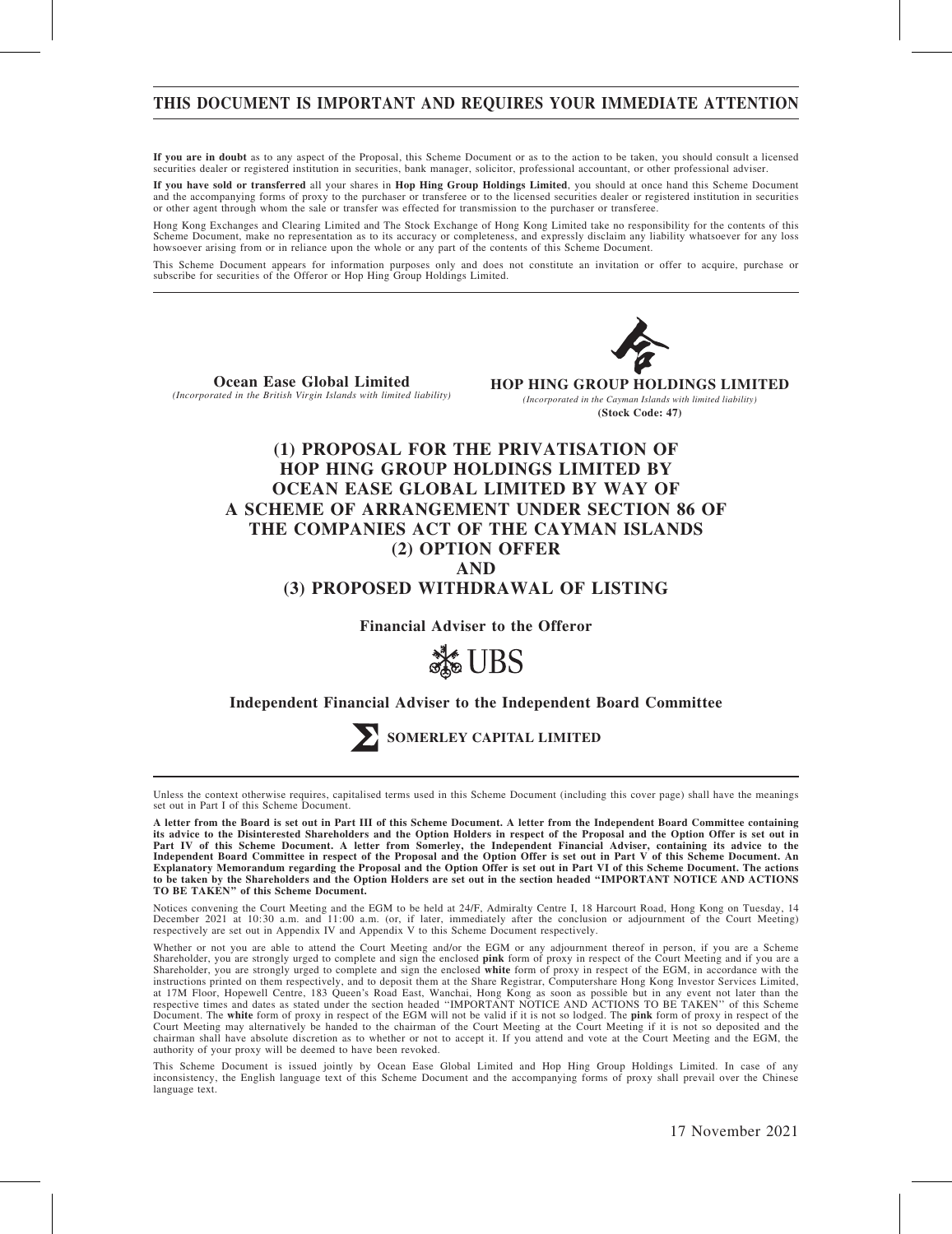# **CONTENTS**

# Page

| PRECAUTIONARY MEASURES FOR                                   |                |
|--------------------------------------------------------------|----------------|
|                                                              |                |
|                                                              | iii            |
|                                                              | $\overline{1}$ |
|                                                              | 10             |
|                                                              | 14             |
| <b>PART IV – LETTER FROM THE INDEPENDENT BOARD COMMITTEE</b> | 30             |
|                                                              | 32             |
|                                                              | 59             |
| $APPENDIX I = FINANCIAL INFORMATION OF THE GROUP$            | $I-1$          |
|                                                              | $II-1$         |
|                                                              | $III-1$        |
|                                                              | $IV-1$         |
|                                                              | $V-1$          |
| APPENDIX VI — FORM OF THE OPTION OFFER LETTER                | $VI-1$         |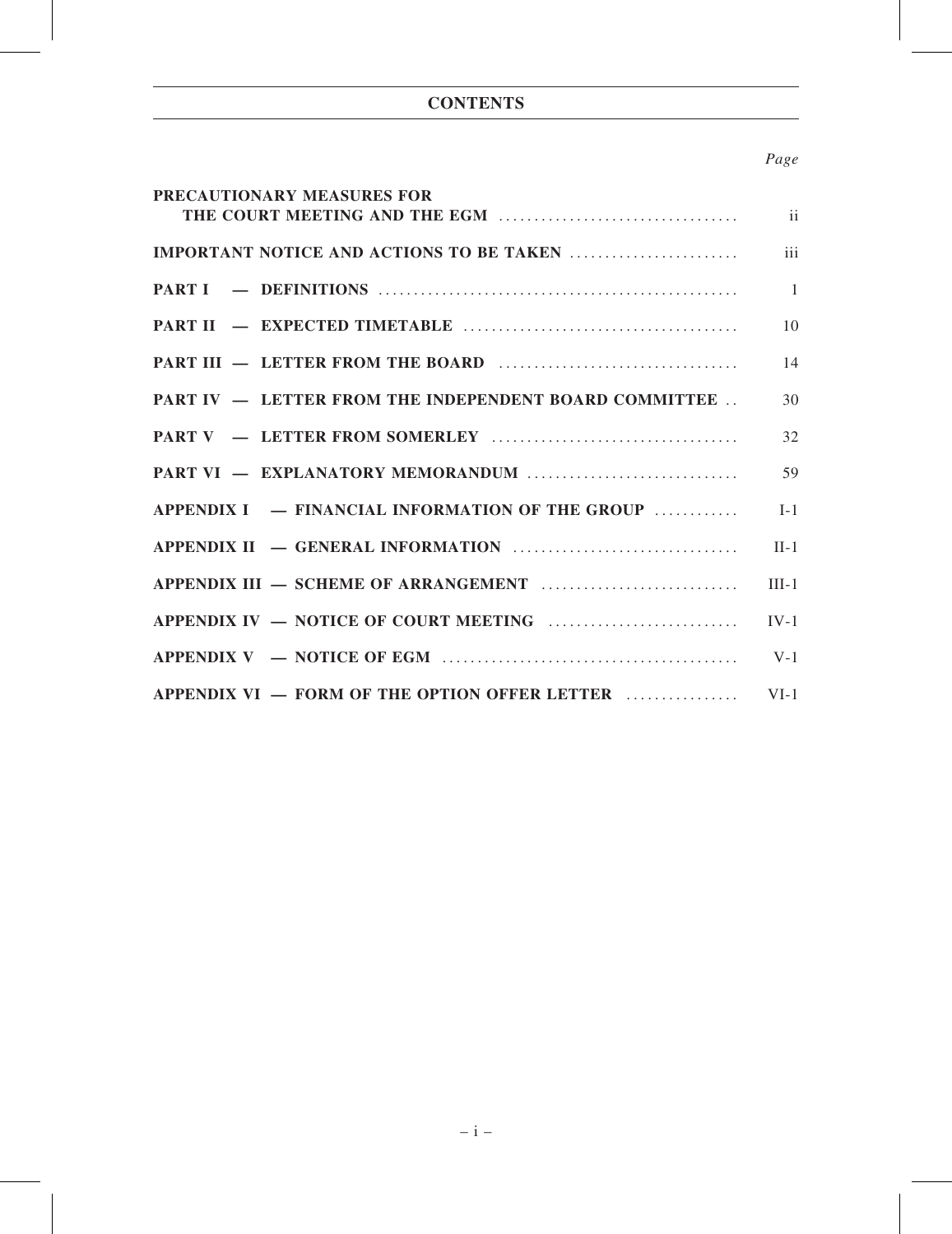# PRECAUTIONARY MEASURES FOR THE COURT MEETING AND THE EGM

Please see the notices of Court Meeting and EGM set out in Appendices IV and V to this Scheme Document for measures being taken with a view to preventing and controlling the spread of the Coronavirus Disease 2019 (''COVID-19'') at the Court Meeting and the EGM, including:

- . compulsory body temperature checks will be conducted for every attending Shareholder, proxy or other attendee at each entrance of the meeting venue. Any person with a body temperature of over 37.3 degrees Celsius may be denied entry into the meeting venue or be required to leave the meeting venue, but will be able to vote by submitting a voting slip to the scrutineer at the entrance of the venue;
- . each attendee is required to wear a surgical face mask properly throughout the meeting and inside the meeting venue, and seating in the venue will also be arranged so as to allow for appropriate social distancing;
- . no refreshment will be served; and
- . each attendee may be asked whether (a) he/she has travelled outside of Hong Kong within the 14-day period immediately before the Court Meeting/EGM; and (b) he/she is subject to any Hong Kong Government prescribed quarantine. Anyone who responds positively to any of these questions may be denied entry into the meeting venue or be required to leave the meeting venue, but will be able to vote by submitting a voting slip to the scrutineer at the entrance of the venue, to the extent permitted by law.

Any person who does not comply with the precautionary measures or is subject to any Hong Kong Government prescribed quarantine may be denied entry into the meeting venue or be required to leave the meeting venue, but will be able to vote by submitting a voting slip to the scrutineer at the entrance of the venue, to the extent permitted by law. In view of the Regulation and the requirements for social distancing to ensure the health and safety of attendees, there will be limited capacity for Shareholders to attend the Court Meeting and the EGM and only Shareholders and/or their proxies and relevant Court Meeting and/or EGM staff will be allowed entry into the Court Meeting and/or EGM venue and the attending Shareholders (or their proxies) will be admitted to the main conference room at the venue on a ''first-come-first-served'' basis, whereas other attending Shareholders (or their proxies) will be accommodated in other room(s) at the venue after the main conference room is fully occupied. The Company may limit the number of attendees at the Court Meeting and the EGM as may be necessary to avoid overcrowding.

The Company reminds all Shareholders that physical attendance in person at the Court Meeting and/or the EGM is not necessary for the purpose of exercising voting rights. Shareholders may appoint the chairman of the Court Meeting or of the EGM (as the case may be) as their proxy to vote on the relevant resolution(s) instead of attending the meetings in person by completing and returning the forms of proxy enclosed with this Scheme Document. Completion and return of the form of proxy will not preclude a Shareholder from attending and voting in person at the Court Meeting and/or the EGM (as the case may be) or any adjournment thereof. In the event that an eligible Shareholder attends and votes at the Court Meeting and/or the EGM (as the case may be) or any adjournment thereof after having lodged his/her form of proxy, his/her form of proxy shall be deemed to have been revoked.

The Company will closely monitor and ascertain the regulations and measures introduced or to be introduced by the Hong Kong Government, and if necessary, will make further announcements in case of any update regarding the precautionary measures to be carried out at the Court Meeting and/or the EGM.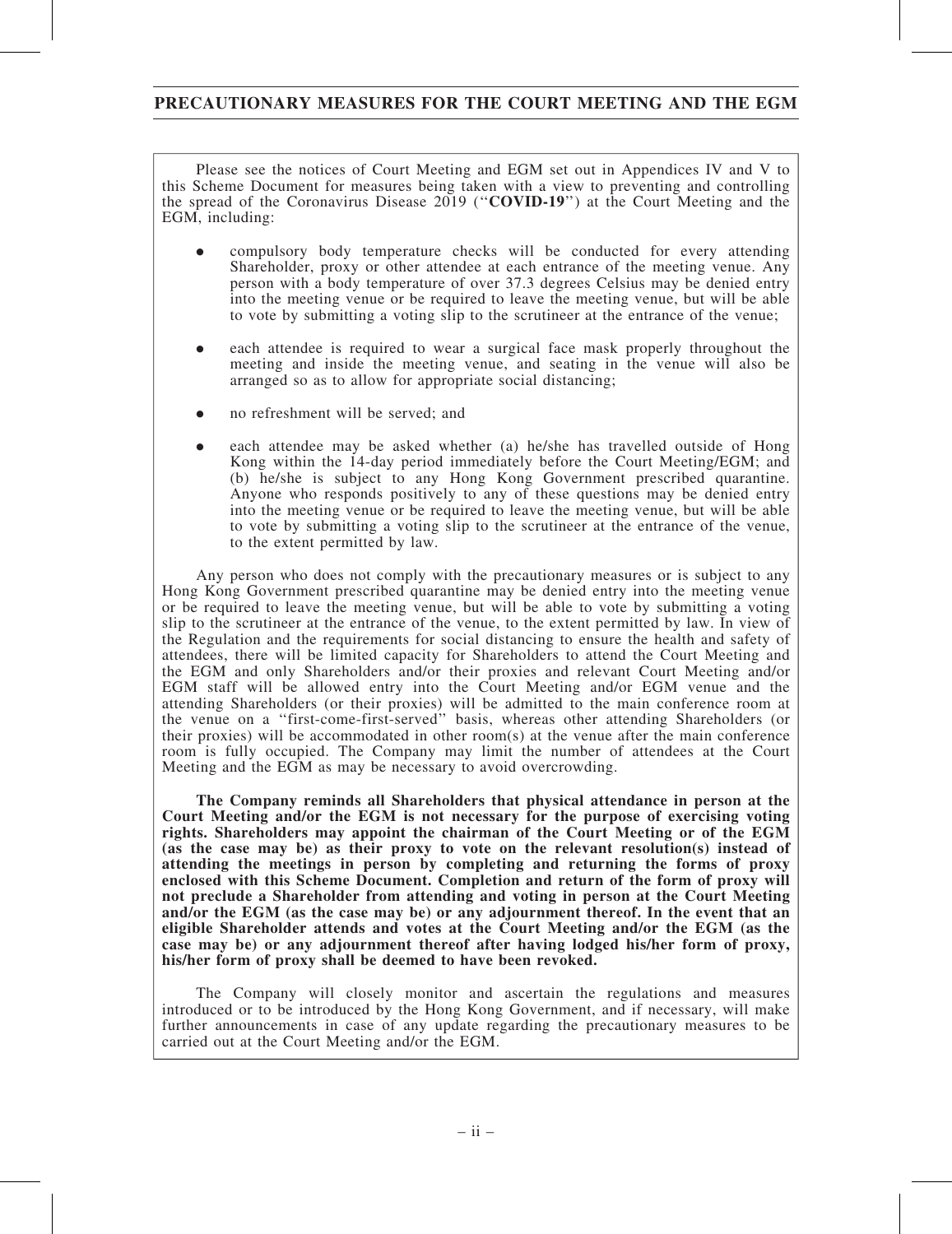### ACTIONS TO BE TAKEN BY SHAREHOLDERS

A pink form of proxy for use in connection with the Court Meeting and a white form of proxy for use in connection with the EGM are enclosed with this Scheme Document.

Whether or not you are able to attend the Court Meeting and/or the EGM or any adjournment thereof in person, if you are a Scheme Shareholder, you are strongly urged to complete and sign the enclosed pink form of proxy in respect of the Court Meeting and if you are a Shareholder, you are strongly urged to complete and sign the enclosed white form of proxy in respect of the EGM in accordance with the instructions printed on them respectively, and to deposit them at the Hong Kong branch share registrar, Computershare Hong Kong Investor Services Limited, at 17M Floor, Hopewell Centre, 183 Queen's Road East, Wanchai, Hong Kong.

In order to be valid, the pink form of proxy for use in connection with the Court Meeting should be lodged not later than 10:30 a.m. on Sunday, 12 December 2021. The pink form of proxy may alternatively be handed to the chairman of the Court Meeting at the Court Meeting (who shall have absolute discretion as to whether or not to accept it). The white form of proxy for use in connection with the EGM must be lodged not later than 11:00 a.m. on Sunday, 12 December 2021, failing which it will not be valid. The completion and return of the relevant form of proxy will not preclude you from attending and voting in person at the relevant meeting or any adjournment thereof should you so wish and in such event, the relevant form of proxy will be deemed to have been revoked.

If you do not appoint a proxy and you do not attend and vote at the Court Meeting and/or the EGM, you will still be bound by the outcome of the Court Meeting and/or the EGM. You are therefore strongly encouraged to attend and vote at the Court Meeting and/or the EGM in person or by proxy.

In order to determine the entitlement of the Scheme Shareholders to attend and vote at the Court Meeting and the Shareholders to attend and vote at the EGM, the register of members of the Company in respect of the Shares will be closed from Thursday, 9 December 2021 to Tuesday, 14 December 2021 (both days inclusive) and during such period no transfer of Shares will be registered. In order to be entitled to attend and vote at the Court Meeting and the EGM, all transfers accompanied by the relevant share certificates must be lodged with the Hong Kong branch share registrar and transfer office of the Company, Computershare Hong Kong Investor Services Limited, at Shops 1712–1716, 17th Floor, Hopewell Centre, 183 Queen's Road East, Wanchai, Hong Kong not later than 4:30 p.m. on Wednesday, 8 December 2021.

Voting at the Court Meeting and the EGM will be taken by poll as required under the Listing Rules and the Takeovers Code.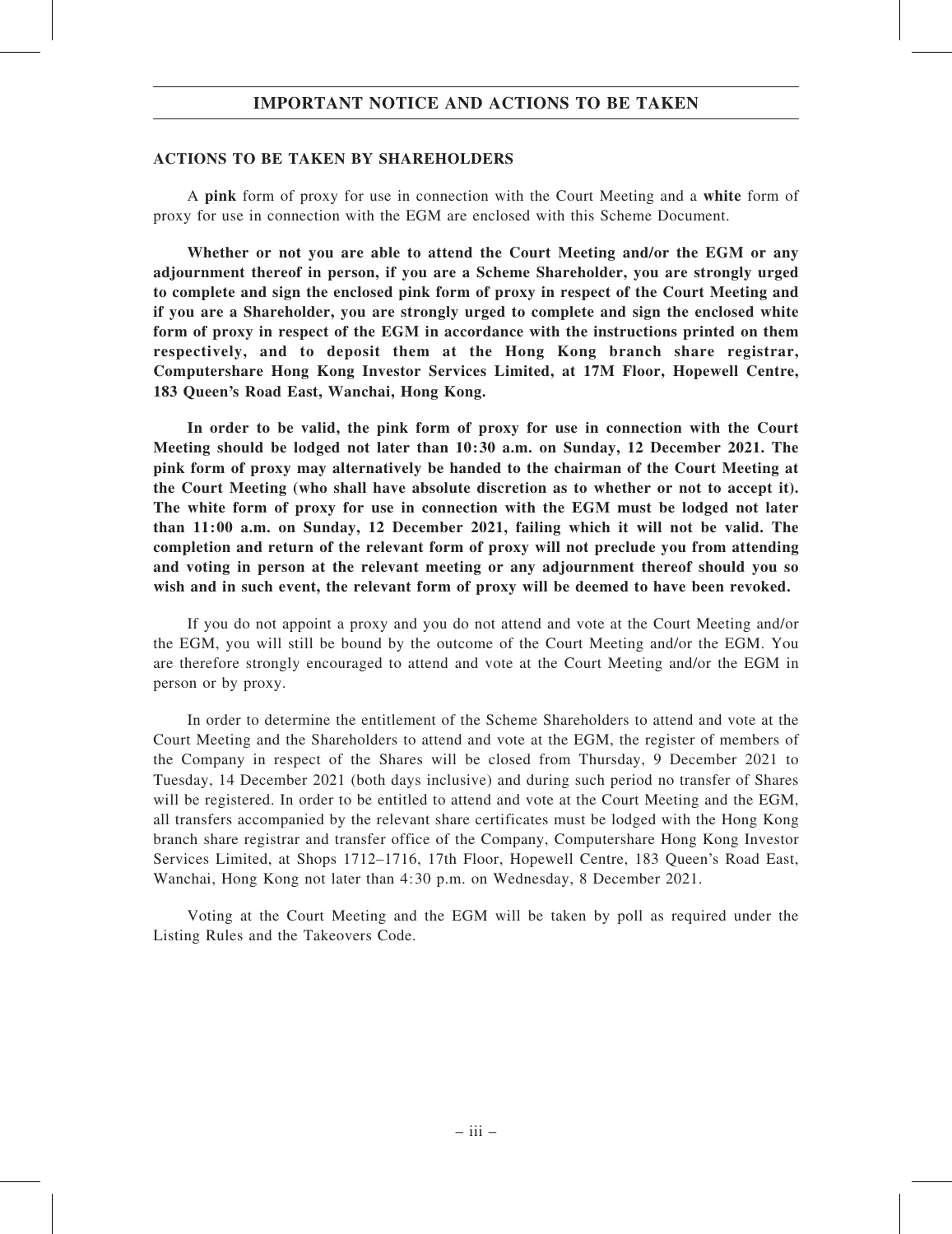### Announcement of results of Court Meeting and the EGM

An announcement will be made jointly by the Company and the Offeror in relation to the results of the Court Meeting and the EGM. If all of the requisite resolutions are passed at those meetings, further announcement(s) will be made in relation to, among other things, the results of the Court Hearing and, if the Scheme is sanctioned, the Scheme Record Date, the Effective Date and the date of withdrawal of the listing of the Shares on the Stock Exchange.

### Shareholders who have sold/transferred Shares should hand this Scheme Document and forms of proxy to purchaser/transferee

If you have sold or transferred all of your Shares, you should at once hand this Scheme Document and the accompanying forms of proxy to the purchaser or the transferee or to the licensed securities dealer or registered institution in securities or other agent through whom the sale or transfer was effected for transmission to the purchaser or the transferee.

# ACTIONS TO BE TAKEN BY BENEFICIAL OWNERS WHOSE SHARES ARE DEPOSITED IN CCASS

If you are a Beneficial Owner whose Shares are deposited in CCASS and registered under the name of HKSCC Nominees Limited, you should, unless you are admitted to participate in CCASS as an Investor Participant:

- (i) contact your broker, custodian, nominee or other relevant person who is, or has in turn deposited such Shares with, a CCASS Participant regarding voting instructions to be given to such persons if you wish the Shares beneficially owned by you to be voted at the Court Meeting and/or the EGM; or
- (ii) arrange for some or all of such Shares to be withdrawn from CCASS and transferred into your own name by lodging all the transfer documents with relevant share certificates on or before 4:30 p.m. on Wednesday, 8 December 2021 with Computershare Hong Kong Investor Services Limited, if you wish to attend and vote (in person or by proxy) at the Court Meeting and/or the EGM.

Beneficial Owners whose Shares are deposited in CCASS and registered under the name of HKSCC Nominees Limited, must, unless being an Investor Participant, contact their broker, custodian, nominee or other relevant person in advance of the latest time to give instructions in respect of the Court Meeting and/or the EGM, in order to provide such person with sufficient time to provide HKSCC Nominees Limited with instructions or make arrangements with HKSCC Nominees Limited in relation to the manner in which the Shares of the Beneficial Owner should be voted at the Court Meeting and/or the EGM.

The procedures for voting by the Investor Participants and Other CCASS Participants with respect to Shares registered under the name of HKSCC Nominees Limited shall be in accordance with the ''Operating Guide for Investor Participants'', the ''General Rules of CCASS'' and the ''CCASS Operational Procedures'' in effect from time to time.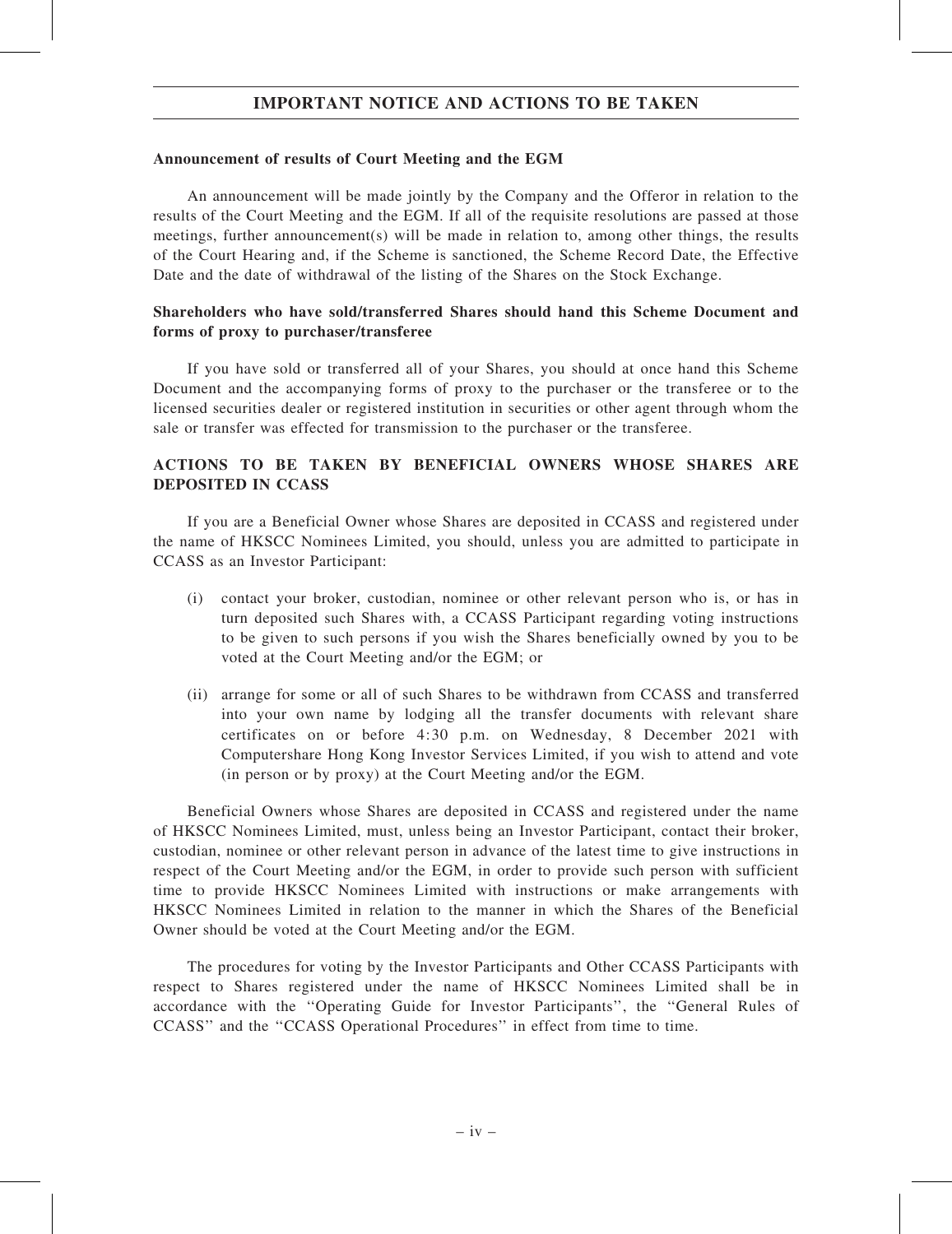### ACTIONS TO BE TAKEN BY BENEFICIAL OWNERS WHOSE SHARES ARE HELD BY A REGISTERED OWNER OTHER THAN HKSCC NOMINEES LIMITED

No person shall be recognised by the Company as holding any Shares on trust.

If you are a Beneficial Owner whose Shares are registered in the name of a nominee, trustee, depositary or any other authorised custodian or third party (other than HKSCC Nominees Limited), you should contact such Registered Owner to give instructions to and/or to make arrangements with such Registered Owner as to the manner in which the Shares beneficially owned by you should be voted at the Court Meeting and/or the EGM.

If you are a Beneficial Owner who wishes to attend and vote at the Court Meeting and/or the EGM personally, you should:

- (i) contact the Registered Owner directly to make the appropriate arrangements with the Registered Owner to enable you to attend and vote at the Court Meeting and/or the EGM and, for such purpose, the Registered Owner may appoint you as its proxy; or
- (ii) arrange for some or all of the Shares registered in the name of the Registered Owner to be transferred into your own name by lodging all the transfer documents with relevant share certificates on or before 4:30 p.m. on Wednesday, 8 December 2021 with Computershare Hong Kong Investor Services Limited, if you wish to attend and vote (in person or by proxy) at the Court Meeting and/or the EGM.

Instructions to and/or arrangements with the Registered Owner should be given or made in advance of the relevant latest time for the lodgment of forms of proxy in respect of the Court Meeting and the EGM in order to provide the Registered Owner with sufficient time to complete his/her/its forms of proxy accurately and to submit them by the relevant deadline. To the extent that any Registered Owner requires instructions from or arrangements to be made with any Beneficial Owner at a particular date or time in advance of the relevant latest time for the lodgment of forms of proxy in respect of the Court Meeting and the EGM, any such Beneficial Owner should comply with the requirements of such Registered Owner.

### ACTIONS TO BE TAKEN BY OPTION HOLDERS

The Option Offer Letter and the yellow Form of Acceptance are being sent to the Option Holders separately, together with this Scheme Document. If you are an Option Holder and you wish to accept the Option Offer, you must complete and return the duly completed and executed Form of Acceptance to the Offeror, care of the Company at Flats E & F, 2/F, Hop Hing Building, 9 Ping Tong Street East, Tong Yan San Tsuen, Yuen Long, New Territories, Hong Kong for the attention of the Company Secretary of the Company and marked ''Hop Hing Group Holdings Limited — Option Offer" by no later than 4:00 p.m. on Tuesday, 25 January 2022 (or such other date and time as may be notified to the Option Holders by or on behalf of the Offeror and the Company or by way of joint announcement by the Offeror and the Company on the respective websites of the Stock Exchange and the Company). No acknowledgement of receipt of any Form of Acceptance or any other document will be given.

You are urged to read the instructions and other terms and conditions of the Option Offer in the Option Offer Letter and the Form of Acceptance.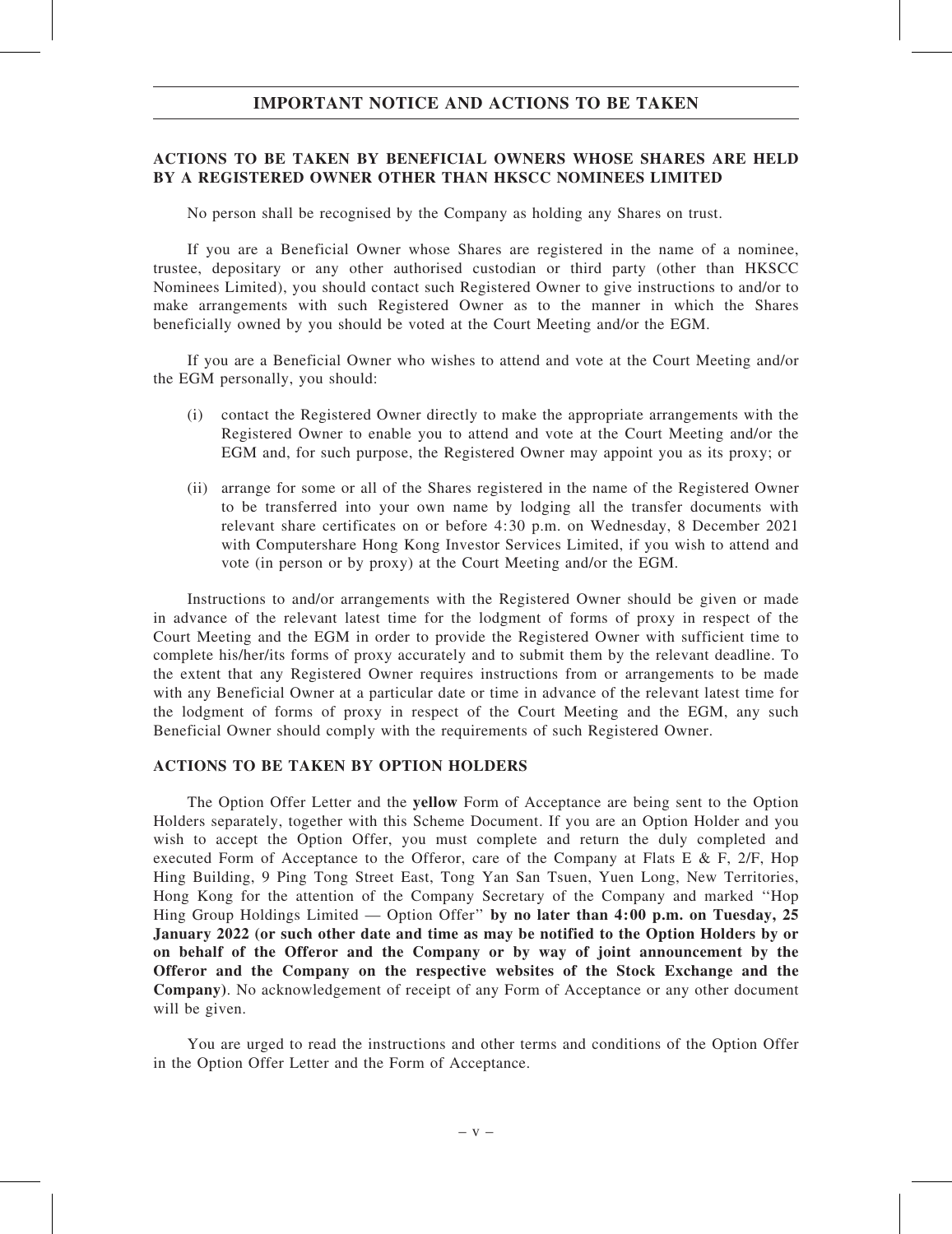### EXERCISE YOUR RIGHT TO VOTE

If you are a Shareholder or a Beneficial Owner whose Shares are held by a Registered Owner (including HKSCC Nominees Limited), you are strongly encouraged to exercise your right to vote (in the case of a Shareholder) or to give instructions to the relevant Registered Owner (in the case of a Beneficial Owner) to vote in person or by proxy at the Court Meeting and/or the EGM. If you keep any Shares in a share lending programme, you are encouraged to recall any outstanding Shares on loan to avoid market participants using borrowed stock to vote.

If you are a Beneficial Owner whose Shares are deposited in CCASS, you are strongly encouraged to withdraw at least some of your Shares from CCASS and become a registered holder of such Shares and exercise your right to vote, in person or by proxy, at the Court Meeting and/or the EGM. You should contact your broker, custodian, nominee or other relevant person in advance of the detailed procedures and the latest time for lodging transfers of Shares into your name so as to qualify to attend and vote at the Court Meeting and the EGM, in order to provide such broker, custodian, nominee or other relevant person with sufficient time to withdraw the Shares from CCASS and register them in your name.

In respect of any Shares of which you are the Beneficial Owner and which remain in CCASS, you are encouraged to contact your broker, custodian, nominee or other relevant person regarding voting instructions in relation to the manner in which those Shares should be voted at the Court Meeting and/or the EGM without delay.

Only Scheme Shareholders whose Scheme Shares are registered in their own names in the register of members of the Company on the Meeting Record Date will be counted as members of the Company for the purpose of calculating whether or not a majority in number of members of the Company have approved the Scheme at the Court Meeting under Section 86 of the Companies Act. In accordance with the direction from the Grand Court, HKSCC Nominees Limited will be counted as one Scheme Shareholder and may vote for or against the Scheme according to the majority of voting instructions as represented by the Scheme Shares it receives. The number of votes cast in favour of the Scheme and the number of CCASS Participants on whose instructions they are cast and the number of votes cast against the Scheme and the number of CCASS Participants on whose instructions they are cast will be disclosed to the Grand Court and may be taken into account in deciding whether or not the Grand Court should exercise its discretion to sanction the Scheme. Beneficial Owners who wish to individually vote or be counted for purposes of calculating whether or not a majority in number of members of the Company have approved the Scheme at the Court Meeting under Section 86 of the Companies Act should make arrangements to be registered as members of the Company in their own names by lodging all the transfer documents with relevant share certificates on or before 4:30 p.m. on Wednesday, 8 December 2021 with Computershare Hong Kong Investor Services Limited.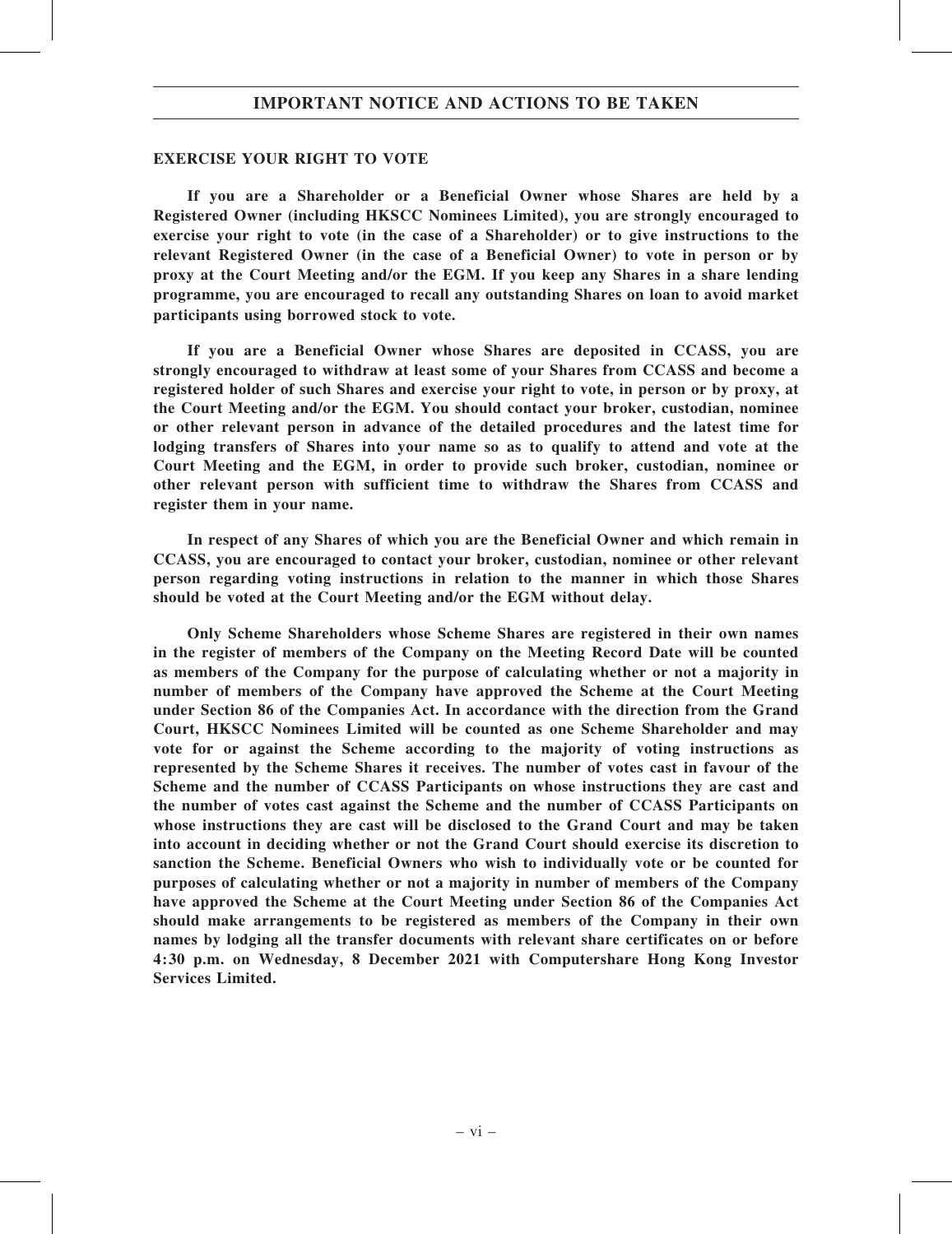If you are a Registered Owner holding Shares on behalf of Beneficial Owner(s), you should inform the relevant Beneficial Owner(s) about the importance of exercising their right to vote and that such Beneficial Owner(s) should consider transferring some or all their Shares into their names if they wish to be counted individually for the purposes of the headcount test.

If approved and sanctioned by the Grand Court, the Scheme will be binding on all of the Scheme Shareholders, irrespective of whether or not you attended or voted at the Court Meeting or the EGM.

If you are in any doubt as to the action to be taken, you should consult your licensed securities dealer or registered institution in securities, bank manager, solicitor, professional accountant or other professional adviser.

### NOTICE TO OVERSEAS SCHEME SHAREHOLDERS AND OPTION HOLDERS

The making and implementation of (i) the Proposal to certain Scheme Shareholders; and (ii) the Option Offer to certain Option Holders, may be subject to the laws of jurisdictions other than Hong Kong. Scheme Shareholders, Beneficial Owners and Option Holders residing in jurisdictions other than Hong Kong should inform themselves about and observe all legal and regulatory requirements applicable to them. It is the responsibility of Scheme Shareholders, Beneficial Owners and Option Holders to satisfy themselves as to the full observance of the laws and regulations of the relevant jurisdictions applicable to them in connection with the Proposal and the Option Offer, as the case may be, including obtaining any governmental, exchange control or other consents which may be required, and compliance with other necessary formalities and the payment of any issue, transfer or other taxes due in such jurisdictions.

Any action taken by such Scheme Shareholders or Beneficial Owners in respect of the Proposal and such Option Holders in respect of the Option Offer will be deemed to constitute a representation and warranty from such persons to the Company and the Offeror and their respective advisers, including UBS, that those local laws and regulatory requirements have been complied with.

Scheme Shareholders, Beneficial Owners and Option Holders residing in jurisdictions other than Hong Kong should consult their professional advisers if they are in any doubt as to the potential applicability of, or consequence under, any provision of law or regulation or judicial or regulatory decisions or interpretations in any jurisdictions, territory or locality therein or thereof and, in particular, whether there will be any restriction or prohibition on the acquisition, retention, disposal or otherwise with respect to the Shares, as the case may be.

Overseas Scheme Shareholders, Beneficial Owners and Option Holders are advised to read the section headed ''17. Overseas Shareholders and Option Holders'' in the Explanatory Memorandum in Part VI of this Scheme Document for further information.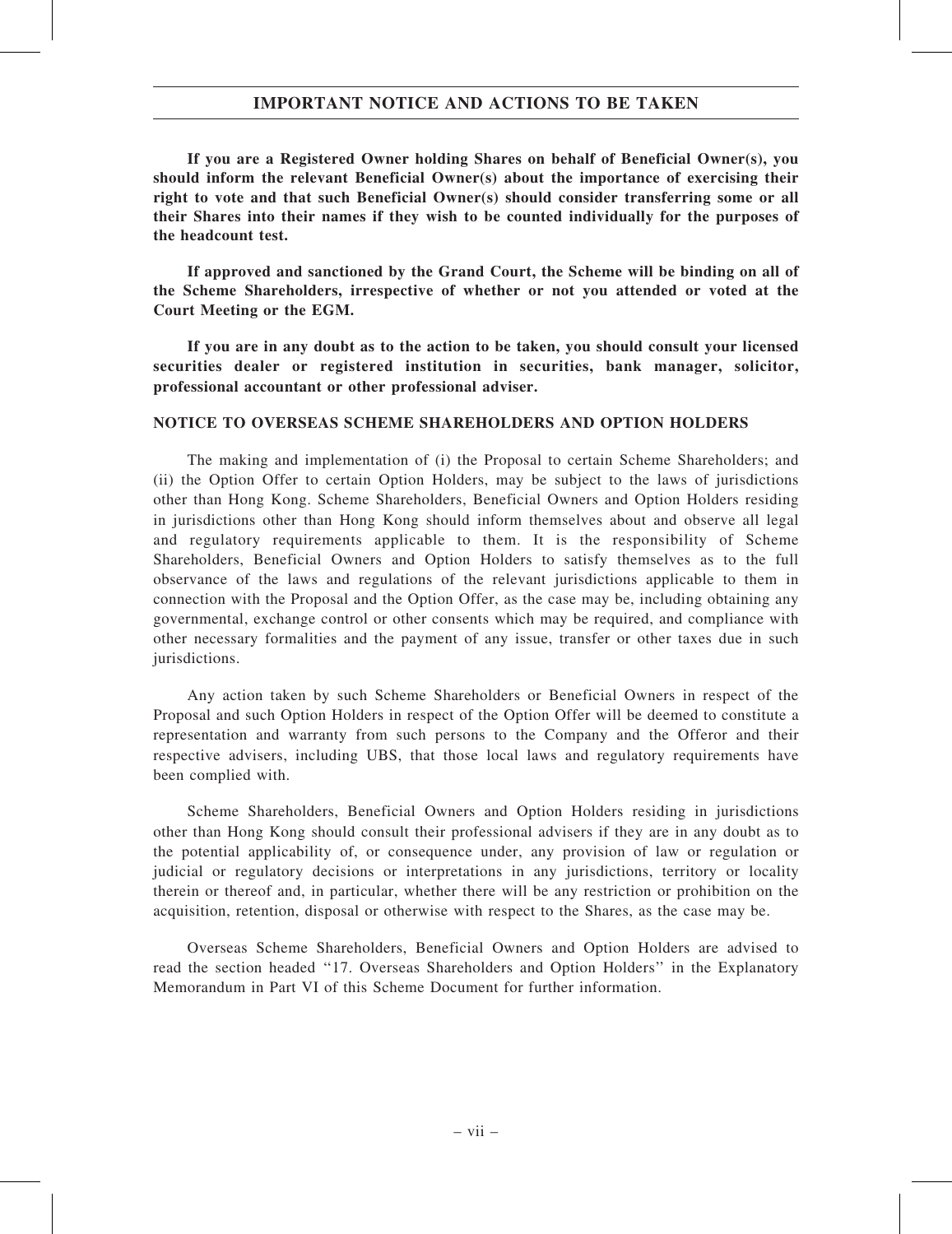### PAST PERFORMANCE AND FORWARD-LOOKING STATEMENTS

The performance and the results of operations of the Group contained in this Scheme Document are historical in nature and past performance is not a guarantee of the future results of the Group. This Scheme Document may contain forward-looking statements and opinions that involve risks and uncertainties. Actual results may differ materially from expectations discussed in such forward-looking statements and opinions and you should not place undue reliance on such forward-looking statements and opinions. Subject to the requirements of applicable laws, rules and regulations, including the Takeovers Code, none of the Offeror, the Company, UBS, Somerley, any of their respective directors, officers, employees, agents, affiliates or advisers or any other person involved in the Proposal assumes any obligation to correct or update the forward-looking statements or opinions contained in this Scheme Document.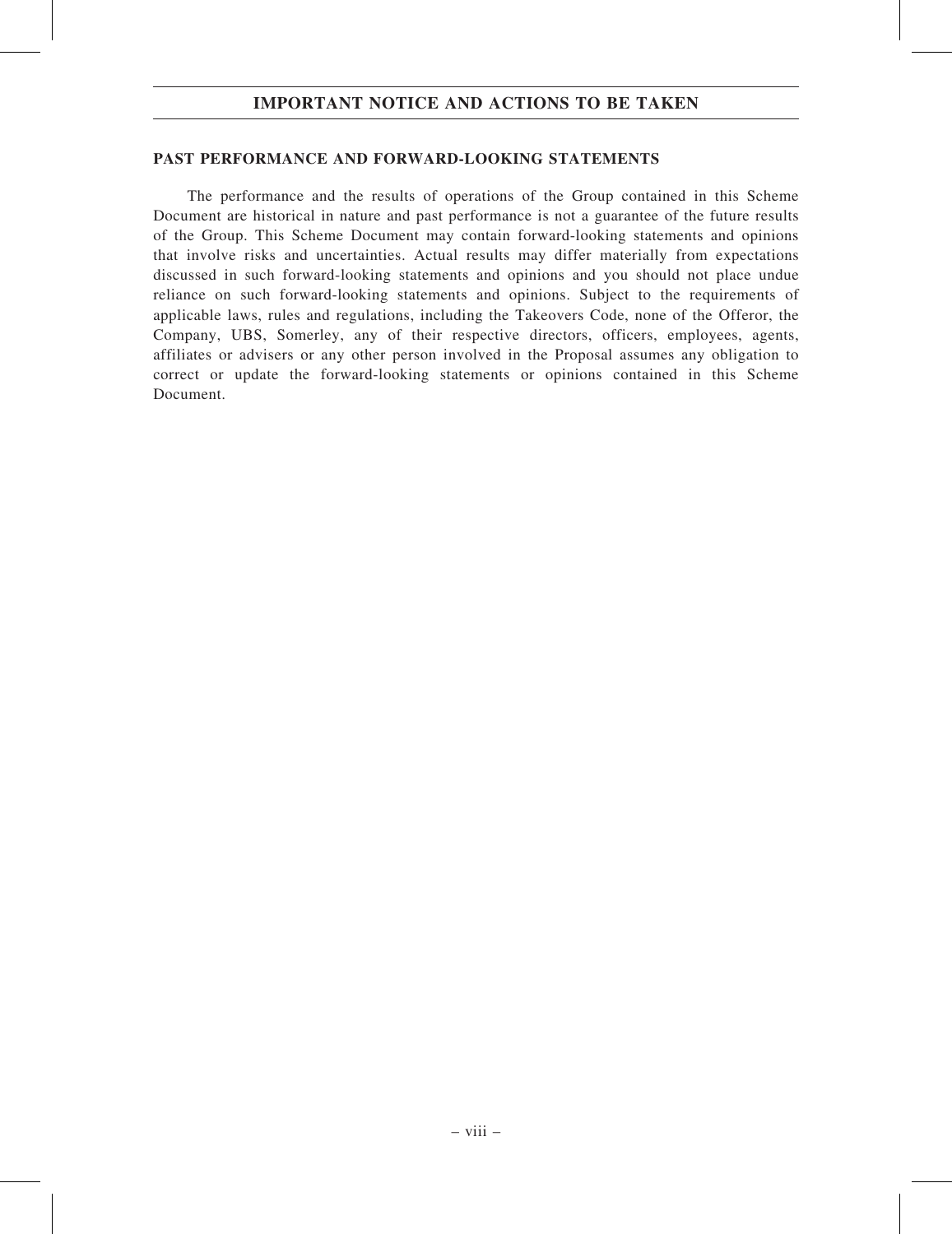In this Scheme Document, the following expressions have the meanings set out below unless the context requires otherwise.

| "acting in concert"    | has the meaning ascribed to it under the Takeovers Code<br>and "concert party" shall be construed accordingly                                                                                                                         |
|------------------------|---------------------------------------------------------------------------------------------------------------------------------------------------------------------------------------------------------------------------------------|
| "AGVL"                 | Ample Great Ventures Limited, a company incorporated in<br>the BVI with limited liability, which is wholly-owned by<br>Mr. Marvin Hung                                                                                                |
| "Announcement Date"    | 6 September 2021, being the date of the Joint<br>Announcement                                                                                                                                                                         |
| "associate(s)"         | has the meaning ascribed to it under the Takeovers Code                                                                                                                                                                               |
| "Beneficial Owner(s)"  | any beneficial owner(s) of Shares whose Shares are<br>registered in the name of a Registered Owner(s) other than<br>himself/herself                                                                                                   |
| "Board"                | the board of Directors                                                                                                                                                                                                                |
| "Business Day"         | a day on which Stock Exchange is open for the transaction<br>of business                                                                                                                                                              |
| "BVI"                  | the British Virgin Islands                                                                                                                                                                                                            |
| "Cancellation Price"   | the cancellation price of HK\$0.08 per Scheme Share<br>payable in cash to the Scheme Shareholders pursuant to the<br>Scheme                                                                                                           |
| "CCASS"                | the Central Clearing and Settlement System established and<br>operated by HKSCC                                                                                                                                                       |
| "CCASS Participant(s)" | person(s) admitted to participate in CCASS as a direct<br>clearing participant, general clearing participant, a<br>custodian participant or an Investor Participant who may be<br>an individual or joint individuals or a corporation |
| "close relative(s)"    | has the meaning ascribed to it in the Takeovers Code                                                                                                                                                                                  |
| "Companies Act"        | the Companies Act (2021 Revision) of the Cayman Islands                                                                                                                                                                               |
| "Company"              | Hop Hing Group Holdings Limited, an exempted company<br>incorporated in the Cayman Islands with limited liability,<br>the Shares of which are listed on the Main Board of the<br>Stock Exchange (Stock Code: 47)                      |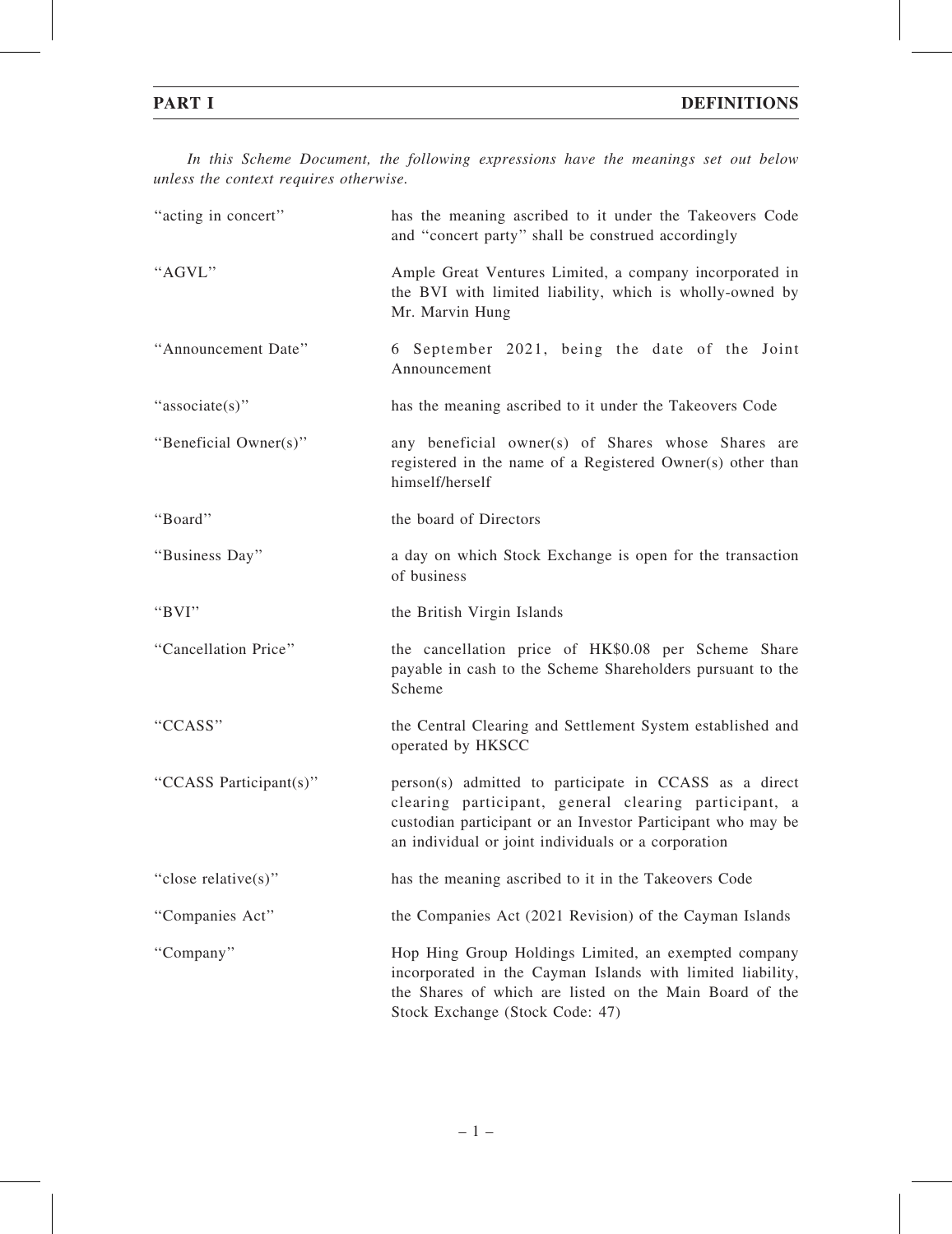| "Condition(s)"                          | the conditions to the implementation of the Proposal and<br>the Scheme as described in the section headed "3.<br>Conditions of the Proposal and the Scheme" in the<br>Explanatory Memorandum in Part VI of this Scheme<br>Document                                                                                                                                                                                                                                                                                                                                         |
|-----------------------------------------|----------------------------------------------------------------------------------------------------------------------------------------------------------------------------------------------------------------------------------------------------------------------------------------------------------------------------------------------------------------------------------------------------------------------------------------------------------------------------------------------------------------------------------------------------------------------------|
| "Consortium Members"                    | (a) Mr. Peter Hung; (b) Mr. Marvin Hung; (c) Mrs. Diana<br>Hung; (d) HHHFL (as trustee of The HHH Discretionary<br>Trust); (e) NCFFL (as trustee of The NCFF Discretionary<br>Trust); and (f) LTIL (as trustee of The LTI Discretionary<br>Trust)                                                                                                                                                                                                                                                                                                                          |
| "Consortium Offeror Concert<br>Parties" | persons acting in concert with the Offeror under the<br>Takeovers Code who are Consortium Members or their<br>respective controlled companies                                                                                                                                                                                                                                                                                                                                                                                                                              |
| "controlling shareholder"               | has the meaning ascribed to it under the Listing Rules                                                                                                                                                                                                                                                                                                                                                                                                                                                                                                                     |
| "Court Hearing"                         | the hearing of the petition by the Grand Court for the<br>sanction of the Scheme and to confirm the reduction of the<br>issued share capital of the Company involved in the Scheme                                                                                                                                                                                                                                                                                                                                                                                         |
| "Court Meeting"                         | a meeting of the Scheme Shareholders convened at the<br>direction of the Grand Court to be held at 10:30 a.m. on<br>Tuesday, 14 December 2021 at 24/F, Admiralty Centre I, 18<br>Harcourt Road, Hong Kong, at which the Scheme (with or<br>without modification) will be voted upon, the notice of<br>which is set out in Appendix IV to this Scheme Document,<br>or any adjournment thereof                                                                                                                                                                               |
| "Director(s)"                           | the director(s) of the Company                                                                                                                                                                                                                                                                                                                                                                                                                                                                                                                                             |
| "Disinterested Shareholders"            | Shareholders other than the Offeror and the Offeror Concert<br>Parties                                                                                                                                                                                                                                                                                                                                                                                                                                                                                                     |
| "Effective Date"                        | the date on which the Scheme, if approved and sanctioned<br>by the Grant Court, becomes effective in accordance with<br>the Companies Act, being the date on which a copy of the<br>order of the Grant Court sanctioning the Scheme and<br>confirming the reduction of issued share capital resulting<br>from the cancellation and extinguishment of the Scheme<br>Shares is delivered to the Registrar of Companies for<br>registration pursuant to Section $86(3)$ of the Companies<br>Act, which is expected to be on Tuesday, 25 January 2022<br>(Cayman Islands time) |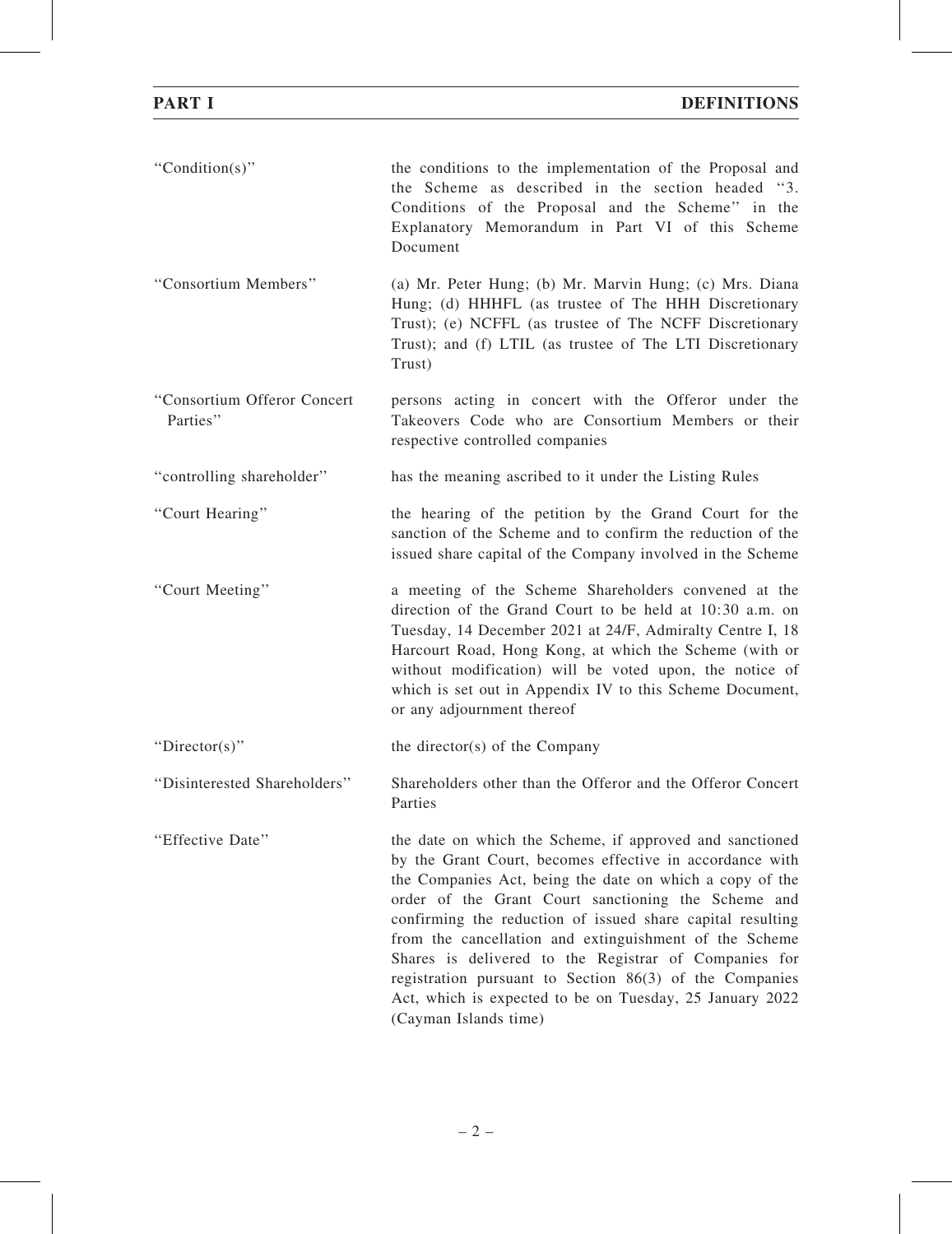| "EGM"                            | the extraordinary general meeting of Company to be held at<br>11:00 a.m. (or, if later, immediately after the conclusion or<br>adjournment of the Court Meeting) on Tuesday, 14<br>December 2021 at 24/F, Admiralty Centre I, 18 Harcourt<br>Road, Hong Kong, to consider and vote on, among other<br>things, the necessary resolutions for the implementation of<br>the Proposal, the notice of which is set out in Appendix V<br>to this Scheme Document, or any adjournment thereof |
|----------------------------------|----------------------------------------------------------------------------------------------------------------------------------------------------------------------------------------------------------------------------------------------------------------------------------------------------------------------------------------------------------------------------------------------------------------------------------------------------------------------------------------|
| "Executive"                      | the Executive Director of the Corporate Finance Division of<br>the SFC or any delegate thereof                                                                                                                                                                                                                                                                                                                                                                                         |
| "exempt fund manager(s)"         | has the meaning ascribed to it in the Takeovers Code                                                                                                                                                                                                                                                                                                                                                                                                                                   |
| "exempt principal trader(s)"     | has the meaning ascribed to it in the Takeovers Code                                                                                                                                                                                                                                                                                                                                                                                                                                   |
| "Explanatory Memorandum"         | the explanatory memorandum set out in Part VI of this<br><b>Scheme Document</b>                                                                                                                                                                                                                                                                                                                                                                                                        |
| "Form of Acceptance"             | the yellow form of acceptance to the Option Holders in<br>connection with the Option Offer                                                                                                                                                                                                                                                                                                                                                                                             |
| "Grand Court"                    | the Grand Court of the Cayman Islands                                                                                                                                                                                                                                                                                                                                                                                                                                                  |
| " $Grantee(s)$ "                 | holder(s) of the Share Awards                                                                                                                                                                                                                                                                                                                                                                                                                                                          |
| "Group"                          | the Company and its subsidiaries                                                                                                                                                                                                                                                                                                                                                                                                                                                       |
| "HHHFL"                          | H H Hung Foundation Limited, a company limited by<br>guarantee in Hong Kong and the trustee of The HHH<br>Discretionary Trust                                                                                                                                                                                                                                                                                                                                                          |
| "HK\$"                           | Hong Kong dollars, the lawful currency of Hong Kong                                                                                                                                                                                                                                                                                                                                                                                                                                    |
| "HKSCC"                          | Hong Kong Securities Clearing Company Limited                                                                                                                                                                                                                                                                                                                                                                                                                                          |
| "Holdco"                         | Joy Brilliant Group Limited, a company incorporated in the<br>BVI with limited liability which is 50% owned by each of<br>Topco 1 and Topco 2                                                                                                                                                                                                                                                                                                                                          |
| "Hong Kong"                      | the Hong Kong Special Administrative Region of the PRC                                                                                                                                                                                                                                                                                                                                                                                                                                 |
| "Independent Board<br>Committee" | the independent board committee of the Company<br>established by the Board to make a recommendation to the<br>Disinterested Shareholders and the Option Holders in<br>respect of the Proposal and the Option Offer, comprising<br>all the independent non-executive Directors, namely Mr.<br>Seto Gin Chung, John, Mr. Sze Tsai To, Robert and Mr.<br>Wan Sai Cheong, Joseph                                                                                                           |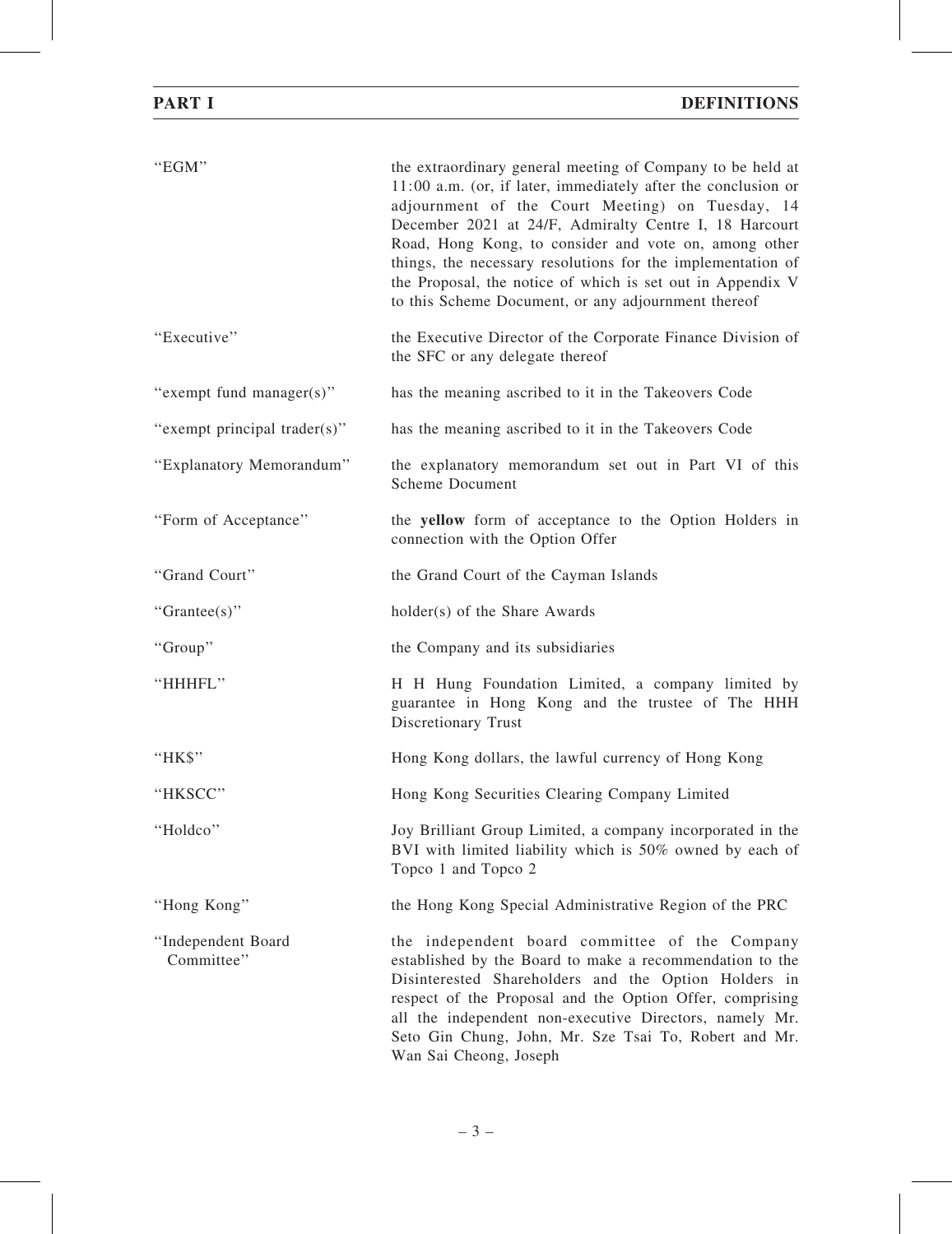| "Independent Financial<br>Adviser" or "Somerley" | Somerley Capital Limited, a corporation licensed to carry<br>on Type 1 (dealing in securities) and Type 6 (advising on<br>corporate finance) regulated activities under the SFO, being<br>the independent financial adviser to the Independent Board<br>Committee in relation to the Proposal and the Option Offer  |
|--------------------------------------------------|---------------------------------------------------------------------------------------------------------------------------------------------------------------------------------------------------------------------------------------------------------------------------------------------------------------------|
| "Investor Participant(s)"                        | person(s) admitted to participate in CCASS as an investor<br>participant who may be an individual or joint individuals or<br>a corporation                                                                                                                                                                          |
| "Joint Announcement"                             | the joint announcement published by the Offeror and the<br>Company on 6 September 2021 in relation to the Proposal<br>and the Option Offer                                                                                                                                                                          |
| "Last Trading Day"                               | 1 September 2021, being the last day on which Shares were<br>traded on the Stock Exchange prior to the publication of the<br>Joint Announcement                                                                                                                                                                     |
| "Latest Option Exercise Date"                    | 4:30 p.m. on Friday, 14 January 2022, being the expected<br>latest time and date upon which Option Holders must<br>exercise their Share Options in order to qualify for<br>entitlements to the Cancellation Price under the Scheme                                                                                  |
| "Latest Practicable Date"                        | 12 November 2021, being the latest practicable date prior to<br>the despatch of this Scheme Document for the purpose of<br>ascertaining certain information contained in this Scheme<br>Document                                                                                                                    |
| "LGEFL"                                          | Lion & Globe Educational Foundation Limited, a company<br>limited by guarantee in Hong Kong                                                                                                                                                                                                                         |
| "Listing Rules"                                  | The Rules Governing the Listing of Securities on The Stock<br>Exchange of Hong Kong Limited                                                                                                                                                                                                                         |
| "Long Stop Date"                                 | 30 June 2022 or such later date as may be agreed by the<br>Offeror and the Company, or to the extent applicable, as the<br>Grand Court may direct                                                                                                                                                                   |
| "LTIL"                                           | LTI (2014T) Limited, a company incorporated in Hong<br>Kong with limited liability and the trustee of The LTI<br>Discretionary Trust                                                                                                                                                                                |
| "Meeting Record Date"                            | Tuesday, 14 December 2021 or such other date as shall<br>have been announced to the Shareholders, being the record<br>date for the purpose of determining the entitlement of<br>Scheme Shareholders to attend and vote at the Court<br>Meeting and the entitlement of Shareholders to attend and<br>vote at the EGM |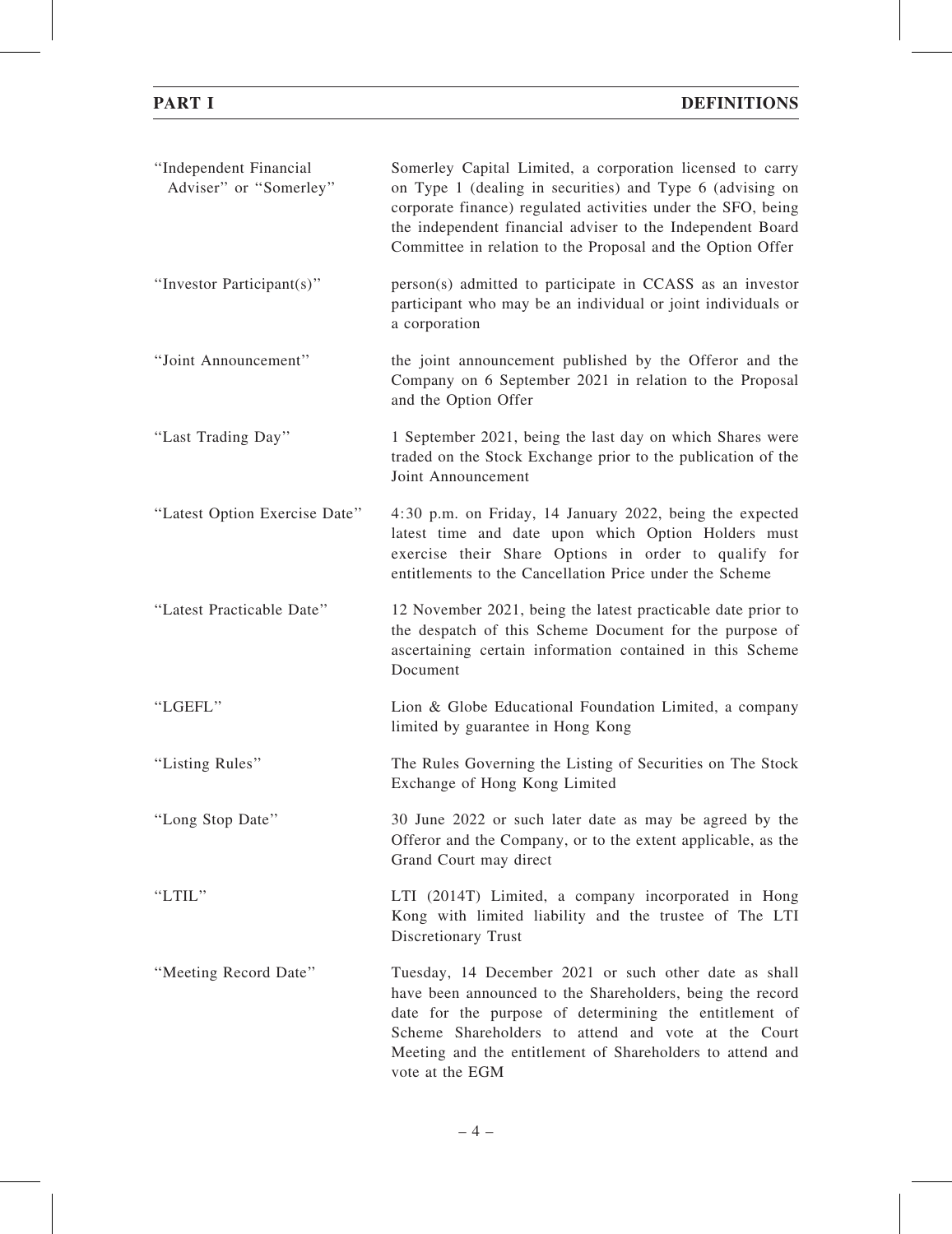| "Mr. Marvin Hung"                           | Mr. Hung Ming Kei, Marvin, an executive Director and the<br>chief executive officer of the Company, and a director of<br>the Offeror                                                                                                                                                                                                                                                                                                                                                                                                                                                                                                                                                                                                                                                                                                                                                                                                                                                                                                                                                                                                                                                                                                                                                                                                                                                                                                                                                                                                                                                                                                                                                                                                                                                         |
|---------------------------------------------|----------------------------------------------------------------------------------------------------------------------------------------------------------------------------------------------------------------------------------------------------------------------------------------------------------------------------------------------------------------------------------------------------------------------------------------------------------------------------------------------------------------------------------------------------------------------------------------------------------------------------------------------------------------------------------------------------------------------------------------------------------------------------------------------------------------------------------------------------------------------------------------------------------------------------------------------------------------------------------------------------------------------------------------------------------------------------------------------------------------------------------------------------------------------------------------------------------------------------------------------------------------------------------------------------------------------------------------------------------------------------------------------------------------------------------------------------------------------------------------------------------------------------------------------------------------------------------------------------------------------------------------------------------------------------------------------------------------------------------------------------------------------------------------------|
| "Mr. Peter Hung"                            | Mr. Hung Hak Hip, Peter, the Honorary Chairman of the<br>Company and a director of the Offeror                                                                                                                                                                                                                                                                                                                                                                                                                                                                                                                                                                                                                                                                                                                                                                                                                                                                                                                                                                                                                                                                                                                                                                                                                                                                                                                                                                                                                                                                                                                                                                                                                                                                                               |
| "Mrs. Diana Hung"                           | Mrs. Hung Diana Wan Ling, a director of the Offeror                                                                                                                                                                                                                                                                                                                                                                                                                                                                                                                                                                                                                                                                                                                                                                                                                                                                                                                                                                                                                                                                                                                                                                                                                                                                                                                                                                                                                                                                                                                                                                                                                                                                                                                                          |
| "NCFFL"                                     | North China Fast Food (2008) Limited, a company<br>incorporated in Hong Kong with limited liability and the<br>trustee of The NCFF Discretionary Trust                                                                                                                                                                                                                                                                                                                                                                                                                                                                                                                                                                                                                                                                                                                                                                                                                                                                                                                                                                                                                                                                                                                                                                                                                                                                                                                                                                                                                                                                                                                                                                                                                                       |
| "Non-Consortium Offeror<br>Concert Parties" | persons presumed to be acting in concert with the Offeror<br>under the Takeovers Code, including, (a) Mr. Hung Hak<br>Kan, Mr. Hung Hak Fu and Ms. Hung Siu Yee, Linda,<br>being the siblings (and hence close relatives) of Mr. Peter<br>Hung; (b) the late Mr. Hung Hak Shing, being the brother<br>(and hence close relative) of Mr. Peter Hung; (c) Mr. Hung<br>Hak Yau, being the brother (and hence close relative) of<br>Mr. Peter Hung and the father (and hence close relative) of<br>Mr. Marvin Hung; (d) Mrs. Hung Lui Suet Ying, Margaret,<br>being the mother (and hence close relative) of Mr. Marvin<br>Hung; (e) Ms. Hung Cee Kay, Celeste, Ms. Hung Wen Kay,<br>Wendeline, Ms. Hung Wain Kay, Natalie and Ms. Hung Gi<br>Kay, Zita, being the daughters (and hence close relatives) of<br>Mr. Peter Hung and Mrs. Diana Hung; (f) Ms. Hung Sum<br>Kay, Sandy and Ms. Hung On Kay, Angela, being the<br>sisters (and hence close relatives) of Mr. Marvin Hung; (g)<br>the SAS Trustee (as trustee of the Share Award Scheme);<br>(h) LGEFL (as trustee of The Lion $\&$ Globe Educational<br>Trust); and (i) members of the UBS group (except those<br>which have been granted exempt principal trader or exempt<br>fund manager status for the purpose of the Takeovers<br>Code), and certain Directors presumed to be acting in<br>concert with the Offeror under the Takeovers Code who are<br>not Consortium Members, namely (j) Mr. Wong Kwok<br>Ying, being an executive Director and also a director of<br>certain companies indirectly controlled by the Offeror<br>Group; and (k) Ms. Lam Fung Ming, Tammy, being a non-<br>executive Director and also a director and an employee of<br>certain companies which are indirectly controlled by the<br>Offeror Group |
| "Offeror"                                   | Ocean Ease Global Limited, a company incorporated in the                                                                                                                                                                                                                                                                                                                                                                                                                                                                                                                                                                                                                                                                                                                                                                                                                                                                                                                                                                                                                                                                                                                                                                                                                                                                                                                                                                                                                                                                                                                                                                                                                                                                                                                                     |

BVI with limited liability, which is wholly-owned by Holdco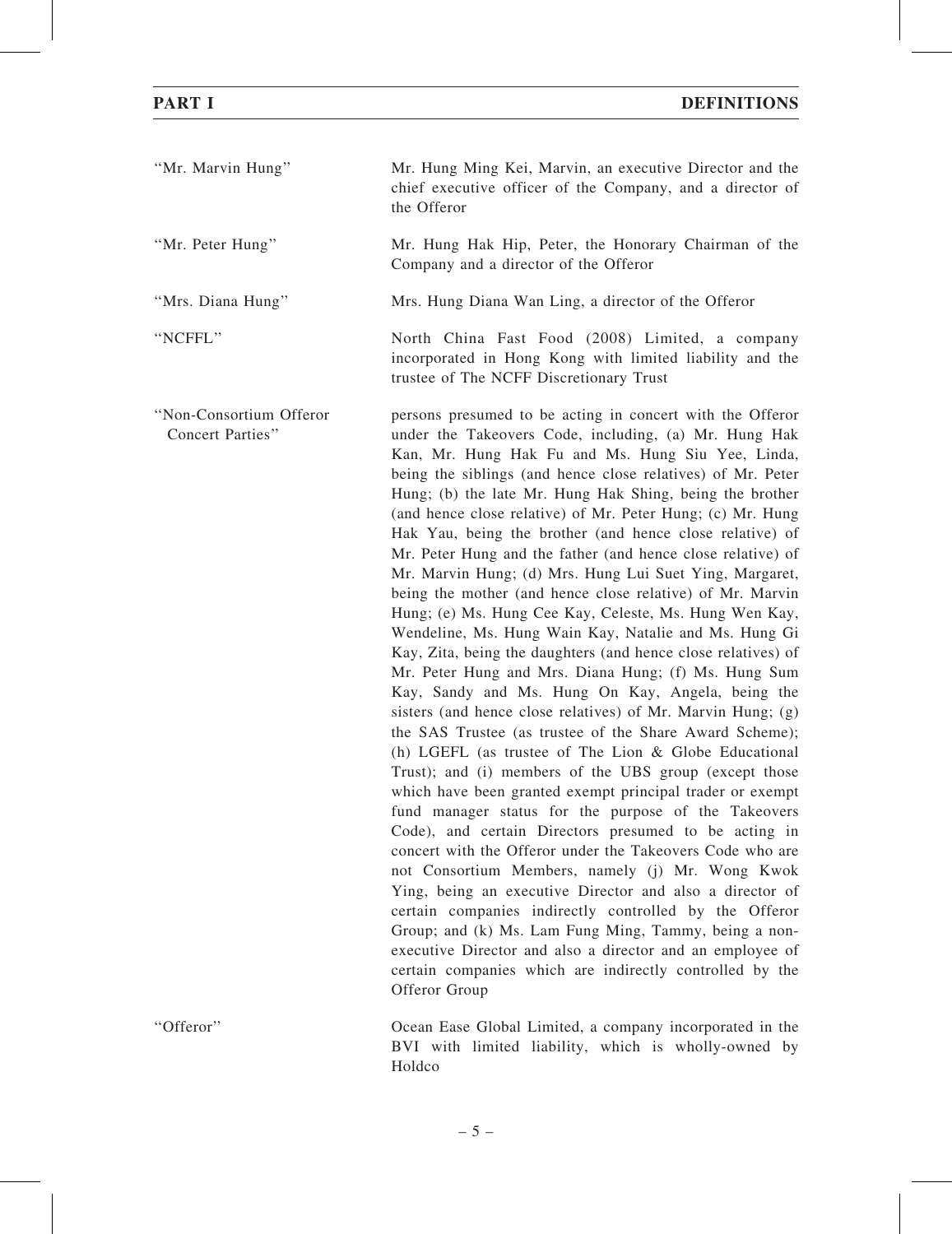| "Offeror Concert Parties" | all persons acting in concert or presumed to be acting in<br>concert with the Offeror under the Takeovers Code, namely,<br>the Consortium Offeror Concert Parties and the Non-<br><b>Consortium Offeror Concert Parties</b>                  |
|---------------------------|----------------------------------------------------------------------------------------------------------------------------------------------------------------------------------------------------------------------------------------------|
| "Offeror Group"           | the Offeror, Holdco, Topco 1, Topco 2, HHHFL (as trustee<br>of The HHH Discretionary Trust), NCFFL (as trustee of<br>The NCFF Discretionary Trust) and AGVL                                                                                  |
| "Option Holder(s)"        | $holder(s)$ of the Share Option(s)                                                                                                                                                                                                           |
| "Option Offer"            | the offer being made by or on behalf of the Offeror to the<br>Option Holders                                                                                                                                                                 |
| "Option Offer Letter"     | the letter dated 17 November 2021 setting out the terms and<br>conditions of the Option Offer sent separately to the Option<br>Holders, a form of which is set out in Appendix VI to this<br><b>Scheme Document</b>                          |
| "Option Offer Price"      | the price of HK\$0.001 per Share Option payable in cash by<br>the Offeror to the Option Holders accepting the Option<br>Offer for the cancellation of their Share Options pursuant to<br>the Option Offer                                    |
| "Other CCASS Participant" | a broker, custodian, nominee or other relevant person who<br>is, or has deposited Shares with, a CCASS participant                                                                                                                           |
| "PRC"                     | the People's Republic of China (for the purpose of this<br>Scheme Document, excluding Hong Kong, the Macau<br>Special Administrative Region and the Republic of Taiwan)                                                                      |
| "Proposal"                | the proposal for the privatisation of the Company by the<br>Offeror by way of the Scheme, on the terms and subject to<br>the Conditions set out in this Scheme Document                                                                      |
| "Registered Owner(s)"     | any person(s) (including without limitation a nominee,<br>trustee, depository or any other authorised custodian or<br>third party) whose name(s) is(are) entered in the register of<br>members of the Company as the holder(s) of the Shares |
| "Registrar of Companies"  | the Registrar of Companies in the Cayman Islands                                                                                                                                                                                             |
| "Regulation"              | the Prevention and Control of Disease (Prohibition on<br>Group Gathering) Regulation (Chapter 599G of the Laws of<br>Hong Kong) (as amended, supplemented and/or modified<br>from time to time)                                              |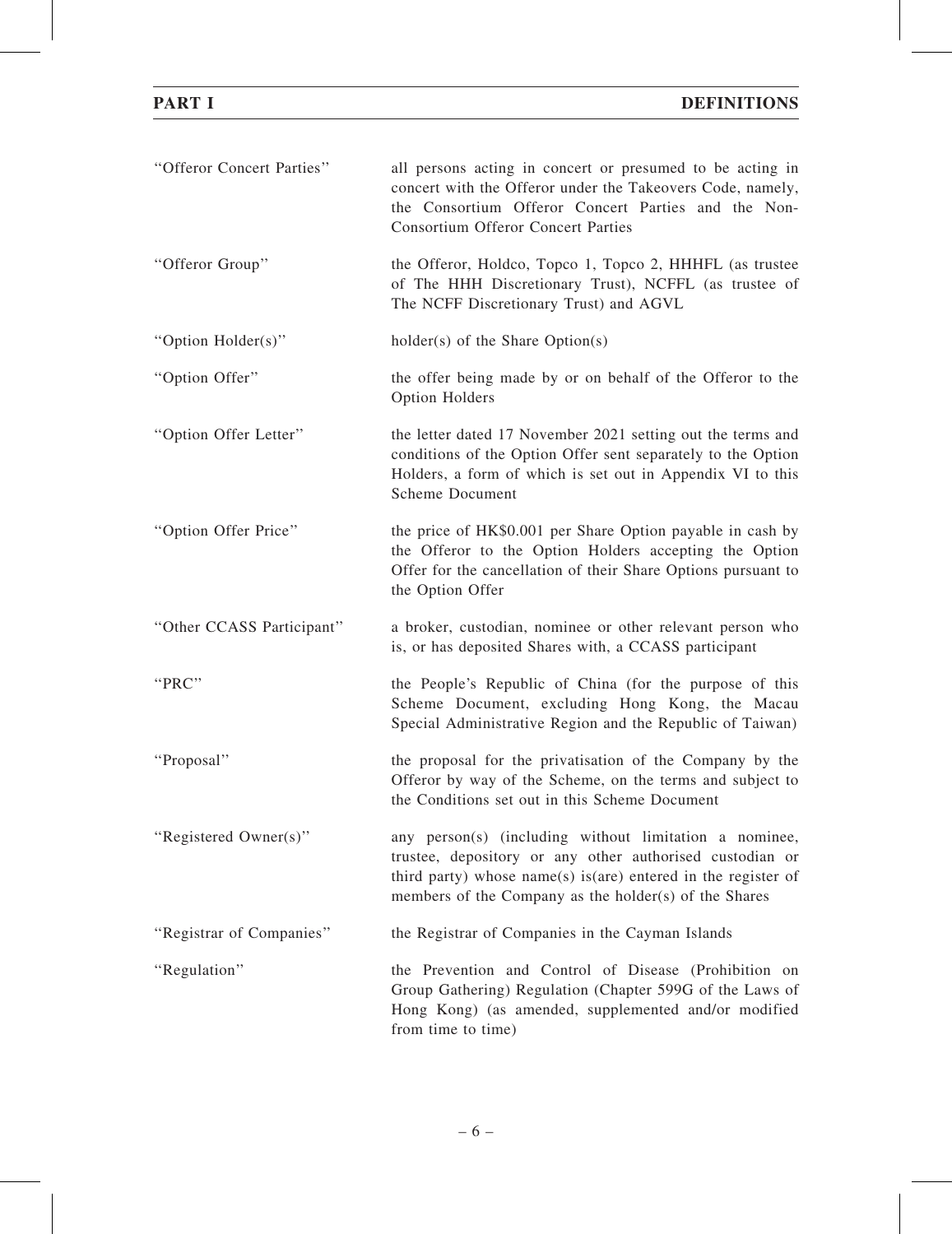| "Relevant Authorities"    | competent governments and/or governmental bodies,<br>regulatory bodies, courts or institutions                                                                                                                                                                                               |
|---------------------------|----------------------------------------------------------------------------------------------------------------------------------------------------------------------------------------------------------------------------------------------------------------------------------------------|
| "Relevant Period"         | the period commencing on the date which is six months<br>prior to the Announcement Date (i.e. 6 March 2021) and<br>ending on the Latest Practicable Date, both days inclusive                                                                                                                |
| "SAS Trustee"             | Computershare Hong Kong Trustees Limited, the trustee of<br>the Share Award Scheme                                                                                                                                                                                                           |
| "SAS Trustee Held Shares" | existing issued Shares held by the SAS Trustee (as trustee<br>of the Share Award Scheme) which are to be utilised for<br>satisfying Share Awards on vesting                                                                                                                                  |
| "Scheme"                  | a scheme of arrangement under Section 86 of the<br>Companies Act involving, among other matters, the<br>cancellation of all of the Scheme Shares and the restoration<br>of the issued share capital of the Company to the amount<br>immediately before the cancellation of the Scheme Shares |
| "Scheme Document"         | this composite scheme document, including each of the<br>letters, statements, appendices and notices in it, as may be<br>amended or supplemented from time to time                                                                                                                           |
| "Scheme Record Date"      | 25 January 2022 or such other date as shall have been<br>announced to the Shareholders, being the record date for the<br>purpose of determining entitlements of the Scheme<br>Shareholders under the Scheme and the Option Holders<br>under the Option Offer                                 |
| "Scheme Share(s)"         | Shares in issue on the Scheme Record Date other than the<br>Shares held by the Consortium Offeror Concert Parties                                                                                                                                                                            |
| "Scheme Shareholder(s)"   | registered holder(s) of the Scheme Shares as at the Scheme<br>Record Date                                                                                                                                                                                                                    |
| "SFC"                     | the Securities and Futures Commission of Hong Kong                                                                                                                                                                                                                                           |
| "SFO"                     | Securities and Futures Ordinance (Chapter 571 of the Laws<br>of Hong Kong)                                                                                                                                                                                                                   |
| "Share(s)"                | ordinary share(s) with par value of $HK$0.10$ each in the<br>share capital of the Company                                                                                                                                                                                                    |
| "Share Award(s)"          | the Share(s) awarded or to be awarded under the Share<br>Award Scheme from time to time which have not been<br>vested to the Grantees or lapsed according to the terms<br>thereof                                                                                                            |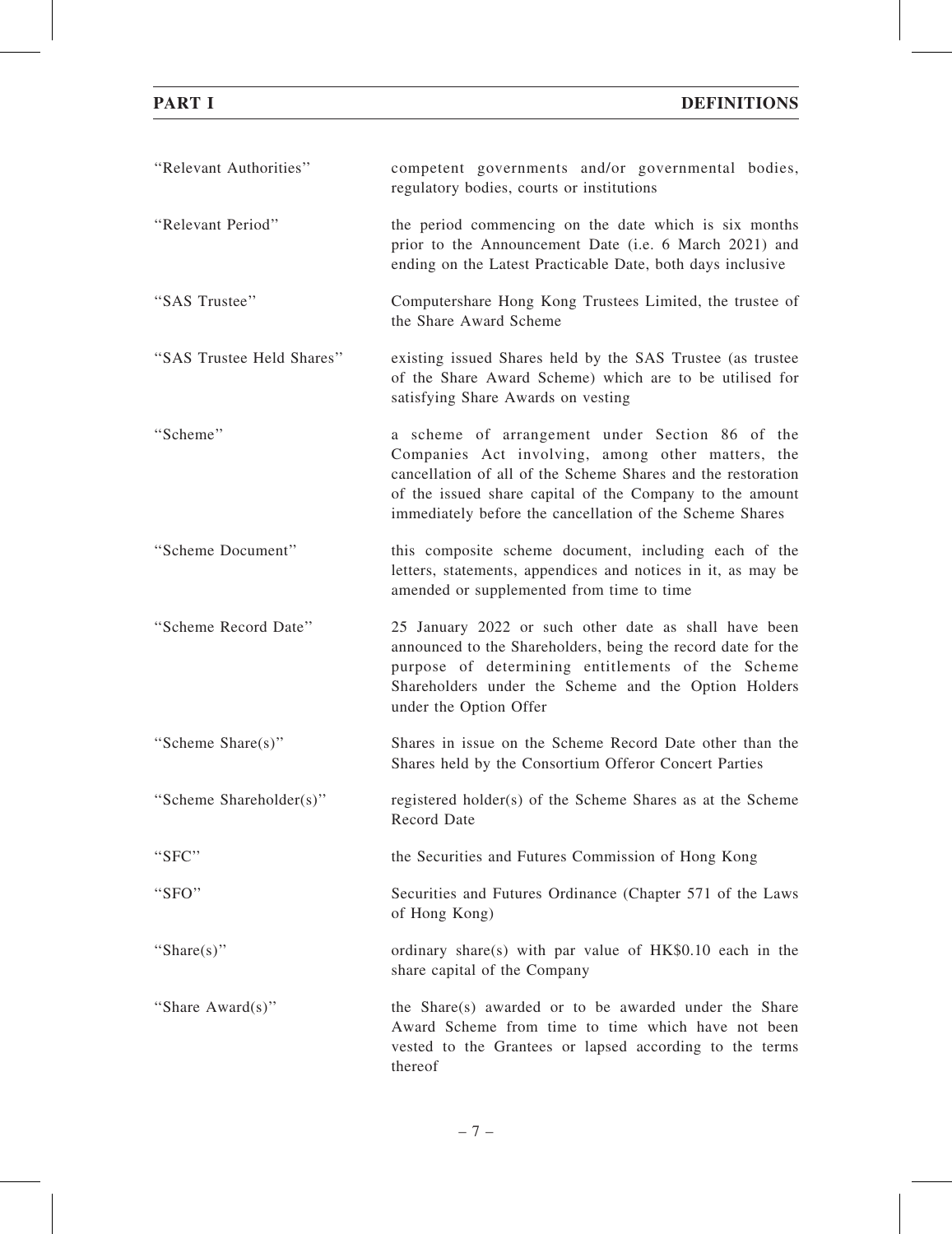| "Share Award Scheme"                    | the share award scheme adopted by the Company on 20<br>March 2015                                                                                                                                |
|-----------------------------------------|--------------------------------------------------------------------------------------------------------------------------------------------------------------------------------------------------|
| "Share Option(s)"                       | the outstanding, vested and unvested, share option(s), each<br>relating to one Share, granted under the Share Option<br>Schemes from time to time                                                |
| "Share Option Schemes"                  | (i) the share option scheme adopted by the Company on 12<br>March 2008 (which expired on 24 April 2018); and (ii) the<br>new share option scheme adopted by the Company on 8<br><b>June 2018</b> |
| "Share Registrar"                       | Computershare Hong Kong Investor Services Limited, at<br>17M Floor, Hopewell Centre, 183 Queen's Road East,<br>Wanchai, Hong Kong, being the Company's Hong Kong<br>branch share registrar       |
| "Shareholder(s)"                        | the registered holder(s) of the $Share(s)$                                                                                                                                                       |
| "Stamp Duty Ordinance"                  | Stamp Duty Ordinance (Chapter 117 of the Laws of Hong<br>Kong)                                                                                                                                   |
| "Stock Exchange"                        | The Stock Exchange of Hong Kong Limited                                                                                                                                                          |
| "subsidiary(ies)"                       | has the meaning ascribed to it under the Listing Rules                                                                                                                                           |
| "Takeovers Code"                        | the Hong Kong Code on Takeovers and Mergers                                                                                                                                                      |
| "The HHH Discretionary Trust"           | The HH Hung (2016) Discretionary Trust                                                                                                                                                           |
| "The Lion &<br>Globe Educational Trust" | The Lion & Globe Educational Trust                                                                                                                                                               |
| "The LTI Discretionary Trust"           | The LTI Discretionary Trust                                                                                                                                                                      |
| "The NCFF Discretionary<br>Trust"       | The North China Fast Food Discretionary Trust                                                                                                                                                    |
| "Topco 1"                               | Prestige Record Limited, a company incorporated in the<br>BVI with limited liability which is wholly-owned by<br>HHHFL (as trustee of The HHH Discretionary Trust)                               |
| "Topco 2"                               | Marvel Choice International Limited, a company<br>incorporated in the BVI with limited liability which is<br>wholly-owned by NCFFL (as trustee of The NCFF<br>Discretionary Trust)               |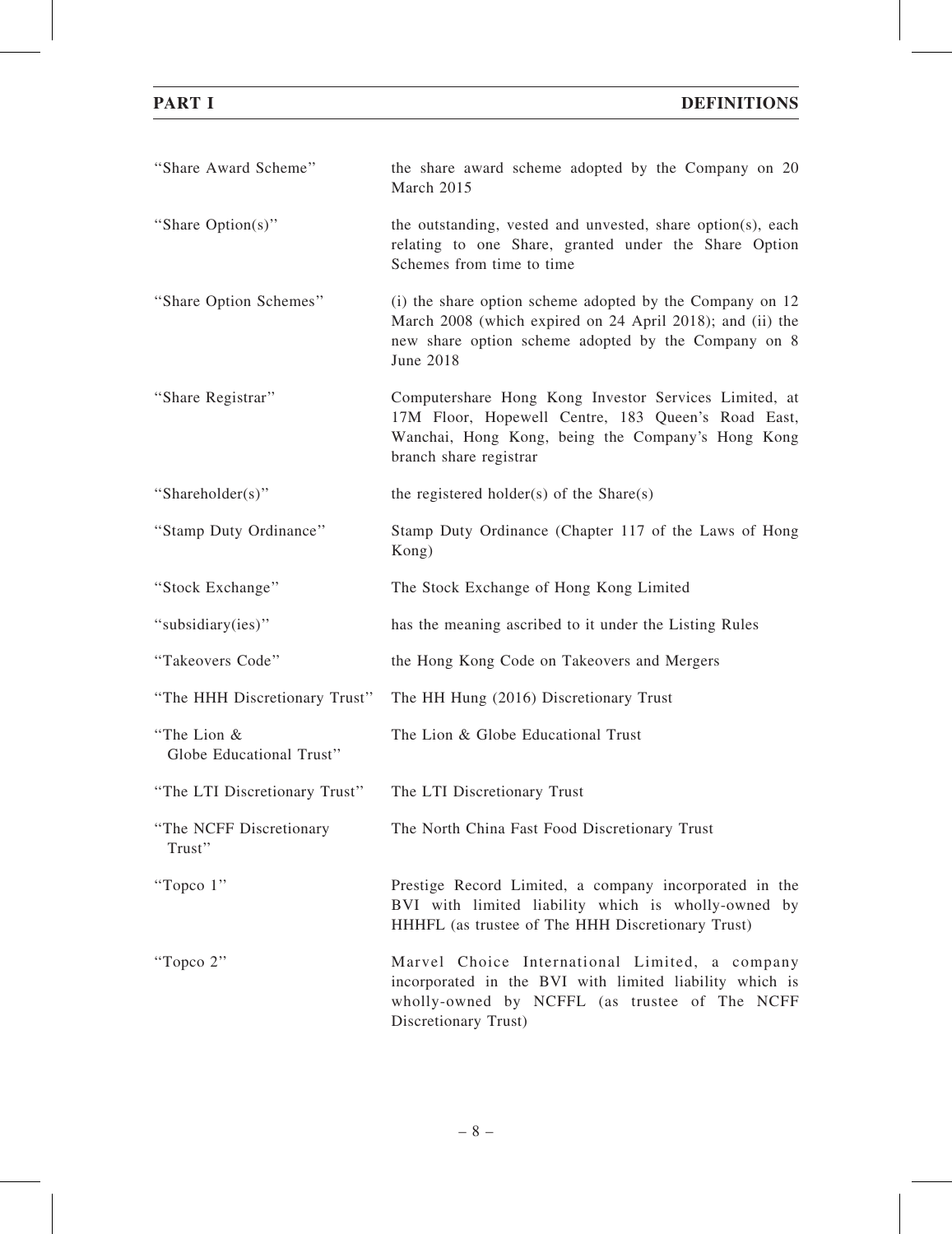| ۰.<br>٧ |  |
|---------|--|
|         |  |

UBS AG (acting through its Hong Kong Branch), a registered institution under the SFO to carry on Type 1 (dealing in securities), Type 4 (advising on securities), Type 6 (advising on corporate finance), Type 7 (providing automated trading services) and Type 9 (asset management) regulated activities under the SFO, the exclusive financial adviser to the Offeror in relation to the Proposal and the Option Offer. UBS AG is incorporated in Switzerland with limited liability

"%" per cent.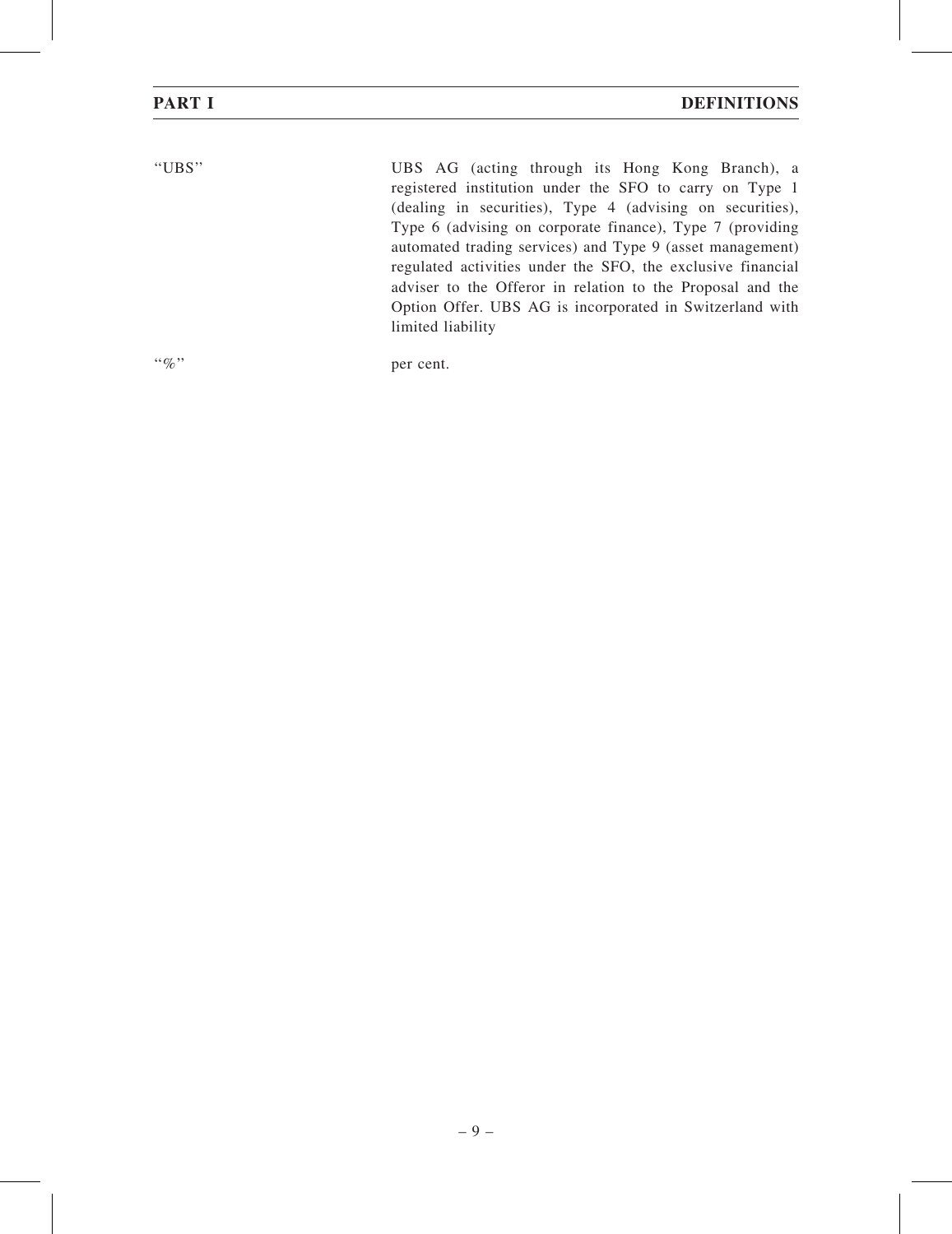# PART II EXPECTED TIMETABLE

The timetable sets out below is indicative only and is subject to change. Any changes to the timetable will be jointly announced by the Offeror and the Company. All references in this Scheme Document to times and dates are references to Hong Kong times and dates, other than references to the expected dates of the Court Hearing and the Effective Date which are the relevant times and dates in the Cayman Islands. For reference only, Cayman Islands time is 13 hours behind Hong Kong time.

### Hong Kong time (unless otherwise stated)

| Date of despatch of the Option Offer Letter for                                                                                                                                                                                                         |                                                                                         |
|---------------------------------------------------------------------------------------------------------------------------------------------------------------------------------------------------------------------------------------------------------|-----------------------------------------------------------------------------------------|
| Latest time for Option Holders to lodge notices of exercise<br>(accompanied by full payment of the exercise price) of<br>their Share Options in order to become entitled to vote<br>at the Court Meeting and the $EGM^{(1)}$ Wednesday, 8 December 2021 |                                                                                         |
| Latest time for lodging transfers of Shares to qualify for<br>the entitlement to attend and vote at                                                                                                                                                     |                                                                                         |
|                                                                                                                                                                                                                                                         | Wednesday, 8 December 2021                                                              |
| Closure of the register of members of the Company for<br>determining entitlement to attend and vote at                                                                                                                                                  | to Tuesday, 14 December 2021<br>(both days inclusive)                                   |
| Latest time for lodging forms of proxy in respect of:                                                                                                                                                                                                   |                                                                                         |
|                                                                                                                                                                                                                                                         |                                                                                         |
|                                                                                                                                                                                                                                                         |                                                                                         |
|                                                                                                                                                                                                                                                         |                                                                                         |
|                                                                                                                                                                                                                                                         |                                                                                         |
|                                                                                                                                                                                                                                                         | (or, if later, immediately after the conclusion or<br>adjournment of the Court Meeting) |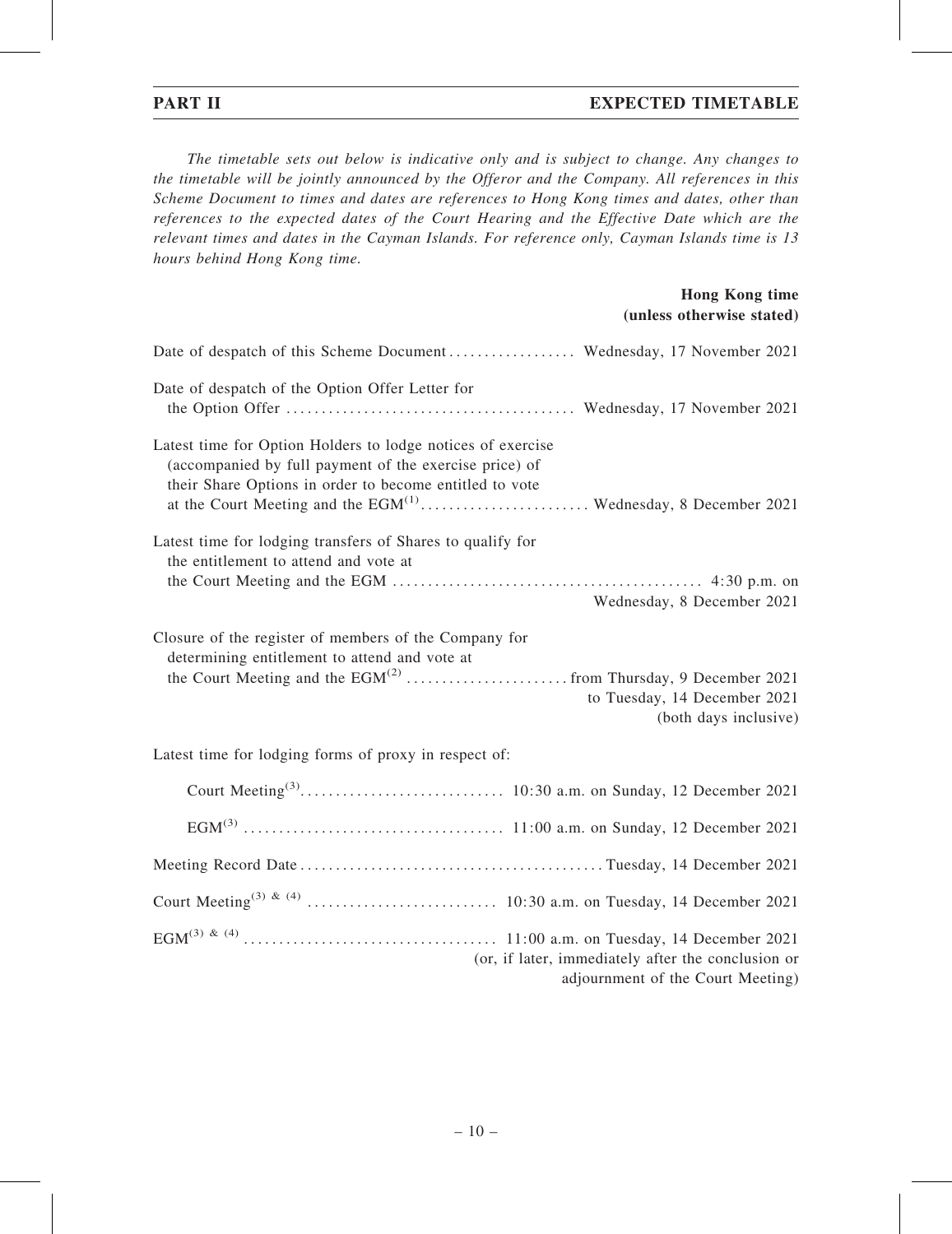# PART II EXPECTED TIMETABLE

# Hong Kong time (unless otherwise stated)

| Announcement of the results of the Court Meeting and<br>the EGM, published on the website of the Stock                                                                                                                                                               |
|----------------------------------------------------------------------------------------------------------------------------------------------------------------------------------------------------------------------------------------------------------------------|
| Tuesday, 14 December 2021                                                                                                                                                                                                                                            |
| Expected latest time for trading in the Shares<br>Thursday, 16 December 2021                                                                                                                                                                                         |
| Friday, 14 January 2022                                                                                                                                                                                                                                              |
| Latest time for lodging transfers of Shares<br>in order to qualify for entitlements                                                                                                                                                                                  |
| Friday, 14 January 2022                                                                                                                                                                                                                                              |
| Closure of the register of members for determining<br>the entitlements under the Scheme <sup>(6)</sup> from Monday, 17 January 2022 onwards                                                                                                                          |
| (Cayman Islands time)                                                                                                                                                                                                                                                |
| the Scheme is sanctioned by the Grand Court; or<br>(ii) the date of expiry of the two months' period<br>from the date of the Option Offer Letter                                                                                                                     |
| Announcement of (1) the results of the Court Hearing,<br>(2) the expected Effective Date and<br>(3) the expected date of the withdrawal of<br>the listing of the Shares on the Stock Exchange,<br>published on the Stock Exchange's website  Friday, 21 January 2022 |
|                                                                                                                                                                                                                                                                      |
| Tuesday, 25 January 2022                                                                                                                                                                                                                                             |
| Tuesday, 25 January 2022                                                                                                                                                                                                                                             |
| (Cayman Islands time)                                                                                                                                                                                                                                                |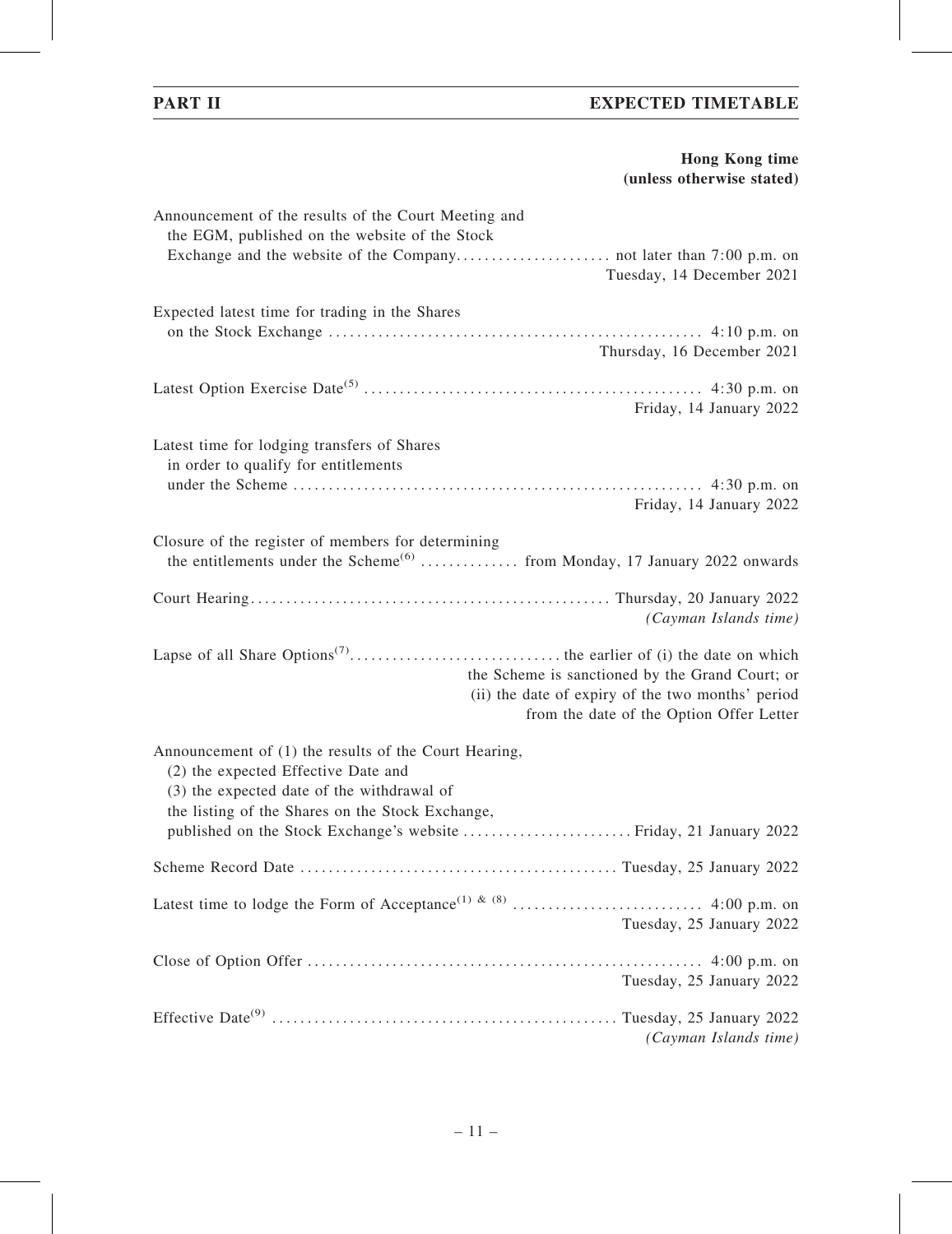### Hong Kong time (unless otherwise stated)

|                                          | Announcement of (1) the Effective Date,<br>(2) the withdrawal of listing of Shares<br>on the Stock Exchange and<br>(3) the results of the Option Offer, |                            |  |  |  |  |
|------------------------------------------|---------------------------------------------------------------------------------------------------------------------------------------------------------|----------------------------|--|--|--|--|
|                                          |                                                                                                                                                         | Wednesday, 26 January 2022 |  |  |  |  |
| Expected withdrawal of listing of Shares |                                                                                                                                                         |                            |  |  |  |  |
|                                          |                                                                                                                                                         | Thursday, 27 January 2022  |  |  |  |  |
| Latest date to despatch:                 |                                                                                                                                                         |                            |  |  |  |  |
| $\bullet$                                | Cheques for payment of the Cancellation Price to                                                                                                        | Tuesday, 8 February 2022   |  |  |  |  |

. Cheques for payment of the Option Offer Price to the Option Holders for accepting the Option Offer<sup> $(11)$ </sup> . . . . . . . . . . . . . . on or before Tuesday, 8 February 2022

Notes:

- (1) The relevant latest time is a recommended time only and the Offeror and the Company may at their sole discretion accept a later date and time.
- (2) The register of members of the Company will be closed during such period for the purpose of determining the entitlements of the Scheme Shareholders to attend and vote at the Court Meeting and of the Shareholders to attend and vote at the EGM. For the avoidance of doubt, this period of closure is not for determining entitlements under the Scheme.
- (3) The pink form of proxy in respect of the Court Meeting and the white form of proxy in respect of the EGM should be completed and signed in accordance with the instructions respectively printed thereon and should be lodged with the Hong Kong branch share registrar, Computershare Hong Kong Investor Services Limited, at 17M Floor, Hopewell Centre, 183 Queen's Road East, Wanchai, Hong Kong by the times and dates stated above. In the case of the **pink** form of proxy in respect of the Court Meeting, it may alternatively be handed to the chairman of the Court Meeting at the Court Meeting (who shall have absolute discretion as to whether or not to accept it) if it is not so lodged. The white form of proxy in respect of the EGM will not be valid if it is not so lodged. Completion and return of a form of proxy for the Court Meeting or the EGM will not preclude a member from attending and voting in person at the relevant meeting or any adjournment thereof if he, she or it so wishes. In such event, the authority of your proxy will be deemed to have been revoked.
- (4) If a tropical cyclone warning signal No. 8 or above is or is expected to be hoisted or ''extreme conditions'' caused by super typhoons or a black rainstorm warning signal is or is expected to be in force at any time after 8:00 a.m. on the date of the Court Meeting and the EGM, the Court Meeting and the EGM will be postponed and by virtue of the same notices of the Court Meeting and the EGM set out in Appendices IV and V to this Scheme Document, the Court Meeting and the EGM will be held instead on Thursday, 16 December 2021 at 10:30 a.m. and 11:00 a.m. (or as soon thereafter as the Court Meeting shall have been concluded or adjourned), respectively, or at a time on an alternative day to be announced that falls within seven (7) Business Days of the original date scheduled for the Court Meeting and the EGM in the event that a tropical cyclone warning signal no. 8 or above is hoisted or ''extreme conditions'' caused by super typhoons or a black rainstorm warning signal is in force at 8:00 a.m. on Thursday, 16 December 2021. The Company may post an announcement on the respective websites of the Stock Exchange and the Company to notify the Shareholders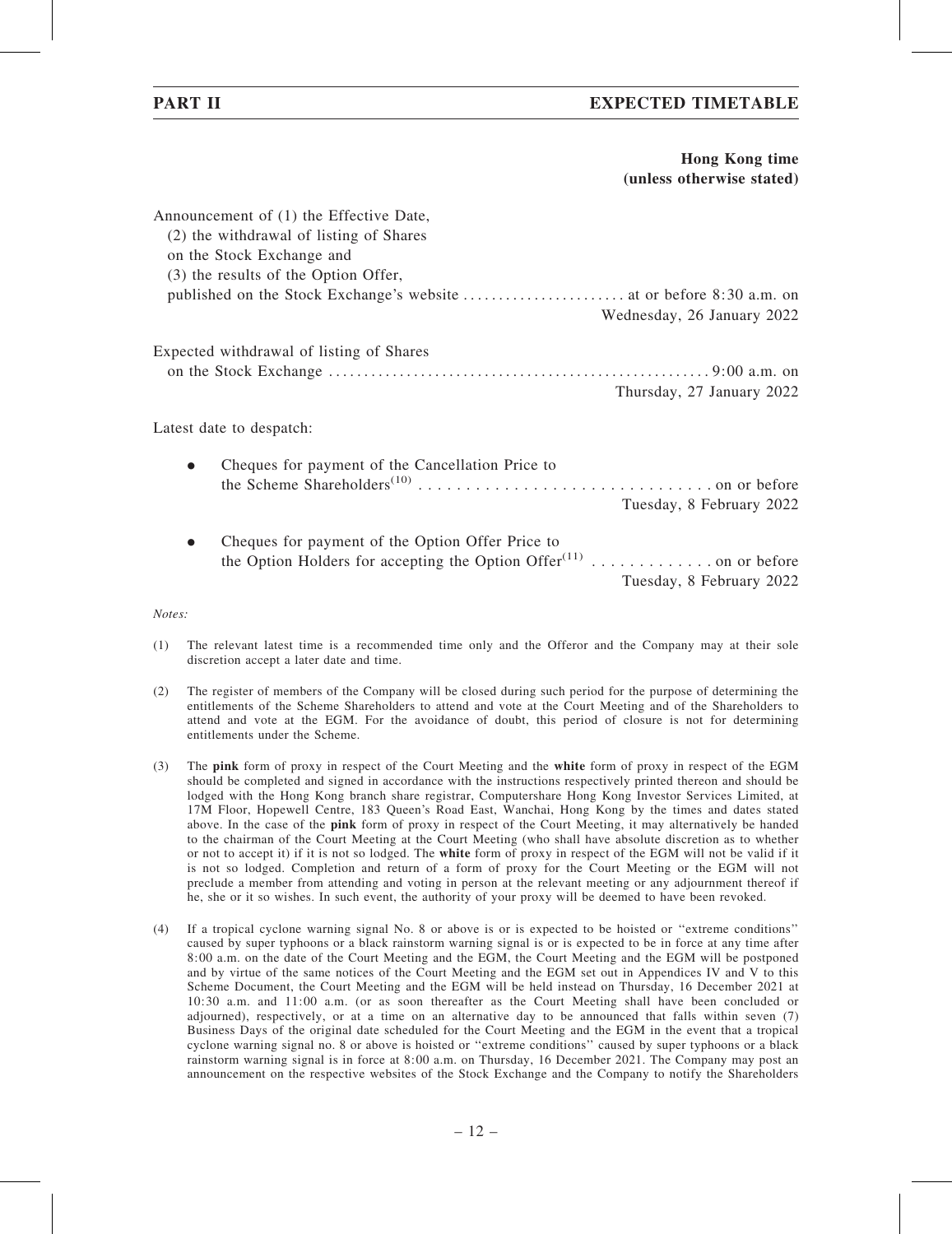of the details of alternative meeting arrangements. The Court Meeting and the EGM will be held as scheduled even when a tropical cyclone warning signal no. 3 or below is hoisted or an amber or red rainstorm warning signal is in force.

Shareholders should make their own decision as to whether to attend the Court Meeting and the EGM under bad weather conditions bearing in mind their own situation and, if they should choose to do so, they are advised to exercise care and caution.

- (5) If Option Holders wish to be qualified for entitlements under the Scheme, they must exercise their Share Options in accordance with the relevant Share Option Schemes and lodge their notices of exercise before the time specified above on the Latest Option Exercise Date and, subject to the customary process for allotment and issue of Shares by the Company, become registered holders of Shares by the time of the Scheme Record Date.
- (6) The register of members of the Company will be closed during such period for the purpose of determining the Scheme Shareholders who are qualified for entitlements under the Scheme.
- (7) Pursuant to the terms of the Share Option Schemes, all Share Options will lapse automatically and not be exercisable (to the extent not already lapsed or exercised) on the earlier of (i) the date on which the Scheme is sanctioned by the Grand Court; or (ii) the date of expiry of the two months' period from the date of the Option Offer Letter (which is given at the same time as the despatch of this Scheme Document). Notwithstanding such automatic lapse of the Share Options, the duly completed and executed Form of Acceptance may be lodged by the Option Holders by not later than 4:00 p.m. on Tuesday, 25 January 2022 (or such other date and time as may be notified to the Option Holders by or on behalf of the Offeror and the Company or by way of joint announcement by the Offeror and the Company on the respective websites of the Stock Exchange and the Company).
- (8) The duly completed and executed Form of Acceptance must be lodged by the Option Holders to the Offeror, care of the Company at Flats E & F, 2/F, Hop Hing Building, 9 Ping Tong Street East, Tong Yan San Tsuen, Yuen Long, New Territories, Hong Kong for the attention of the Company Secretary of the Company and marked ''Hop Hing Group Holdings Limited — Option Offer'' by not later than 4:00 p.m. on Tuesday, 25 January 2022 (or such other date and time as may be notified to the Option Holders by or on behalf of the Offeror and the Company or by way of joint announcement by the Offeror and the Company on the respective websites of the Stock Exchange and the Company).
- (9) The Scheme will become effective upon all the Conditions set out in the section headed ''3. Conditions of the Proposal and the Scheme'' in the Explanatory Memorandum in Part VI of this Scheme Document having been fulfilled or waived (as applicable). Shareholders will be advised by an announcement of the exact date upon which the Scheme becomes effective. The withdrawal of listing of Shares will take place following the Scheme becoming effective on the Effective Date and it is expected that the listing of Shares will be withdrawn at 9:00 a.m. on Thursday, 27 January 2022. All of the Conditions will have to be fulfilled or waived (as applicable) on or before 30 June 2022 (or such later date as may be agreed by the Offeror and the Company, or to the extent applicable, as the Grand Court may direct), otherwise the Proposal and the Scheme will lapse.
- (10) Cheques for entitlements of Scheme Shareholders will be despatched by ordinary post in postage pre-paid envelopes addressed to Scheme Shareholders at their respective addresses as appearing in the register of members of the Company as at the Scheme Record Date or, in the case of joint holders, at the address appearing in the register of members of the Company as at the Scheme Record Date of the joint holder whose name then stands first in the register of members of the Company in respect of the relevant joint holding as soon as possible but in any event within seven (7) Business Days following the Effective Date. Cheques shall be posted at the risk of the addressees and none of the Offeror, the Company, UBS, Somerley and the Share Registrar and their respective directors, employees, officers, agents, advisers, associates and affiliates and any other persons involved in the Proposal shall be responsible for any loss or delay in transmission.
- (11) Cheques for payment for acceptances under the Option Offer in respect of the outstanding Share Options as at the Scheme Record Date will be despatched within seven (7) Business Days following the Effective Date by ordinary post in postage pre-paid envelopes addressed to the Option Holders at their respective last known addresses as notified by the Option Holders to the Company. Cheques shall be posted at the risk of the addressees and none of the Offeror, the Company, UBS, Somerley and the Share Registrar and their respective directors, employees, officers, agents, advisers, associates and affiliates and any other persons involved in the Proposal or the Option Offer shall be responsible for any loss or delay in transmission.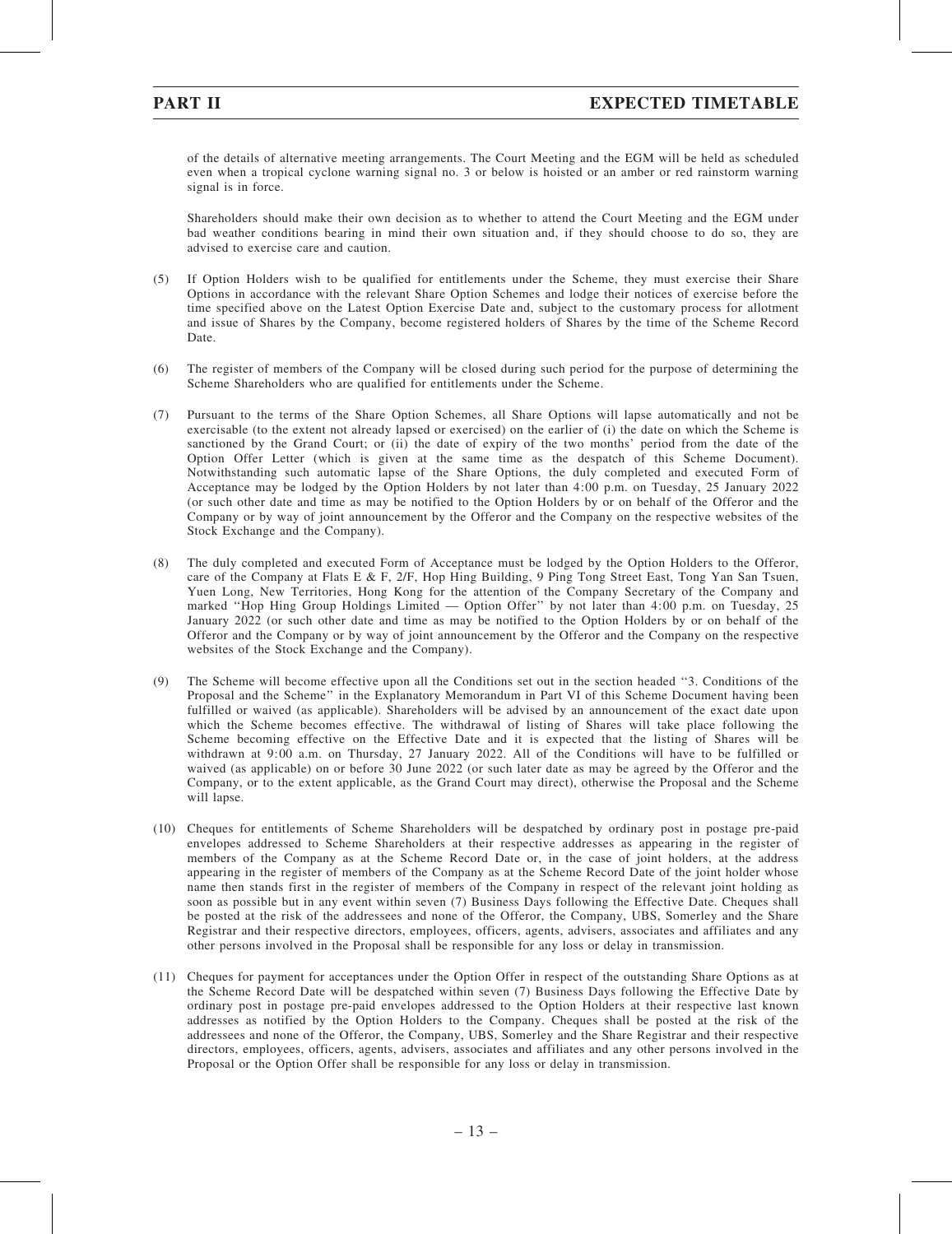

# **HOP HING GROUP HOLDINGS LIMITED**

*(Incorporated in the Cayman Islands with limited liability)* **(Stock Code: 47)**

Board of Directors:

Executive Directors Mr. Hung Ming Kei, Marvin (Chief Executive Officer) Mr. Wong Kwok Ying

Non-executive Directors Ms. Lam Fung Ming, Tammy

Independent Non-executive Directors Mr. Seto Gin Chung, John (Chairman) Mr. Sze Tsai To, Robert Mr. Wan Sai Cheong, Joseph

# Registered Office:

Windward 3, Regatta Office Park PO Box 1350 Grand Cayman KY1-1108 Cayman Islands

Principal Place of Business in Hong Kong: Flats E & F, 2/F Hop Hing Building 9 Ping Tong Street East Tong Yan San Tsuen Yuen Long New Territories

17 November 2021

Hong Kong

To the Shareholders and the Option Holders

Dear Sir or Madam,

# (1) PROPOSAL FOR THE PRIVATISATION OF HOP HING GROUP HOLDINGS LIMITED BY OCEAN EASE GLOBAL LIMITED BY WAY OF A SCHEME OF ARRANGEMENT UNDER SECTION 86 OF THE COMPANIES ACT OF THE CAYMAN ISLANDS (2) OPTION OFFER AND (3) PROPOSED WITHDRAWAL OF LISTING

# 1. INTRODUCTION

On 6 September 2021, the respective directors of the Offeror and the Company jointly announced that on 1 September 2021, the Offeror requested the Board to put forward the Proposal to the Scheme Shareholders for the proposed privatisation of the Company by way of a scheme of arrangement under Section 86 of the Companies Act. The Offeror is also making an appropriate offer to all the Option Holders for the cancellation of every vested and unvested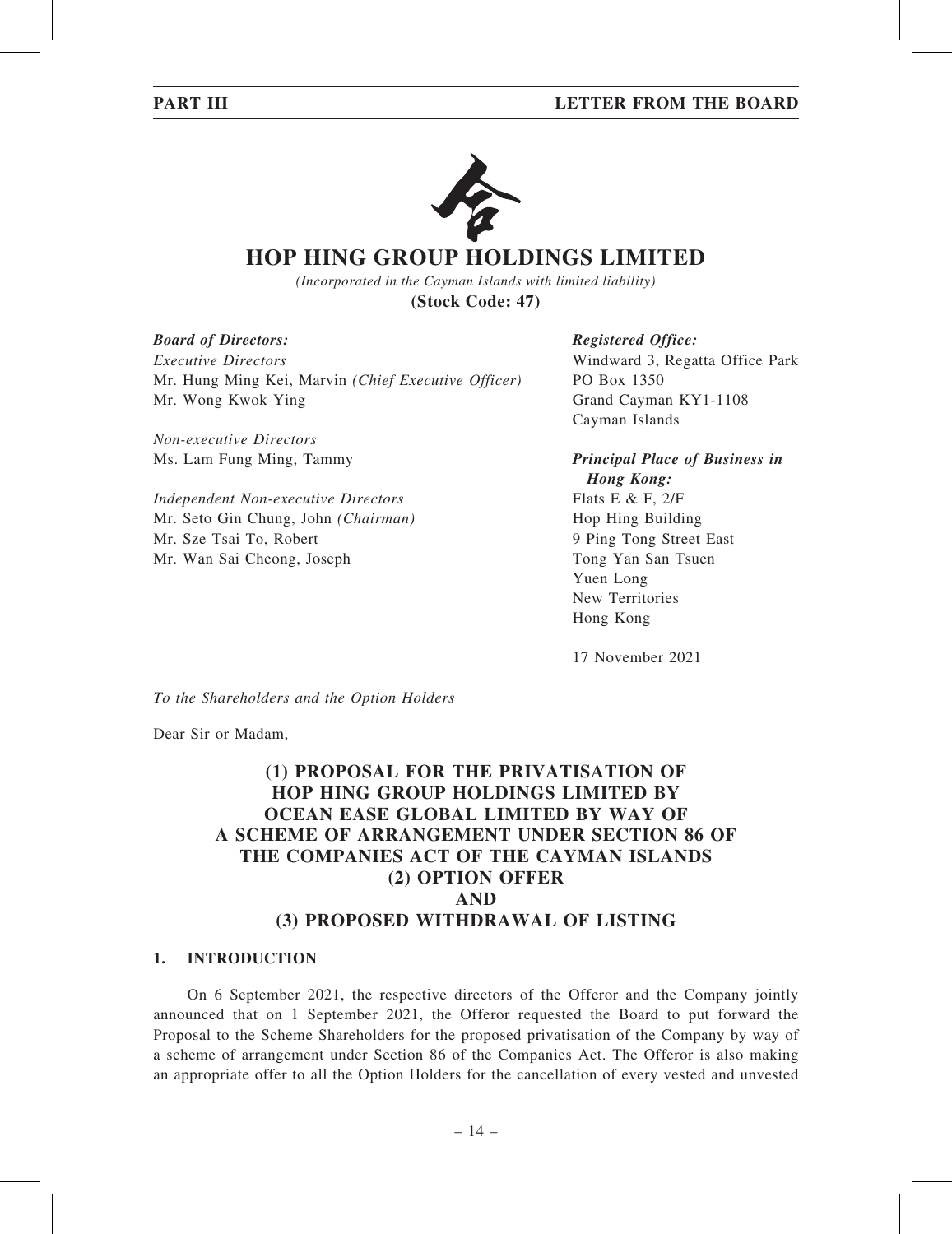Share Option in accordance with Rule 13 of the Takeovers Code on the terms and conditions set out in the Option Offer Letter, which is substantially in the form set out in Appendix VI to this Scheme Document. The Option Offer is conditional upon the Scheme becoming effective.

If the Proposal is approved and implemented:

- (a) all the Scheme Shares held by the Scheme Shareholders will be cancelled on the Effective Date in exchange for the payment to each Scheme Shareholder of the Cancellation Price in cash for each Scheme Share cancelled;
- (b) those Option Holders who accept the Option Offer will be entitled to receive the Option Offer Price for each Share Option in exchange for the cancellation of their Share Options;
- (c) the issued share capital of the Company will, on the Effective Date, be reduced by cancelling and extinguishing the Scheme Shares. Upon such reduction, the issued share capital of the Company will be increased to its former amount by the issue to the Offeror, credited as fully paid, of the same number of new Shares as the number of Scheme Shares cancelled. The credit arising in the books of accounts of the Company as a result of the capital reduction will be applied in paying up in full at par the new Shares so allotted and issued, credited as fully paid, to the Offeror;
- (d) assuming no Share Options are exercised and that there is no other change in the issued share capital of the Company before implementation of the Proposal, on the Effective Date, the Consortium Offeror Concert Parties will directly or indirectly hold approximately 71.64% of the issued share capital of the Company and the Offeror will directly hold approximately 28.36% of the issued share capital of the Company; and
- (e) the Company will make an application for the listing of the Shares to be withdrawn from the Stock Exchange in accordance with Rule 6.15 of the Listing Rules and such withdrawal is expected to take place immediately following the Effective Date.

The purpose of this Scheme Document is to provide you with further information regarding the Proposal and the expected timetable as well as to give you notices of the Court Meeting and the EGM (together with proxy forms in relation thereto). Your attention is drawn to the following sections of this Scheme Document: (i) the letter from the Independent Board Committee set out in Part IV; (ii) the letter from the Independent Financial Adviser set out in Part V; (iii) the Explanatory Memorandum set out in Part VI; (iv) the terms of the Scheme set out in Appendix III to this Scheme Document; and (v) the Option Offer Letter, substantially in the form set out in Appendix VI to this Scheme Document.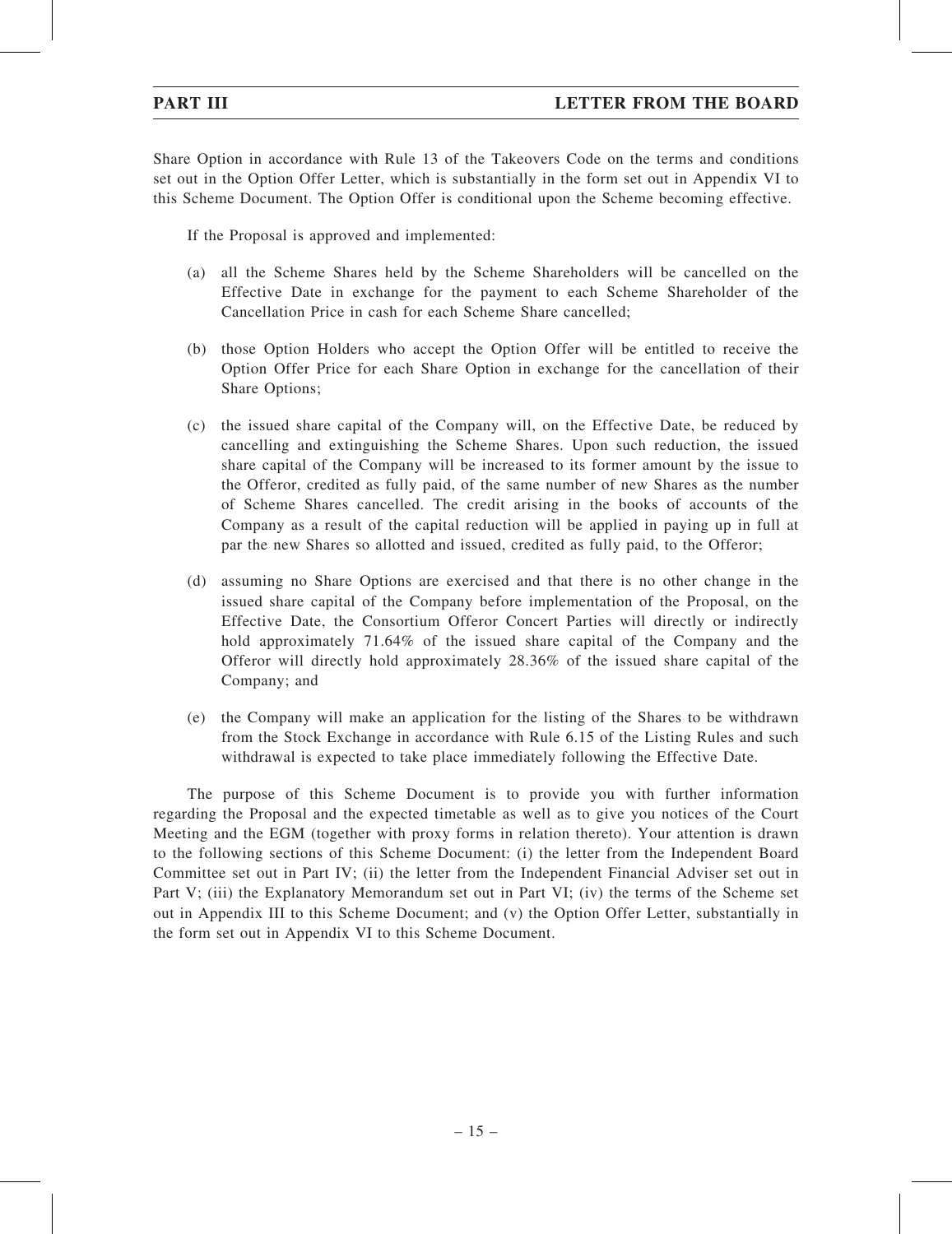### 2. TERMS OF THE PROPOSAL

### Cancellation Price for the Scheme Shares

Under the Scheme, the Scheme Shares will be cancelled and extinguished by way of the reduction of the issued share capital of the Company and, in consideration therefor, each Scheme Shareholder will be entitled to receive the Cancellation Price of HK\$0.08 in cash for each Scheme Share cancelled. The Cancellation Price will not be increased, and the Offeror does not reserve the right to do so. Shareholders and potential investors of the Company should be aware that, following the making of this statement, the Offeror will not be allowed to increase the Cancellation Price.

### Comparison of value

The Cancellation Price of HK\$0.08 per Scheme Share represents:

- . a premium of approximately 6.7% over the closing price of HK\$0.075 per Share as quoted on the Stock Exchange on the Latest Practicable Date;
- . a premium of approximately 73.9% over the closing price of HK\$0.0460 per Share as quoted on the Stock Exchange on the Last Trading Day;
- $\bullet$  a premium of approximately 74.7% over the average closing price of approximately HK\$0.0458 per Share based on the daily closing prices as quoted on the Stock Exchange for the 5 trading days up to and including the Last Trading Day;
- . a premium of approximately 70.9% over the average closing price of approximately HK\$0.0468 per Share based on the daily closing prices as quoted on the Stock Exchange for the 30 trading days up to and including the Last Trading Day;
- . a premium of approximately 62.9% over the average closing price of approximately HK\$0.0491 per Share based on the daily closing prices as quoted on the Stock Exchange for the 60 trading days up to and including the Last Trading Day;
- $\bullet$  a premium of approximately 61.0% over the average closing price of approximately HK\$0.0497 per Share based on the daily closing prices as quoted on the Stock Exchange for the 90 trading days up to and including the Last Trading Day;
- . a premium of approximately 62.9% over the average closing price of approximately HK\$0.0491 per Share based on the daily closing prices as quoted on the Stock Exchange for the 120 trading days up to and including the Last Trading Day;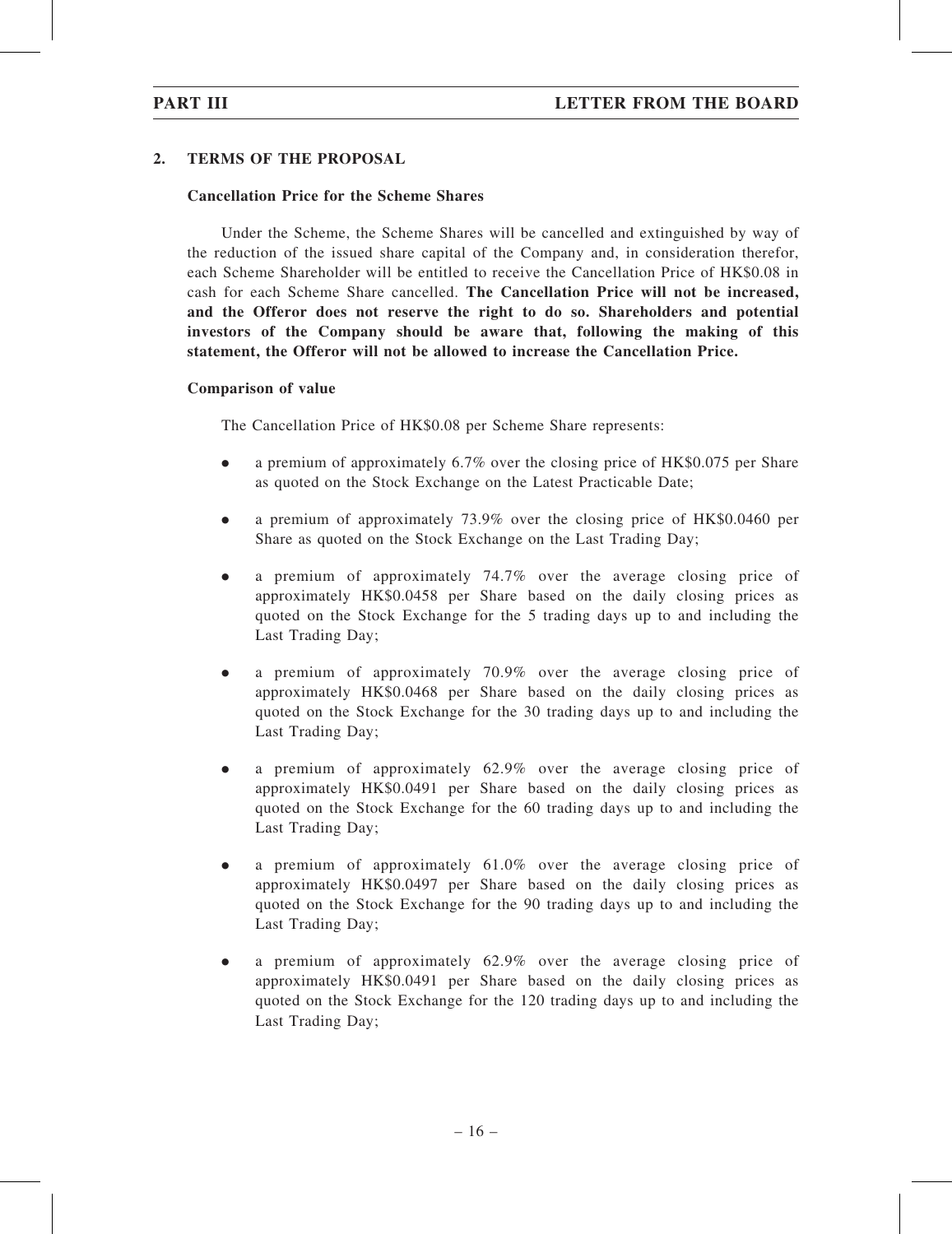- . a premium of approximately 66.3% over the average closing price of approximately HK\$0.0481 per Share based on the daily closing prices as quoted on the Stock Exchange for the 180 trading days up to and including the Last Trading Day;
- . a premium of approximately 63.9% over the audited net asset value per Share of approximately HK\$0.0488 as at 31 December 2020, based on the audited net assets of the Group as stated in the audited consolidated statement of financial position of the Company included in its annual report for the year ended 31 December 2020 and 10,070,431,786 Shares in issue as at the Latest Practicable Date; and
- . a premium of approximately 57.8% over the unaudited net asset value per Share of approximately HK\$0.0507 as at 30 June 2021, based on the unaudited net assets of the Group as stated in the condensed consolidated statement of financial position of the Company included in its interim report for the six months ended 30 June 2021 and 10,070,431,786 Shares in issue as at the Latest Practicable Date.

The Offeror has advised the Company that the Cancellation Price has been determined on a commercial basis after taking into account, among others, the prices of the Shares traded on the Stock Exchange and with reference to other privatisation transactions in Hong Kong in recent years.

Assuming that the Scheme becomes effective on Tuesday, 25 January 2022 (Cayman Islands time), cheques for entitlements under the Scheme will be despatched as soon as possible but in any event within seven (7) Business Days following the Effective Date and accordingly, the cheques are expected to be despatched on or before 8 February 2022. Cheques will be posted at the risk of the addressees and none of the Offeror, the Company, UBS, the Independent Financial Adviser and the Share Registrar and their respective directors, employees, officers, agents, advisers, associates and affiliates and any other persons involved in the Proposal shall be responsible for any loss or delay in the despatch of the same.

### SAS Trustee Held Shares

The Share Award Scheme was adopted by the Company as a means to recognise the contribution of and to provide incentives for the eligible key management personnel including directors and senior management of the Group, consultants, experts, agents, representatives of the Group and employees of the Group. As at the Latest Practicable Date, there are 258,174,619 SAS Trustee Held Shares (representing approximately 2.56%) of the issued share capital of the Company), which have been acquired by the SAS Trustee for satisfying Share Awards on vesting, and 87,415,457 Share Awards (which may vest in the form of 87,415,457 Shares, representing approximately 0.87% of the issued share capital of the Company) have been granted to the Grantees which all remain unvested. The SAS Trustee, as the trustee of the Share Award Scheme, is regarded as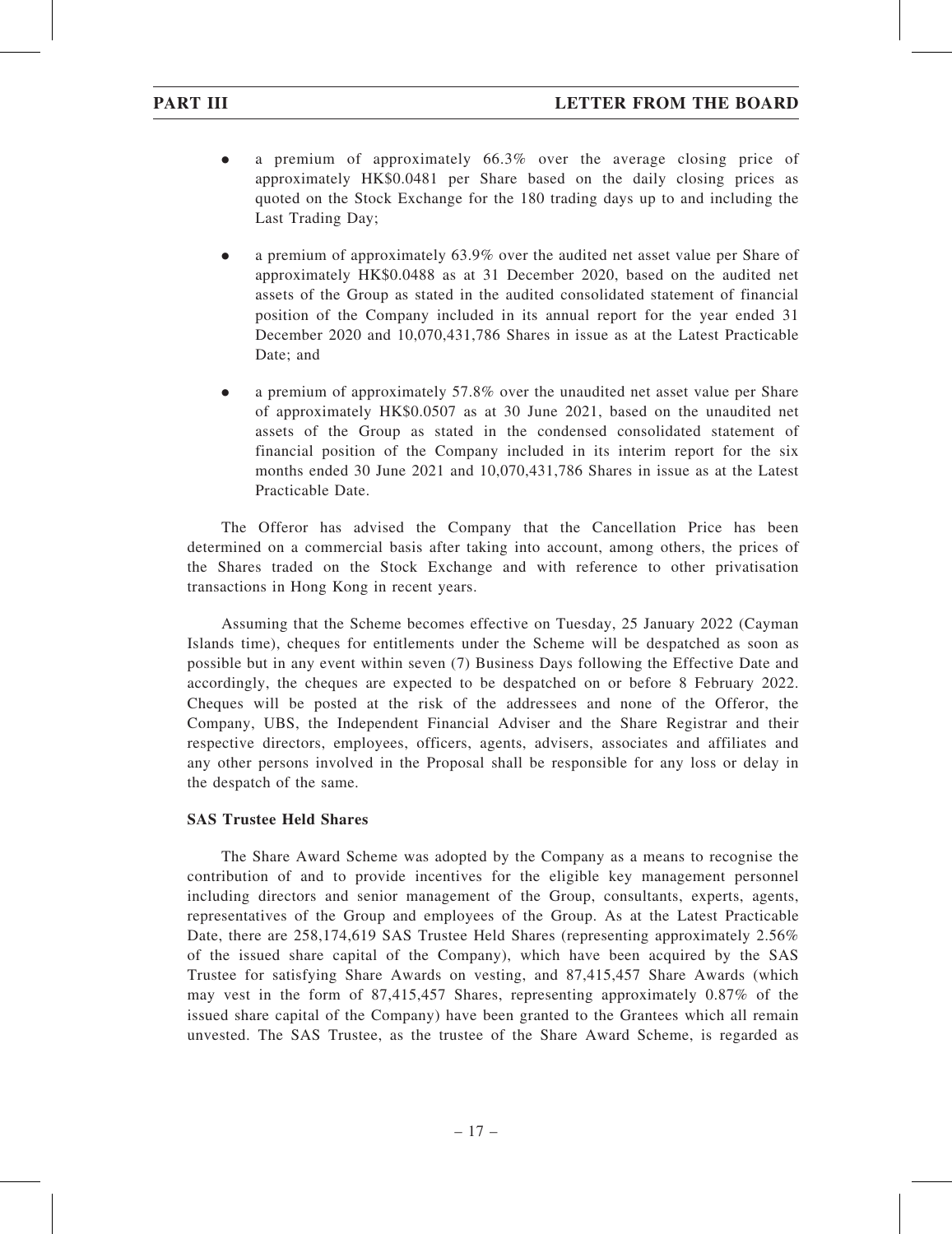acting in concert with the Offeror in relation to the Company. None of the Grantees of such 87,415,457 Share Awards is a member of the Offeror Group or the Offeror Concert Parties.

If any Share Awards are vested and the corresponding Shares are transferred by the SAS Trustee to the relevant Grantee who is a Disinterested Shareholder or sold on the Stock Exchange by the SAS Trustee on behalf of the relevant Grantee to any Disinterested Shareholder (the proceeds of which will be paid to the relevant Grantee) in accordance with the terms of the Share Award Scheme and the relevant transfer documents are lodged no later than 4:30 p.m. on Friday, 14 January 2022, such Disinterested Shareholders will be entitled to receive the Cancellation Price in respect of the relevant Shares (which will be Scheme Shares).

Among the 87,415,457 outstanding Share Awards, the vesting date of 51,622,316 Share Awards (which may vest in the form of 51,622,316 Shares, representing approximately 0.51% of the issued share capital of the Company as at the Latest Practicable Date) falls before 30 June 2022 (being the current Long Stop Date). Among such 51,622,316 Share Awards, (i) 10,107,168 Share Awards will be vested to a Grantee automatically in January 2022; (ii) 9,237,678 Share Awards will be vested to certain Grantees automatically in April 2022 so long as they remain to be employees of the Group; and (iii) 32,277,470 Share Awards will be vested to certain Grantees subject to their continued employment with the Group and their satisfaction of performance target.

Pursuant to the trust deed and the rules of the Share Award Scheme, so long as no beneficial interest in the relevant SAS Trustee Held Shares has been vested, neither the Grantees nor the SAS Trustee shall exercise any voting rights in respect of such SAS Trustee Held Shares.

All of the SAS Trustee Held Shares which are still held by the SAS Trustee as trustee of the Share Award Scheme on the Scheme Record Date shall form part of the Scheme Shares and be cancelled and extinguished upon the Scheme becoming effective. Conditional upon the Scheme becoming effective, the Offeror will pay to the SAS Trustee an amount equivalent to the Cancellation Price multiplied by the number of the SAS Trustee Held Shares as at the Effective Date, which will be held on trust by the SAS Trustee in accordance with the Share Award Scheme. After the receipt of such Cancellation Price for the SAS Trustee Held Shares by the SAS Trustee, the Board shall as soon as practicable direct the termination of the Share Award Scheme, upon which an amount equivalent to the Cancellation Price multiplied by the number of outstanding Share Awards held by each Grantee at such termination will be paid by the SAS Trustee to the relevant Grantee, and any remaining proceeds (net of expenses) will be remitted to the Company.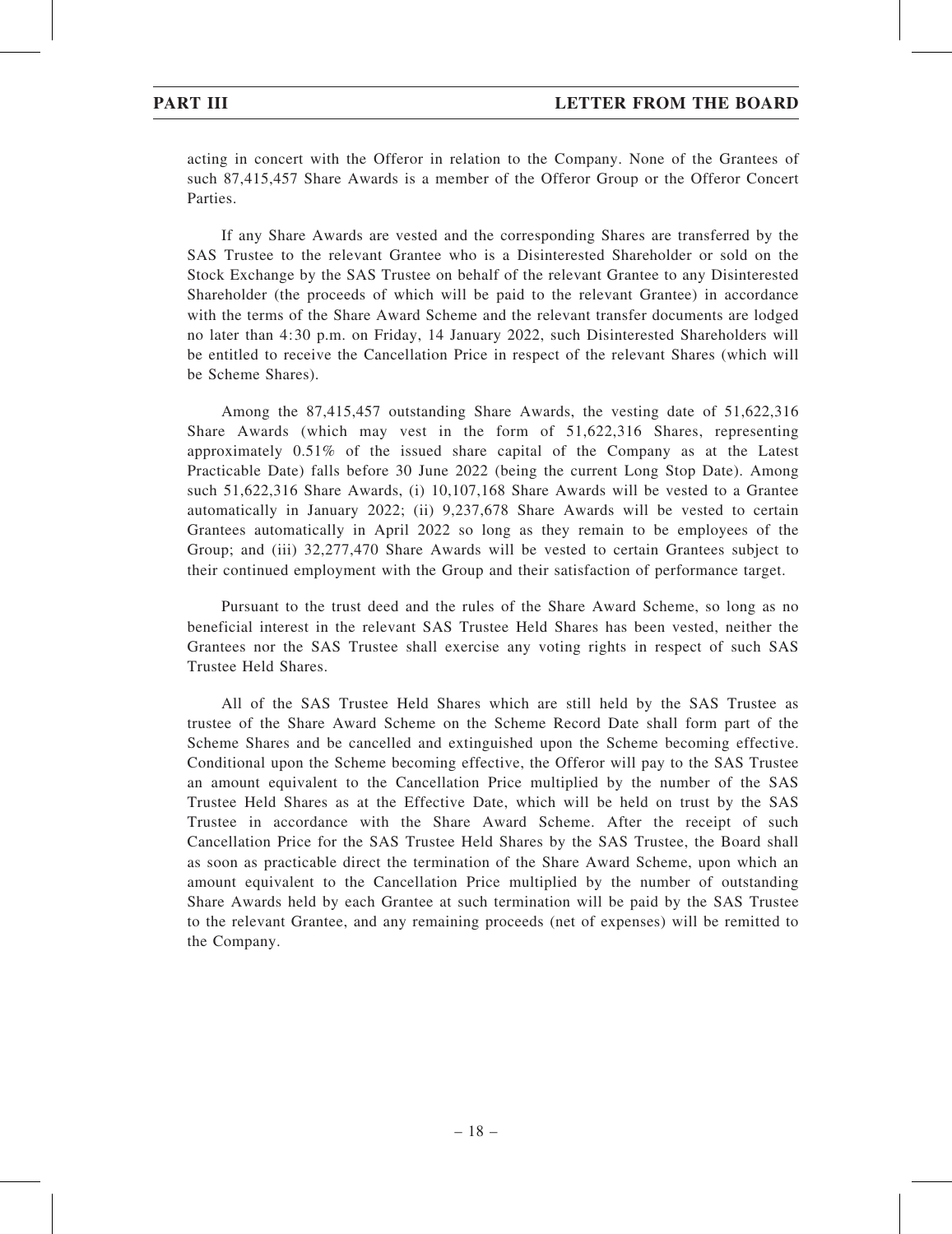### 3. FINANCIAL RESOURCES

On the assumption that before the Scheme Record Date, (i) no further Shares are issued; and (ii) no Share Options are exercised, and all the Option Holders elect to receive the Option Offer Price of a nominal value of HK\$0.001 per Share Option, the amount of cash required to implement the Proposal and the Option Offer would be approximately HK\$228,458,000 and approximately HK\$600,000, respectively (i.e. a total amount of approximately HK\$229,058,000).

The Offeror intends to finance the cash required for the Proposal and the Option Offer using internal resources from Holdco.

UBS, the exclusive financial adviser to the Offeror, is satisfied that sufficient financial resources are available to the Offeror for discharging its obligations in respect of the full implementation of the Proposal and the Option Offer in accordance with its terms.

### 4. CONDITIONS OF THE PROPOSAL AND THE SCHEME

The implementation of the Proposal is, and the Scheme will become effective and binding on the Company and all Scheme Shareholders, subject to the fulfilment or waiver (as applicable) of all the Conditions on or before the Long Stop Date, otherwise the Proposal and the Scheme will lapse.

Warning: Shareholders and potential investors of the Company should be aware that the implementation of the Proposal is subject to the Conditions being fulfilled or waived, as applicable, and therefore the Proposal may or may not be implemented. Shareholders and potential investors of the Company should therefore exercise caution when dealing in the securities of the Company. Persons who are in doubt as to the action they should take should consult their stockbroker, bank manager, solicitor or other professional advisers.

For details of the Conditions, your attention is drawn to the section headed ''3. Conditions of the Proposal and the Scheme'' in the Explanatory Memorandum in Part VI of this Scheme Document.

### 5. SHAREHOLDING STRUCTURE OF THE COMPANY

As at the Latest Practicable Date:

- (1) there are 10,070,431,786 Shares in issue, including 258,174,619 SAS Trustee Held Shares (representing approximately 2.56% of the issued share capital of the Company);
- (2) the Offeror does not legally or beneficially own, control or have direction over any Shares;
- (3) the Consortium Offeror Concert Parties beneficially own, control or have direction over 7,214,706,432 Shares, representing approximately 71.64% of the issued share capital of the Company;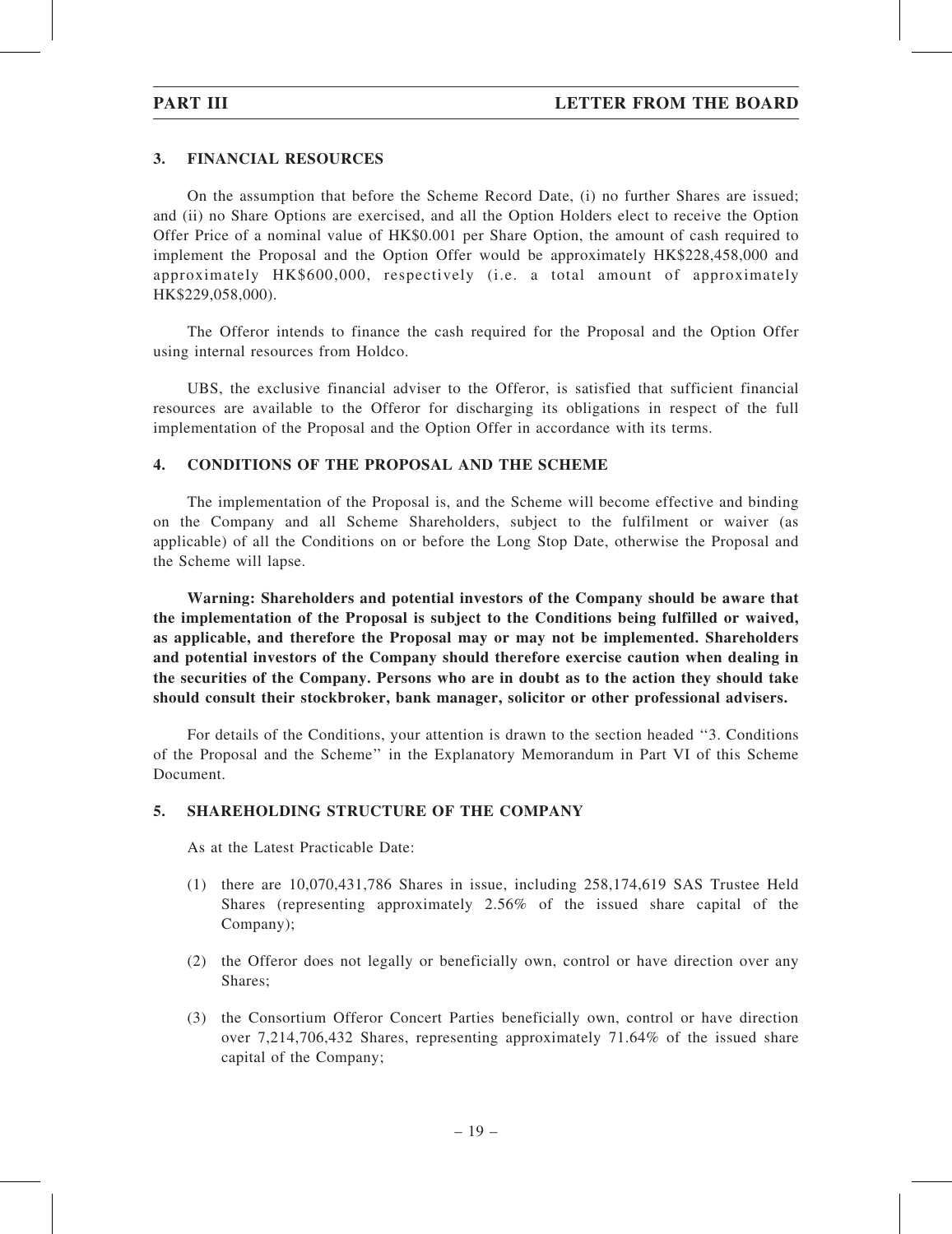- (4) the Non-Consortium Offeror Concert Parties beneficially own, control or have direction over 430,902,120 Shares, representing approximately 4.28% of the issued share capital of the Company;
- (5) the Scheme Shareholders (which include the Non-Consortium Offeror Concert Parties) hold 2,855,725,354 Shares, representing approximately 28.36% of the issued share capital of the Company; and
- (6) there are 600,099,000 outstanding Share Options granted under the Share Option Schemes, among which (i) 72,500,000 Share Options (of which 8,700,000 have been vested) are held by Mr. Wong Kwok Ying, an executive Director and a member of the Non-Consortium Offeror Concert Parties; and (ii) 527,599,000 Share Options (of which 58,880,000 have been vested) are held by individuals who are not members of the Offeror Concert Parties.

The shareholding structure of the Company as at the Latest Practicable Date and immediately upon the Scheme becoming effective (assuming no new Shares will be issued prior thereto) is to be found in the section headed ''8. Effect of the Proposal on the Shareholding Structure of the Company'' in the Explanatory Memorandum in Part VI of this Scheme Document.

Save as disclosed above, as at the Latest Practicable Date, the Company has no other relevant securities (as defined in Note 4 to Rule 22 of the Takeovers Code).

For the avoidance of doubt, all Scheme Shares, including the Shares held or beneficially owned by the Non-Consortium Offeror Concert Parties, will be cancelled upon the Scheme becoming effective.

All Scheme Shareholders will be entitled to attend and vote at the Court Meeting to approve the Scheme, but only the votes of the Disinterested Shareholders will be taken into account in determining if the Condition in paragraph (b) of the section headed ''3. Conditions of the Proposal and the Scheme'' in the Explanatory Memorandum in Part VI of this Scheme Document is satisfied.

All Shareholders will be entitled to vote on the resolutions to be proposed at the EGM to approve and give effect to the reduction of the share capital of the Company and the implementation of the Scheme (except that the Grantees and the SAS Trustee will not exercise the voting rights attached to the unvested SAS Trustee Held Shares in accordance with the trust deed and the rules of the Share Award Scheme).

The Consortium Offeror Concert Parties, Mr. Seto Gin Chung, John (an independent nonexecutive Director) and Mr. Sze Tsai To, Robert (an independent non-executive Director) have indicated that they will vote in favour of the special resolution to be proposed at the EGM to approve and give effect to the Scheme, including the approval of the reduction of the share capital of the Company by cancelling and extinguishing the Scheme Shares and of the issue to the Offeror of such number of new Shares as is equal to the number of the Scheme Shares cancelled and extinguished. Save for the above, no indication has been received from the Non-Consortium Offeror Concert Parties as to whether or how they will vote at the EGM.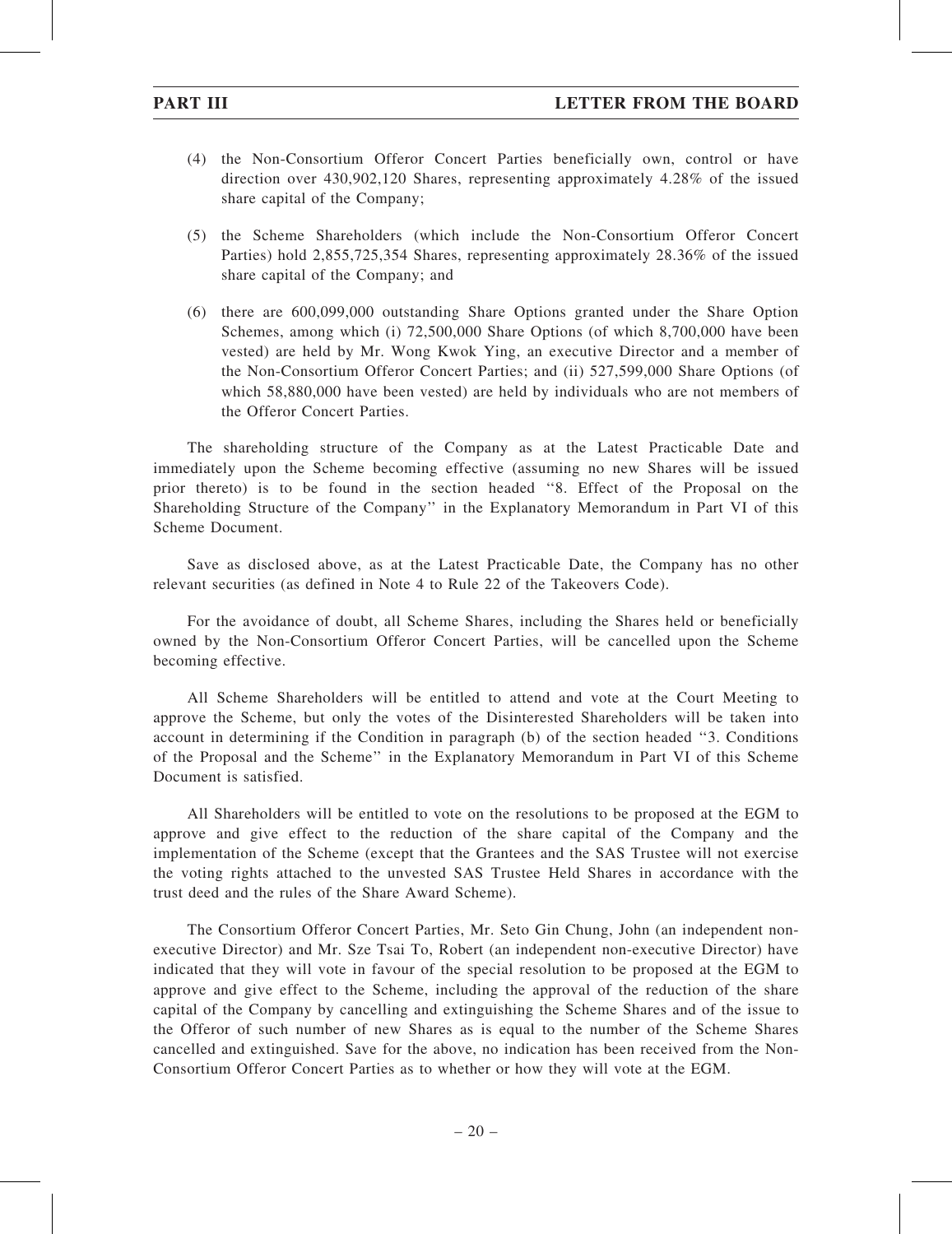Please refer to the section headed ''19. Court Meeting and EGM'' in the Explanatory Memorandum set out in Part VI of this Scheme Document for details on the undertakings not to vote by certain Non-Consortium Offeror Concert Parties and the restriction on voting in respect of the SAS Trustee Held Shares.

Upon the Scheme becoming effective, the Consortium Offeror Concert Parties will directly or indirectly hold 71.64% of the total issued Shares and the Offeror will directly hold 28.36% of the total issued Shares.

### 6. THE OPTION OFFER

As at the Latest Practicable Date, there are 600,099,000 outstanding Share Options granted under the Share Option Schemes (among which 67,580,000 Share Options have been vested and 532,519,000 Share Options have not been vested), each giving the Option Holder the right to subscribe for one new Share. The relevant exercise price applicable to each such Share Option ranges from HK\$0.127 to HK\$0.189. The exercise of all such Share Options in full would result in the issue of 600,099,000 new Shares, representing approximately 5.96% of the issued share capital of the Company as at the Latest Practicable Date and approximately 5.62% of the issued share capital of the Company as enlarged by the issue of such new Shares.

Pursuant to the rules of the Share Option Schemes, when a scheme of arrangement between the Company and the Shareholders is proposed, the Company shall notify each Option Holder as it gives notice to the Shareholders for the convening of the Court Meeting and thereupon each Option Holder may exercise his or her Share Options in whole or in part.

The Offeror is making an appropriate offer to all the Option Holders for the cancellation of every vested and unvested Share Option in accordance with Rule 13 of the Takeovers Code. The Option Offer is conditional upon the Scheme becoming effective.

Under the Option Offer, the Offeror is offering the Option Holders the Option Offer Price, which is a nominal value of HK\$0.001 for every Share Option they hold, for the cancellation of each Share Option, as the exercise price of each of the Share Options exceeds the Cancellation Price and the ''see-through'' price is negative.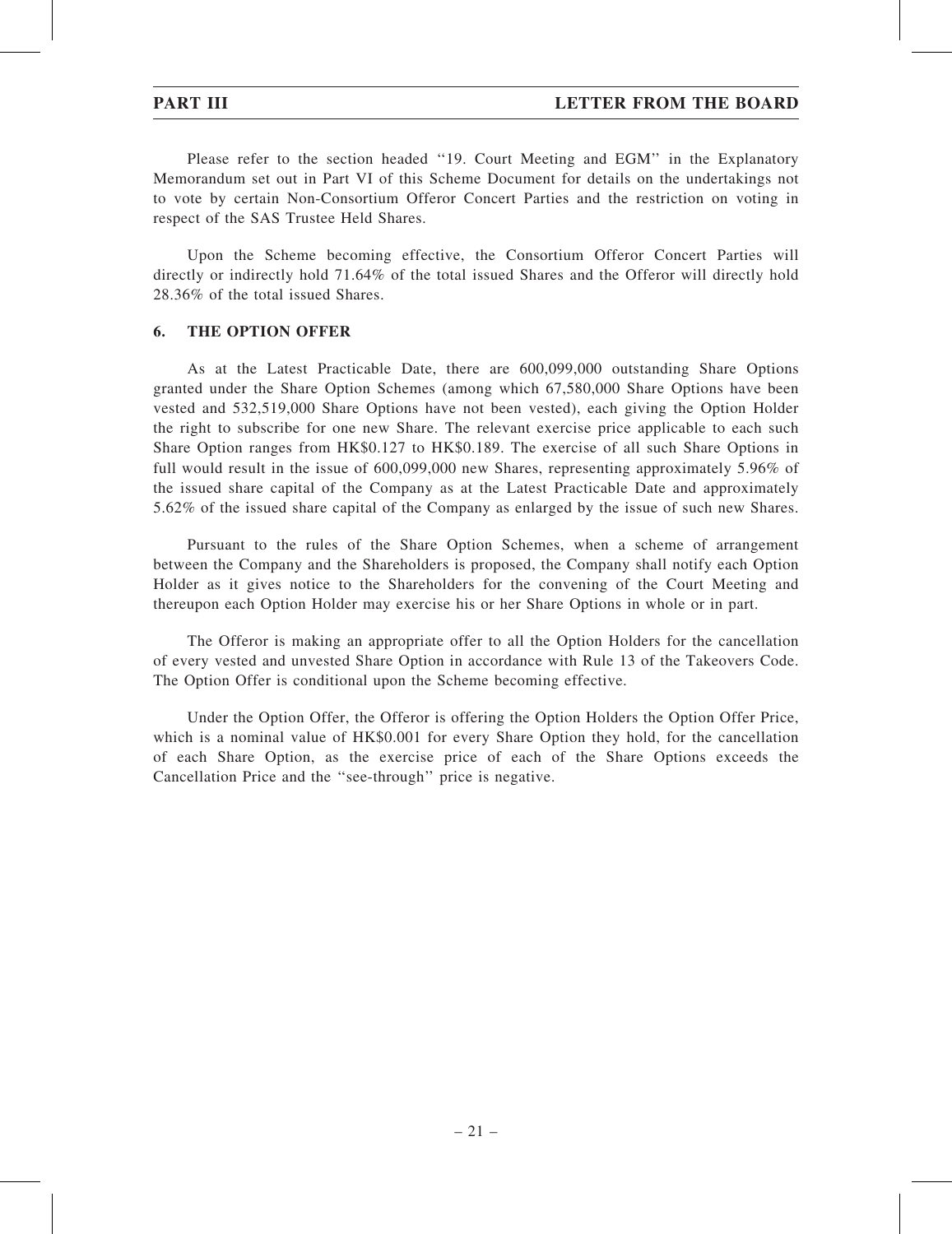The following table sets out the exercise price of the outstanding Share Options as at the Latest Practicable Date and the ''see-through'' price of such Share Options under the Option Offer:

| Date of<br>Grant | <b>Exercise</b><br>$(HK\$ | price Exercise period                                                                     | "See<br>through"<br>price<br>$(HK\$ | Number of<br><b>Shares</b> into<br>which Share<br><b>Options</b> are<br>not yet<br>vested | Number of<br><b>Shares</b> into<br>which Share<br><b>Options</b> are<br>exercisable |
|------------------|---------------------------|-------------------------------------------------------------------------------------------|-------------------------------------|-------------------------------------------------------------------------------------------|-------------------------------------------------------------------------------------|
| 9 April 2015     |                           | 0.127 9 April 2018 to 8 April 2025                                                        | $-0.047$                            |                                                                                           | 27,300,000                                                                          |
| 9 April 2015     |                           | 0.127 From the date of notification<br>by the Board ( <i>Note</i> ) up to<br>8 April 2025 | $-0.047$                            | 200,200,000                                                                               |                                                                                     |
| 8 June 2018      |                           | 0.189 From the date of notification<br>by the Board ( <i>Note</i> ) up to<br>7 June 2028  | $-0.109$                            | 332,319,000                                                                               |                                                                                     |
| 8 June 2018      |                           | 0.189 8 June 2019 to 7 June 2028                                                          | $-0.109$                            |                                                                                           | 40,280,000                                                                          |
|                  |                           |                                                                                           | <b>Total</b>                        | 532,519,000                                                                               | 67,580,000                                                                          |

Note: The Board will notify the relevant Option Holders the number of Share Options that have been vested upon their achievement of the performance target set by the Board.

Further information on the Option Offer is set out in the section headed ''4. The Option Offer'' in the Explanatory Memorandum set out in Part VI of this Scheme Document and the Option Offer Letter, substantially in the form set out in Appendix VI to this Scheme Document.

If any of the outstanding Share Options is exercised in accordance with the terms of the relevant Share Option Schemes by no later than 4:30 p.m. on Friday, 14 January 2022, any Shares so issued will be subject to and eligible to participate in the Scheme. Pursuant to the terms of the Share Option Schemes, all Share Options will lapse automatically and not be exercisable (to the extent not already lapsed or exercised) on the earlier of (i) the date on which the Scheme is sanctioned by the Grand Court; or (ii) the date of expiry of the two months' period from the date of the Option Offer Letter (which is given at the same time as the despatch of this Scheme Document). Notwithstanding such automatic lapse of the Share Options, the Option Holders may choose to accept the Option Offer in respect of the outstanding Share Options (whether vested or unvested) to the extent that they have not otherwise lapsed or been cancelled or exercised, by lodging the duly completed and executed Form of Acceptance by not later than 4:00 p.m. on Tuesday, 25 January 2022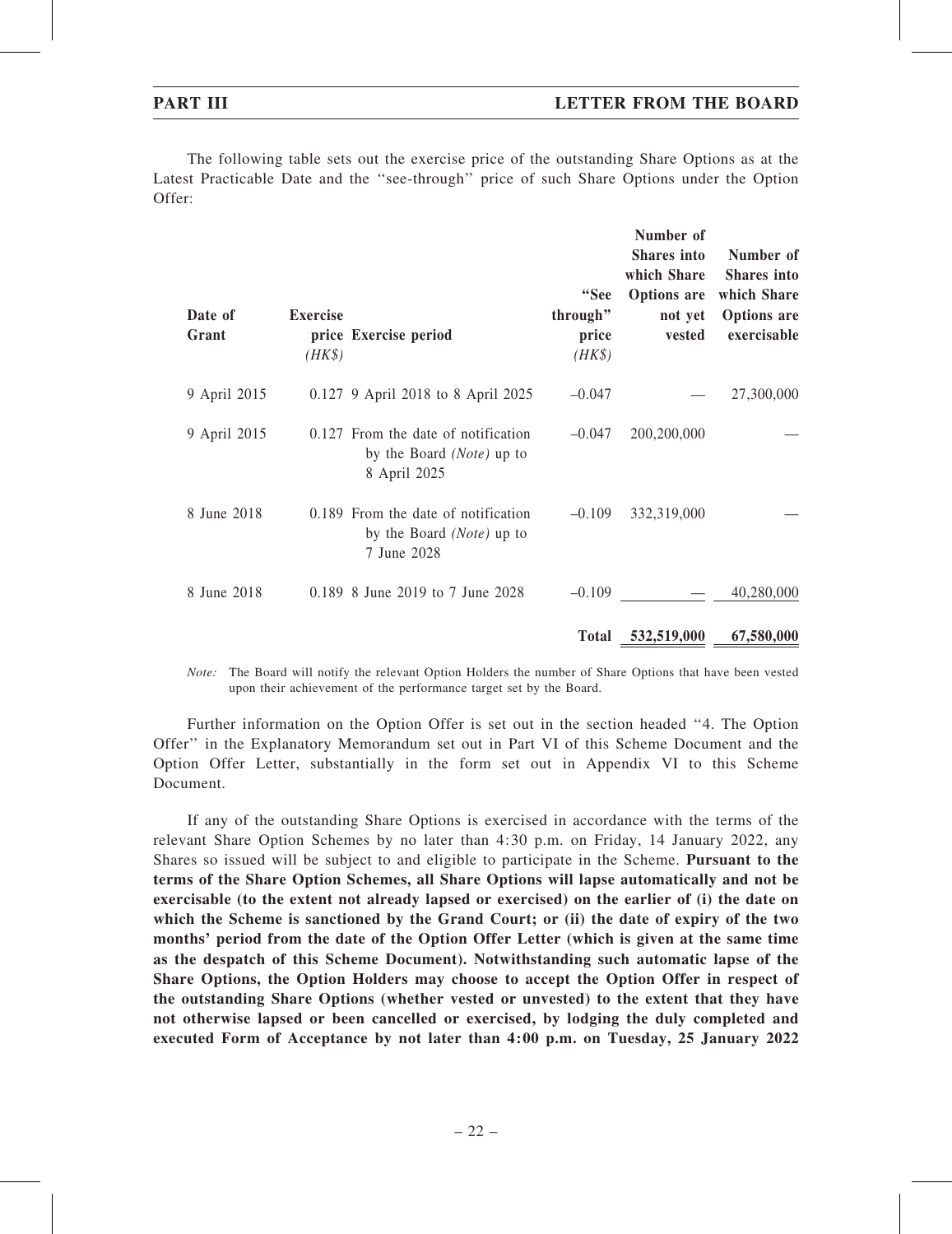(or such other date and time as may be notified to the Option Holders by or on behalf of the Offeror and the Company or by way of joint announcement by the Offeror and the Company on the respective websites of the Stock Exchange and the Company).

### 7. REASONS FOR AND BENEFITS OF THE PROPOSAL

Your attention is drawn to the section headed ''10. Reasons for and Benefits of the Proposal'' in the Explanatory Memorandum in Part VI of this Scheme Document.

On the bases set out therein, the Board considers that the terms of the Proposal, the Option Offer and the Scheme are fair and reasonable and in the interests of the Shareholders as a whole.

Among the members of the Board, the following members are considered to be interested in the Proposal and the Option Offer, and therefore have abstained and will continue to abstain from voting on the Board resolutions of the Company in relation to the Proposal and the Option Offer where required under the articles of association of the Company and subject to the compliance with the Takeovers Code:

- (i) Mr. Marvin Hung, an executive Director, by virtue of him being a member of the Consortium Offeror Concert Parties;
- (ii) Mr. Wong Kwok Ying, an executive Director, by virtue of him being a member of the Non-Consortium Offeror Concert Parties; and
- (iii) Ms. Lam Fung Ming, Tammy, a non-executive Director, by virtue of her being a member of the Non-Consortium Offeror Concert Parties.

# 8. INFORMATION ON THE GROUP, THE OFFEROR AND THE CONSORTIUM MEMBERS

### Information of the Company and the Group

The principal activity of the Company is investment holding. The principal activities of the subsidiaries of the Company are the operation of quick service restaurants business under the brand names of Yoshinoya and Dairy Queen in northern China.

Your attention is drawn to Appendix I headed ''Financial Information of the Group'' to this Scheme Document.

### Information of the Offeror Group and the Consortium Members

The Offeror is a company incorporated in the BVI with limited liability and is principally engaged in investment holding. Each of Holdco, Topco 1 and Topco 2 are companies incorporated in the BVI with limited liability, and each of which is principally engaged in investment holding.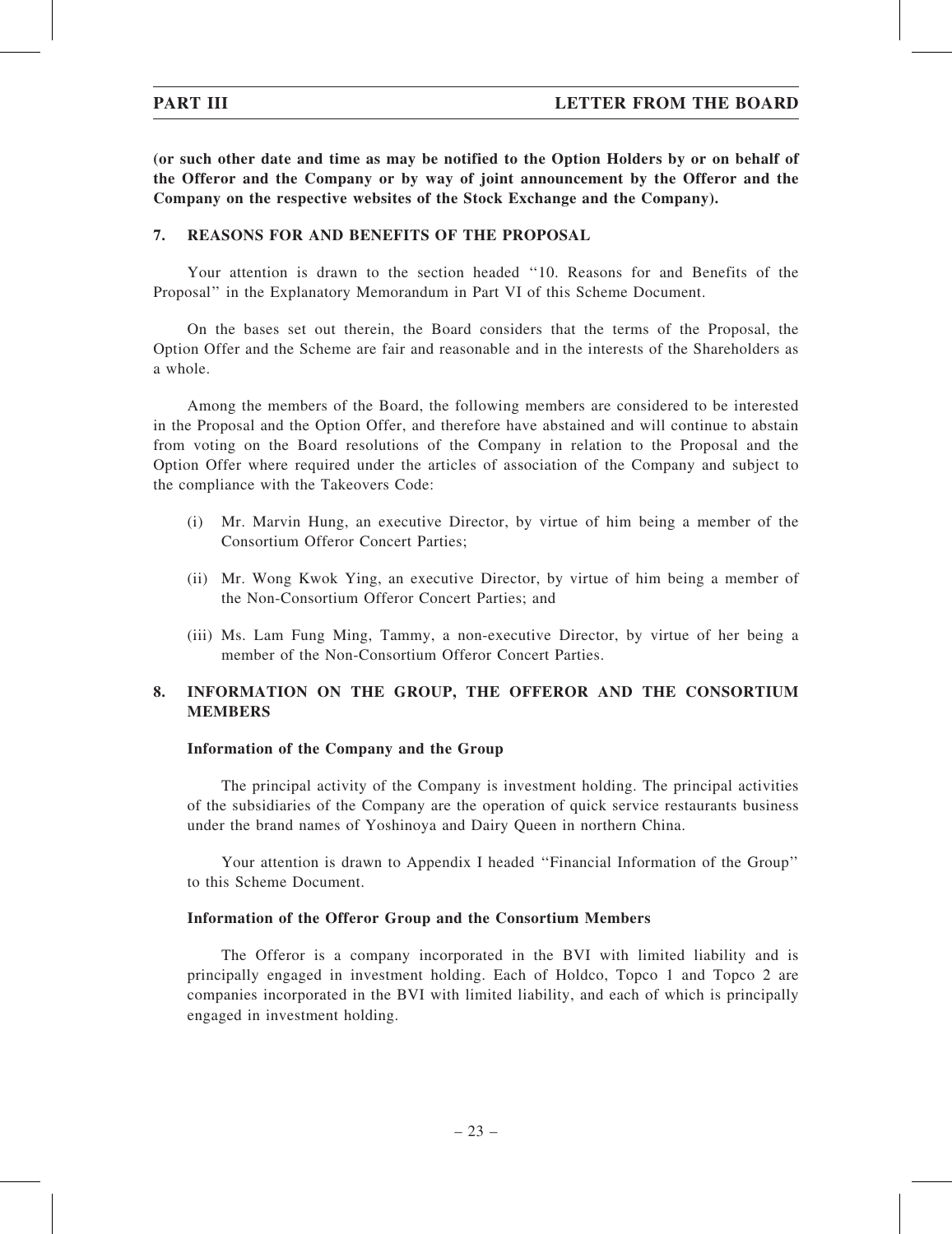As at the Latest Practicable Date, the Offeror is wholly-owned by Holdco, which is 50% owned by each of Topco 1 and Topco 2. The board of directors of each of the Offeror and Holdco comprises Mr. Peter Hung, Mr. Marvin Hung and Mrs. Diana Hung.

Topco 1 is wholly-owned by HHHFL, as trustee of The HHH Discretionary Trust. Mr. Peter Hung is the settlor of The HHH Discretionary Trust, the discretionary beneficiaries of which are Mrs. Diana Hung and certain children of Mr. Peter Hung and Mrs. Diana Hung. Mr. Peter Hung and Mrs. Diana Hung each owns one-third, and Mr. Marvin Hung owns one-sixth, of the voting power at general meeting of HHHFL. As at the Latest Practicable Date, HHHFL, as trustee of The HHH Discretionary Trust, indirectly controls 3,579,187,103 Shares, representing approximately 35.54% of the issued share capital of the Company. The board of directors of Topco 1 comprises Mr. Peter Hung and Mrs. Diana Hung. The board of directors of HHHFL comprises Mr. Peter Hung, Mrs. Diana Hung, Ms. Hung Wen Kay, Wendeline and Ms. Hung Wain Kay, Natalie.

Topco 2 is wholly-owned by NCFFL, as trustee of The NCFF Discretionary Trust. The discretionary beneficiaries of The NCFF Discretionary Trust include a company wholly-owned by Mr. Marvin Hung and certain close relatives of Mr. Marvin Hung and Mr. Peter Hung. NCFFL is wholly-owned by AGVL, which is in turn wholly-owned by Mr. Marvin Hung. As at the Latest Practicable Date, NCFFL, as trustee of The NCFF Discretionary Trust, indirectly controls 3,412,399,373 Shares, representing approximately 33.89% of the issued share capital of the Company. The sole director of each of Topco 2, NCFFL and AGVL is Mr. Marvin Hung.

LTIL is the trustee of The LTI Discretionary Trust. The discretionary beneficiaries of The LTI Discretionary Trust include a company wholly-owned by HHHFL and a company wholly-owned by Mr. Marvin Hung. LTIL is wholly-owned by a company which is in turn wholly-owned by Mr. Peter Hung. As at the Latest Practicable Date, LTIL, as trustee of The LTI Discretionary Trust, indirectly controls 73,332,815 Shares, representing approximately 0.73% of the issued share capital of the Company. The board of directors of LTIL comprises Mr. Peter Hung, Mr. Marvin Hung, Ms. Hung Cee Kay, Celeste and Ms. Hung Wen Kay, Wendeline.

As at the Latest Practicable Date, Mr. Peter Hung and his spouse Mrs. Diana Hung are interested in 3,929,297,734 Shares (including deemed interests under the SFO), representing approximately 39.02% of the issued share capital of the Company. Mr. Peter Hung is also an uncle of Mr. Marvin Hung.

As at the Latest Practicable Date, Mr. Marvin Hung is an executive Director and the chief executive officer of the Company and is interested in 3,558,384,351 Shares (including deemed interests under the SFO), representing approximately 35.33% of the issued share capital of the Company. He is a nephew of Mr. Peter Hung.

For details of the shareholding of the Offeror Group in the Company, please refer to the section headed ''8. Effect of the Proposal on the Shareholding Structure of the Company'' in the Explanatory Memorandum in Part VI of this Scheme Document.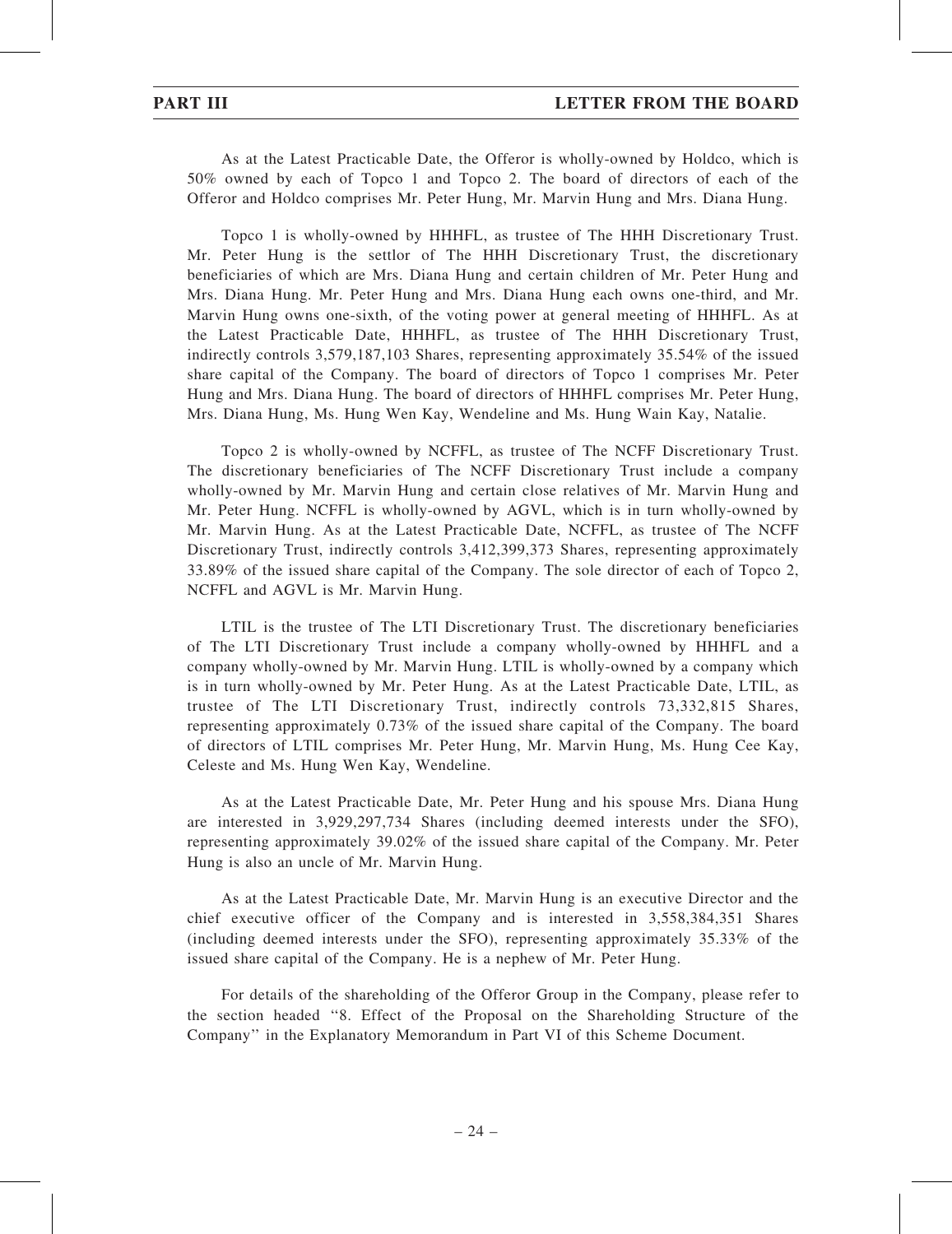### 9. INTENTIONS OF THE OFFEROR WITH REGARD TO THE GROUP

Your attention is drawn to the section headed ''11. Intentions of the Offeror with regard to the Group'' in the Explanatory Memorandum in Part VI of this Scheme Document.

### 10. INDEPENDENT BOARD COMMITTEE

An Independent Board Committee, which comprises all independent non-executive Directors, namely Mr. Seto Gin Chung, John, Mr. Sze Tsai To, Robert and Mr. Wan Sai Cheong, Joseph, has been established by the Board to make a recommendation to the Disinterested Shareholders and the Option Holders as to: (i) whether the terms of the Proposal, the Scheme and the Option Offer are, or are not, fair and reasonable; and (ii) whether to vote in favour of the Scheme at the Court Meeting and the EGM. As at the Latest Practicable Date, 500,847 Shares (representing approximately 0.005% of the issued share capital of the Company) are held by Mr. Seto Gin Chung, John, and 2,454,678 Shares (representing approximately 0.024% of the issued share capital of the Company) are held by Mr. Sze Tsai To, Robert.

Ms. Lam Fung Ming, Tammy, being a non-executive Director, does not form part of the Independent Board Committee as she is a member of the Non-Consortium Offeror Concert Parties by virtue of her being a director and an employee of certain companies which are indirectly controlled by the Offeror Group.

The full text of the letter from the Independent Board Committee is set out in the ''Letter from the Independent Board Committee'' in Part IV of this Scheme Document.

### 11. INDEPENDENT FINANCIAL ADVISER

The Company has appointed Somerley as the Independent Financial Adviser to advise the Independent Board Committee in connection with the Proposal and the Option Offer. Such appointment has been approved by the Independent Board Committee.

The full text of the letter from the Independent Financial Adviser is set out in the ''Letter from Somerley'' in Part V of this Scheme Document.

### 12. WITHDRAWAL OF LISTING OF THE SHARES

Upon the Scheme becoming effective, all Scheme Shares will be cancelled and the share certificates in respect of the Scheme Shares will thereafter cease to have effect as documents or evidence of title.

The Company will make an application for the listing of the Shares to be withdrawn from the Stock Exchange in accordance with Rule 6.15 of the Listing Rules, subject to the Scheme becoming effective, immediately following the Effective Date.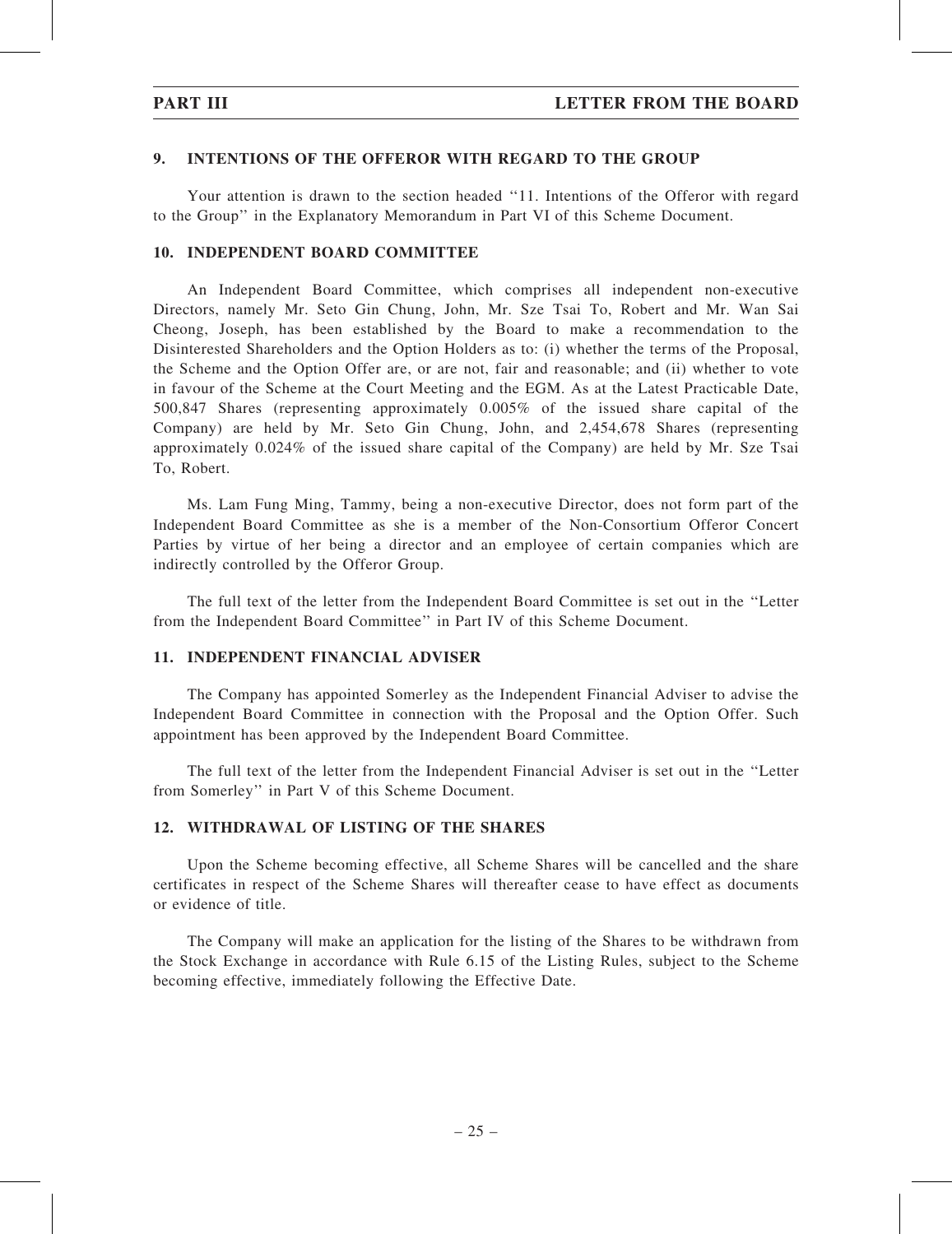The Scheme Shareholders will be notified by way of an announcement of the exact dates of the last day for dealing in the Shares on the Stock Exchange and the day on which the Scheme and the withdrawal of the listing of the Shares on the Stock Exchange will become effective. An indicative expected timetable in relation to the Proposal is included in the section headed ''Expected Timetable'' in Part II of this Scheme Document.

### 13. IF THE PROPOSAL IS NOT APPROVED OR LAPSES

Subject to the requirements of the Takeovers Code, the Proposal will lapse if any of the Conditions has not been fulfilled or waived, as applicable, on or before the Long Stop Date. If the Scheme is not approved or the Proposal otherwise lapses, the listing of the Shares on the Stock Exchange will not be withdrawn, in which case the Board expects that the Company will continue to meet the minimum public float requirements under the Listing Rules given that there will be no cancellation of Scheme Shares and assuming that there is no change in the shareholding of the Company.

If the Scheme is not approved or the Proposal otherwise lapses, an announcement will be made jointly by the Offeror and the Company.

If the Scheme is not approved or the Proposal otherwise lapses, there are restrictions under Rule 31.1 of the Takeovers Code on making subsequent offers, to the effect that neither the Offeror nor any person who acted in concert with it in the course of the Proposal (nor any person who is subsequently acting in concert with any of them) may within 12 months from the date on which the Scheme is not approved or the Proposal otherwise lapses announce an offer or possible offer for the Company, except with the consent of the Executive. The Offeror has no intention to seek such consent.

Pursuant to Rule 2.3 of the Takeovers Code, if the Scheme is not approved and the Proposal is either not recommended by the Independent Board Committee, or is not recommended as fair and reasonable by the Independent Financial Adviser, all costs and expenses incurred by the Company and the Offeror in connection with the Scheme will be borne by the Offeror. Since the Independent Board Committee and the Independent Financial Adviser have both recommended the Proposal, the Company and the Offeror have agreed that each party shall bear their own costs, charges and expenses of and incidental to the Scheme and the Proposal.

### 14. COURT MEETING AND EGM

Notices convening the Court Meeting and the EGM to be held at 24/F, Admiralty Centre I, 18 Harcourt Road, Hong Kong on Tuesday, 14 December 2021 at 10:30 a.m. and 11:00 a.m. (or, if later, immediately after the conclusion or adjournment of the Court Meeting), respectively, are set out in Appendix IV and Appendix V to this Scheme Document.

The Grand Court has directed the Court Meeting to be convened and held for the purpose of considering and, if thought fit, approving (with or without modifications) the Scheme. The Scheme is subject to the approval by the Scheme Shareholders at the Court Meeting in the manner referred to in Condition (a) in the section headed ''3. Conditions of the Proposal and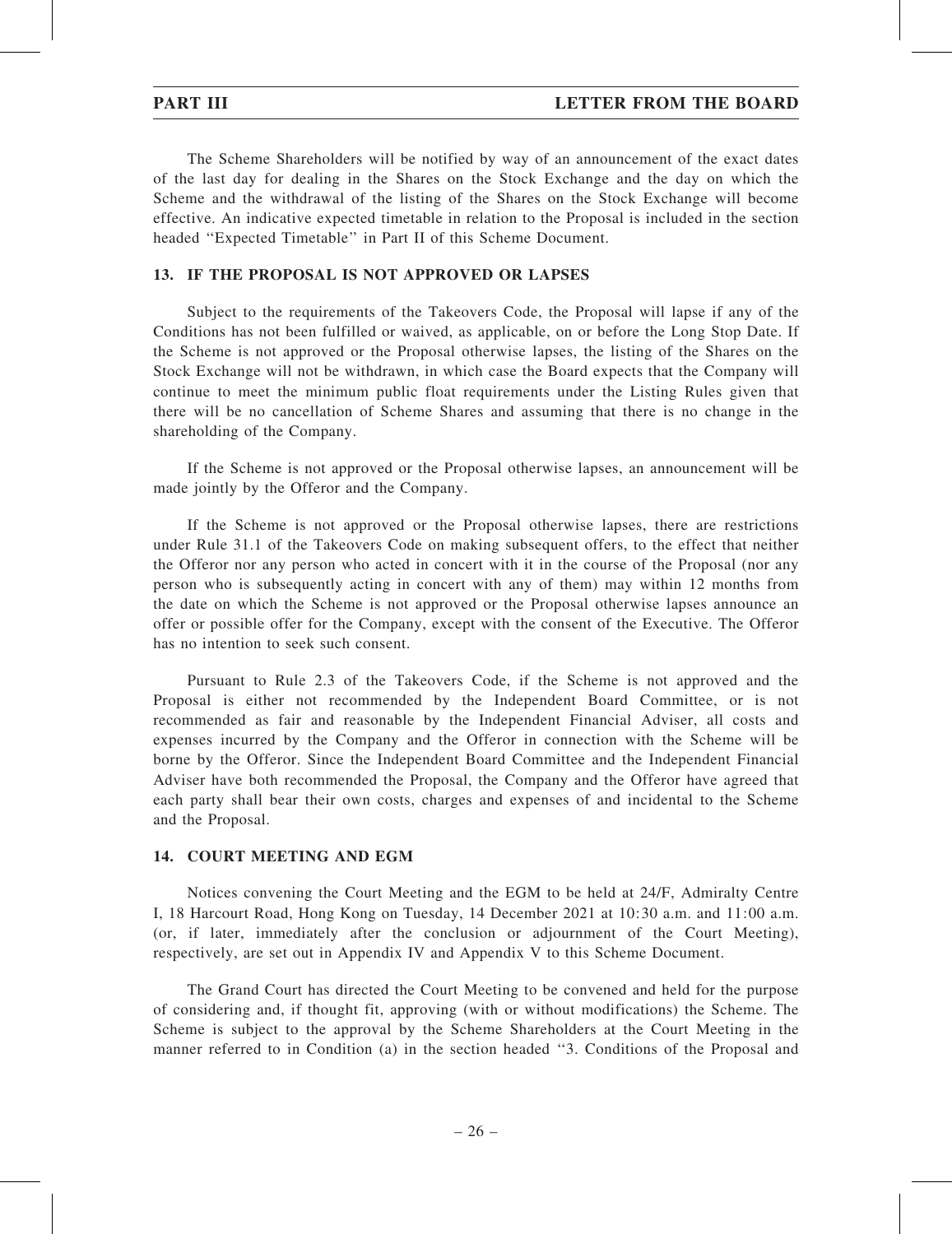the Scheme'' in the Explanatory Memorandum in Part VI of this Scheme Document. The Scheme must also be sanctioned by the Grand Court as required by Section 86 of the Companies Act.

Immediately after the conclusion or adjournment of the Court Meeting, the EGM will be held for the purpose of considering and, if thought fit, passing a special resolution for the implementation of the Proposal in the manner referred to in Condition (c) in the section headed ''3. Conditions of the Proposal and the Scheme'' in the Explanatory Memorandum in Part VI of this Scheme Document.

For the purpose of exercising your right to vote at the Court Meeting and/or the EGM, you are requested to read carefully the section headed ''19. Court Meeting and EGM'' in the Explanatory Memorandum set out in Part VI of this Scheme Document, the section headed ''IMPORTANT NOTICE AND ACTIONS TO BE TAKEN'' of this Scheme Document, and the notices of the Court Meeting and the EGM set out in Appendix IV and Appendix V to this Scheme Document.

An announcement will be jointly made by the Company and the Offeror in relation to the results of the Court Meeting and the EGM. Such announcement will contain the information as required by Rule 19.1 of the Takeovers Code.

### 15. OVERSEAS SCHEME SHAREHOLDERS AND OPTION HOLDERS

Your attention is drawn to the section headed ''17. Overseas Shareholders and Option Holders'' in the Explanatory Memorandum in Part VI of this Scheme Document.

### 16. ACTIONS TO BE TAKEN

Your attention is drawn to the section headed ''IMPORTANT NOTICE AND ACTIONS TO BE TAKEN'' and the section headed ''21. Actions to be taken'' in the Explanatory Memorandum in Part VI of this Scheme Document for details of the actions you should take as a Shareholder, as a Beneficial Owner whose Shares are held by a Registered Owner, or as a Beneficial Owner whose Shares are deposited in CCASS.

### 17. RECOMMENDATIONS

The Independent Financial Adviser has advised the Independent Board Committee that it considers the terms of the Proposal, the Scheme and the Option Offer are fair and reasonable so far as the Scheme Shareholders and the Option Holders are concerned and accordingly advises the Independent Board Committee to recommend the Scheme Shareholders to vote in favour of the relevant resolutions to be proposed at the Court Meeting and the EGM to approve and implement the Proposal and the Scheme, and the Option Holders to accept the Option Offer.

The Independent Board Committee, having considered the terms of the Proposal and the Option Offer, and having taken into account the advice of the Independent Financial Adviser, and in particular the factors, reasons and recommendations set out in its letter, considers that the terms of the Proposal, the Scheme and the Option Offer are fair and reasonable so far as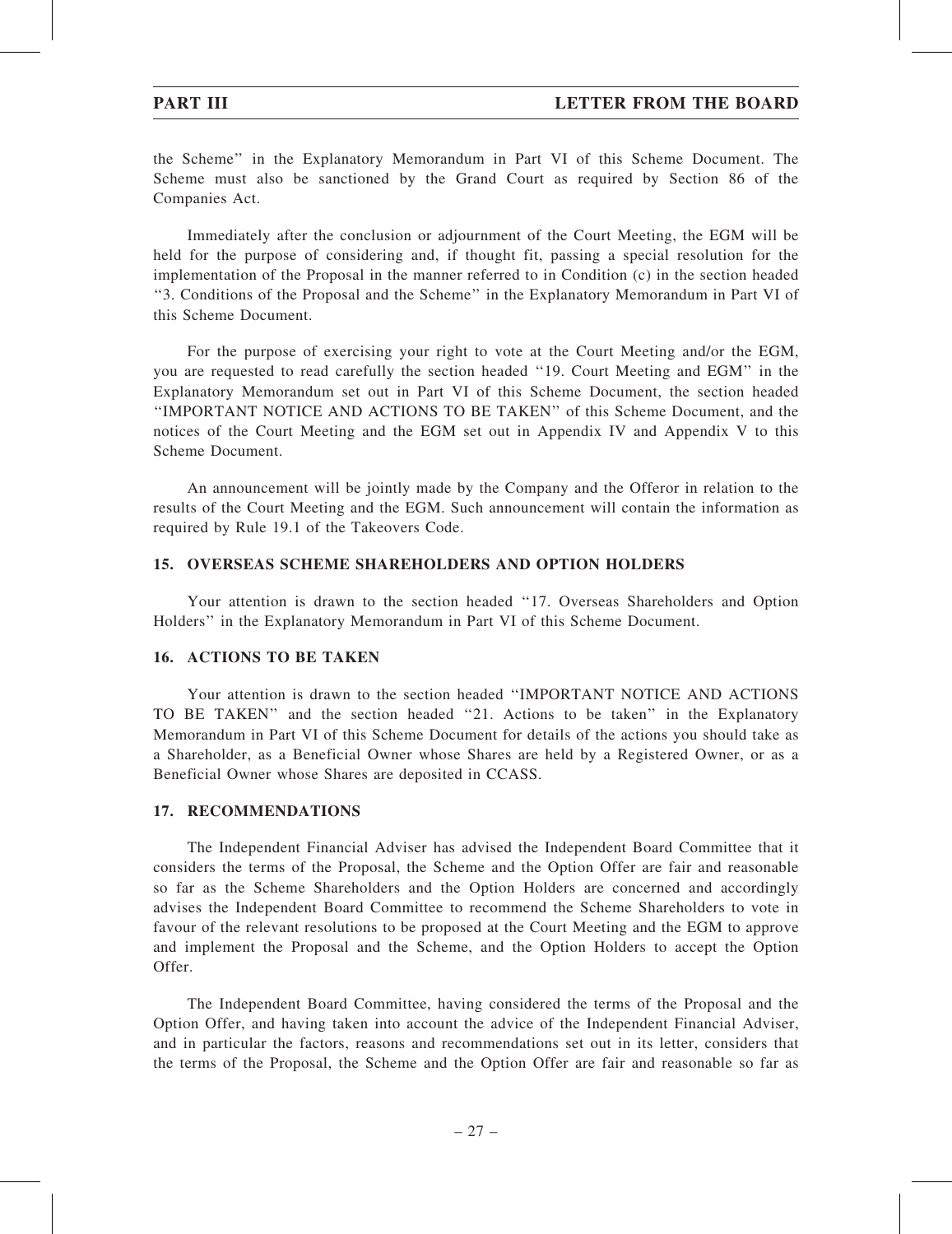the Scheme Shareholders and the Option Holders are concerned. Accordingly, the Independent Board Committee recommends the Scheme Shareholders to vote in favour of the relevant resolutions to be proposed at the Court Meeting and the EGM to approve and implement the Proposal and the Scheme, and the Option Holders to accept the Option Offer.

Your attention is drawn to (i) the letter from the Independent Board Committee in Part IV in this Scheme Document; and (ii) the letter from Somerley in Part V of this Scheme Document which sets out the factors and reasons taken into account by Somerley in arriving at its advice to the Independent Board Committee.

# 18. TAXATION AND INDEPENDENT ADVICE

Your attention is drawn to the section headed "18. Taxation" of the Explanatory Memorandum in Part VI of this Scheme Document.

It is emphasised that none of the Offeror, the Company, UBS, Somerley nor any of their respective directors, officers or associates or any other person involved in the Proposal and the Option Offer accepts responsibility or has any liability for any taxation effects on, or liabilities of, any persons as a result of their approval or disapproval of the Proposal or the Option Offer. All Scheme Shareholders and Option Holders are recommended to consult their professional advisers if in any doubt as to the taxation implications of accepting or rejecting the Proposal or the Option Offer.

#### 19. FURTHER INFORMATION

You are urged to read the whole of this Scheme Document, in particular:

- (i) the letter from the Independent Board Committee in Part IV of this Scheme Document;
- (ii) the letter from Somerley in Part V of this Scheme Document;
- (iii) the Explanatory Memorandum in Part VI of this Scheme Document;
- (iv) the Appendices to this Scheme Document;
- (v) the Scheme as set out in Appendix III to this Scheme Document; and
- (vi) the notice of Court Meeting and the notice of EGM as set out in Appendix IV and Appendix V to this Scheme Document.

In addition, a **pink** form of proxy for the Court Meeting and a white form of proxy for the EGM are enclosed with this Scheme Document.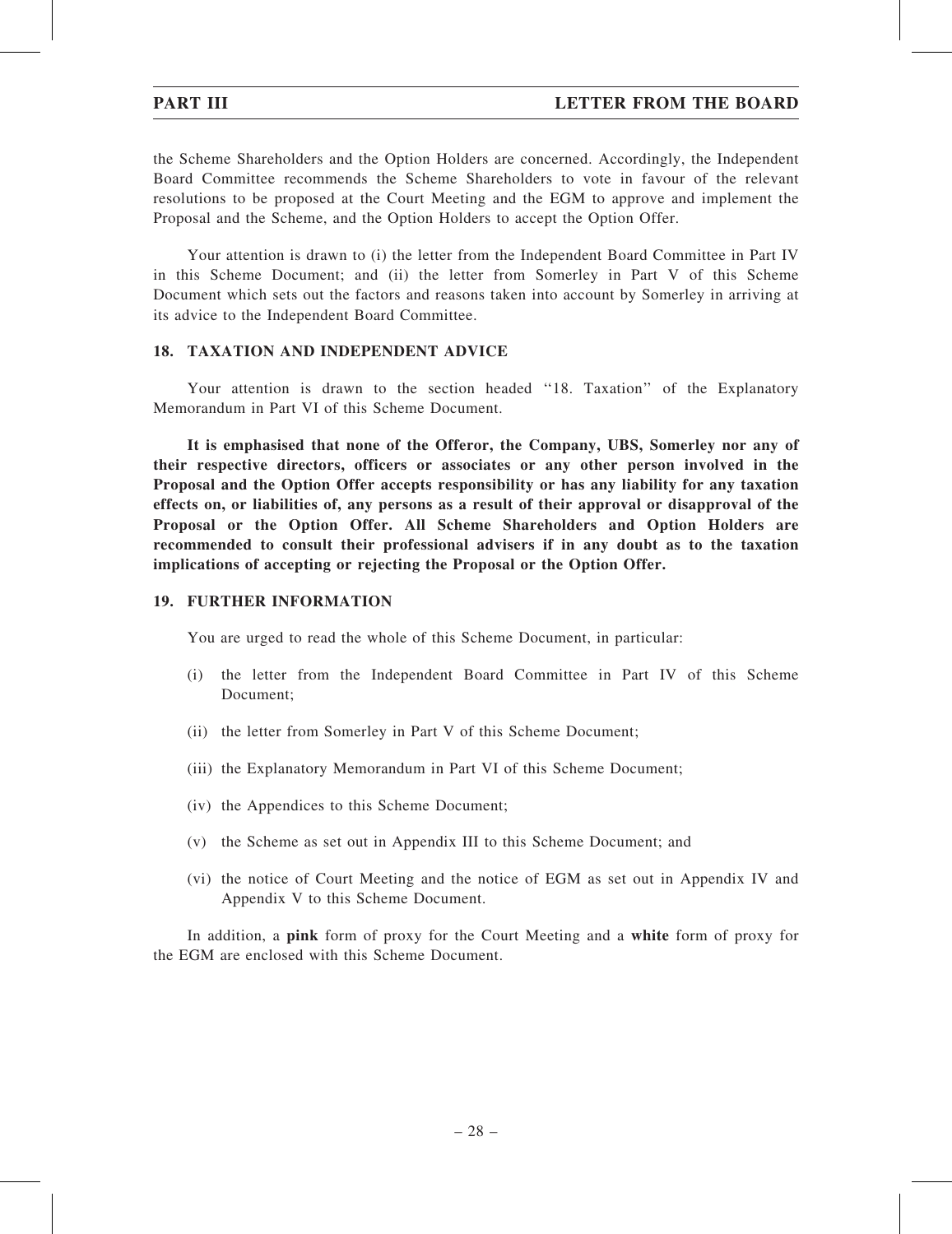Option Holders are urged to read the Option Offer Letter carefully, which is being sent separately to Option Holders on the date of this Scheme Document and is substantially in the form set out in ''Form of the Option Offer Letter'' in Appendix VI to this Scheme Document, and the yellow Form of Acceptance in respect of the Option Offer.

> Yours faithfully, For and on behalf of HOP HING GROUP HOLDINGS LIMITED Wong Kwok Ying

Executive Director and Company Secretary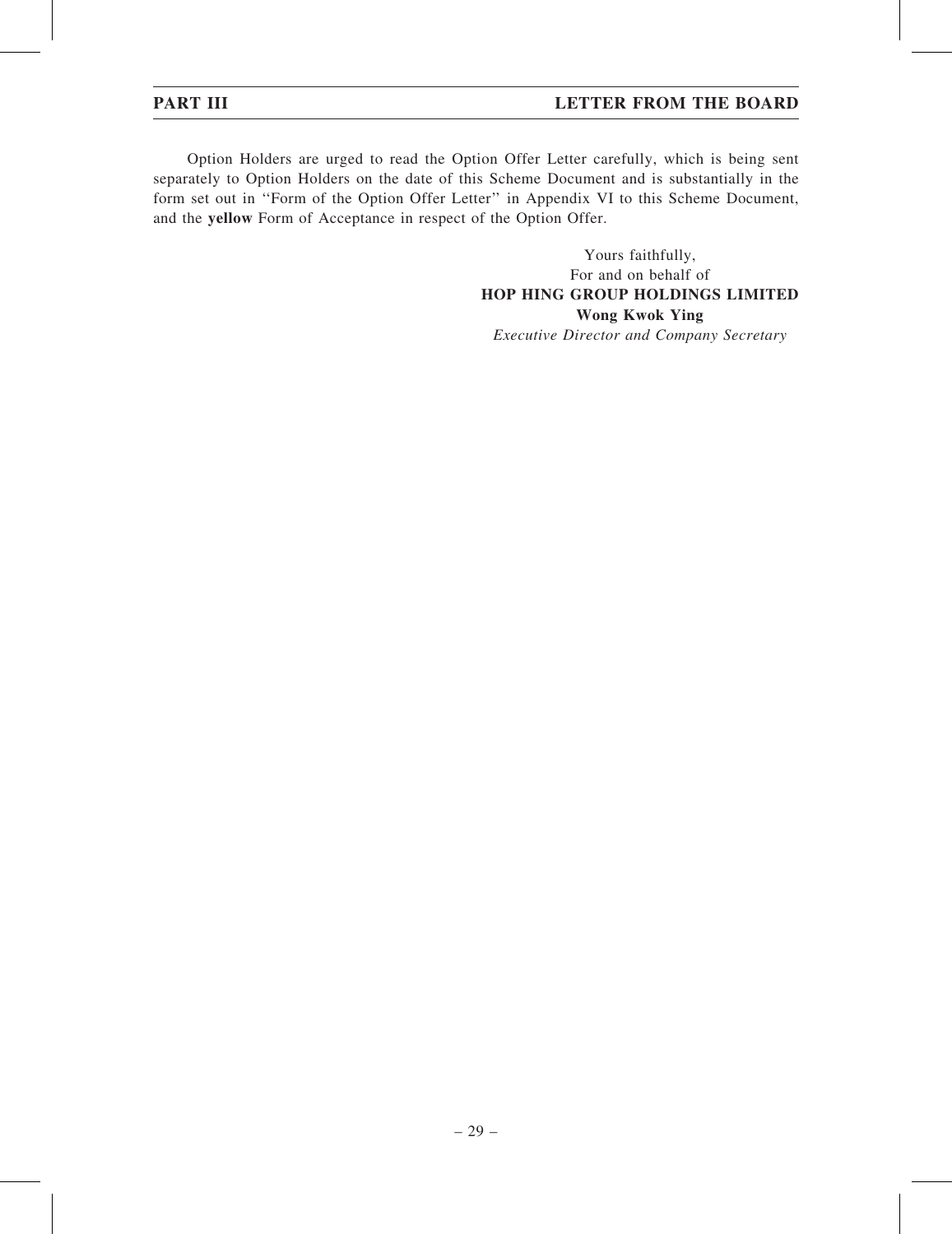

# **HOP HING GROUP HOLDINGS LIMITED**

*(Incorporated in the Cayman Islands with limited liability)* **(Stock Code: 47)**

17 November 2021

To the Disinterested Shareholders and the Option Holders

Dear Sir or Madam,

# (1) PROPOSAL FOR THE PRIVATISATION OF HOP HING GROUP HOLDINGS LIMITED BY OCEAN EASE GLOBAL LIMITED BY WAY OF A SCHEME OF ARRANGEMENT UNDER SECTION 86 OF THE COMPANIES ACT OF THE CAYMAN ISLANDS (2) OPTION OFFER AND (3) PROPOSED WITHDRAWAL OF LISTING

We refer to the document dated 17 November 2021 jointly issued by the Offeror and the Company in relation to the Proposal (the ''Scheme Document''), of which this letter forms part. Terms defined in the Scheme Document shall have the same meanings in this letter unless the context otherwise requires.

We, being all the independent non-executive Directors, have been appointed by the Board as members of the Independent Board Committee to make a recommendation to the Disinterested Shareholders and the Option Holders as to: (i) whether the terms of the Proposal, the Scheme and the Option Offer are, or are not, fair and reasonable; and (ii) whether to vote in favour of the Scheme at the Court Meeting and the EGM.

Somerley Capital Limited (''Somerley'') has been appointed, with our approval, as the Independent Financial Adviser to advise us in respect of the Proposal and the Option Offer. The details of its advice and the principal factors taken into consideration in arriving at its recommendations are set out in the ''Letter from Somerley'' in Part V of the Scheme Document. In the letter from Somerley, it is stated that Somerley considers the terms of the Proposal, the Scheme and the Option Offer to be fair and reasonable and advises the Independent Board Committee to recommend the Scheme Shareholders to vote in favour of the relevant resolutions to be proposed at the Court Meeting and the EGM to approve and implement the Scheme, and the Option Holders to accept the Option Offer.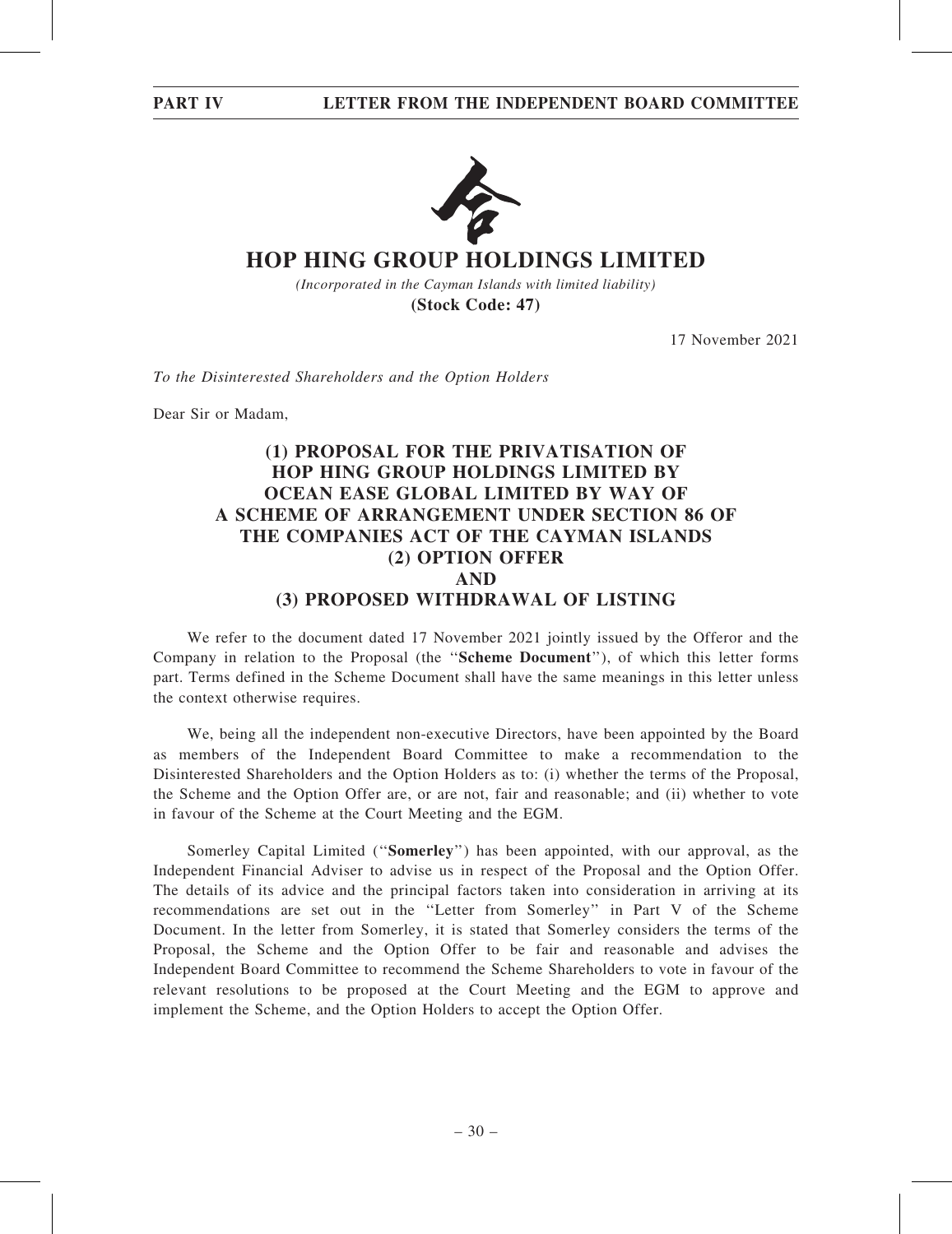# PART IV LETTER FROM THE INDEPENDENT BOARD COMMITTEE

Having considered the terms of the Proposal, the Scheme and the Option Offer, and having taken into account the advice of Somerley, and in particular, the factors, reasons and recommendations set out in the letter from Somerley, we consider that the terms of the Proposal, the Scheme and the Option Offer are fair and reasonable so far as the Disinterested Shareholders and the Option Holders are concerned.

Accordingly, we recommend that:

- (i) the Disinterested Shareholders to vote IN FAVOUR OF the resolution to approve the Scheme at the Court Meeting;
- (ii) the Shareholders to vote IN FAVOUR OF: (i) the special resolution to approve the implementation of the Proposal and give effect to the reduction of the issued share capital of the Company by cancelling the Scheme Shares; and (ii) the ordinary resolution to immediately thereafter increase the issued share capital of the Company to the amount prior to the cancellation of the Scheme Shares and apply the reserve created as a result of the aforesaid cancellation of the Scheme Shares to pay up in full at par such number of Shares as is equal to the number of Scheme Shares cancelled as a result of the Scheme for issue to the Offeror at the EGM; and
- (iii) the Option Holders to ACCEPT the Option Offer.

We draw the attention of the Scheme Shareholders and the Option Holders to (1) the letter from the Board as set out in Part III of the Scheme Document; (2) the letter from Somerley, which sets out the factors and reasons taken into account by the Independent Financial Adviser in arriving at its advice to the Independent Board Committee as set out in Part V of the Scheme Document; and (3) the Explanatory Memorandum as set out in Part VI of the Scheme Document.

# Yours faithfully, Independent Board Committee

| Mr. SETO Gin Chung John |                        | Mr. SZE Tsai To, Robert Mr. WAN Sai Cheong, Joseph |
|-------------------------|------------------------|----------------------------------------------------|
| Independent             | Independent            | Independent                                        |
| non-executive Director  | non-executive Director | non-executive Director                             |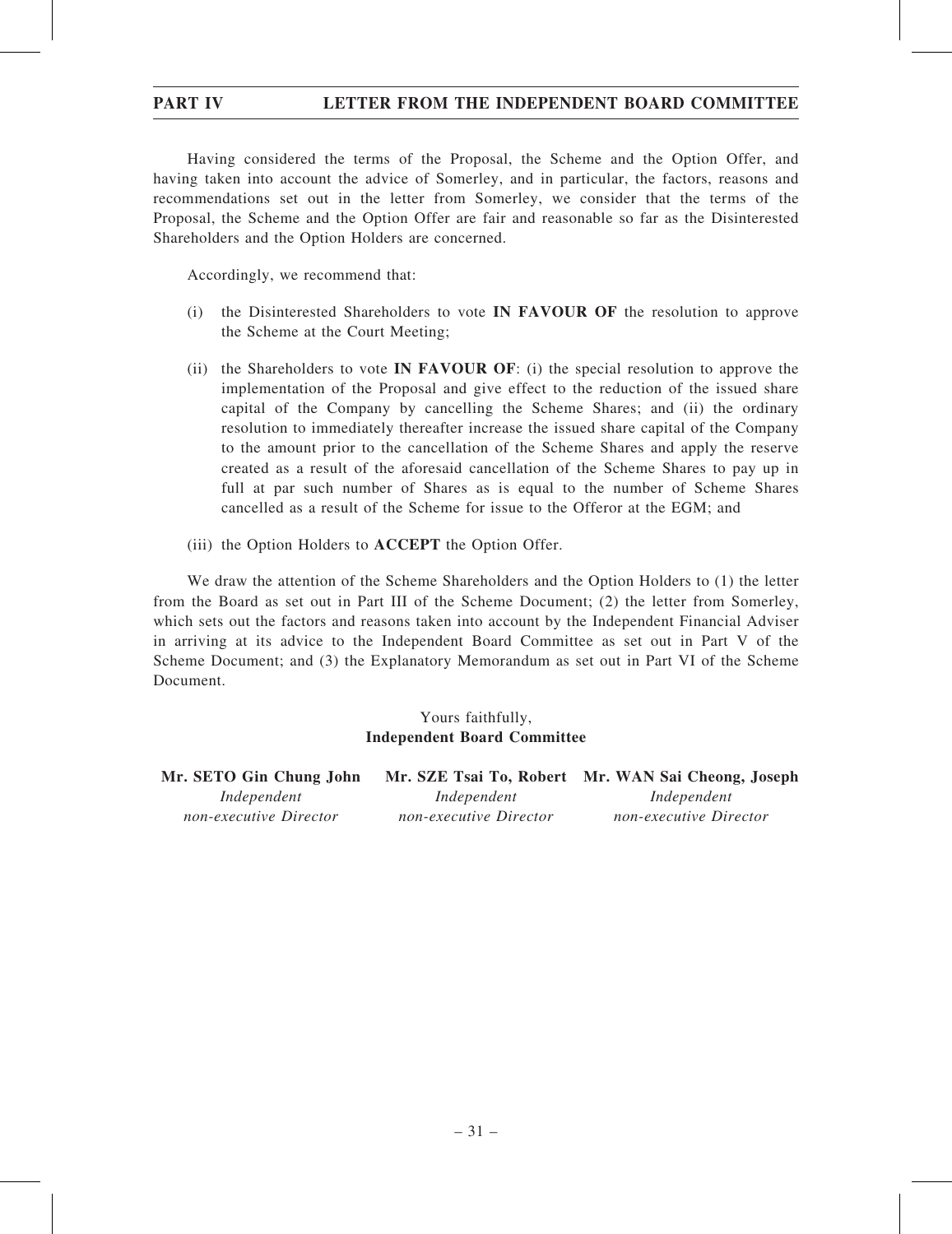### **PART V** LETTER FROM SOMERLEY

Set out below is the letter of advice from the Independent Financial Adviser, Somerley Capital Limited, to the Independent Board Committee, which has been prepared for the purpose of inclusion in this Scheme Document.



### SOMERLEY CAPITAL LIMITED

20th Floor China Building 29 Queen's Road Central Hong Kong

17 November 2021

To: the Independent Board Committee

Dear Sirs,

# (1) PROPOSAL FOR THE PRIVATISATION OF HOP HING GROUP HOLDINGS LIMITED BY OCEAN EASE GLOBAL LIMITED BY WAY OF A SCHEME OF ARRANGEMENT UNDER SECTION 86 OF THE COMPANIES ACT OF THE CAYMAN ISLANDS (2) OPTION OFFER AND (3) PROPOSED WITHDRAWAL OF LISTING

#### INTRODUCTION

We refer to our appointment to advise the Independent Board Committee in connection with the Proposal, the Scheme and the Option Offer, details of which are set out in the Scheme Document dated 17 November 2021, of which this letter forms part. Capitalised terms used in this letter shall have the same meanings as those defined in the Scheme Document unless the context otherwise requires.

On 6 September 2021 (after trading hours), the respective directors of the Offeror and the Company jointly announced that on 1 September 2021, the Offeror requested the Board to put forward the Proposal to the Scheme Shareholders for the privatisation of the Company by way of the Scheme under Section 86 of the Companies Act involving the cancellation of the Scheme Shares and, in consideration therefor, the payment to the Scheme Shareholders of the Cancellation Price in cash for each Scheme Share cancelled. If the Proposal is approved and implemented, all the Scheme Shares held by the Scheme Shareholders will be cancelled on the Effective Date in exchange for the Cancellation Price of HK\$0.08 in cash for each Scheme Share cancelled. Option Holders who accept the Option Offer will be entitled to receive the Option Offer Price of HK\$0.001 in cash for each Share Option cancelled. The listing of the Shares is expected to be withdrawn from the Stock Exchange following the Scheme becoming effective on the Effective Date.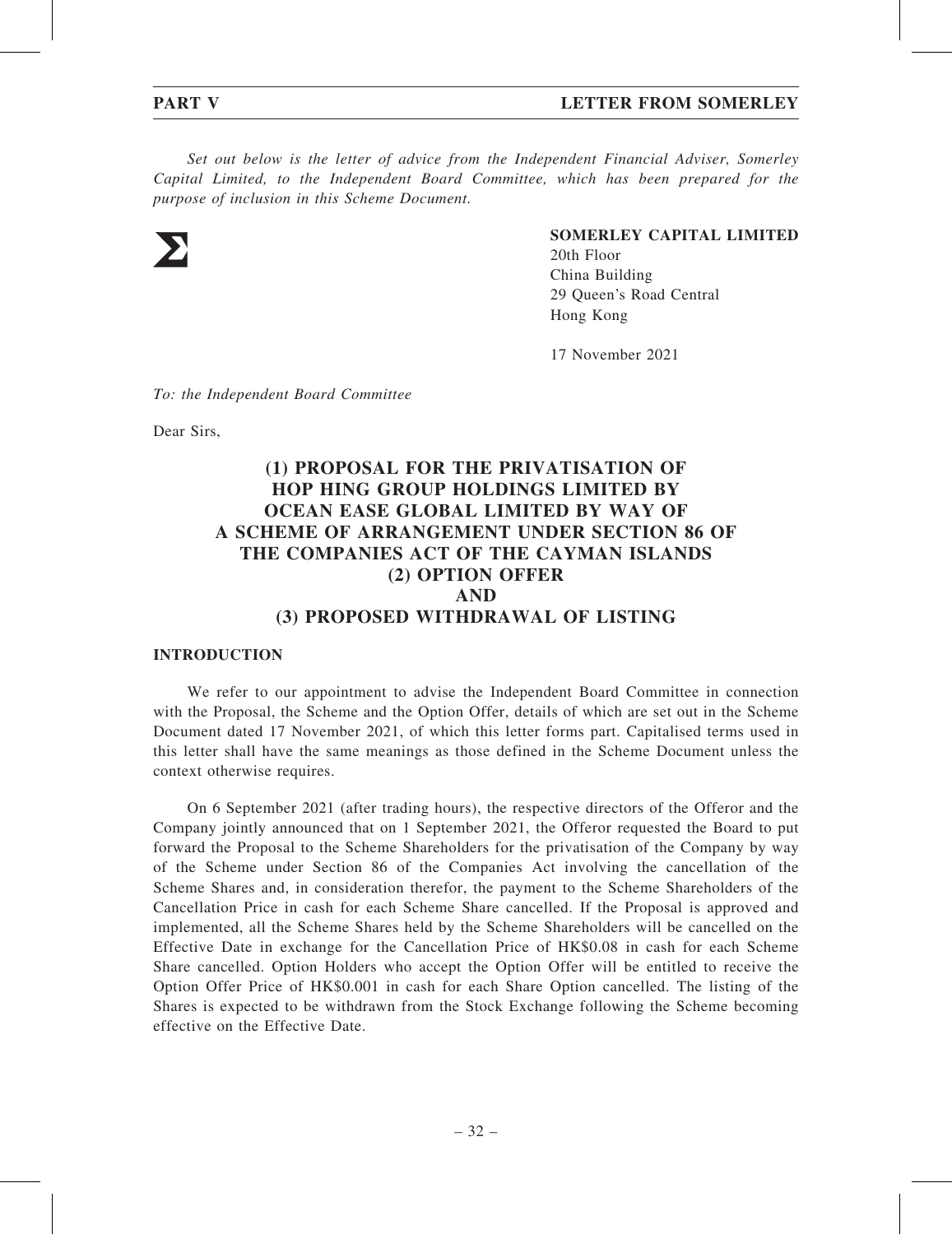The Independent Board Committee comprising all independent non-executive Directors, namely Mr. Seto Gin Chung, John, Mr. Sze Tsai To, Robert and Mr. Wan Sai Cheong, Joseph, has been established by the Board to make a recommendation to the Disinterested Shareholders and the Option Holders as to: (i) whether the terms of the Proposal, the Scheme and the Option Offer are, or are not, fair and reasonable; (ii) whether to vote in favour of the Scheme at the Court Meeting and the EGM; and (iii) whether to accept the Option Offer. The Independent Board Committee has approved our appointment as the Independent Financial Adviser to advise the Independent Board Committee on these matters.

During the past two years, we have not acted as a financial adviser (independent or otherwise) to the Company or the Offeror. We are not associated with the Company, the Offeror or their respective substantial shareholders or any party acting, or presumed to be acting, in concert with any of them. Accordingly, we consider ourselves eligible to give independent advice on the Proposal, the Scheme and the Option Offer pursuant to Rule 2.1 and Rule 2.6 of the Takeovers Code. Apart from normal professional fees paid or payable to us in connection with this appointment, no arrangement exists whereby we will receive any fees or benefits from the Company, the Offeror, their respective substantial shareholders or any party acting, or presumed to be acting, in concert with any of them.

In formulating our opinion, we have reviewed, among other things, (i) the Scheme Document; (ii) the annual report of the Company for the year ended 31 December 2020; (iii) the interim report of the Company for the six months ended 30 June 2021; (iv) the unaudited management accounts of the Company for the eight months ended 31 August 2021; (v) the announcements published by the Company on the website of the Stock Exchange since 1 January 2020; and (vi) the material change statement set out in Appendix I to the Scheme Document.

We have relied on the information and facts supplied by the Company and the opinions expressed by the executive Directors and the management of the Company, and have assumed that the information and facts provided and opinions expressed to us are true, accurate and complete in all material aspects as at the Latest Practicable Date. We have further assumed that all representations contained or referred to in the Scheme Document were true at the time they were made and at the Latest Practicable Date. Shareholders will be informed as soon as possible if we become aware of any material change to such representations/our opinion up to the Effective Date. We have sought and received confirmation from the executive Directors that no material facts have been omitted from the information supplied and opinions expressed to us. We consider that the information we have received is sufficient for us to reach our opinion and give the advice and recommendation set out in this letter. We have no reason to believe that any material information has been omitted or withheld, or to doubt the truth or accuracy of the information provided. We have, however, not conducted any independent investigation into the business and affairs of the Group, the Offeror or any of their respective associates or any party acting, or presumed to be acting, in concert with any of them; nor have we carried out any independent verification of the information supplied.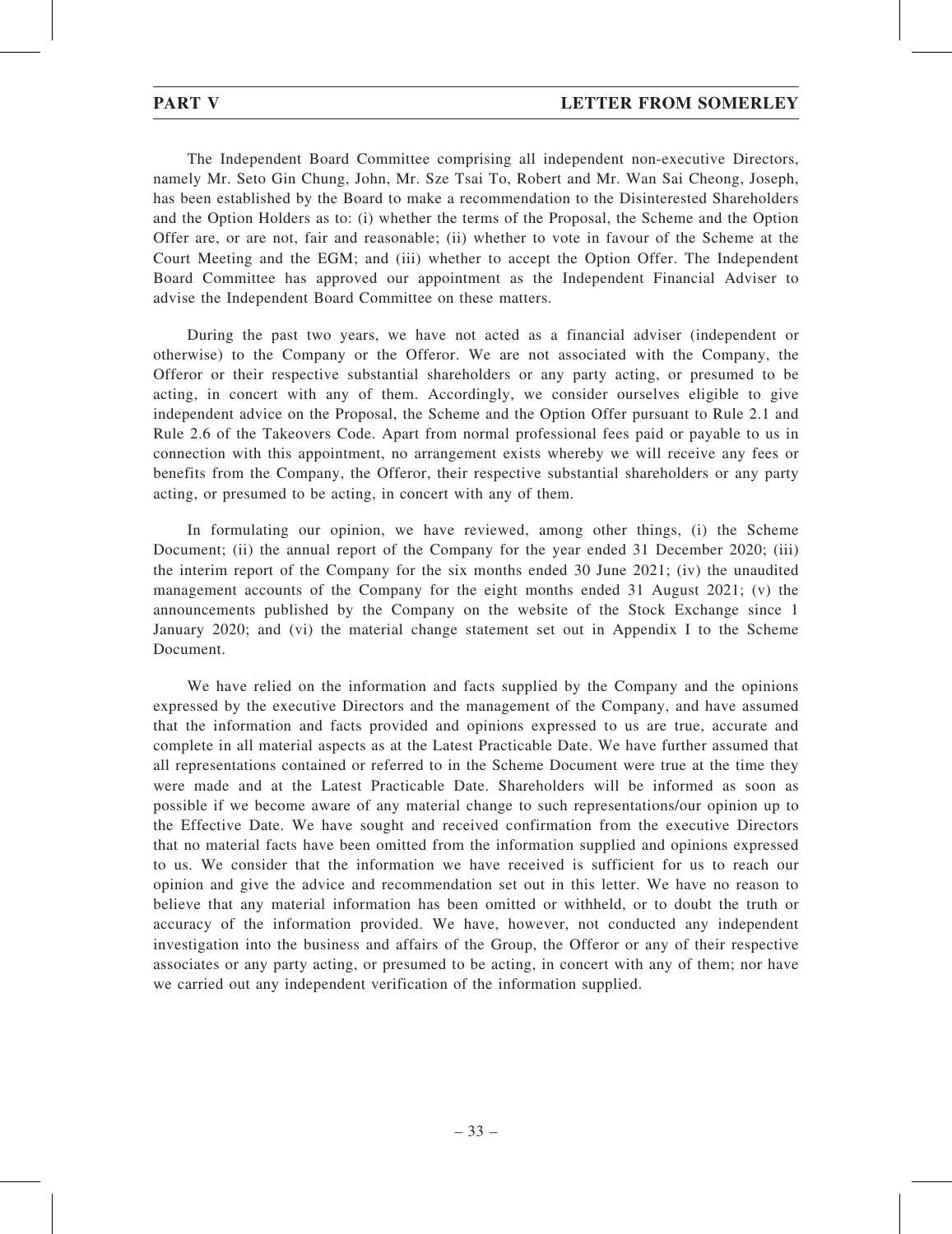We have not considered the tax and regulatory implications on the Scheme Shareholders and the Option Holders of acceptance or non-acceptance of the Scheme or the Option Offer, as the case may be, since these are particular to their individual circumstances. In particular, the Scheme Shareholders and the Option Holders who are oversea residents or subject to overseas taxation or Hong Kong taxation on security dealings should consider their own tax position and, if in any doubt, should consult their own professional advisers.

### PRINCIPAL TERMS OF THE PROPOSAL AND THE SCHEME

The terms set out below are summarised from the ''Letter from the Board'' and the Explanatory Memorandum contained in the Scheme Document. The Scheme Shareholders and the Option Holders are encouraged to read the Scheme Document and its appendices in full.

#### Cancellation Price for the Scheme Shares

Under the Scheme, the Scheme Shares will be cancelled and extinguished by way of reduction of the issued share capital of the Company and, in consideration therefor, each Scheme Shareholder will be entitled to receive the Cancellation Price of HK\$0.08 in cash for each Scheme Share cancelled. The Cancellation Price will not be increased and the Offeror does not reserve the right to do so. Shareholders and potential investors of the Company should be aware that, following the making of this statement, the Offeror will not be allowed to increase the Cancellation Price.

As set out in ''Letter from the Board'' contained in the Scheme Document, the Cancellation Price has been determined on a commercial basis after taking into account, among others, the prices of the Shares traded on the Stock Exchange and with reference to other privatisation transactions in Hong Kong in recent years.

The Company confirms that as at the Latest Practicable Date, (a) it has not declared any dividend which has not been paid; and (b) it does not have any intention to make, declare or pay any future dividend or make other distributions until after the implementation or lapse of the Scheme.

#### SAS Trustee Held Shares

The Share Award Scheme was adopted by the Company as a means to recognise the contribution of and to provide incentives for the eligible key management personnel including directors and senior management of the Group, consultants, experts, agents, representatives of the Group and employees of the Group. As at the Latest Practicable Date, there were 258,174,619 SAS Trustee Held Shares, representing approximately 2.56% of the issued share capital of the Company, which had been acquired by the SAS Trustee for satisfying Share Awards on vesting, and 87,415,457 Share Awards (which may vest in the form of 87,415,457 Shares, representing approximately 0.87% of the issued share capital of the Company) had been granted to the Grantees which all remain unvested. The SAS Trustee, as the trustee of the Share Award Scheme, is regarded as acting in concert with the Offeror in relation to the Company. None of the Grantees of such 87,415,457 Share Awards is a member of the Offeror Group or the Offeror Concert Parties.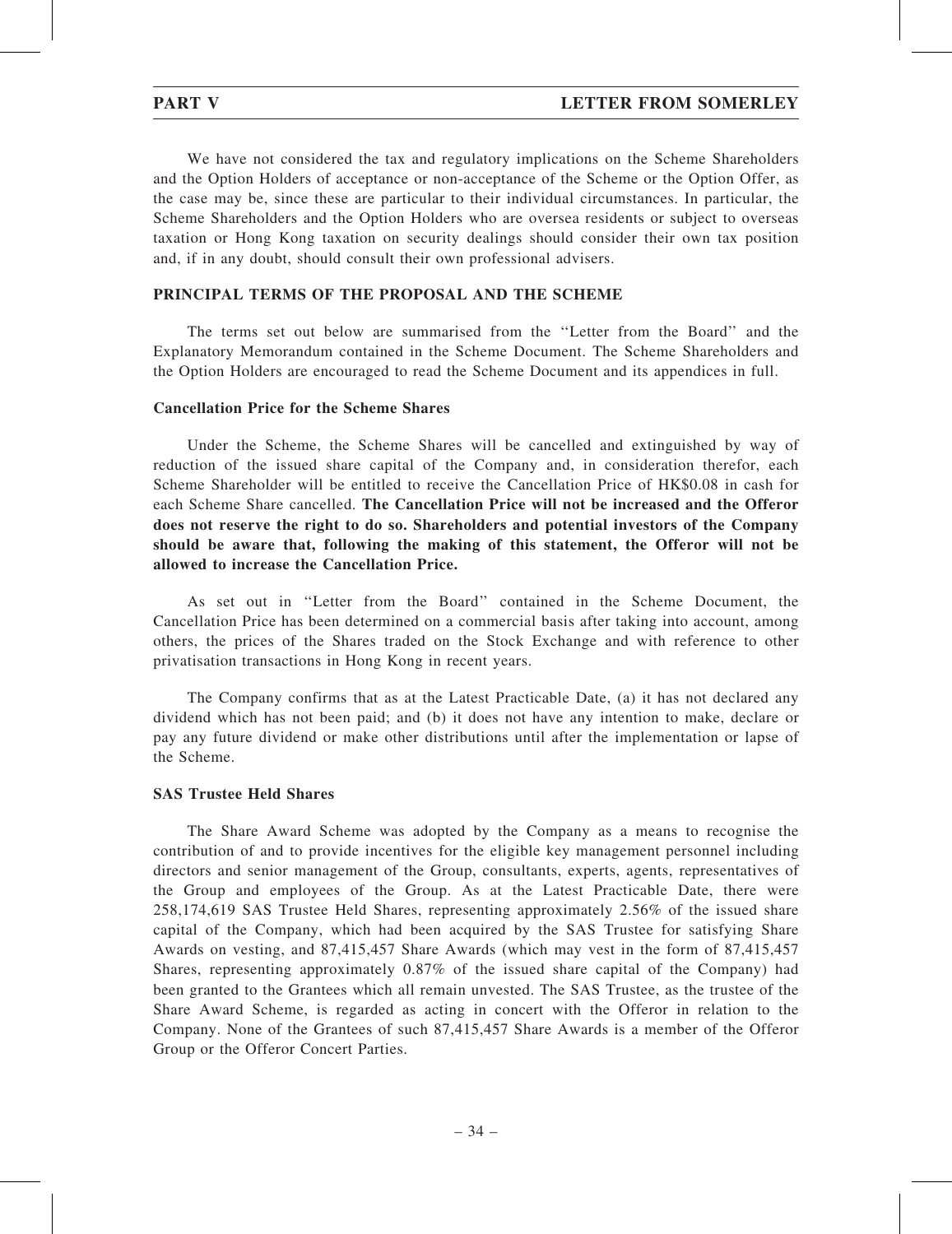If any Share Awards are vested and the corresponding Shares are transferred by the SAS Trustee to the relevant Grantee who is a Disinterested Shareholder or sold on the Stock Exchange by the SAS Trustee on behalf of the relevant Grantee to any Disinterested Shareholder (the proceeds of which will be paid to the relevant Grantee) in accordance with the terms of the Share Award Scheme and the relevant transfer documents are lodged no later than 4:30 p.m. on Friday, 14 January 2022, such Disinterested Shareholders will be entitled to receive the Cancellation Price in respect of the relevant Shares (which will be Scheme Shares).

All of the SAS Trustee Held Shares which are still held by the SAS Trustee as trustee of the Share Award Scheme on the Scheme Record Date shall form part of the Scheme Shares and be cancelled and extinguished upon the Scheme becoming effective. Conditional upon the Scheme becoming effective, the Offeror will pay to the SAS Trustee an amount equivalent to the Cancellation Price multiplied by the number of the SAS Trustee Held Shares as at the Effective Date, which will be held on trust by the SAS Trustee in accordance with the Share Award Scheme. After the receipt of such Cancellation Price for the SAS Trustee Held Shares by the SAS Trustee, the Board shall as soon as practicable direct the termination of the Share Award Scheme, upon which an amount equivalent to the Cancellation Price multiplied by the number of outstanding Share Awards held by each Grantee at such termination will be paid by the SAS Trustee to the relevant Grantee, and any remaining proceeds (net of expenses) will be remitted to the Company. Further details with respect to the SAS Trustee Held Shares are set out in the ''Letter from the Board'' and the Explanatory Memorandum contained in the Scheme Document.

# Reduction and restoration of issued share capital

The issued share capital of the Company will, on the Effective Date, be reduced by cancelling and extinguishing the Scheme Shares. Upon such reduction, the issued share capital of the Company will be increased to its former amount by the issue to the Offeror, credited as fully paid, of the same number of new Shares as the number of Scheme Shares cancelled.

# Conditions of the Proposal, the Scheme and the Option Offer

The implementation of the Proposal is, and the Scheme will become effective and binding on the Company and all Shareholders, subject to the fulfilment or waiver (as applicable) of the Conditions on or before the Long Stop Date. Details of the Conditions are set out in the section headed ''3. Conditions of the Proposal and the Scheme'' in the Explanatory Memorandum. Main Conditions include, among others:

(i) the approval of the Scheme (by way of poll) by a majority in number of the Scheme Shareholders representing not less than 75% in value of the Scheme Shares, present and voting either in person or by proxy at the Court Meeting;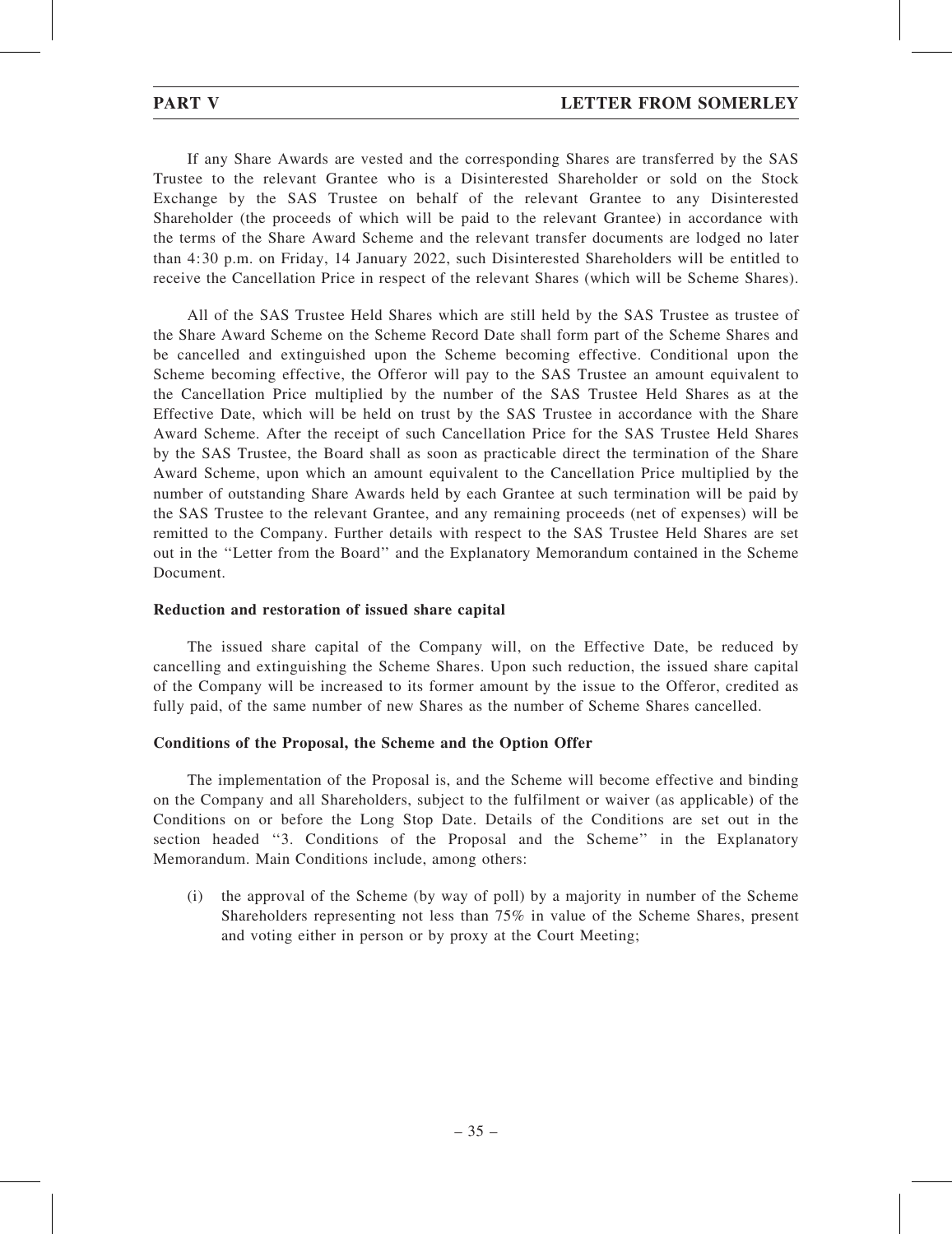- (ii) the approval of the Scheme (by way of poll) by the Disinterested Shareholders holding at least 75% of the votes attaching to the Scheme Shares held by the Disinterested Shareholders that are voted either in person or by proxy at the Court Meeting, provided that the number of votes cast (by way of poll) by the Disinterested Shareholders present and voting either in person or by proxy against the resolution to approve the Scheme is not more than 10% of the votes attaching to all Scheme Shares held by all the Disinterested Shareholders;
- (iii) (a) the passing of a special resolution by a majority of not less than ¾ of the votes cast by the Shareholders present and voting, in person or by proxy, at the EGM to approve and give effect to the reduction of the share capital of the Company by the cancellation and extinguishment of the Scheme Shares; (b) the passing of an ordinary resolution by a simple majority of the Shareholders present and voting, in person or by proxy, at the EGM to approve and give effect to the restoration of the share capital of the Company to its former amount by allotting and issuing to the Offeror the same number of new Shares as the number of Scheme Shares cancelled and extinguished and the application of the credit arising in the Company's books of accounts as a result of such issued share capital reduction in paying up in full at par the new Shares issued to the Offeror, credited as fully paid; and
- (iv) the sanction of the Scheme (with or without modifications) by the Grand Court and its confirmation of the reduction of the issued share capital of the Company, and the delivery to the Registrar of Companies in the Cayman Islands of a copy of the order of the Grand Court and the minutes approved by the Grand Court in respect of the reduction of the issued share capital of the Company for registration.

All of the Conditions will have to be fulfilled or waived, as applicable, on or before the Long Stop Date, otherwise the Proposal and the Scheme will lapse.

The Option Offer is conditional upon the Scheme becoming effective.

If approved, the Scheme will be binding on all of the Scheme Shareholders, irrespective of whether or not they attended or voted at the Court Meeting or the EGM.

Shareholders and potential investors of the Company should be aware that the implementation of the Proposal is subject to the Conditions being fulfilled or waived, as applicable, and therefore the Proposal may or may not be implemented. Shareholders and potential investors of the Company should therefore exercise caution when dealing in the securities of the Company. Persons who are in doubt as to the action they should take should consult their stockbroker, bank manager, solicitor or other professional advisers.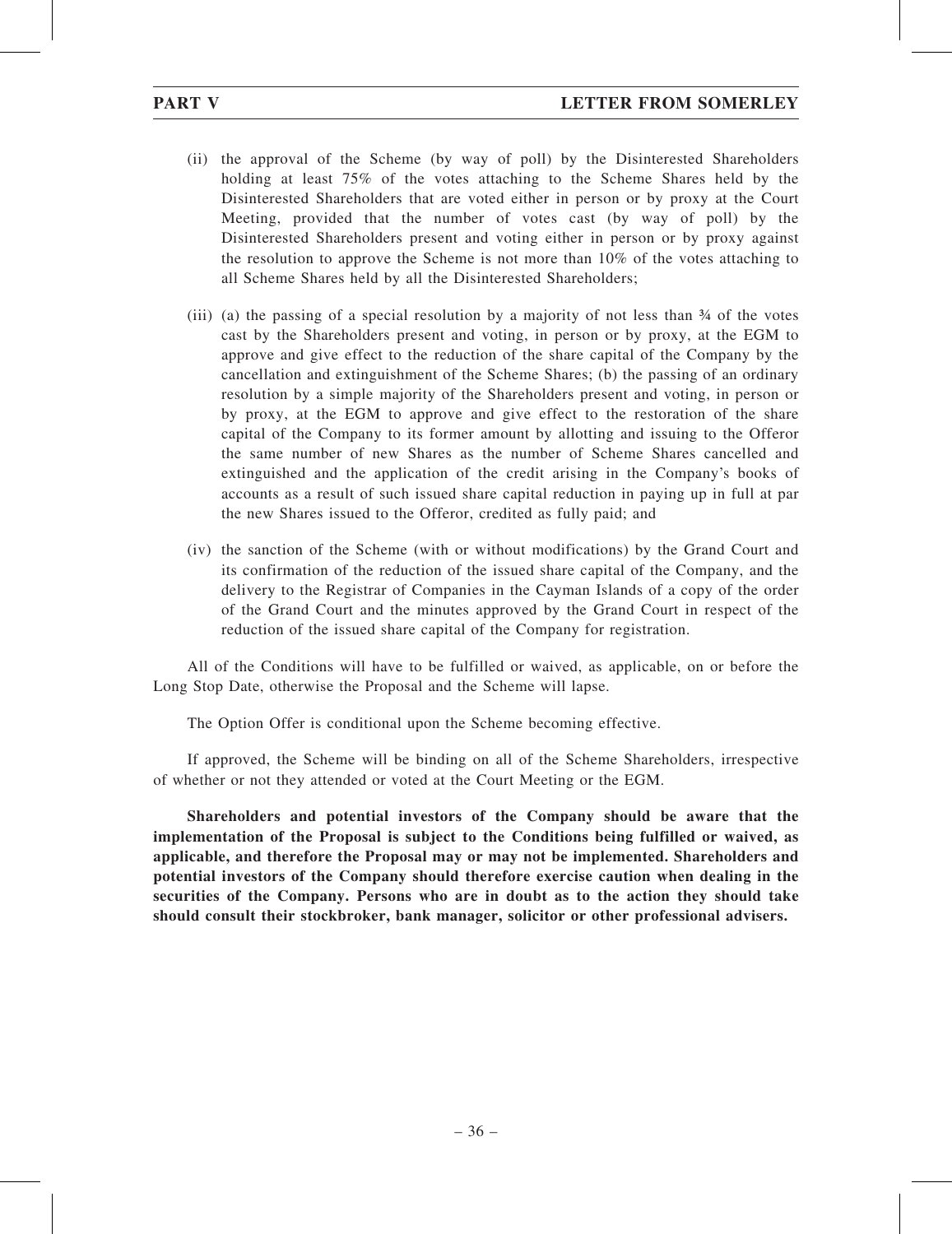# PRINCIPAL FACTORS AND REASONS CONSIDERED

# A. The Proposal and the Scheme

### 1. Background to and reasons for the Proposal

As set out in the section headed ''10. Reasons for and Benefits of the Proposal'' in the Explanatory Memorandum, the trading liquidity of the Shares has been at a relatively low level over a prolonged period in recent years, with an average daily trading volume of approximately 4,304,031 Shares for the 24 months up to and including the Last Trading Day, representing approximately 0.04% of the total issued Shares as at the Last Trading Day. Given the continued low liquidity of the Shares, it is difficult for the Scheme Shareholders to execute on-market disposals efficiently without adversely affecting the market price of the Shares, and to dispose of a large number of Shares when any event that has an adverse impact on the price of the Shares occurs. The Proposal provides an opportunity for the Scheme Shareholders to dispose of their Shares for cash at a price at premia ranging from approximately 61.0% to 74.7% over the closing Share prices for different periods up to and including the Last Trading Day, and premia of approximately 63.9% and 57.8% over the net asset value per Share of the Group as at 31 December 2020 and 30 June 2021, respectively, without having to suffer any illiquidity discount and settlement risk.

It is further stated in the abovementioned section in the Explanatory Memorandum that the successful implementation of the Proposal will provide more flexibility to the Group as a privately-operated business in formulating and implementing its long-term business strategies, or to pursue other business opportunities that it may not be practicable to pursue as a public company, without being subject to regulatory restrictions and compliance obligations arising from being listed on the Stock Exchange, and without having to focus on the short-term market reaction. Additionally, the Proposal, which will result in the delisting of the Company if implemented successfully, will reduce the administrative costs and management resources required for maintaining the Company's listing status.

# 2. Information and prospects of the Group

# (i) Information of the Company and the Group

The principal activity of the Company is investment holding. The principal activities of the subsidiaries of the Company are the operation of quick service restaurants under the brand names Yoshinoya and Dairy Queen in northern China.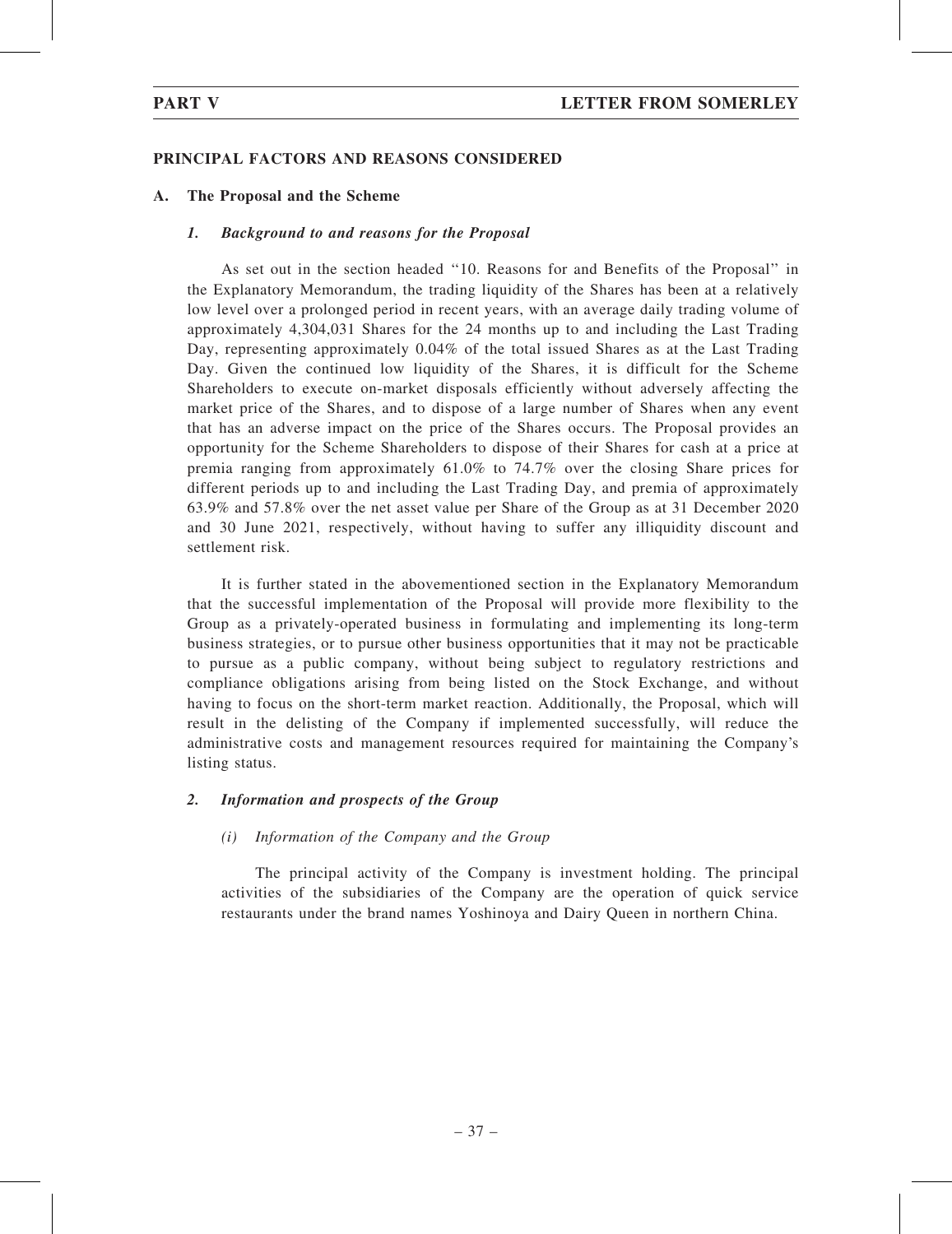- (ii) Financial information of the Group
	- (a) Financial performance

The following is a summary of the financial results of the Group for (a) the two years ended 31 December 2019 and 2020 (both 2019 and 2020 annual results having been extracted from the Company's 2020 annual report); and (b) the six months ended 30 June 2020 and 2021 (both 2020 and 2021 interim results having been extracted from the Company's 2021 interim report).

|                                      | For the six months |             | For the year ended<br>31 December |           |  |
|--------------------------------------|--------------------|-------------|-----------------------------------|-----------|--|
|                                      | ended 30 June      |             |                                   |           |  |
|                                      | 2021               | 2020        | 2020                              | 2019      |  |
|                                      | (Unaudited)        | (Unaudited) | (Audited)                         | (Audited) |  |
|                                      | ( <i>RMB</i> '000) | (RMB'000)   | (RMB'000)                         | (RMB'000) |  |
| Revenue                              | 884,478            | 654,723     | 1,590,270                         | 2,102,814 |  |
| Profit/(loss) attributable to equity |                    |             |                                   |           |  |
| holders of the Company               | 8,698              | (66, 326)   | (81,901)                          | 104,110   |  |
| Earnings/(loss) per Share            |                    |             |                                   |           |  |
| attributable to equity holders of    |                    |             |                                   |           |  |
| the Company (in RMB'cents)           |                    |             |                                   |           |  |
| — Basic                              | 0.09               | (0.68)      | (0.84)                            | 1.07      |  |
| — Diluted                            | 0.09               | (0.68)      | (0.84)                            | 1.06      |  |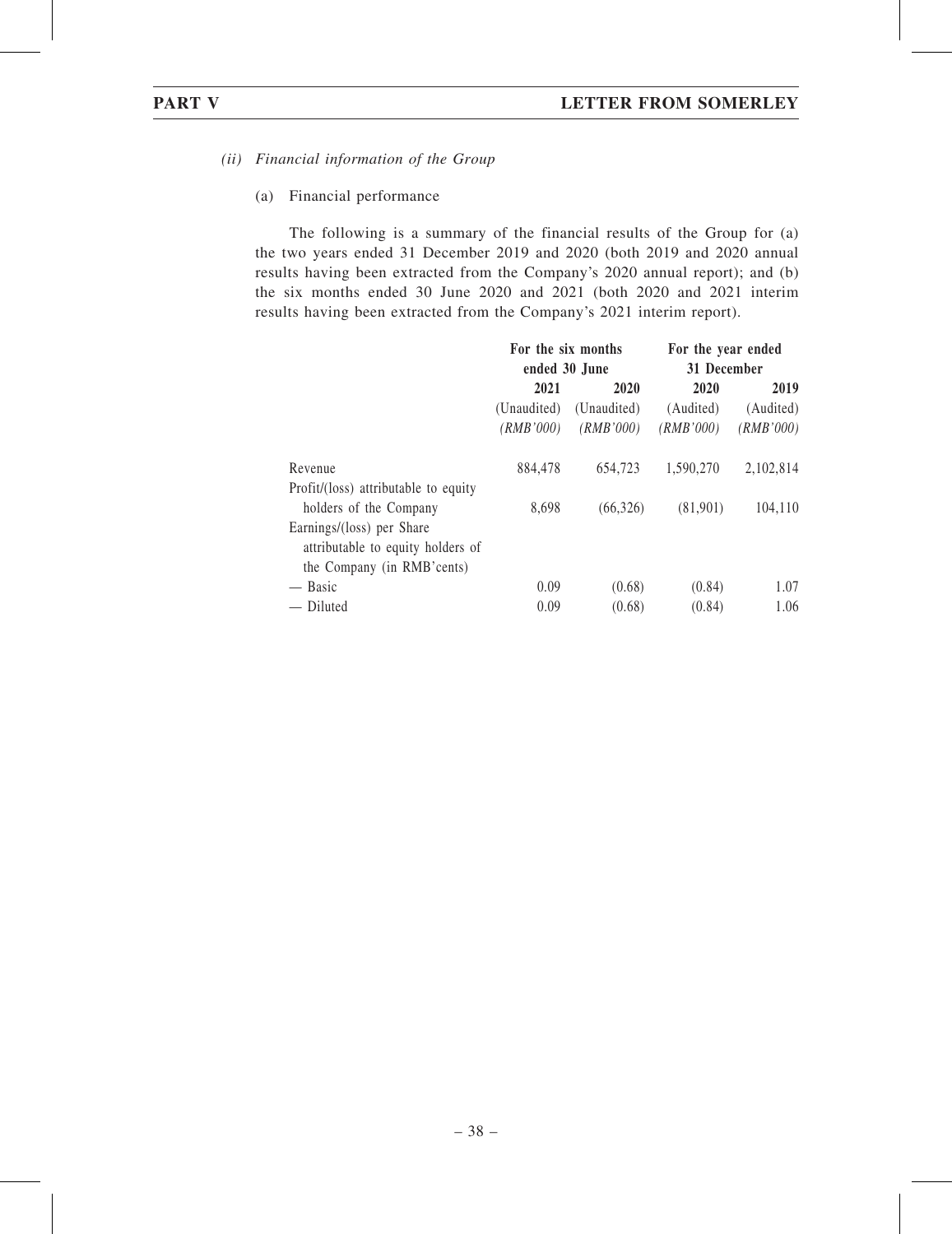#### (1) Revenue

A breakdown of the Group's revenue by brands and geographical markets are as follows:

|                                                                          |             | For the six months | For the year ended                |           |  |  |
|--------------------------------------------------------------------------|-------------|--------------------|-----------------------------------|-----------|--|--|
|                                                                          |             | ended 30 June      | 31 December                       |           |  |  |
|                                                                          | 2021        | 2020               | 2020                              | 2019      |  |  |
|                                                                          | (Unaudited) | (Unaudited)        | (Audited)                         | (Audited) |  |  |
|                                                                          | (RMB'000)   | (RMB'000)          | (RMB'000)                         | (RMB'000) |  |  |
| <b>Brands</b>                                                            |             |                    |                                   |           |  |  |
| — Yoshinoya                                                              | 741,217     | 551,382            | 1,350,326                         | 1,782,062 |  |  |
| - Dairy Queen                                                            | 120,154     | 72,951             | 177,337                           | 230,809   |  |  |
| $-$ Others <sup>1</sup>                                                  | 23,107      | 30,390             | 62,607                            | 89,943    |  |  |
|                                                                          | 884,478     | 654,723            | 1,590,270                         | 2,102,814 |  |  |
| Geographical markets<br>— Beijing-Tianjin-Hebei<br>Province Metropolitan |             |                    |                                   |           |  |  |
| Region<br>Other northern areas                                           | 658,203     | 476,948            | 1,167,975                         | 1,568,417 |  |  |
| of China                                                                 | 226,275     | 177,775            | 422,295                           | 534,397   |  |  |
|                                                                          | 884,478     |                    | $654,723$ $1,590,270$ $2,102,814$ |           |  |  |

As disclosed in the Company's 2020 annual report and 2021 interim report, revenue derived from the brand ''Yoshinoya'' accounted for over 80% of the Group's total revenue and over 70% of the Group's total revenue was contributed from Beijing, Tianjin and Hebei province metropolitan region for the years ended 31 December 2019 and 2020 and for the six months ended 30 June 2020 and 2021. For the year ended 31 December 2020, the Group recorded a total revenue of approximately RMB1,590.3 million, representing a decline of approximately RMB512.5 million or 24.4% as compared to approximately RMB2,102.8 million for the year ended 31 December 2019. Such decrease in total revenue was primarily due to the operation suspension of certain stores as a result of the outbreak of the COVID-19. For the six months ended 30 June 2021, the Group recorded total revenue of approximately RMB884.5 million, representing an increase of approximately 35.1% as compared to approximately RMB654.7 million in the corresponding period of 2020. As disclosed in the Company's 2021 interim report, the public largely returned to normal life throughout the majority of the first quarter of 2021 as a result of widespread vaccination. The rollout of the national vaccination

 $1$  Mainly comprise of revenue generated from food delivery services.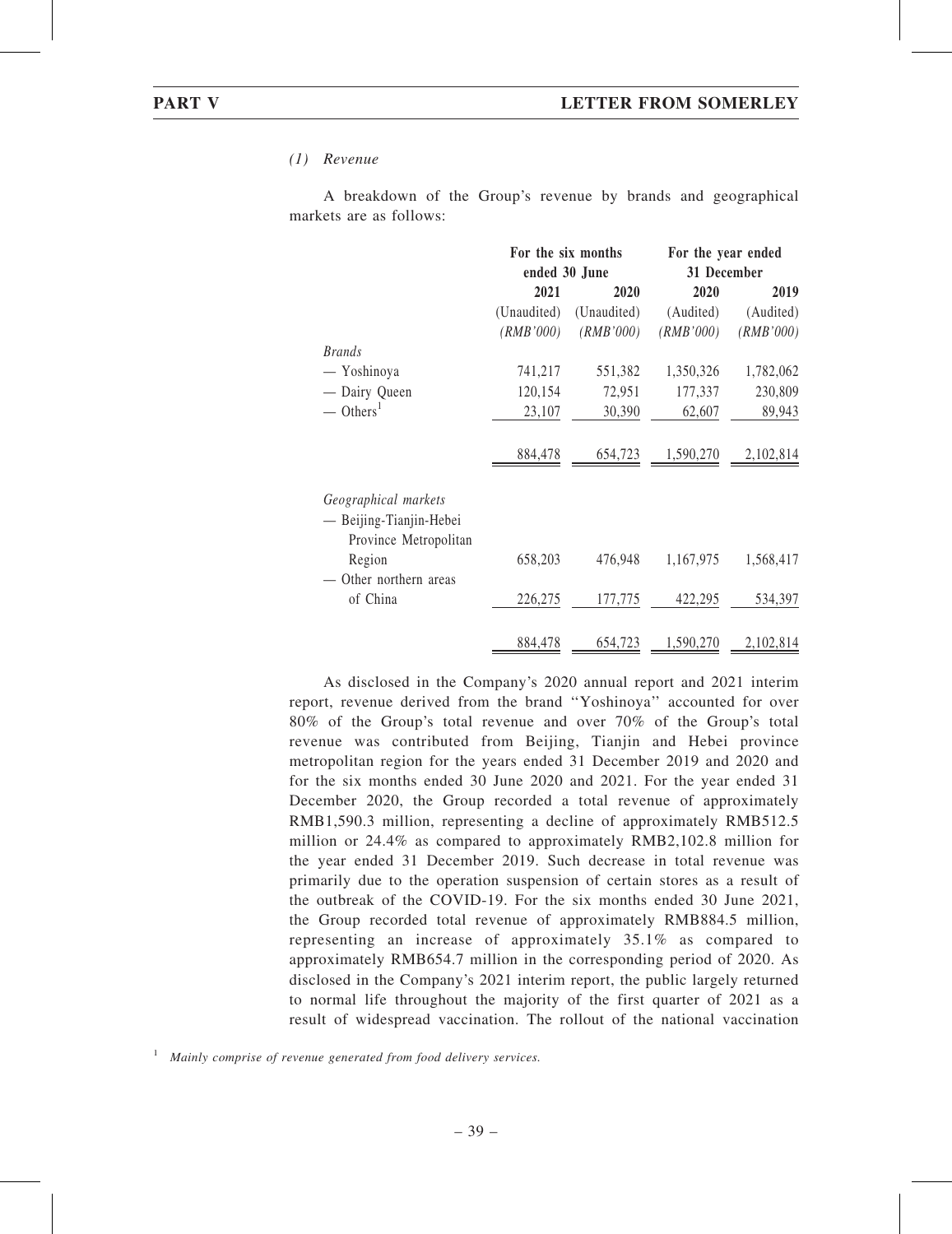program has proved efficient, providing a boost to consumption as consumers were encouraged to spend more time in public. The Company also took steps to encourage customers to visit the stores by increasing sales promotion activities, launching several new beef products featuring new styles of serving and opening stores based on the profitable store model.

### (2) Profit/(loss) attributable to equity holders of the Company

Due to the significant decline in the revenue for the year ended 31 December 2020, the Company recorded a loss attributable to the equity holders of the Company of approximately RMB81.9 million in 2020, whereas a profit attributable to the equity holders of the Company of approximately RMB104.1 million was recorded for the year ended 31 December 2019. The Company recorded a profit attributable to equity holders of the Company of approximately RMB8.7 million for the six months ended 30 June 2021 compared to a loss attributable to equity holders of the Company of approximately RMB66.3 million for the six months ended 30 June 2020. Such improvement in financial results were mainly attributable to, among others, (i) the business recovery after the ease of COVID-19 restrictions; (ii) the tight cost control exercised by the Group; and (iii) the lower rental level of commercial properties.

#### (3) Earnings/(loss) per Share

Basic and diluted earnings/(loss) per Share for (i) the year ended 31 December 2019; (ii) the year ended 31 December 2020; (iii) the six months ended 30 June 2020; and (iv) the six months ended 30 June 2021 was approximately (a) RMB1.07 cents and RMB1.06 cents; (b) RMB(0.84) cent and RMB(0.84) cent; (c) RMB(0.68) cent and RMB(0.68) cent; and (d) RMB0.09 cent and RMB0.09 cent respectively. The movements in the earnings/(loss) per Share generally followed the movements of the Group's financial results.

#### (4) Dividends

Total dividend per Share for the financial years ended 31 December 2019 and 2020 was HK0.248 cent and nil respectively. No interim dividend was declared for the six months ended 30 June 2020 and 2021. The Company's implied dividend yield based on the Cancellation Price of HK\$0.08 for each Scheme Share and the total dividend of the Company of HK0.248 cent per share for the year ended 31 December 2019 is 3.1%.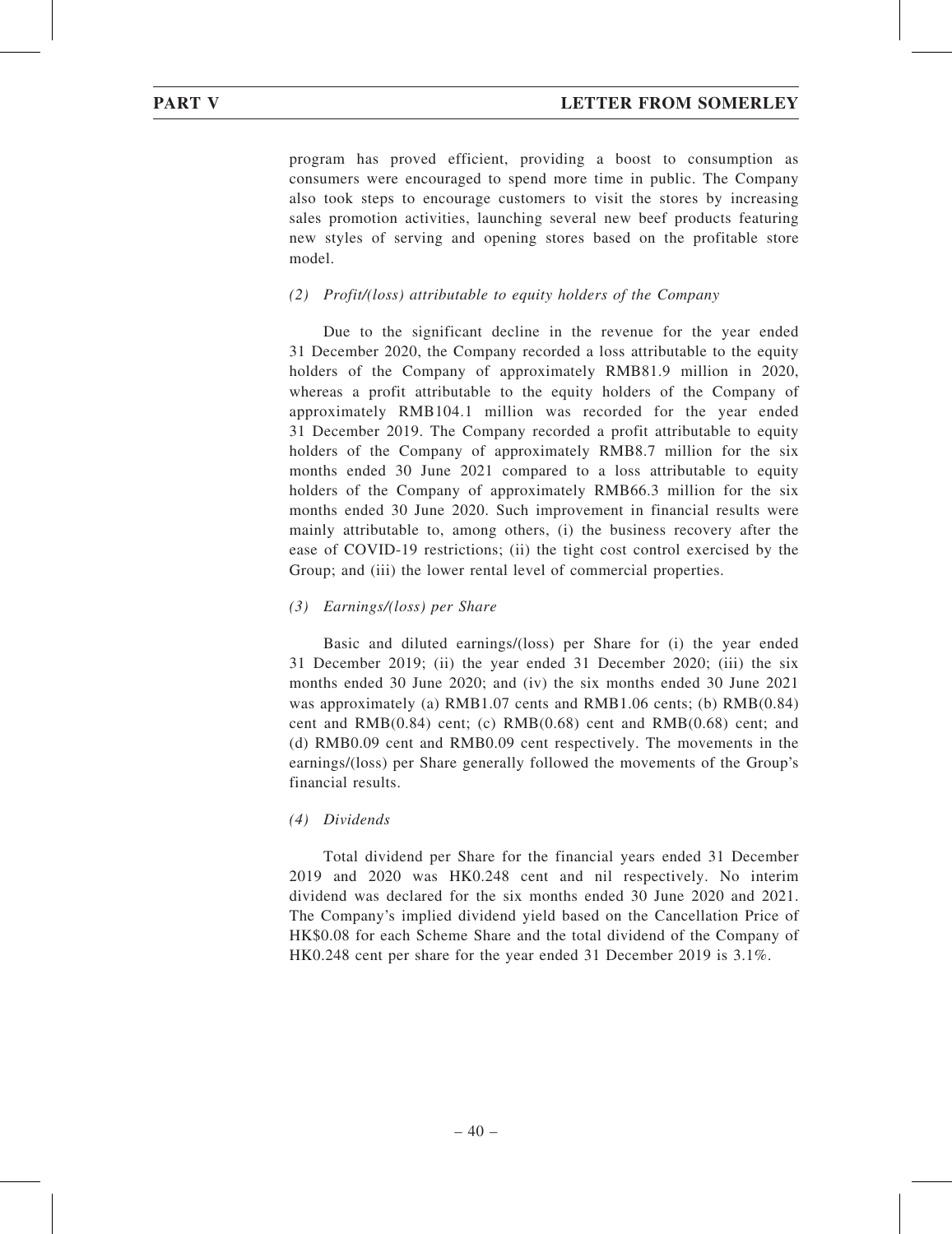(b) Financial position

Set out below is an extract of the financial position of the Group (a) as at 31 December 2019 and 2020 (both 2019 and 2020 financial position having been extracted from the Company's 2020 annual report); and (b) as at 30 June 2021 (having been extracted from the Company's 2021 interim report).

|                                          | As at       |                   |           |  |  |
|------------------------------------------|-------------|-------------------|-----------|--|--|
|                                          | 30 June     | As at 31 December |           |  |  |
|                                          | 2021        | 2020              | 2019      |  |  |
|                                          | (Unaudited) | (Audited)         | (Audited) |  |  |
|                                          | (RMB'000)   | (RMB'000)         | (RMB'000) |  |  |
| Total assets                             | 1,752,164   | 1,639,515         | 1,805,600 |  |  |
| Total liabilities                        | 1,327,531   | 1,226,106         | 1,282,439 |  |  |
| Equity attributable to equity holders of |             |                   |           |  |  |
| the Company                              | 424,633     | 413,409           | 523,161   |  |  |

As at 30 June 2021, the Group's total assets were approximately RMB1,752.2 million. Assets of the Group mainly include, among others, (a) right-of-use assets of approximately RMB554.5 million; (b) cash and cash equivalents of approximately RMB526.2 million; and (c) property, plant and equipment of approximately RMB160.3 million. As at 30 June 2021, the Group recorded total liabilities amounted to approximately RMB1,327.5 million, which mainly consisted of, among others, (a) lease liabilities of approximately RMB766.5 million; and (b) other payables, accrued charges and contract liabilities of approximately RMB379.0 million.

As at 30 June 2021, the Group had unsecured interest-bearing bank borrowings of approximately RMB8.3 million. Taking into account the cash and cash equivalents amounting to approximately RMB526.2 million, the Group had a net position of approximately RMB517.9 million as at 30 June 2021. The gearing ratio of the Group as at 30 June 2021, measured by total interestbearing bank borrowings divided by equity attributable to equity holders of the Company, was approximately 2.0%, as compared to nil as at 31 December 2020. The change in the gearing ratio was mainly due to the new bank borrowings for the six months ended 30 June 2021. As set out in Appendix I to the Scheme Document, as at 31 August 2021, the Group had no bank borrowings and lease liabilities of approximately RMB762.2 million.

The Group's consolidated net asset value as at 31 December 2020 and 30 June 2021 amounted to approximately RMB413.4 million and RMB424.6 million, with a net asset value per Share of approximately RMB0.04105 (equivalent to approximately HK\$0.0488 at the exchange rate of HK\$1 to RMB0.8416, which was the middle rate published by the People's Bank of China on its website on 31 December 2020) and RMB0.04216 (equivalent to approximately HK\$0.0507, at the exchange rate of HK\$1 to RMB0.8321, which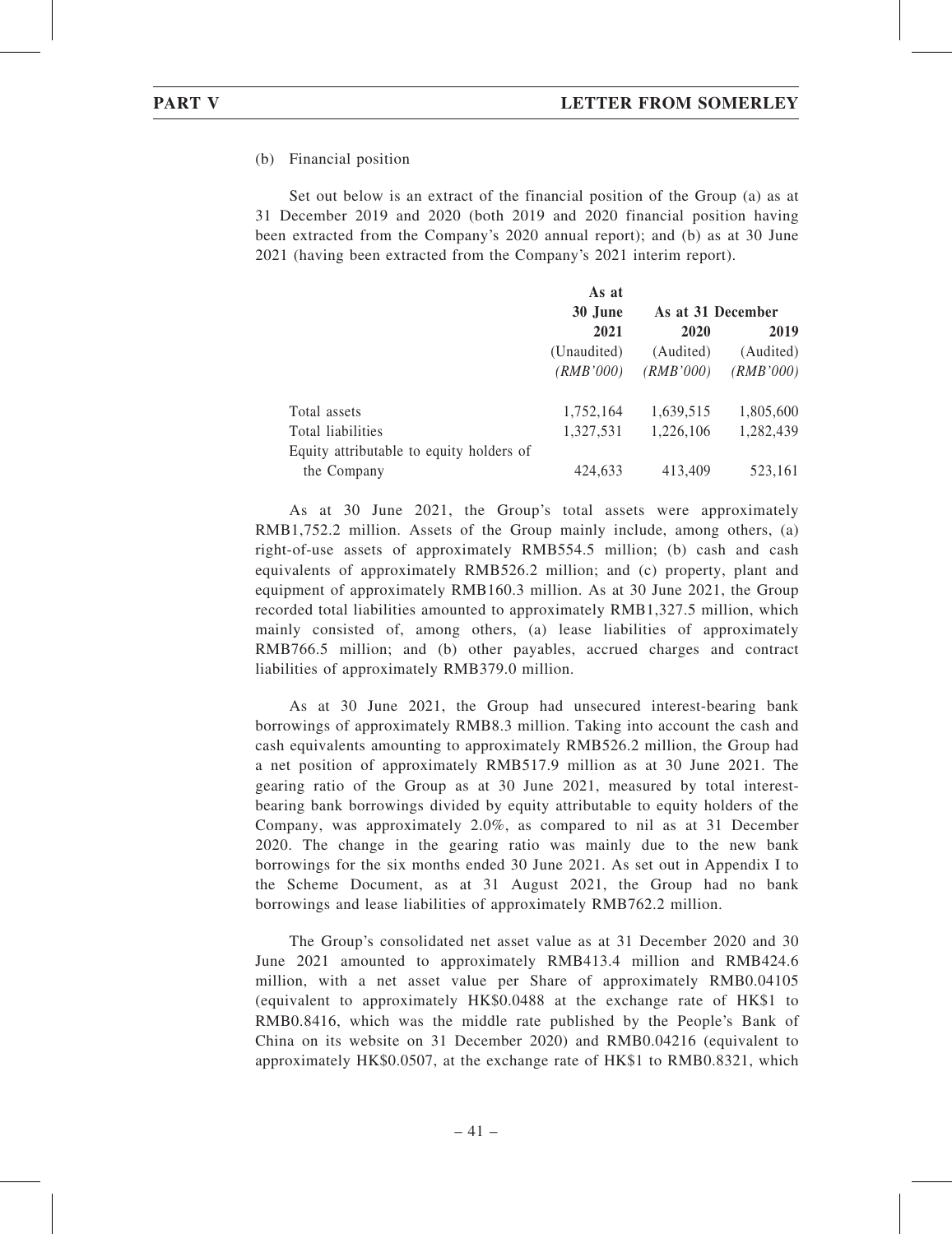was the middle rate published by the People's Bank of China on its website on 30 June 2021) respectively. The Cancellation Price of HK\$0.08 for each Scheme Share represents a substantial premium of approximately 63.9% and 57.8% to the consolidated net asset value per Share as at 31 December 2020 and 30 June 2021 respectively.

(iii) Prospects of the Group

As set out in paragraph headed ''Financial information of the Group'' above, the Group's total revenue for the year ended 31 December 2020 decreased by approximately 24.4% as compared to that in 2019, and recorded a loss attributable to the equity holders of the Company of approximately RMB81.9 million. Such decrease in revenue was primarily due to the operation suspension of certain stores as a result of the outbreak of the COVID-19. The Group's financial performance was improved as a result of the gradual recovery of its business after the ease of COVID-19 restrictions in the PRC in the first half of 2021. According to the statistics published by the Ministry of Commerce of the PRC\* (中華人民共和國商務部), the turnover amount of the key retail sales and catering services companies reached approximately RMB821 billion during the week of the Chinese New Year in 2021, representing an increase of approximately 4.9% and 28.7% as compared to that in 2019 and 2020 respectively. The number of orders on some food delivery platforms increased by approximately 70% on the 2021 Chinese New Year's Eve as compared to that in 2020. The economic activities in the PRC have been normalised with output levels returning to the previous long-term growth trend and the national economy experiencing growth again. As set out in the 2021 interim report of the Company, in addition, the successful implementation of the national vaccination programme across the PRC boosted the consumers' sentiment and the consumers were encouraged to spend time and money in the catering industries. This can be demonstrated by the abovementioned statistics published by the PRC government.

As further disclosed in the Company's 2021 interim report, with imported cases of COVID-19 from overseas rising and sporadic outbreaks still occurring in some regions, the consumer market continues to face uncertainty. According to the data published by World Health Organisation, the daily average new confirmed COVID-19 cases in the PRC in June 2021 amounted to approximately 245 cases. As a result of the strict control measure implemented by the PRC government, the daily new confirmed COVID-19 cases decreased in the third quarter of 2021, ranged within 25 cases to 153 cases each day. The pandemic also changed the consumption habits of consumers so the recovery of the Group's dine-in catering business has been lackluster during the first half of 2021. The Group is also facing the challenge of increase in raw food material prices. For example, based on the statistics published by the Ministry of Agriculture and Rural Affairs of the PRC\* (中華人民共和國農業 農村部), prices of beef, being the key raw material for the Group's products, increased from approximately RMB70 per kilogram in November 2019 to approximately RMB77 per kilogram in October 2021, representing an increase of approximately 10%. Current global economic trends remain complex and severe, and the rise in global inflationary pressure has led to a sharp increase in bulk commodity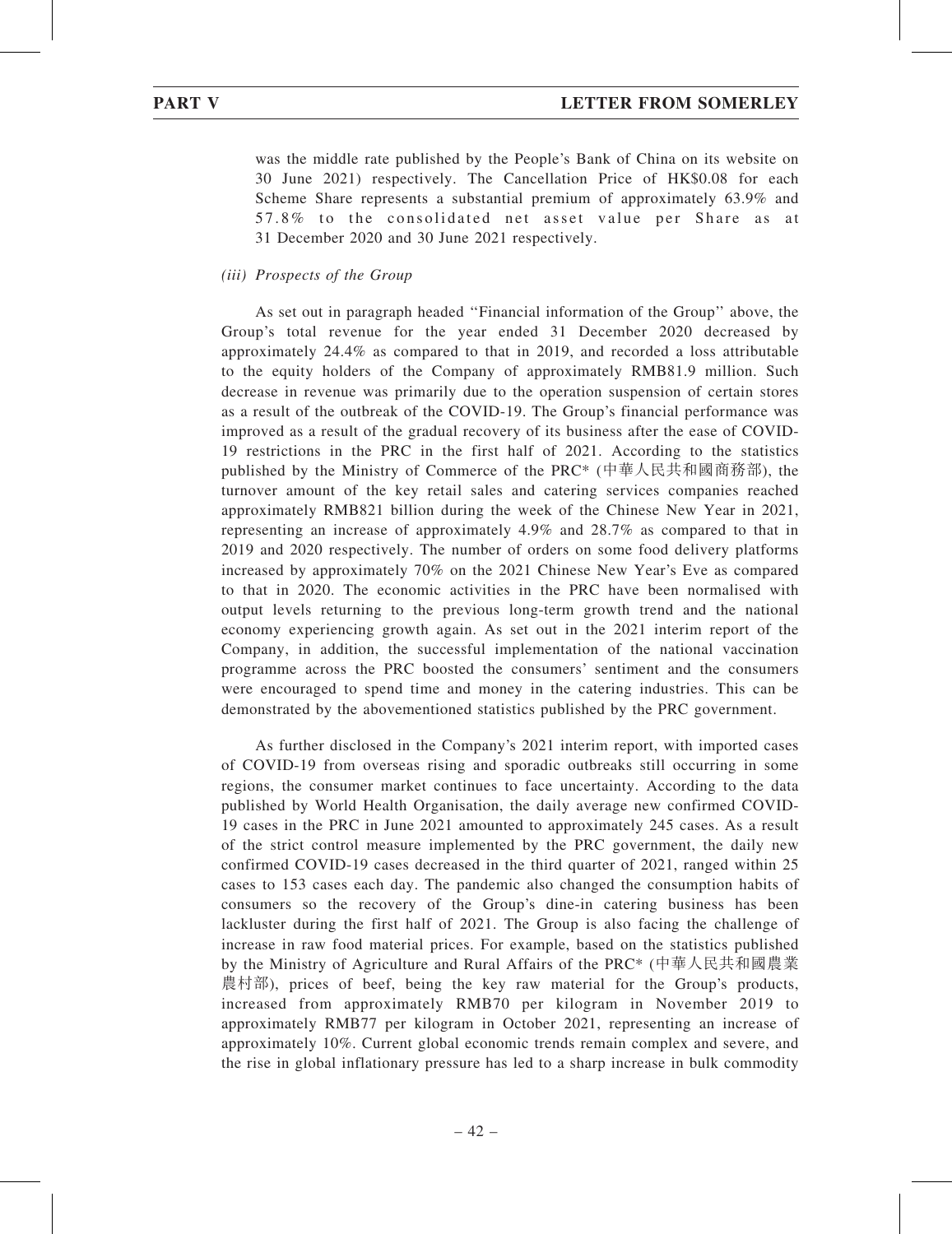prices which has affected business in the PRC, although the Group's cash position should help it weather these problems. Taking into account the above factors, the management of the Company considers, and we concur, while the COVID-19 pandemic has largely been contained in the PRC, the catering industry, like the majority of other industries, still faces challenges caused by the fallout from the pandemic.

# 3. Information on the Offeror Group and the intentions of the Offeror regarding the **Group**

The Offeror is a company incorporated in the BVI with limited liability and is principally engaged in investment holding. Each of Holdco, Topco 1 and Topco 2 are companies incorporated in the BVI with limited liability, and each of which is principally engaged in investment holding. As at the Latest Practicable Date, the Offeror is whollyowned by Holdco, which is 50% owned by each of Topco 1 and Topco 2. The board of directors of each of the Offeror and Holdco comprises Mr. Peter Hung, Mr. Marvin Hung and Mrs. Diana Hung.

Topco 1 is wholly-owned by HHHFL, as trustee of The HHH Discretionary Trust. Mr. Peter Hung is the settlor of The HHH Discretionary Trust, the discretionary beneficiaries of which are Mrs. Diana Hung and certain children of Mr. Peter Hung and Mrs. Diana Hung.

Topco 2 is wholly-owned by NCFFL, as trustee of The NCFF Discretionary Trust. The discretionary beneficiaries of The NCFF Discretionary Trust include a company wholly-owned by Mr. Marvin Hung and certain close relatives of Mr. Marvin Hung and Mr. Peter Hung.

Further details are set out in the section headed ''8. Information on the Group, the Offeror and the Consortium Members'' under the ''Letter from the Board'' and section headed ''12. Information on the Group, the Offeror and the Consortium Members'' in the Explanatory Memorandum contained in the Scheme Document.

As set out in the section headed ''11. Intentions of the Offeror with regard to the Group'' in the Explanatory Memorandum contained in the Scheme Document, following the implementation of the Proposal, the Offeror intends to focus on the existing business of the Group upon the Scheme becoming effective, while at the same time exploring and pursuing other business strategies which are or may be impracticable to be sought and pursued as a listed company. The successful implementation of the Proposal will provide more flexibilities to the Group as a privately-operated business in formulating and implementing its long-term business strategies, without being subject to regulatory restrictions and compliance obligations arising from being listed on the Stock Exchange, and without having to focus on the short-term market reaction.

In terms of the existing business strategies of the Group, apart from maintaining good relationship with its existing franchisors, the Group has been exploring with Yoshinoya various possibilities of increasing the width and depth of their cooperation in China beyond the existing franchise regions in the northern part of China, such as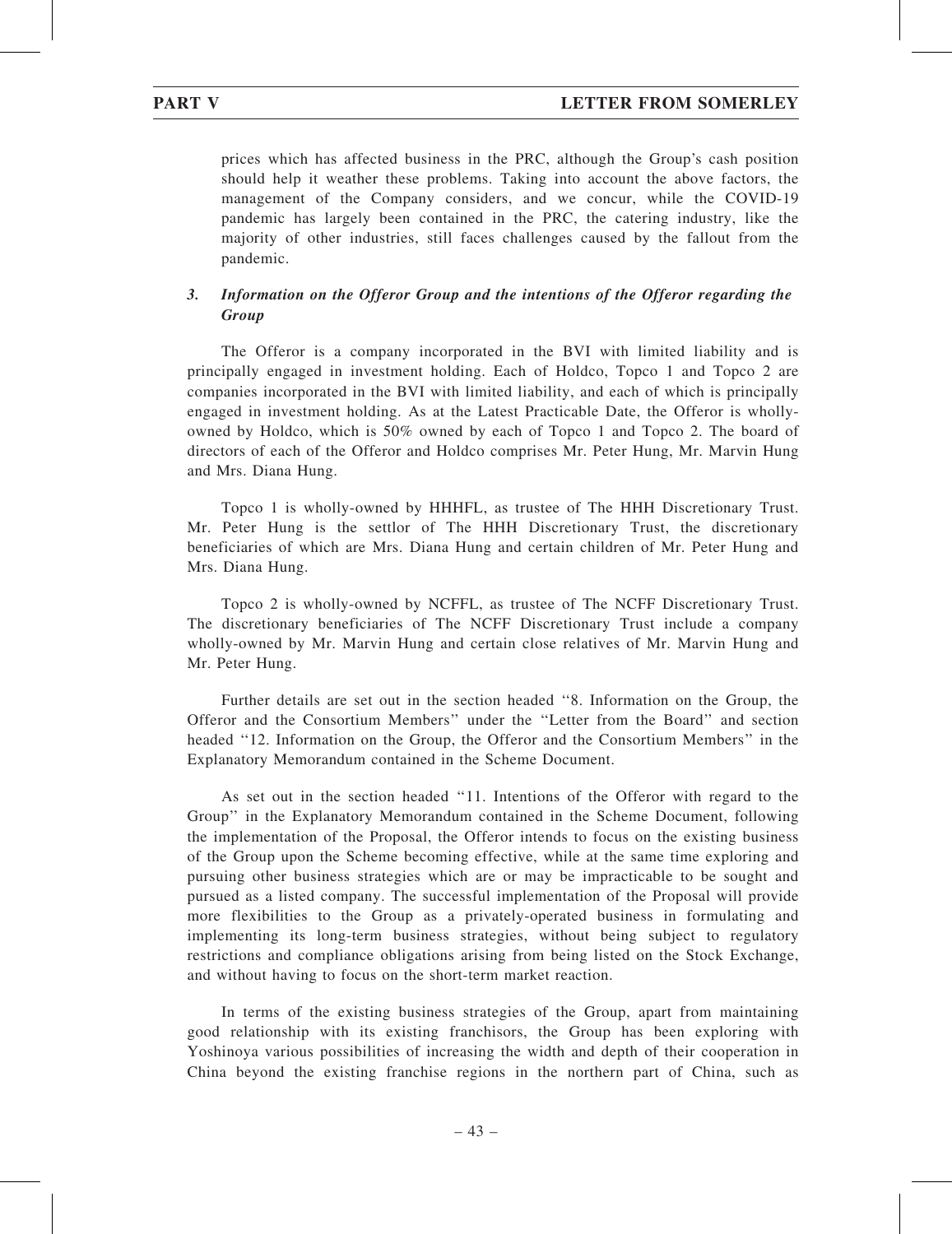Shandong province. The Group will also actively seek new opportunities, particularly those that may facilitate its technological transformation into an internet-proficient catering enterprise, further strengthening its ties with franchisors and current business partners. The Group will further explore potential mergers and acquisitions opportunities with the aim of developing into a leading multi-brand QSR (quick service restaurant) chain in China. If the Scheme becomes effective, the Offeror intends to continue to adopt such business strategies of the Group.

The Offeror does not intend to introduce any major changes to the business or deployment of any fixed assets of the Group. The Offeror does not intend to make any significant changes to the continued employment of the employees of the Group. The Offeror will continue to carefully monitor the general business conditions, especially with regard to uncertainties created by the COVID-19 crisis.

# 4. Analysis of price performance and trading liquidity of the Shares

### (i) Historical price performance of the Shares

The chart below illustrates the daily closing price per Share from 1 January 2020 up to and including the Latest Practicable Date (the ''Review Period''), and the comparison of the Share price performance with the Cancellation Price of HK\$0.08 per Scheme Share.



**Share price performance compared to the Cancellation Price**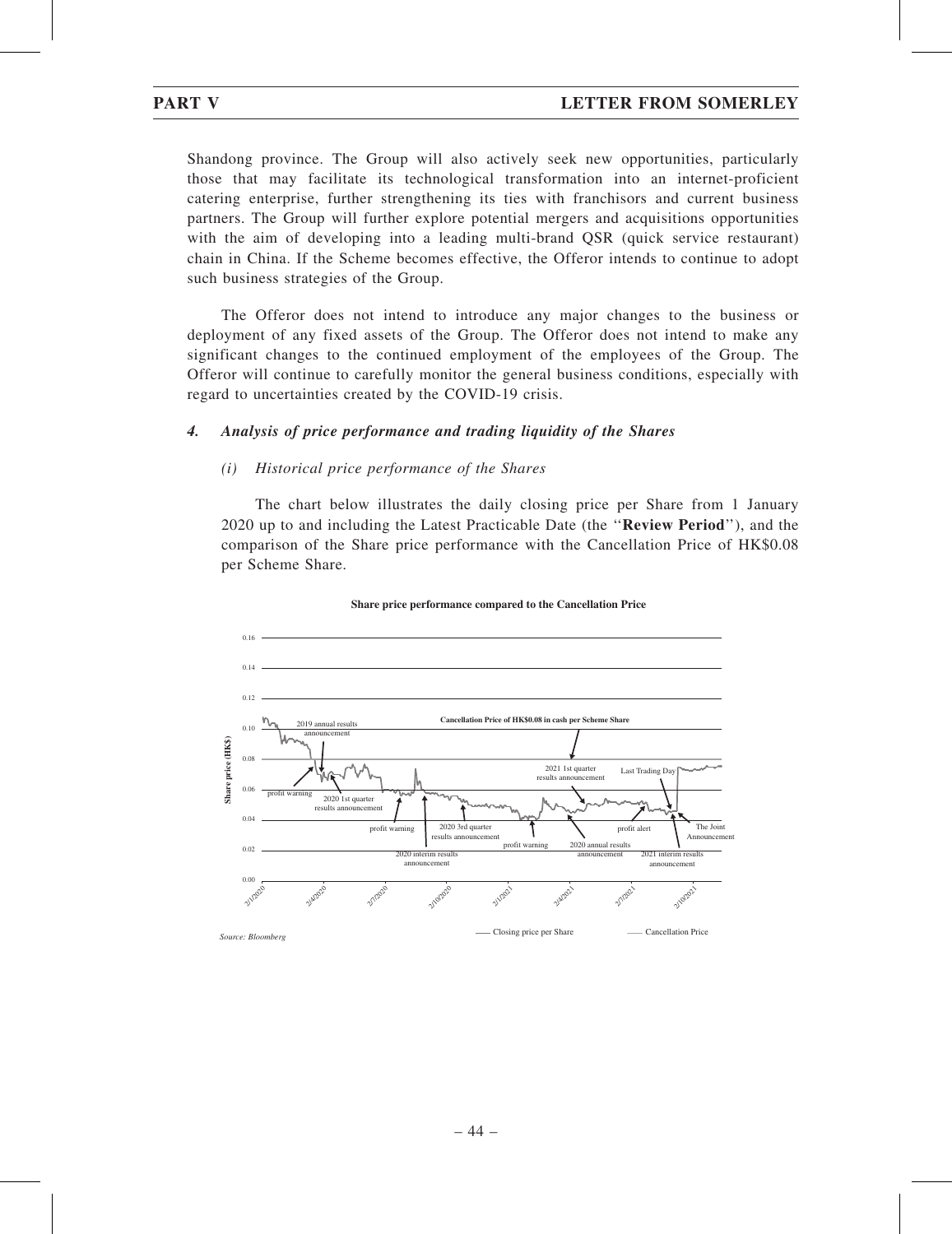As illustrated in the chart above, after 18 March 2020, all trading days during the Review Period saw a closing Share price below the Cancellation Price of HK\$0.08 per Scheme Share. From 19 March to 14 August 2020, the Shares closed between HK\$0.056 to HK\$0.077 per Share. Since then, the Shares were traded in a downward direction and hit a low of HK\$0.040 per Share in the Review Period on 18 January, 19 January, 28 January and 9 February 2021. We are advised by the management of the Company that they are not aware of any reasons for the downward movement since 14 August 2020. After that low, the Share price started to pick up slightly and closed in a range of HK\$0.041 to HK\$0.055 per Share from 10 February to 31 August 2021.

The Shares closed at HK\$0.046 on 1 September 2021 (i.e. the Last Trading Day) and trading in Shares was suspended from 9:00 a.m. on 2 September 2021. The Joint Announcement was published after trading hours on 6 September 2021 and trading in the Shares resumed at 9:00 a.m. on 7 September 2021. The Shares closed at HK\$0.075 on 7 September 2021, representing an increase of approximately 63% compared to the closing Share price of HK\$0.046 on the Last Trading Day.

Since then and up to the Latest Practicable Date, the Shares closed between HK\$0.072 to HK\$0.076, suggesting that the Share price is being principally determined by the Cancellation Price. The Shares closed at HK\$0.075 as at the Latest Practicable Date. The Cancellation Price of HK\$0.08 represents a premium of approximately 6.7% over the closing Share price on the Latest Practicable Date.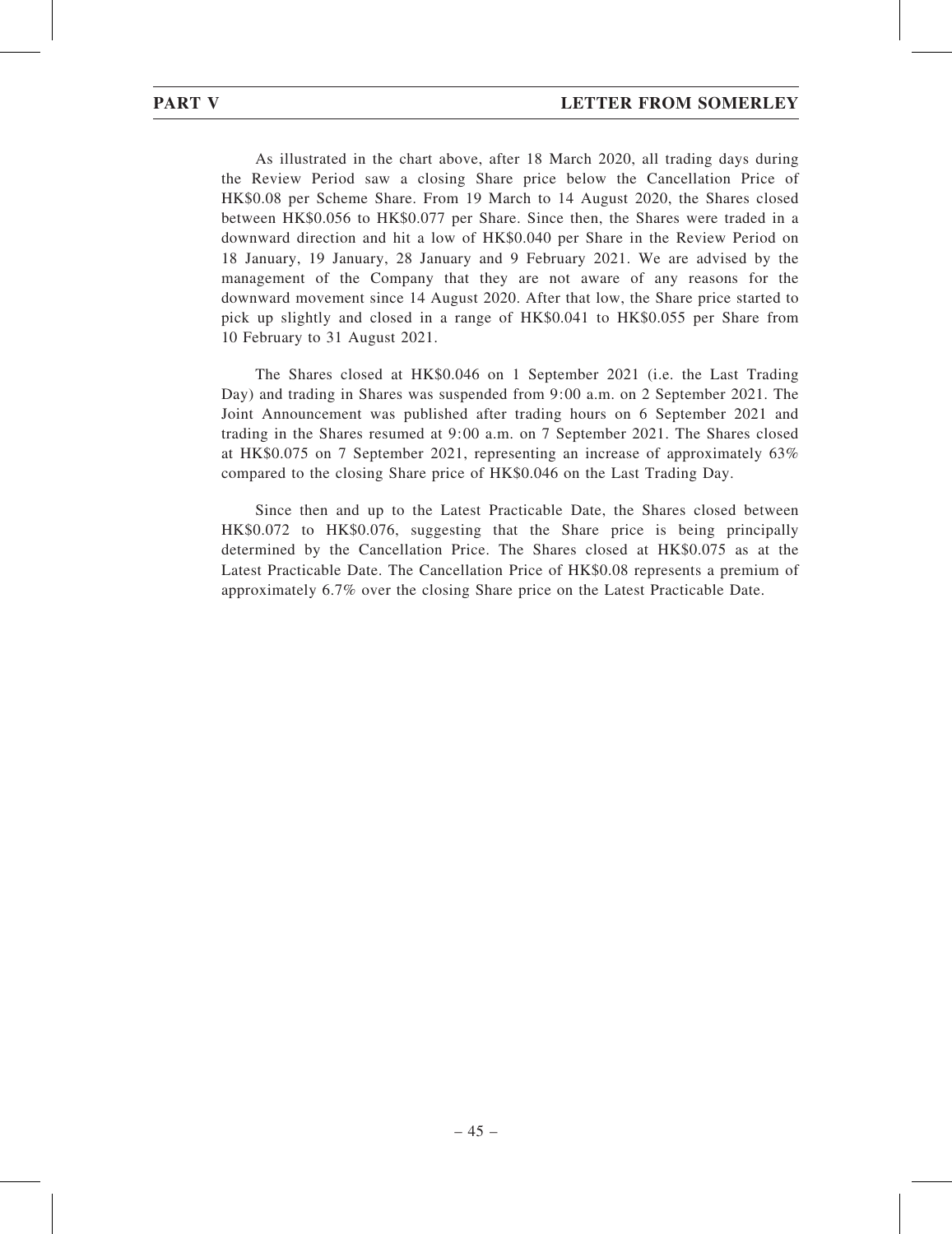# (ii) Trading liquidity

Set out in the table below are the monthly total trading volumes of the Shares and the percentages of such monthly total trading volumes to the total issued share capital and the public float of the Company during the Review Period:

|                             | <b>Monthly total</b><br>trading | Percentage of<br>the monthly<br>total trading<br>volume of the<br>Shares to the<br>total issued<br>share capital | Percentage of<br>the monthly<br>total trading<br>volume of the<br>Shares to |
|-----------------------------|---------------------------------|------------------------------------------------------------------------------------------------------------------|-----------------------------------------------------------------------------|
|                             | volume of the                   | of the                                                                                                           | public float of                                                             |
|                             | <b>Shares</b>                   | Company                                                                                                          | the Company                                                                 |
|                             | (Note 1)                        | (Note 2)                                                                                                         | (Note $2 & 3$ )                                                             |
|                             |                                 |                                                                                                                  |                                                                             |
| 2020                        |                                 |                                                                                                                  |                                                                             |
| January                     | 17,852,000                      | 0.18%                                                                                                            | 0.66%                                                                       |
| February                    | 13,488,000<br>8,752,000         | 0.13%                                                                                                            | $0.50\%$                                                                    |
| March                       |                                 | 0.09%                                                                                                            | 0.32%                                                                       |
| April                       | 8,072,000                       | 0.08%                                                                                                            | 0.30%                                                                       |
| May<br>June                 | 14,814,538<br>20,752,000        | 0.15%<br>0.21%                                                                                                   | 0.55%<br>0.77%                                                              |
|                             | 28,040,000                      | 0.28%                                                                                                            | 1.04%                                                                       |
| July                        | 342,097,097                     | 3.40%                                                                                                            | 12.66%                                                                      |
| August                      | 40,912,000                      | 0.41%                                                                                                            | 1.51%                                                                       |
| September<br>October        | 17,432,000                      | 0.17%                                                                                                            | 0.65%                                                                       |
|                             |                                 |                                                                                                                  |                                                                             |
| November                    | 106,780,000                     | 1.06%                                                                                                            | 3.95%                                                                       |
| December                    | 31,984,000                      | 0.32%                                                                                                            | 1.18%                                                                       |
| 2021                        |                                 |                                                                                                                  |                                                                             |
| January                     | 160,734,000                     | 1.60%                                                                                                            | 5.95%                                                                       |
| February                    | 728,300,001                     | 7.23%                                                                                                            | 26.95%                                                                      |
| March                       | 102,562,000                     | 1.02%                                                                                                            | 3.80%                                                                       |
| April                       | 86,325,445                      | 0.86%                                                                                                            | 3.19%                                                                       |
| May                         | 167,626,730                     | 1.66%                                                                                                            | 6.20%                                                                       |
| June                        | 68,890,530                      | 0.68%                                                                                                            | 2.55%                                                                       |
| July                        | 68,065,824                      | $0.68\%$                                                                                                         | 2.52%                                                                       |
| August                      | 50,222,000                      | 0.50%                                                                                                            | 1.86%                                                                       |
| September                   | 601,782,806                     | 5.98%                                                                                                            | 22.27%                                                                      |
| October                     | 109,904,001                     | 1.09%                                                                                                            | 4.07%                                                                       |
| From 1 November 2021 to     |                                 |                                                                                                                  |                                                                             |
| the Latest Practicable Date | 25,788,000                      | 0.26%                                                                                                            | $0.95\%$                                                                    |
|                             |                                 |                                                                                                                  |                                                                             |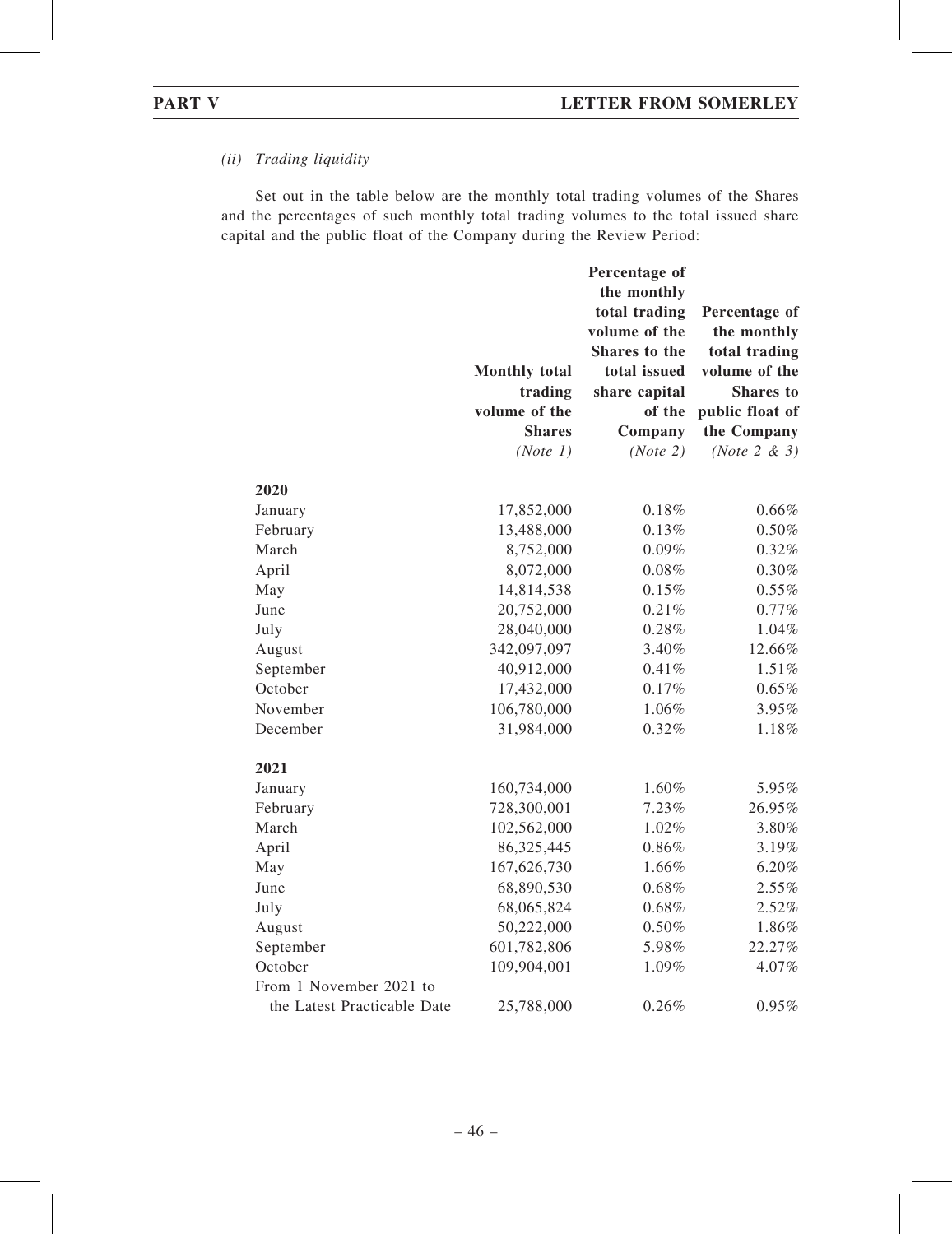Notes:

- 1. Source: Bloomberg
- 2. The calculation is based on the monthly total trading volume of the Shares divided by the total issued share capital of the Company or the total number of the Shares in public float at the end of each month (or as at the Latest Practicable Date for November 2021).
- 3. The total number of Shares in public float is calculated based on the total number of Shares held by the public (within the meaning of the Listing Rules) at the end of each month (or as at the Latest Practicable Date for November 2021).

From January 2020 to October 2021, except for August 2020, February 2021 and September 2021, the percentages of the monthly total trading volume of the Shares to the total issued share capital of the Company were within the range of approximately 0.08% to 1.66%, and the percentages of the monthly total trading volume of the Shares to the public float of the Company were within the range of approximately 0.30% to 6.20%, which we regard as generally low. We are advised by the management of the Company that they are not aware of any reasons for the higher trading volume in August 2020 and February 2021. After the publication of the Joint Announcement on 6 September 2021 (after trading hours), trading volume was heightened, with total trading volume of Shares increasing to approximately 601.8 million in September 2021. From 1 November 2021 up to the Latest Practicable Date, the total trading volume represents approximately 0.26% of the total issued share capital and 0.95% of the public float of the Company.

Given the generally low trading volume except for certain periods set out above, if Scheme Shareholders (especially those with relatively sizeable shareholdings) wish to sell a significant number of Shares within a short period in the market, it is possible that a downward pressure would be exerted on the market price of the Shares. The higher level of trading volume following the publication of the Joint Announcement may not, in our view, be sustained if the Proposal lapses. Therefore, the Proposal provides an opportunity for the Scheme Shareholders to realise their investments in the Company for cash at substantial premia if they so wish.

#### (iii) Cancellation Price comparisons

The Cancellation Price of HK\$0.08 per Scheme Share represents:

- . a premium of approximately 6.7% over the closing price of HK\$0.075 per Share as quoted on the Stock Exchange on the Latest Practicable Date;
- . a premium of approximately 73.9% over the closing price of HK\$0.0460 per Share as quoted on the Stock Exchange on the Last Trading Day;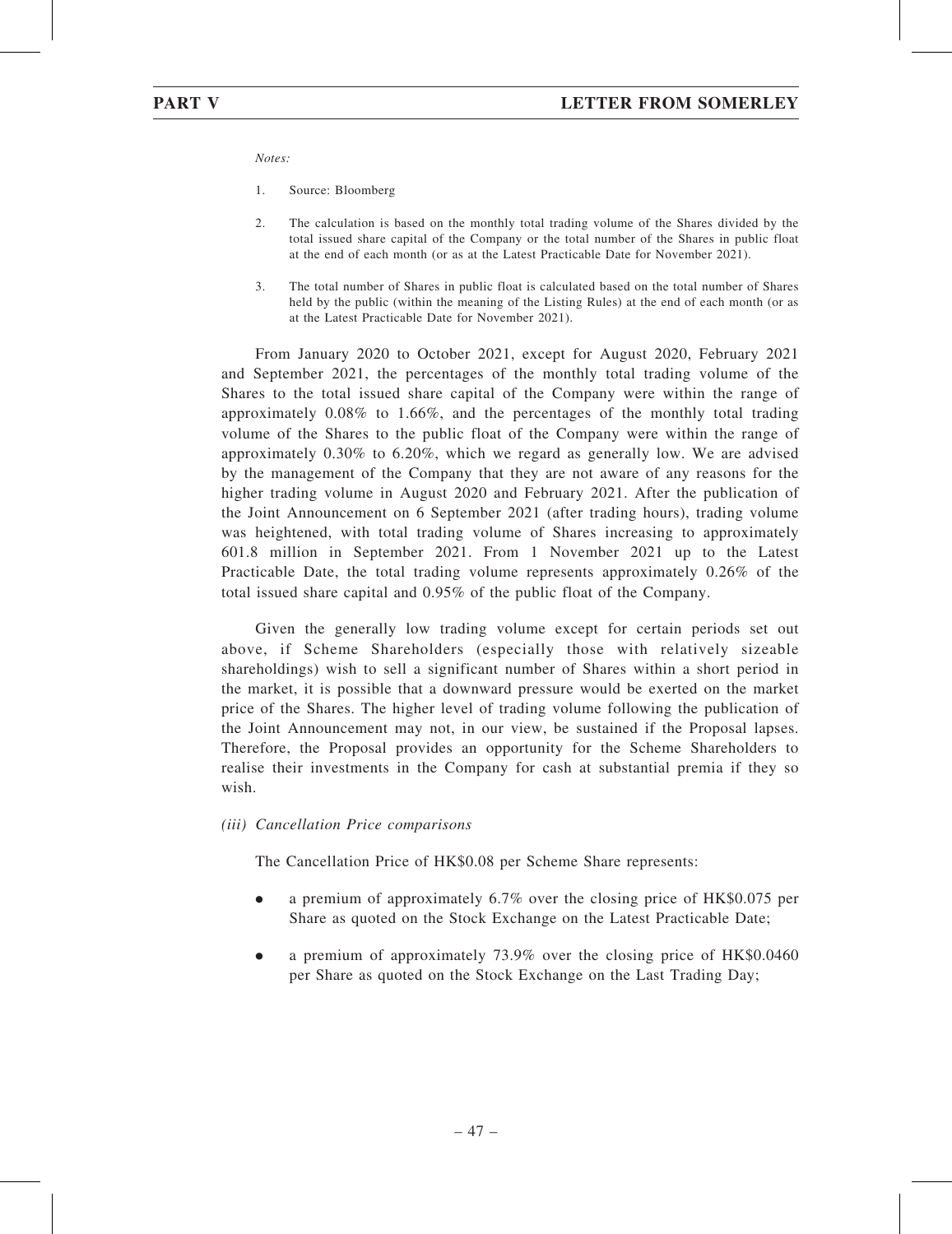- . a premium of approximately 74.7% over the average closing price of approximately HK\$0.0458 per Share based on the daily closing prices as quoted on the Stock Exchange for the 5 trading days up to and including the Last Trading Day;
- . a premium of approximately 70.9% over the average closing price of approximately HK\$0.0468 per Share based on the daily closing prices as quoted on the Stock Exchange for the 30 trading days up to and including the Last Trading Day;
- . a premium of approximately 62.9% over the average closing price of approximately HK\$0.0491 per Share based on the daily closing prices as quoted on the Stock Exchange for the 60 trading days up to and including the Last Trading Day;
- . a premium of approximately 61.0% over the average closing price of approximately HK\$0.0497 per Share based on the daily closing prices as quoted on the Stock Exchange for the 90 trading days up to and including the Last Trading Day;
- . a premium of approximately 62.9% over the average closing price of approximately HK\$0.0491 per Share based on the daily closing prices as quoted on the Stock Exchange for the 120 trading days up to and including the Last Trading Day;
- . a premium of approximately 66.3% over the average closing price of approximately HK\$0.0481 per Share based on the daily closing prices as quoted on the Stock Exchange for the 180 trading days up to and including the Last Trading Day;
- . a premium of approximately 63.9% over the audited net asset value per Share of approximately HK\$0.0488 as at 31 December 2020, based on the audited net assets of the Group as stated in the audited consolidated statement of financial position of the Company included in its annual report for the year ended 31 December 2020 and 10,070,431,786 Shares in issue as at the Latest Practicable Date; and
- . a premium of approximately 57.8% over the unaudited net asset value per Share of approximately HK\$0.0507 as at 30 June 2021, based on the unaudited net assets of the Group as stated in the condensed consolidated statement of financial position of the Company included in its interim report for the six months ended 30 June 2021 and 10,070,431,786 Shares in issue as at the Latest Practicable Date.

In summary, the Cancellation Price of HK\$0.08 for each Scheme Share represents (a) premium in a range of approximately 61.0% to 74.7% over the closing Share prices for different periods up to and including the Last Trading Day; and (b) a premium of approximately 63.9% and 57.8% over the consolidated net asset value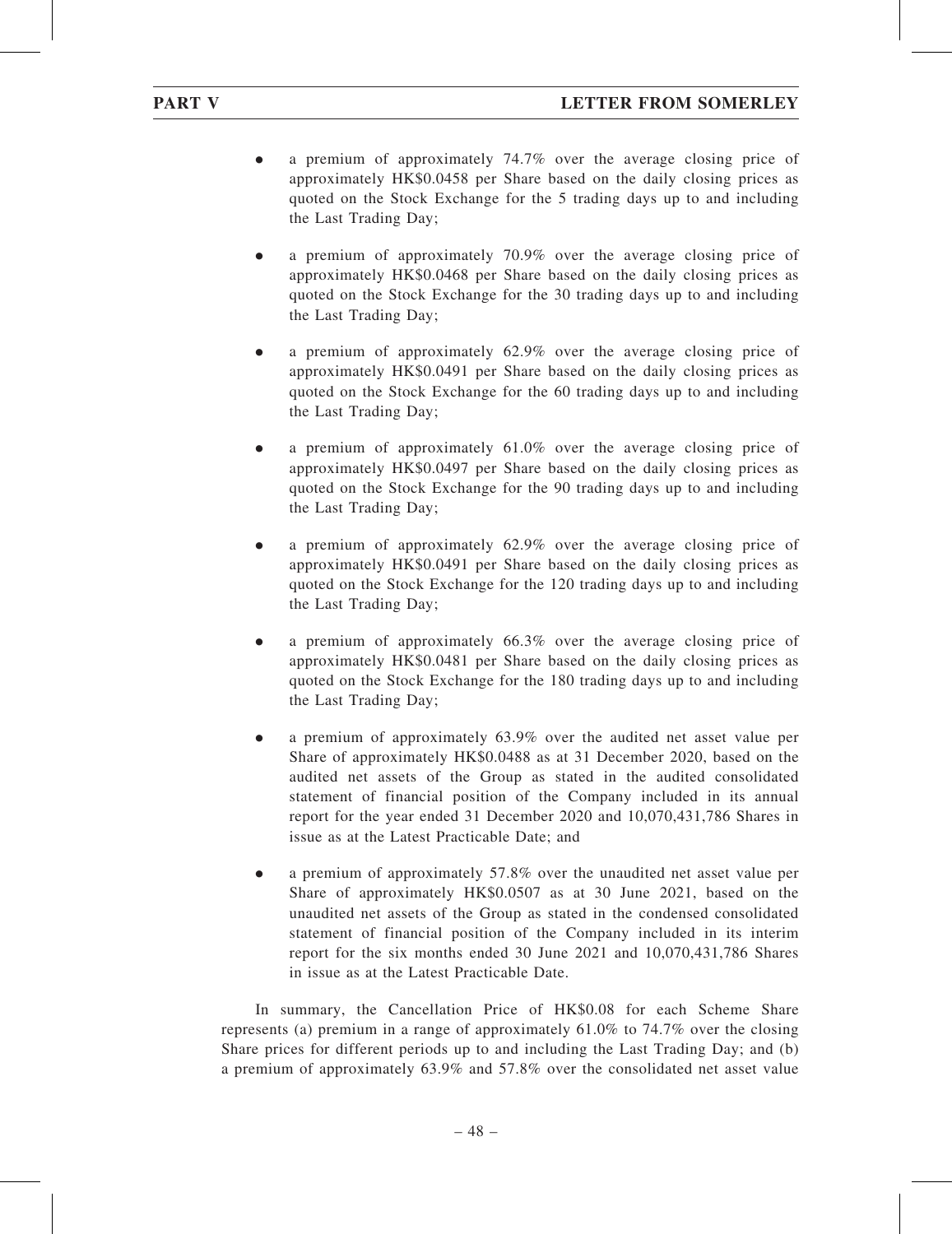per Share as at 31 December 2020 and 30 June 2021 respectively. The price of the Shares closed at HK\$0.075 on the Latest Practicable Date, the Cancellation Price represents a premium of approximately 6.7% over it.

### 5. Comparable companies

As mentioned in the sub-section headed ''Information and prospects of the Group'' of this letter, the principal activities of the subsidiaries of the Company are the operation of quick service restaurants under the brand names ''Yoshinoya'' and ''Dairy Queen'' in northern China. Based on the Cancellation Price of HK\$0.08 per Scheme Share and the number of issued Shares of 10,070,431,786 on the Latest Practicable Date, the implied market capitalisation of the Company under the Proposal (the "Implied Market Value") was approximately HK\$805.6 million. Based on the Company's Implied Market Value, we consider the range of market capitalisation of the Comparable Companies (as defined below) between HK\$500 million and HK\$2,500 million to be reasonable for this analysis.

Taking into consideration of the Group's business nature and the Implied Market Value of the Company, we have, on best effort basis, identified a list of companies which are (i) listed on Main Board of the Stock Exchange; (ii) with market capitalisation between HK\$500 million and HK\$2,500 million as at the Latest Practicable Date; (iii) principally engaged in the operation of quick service restaurants or fast food restaurant business with over 50% of the latest reported annual revenue generated from such business; and (iv) over 50% of the latest reported annual revenue was generated in the PRC and/or Hong Kong. Based on the above selection criteria, we could only identify two comparable companies, namely Fairwood Holdings Limited (stock code: 52) (''Fairwood'') and Ajisen (China) Holdings Limited (stock code: 538) (''Ajisen'').

In order to provide Shareholders a more comprehensive analysis with respect to the restaurant sector in general, we have extended the selection criteria (iii) above (in relation to business operation) to further include those companies which are principally engaged in operation of chain restaurants while the other selection criteria remain unchanged. As such, we have identified eight comparable companies (the "Comparable Companies") from Bloomberg (including Fairwood and Ajisen). We are of the view that the selection of the Comparable Companies in the table below based on the abovementioned selection criteria is fair and representative while allowing a sufficient number of Comparable Companies to be obtained for the purpose of this analysis.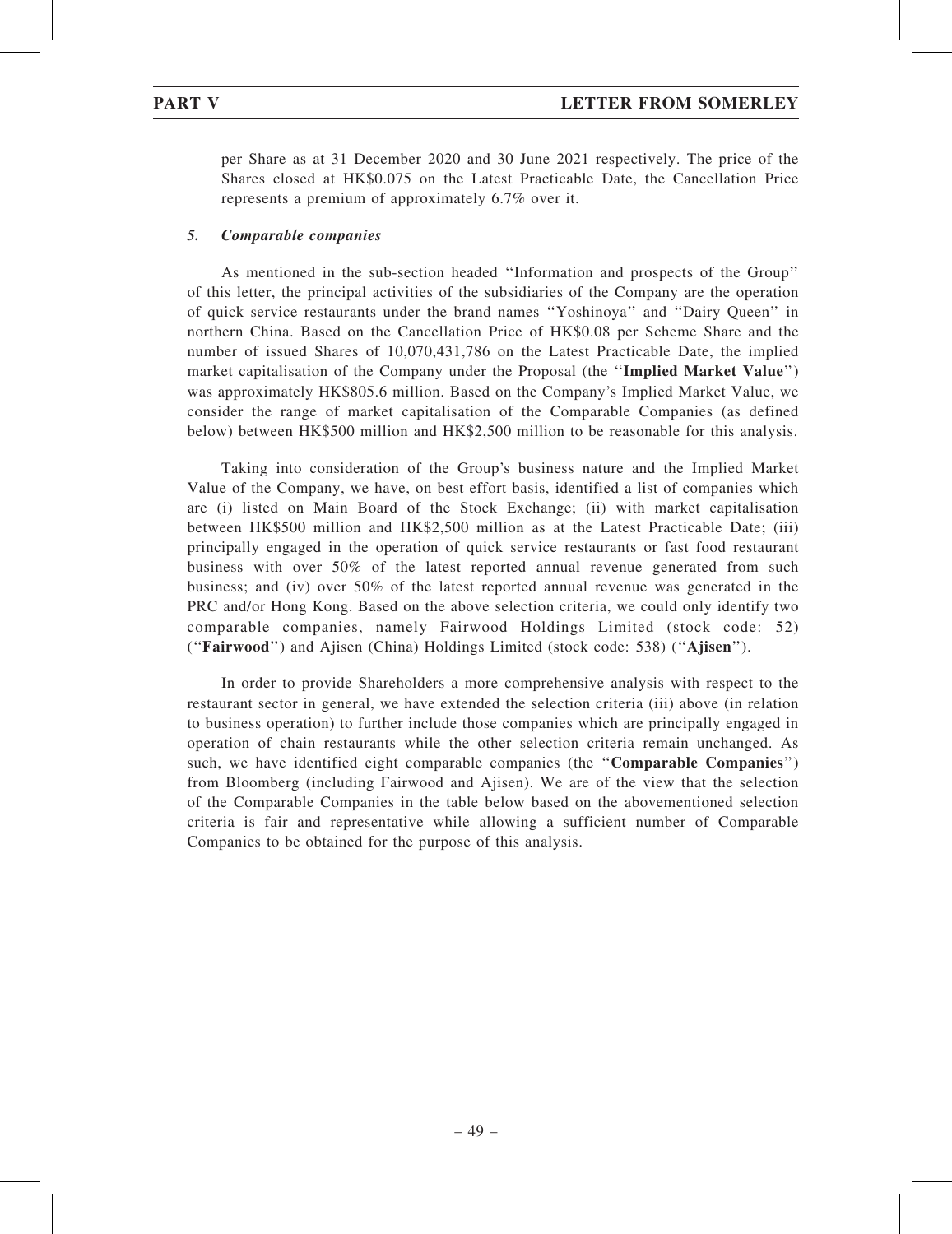The Comparable Companies set out in the table (and notes) below represent an exhaustive list of companies comparable to the Company based on the above selection criteria.

| <b>Comparable Companies</b>                              | <b>Stock</b><br>code | <b>Closing market</b><br>capitalisation as<br>at the Latest<br><b>Practicable Date</b><br>(Approximate<br>HK\$' million) | <b>EV/EBITDA</b> for<br>the latest<br>financial year<br>(Approximate<br>times)<br>(Note 1) | <b>Trailing</b><br>12 months<br><b>EV/EBITDA</b><br>(Approximate<br><i>times</i> )<br>(Note 2) |
|----------------------------------------------------------|----------------------|--------------------------------------------------------------------------------------------------------------------------|--------------------------------------------------------------------------------------------|------------------------------------------------------------------------------------------------|
| Fairwood                                                 | 52                   | 2,161                                                                                                                    | 3.9                                                                                        | 3.9                                                                                            |
| Tai Hing Group Holdings<br>Limited                       | 6811                 | 1,525                                                                                                                    | 3.6                                                                                        | 3.3                                                                                            |
| Ajisen                                                   | 538                  | 1,397                                                                                                                    | 0.8                                                                                        | 0.5                                                                                            |
| Best Food Holding Company<br>Limited ("Best Food")       | 1488                 | 1,405                                                                                                                    | 30.8<br>(Note $3 & 4$ )                                                                    | 10.1                                                                                           |
| Palace Banquet Holdings<br>Limited ("Palace<br>Banquet") | 1703                 | 1,012                                                                                                                    | 21.9                                                                                       | 21.9<br>(Note $3 & 5$ )                                                                        |
| Tao Heung Holdings Limited                               | 573                  | 884                                                                                                                      | 3.5                                                                                        | 3.0                                                                                            |
| LH Group Limited                                         | 1978                 | 840                                                                                                                      | 2.9                                                                                        | 2.9                                                                                            |
| Tang Palace (China) Holdings<br>Limited                  | 1181                 | 775                                                                                                                      | 2.5                                                                                        | 1.5                                                                                            |
|                                                          |                      | <b>Maximum</b>                                                                                                           | 21.9                                                                                       | 10.1                                                                                           |
|                                                          |                      | <b>Minimum</b>                                                                                                           | 0.8                                                                                        | 0.5                                                                                            |
|                                                          |                      | Mean                                                                                                                     | 5.6                                                                                        | 3.6                                                                                            |
|                                                          |                      | <b>Median</b>                                                                                                            | 3.5                                                                                        | 3.0                                                                                            |
| The Company                                              | 47                   | 806                                                                                                                      | 5.0                                                                                        | 3.1                                                                                            |
|                                                          |                      | (Note 6)                                                                                                                 | (Note 7)                                                                                   | (Note 8)                                                                                       |

Notes:

1. Enterprise Value (''EV'') is generally derived based on the market capitalisation of a company, plus net debt (total debt minus cash and short-term investment), minority interest and preferred shares. EV/EBITDA multiples of the Comparable Companies are calculated by dividing their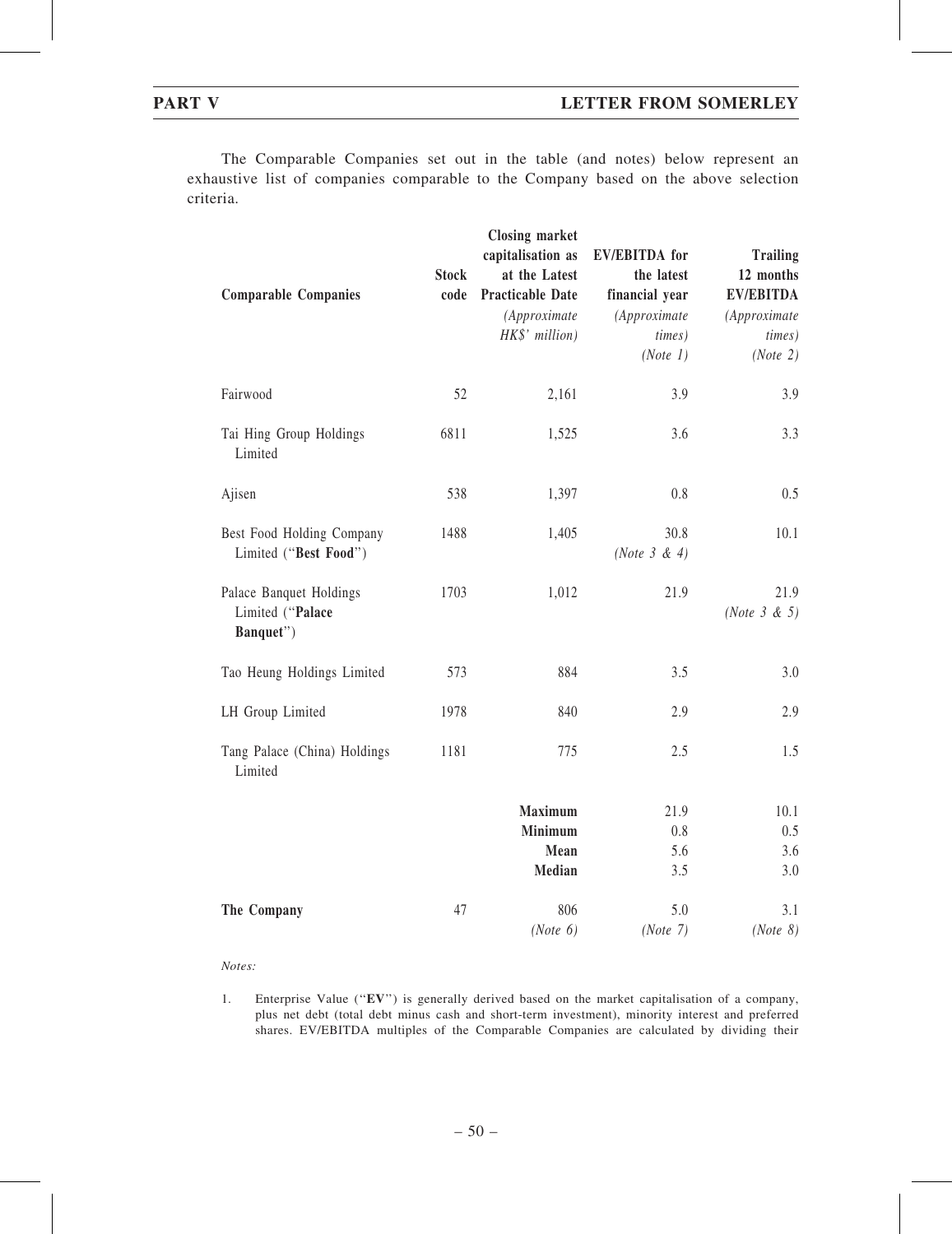respective EV as at the Latest Practicable Date by their respective earnings before interest, tax, depreciation and amortisation (''EBITDA'') for the latest financial year as extracted from Bloomberg.

- 2. Trailing 12 months EV/EBITDA multiples of the Comparable Companies are calculated by dividing their respective EV as at the Latest Practicable Date by their respective EBITDA for the trailing 12 months as extracted from Bloomberg.
- 3. EV/EBITDA multiple of Best Food and trailing 12 months EV/EBITDA multiple of Palace Banquet are considered outliers and have been excluded from the analysis of EV/EBITDA multiple and trailing 12 months EV/EBITDA multiple respectively.
- 4. According to the data extracted from Bloomberg, the EBITDA of Best Food decreased from approximately HK\$202.3 million in 2019 to approximately HK\$75.4 million in 2020, representing a decrease of approximately 62.7% while the EV of Best Food only dropped by approximately 11.4% during the period from 31 December 2019 to the Latest Practicable Date. The EV/EBITDA multiple of Best Food rose from approximately 12.9 times as at 31 December 2019 to approximately 30.8 times as at the Latest Practicable Date.
- 5. According to the data extracted from Bloomberg, the EBITDA of Palace Banquet decreased from approximately HK\$66.1 million for the year ended 31 March 2020 to approximately HK\$57.9 million for the year ended 31 March 2021, representing a decrease of approximately 12.4%, while the EV of Palace Banquet increased by approximately 72.7% during the period from 31 March 2020 to the Latest Practicable Date. The EV/EBITDA multiple of Palace Banquet rose from approximately 11.1 times as at 31 March 2020 to approximately 21.9 times as at Latest Practicable Date.
- 6. The Implied Market Value of the Company of approximately HK\$805.6 million is calculated by multiplying the Cancellation Price of HK\$0.08 per Scheme Share and the number of issued Shares of 10,070,431,786 Shares as at the Latest Practicable Date.
- 7. EV/EBITDA multiple of the Company under the Proposal (the ''Implied EV/EBITDA'') of approximately 5.0 times is calculated by dividing the EV of the Company of approximately HK\$1,077.6 million (derived by adding the Implied Market Value of approximately HK\$805.6 million as at the Latest Practicable Date with the EV component extracted from Bloomberg of approximately HK\$272.0 million) by the EBITDA of approximately RMB177.5 million (equivalent to approximately HK\$216.5 million at the exchange rate of HK\$1.22 to RMB1, which was the middle rate published by the People's Bank of China on its website as at 4:00 p.m. on the Latest Practicable Date).
- 8. Trailing 12 months EV/EBITDA multiple of the Company under the Proposal (the ''Implied Trailing EV/EBITDA'') of approximately 3.1 times is calculated by dividing the EV of the Company of approximately HK\$1,077.6 million (derived by adding the Implied Market Value of approximately HK\$805.6 million as at the Latest Practicable Date with the EV component extracted from Bloomberg of approximately HK\$272.0 million) by the EBITDA for the trailing 12 months of approximately RMB280.8 million (equivalent to approximately HK\$342.6 million at the exchange rate of HK\$1.22 to RMB1, which was the middle rate published by the People's Bank of China on its website as at 4:00 p.m. on the Latest Practicable Date).

The Company recorded a loss for the year ended 31 December 2020 and for the trailing twelve months period ended 30 June 2021, therefore analysis on price-to-earnings multiples is not applicable. Alternatively, the EV/EBITDA multiple, being a commonly used multiple, is adopted. EV is generally derived based on the market capitalisation of a company, plus net debt (total debt minus cash and short-term investment), minority interest and preferred shares. EBITDA removes any tax effect on earnings as well as noncash items in earnings and is considered to be a proxy in analysing the operating cash flow of a company. EV/EBITDA multiple is useful for comparison of the company's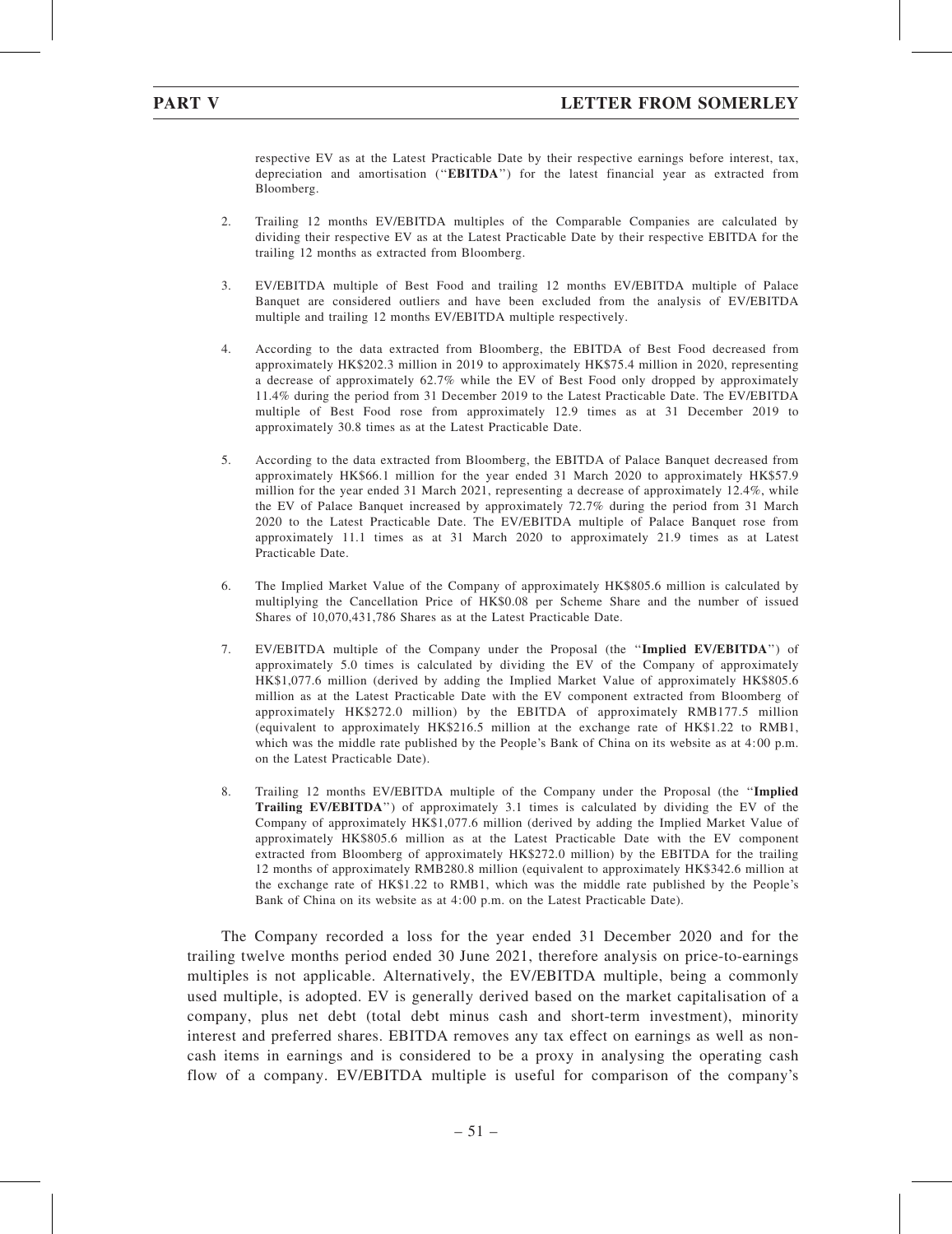value by removing the discrepancy among the taxation policies and the debt structures of the comparable companies. As such, we considered EV/EBITDA multiple is appropriate for this analysis.

As set out in the table above, the Implied EV/EBITDA of approximately 5.0 times is above the EV/EBITDA multiple of approximately 3.9 times and 0.8 times of Fairwood and Ajisen respectively. The Company's Implied Trailing EV/EBITDA of approximately 3.1 times is above the trailing 12 months EV/EBITDA multiple of Ajisen of approximately 0.5 times, but below that of Fairwood of approximately 3.9 times.

The EV/EBITDA multiples of the Comparable Companies (with outlier excluded) illustrated above ranged from approximately 0.8 times to 21.9 times, the Implied EV/EBITDA of approximately 5.0 times is above the median of approximately 3.5 times of the EV/EBITDA multiples of the Comparable Companies, despite lower than the mean of approximately 5.6 times. The trailing 12 months EV/EBITDA multiples of the Comparable Companies (with outlier excluded) ranged from approximately 0.5 times to 10.1 times, the Implied Trailing EV/EBITDA of approximately 3.1 times is slightly above the median of the trailing 12 months EV/EBITDA multiples of the Comparable Companies of approximately 3.0 times (despite lower than the mean of approximately 3.6 times). We consider, on balance, the above to be a favourable factor to the Disinterested Shareholders.

# 6. Privatisation precedents

We have compared the Proposal to privatisation proposals of companies listed on the Main Board of the Stock Exchange announced since 1 July 2020 and up to the Latest Practicable Date, which have been approved by disinterested shareholders or the required acceptance level was achieved, and involve a cash consideration (excluding combined consideration of cash and shares) (the ''Privatisation Precedents''). We consider that the analysis of the Privatisation Precedents announced since the second half of 2020 up to the Latest Practicable Date, covering more than one year, to be appropriate and sufficient to demonstrate the pricing of recent successful privatisations of Main Board listed companies in Hong Kong under recent market sentiment. The Privatisation Precedents represent an exhaustive list of privatisation proposals we were able to identify from the Stock Exchange's website satisfying the above selection criteria. The table below illustrates the premia/discounts represented by the cancellation/offer price over/to the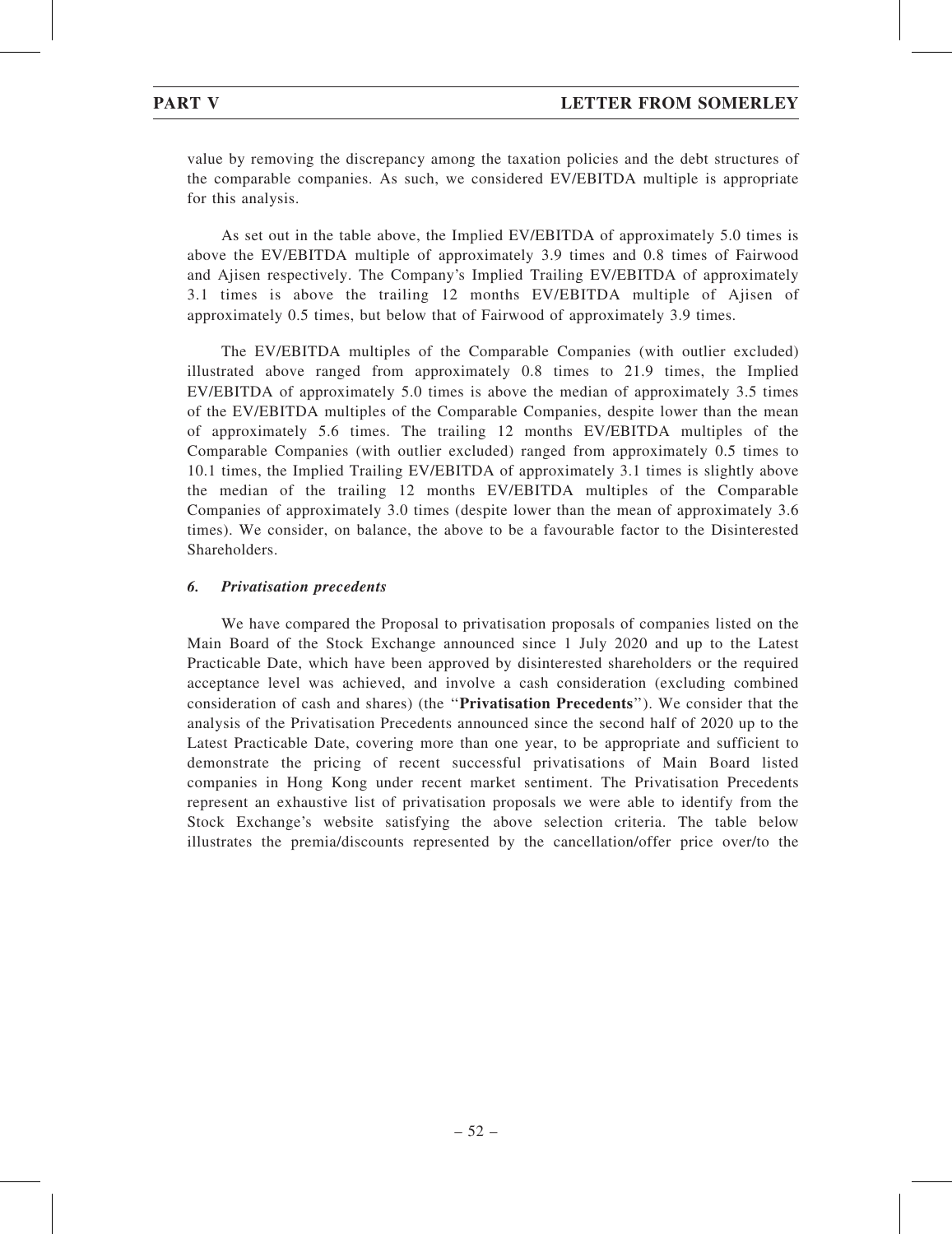respective last trading day and respective last 5 trading days, last 30 trading days, last 60 trading days, last 90 trading days, last 120 trading days and last 180 trading days average share prices in respect of such Privatisation Precedents:

|                              |                                                             | Market<br>capitalisation | Premium/(discount) of cancellation/offer price over/to closing share price/average share price on/over |                   |                    |                    |                    |                     |                     |
|------------------------------|-------------------------------------------------------------|--------------------------|--------------------------------------------------------------------------------------------------------|-------------------|--------------------|--------------------|--------------------|---------------------|---------------------|
| Date of the first            |                                                             | as at the                |                                                                                                        |                   |                    |                    |                    |                     |                     |
| Rule 3.5/3.7<br>announcement | Company (stock code)                                        | date of<br>announcement  | Last trading<br>day                                                                                    | 5 trading<br>days | 30 trading<br>days | 60 trading<br>days | 90 trading<br>days | 120 trading<br>days | 180 trading<br>days |
|                              |                                                             | <i>(Approximately</i>    | (Notes                                                                                                 | (Notes            | (Notes             | (Notes             | (Notes             | (Notes              | (Notes              |
|                              |                                                             | HK\$ million)            | $1$ and $2)$                                                                                           | $1$ and $2)$      | $1$ and $2)$       | $1$ and $2)$       | $1$ and $2)$       | $1$ and $2)$        | $1$ and $2)$        |
| $27$ -Jul- $21$              | Nature Home Holding Company Limited<br>(2083)               | 1,998                    | 39.3%                                                                                                  | 38.2%             | 31.6%              | 30.9%              | 38.4%              | 45.2%               | 53.1%               |
| $9$ -Jul-21                  | Beijing Capital Land Ltd. (2868)                            | 7,504                    | 62.8%                                                                                                  | 62.2%             | 127.4%             | 149.9%             | 142.5%             | 132.3%              | 122.6%              |
| 25-Jun-21                    | Bestway Global Holding Inc. (3358)                          | 3,651                    | 27.0%                                                                                                  | 29.5%             | 47.1%              | 62.8%              | 72.1%              | 84.3%               | 101.7%              |
| 18-May-21                    | Chong Hing Bank Limited (1111)                              | 13,387                   | 51.2%                                                                                                  | 88.4%             | 104.7%             | 108.3%             | 112.5%             | 114.1%              | 118.8%              |
| 20-Apr-21                    | Inner Mongolia Energy Engineering Co.<br>Ltd. (1649)        | 3,388                    | 51.3%                                                                                                  | 55.4%             | 41.0%              | 30.1%              | 25.5%              | 28.6%               | 34.2%               |
| 28-Feb-21                    | Xiezhong International Holdings Limited<br>(3663)           | 544                      | 17.6%                                                                                                  | 17.6%             | 25.9%              | 38.7%              | 41.8%              | 36.0%               | 15.6%               |
| 25-Feb-21                    | Sichuan Languang Justbon Services<br>Group Co., Ltd. (2606) | 6,937                    | 39.4%                                                                                                  | 45.4%             | 46.8%              | 59.6%              | 57.4%              | 45.0%               | 26.5%               |
| 5-Feb-21                     | Zhejiang Cangnan Instrument Group<br>Company Limited (1743) | 1,333                    | 15.2%                                                                                                  | 13.6%             | 18.0%              | 25.2%              | 4.4%               | $(15.4)\%$          | (35.9)%             |
| 22-Jan-21                    | Zhuhai Holdings Investment Group<br>Limited (908)           | 3,170                    | 37.8%                                                                                                  | 36.7%             | 52.4%              | 56.1%              | 57.4%              | 63.6%               | 82.7%               |
| $21-Jan-21$                  | Polytec Asset Holdings Limited (208)                        | 4,128                    | 61.3%                                                                                                  | 58.6%             | 72.5%              | 94.2%              | 104.1%             | 105.8%              | 99.1%               |
| 20-Jan-21                    | Zhejiang New Century Hotel<br>Management Co., Ltd. (1158)   | 4,077                    | 24.7%                                                                                                  | 23.9%             | 20.8%              | 19.7%              | 20.3%              | 22.8%               | 27.7%               |
| 17-Jan-21                    | HKC (Holdings) Limited (190)                                | 1,855                    | 120.4%                                                                                                 | 122.3%            | 119.5%             | 109.3%             | 100.3%             | 93.7%               | 79.1%               |
| 13-Jan-21                    | China Machinery Engineering<br>Corporation (1829)           | 10,521                   | 45.1%                                                                                                  | 73.4%             | 118.5%             | 126.9%             | 126.3%             | 118.0%              | 105.1%              |
| $22$ -Dec- $20$              | Huifu Payment Limited (1806)                                | 3,595                    | 26.8%                                                                                                  | 39.1%             | 47.0%              | 55.4%              | 44.9%              | 36.6%               | 45.7%               |
| $18$ -Dec-20                 | SHK Hong Kong Industries Limited<br>(666)                   | 576                      | 50.0%                                                                                                  | 54.4%             | 57.1%              | 66.2%              | 69.4%              | 69.7%               | 71.5%               |
| 17-Dec-20                    | Rivera (Holdings) Limited (281)                             | 1,252                    | 62.5%                                                                                                  | 65.0%             | 63.6%              | 71.1%              | 73.3%              | 71.8%               | 63.9%               |
| 14-Dec-20                    | Creative Enterprise Holdings Limited<br>(3992)              | 750                      | $(23.4)\%$                                                                                             | (6.9)%            | 14.5%              | 17.0%              | 27.3%              | 33.3%               | 42.2%               |
| $6$ -Dec-20                  | I.T Limited (999)                                           | 2,320                    | 54.6%                                                                                                  | 84.7%             | 135.5%             | 162.4%             | 173.0%             | 170.4%              | 156.7%              |
| $13-Nov-20$                  | CAR Inc. (699)                                              | 7,192                    | 18.0%                                                                                                  | 22.3%             | 52.2%              | 55.8%              | 57.1%              | 64.1%               | 45.7%               |
| $30-Oct-20$                  | Tonly Electronic Holdings Limited<br>(1249)                 | 2,756                    | 19.0%                                                                                                  | 19.7%             | 28.0%              | 25.5%              | 35.8%              | 45.5%               | 59.4%               |
| $15-0ct-20$                  | Shanghai Prime Machinery Company<br>Limited $(2345)$        | 1,640                    | 68.4%                                                                                                  | 101.0%            | 110.9%             | 112.6%             | 129.8%             | 139.7%              | 138.4%              |
| $4-Oct-20$                   | CIMC-TianDa Holdings Company<br>Limited (445)               | 3,584                    | 20.4%                                                                                                  | 21.9%             | 18.5%              | 26.8%              | 36.8%              | 46.2%               | 40.3%               |
| $27-Sep-20$                  | China Zhongdi Dairy Holdings Company<br>Limited $(1492)$    | 2,659                    | 11.0%                                                                                                  | 16.9%             | 22.8%              | 44.9%              | 77.6%              | 100.1%              | 124.7%              |
| $24-Sep-20$                  | AMVIG Holdings Limited (2300)                               | 1,338                    | 51.4%                                                                                                  | 51.6%             | 56.5%              | 57.7%              | 56.1%              | 54.7%               | 40.5%               |
| $7-Sep-20$                   | Changshouhua Food Company Limited<br>(1006)                 | 2,065                    | 16.4%                                                                                                  | 22.2%             | 43.2%              | 64.1%              | 65.8%              | 66.1%               | 59.1%               |
| 27-Aug-20                    | Leyou Technologies Holdings Limited<br>(1089)               | 9,810                    | 4.5%                                                                                                   | 5.9%              | 8.3%               | 17.1%              | 24.6%              | 28.7%               | 29.1%               |
| $29-Jul-20$                  | Xinghua Port Holdings Ltd. (1990)                           | 1,710                    | $23.7\%$                                                                                               | $31.3\%$          | 55.2%              | $92.3\%$           | 124.8%             | 137.3%              | 142.9%              |
| $8-Jul-20$                   | O-Net Technologies (Group) Limited<br>(877)                 | 4,387                    | 23.6%                                                                                                  | 24.7%             | 24.6%              | $28.0\%$           | $34.3\%$           | 38.2%               | 43.2%               |
| $2-Jul-20$                   | Vantage International (Holdings)<br>Limited (15)            | 842                      | $80.0\%$                                                                                               | 90.7%             | 119.5%             | 115.0%             | 104.1%             | 94.0%               | $78.6\%$            |
|                              | Maximum                                                     |                          | 120.4%                                                                                                 | 122.3%            | 135.5%             | 162.4%             | 173.0%             | 170.4%              | 156.7%              |
|                              | Minimum                                                     |                          | $(23.4)\%$                                                                                             | (6.9)%            | $8.3\%$            | 17.0%              | 4.4%               | $(15.4)\%$          | $(35.9)\%$          |
|                              | Mean                                                        |                          | 37.9%                                                                                                  | 45.2%             | 58.1%              | 66.3%              | 70.3%              | 71.4%               | 69.4%               |
|                              | Median                                                      |                          | 37.8%                                                                                                  | 38.2%             | 47.1%              | 57.7%              | 57.4%              | 64.1%               | 59.4%               |
|                              | The Company (47)                                            |                          | 73.9%                                                                                                  | 74.7%             | 70.9%              | 62.9%              | 61.0%              | 62.9%               | $66.3\%$            |

Source: Bloomberg and the Stock Exchange website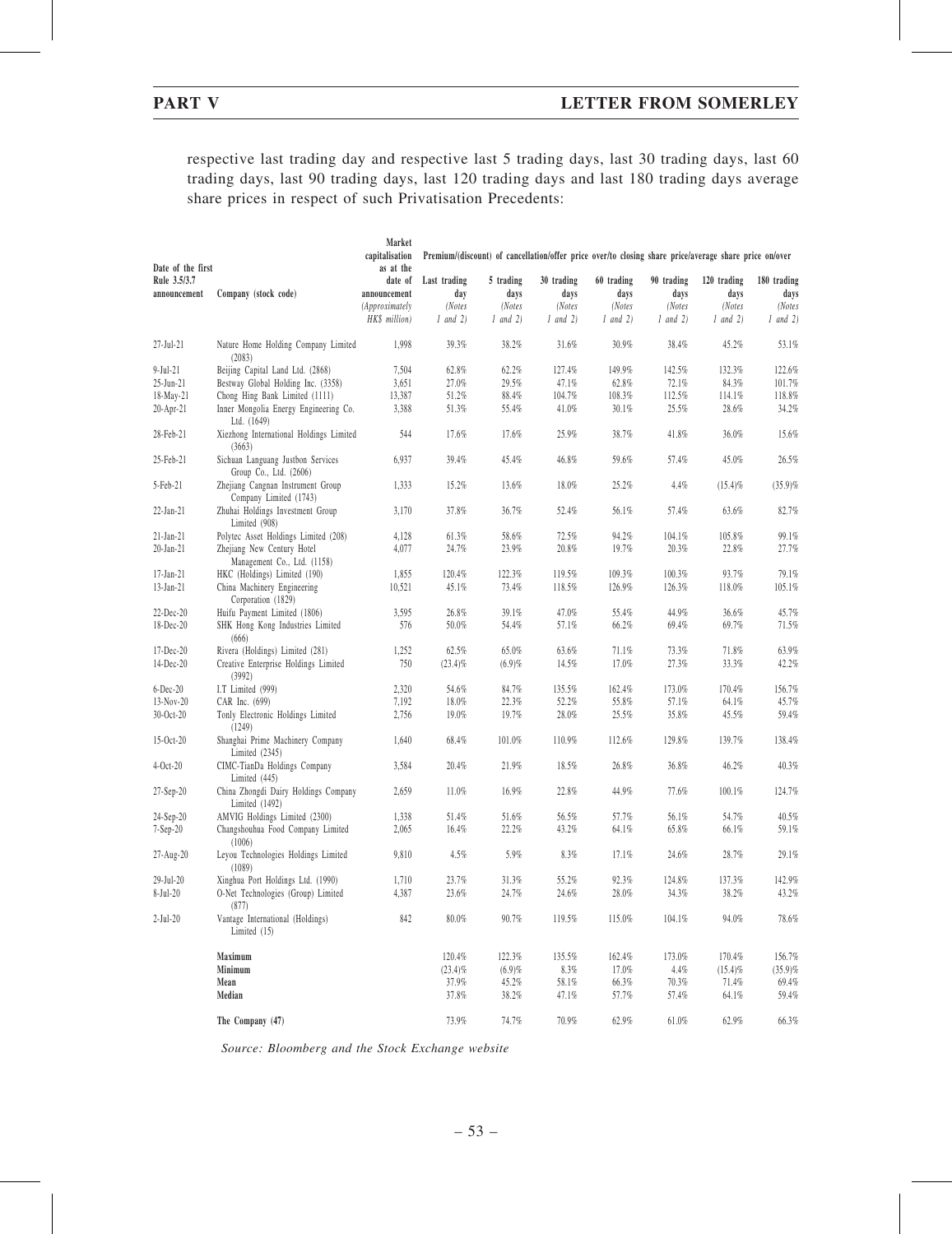Notes:

- (1) Subject to rounding differences.
- (2) Up to and including the last trading full day of the shares prior to the publication of the Rule 3.5 announcement or Rule 3.7 announcement (where applicable).

The terms of the Privatisation Precedents set out above, in our view, demonstrate the premium over market prices needed in Hong Kong to secure a successful privatisation, i.e. how much the shareholders are being offered and the level of premium that is acceptable to shareholders in terms of historical share price ranges. Analysis of privatisation precedents is widely used in assessing the pricing of privatisation proposals in Hong Kong. Although the way of privatisation, the business nature and scale of each company vary and some aspects of pricing are likely to be industry-specific, this analysis, in our view, demonstrates the pricing of recent successful privatisations of Main Board listed companies in Hong Kong (with cash cancellation consideration offered both in the Proposal and the Privatisation Precedents which were approved) under recent market sentiment. Accordingly, we regard the Privatisation Precedents as a relevant benchmark for acceptable privatisation premium range in the market and one of the factors we consider meaningful in assessing the fairness and reasonableness of the Cancellation Price. A summary setting out the principal factors we considered is set out in the section headed ''Discussion'' of this letter below.

Based on the table above, the premia represented by the Cancellation Price of HK\$0.08 per Scheme Share over the closing Share prices for the Last Trading Day, last 5 trading days and last 30 trading days are above the corresponding mean and median of premia of the Privatisation Precedents. The premia represented by the Cancellation Price per Scheme Share over the closing Share prices for a longer period (i.e. last 60, 90, 120 and 180 trading days) were within the range of premia of the Privatisation Precedents and above the median of premia (although lower than the mean) of the Privatisation Precedents (except for last 120 trading days, the premium is below the median). Overall, we consider the premia represented by the Cancellation Price are, on balance, favourable to the Disinterested Shareholders, in particular, with respect to the recent closing Share prices for the Last Trading Day, last 5 trading days and last 30 trading days.

#### B. The Option Offer

The Offeror is making an appropriate offer to all the Option Holders for the cancellation of every vested and unvested Share Option in accordance with Rule 13 of the Takeovers Code. The Option Offer is conditional upon the Scheme becoming effective. As at the Latest Practicable Date, there are 600,099,000 outstanding Share Options granted under the Share Option Schemes (among which 67,580,000 Share Options have been vested and 532,519,000 Share Options have not been vested), each giving the Option Holder the right to subscribe for one new Share. The relevant exercise price applicable to each such Share Option ranges from HK\$0.127 to HK\$0.189. The exercise of all such Share Options in full would result in the issue of 600,099,000 new Shares, representing approximately 5.96% of the issued share capital of the Company as at the Latest Practicable Date and approximately 5.62% of the issued share capital of the Company as enlarged by the issue of such new Shares.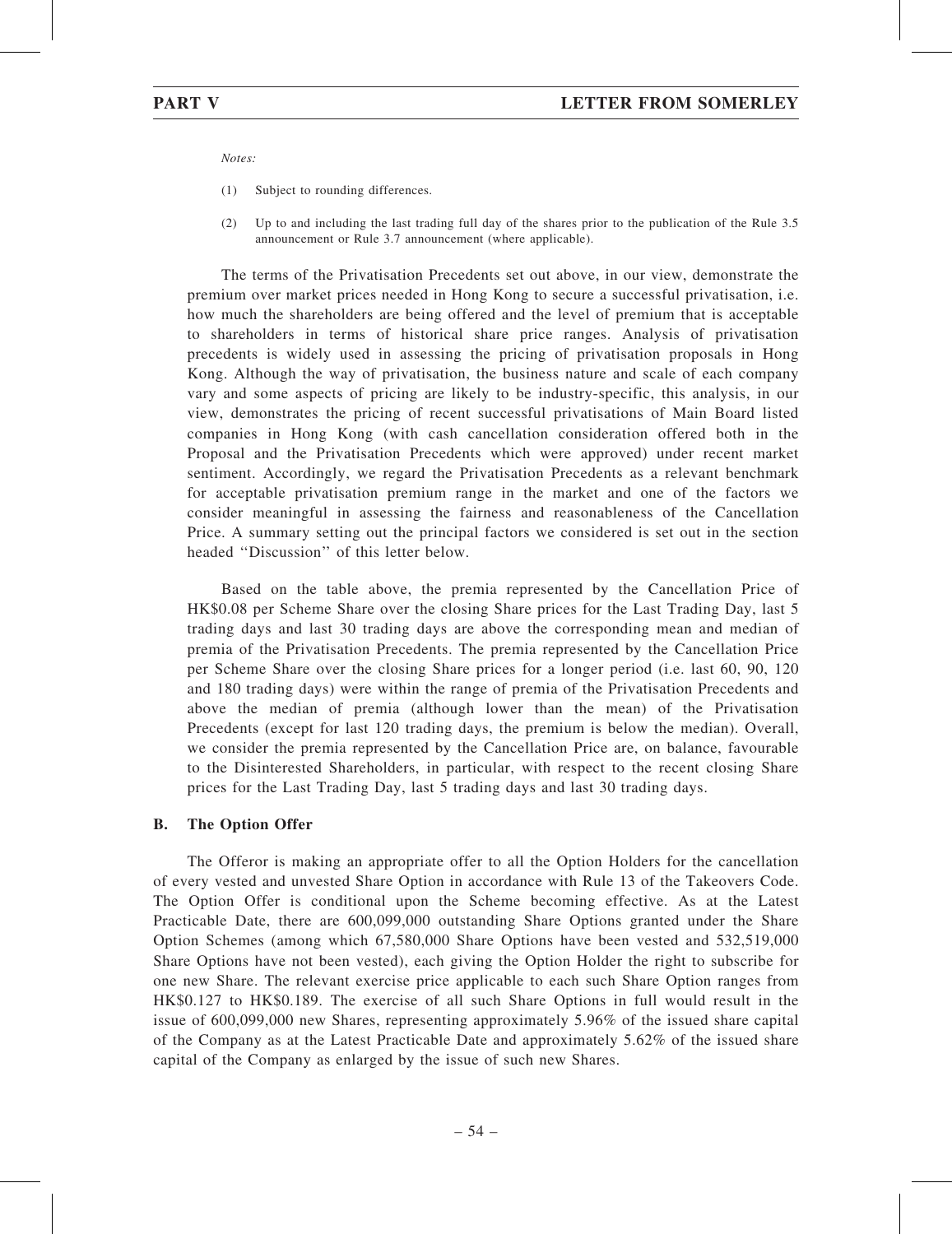Under the Option Offer, the Offeror will offer the Option Holders the Option Offer Price, which is a nominal value of HK\$0.001 for every Share Option they hold, for the cancellation of each Share Option, as the exercise price of each of the Share Options exceeds the Cancellation Price and the ''see-through'' price is negative. The ''see-through'' principle is normally adopted in Hong Kong for pricing option offers which form part of general offers and privatisation proposals. On this basis, we consider the Option Offer Price of HK\$0.001 to be fair and reasonable so far as the Option Holders are concerned.

As set out in the Explanatory Memorandum, pursuant to the rules of the Share Option Schemes, when a scheme of arrangement between the Company and the Shareholders is proposed, the Company shall notify each Option Holder as it gives notice to the Shareholders for the convening of the Court Meeting and thereupon each Option Holder may exercise his or her Share Options in whole or in part. If any of the outstanding Share Options is exercised in accordance with the terms of the relevant Share Option Schemes by no later than 4:30 p.m. on Friday, 14 January 2022, any Shares so issued will be subject to and eligible to participate in the Scheme. Pursuant to the terms of the Share Option Schemes, all Share Options will lapse automatically and not be exercisable (to the extent not already lapsed or exercised) on the earlier of (i) the date on which the Scheme is sanctioned by the Grand Court; or (ii) the date of expiry of the two months' period from the date of the Option Offer Letter (which is given at the same time as the despatch of the Scheme Document). Further details in relation to the Option Offer are set out in the Explanatory Memorandum and the ''Form of the Option Offer Letter'' in Appendix VI to the Scheme Document.

# DISCUSSION

# In respect of the Proposal and the Scheme

# (i) Financial performance and challenges faced by the Group

The principal activities of the subsidiaries of the Company are the operation of quick service restaurants under the brand names ''Yoshinoya'' and ''Dairy Queen'' in northern China. During 2020, the Group's total revenue decreased by approximately 24.4% as compared to that in 2019 and it recorded a loss of approximately RMB81.9 million, primarily due to the operation suspension of certain stores as a result of the outbreak of the COVID-19. In the first half of 2021, the Group's financial performance improved as a result of the gradual recovery of its business after the ease of COVID-19 restrictions in the PRC but attributable profits, at approximately RMB8.7 million, were still at a depressed level. With imported cases of COVID-19 from overseas rising and sporadic outbreaks still occurring in some regions, the consumer market continues to face uncertainty. The pandemic also changed the consumption habits of consumers so the recovery of the Group's dine-in catering business was lackluster during the first half of 2021. The management of the Company considers, while the COVID-19 pandemic has largely been contained in the PRC, the catering industry, like the majority of other industries, still faces challenges caused by the fallout from the pandemic. The Proposal provides, in our view, an opportunity to the Disinterested Shareholders to realise their investment in the Company through receiving a fixed cash consideration at a significant premium over historical Share prices and net asset value per Share (as discussed in subparagraph (iv) below).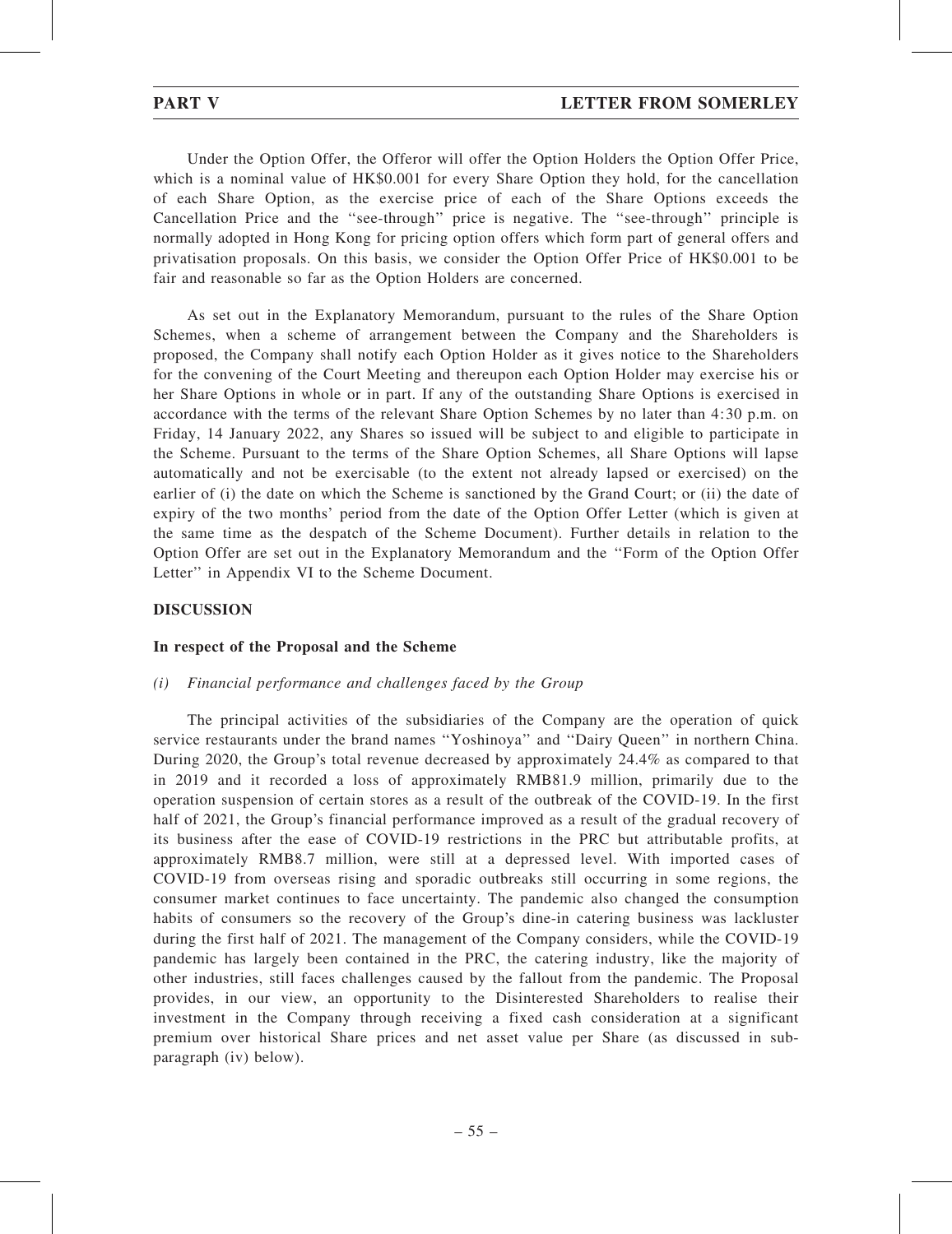### (ii) Cancellation Price represents substantial premia over historical Share prices

Under the Scheme, each Scheme Shareholder will be entitled to receive the Cancellation Price of HK\$0.08 in cash for each Scheme Share cancelled. The Cancellation Price will not be increased and the Offeror does not reserve the right to do so. After 18 March 2020, all trading days during the Review Period saw a closing Share price below the Cancellation Price of HK\$0.08 per Scheme Share. The Cancellation Price represents premia in a range of approximately 61.0% to 74.7% over the closing Share prices for different periods up to and including the Last Trading Day. The Shares closed at HK\$0.075 per Share on the Latest Practicable Date, which we consider reflects that the market price is being principally determined by the Cancellation Price and may not remain at the current level if the Scheme fails.

#### (iii) Trading volume thin

The trading volume of the Shares has been low in general. The ratio of the monthly trading volume of the Shares to the total issued share capital was below 2% in 20 months out of 23 months from January 2020 to November 2021 (up to the Latest Practicable Date). In the absence of the Scheme, a downward pressure on the market price of the Shares may be exerted if Scheme Shareholders (especially those with relatively sizeable shareholdings) wish to sell a significant number of Shares within a short period in the market. The higher level of trading volume following the publication of the Joint Announcement may not, in our view, be sustained if the Proposal lapses. Therefore, the Proposal provides an opportunity for the Scheme Shareholders to realise their investments in the Company for cash at premia if they so wish.

#### (iv) Cancellation Price represents substantial premia over net assets

The Cancellation Price represents premia of approximately 63.9% and 57.8% over the net asset value per Share as at 31 December 2020 and 30 June 2021 respectively, which we consider a favourable factor to the Disinterested Shareholders.

#### (v) Peer company analysis

The Implied EV/EBITDA of the Company is above the EV/EBITDA multiples of Fairwood and Ajisen (who operates fast food/quick service restaurants). The Implied Trailing EV/EBITDA is above the trailing 12 months EV/EBITDA multiple of Ajisen, but below the trailing 12 months EV/EBITDA multiple of Fairwood. The Implied EV/EBITDA is above the median, despite lower than the mean of the EV/EBITDA multiples of the Comparable Companies. The Implied Trailing EV/EBITDA is also slightly above the median of the trailing 12 months EV/EBITDA multiples of the Comparable Companies (although lower than the mean). We consider, on balance, the above to be a favourable factor to the Disinterested Shareholders.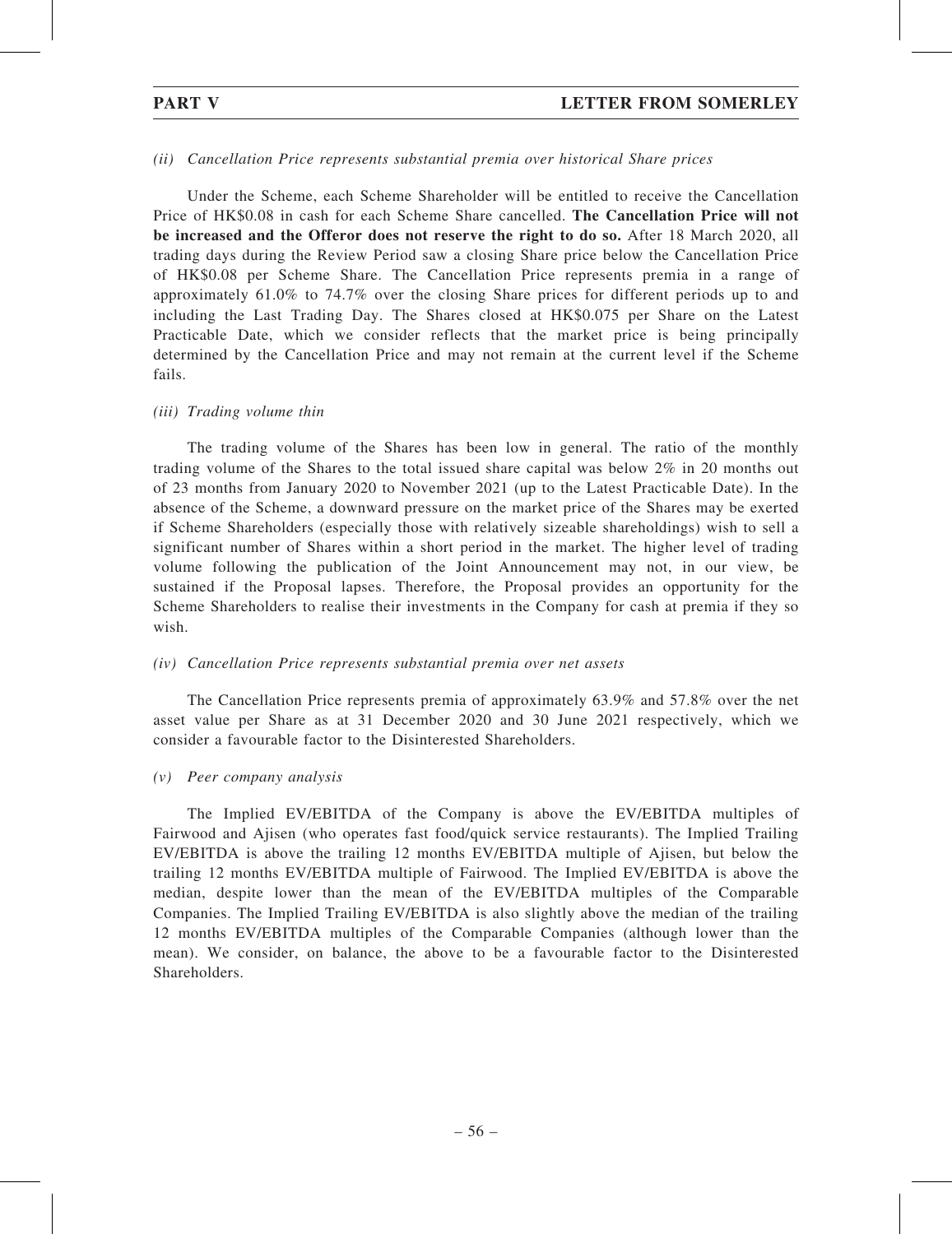### (vi) Privatisation precedents

As set out in the paragraph above headed ''Privatisation precedents'' of this letter, the premia represented by the Cancellation Price of HK\$0.08 per Scheme Share over the closing Share prices for the Last Trading Day, last 5 trading days and last 30 trading days are above the corresponding mean and median of premia of the Privatisation Precedents. The premia represented by the Cancellation Price per Share over the closing Share prices for a longer period (i.e. last 60, 90, 120 and 180 trading days) were within the range of premia of the Privatisation Precedents and above the median of premia (although lower than the mean) of the Privatisation Precedents (except for last 120 trading days, where the premium is below the median). Overall, we consider the premia represented by the Cancellation Price are, on balance, favourable to the Disinterested Shareholders, in particular, with respect to the recent closing Share prices for the Last Trading Day, last 5 trading days and last 30 trading days.

In view of the factors summarised in this section above, taking into account that (i) challenges remain with respect to the Group's operating environment as discussed in this letter above; (ii) the Cancellation Price represents substantial premia in a range of approximately 61.0% to 74.7% over the closing Share prices for different periods up to and including the Last Trading Day; (iii) the trading volume of the Shares has been low in general and the Proposal provides an opportunity for the Scheme Shareholders to realise their investments in the Company for cash at premia if they so wish; (iv) the Cancellation Price represents premia of approximately 63.9% to 57.8% over the net asset value per Share as at 31 December 2020 and 30 June 2021 respectively; (v) based on the results of the peer company analysis as set out in this letter above, we consider on balance, the valuation of the Company (based on EV/EBITDA multiple represented by the Cancellation Price) to be a favourable factor to the Disinterested Shareholders; and (vi) as set out in the privatisation precedents analysis above, we consider the premia represented by the Cancellation Price are, on balance, favourable to the Disinterested Shareholders, in particular, with respect to the recent closing Share prices for the Last Trading Day, last 5 trading days and last 30 trading days, we are of the view that the Cancellation Price are fair and reasonable.

#### In respect of the Option Offer

Under the Option Offer, the Offeror will offer the Option Holders the Option Offer Price, which is a nominal value of HK\$0.001 for every Share Option they hold, for the cancellation of each Share Option, as the exercise price of each of the Share Options exceeds the Cancellation Price and the ''see-through'' price is negative. The ''see-through'' principle is normally adopted in Hong Kong in such circumstances. We consider the Option Offer Price of HK\$0.001 to be fair and reasonable so far as the Option Holders are concerned. If any of the outstanding Share Options is exercised in accordance with the terms of the relevant Share Option Schemes by no later than 4:30 p.m. on Friday, 14 January 2022, any Shares so issued will be subject to and eligible to participate in the Scheme. Option Holders should note that, pursuant to the terms of the Share Option Schemes, all Share Options will lapse automatically and not be exercisable (to the extent not already lapsed or exercised) on the earlier of (i) the date on which the Scheme is sanctioned by the Grand Court; or (ii) the date of expiry of the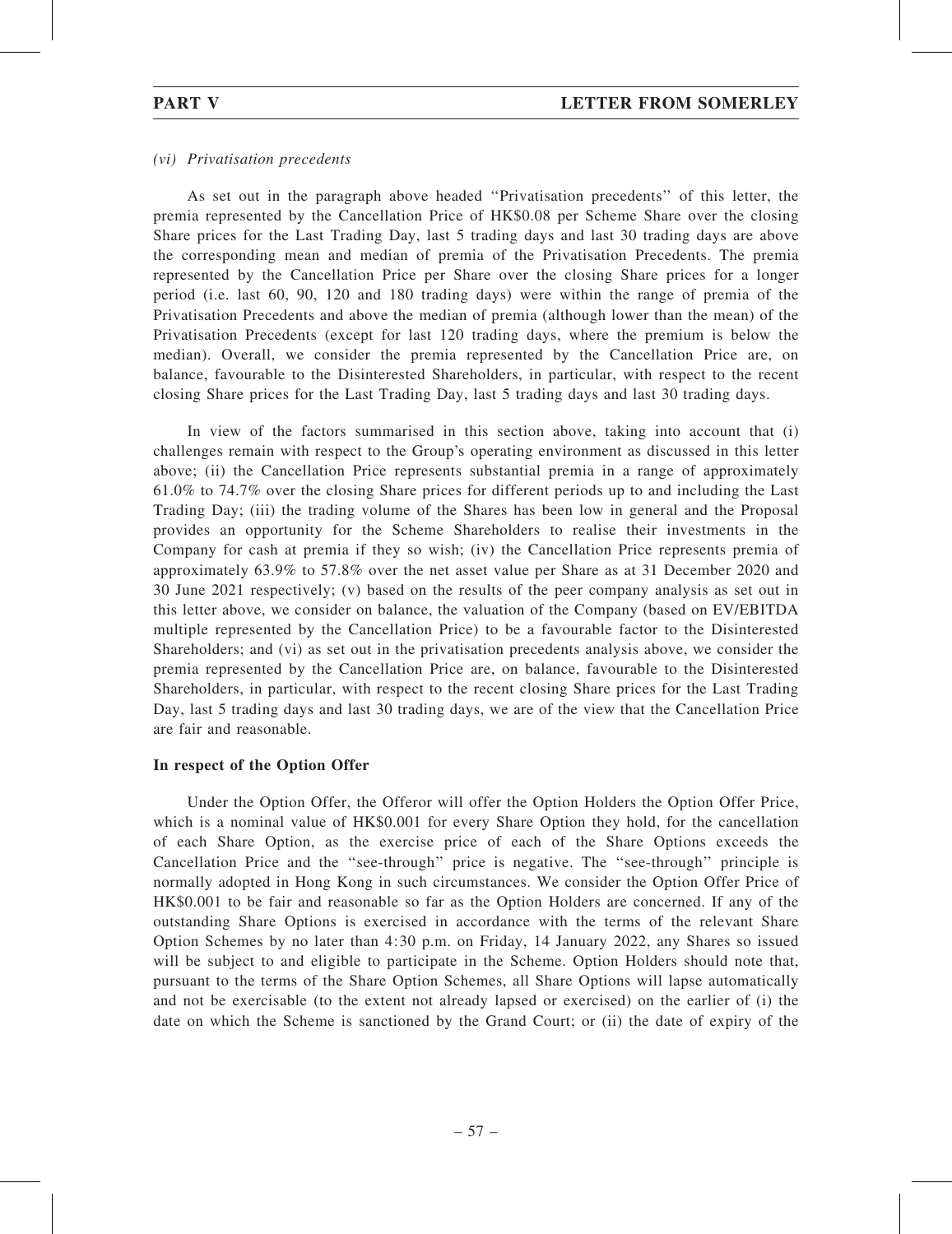two months' period from the date of the Option Offer Letter (which is given at the same time as the despatch of the Scheme Document). This in effect means the Share Options will become worthless if Option Holders do nothing and the Scheme is approved.

# OPINION AND RECOMMENDATIONS

Based on the above principal factors and reasons summarised in the section headed ''Discussion'' above, we consider the terms of the Proposal, the Scheme and the Option Offer are fair and reasonable so far as the Disinterested Shareholders and Option Holders are concerned. Accordingly, we recommend the Independent Board Committee to advise:

- (1) the Disinterested Shareholders to vote in favour of the resolution to approve the Scheme at the Court Meeting;
- (2) the Shareholders to vote in favour of the resolutions in connection with the Scheme at the EGM; and
- (3) the Option Holders to accept the Option Offer.

The Shares have traded below the Cancellation Price since the Last Trading Day and up to the Latest Practicable Date. Although we consider it unlikely, there remains the possibility that the Share price may exceed the Cancellation Price by 4:10 p.m. on 16 December 2021, being the expected latest time for trading in the Shares on the Stock Exchange. Accordingly, the Scheme Shareholders and the Option Holders are advised to monitor the trading price and liquidity of the Shares during this period. Having regard to their own circumstances, Scheme Shareholders may consider selling their Shares in the open market and Option Holders exercising their vested Share Options and selling their Shares to be issued upon such exercise if the net proceeds obtained from such disposals (after deducting all transaction costs) would be higher than the net proceeds to be received under the Scheme and from accepting the Option Offer respectively.

> Yours faithfully, for and on behalf of SOMERLEY CAPITAL LIMITED Stephanie Chow Director

Ms. Stephanie Chow is a licensed person registered with the Securities and Futures Commission and a responsible officer of Somerley Capital Limited, which is licensed under the SFO to carry out Type 1 (dealing in securities) and Type 6 (advising on corporate finance) regulated activities. She has over thirteen years' experience in the corporate finance industry.

<sup>\*</sup> The English translation of the Chinese Names is included for information purpose only and should not be regarded as their official English translation.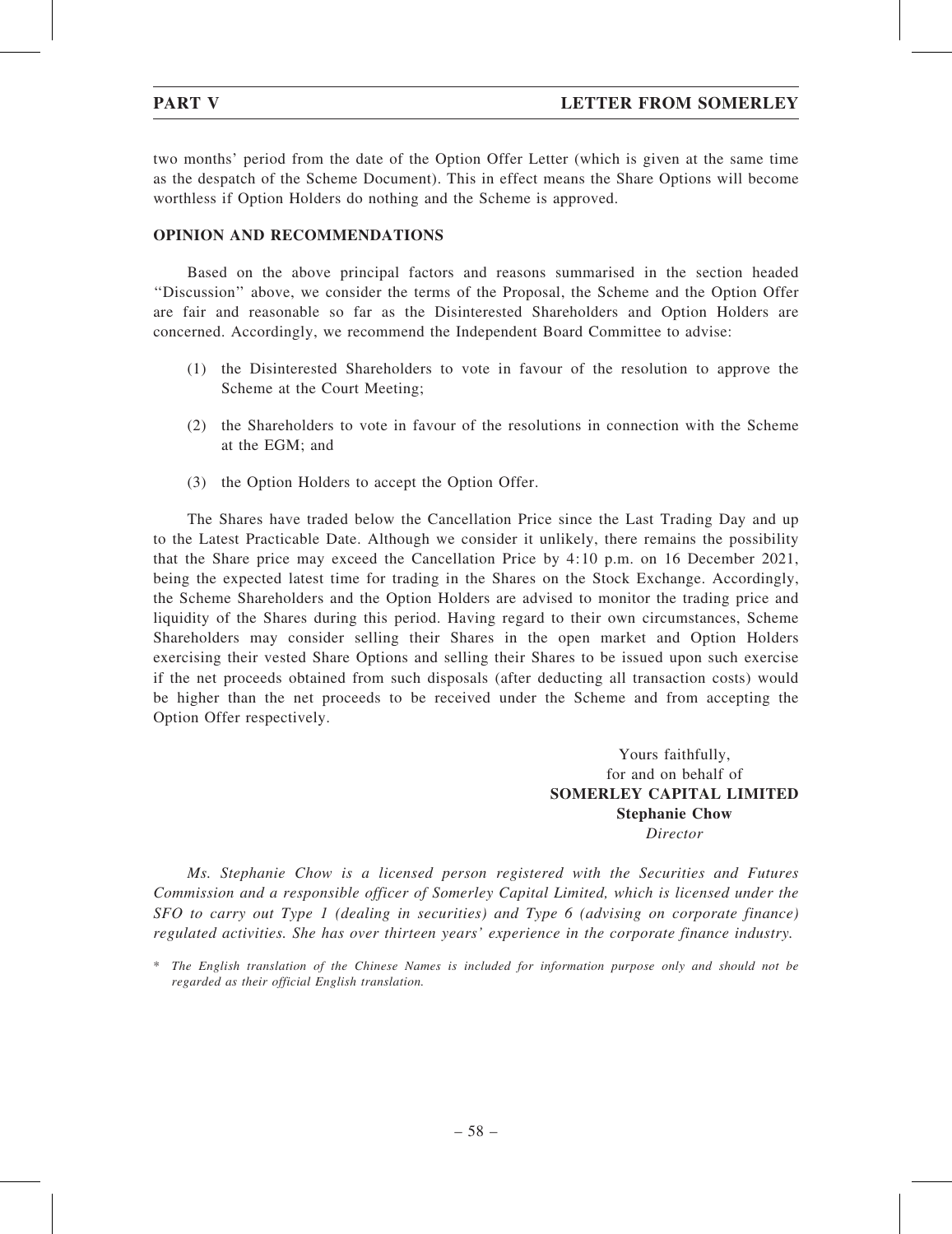This Explanatory Memorandum constitutes the statement required under Order 102, rule  $20(4)(e)$  of the Rules of the Grand Court of the Cayman Islands 1995 (revised).

# 1. INTRODUCTION

On 6 September 2021, the respective directors of the Offeror and the Company jointly announced that on 1 September 2021, the Offeror requested the Board to put forward the Proposal to the Scheme Shareholders for the privatisation of the Company by way of a scheme of arrangement under Section 86 of the Companies Act involving the cancellation of the Scheme Shares and, in consideration therefor, the payment to the Scheme Shareholders of the Cancellation Price in cash for each Scheme Share cancelled.

If the Proposal is approved and implemented:

- (a) all Scheme Shares held by the Scheme Shareholders will be cancelled on the Effective Date in exchange for the payment to each Scheme Shareholder of the Cancellation Price in cash for each Scheme Share cancelled;
- (b) those Option Holders who accept the Option Offer will be entitled to receive the Option Offer Price for each Share Option in exchange for the cancellation of their Share Options;
- (c) the issued share capital of the Company will, on the Effective Date, be reduced by cancelling and extinguishing the Scheme Shares. Upon such reduction, the issued share capital of the Company will be increased to its former amount by the issue to the Offeror, credited as fully paid, of the same number of new Shares as the number of Scheme Shares cancelled. The credit arising in the books of accounts of the Company as a result of the capital reduction will be applied in paying up in full at par the new Shares so allotted and issued, credited as fully paid, to the Offeror;
- (d) assuming no Share Options are exercised and that there is no other change in the issued share capital of the Company before implementation of the Proposal, on the Effective Date, the Consortium Offeror Concert Parties will directly or indirectly hold approximately 71.64% of the issued share capital of the Company and the Offeror will directly hold approximately 28.36% of the issued share capital of the Company; and
- (e) the Company will make an application for the listing of the Shares to be withdrawn from the Stock Exchange in accordance with Rule 6.15 of the Listing Rules and such withdrawal is expected to take place immediately following the Effective Date.

The Offeror is making an appropriate offer to all the Option Holders for the cancellation of every vested and unvested Share Option in accordance with Rule 13 of the Takeovers Code. The Option Offer will be conditional upon the Scheme becoming effective. Under the Option Offer, the Offeror is offering the Option Holders the Option Offer Price, which is a nominal value of HK\$0.001 for every Share Option they hold, for the cancellation of each Share Option, as the exercise price of each of the Share Options exceeds the Cancellation Price and the ''see-through'' price is negative.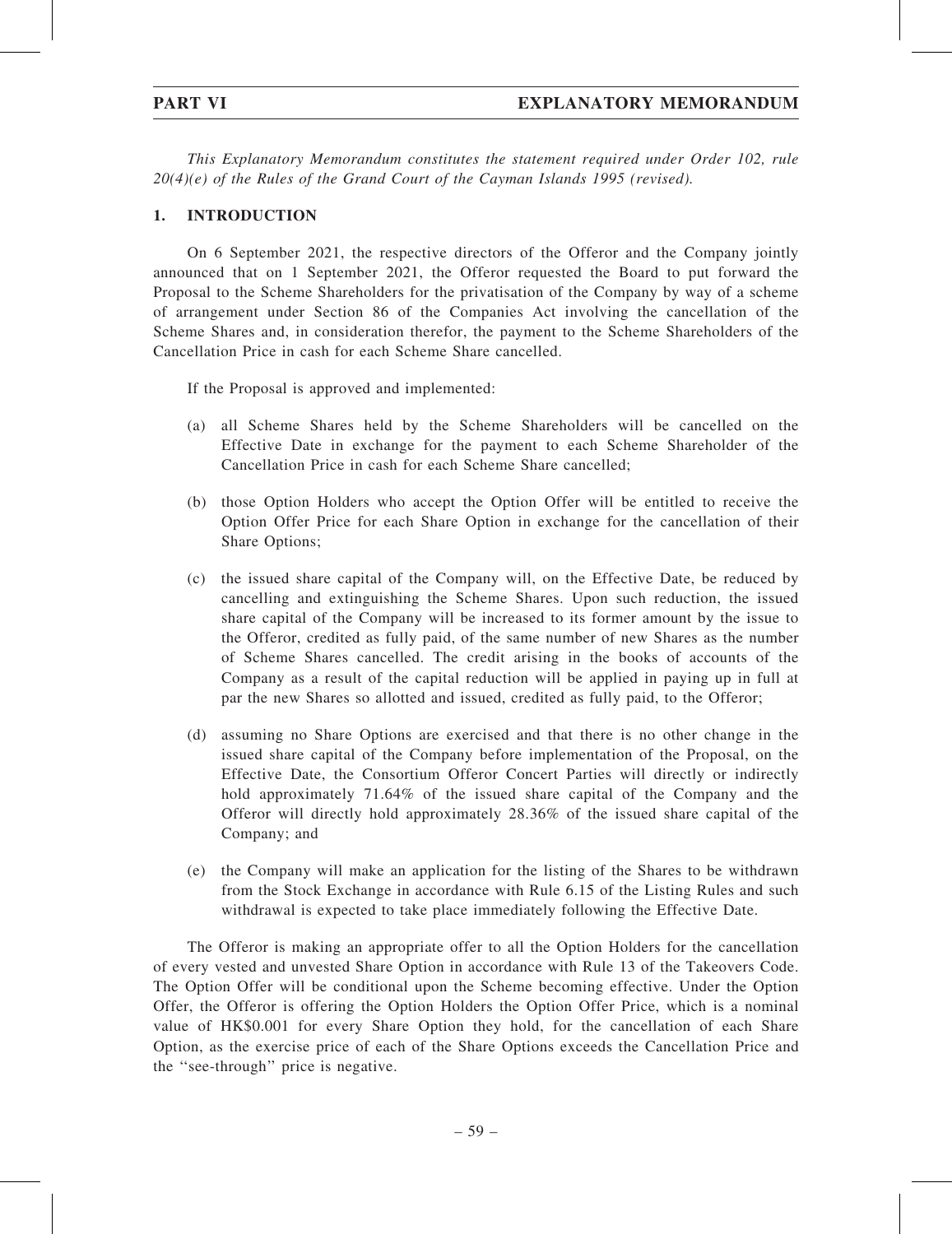The purpose of this Explanatory Memorandum is to explain the terms and effects of the Proposal and the Option Offer and to provide Scheme Shareholders and Option Holders with other relevant information in relation to the Proposal and the Option Offer, in particular, to provide the intentions of the Offeror with regard to the Company and the shareholding structure of the Company before and after the Scheme.

The particular attention of the Scheme Shareholders and the Option Holders is drawn to the following sections of this Scheme Document: (i) the letter from the Board in Part III; (ii) the letter from the Independent Board Committee in Part IV; (iii) the letter from Somerley in Part V; and (iv) the terms of the Scheme as set out in Appendix III to this Scheme Document.

# 2. THE PROPOSAL

The Proposal will be implemented by way of the Scheme.

### 2.1 The Scheme

Upon the Scheme becoming effective, the Scheme Shares will be cancelled in exchange for the Cancellation Price of HK\$0.08 in cash for every Scheme Share. Under the Scheme, the total consideration payable for the Scheme Shares will be payable by the Offeror.

As at the Latest Practicable Date, the Company had 10,070,431,786 Shares in issue, including 258,174,619 SAS Trustee Held Shares, representing approximately 2.56% of the issued share capital of the Company; and there are 600,099,000 outstanding Share Options granted under the Share Option Schemes (among which 67,580,000 Share Options have been vested and 532,519,000 Share Options have not been vested), the exercise of which in full would result in the issue of 600,099,000 new Shares, representing approximately 5.96% of the issued share capital of the Company as at the Latest Practicable Date and approximately 5.62% of the issued share capital of the Company as enlarged by the issue of such new Shares. The Scheme Shares, comprising 2,855,725,354 Shares, represented approximately 28.36% of the issued share capital of the Company.

Save as disclosed above, the Company has no outstanding options, warrants, derivatives or other securities that are convertible or exchangeable into Shares or other types of securities in the Company as at the Latest Practicable Date.

The Cancellation Price of HK\$0.08 per Scheme Share represents:

- (a) a premium of approximately 6.7% over the closing price of HK\$0.075 per Share as quoted on the Stock Exchange on the Latest Practicable Date;
- (b) a premium of approximately 73.9% over the closing price of HK\$0.0460 per Share as quoted on the Stock Exchange on the Last Trading Date;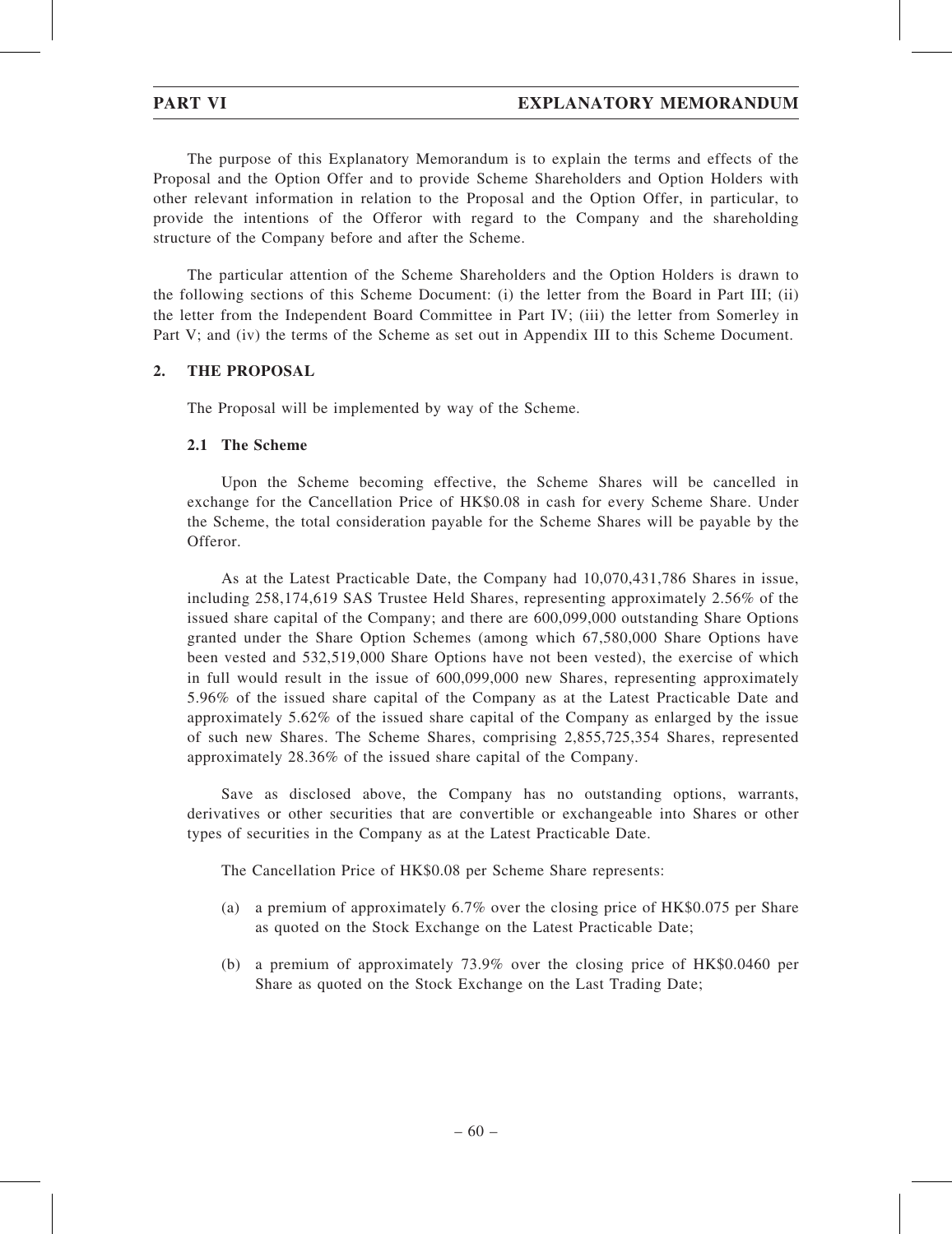- (c) a premium of approximately 74.7% over the average closing price of approximately HK\$0.0458 per Share based on the daily closing prices as quoted on the Stock Exchange for the 5 trading days up to and including the Last Trading Date;
- (d) a premium of approximately 70.9% over the average closing price of approximately HK\$0.0468 per Share based on the daily closing prices as quoted on the Stock Exchange for the 30 trading days up to and including the Last Trading Date;
- (e) a premium of approximately 62.9% over the average closing price of approximately HK\$0.0491 per Share based on the daily closing prices as quoted on the Stock Exchange for the 60 trading days up to and including the Last Trading Date;
- (f) a premium of approximately 61.0% over the average closing price of approximately HK\$0.0497 per Share based on the daily closing prices as quoted on the Stock Exchange for the 90 trading days up to and including the Last Trading Date;
- (g) a premium of approximately 62.9% over the average closing price of approximately HK\$0.0491 per Share based on the daily closing prices as quoted on the Stock Exchange for the 120 trading days up to and including the Last Trading Day;
- (h) a premium of approximately 66.3% over the average closing price of approximately HK\$0.0481 per Share based on the daily closing prices as quoted on the Stock Exchange for the 180 trading days up to and including the Last Trading Day;
- (i) a premium of approximately 63.9% over the audited net asset value per Share of approximately HK\$0.0488 as at 31 December 2020, based on the audited net assets of the Group as stated in the audited consolidated statement of financial position of the Company included in its annual report for the year ended 31 December 2020 and 10,070,431,786 Shares in issue as at the Latest Practicable Date; and
- (j) a premium of approximately 57.8% over the unaudited net asset value per Share of approximately HK\$0.0507 as at 30 June 2021, based on the unaudited net assets of the Group as stated in the condensed consolidated statement of financial position of the Company included in its interim report for the six months ended 30 June 2021 and 10,070,431,786 Shares in issue as at the Latest Practicable Date.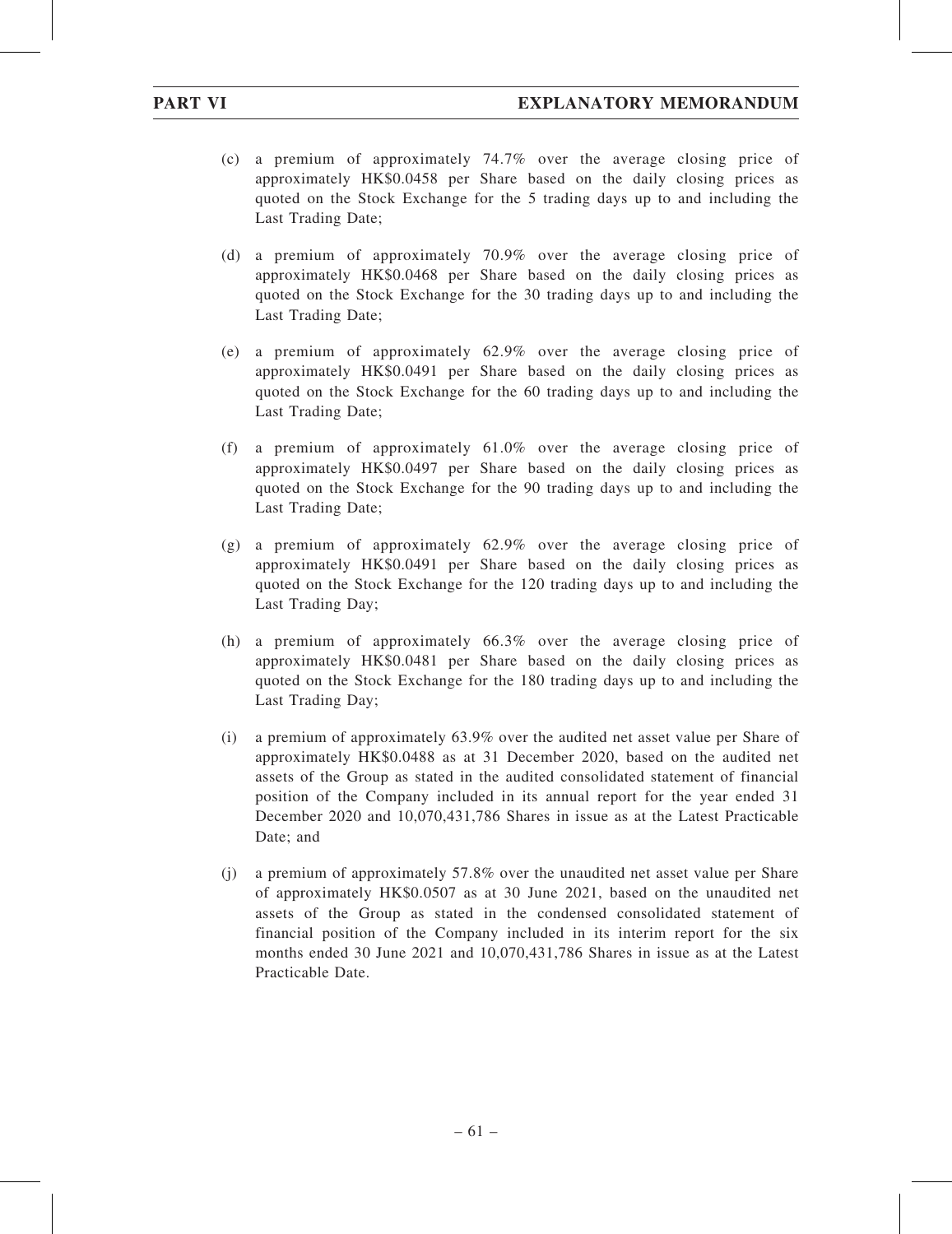During the six-month period preceding the Last Trading Day and ending on the Latest Practicable Date, the highest closing price of the Shares as quoted on the Stock Exchange was HK\$0.076 on 22 October, 9 November and 11 November 2021, and the lowest closing price of the Shares as quoted on the Stock Exchange was HK\$0.044 on 20 and 23 August 2021.

The Cancellation Price has been determined on a commercial basis after taking into account, among others, the prices of the Shares traded on the Stock Exchange and with reference to other privatisation transactions in Hong Kong in recent years.

# The Cancellation Price of HK\$0.08 per Scheme Share will not be increased, and the Offeror does not reserve the right to do so. Shareholders and potential investors of the Company should be aware that, following the making of this statement, the Offeror will not be allowed to increase the Cancellation Price.

If, after the Latest Practicable Date, any dividend or other distribution is made, declared or paid in respect of the Scheme Shares, the Cancellation Price will be reduced by an amount equal to the amount of such dividend or other distribution. The Company confirms that as at the Latest Practicable Date, (a) it has not declared any dividend which has not been paid; and (b) it does not have any intention to make, declare or pay any future dividend or make other distributions until after the implementation or lapse of the Scheme.

# 2.2 SAS Trustee Held Shares

The Share Award Scheme was adopted by the Company as a means to recognise the contribution of and to provide incentives for the eligible key management personnel including directors and senior management of the Group, consultants, experts, agents, representatives of the Group and employees of the Group. As at the Latest Practicable Date, there are 258,174,619 SAS Trustee Held Shares (representing approximately 2.56%) of the issued share capital of the Company), which have been acquired by the SAS Trustee for satisfying Share Awards on vesting, and 87,415,457 Share Awards (which may vest in the form of 87,415,457 Shares, representing approximately 0.87% of the issued share capital of the Company) have been granted to the Grantees which all remain unvested. The SAS Trustee, as the trustee of the Share Award Scheme, is regarded as acting in concert with the Offeror in relation to the Company. None of the Grantees of such 87,415,457 Share Awards is a member of the Offeror Group or the Offeror Concert Parties.

If any Share Awards are vested and the corresponding Shares are transferred by the SAS Trustee to the relevant Grantee who is a Disinterested Shareholder or sold on the Stock Exchange by the SAS Trustee on behalf of the relevant Grantee to any Disinterested Shareholder (the proceeds of which will be paid to the relevant Grantee) in accordance with the terms of the Share Award Scheme and the relevant transfer documents are lodged no later than 4:30 p.m. on Friday, 14 January 2022, such Disinterested Shareholders will be entitled to receive the Cancellation Price in respect of the relevant Shares (which will be Scheme Shares).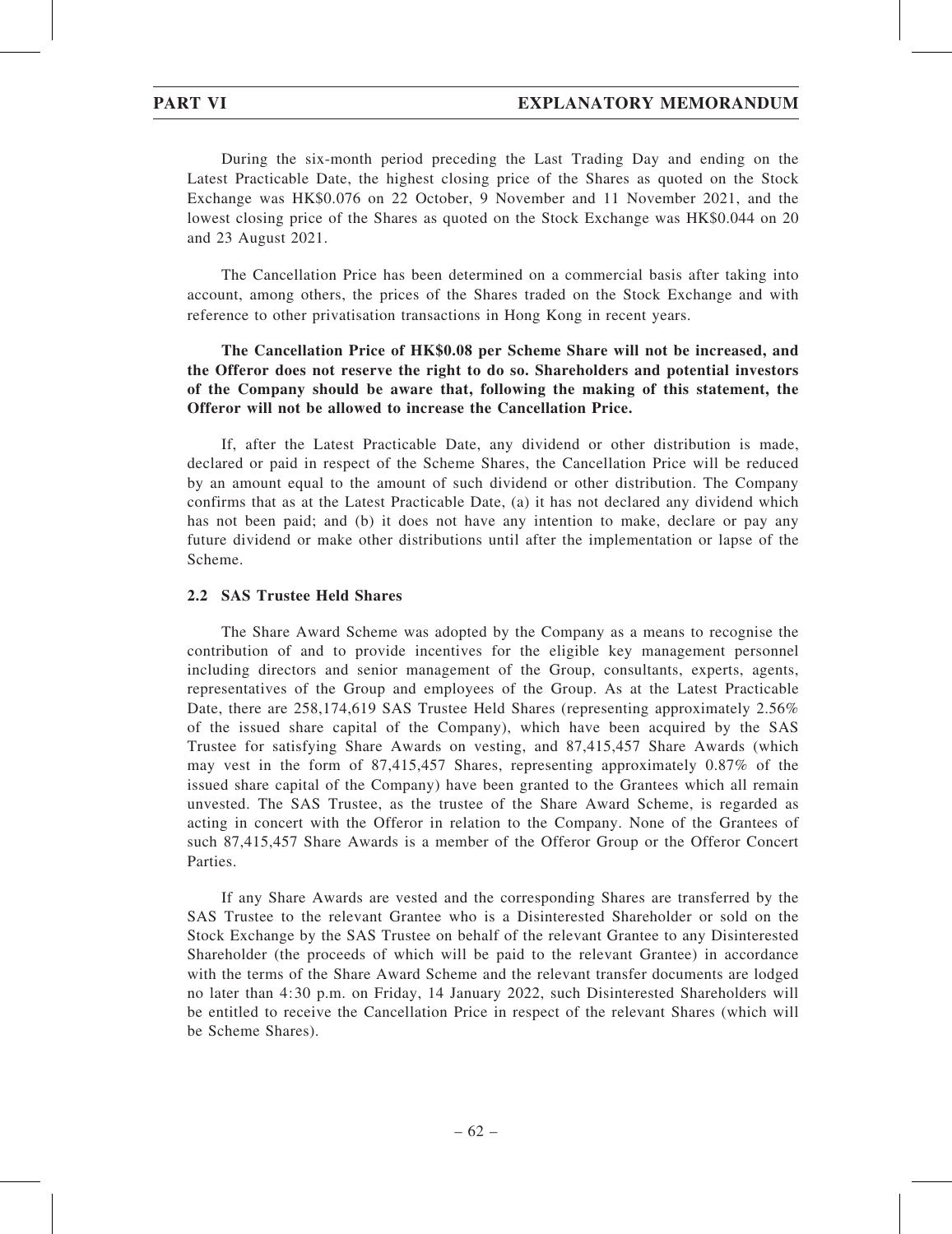Among the 87,415,457 outstanding Share Awards, the vesting date of 51,622,316 Share Awards (which may vest in the form of 51,622,316 Shares, representing approximately 0.51% of the issued share capital of the Company as at the Latest Practicable Date) falls before 30 June 2022 (being the current Long Stop Date). Among such 51,622,316 Share Awards, (i) 10,107,168 Share Awards will be vested to a Grantee automatically in January 2022; (ii) 9,237,678 Share Awards will be vested to certain Grantees automatically in April 2022 so long as they remain to be employees of the Group; and (iii) 32,277,470 Share Awards will be vested to certain Grantees subject to their continued employment with the Group and their satisfaction of performance target.

Pursuant to the trust deed and the rules of the Share Award Scheme, so long as no beneficial interest in the relevant SAS Trustee Held Shares has been vested, neither the Grantees nor the SAS Trustee shall exercise any voting rights in respect of such SAS Trustee Held Shares.

All of the SAS Trustee Held Shares which are still held by the SAS Trustee as trustee of the Share Award Scheme on the Scheme Record Date shall form part of the Scheme Shares and be cancelled and extinguished upon the Scheme becoming effective. Conditional upon the Scheme becoming effective, the Offeror will pay to the SAS Trustee an amount equivalent to the Cancellation Price multiplied by the number of the SAS Trustee Held Shares as at the Effective Date, which will be held on trust by the SAS Trustee in accordance with the Share Award Scheme. After the receipt of such Cancellation Price for the SAS Trustee Held Shares by the SAS Trustee, the Board shall as soon as practicable direct the termination of the Share Award Scheme, upon which an amount equivalent to the Cancellation Price multiplied by the number of outstanding Share Awards held by each Grantee at such termination will be paid by the SAS Trustee to the relevant Grantee, and any remaining proceeds (net of expenses) will be remitted to the Company.

# 2.3 Total consideration and financial resources

As at the Latest Practicable Date, the Scheme Shares comprised 2,855,725,354 Shares in issue, representing approximately 28.36% of the total issued share capital of the Company.

On the assumption that before the Scheme Record Date, (i) no further Shares are issued; and (ii) no Share Options are exercised, and all the Option Holders elect to receive the Option Offer Price of a nominal value of HK\$0.001 per Share Option, the amount of cash required to implement the Proposal and the Option Offer would be approximately HK\$228,458,000 and approximately HK\$600,000, respectively (i.e. a total amount of approximately HK\$229,058,000).

The Offeror intends to finance the cash required for the Proposal and the Option Offer using internal resources from Holdco.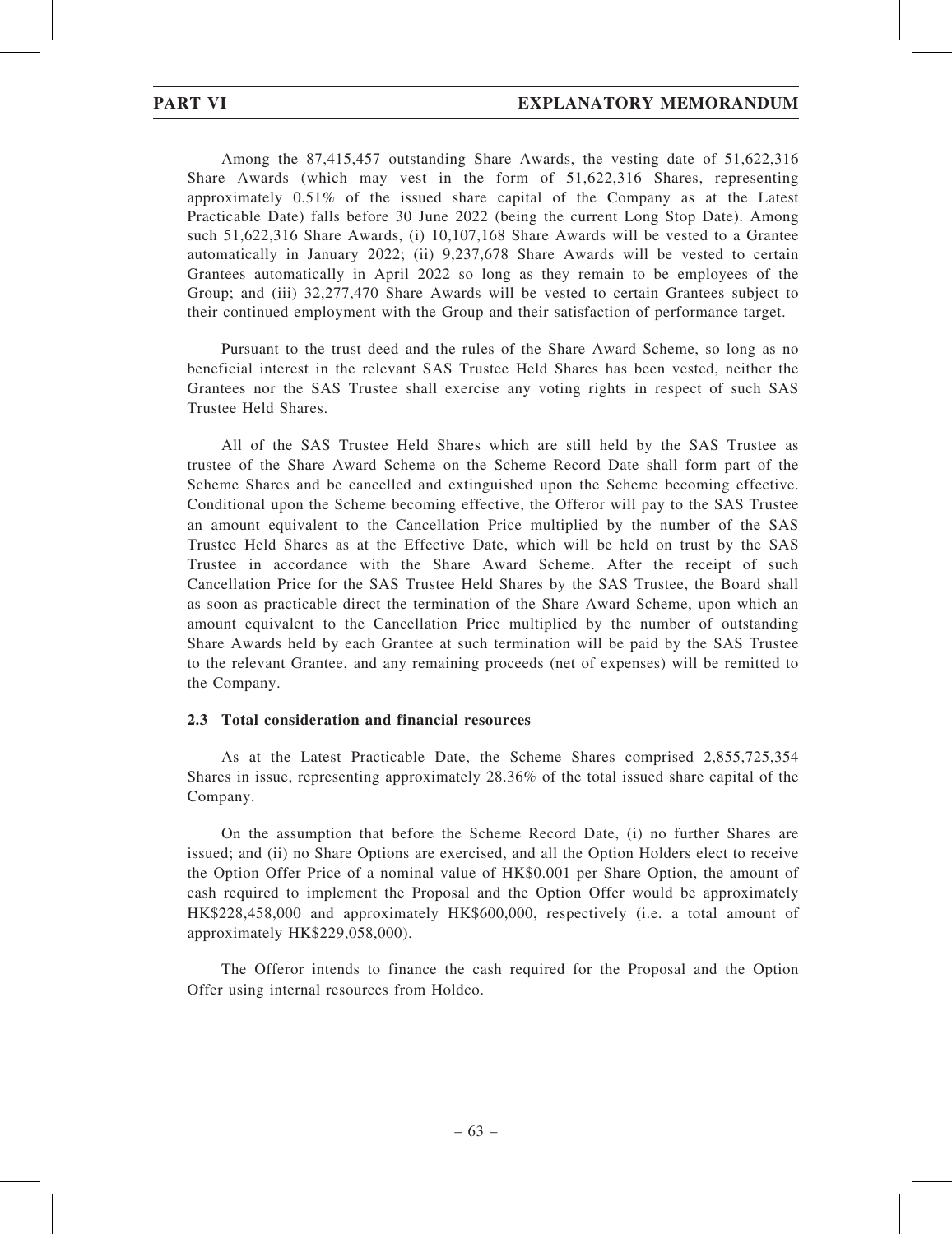UBS, the exclusive financial adviser to the Offeror, is satisfied that sufficient financial resources are available to the Offeror for discharging its obligations in respect of the full implementation of the Proposal and the Option Offer in accordance with their respective terms.

## 3. CONDITIONS OF THE PROPOSAL AND THE SCHEME

The implementation of the Proposal is, and the Scheme will become effective and binding on the Company and all Shareholders, subject to the fulfilment or waiver (as applicable) of the following Conditions:

- (a) the approval of the Scheme (by way of poll) by a majority in number of the Scheme Shareholders representing not less than 75% in value of the Scheme Shares, present and voting either in person or by proxy at the Court Meeting;
- (b) the approval of the Scheme (by way of poll) by the Disinterested Shareholders holding at least 75% of the votes attaching to the Scheme Shares held by the Disinterested Shareholders that are voted either in person or by proxy at the Court Meeting, provided that the number of votes cast (by way of poll) by the Disinterested Shareholders present and voting either in person or by proxy against the resolution to approve the Scheme is not more than 10% of the votes attaching to all the Scheme Shares held by all the Disinterested Shareholders;
- (c) (i) the passing of a special resolution by a majority of not less than  $\frac{3}{4}$  of the votes cast by the Shareholders present and voting, in person or by proxy, at the EGM to approve and give effect to the reduction of the share capital of the Company by the cancellation and extinguishment of the Scheme Shares; (ii) the passing of an ordinary resolution by a simple majority of the Shareholders present and voting, in person or by proxy, at the EGM to approve and give effect to the restoration of the share capital of the Company to its former amount by allotting and issuing to the Offeror the same number of new Shares as the number of Scheme Shares cancelled and extinguished and the application of the credit arising in the Company's books of accounts as a result of such issued share capital reduction in paying up in full at par the new Shares issued to the Offeror, credited as fully paid;
- (d) the sanction of the Scheme (with or without modifications) by the Grand Court and its confirmation of the reduction of the issued share capital of the Company, and the delivery to the Registrar of Companies of a copy of the order of the Grand Court and the minutes approved by the Grand Court in respect of the reduction of the issued share capital of the Company for registration;
- (e) the necessary compliance with the procedural requirements and conditions, if any, of Sections 15, 16 and 17 of the Companies Act in relation to the reduction of the share capital of the Company referred to in paragraph (c) above;
- (f) all authorisations, approvals, permissions, waivers and consents and all registrations and filings (including without limitation any which are required or desirable under or in connection with any applicable laws or regulations or any licences, permits or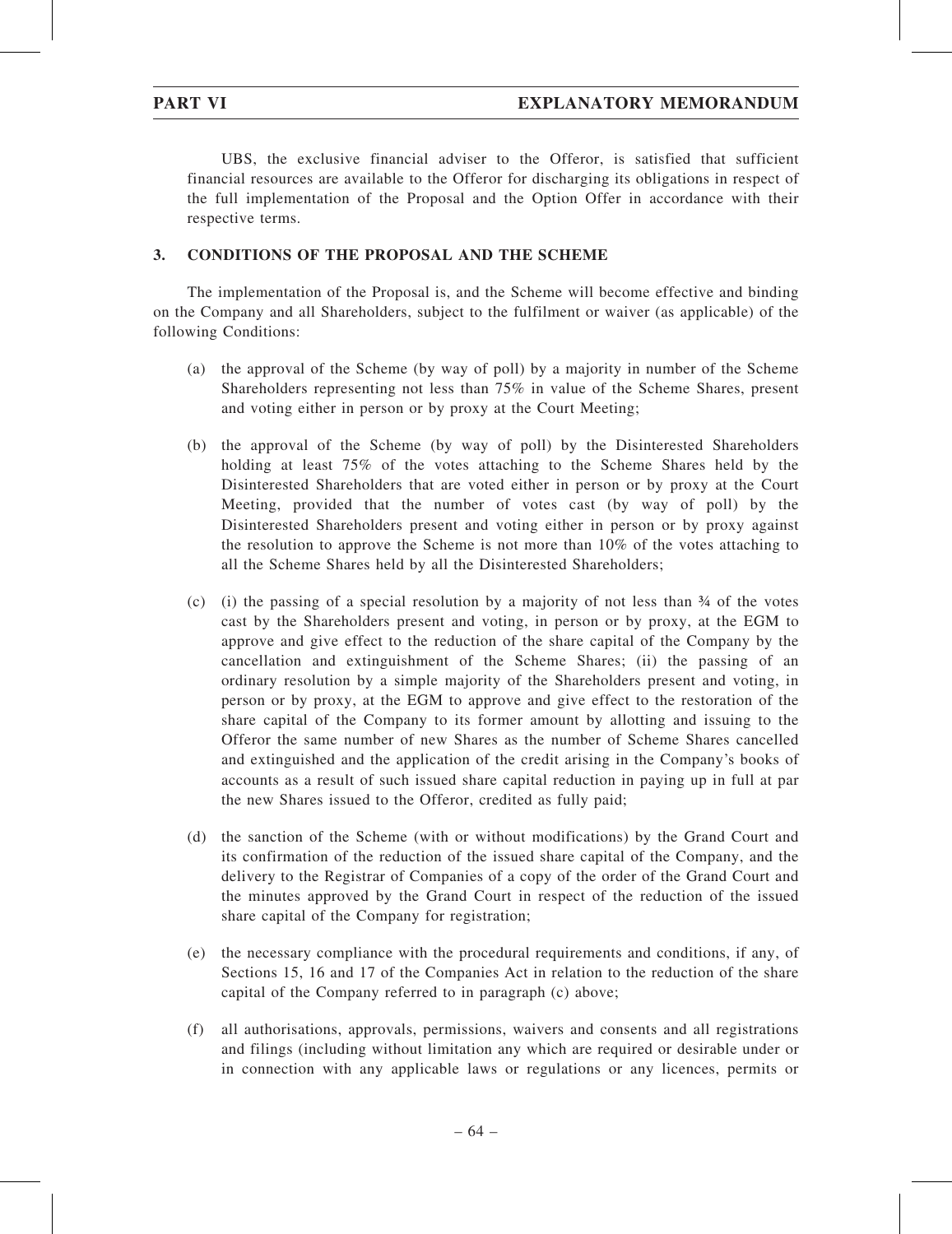contractual obligations of the Company) in connection with the Proposal or its implementation in accordance with its terms having been obtained (or, as the case may be, completed) and remaining in full force and effect without modification;

- (g) no government, governmental, quasi-governmental, statutory or regulatory body, court or agency in any jurisdiction having taken or instituted any action, proceeding, suit, investigation or enquiry (or enacted or proposed, and there not continuing to be outstanding, any statute, regulation, demand or order), in each case, which would make the Proposal or its implementation in accordance with its terms void, unenforceable, illegal or impracticable (or which would impose any material conditions or obligations with respect to the Proposal or the Scheme or its implementation in accordance with its terms), other than such actions, proceedings or suits as would not have a material adverse effect on the legal ability of the Offeror to proceed with the Proposal or the Scheme;
- (h) all necessary legal or regulatory obligations in all relevant jurisdictions having been complied with and no legal or regulatory requirement having been imposed which is not expressly provided for, or is in addition to the requirements expressly provided for, in the relevant laws or regulations in connection with the Proposal or its implementation in accordance with its terms;
- (i) since 31 December 2020, there having been no adverse change in the business, assets, financial or trading positions, profits or prospects of any member of the Group which is material in the context of the Group taken as a whole or in the context of the Proposal; and
- (j) since the Announcement Date, there not having been instituted, threatened in writing or remaining outstanding any litigation, arbitration, other proceedings or other dispute resolution process to which any member of the Group is a party (whether as plaintiff, defendant or otherwise) and no investigation by any government, quasigovernmental, supranational, regulatory or investigative body or court against or in respect of any such member or the business carried on by any such member having been threatened in writing, instituted or remaining outstanding, in each case, which is material in the context of the Group taken as a whole or in the context of the Proposal or its implementation in accordance with its terms.

The Offeror reserves the right to waive all or any of the Conditions (except for the Conditions in paragraphs (a) to (e) above) in whole or in part. The Company does not have the right to waive any of the Conditions.

In respect of the Condition in paragraph (f) above, as at the Latest Practicable Date, the Offeror and the Company do not foresee any necessary authorisations required in connection with the Proposal from, with or by (as the case may be) the relevant authorities in the Cayman Islands, Hong Kong and any other relevant jurisdictions, save for the authorisations already set out above as separate conditions.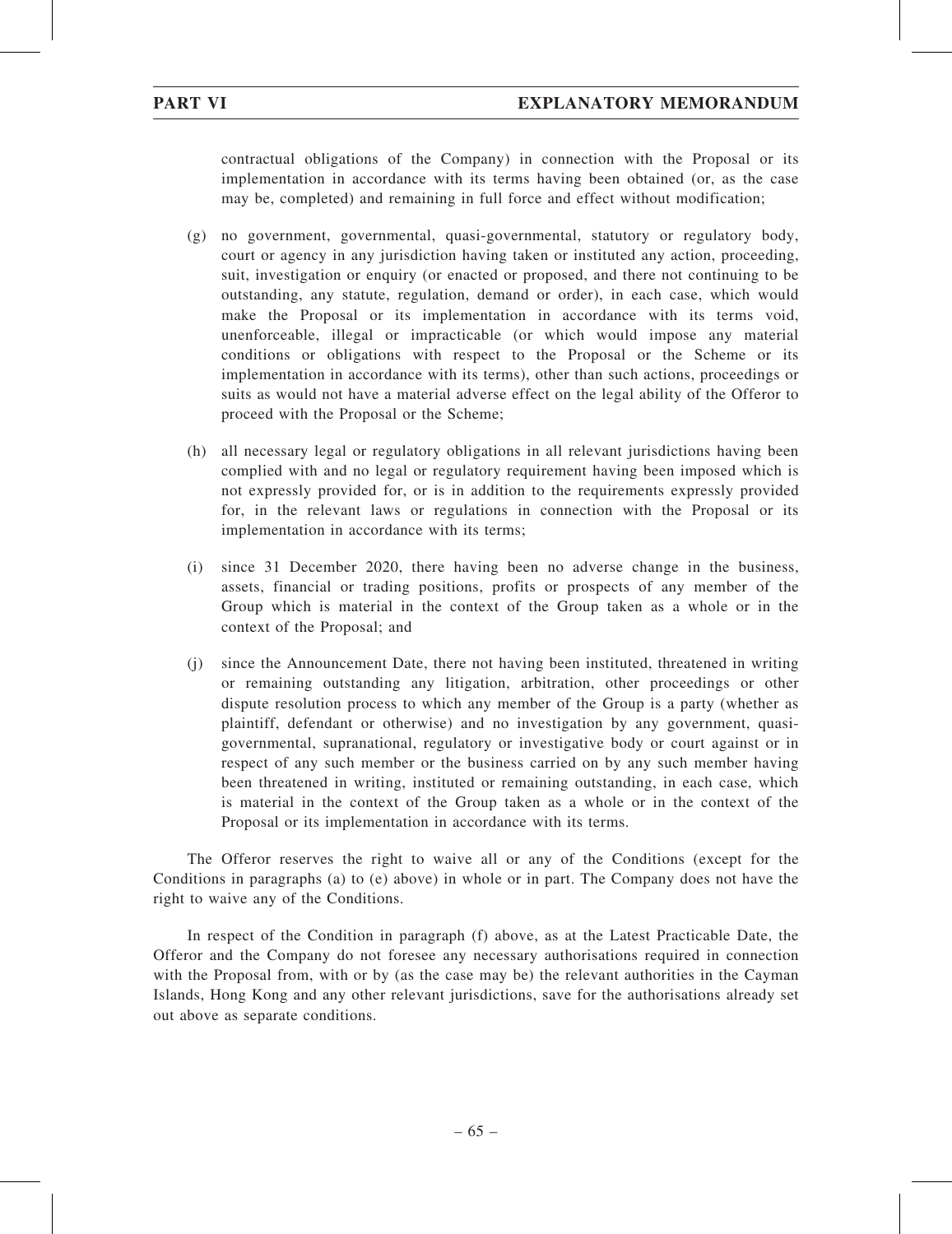In respect of the Condition in paragraph (h) above, as at the Latest Practicable Date, the Offeror and the Company are not aware of any such legal or regulatory obligation or requirement which is required to be complied with or has been imposed in connection with the Proposal or its implementation in accordance with its terms, save for the requirements already set out above as separate conditions.

All of the above Conditions will have to be fulfilled or waived, as applicable, on or before the Long Stop Date, otherwise the Proposal and the Scheme will lapse. Pursuant to Note 2 to Rule 30.1 of the Takeovers Code, the Offeror may only invoke any or all of the Conditions as a basis for not proceeding with the Scheme if the circumstances which give rise to the right to invoke such Condition are of material significance to the Offeror in the context of the Proposal. As at the Latest Practicable Date, the Offeror is not aware of any such circumstances.

If approved, the Scheme will be binding on all of the Scheme Shareholders, irrespective of whether or not they attended or voted at the Court Meeting or the EGM.

As at the Latest Practicable Date, none of the Conditions had been fulfilled or waived (as applicable).

Assuming that all of the Conditions are fulfilled or waived (as applicable), it is expected that the Scheme will become effective on Tuesday, 25 January 2022 (Cayman Islands time) and the listing of the Shares on the Stock Exchange will be withdrawn at 9:00 a.m. on Thursday, 27 January 2022 pursuant to Rule 6.15 of the Listing Rules. Further announcements will be made jointly by the Company and the Offeror in relation to the results of the Court Meeting and the EGM and, if all of the requisite resolutions to approve the Scheme are passed at those meetings, the results of the Court Hearing, and, if the Scheme is sanctioned, the Scheme Record Date, the Effective Date and the date of withdrawal of the listing of the Shares on the Stock Exchange.

WARNING: Shareholders and potential investors of the Company should be aware that the Proposal is subject to the Conditions being fulfilled or waived, as applicable, and therefore the Proposal may or may not be implemented. Shareholders and potential investors of the Company should therefore exercise caution when dealing in the securities of the Company. Persons who are in doubt as to the action they should take should consult their stockbroker, bank manager, solicitor or other professional advisers.

### 4. THE OPTION OFFER

As at the Latest Practicable Date, there are 600,099,000 outstanding Share Options granted under the Share Option Schemes (among which 67,580,000 Share Options have been vested and 532,519,000 Share Options have not been vested), each giving the Option Holder the right to subscribe for one new Share. The relevant exercise price applicable to each such Share Option ranges from HK\$0.127 to HK\$0.189. The exercise of all such Share Options in full would result in the issue of 600,099,000 new Shares, representing approximately 5.96% of the issued share capital of the Company as at the Latest Practicable Date and approximately 5.62% of the issued share capital of the Company as enlarged by the issue of such new Shares.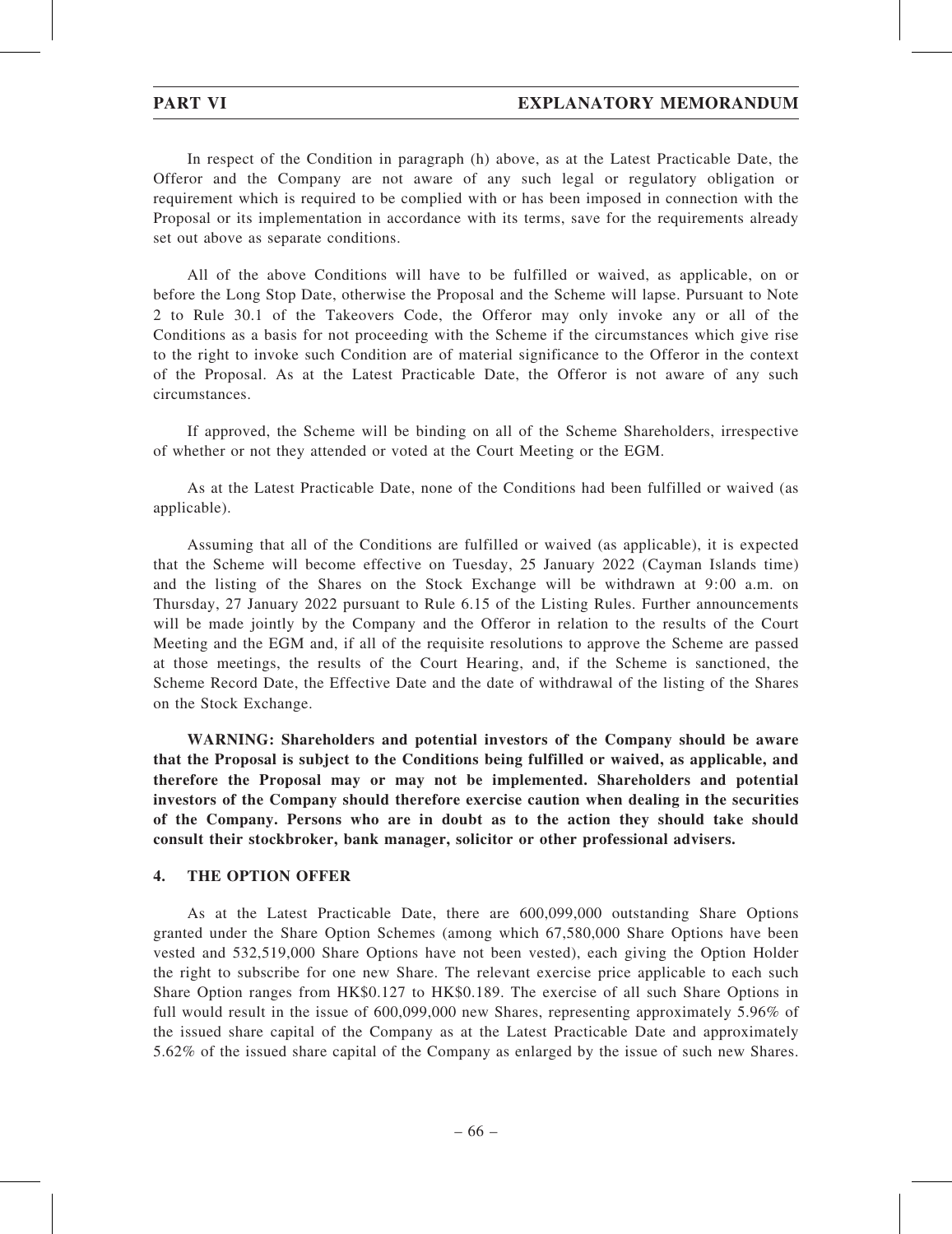Pursuant to the rules of the Share Option Schemes, when a scheme of arrangement between the Company and the Shareholders is proposed, the Company shall notify each Option Holder as it gives notice to the Shareholders for the convening of the Court Meeting and thereupon each Option Holder may exercise his or her Share Options in whole or in part.

The Offeror is making an appropriate offer to all the Option Holders for the cancellation of every vested and unvested Share Option in accordance with Rule 13 of the Takeovers Code. The Option Offer is conditional upon the Scheme becoming effective. Under the Option Offer, the Offeror is offering the Option Holders the Option Offer Price, which is a nominal value of HK\$0.001 for every Share Option they hold, for the cancellation of each Share Option, as the exercise price of each of the Share Options exceeds the Cancellation Price and the ''seethrough'' price is negative.

The following table sets out the exercise price and the ''see-through'' price of the outstanding Share Options under the Option Offer:

| Date of<br>Grant | <b>Exercise</b><br>$(HK\$ | price Exercise period                                                                     | "See<br>through"<br>price<br>$(HK\$ | Number of<br><b>Shares</b> into<br>which Share<br>Options are<br>not yet<br>vested | Number of<br><b>Shares</b> into<br>which Share<br><b>Options</b> are<br>exercisable |
|------------------|---------------------------|-------------------------------------------------------------------------------------------|-------------------------------------|------------------------------------------------------------------------------------|-------------------------------------------------------------------------------------|
| 9 April 2015     |                           | 0.127 9 April 2018 to 8 April 2025                                                        | $-0.047$                            |                                                                                    | 27,300,000                                                                          |
| 9 April 2015     |                           | 0.127 From the date of notification<br>by the Board ( <i>Note</i> ) up to<br>8 April 2025 | $-0.047$                            | 200,200,000                                                                        |                                                                                     |
| 8 June 2018      |                           | 0.189 From the date of notification<br>by the Board ( <i>Note</i> ) up to<br>7 June 2028  | $-0.109$                            | 332,319,000                                                                        |                                                                                     |
| 8 June 2018      |                           | 0.189 8 June 2019 to 7 June 2028                                                          | $-0.109$                            |                                                                                    | 40,280,000                                                                          |
|                  |                           |                                                                                           |                                     | <b>Total</b> 532,519,000                                                           | 67,580,000                                                                          |

Note: The Board will notify the relevant Option Holders the number of Share Options that have been vested upon their achievement of the performance target set by the Board.

Further information on the Option Offer is set out in the Option Offer Letter, substantially in the form set out in Appendix VI to this Scheme Document.

If any of the outstanding Share Options is exercised in accordance with the terms of the relevant Share Option Schemes by no later than 4:30 p.m. on Friday, 14 January 2022, any Shares so issued will be subject to and eligible to participate in the Scheme. Pursuant to the terms of the Share Option Schemes, all Share Options will lapse automatically and not be exercisable (to the extent not already lapsed or exercised) on the earlier of (i) the date on which the Scheme is sanctioned by the Grand Court; or (ii) the date of expiry of the two months' period from the date of the Option Offer Letter (which is given at the same time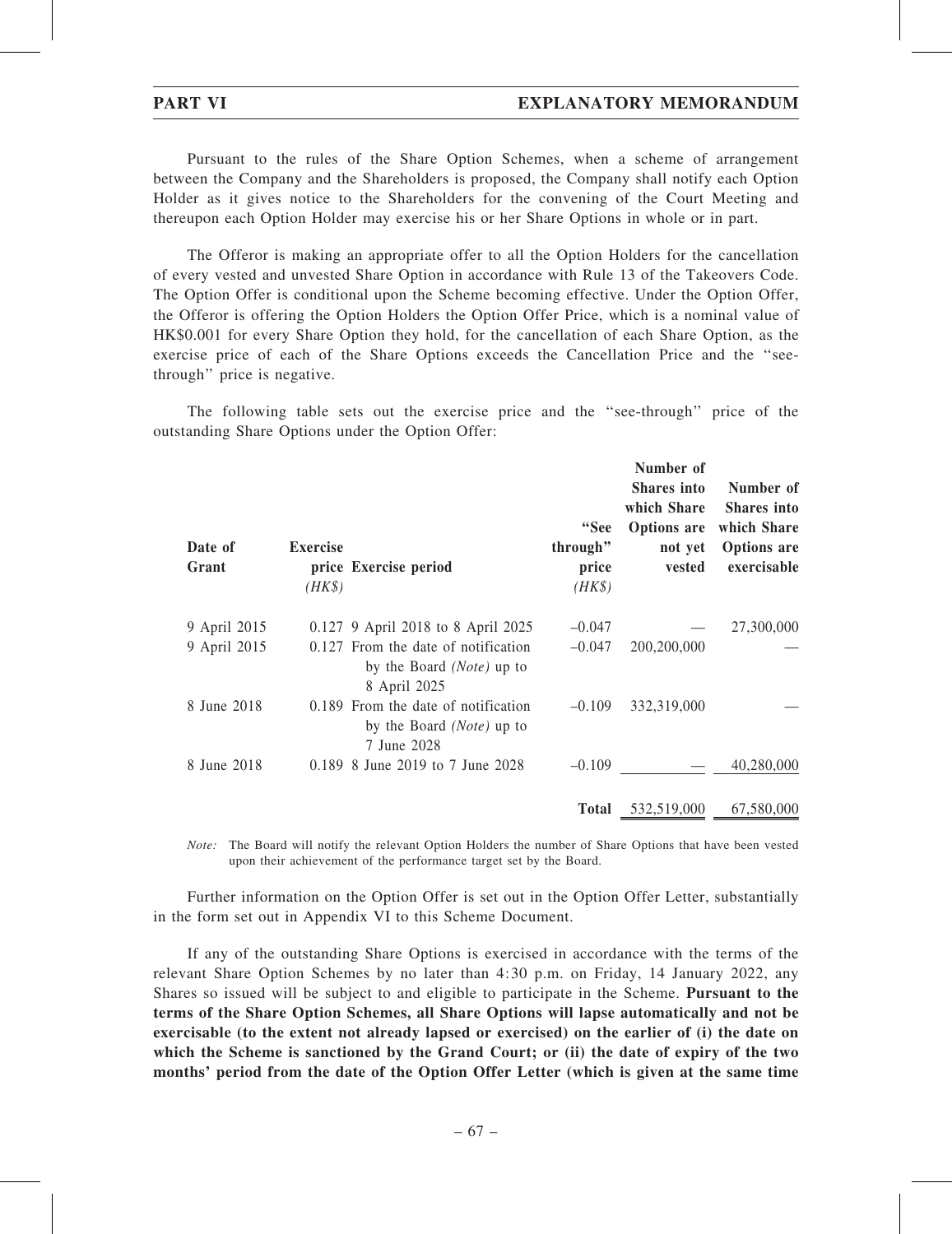as the despatch of this Scheme Document). Notwithstanding such automatic lapse of the Share Options, the Option Holders may choose to accept the Option Offer in respect of the outstanding Share Options (whether vested or unvested) to the extent that they have not otherwise lapsed or been cancelled or exercised, by lodging the duly completed and executed Form of Acceptance by not later than 4:00 p.m. on Tuesday, 25 January 2022 (or such other date and time as may be notified to the Option Holders by or on behalf of the Offeror and the Company or by way of joint announcement by the Offeror and the Company on the respective websites of the Stock Exchange and the Company).

## 5. THE SCHEME AND THE COURT MEETING

Pursuant to Section 86 of the Companies Act, where an arrangement is proposed between a company and its members or any class of them, the Grand Court may, on the application of the company or any member of the company, order a meeting of the members of the company or class of members, as the case may be, to be summoned in such manner as the Grand Court directs to agree such an arrangement.

It is expressly provided in Section 86 of the Companies Act that if a majority in number representing 75% in value of the members or class of members, as the case may be, present and voting either in person or by proxy at the meeting held as directed by the Grand Court as aforesaid, agree to any arrangement, the arrangement shall, if sanctioned by the Grand Court, be binding on all members or class of members, as the case may be, and also on the company.

# 6. ADDITIONAL REQUIREMENTS AS IMPOSED BY RULE 2.10 OF THE TAKEOVERS **CODE**

In addition to satisfying any requirements imposed by law as summarised above, other than with the consent of the Executive to dispense with compliance or strict compliance therewith, Rule 2.10 of the Takeovers Code requires that the Scheme may only be implemented if:

- (a) the Scheme is approved (by way of poll) by Disinterested Shareholders holding at least 75% of the votes attaching to the Scheme Shares held by Disinterested Shareholders that are voted either in person or by proxy at the Court Meeting; and
- (b) the number of votes cast (by way of poll) by Disinterested Shareholders present and voting either in person or by proxy at the Court Meeting against the resolution to approve the Scheme at the Court Meeting is not more than 10% of the votes attaching to all Scheme Shares held by all the Disinterested Shareholders.

For the purpose of counting the votes for (a) and (b) above, Disinterested Shareholders comprise all Shareholders as at the Meeting Record Date other than the Offeror and the Offeror Concert Parties.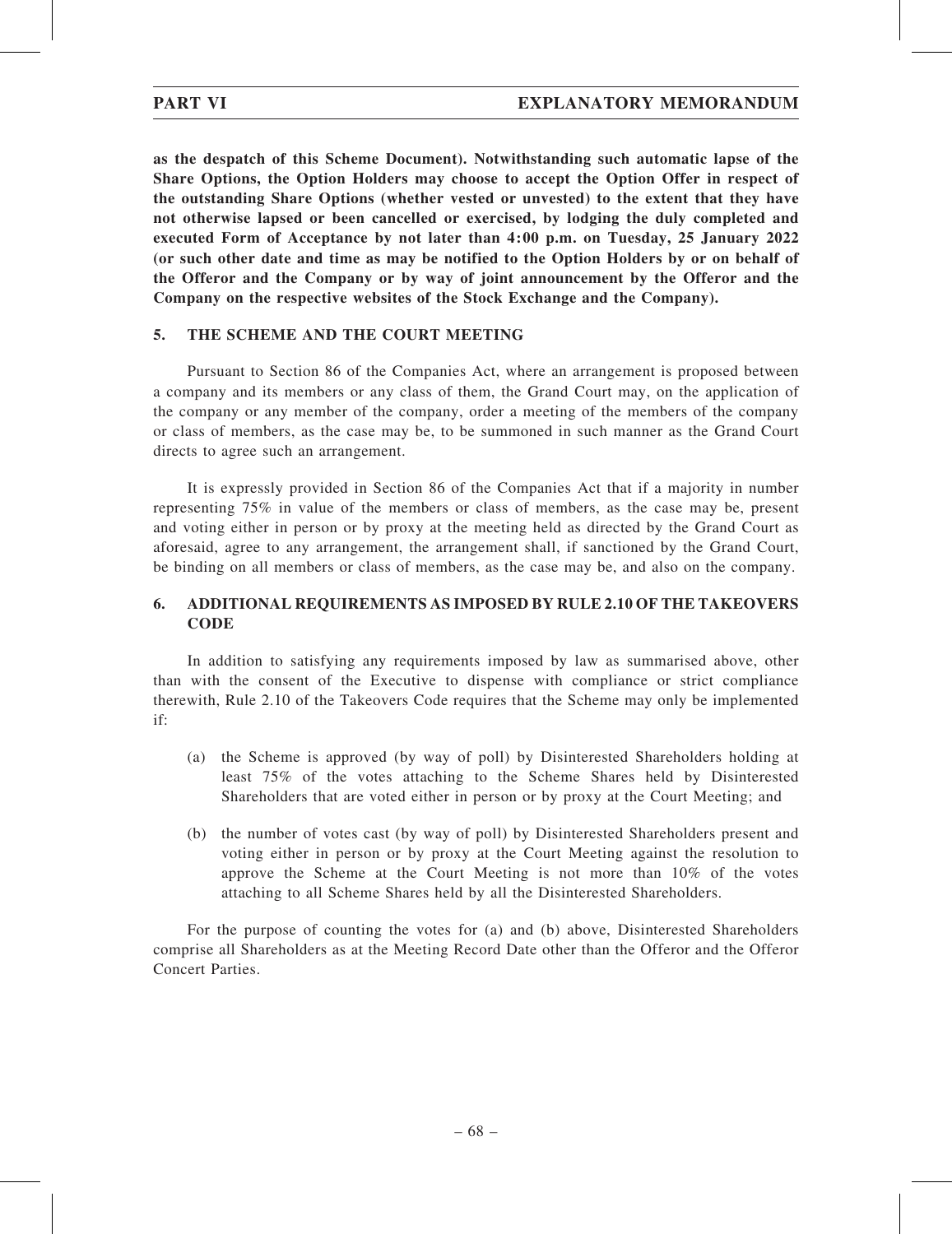As at the Latest Practicable Date, the Disinterested Shareholders held in aggregate 2,424,823,234 Scheme Shares. On that basis, and assuming that no new Shares are issued on or before the Meeting Record Date, 10% of the votes attached to all the Scheme Shares held by all Disinterested Shareholders referred to in (b) above would represent approximately 242,482,323 Shares.

## 7. BINDING EFFECT OF THE SCHEME

If approved, the Scheme will be binding on all of the Scheme Shareholders, irrespective of whether or not they attended or voted at the Court Meeting or the EGM.

## 8. EFFECT OF THE PROPOSAL ON THE SHAREHOLDING STRUCTURE OF THE **COMPANY**

As at the Latest Practicable Date:

- (a) there are 10,070,431,786 Shares in issue, including 258,174,619 SAS Trustee Held Shares (representing approximately 2.56% of the issued share capital of the Company);
- (b) the Offeror does not legally or beneficially own, control or have direction over any Shares;
- (c) the Consortium Offeror Concert Parties beneficially own, control or have direction over 7,214,706,432 Shares, representing approximately 71.64% of the issued share capital of the Company;
- (d) the Non-Consortium Offeror Concert Parties beneficially own, control or have direction over 430,902,120 Shares, representing approximately 4.28% of the issued share capital of the Company;
- (e) the Scheme Shareholders (which include the Non-Consortium Offeror Concert Parties) hold 2,855,725,354 Shares, representing approximately 28.36% of the issued share capital of the Company; and
- (f) there are 600,099,000 outstanding Share Options granted under the Share Option Schemes, among which (i) 72,500,000 Share Options (of which 8,700,000 have been vested) are held by Mr. Wong Kwok Ying, an executive Director and a member of the Non-Consortium Offeror Concert Parties; and (ii) 527,599,000 Share Options (of which 58,880,000 have been vested) are held by individuals who are not members of the Offeror Concert Parties.

Save as disclosed above, as at the Latest Practicable Date, the Company has no other relevant securities (as defined in Note 4 to Rule 22 of the Takeovers Code).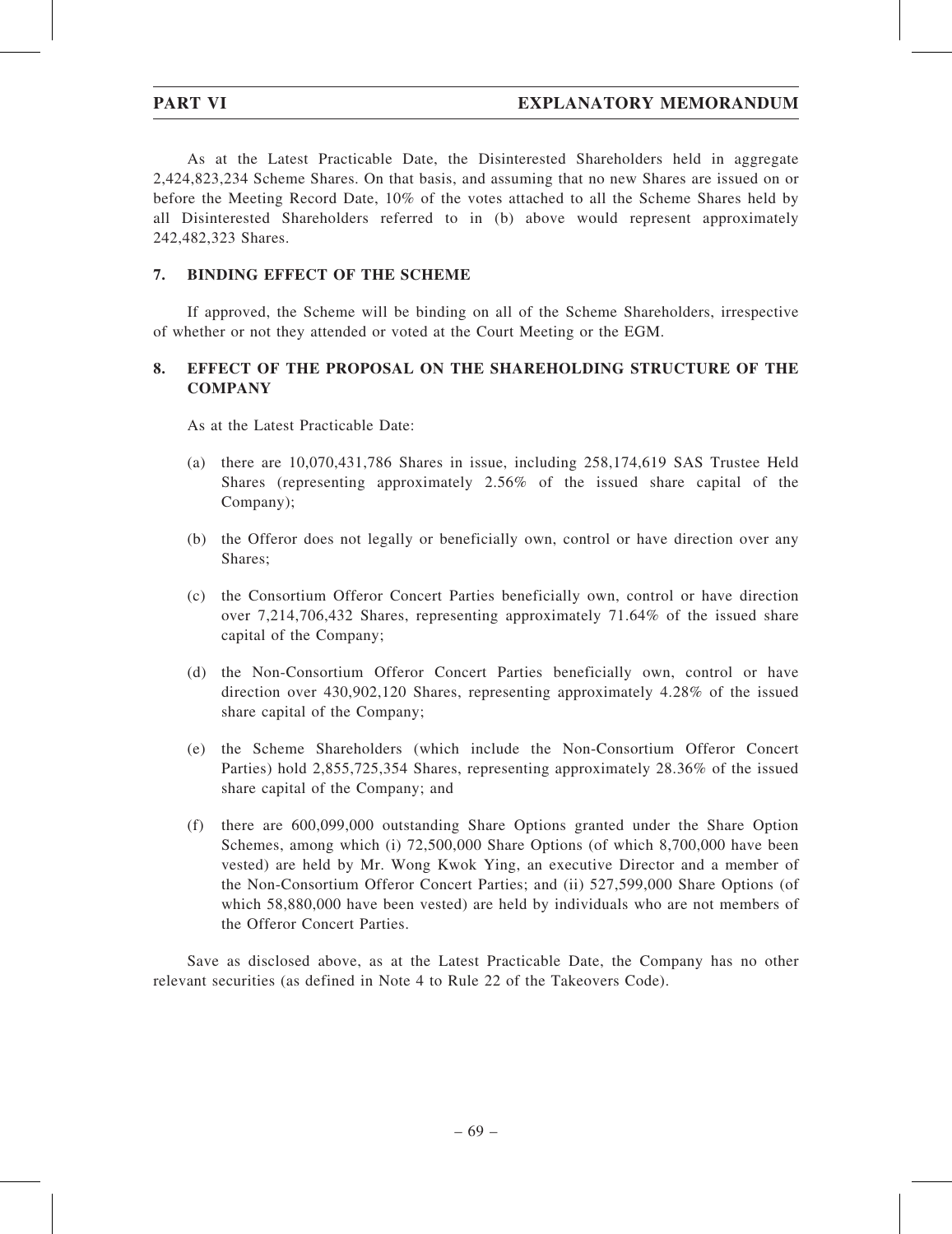### (a) Assuming that no Share Options are exercised before the Scheme Record Date

The table below sets out the shareholding structure of the Company as at the Latest Practicable Date and immediately upon completion of the Proposal on the assumption that no Share Options are exercised before the Scheme Record Date and there is no other change in shareholding of the Company before completion of the Proposal:

|                                                                               |                         |               | Immediately upon completion of<br>the Proposal (assuming that no<br><b>Share Options are exercised</b><br>before the Scheme Record Date<br>and there is no other change<br>in shareholding of the Company |                      |  |
|-------------------------------------------------------------------------------|-------------------------|---------------|-----------------------------------------------------------------------------------------------------------------------------------------------------------------------------------------------------------|----------------------|--|
|                                                                               | As at the Latest        |               |                                                                                                                                                                                                           | before completion of |  |
| <b>Shareholder</b>                                                            | <b>Practicable Date</b> |               | the Proposal)                                                                                                                                                                                             |                      |  |
|                                                                               |                         | Approximate % |                                                                                                                                                                                                           | Approximate %        |  |
|                                                                               | Number of               | of the issued | Number of                                                                                                                                                                                                 | of the issued        |  |
|                                                                               | <b>Shares</b>           | <b>Shares</b> | <b>Shares</b>                                                                                                                                                                                             | <b>Shares</b>        |  |
| (A) Offeror                                                                   |                         |               | 2,855,725,354                                                                                                                                                                                             | 28.36%               |  |
| (B) Consortium Offeror<br><b>Concert Parties not</b><br>subject to the Scheme |                         |               |                                                                                                                                                                                                           |                      |  |
| Mr. Peter Hung (Note 1)                                                       | 274,766,648             | 2.73%         | 274,766,648                                                                                                                                                                                               | 2.73%                |  |
| Mr. Marvin Hung (Note 2)                                                      | 72,652,163              | 0.72%         | 72,652,163                                                                                                                                                                                                | 0.72%                |  |
| Mrs. Diana Hung (Note 3)                                                      | 2,011,168               | 0.02%         | 2,011,168                                                                                                                                                                                                 | 0.02%                |  |
| HHHFL (as trustee of The<br>HHH Discretionary Trust)                          |                         |               |                                                                                                                                                                                                           |                      |  |
| (Note 4)                                                                      | 3,379,544,265           | 33.56%        | 3,379,544,265                                                                                                                                                                                             | 33.56%               |  |
| NCFFL (as trustee of The<br>NCFF Discretionary Trust)                         |                         |               |                                                                                                                                                                                                           |                      |  |
| (Note 5)                                                                      | 3,212,756,535           | 31.90%        | 3,212,756,535                                                                                                                                                                                             | 31.90%               |  |
| Predominance Fortune                                                          |                         |               |                                                                                                                                                                                                           |                      |  |
| Limited (Note 6)                                                              | 199,642,838             | 1.98%         | 199,642,838                                                                                                                                                                                               | 1.98%                |  |
| LTIL (as trustee of The LTI                                                   |                         |               |                                                                                                                                                                                                           |                      |  |
| Discretionary Trust)                                                          |                         |               |                                                                                                                                                                                                           |                      |  |
| (Note 7)                                                                      | 73,332,815              | 0.73%         | 73,332,815                                                                                                                                                                                                | 0.73%                |  |
| Sub-total of $(B)$                                                            | 7,214,706,432           | 71.64%        | 7,214,706,432                                                                                                                                                                                             | 71.64%               |  |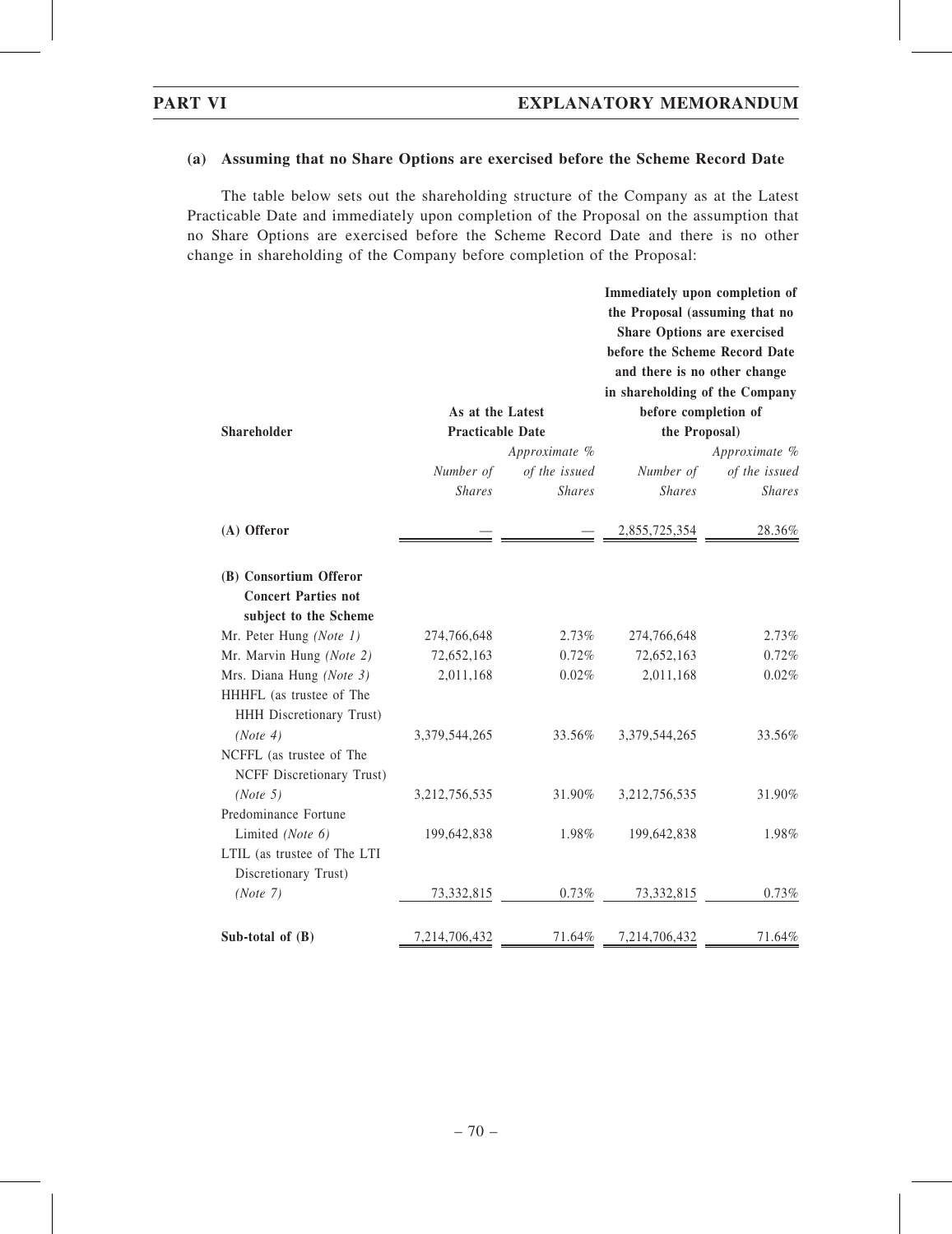|                                          |                         |               | Immediately upon completion of<br>the Proposal (assuming that no<br>Share Options are exercised<br>before the Scheme Record Date<br>and there is no other change<br>in shareholding of the Company |               |
|------------------------------------------|-------------------------|---------------|----------------------------------------------------------------------------------------------------------------------------------------------------------------------------------------------------|---------------|
|                                          | As at the Latest        |               | before completion of                                                                                                                                                                               |               |
| <b>Shareholder</b>                       | <b>Practicable Date</b> |               | the Proposal)                                                                                                                                                                                      |               |
|                                          |                         | Approximate % |                                                                                                                                                                                                    | Approximate % |
|                                          | Number of               | of the issued | Number of                                                                                                                                                                                          | of the issued |
|                                          | <b>Shares</b>           | <b>Shares</b> | <b>Shares</b>                                                                                                                                                                                      | <b>Shares</b> |
| (C) Non-Consortium                       |                         |               |                                                                                                                                                                                                    |               |
| <b>Offeror Concert Parties</b>           |                         |               |                                                                                                                                                                                                    |               |
| subject to the Scheme                    |                         |               |                                                                                                                                                                                                    |               |
| Mr. Hung Hak Kan                         |                         |               |                                                                                                                                                                                                    |               |
| (Note 8)                                 | 25, 274, 531            | 0.25%         |                                                                                                                                                                                                    |               |
| Mr. Hung Hak Fu (Note 8)                 | 25,735,593              | $0.26\%$      |                                                                                                                                                                                                    |               |
| The late Mr. Hung Hak                    |                         |               |                                                                                                                                                                                                    |               |
| Shing's estate (Note 8)                  | 25, 253, 355            | 0.25%         |                                                                                                                                                                                                    |               |
| Ms. Hung Siu Yee, Linda                  |                         |               |                                                                                                                                                                                                    |               |
| (Note 8)                                 | 27,748,091              | 0.28%         |                                                                                                                                                                                                    |               |
| Mr. Hung Hak Yau (Note 9)                | 38,780,031              | 0.39%         |                                                                                                                                                                                                    |               |
| Mrs. Hung Lui Suet Ying,                 |                         |               |                                                                                                                                                                                                    |               |
| Margaret (Note 10)                       | 40,000                  | $0.00\%$      |                                                                                                                                                                                                    |               |
| Ms. Hung Cee Kay, Celeste                |                         |               |                                                                                                                                                                                                    |               |
| (Note 11)                                | 207,964                 | $0.00\%$      |                                                                                                                                                                                                    |               |
| Ms. Hung Wen Kay,                        |                         |               |                                                                                                                                                                                                    |               |
| Wendeline (Note 11)                      | 214,584                 | $0.00\%$      |                                                                                                                                                                                                    |               |
| Ms. Hung Wain Kay, Natalie               |                         |               |                                                                                                                                                                                                    |               |
| (Note 11)                                | 214,584                 | $0.00\%$      |                                                                                                                                                                                                    |               |
| Ms. Hung Gi Kay, Zita                    |                         |               |                                                                                                                                                                                                    |               |
| (Note 11)                                | 214,584                 | 0.00%         |                                                                                                                                                                                                    |               |
| Ms. Hung Sum Kay, Sandy                  |                         |               |                                                                                                                                                                                                    |               |
| (Note 12)                                | 147,009                 | $0.00\%$      |                                                                                                                                                                                                    |               |
| Ms. Hung On Kay, Angela                  |                         |               |                                                                                                                                                                                                    |               |
| (Note 13)                                | 142,508                 | $0.00\%$      |                                                                                                                                                                                                    |               |
| SAS Trustee (Note 14)                    | 258,174,619             | 2.56%         |                                                                                                                                                                                                    |               |
| LGEFL (as trustee of<br>The Lion & Globe |                         |               |                                                                                                                                                                                                    |               |
| Educational Trust)                       |                         |               |                                                                                                                                                                                                    |               |
| (Note 15)                                | 28,754,667              | 0.29%         |                                                                                                                                                                                                    |               |
|                                          |                         |               |                                                                                                                                                                                                    |               |
| Sub-total of $(C)$                       | 430,902,120             | 4.28%         |                                                                                                                                                                                                    |               |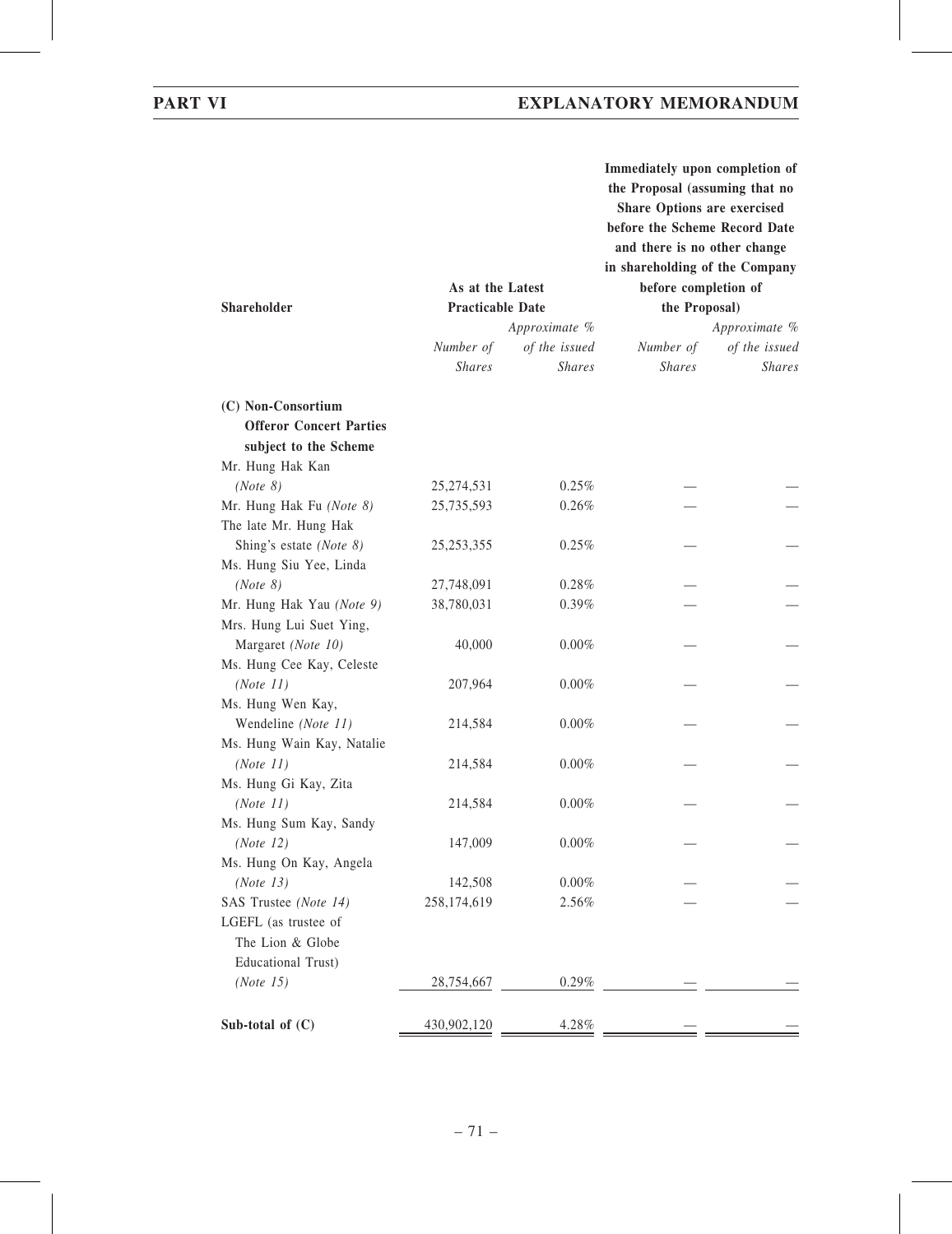|                                                       | As at the Latest        |               | Immediately upon completion of<br>the Proposal (assuming that no<br><b>Share Options are exercised</b><br>before the Scheme Record Date<br>and there is no other change<br>in shareholding of the Company<br>before completion of |               |  |
|-------------------------------------------------------|-------------------------|---------------|-----------------------------------------------------------------------------------------------------------------------------------------------------------------------------------------------------------------------------------|---------------|--|
| <b>Shareholder</b>                                    | <b>Practicable Date</b> |               |                                                                                                                                                                                                                                   | the Proposal) |  |
|                                                       |                         | Approximate % |                                                                                                                                                                                                                                   | Approximate % |  |
|                                                       | Number of               |               | of the issued Number of of the issued                                                                                                                                                                                             |               |  |
|                                                       | <b>Shares</b>           | <b>Shares</b> | <i>Shares</i>                                                                                                                                                                                                                     | <b>Shares</b> |  |
| (D) Offeror and the<br><b>Offeror Concert Parties</b> |                         |               |                                                                                                                                                                                                                                   |               |  |
| $(A) + (B) + (C)$                                     |                         |               | $7,645,608,552$ $75.92\%$ $10,070,431,786$                                                                                                                                                                                        | 100.00%       |  |
| (E) Disinterested<br>Shareholders subject to          |                         |               |                                                                                                                                                                                                                                   |               |  |
| the Scheme (Note 16)                                  | 2,424,823,234           | 24.08%        |                                                                                                                                                                                                                                   |               |  |
| (F) Scheme Shareholders                               |                         |               |                                                                                                                                                                                                                                   |               |  |
| $(C) + (E)$                                           | 2,855,725,354           | 28.36%        |                                                                                                                                                                                                                                   |               |  |
| <b>TOTAL</b>                                          |                         |               |                                                                                                                                                                                                                                   |               |  |
| $(A) + (B) + (C) + (E)$                               | 10,070,431,786          | 100.00%       | 10,070,431,786                                                                                                                                                                                                                    | 100.00%       |  |
|                                                       |                         |               |                                                                                                                                                                                                                                   |               |  |

Notes:

- (1) As at the Latest Practicable Date, 274,766,648 Shares are indirectly held by Mr. Peter Hung through his wholly-owned companies, Exploit (PH) Limited and Kinnard Investments Limited.
- (2) As at the Latest Practicable Date, 72,652,163 Shares are directly held by Mr. Marvin Hung.
- (3) As at the Latest Practicable Date, 2,011,168 Shares are indirectly held by Mrs. Diana Hung (the spouse of Mr. Peter Hung) through her wholly-owned company, Banjo (DH) Limited.
- (4) HHHFL is the trustee of a discretionary trust, The HHH Discretionary Trust. Mr. Peter Hung is the settlor of The HHH Discretionary Trust, the discretionary beneficiaries of which are Mrs. Diana Hung and certain children of Mr. Peter Hung and Mrs. Diana Hung. Mr. Peter Hung and Mrs. Diana Hung each owns one-third, and Mr. Marvin Hung owns one-sixth, of the voting power at general meeting of HHHFL. Therefore, HHHFL, as trustee of The HHH Discretionary Trust, is regarded as acting in concert with the Offeror in relation to the Company.

As at the Latest Practicable Date, HHHFL, as trustee of The HHH Discretionary Trust, indirectly controls 3,379,544,265 Shares through its indirectly wholly-owned subsidiaries, namely Action Success (PHT) Limited (holding 166,787,730 Shares), True Force Ventures Limited (holding 1,408,783,784 Shares), Earn Field International (PHT) Limited (holding 1,408,783,784 Shares) and New Tree Limited (holding 395,188,967 Shares).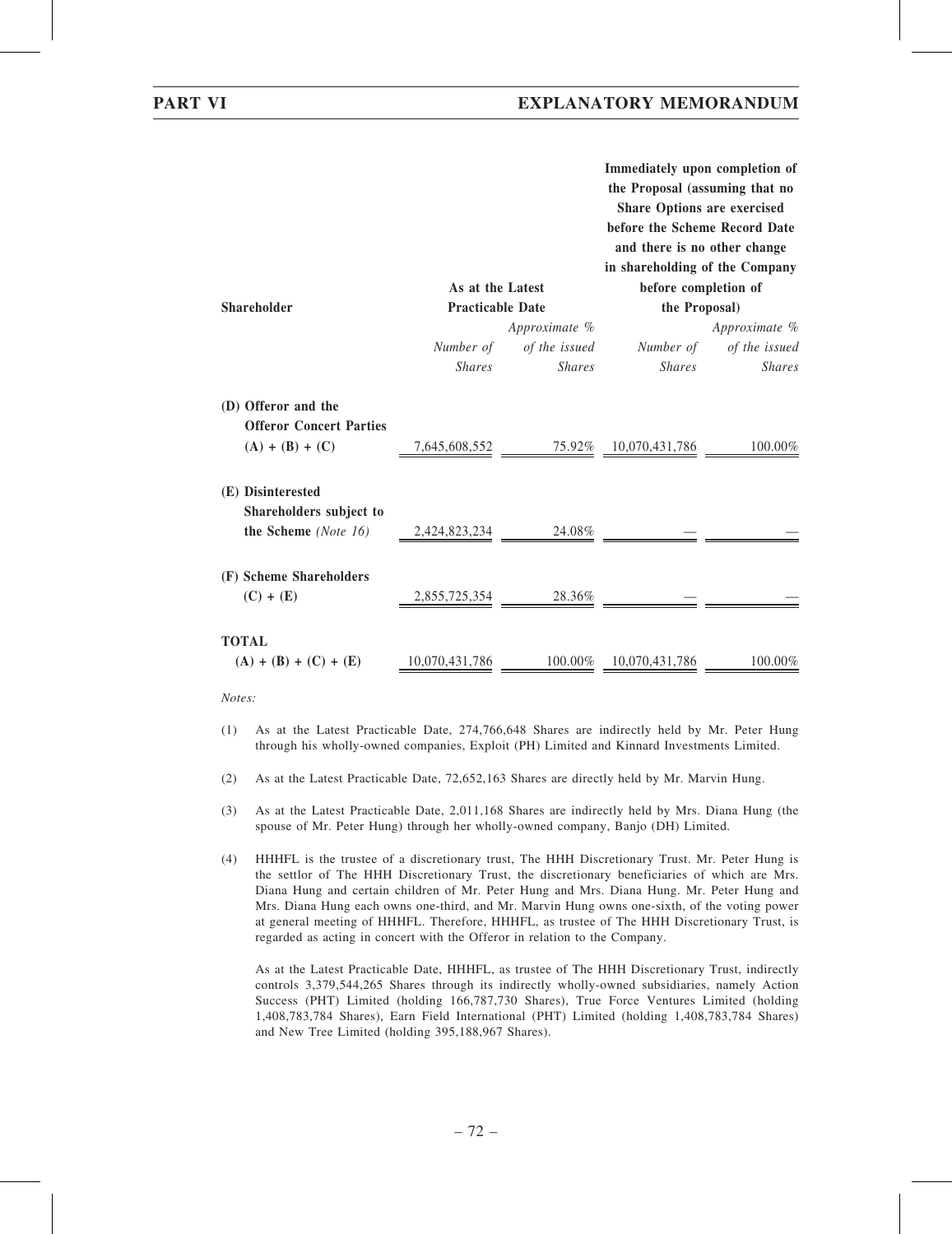Also, HHHFL, as trustee of The HHH Discretionary Trust, owns one-half of the voting power at general meeting of Predominance Fortune Limited, which holds 199,642,838 Shares as at the Latest Practicable Date. Such 199,642,838 Shares are in addition to the 3,379,544,265 Shares referred to in the immediately preceding paragraph.

(5) NCFFL is the trustee of a discretionary trust, The NCFF Discretionary Trust. The discretionary beneficiaries of The NCFF Discretionary Trust include a company wholly-owned by Mr. Marvin Hung, and certain close relatives of Mr. Marvin Hung and Mr. Peter Hung. NCFFL is indirectly wholly-owned by Mr. Marvin Hung through AGVL. Therefore, NCFFL, as trustee of The NCFF Discretionary Trust, is regarded as acting in concert with the Offeror in relation to the Company.

As at the Latest Practicable Date, NCFFL, as trustee of The NCFF Discretionary Trust, indirectly controls 3,212,756,535 Shares through its indirectly wholly-owned subsidiaries, namely Winner Planet Limited (holding 1,625,526,805 Shares) and Creative Mount Limited (holding 1,587,229,730 Shares).

Also, NCFFL, as trustee of The NCFF Discretionary Trust, owns one-half of the voting power at general meeting of Predominance Fortune Limited, which holds 199,642,838 Shares as at the Latest Practicable Date. Such 199,642,838 Shares are in addition to the 3,212,756,535 Shares referred to in the immediately preceding paragraph.

- (6) Predominance Fortune Limited is a company of which HHHFL, as trustee of The HHH Discretionary Trust, and NCFFL, as trustee of The NCFF Discretionary Trust, each owns one-half of the voting power at general meeting. As at the Latest Practicable Date, Predominance Fortune Limited holds 199,642,838 Shares.
- (7) LTIL is the trustee of a discretionary trust, The LTI Discretionary Trust. Mr. Peter Hung is the settlor of The LTI Discretionary Trust, the discretionary beneficiaries of which include a company wholly-owned by HHHFL and a company wholly-owned by Mr. Marvin Hung. LTIL is wholly-owned by a company which is in turn wholly-owned by Mr. Peter Hung. Therefore, LTIL, as trustee of The LTI Discretionary Trust, is regarded as acting in concert with the Offeror in relation to the Company.

As at the Latest Practicable Date, LTIL, as trustee of The LTI Discretionary Trust, indirectly held 73,332,815 Shares through its wholly-owned subsidiary, Elite Aim (LTIT) Limited.

- (8) Mr. Hung Hak Kan, Mr. Hung Hak Fu, the late Mr. Hung Hak Shing and Ms. Hung Siu Yee, Linda are the siblings of Mr. Peter Hung, and therefore are regarded as acting in concert with the Offeror in relation to the Company.
- (9) Mr. Hung Hak Yau is the brother of Mr. Peter Hung and the father of Mr. Marvin Hung. Therefore, he is regarded as acting in concert with the Offeror in relation to the Company.
- (10) Mrs. Hung Lui Suet Ying, Margaret is the mother of Mr. Marvin Hung. Therefore, she is regarded as acting in concert with the Offeror in relation to the Company. Such 40,000 Shares were held by Mrs. Hung Lui Suet Ying, Margaret also as at the Announcement Date but was not disclosed in the Joint Announcement as such shareholding was subsequently identified and informed to the Offeror after the issue of the Joint Announcement.
- (11) Ms. Hung Cee Kay, Celeste, Ms. Hung Wen Kay, Wendeline, Ms. Hung Wain Kay, Natalie and Ms. Hung Gi Kay, Zita are the daughters of Mr. Peter Hung and Mrs. Diana Hung. Therefore, they are regarded as acting in concert with the Offeror in relation to the Company.
- (12) Ms. Hung Sum Kay, Sandy is the sister of Mr. Marvin Hung. Therefore, she is regarded as acting in concert with the Offeror in relation to the Company.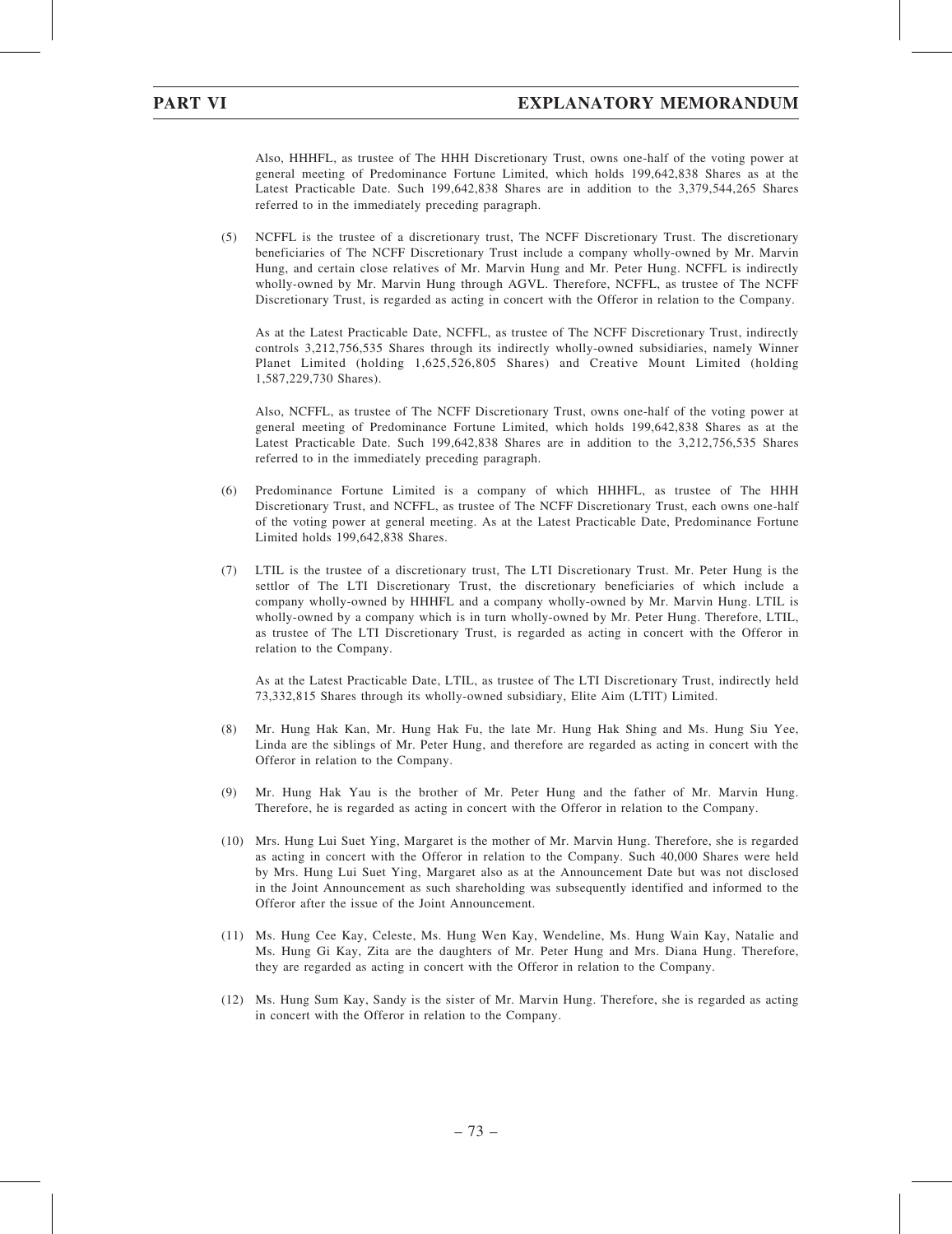- (13) Ms. Hung On Kay, Angela is the sister of Mr. Marvin Hung. Therefore, she is regarded as acting in concert with the Offeror in relation to the Company. The number of Shares held by Ms. Hung On Kay, Angela as at the Announcement Date was 142,508 Shares (instead of 22,508 Shares as stated in the Joint Announcement). The additional 120,000 Shares held by Ms. Hung On Kay, Angela were subsequently identified and informed to the Offeror after the issue of the Joint Announcement.
- (14) As at the Latest Practicable Date, 258,174,619 Shares are held by the SAS Trustee, which (as trustee of the Share Award Scheme) is regarded as acting in concert with the Offeror in relation to the Company.

As at the Latest Practicable Date, 87,415,457 Share Awards have been granted to the Grantees in respect of 87,415,457 Shares which remain unvested. If any Share Awards are vested and the corresponding Shares are transferred by the SAS Trustee to the relevant Grantee who is a Disinterested Shareholder or sold on the Stock Exchange by the SAS Trustee on behalf of the relevant Grantee to any Disinterested Shareholder (the proceeds of which will be paid to the relevant Grantee) in accordance with the terms of the Share Award Scheme and the relevant transfer documents are lodged no later than 4:30 p.m. on Friday, 14 January 2022, such Disinterested Shareholders will be entitled to receive the Cancellation Price in respect of the relevant Shares (which will be Scheme Shares).

(15) LGEFL is the trustee of a charitable trust, The Lion & Globe Educational Trust. Mr. Peter Hung and Mrs. Diana Hung each owns one-fourth, and Mr. Marvin Hung owns one-eighth, of the voting power at general meeting of LGEFL. Therefore, LGEFL, as trustee of The Lion & Globe Educational Trust, is regarded as acting in concert with the Offeror in relation to the Company.

As at the Latest Practicable Date, 28,754,667 Shares are held by LGEFL as trustee of The Lion & Globe Educational Trust.

(16) As at the Latest Practicable Date, 500,847 Shares are held by Mr. Seto Gin Chung, John, and 2,454,678 Shares are held by Mr. Sze Tsai To, Robert. Both of them are independent nonexecutive Directors, and are not regarded as acting in concert with the Offeror in relation to the Company and the Shares held by them will form part of the Scheme Shares held by the Disinterested Shareholders.

Other than the independent non-executive Directors, all Directors (namely, Mr. Marvin Hung, Mr. Wong Kwok Ying and Ms. Lam Fung Ming, Tammy) are regarded as acting in concert with the Offeror in relation to the Company. As at the Latest Practicable Date, Ms. Lam Fung Ming, Tammy does not hold any Share or Share Option.

Assuming no Share Options are exercised and that there is no other change in the issued share capital of the Company before the implementation of the Proposal, immediately upon completion of the Proposal, the Consortium Offeror Concert Parties will directly or indirectly hold approximately 71.64% of the issued share capital of the Company and the Offeror will directly hold approximately 28.36% of the issued share capital of the Company.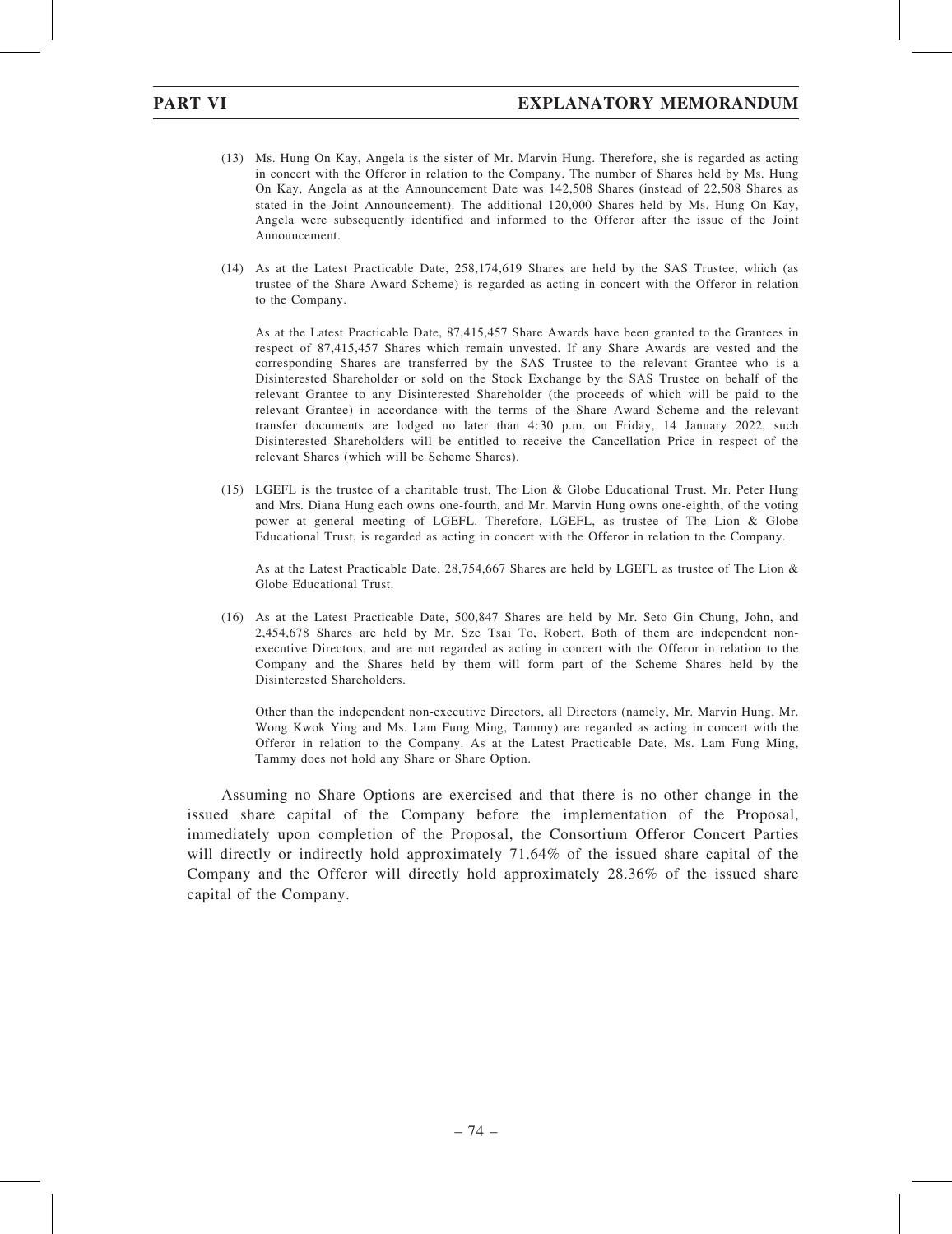# (b) Assuming that all Share Options are exercised in full before the Scheme Record Date

The table below sets out the shareholding structure of the Company immediately before completion of the Proposal and immediately upon completion of the Proposal on the assumption that (i) all the outstanding 600,099,000 Share Options are vested and exercised in full before the Scheme Record Date (resulting in the issue of 600,099,000 new Shares); and (ii) there is no other change in shareholding of the Company before completion of the Proposal:

|                                                                               | <b>Immediately before completion</b><br>of the Proposal (assuming that<br>all Share Options are vested and<br>exercised in full before<br>the Scheme Record Date and<br>there is no other change in<br>shareholding of the Company<br>before completion of |                                | Immediately upon completion of<br>the Proposal (assuming that all<br>Share Options are vested and<br>exercised in full before<br>the Scheme Record Date and<br>there is no other change in<br>shareholding of the Company<br>before completion of |                                |  |
|-------------------------------------------------------------------------------|------------------------------------------------------------------------------------------------------------------------------------------------------------------------------------------------------------------------------------------------------------|--------------------------------|---------------------------------------------------------------------------------------------------------------------------------------------------------------------------------------------------------------------------------------------------|--------------------------------|--|
| <b>Shareholder</b>                                                            | the Proposal)                                                                                                                                                                                                                                              |                                | the Proposal)                                                                                                                                                                                                                                     |                                |  |
|                                                                               |                                                                                                                                                                                                                                                            | Approximate %                  |                                                                                                                                                                                                                                                   | Approximate %                  |  |
|                                                                               | Number of<br><b>Shares</b>                                                                                                                                                                                                                                 | of the issued<br><b>Shares</b> | Number of<br><b>Shares</b>                                                                                                                                                                                                                        | of the issued<br><b>Shares</b> |  |
| (A) Offeror                                                                   |                                                                                                                                                                                                                                                            |                                | 3,455,824,354                                                                                                                                                                                                                                     | 32.39%                         |  |
| (B) Consortium Offeror<br><b>Concert Parties not</b><br>subject to the Scheme |                                                                                                                                                                                                                                                            |                                |                                                                                                                                                                                                                                                   |                                |  |
| Mr. Peter Hung (Note 1)                                                       | 274,766,648                                                                                                                                                                                                                                                | 2.58%                          | 274,766,648                                                                                                                                                                                                                                       | 2.58%                          |  |
| Mr. Marvin Hung (Note 2)                                                      | 72,652,163                                                                                                                                                                                                                                                 | $0.68\%$                       | 72,652,163                                                                                                                                                                                                                                        | $0.68\%$                       |  |
| Mrs. Diana Hung (Note 3)                                                      | 2,011,168                                                                                                                                                                                                                                                  | 0.02%                          | 2,011,168                                                                                                                                                                                                                                         | $0.02\%$                       |  |
| HHHFL (as trustee of The<br>HHH Discretionary Trust)                          |                                                                                                                                                                                                                                                            |                                |                                                                                                                                                                                                                                                   |                                |  |
| (Note 4)<br>NCFFL (as trustee of The<br>NCFF Discretionary Trust)             | 3,379,544,265                                                                                                                                                                                                                                              | 31.67%                         | 3,379,544,265                                                                                                                                                                                                                                     | 31.67%                         |  |
| (Note 5)                                                                      | 3,212,756,535                                                                                                                                                                                                                                              | 30.11%                         | 3,212,756,535                                                                                                                                                                                                                                     | 30.11%                         |  |
| Predominance Fortune                                                          |                                                                                                                                                                                                                                                            |                                |                                                                                                                                                                                                                                                   |                                |  |
| Limited (Note 6)                                                              | 199,642,838                                                                                                                                                                                                                                                | 1.87%                          | 199,642,838                                                                                                                                                                                                                                       | 1.87%                          |  |
| LTIL (as trustee of The LTI<br>Discretionary Trust)                           |                                                                                                                                                                                                                                                            |                                |                                                                                                                                                                                                                                                   |                                |  |
| (Note 7)                                                                      | 73,332,815                                                                                                                                                                                                                                                 | 0.69%                          | 73,332,815                                                                                                                                                                                                                                        | 0.69%                          |  |
| Sub-total of $(B)$                                                            | 7,214,706,432                                                                                                                                                                                                                                              | 67.61%                         | 7,214,706,432                                                                                                                                                                                                                                     | 67.61%                         |  |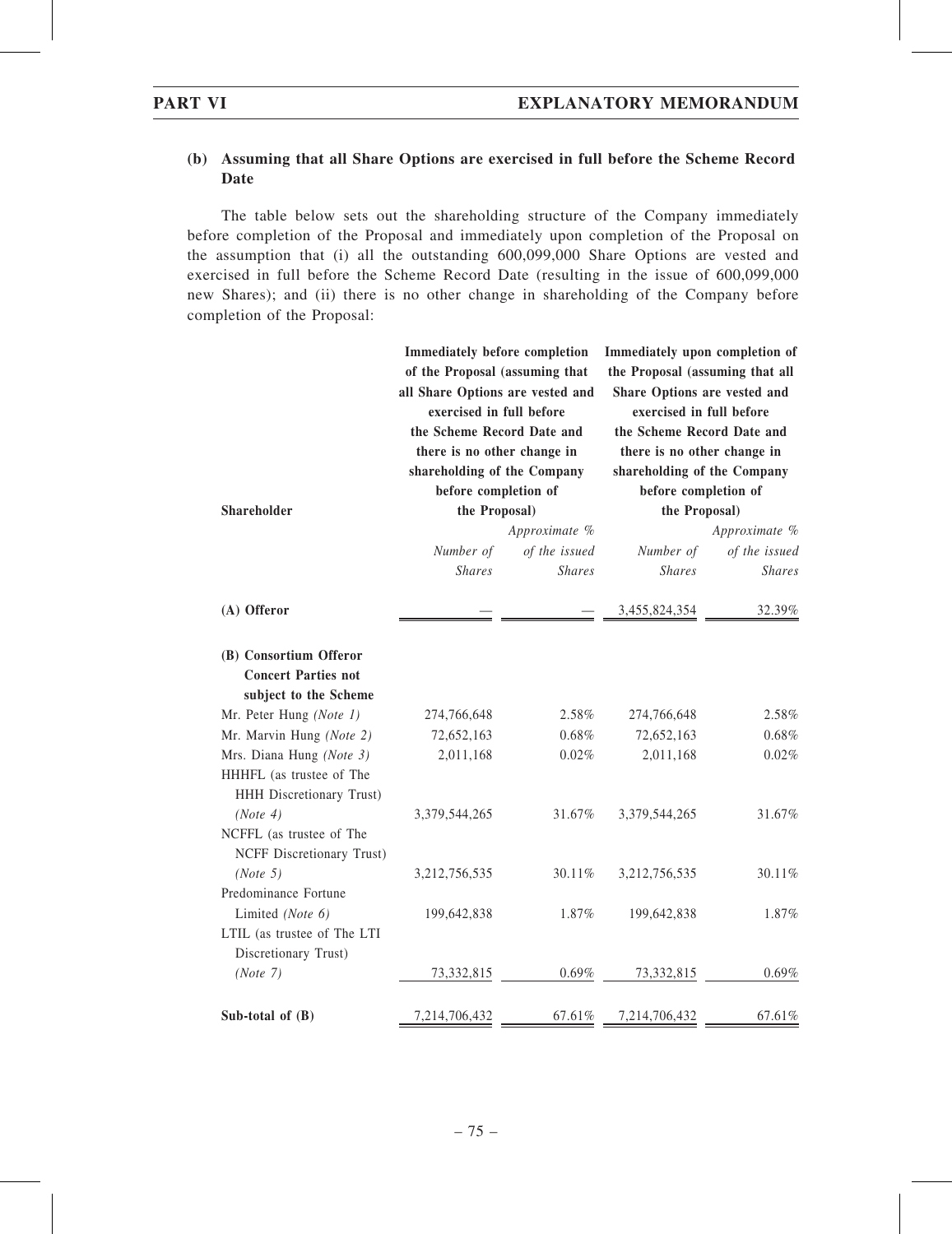| Shareholder                    | <b>Immediately before completion</b><br>of the Proposal (assuming that<br>all Share Options are vested and<br>exercised in full before<br>the Scheme Record Date and<br>there is no other change in<br>shareholding of the Company<br>before completion of<br>the Proposal)<br>Number of | Approximate %<br>of the issued | Immediately upon completion of<br>the Proposal (assuming that all<br>Share Options are vested and<br>exercised in full before<br>the Scheme Record Date and<br>there is no other change in<br>shareholding of the Company<br>before completion of<br>the Proposal)<br>Number of | Approximate %<br>of the issued |
|--------------------------------|------------------------------------------------------------------------------------------------------------------------------------------------------------------------------------------------------------------------------------------------------------------------------------------|--------------------------------|---------------------------------------------------------------------------------------------------------------------------------------------------------------------------------------------------------------------------------------------------------------------------------|--------------------------------|
|                                | <b>Shares</b>                                                                                                                                                                                                                                                                            | <b>Shares</b>                  | <b>Shares</b>                                                                                                                                                                                                                                                                   | <b>Shares</b>                  |
| (C) Non-Consortium             |                                                                                                                                                                                                                                                                                          |                                |                                                                                                                                                                                                                                                                                 |                                |
| <b>Offeror Concert Parties</b> |                                                                                                                                                                                                                                                                                          |                                |                                                                                                                                                                                                                                                                                 |                                |
| subject to the Scheme          |                                                                                                                                                                                                                                                                                          |                                |                                                                                                                                                                                                                                                                                 |                                |
| Mr. Hung Hak Kan (Note 8)      | 25,274,531                                                                                                                                                                                                                                                                               | 0.24%                          |                                                                                                                                                                                                                                                                                 |                                |
| Mr. Hung Hak Fu (Note 8)       | 25,735,593                                                                                                                                                                                                                                                                               | 0.24%                          |                                                                                                                                                                                                                                                                                 |                                |
| The late Mr. Hung Hak          |                                                                                                                                                                                                                                                                                          |                                |                                                                                                                                                                                                                                                                                 |                                |
| Shing's estate (Note 8)        | 25, 253, 355                                                                                                                                                                                                                                                                             | 0.24%                          |                                                                                                                                                                                                                                                                                 |                                |
| Ms. Hung Siu Yee, Linda        |                                                                                                                                                                                                                                                                                          |                                |                                                                                                                                                                                                                                                                                 |                                |
| (Note 8)                       | 27,748,091                                                                                                                                                                                                                                                                               | 0.26%                          |                                                                                                                                                                                                                                                                                 |                                |
| Mr. Hung Hak Yau (Note 9)      | 38,780,031                                                                                                                                                                                                                                                                               | 0.36%                          |                                                                                                                                                                                                                                                                                 |                                |
| Mrs. Hung Lui Suet Ying,       |                                                                                                                                                                                                                                                                                          |                                |                                                                                                                                                                                                                                                                                 |                                |
| Margaret (Note 9)              | 40,000                                                                                                                                                                                                                                                                                   | 0.00%                          |                                                                                                                                                                                                                                                                                 |                                |
| Ms. Hung Cee Kay, Celeste      |                                                                                                                                                                                                                                                                                          |                                |                                                                                                                                                                                                                                                                                 |                                |
| (Note 10)                      | 207,964                                                                                                                                                                                                                                                                                  | $0.00\%$                       |                                                                                                                                                                                                                                                                                 |                                |
| Ms. Hung Wen Kay,              |                                                                                                                                                                                                                                                                                          |                                |                                                                                                                                                                                                                                                                                 |                                |
| Wendeline (Note 10)            | 214,584                                                                                                                                                                                                                                                                                  | 0.00%                          |                                                                                                                                                                                                                                                                                 |                                |
| Ms. Hung Wain Kay, Natalie     |                                                                                                                                                                                                                                                                                          |                                |                                                                                                                                                                                                                                                                                 |                                |
| (Note 10)                      | 214,584                                                                                                                                                                                                                                                                                  | 0.00%                          |                                                                                                                                                                                                                                                                                 |                                |
| Ms. Hung Gi Kay, Zita          |                                                                                                                                                                                                                                                                                          |                                |                                                                                                                                                                                                                                                                                 |                                |
| (Note 10)                      | 214,584                                                                                                                                                                                                                                                                                  | $0.00\%$                       |                                                                                                                                                                                                                                                                                 |                                |
| Ms. Hung Sum Kay, Sandy        |                                                                                                                                                                                                                                                                                          |                                |                                                                                                                                                                                                                                                                                 |                                |
| (Note 11)                      | 147,009                                                                                                                                                                                                                                                                                  | $0.00\%$                       |                                                                                                                                                                                                                                                                                 |                                |
| Ms. Hung On Kay, Angela        |                                                                                                                                                                                                                                                                                          |                                |                                                                                                                                                                                                                                                                                 |                                |
| (Note 11)                      | 142,508                                                                                                                                                                                                                                                                                  | 0.00%                          |                                                                                                                                                                                                                                                                                 |                                |
| SAS Trustee (Note 12)          | 258,174,619                                                                                                                                                                                                                                                                              | 2.42%                          |                                                                                                                                                                                                                                                                                 |                                |
| LGEFL (as trustee of The       |                                                                                                                                                                                                                                                                                          |                                |                                                                                                                                                                                                                                                                                 |                                |
| Lion & Globe Educational       |                                                                                                                                                                                                                                                                                          |                                |                                                                                                                                                                                                                                                                                 |                                |
| Trust) (Note 13)               | 28,754,667                                                                                                                                                                                                                                                                               | 0.27%                          |                                                                                                                                                                                                                                                                                 |                                |
| Mr. Wong Kwok Ying             |                                                                                                                                                                                                                                                                                          |                                |                                                                                                                                                                                                                                                                                 |                                |
| (Note 14)                      | 72,500,000                                                                                                                                                                                                                                                                               | 0.68%                          |                                                                                                                                                                                                                                                                                 |                                |
| Sub-total of $(C)$             | 503,402,120                                                                                                                                                                                                                                                                              | 4.72%                          |                                                                                                                                                                                                                                                                                 |                                |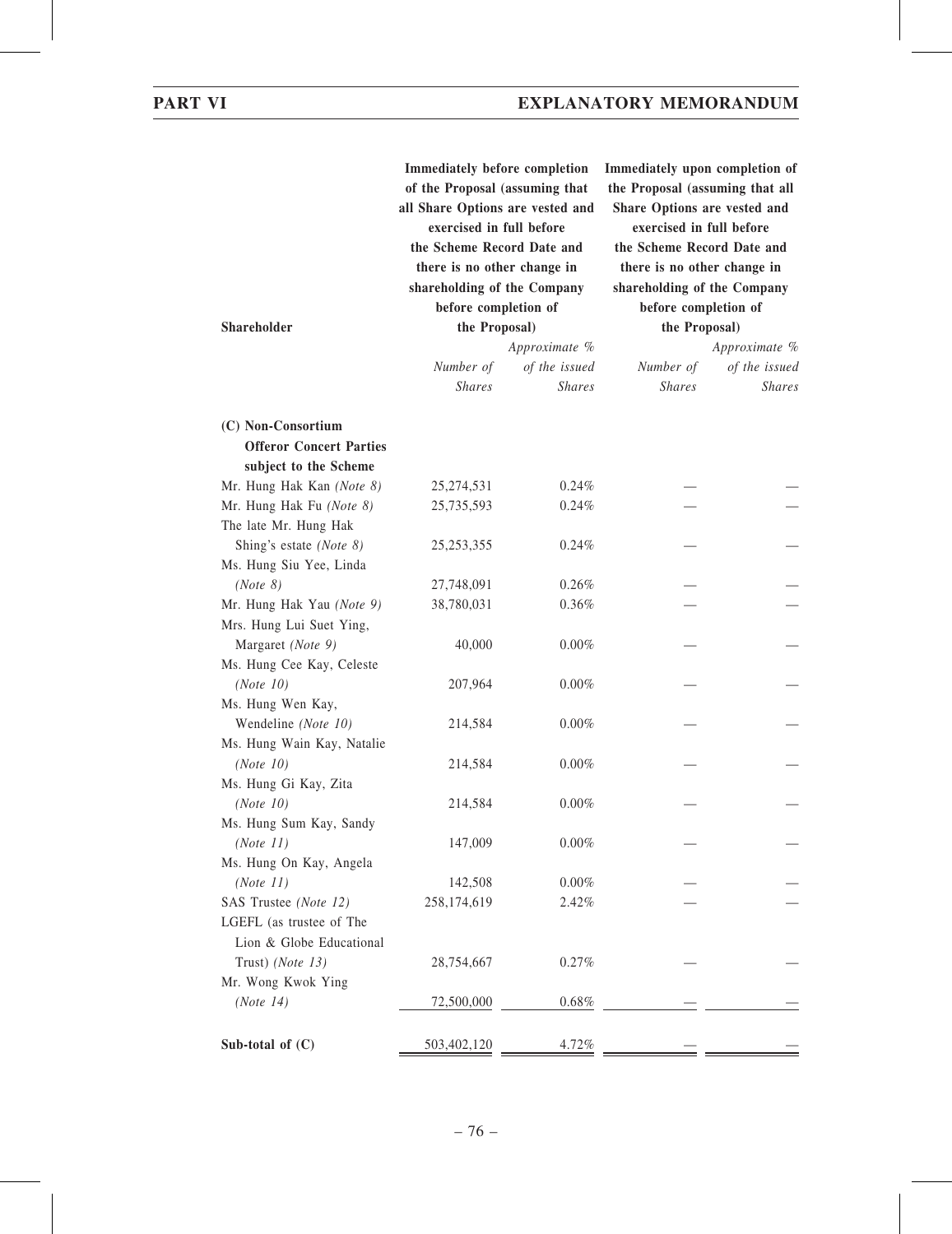|                                                                            | <b>Immediately before completion</b><br>of the Proposal (assuming that<br>all Share Options are vested and<br>exercised in full before<br>the Scheme Record Date and<br>there is no other change in<br>shareholding of the Company |                                | Immediately upon completion of<br>the Proposal (assuming that all<br>Share Options are vested and<br>exercised in full before<br>the Scheme Record Date and<br>there is no other change in<br>shareholding of the Company |                                       |  |  |
|----------------------------------------------------------------------------|------------------------------------------------------------------------------------------------------------------------------------------------------------------------------------------------------------------------------------|--------------------------------|---------------------------------------------------------------------------------------------------------------------------------------------------------------------------------------------------------------------------|---------------------------------------|--|--|
| <b>Shareholder</b>                                                         | before completion of<br>the Proposal)                                                                                                                                                                                              |                                |                                                                                                                                                                                                                           | before completion of<br>the Proposal) |  |  |
|                                                                            |                                                                                                                                                                                                                                    | Approximate %                  |                                                                                                                                                                                                                           | Approximate %                         |  |  |
|                                                                            | Number of<br><b>Shares</b>                                                                                                                                                                                                         | of the issued<br><b>Shares</b> | Number of<br><b>Shares</b>                                                                                                                                                                                                | of the issued<br><b>Shares</b>        |  |  |
| (D) Offeror and the<br><b>Offeror Concert Parties</b><br>$(A) + (B) + (C)$ |                                                                                                                                                                                                                                    |                                | 7,718,108,552 72.33% 10,670,530,786                                                                                                                                                                                       | 100.00%                               |  |  |
| (E) Disinterested<br>Shareholders subject to                               |                                                                                                                                                                                                                                    |                                |                                                                                                                                                                                                                           |                                       |  |  |
| the Scheme<br>(Note 15)                                                    | 2,952,422,234                                                                                                                                                                                                                      | $27.67\%$                      |                                                                                                                                                                                                                           |                                       |  |  |
| (F) Scheme Shareholders<br>$(C) + (E)$                                     |                                                                                                                                                                                                                                    | $3,455,824,354$ 32.39%         |                                                                                                                                                                                                                           |                                       |  |  |
| <b>TOTAL</b><br>$(A) + (B) + (C) + (E)$                                    | 10,670,530,786                                                                                                                                                                                                                     | 100.00%                        | 10,670,530,786                                                                                                                                                                                                            | 100.00%                               |  |  |

Notes:

- (1) As at the Latest Practicable Date, 274,766,648 Shares are indirectly held by Mr. Peter Hung through his wholly-owned companies, Exploit (PH) Limited and Kinnard Investments Limited.
- (2) As at the Latest Practicable Date, 72,652,163 Shares are directly held by Mr. Marvin Hung.
- (3) As at the Latest Practicable Date, 2,011,168 Shares are indirectly held by Mrs. Diana Hung (the spouse of Mr. Peter Hung) through her wholly-owned company, Banjo (DH) Limited.
- (4) HHHFL is the trustee of a discretionary trust, The HHH Discretionary Trust. Mr. Peter Hung is the settlor of The HHH Discretionary Trust, the discretionary beneficiaries of which are Mrs. Diana Hung and certain children of Mr. Peter Hung and Mrs. Diana Hung. Mr. Peter Hung and Mrs. Diana Hung each owns one-third, and Mr. Marvin Hung owns one-sixth, of the voting power at general meeting of HHHFL. Therefore, HHHFL, as trustee of The HHH Discretionary Trust, is regarded as acting in concert with the Offeror in relation to the Company.

As at the Latest Practicable Date, HHHFL, as trustee of The HHH Discretionary Trust, indirectly controls 3,379,544,265 Shares through its indirect wholly-owned subsidiaries, namely Action Success (PHT) Limited (holding 166,787,730 Shares), True Force Ventures Limited (holding 1,408,783,784 Shares), Earn Field International (PHT) Limited (holding 1,408,783,784 Shares) and New Tree Limited (holding 395,188,967 Shares).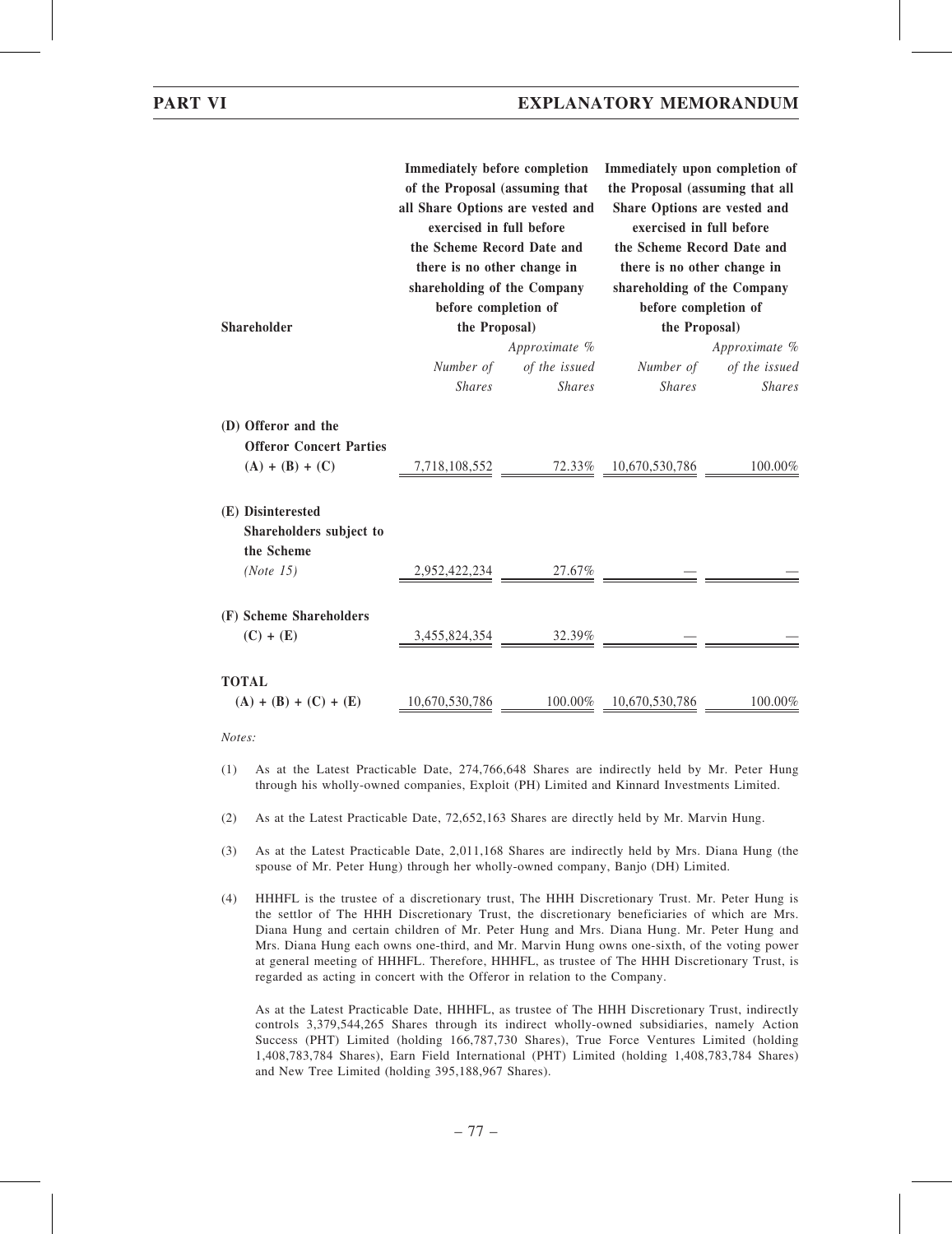Also, HHHFL, as trustee of The HHH Discretionary Trust, owns one-half of the voting power at general meeting of Predominance Fortune Limited, which holds 199,642,838 Shares as at the Latest Practicable Date. Such 199,642,838 Shares are in addition to the 3,379,544,265 Shares referred to in the immediately preceding paragraph.

(5) NCFFL is the trustee of a discretionary trust, The NCFF Discretionary Trust. The discretionary beneficiaries of The NCFF Discretionary Trust include a company wholly-owned by Mr. Marvin Hung, and certain close relatives of Mr. Marvin Hung and Mr. Peter Hung. NCFFL is indirectly wholly-owned by Mr. Marvin Hung through AGVL. Therefore, NCFFL, as trustee of The NCFF Discretionary Trust, is regarded as acting in concert with the Offeror in relation to the Company.

As at the Latest Practicable Date, NCFFL, as trustee of The NCFF Discretionary Trust, indirectly controls 3,212,756,535 Shares through its indirect wholly-owned subsidiaries, namely Winner Planet Limited (holding 1,625,526,805 Shares) and Creative Mount Limited (holding 1,587,229,730 Shares).

Also, NCFFL, as trustee of The NCFF Discretionary Trust, owns one-half of the voting power at general meeting of Predominance Fortune Limited, which holds 199,642,838 Shares as at the Latest Practicable Date. Such 199,642,838 Shares are in addition to the 3,212,756,535 Shares referred to in the immediately preceding paragraph.

- (6) Predominance Fortune Limited is a company of which HHHFL, as trustee of The HHH Discretionary Trust, and NCFFL, as trustee of The NCFF Discretionary Trust, each owns one-half of the voting power at general meeting. As at the Latest Practicable Date, Predominance Fortune Limited holds 199,642,838 Shares.
- (7) LTIL is the trustee of a discretionary trust, The LTI Discretionary Trust. Mr. Peter Hung is the settlor of The LTI Discretionary Trust, the discretionary beneficiaries of which include a company wholly-owned by HHHFL and a company wholly-owned by Mr. Marvin Hung. LTIL is wholly-owned by a company which is in turn wholly-owned by Mr. Peter Hung. Therefore, LTIL, as trustee of The LTI Discretionary Trust, is regarded as acting in concert with the Offeror in relation to the Company.

As at the Latest Practicable Date, LTIL, as trustee of The LTI Discretionary Trust, indirectly held 73,332,815 Shares through its wholly-owned subsidiary, Elite Aim (LTIT) Limited.

- (8) Mr. Hung Hak Kan, Mr. Hung Hak Fu, the late Mr. Hung Hak Shing and Ms. Hung Siu Yee, Linda are the siblings of Mr. Peter Hung, and therefore are regarded as acting in concert with the Offeror in relation to the Company.
- (9) Mr. Hung Hak Yau is the brother of Mr. Peter Hung and the father of Mr. Marvin Hung. Mrs. Hung Lui Suet Ying, Margaret is the mother of Mr. Marvin Hung. Therefore, they are regarded as acting in concert with the Offeror in relation to the Company.
- (10) Ms. Hung Cee Kay, Celeste, Ms. Hung Wen Kay, Wendeline, Ms. Hung Wain Kay, Natalie and Ms. Hung Gi Kay, Zita are the daughters of Mr. Peter Hung and Mrs. Diana Hung. Therefore, they are regarded as acting in concert with the Offeror in relation to the Company.
- (11) Ms. Hung Sum Kay, Sandy and Ms. Hung On Kay, Angela are the sisters of Mr. Marvin Hung. Therefore, they are regarded as acting in concert with the Offeror in relation to the Company.
- (12) As at the Latest Practicable Date, 258,174,619 Shares are held by the SAS Trustee, which (as trustee of the Share Award Scheme) is regarded as acting in concert with the Offeror in relation to the Company.

As at the Latest Practicable Date, 87,415,457 Share Awards have been granted to the Grantees in respect of 87,415,457 Shares which remain unvested. If any Share Awards are vested and the corresponding Shares are transferred by the SAS Trustee to the relevant Grantee who is a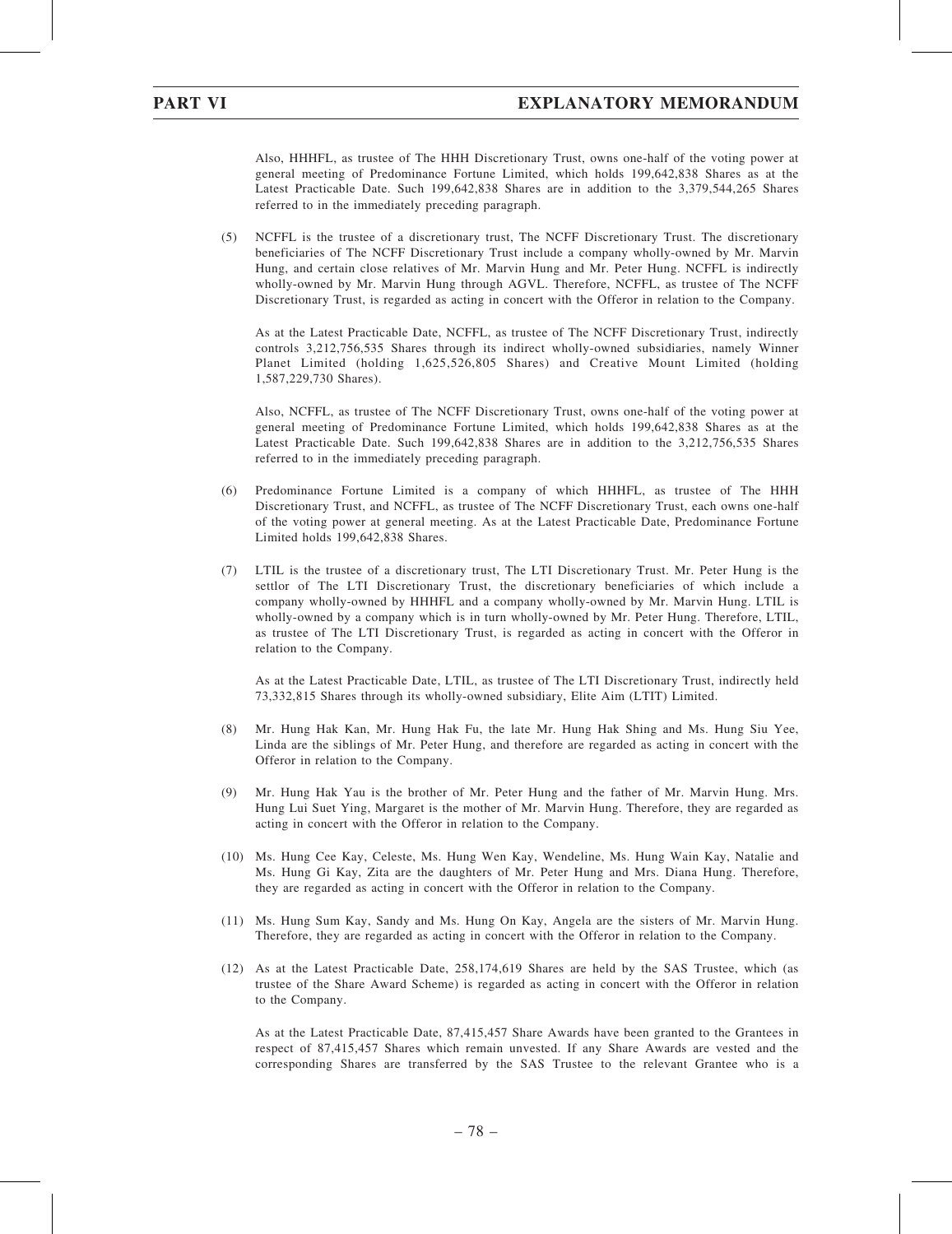Disinterested Shareholder or sold on the Stock Exchange by the SAS Trustee on behalf of the relevant Grantee to any Disinterested Shareholder (the proceeds of which will be paid to the relevant Grantee) in accordance with the terms of the Share Award Scheme and the relevant transfer documents are lodged no later than 4:30 p.m. on Friday, 14 January 2022, such Disinterested Shareholders will be entitled to receive the Cancellation Price in respect of the relevant Shares (which will be Scheme Shares).

(13) LGEFL is the trustee of a charitable trust, The Lion & Globe Educational Trust. Mr. Peter Hung and Mrs. Diana Hung each owns one-fourth, and Mr. Marvin Hung owns one-eighth, of the voting power at general meeting of LGEFL. Therefore, LGEFL, as trustee of The Lion & Globe Educational Trust, is regarded as acting in concert with the Offeror in relation to the Company.

As at the Latest Practicable Date, 28,754,667 Shares are held by LGEFL as trustee of The Lion & Globe Educational Trust.

- (14) As at the Latest Practicable Date, 72,500,000 Share Options (of which 8,700,000 have been vested) are held by Mr. Wong Kwok Ying with an exercise price of HK\$0.127 each. The exercise of such Share Options in full will result in the issue of 72,500,000 new Shares to him. As Mr. Wong Kwok Ying is an executive Director and also a director of certain companies indirectly controlled by the Offeror Group, he is presumed to be acting in concert with the Offeror in relation to the Company.
- (15) As at the Latest Practicable Date, 500,847 Shares are held by Mr. Seto Gin Chung, John, and 2,454,678 Shares are held by Mr. Sze Tsai To, Robert. Both of them are independent nonexecutive Directors, and are not regarded as acting in concert with the Offeror in relation to the Company and the Shares held by them will form part of the Scheme Shares held by the Disinterested Shareholders.

In addition, as at the Latest Practicable Date, each of the independent non-executive Directors, namely Mr. Seto Gin Chung, John, Mr. Sze Tsai To, Robert and Mr. Wan Sai Cheong, Joseph, holds 10,070,000 Share Options (all of which have been vested and with an exercise price of HK\$0.189 each). The exercise of such Share Options in full will result in the issue of 10,070,000 new Shares to each of them, and such new Shares will form part of the Scheme Shares held by the Disinterested Shareholders.

Other than the independent non-executive Directors, all Directors (namely, Mr. Marvin Hung, Mr. Wong Kwok Ying and Ms. Lam Fung Ming, Tammy) are regarded as acting in concert with the Offeror in relation to the Company. As at the Latest Practicable Date, Ms. Lam Fung Ming, Tammy does not hold any Share or Share Option.

Assuming all Share Options are vested and exercised in full before the Scheme Record Date and that there is no other change in the issued share capital of the Company before implementation of the Proposal, immediately upon completion of the Proposal, the Consortium Offeror Concert Parties will directly or indirectly hold approximately 67.61% of the issued share capital of the Company and the Offeror will directly hold approximately 32.39% of the issued share capital of the Company.

For the avoidance of doubt, (i) Shares held by the Non-Consortium Offeror Concert Parties will form part of the Scheme Shares which will be cancelled upon the Scheme becoming effective; and (ii) Shares held by the Consortium Offeror Concert Parties will not be cancelled under the Scheme and will continue to be held by them upon the Scheme becoming effective.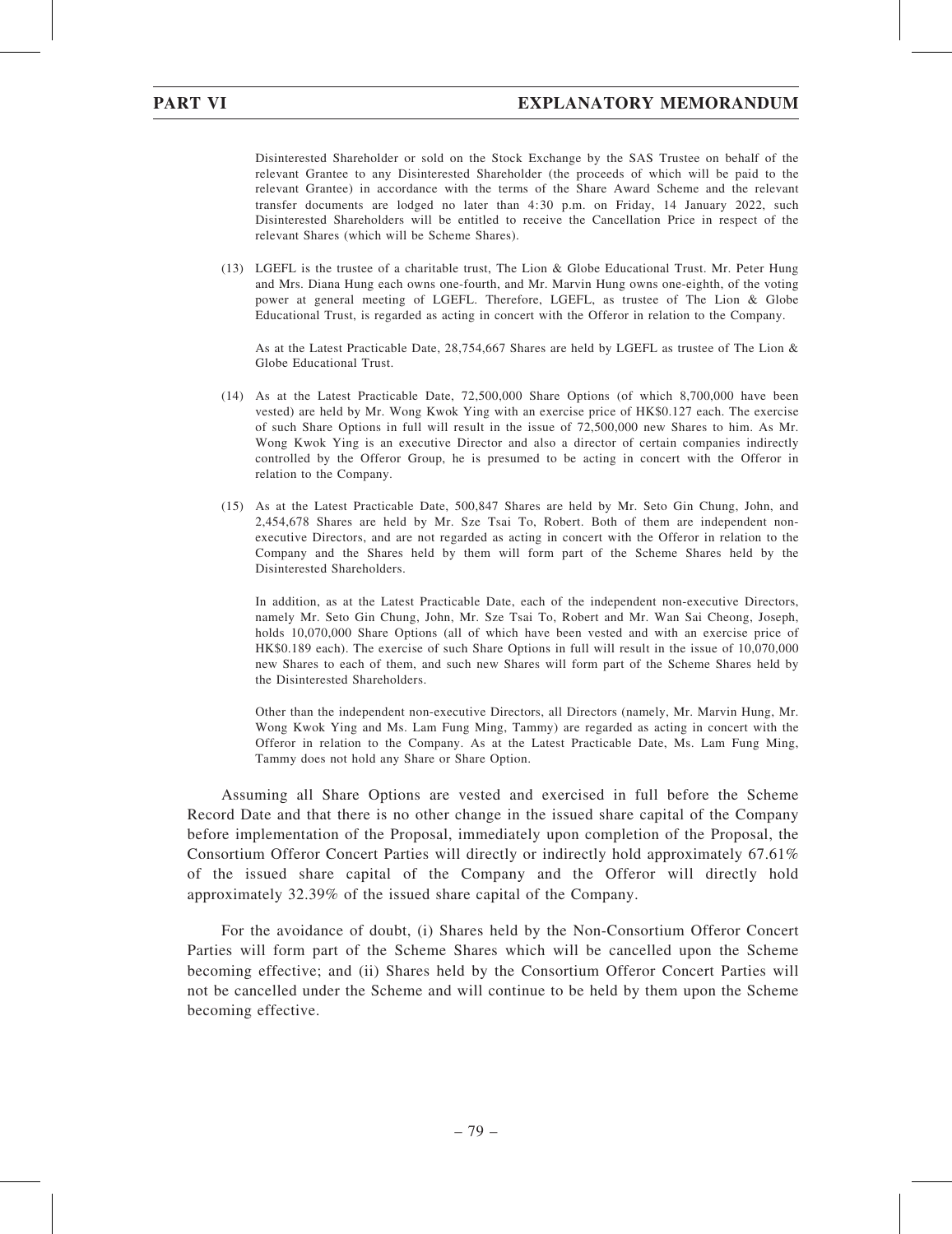### 9. IRREVOCABLE UNDERTAKINGS TO ACCEPT THE PROPOSAL

As at the Latest Practicable Date, none of the Offeror and the Offeror Concert Parties had received any irrevocable commitment from any Shareholders in respect of voting at the Court Meeting and/or the EGM (other than the undertakings not to vote by certain Non-Consortium Offeror Concert Parties referred to in the section headed ''19. Court Meeting and EGM'' in this Explanatory Memorandum below).

## 10. REASONS FOR AND BENEFITS OF THE PROPOSAL

### 10.1 For the Scheme Shareholders

(a) The Proposal represents an attractive opportunity to realise value at an attractive exit premium for the Scheme Shareholders

The Offeror considers that the Proposal provides an attractive opportunity for the Scheme Shareholders to dispose of their Shares for all cash at a price significantly above the prevailing market price without having to suffer from any illiquidity discount and settlement risk.

- . During the one-year period ended on and including the Last Trading Day, the lowest and highest unadjusted closing prices per Share on the Stock Exchange were HK\$0.0400 and HK\$0.0580, respectively, with a simple average closing price of approximately HK\$0.0494. The Cancellation Price represents a premium of approximately 61.9% over the simple average unadjusted closing price, and a premium of approximately 37.9% over the highest unadjusted closing price over the above period.
- . During the 6 months ended on and including the Last Trading Day, the highest unadjusted closing price per Share was HK\$0.0540 (on 25 May 2021 and 26 May 2021), and the Cancellation Price represents a premium of approximately 48.1% to that.

### (b) Low liquidity of the Shares

The trading liquidity of the Shares has been at a relatively low level over a prolonged period in recent years, with an average daily trading volume of approximately 4,304,031 Shares for the 24 months up to and including the Last Trading Day, representing approximately 0.04% of the total issued Shares as at the Last Trading Day. Given the continued low liquidity of the Shares, it is difficult for the Scheme Shareholders to execute on-market disposals efficiently without adversely affecting the market price of the Shares, and to dispose of a large number of Shares when any event that has an adverse impact on the price of the Shares occurs. The Proposal represents an option for the Scheme Shareholders to exit from their investment in the Company.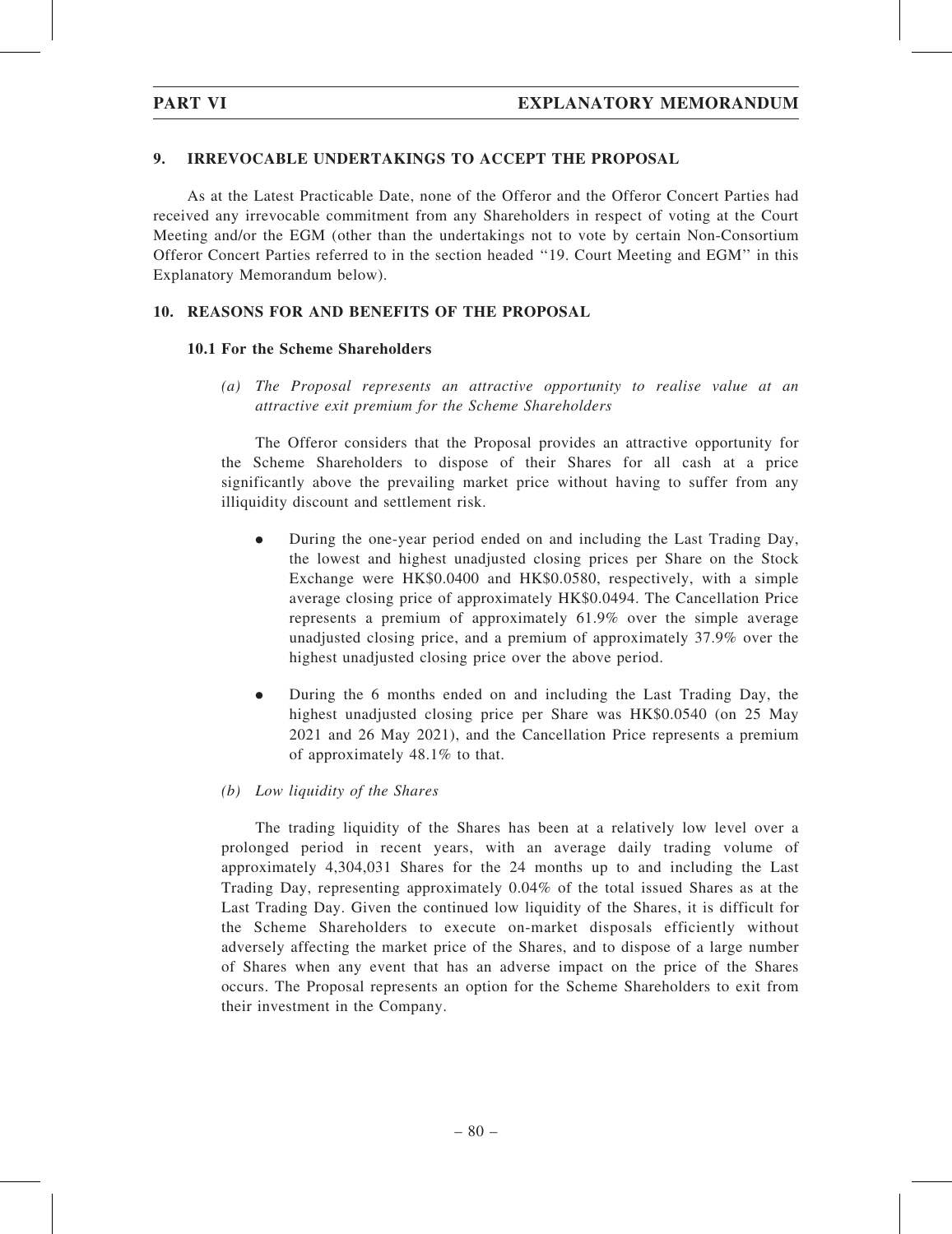### 10.2 For the Offeror and the Company

### Flexibility in implementing long-term business strategies

The successful implementation of the Proposal will provide more flexibilities to the Group as a privately-operated business in formulating and implementing its longterm business strategies, or to pursue other business opportunities that it may not be practicable to pursue as a public company, without being subject to regulatory restrictions and compliance obligations arising from being listed on the Stock Exchange, and without having to focus on the short-term market reaction. Additionally, the Proposal, which will result in the delisting of the Company if implemented successfully, will substantially reduce the administrative costs and management resources required for maintaining the Company's listing status.

### 11. INTENTIONS OF THE OFFEROR WITH REGARD TO THE GROUP

Following the implementation of the Proposal, the Offeror intends to focus on the existing business of the Group upon the Scheme becoming effective, while at the same time exploring and pursuing other business strategies which are or may be impracticable to be sought and pursued as a listed company. The successful implementation of the Proposal will provide more flexibilities to the Group as a privately-operated business in formulating and implementing its long-term business strategies, without being subject to regulatory restrictions and compliance obligations arising from being listed on the Stock Exchange, and without having to focus on the short-term market reaction.

In terms of the existing business strategies of the Group, apart from maintaining good relationship with its existing franchisors, the Group has been exploring with Yoshinoya various possibilities of increasing the width and depth of their cooperation in China beyond the existing franchise regions in the northern part of China, such as Shandong province. The Group will also actively seek new opportunities, particularly those that may facilitate its technological transformation into an internet-proficient catering enterprise, further strengthening its ties with franchisors and current business partners. The Group will further explore potential mergers and acquisitions opportunities with the aim of developing into a leading multi-brand QSR (quick service restaurant) chain in China. If the Scheme becomes effective, the Offeror intends to continue to adopt such business strategies of the Group.

The Offeror does not intend to introduce any major changes to the business of the Group or deployment of any fixed assets of the Group. The Offeror does not intend to make any significant changes to the continued employment of the employees of the Group. The Offeror will continue to carefully monitor the general business conditions, especially with regard to the uncertainties created by the COVID-19 crisis.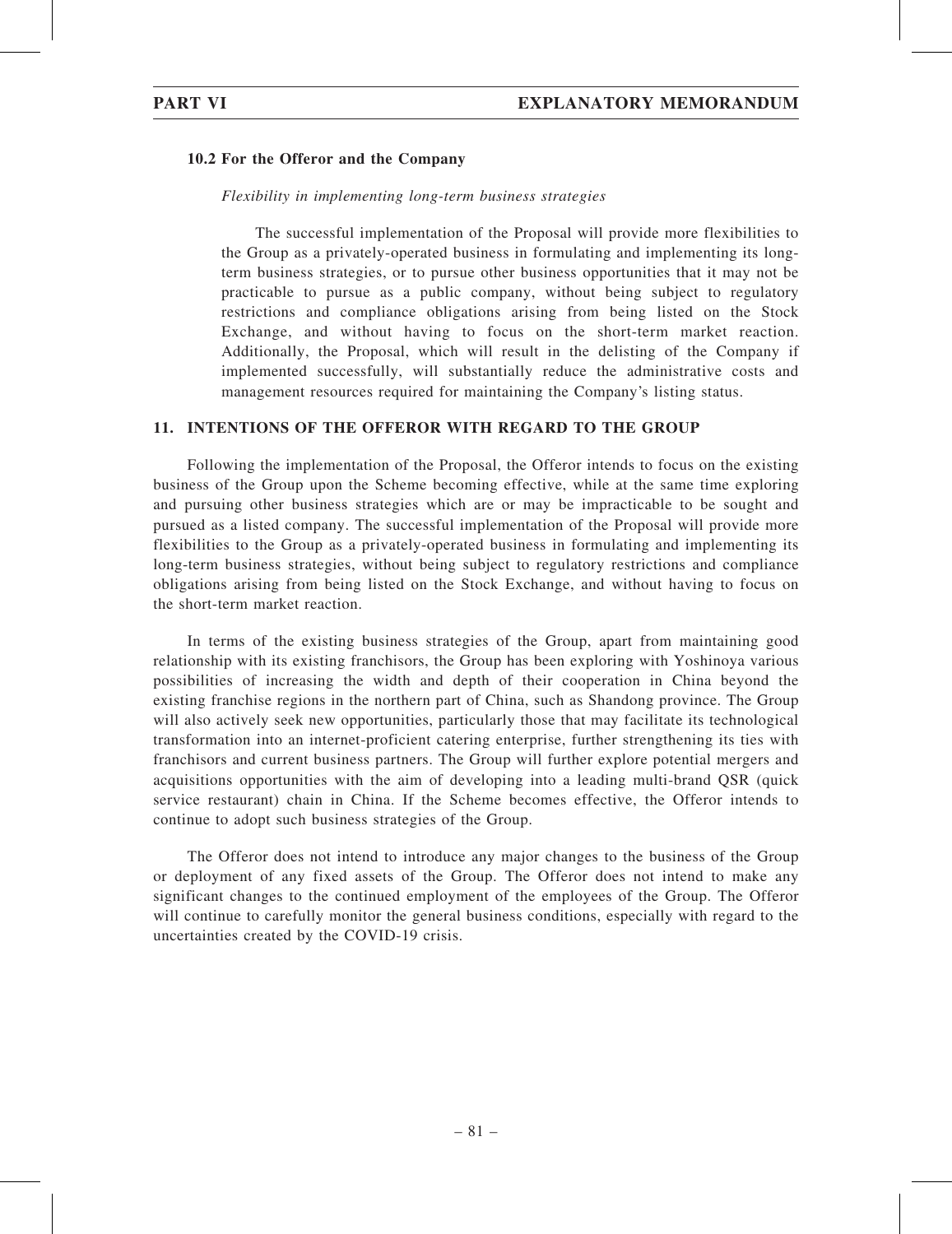## 12. INFORMATION ON THE GROUP, THE OFFEROR AND THE CONSORTIUM MEMBERS

#### Information of the Company and the Group

The principal activity of the Company is investment holding. The principal activities of the subsidiaries of the Company are the operation of quick service restaurants business under the brand names of Yoshinoya and Dairy Queen in northern China.

Your attention is drawn to Appendix I headed ''Financial Information of the Group'' to this Scheme Document.

#### Information of the Offeror Group and the Consortium Members

The Offeror is a company incorporated in the BVI with limited liability and is principally engaged in investment holding. Each of Holdco, Topco 1 and Topco 2 are companies incorporated in the BVI with limited liability, and each of which is principally engaged in investment holding.

As at the Latest Practicable Date, the Offeror is wholly-owned by Holdco, which is 50% owned by each of Topco 1 and Topco 2. The board of directors of each of the Offeror and Holdco comprises Mr. Peter Hung, Mr. Marvin Hung and Mrs. Diana Hung.

Topco 1 is wholly-owned by HHHFL, as trustee of The HHH Discretionary Trust. Mr. Peter Hung is the settlor of The HHH Discretionary Trust, the discretionary beneficiaries of which are Mrs. Diana Hung and certain children of Mr. Peter Hung and Mrs. Diana Hung. Mr. Peter Hung and Mrs. Diana Hung each owns one-third, and Mr. Marvin Hung owns one-sixth, of the voting power at general meeting of HHHFL. As at the Latest Practicable Date, HHHFL, as trustee of The HHH Discretionary Trust, indirectly controls 3,579,187,103 Shares, representing approximately 35.54% of the issued share capital of the Company. The board of directors of Topco 1 comprises Mr. Peter Hung and Mrs. Diana Hung. The board of directors of HHHFL comprises Mr. Peter Hung, Mrs. Diana Hung, Ms. Hung Wen Kay, Wendeline and Ms. Hung Wain Kay, Natalie.

Topco 2 is wholly-owned by NCFFL, as trustee of The NCFF Discretionary Trust. The discretionary beneficiaries of The NCFF Discretionary Trust include a company wholly-owned by Mr. Marvin Hung and certain close relatives of Mr. Marvin Hung and Mr. Peter Hung. NCFFL is wholly-owned by AGVL, which is in turn wholly-owned by Mr. Marvin Hung. As at the Latest Practicable Date, NCFFL, as trustee of The NCFF Discretionary Trust, indirectly controls 3,412,399,373 Shares, representing approximately 33.89% of the issued share capital of the Company. The sole director of each of Topco 2, NCFFL and AGVL is Mr. Marvin Hung.

LTIL is the trustee of The LTI Discretionary Trust. The discretionary beneficiaries of The LTI Discretionary Trust include a company wholly-owned by HHHFL and a company wholly-owned by Mr. Marvin Hung. LTIL is wholly-owned by a company which is in turn wholly-owned by Mr. Peter Hung. As at the Latest Practicable Date, LTIL, as trustee of The LTI Discretionary Trust, indirectly controls 73,332,815 Shares,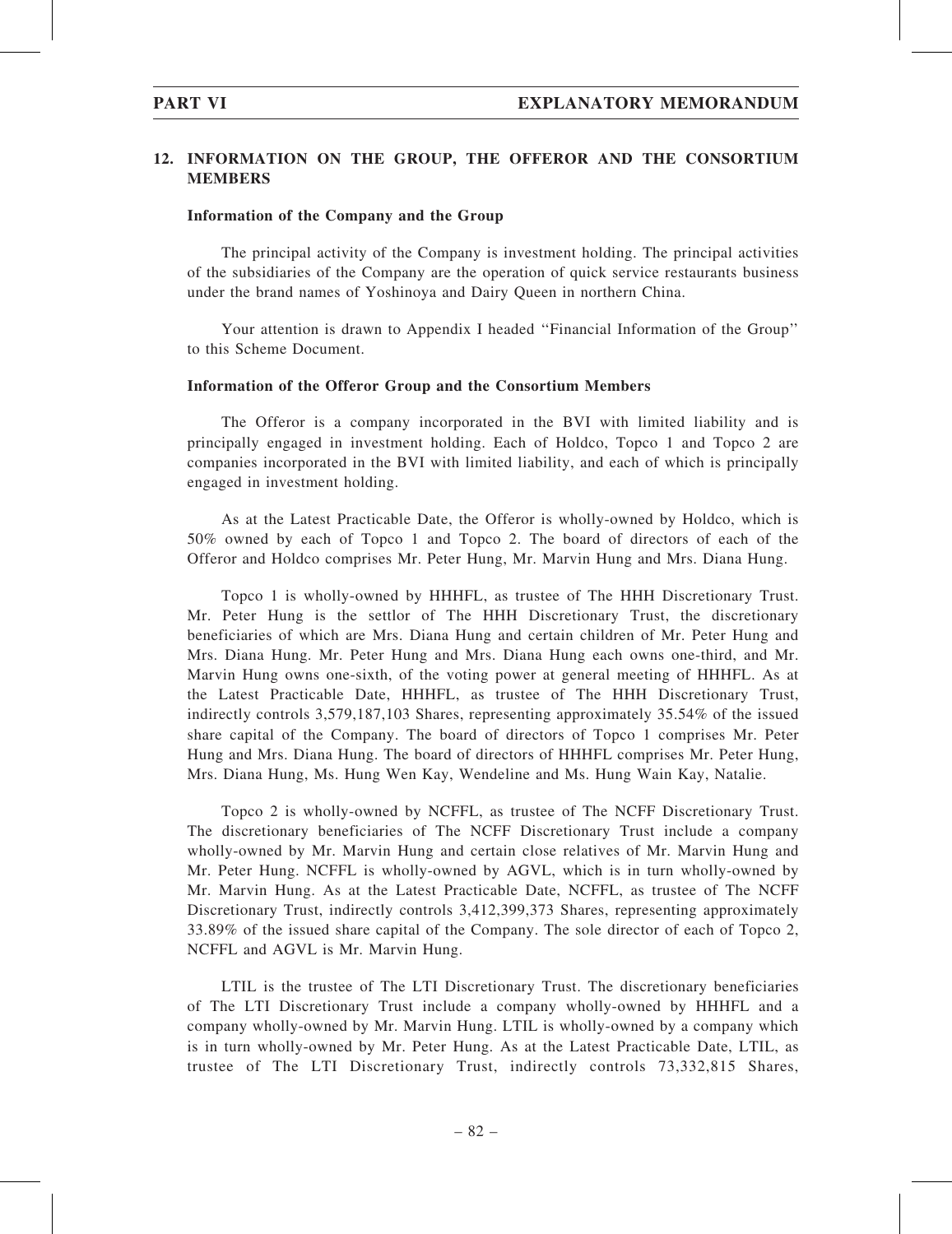representing approximately 0.73% of the issued share capital of the Company. The board of directors of LTIL comprises Mr. Peter Hung, Mr. Marvin Hung, Ms. Hung Cee Kay, Celeste and Ms. Hung Wen Kay, Wendeline.

As at the Latest Practicable Date, Mr. Peter Hung and his spouse Mrs. Diana Hung are interested in 3,929,297,734 Shares (including deemed interests under the SFO), representing approximately 39.02% of the issued share capital of the Company. Mr. Peter Hung is also an uncle of Mr. Marvin Hung.

As at the Latest Practicable Date, Mr. Marvin Hung is an executive Director and the chief executive officer of the Company and is interested in 3,558,384,351 Shares (including deemed interests under the SFO), representing approximately 35.33% of the issued share capital of the Company. He is a nephew of Mr. Peter Hung.

For details of the shareholding of the Offeror Group in the Company, please refer to the section headed ''8. Effect of the Proposal on the Shareholding Structure of the Company'' above.

#### 13. SHARE CERTIFICATES, DEALINGS AND LISTING

Upon the Scheme becoming effective, all Scheme Shares will be cancelled (with the equivalent number of new Shares being issued and credited as fully paid to the Offeror) and the share certificates in respect of the Scheme Shares will thereafter cease to have effect as documents or evidence of title.

The Company will make an application to the Stock Exchange for the listing of the Shares to be withdrawn on the Stock Exchange in accordance with Rule 6.15 of the Listing Rules so that such withdrawal is to take place immediately following the Effective Date.

The Scheme Shareholders will be notified by way of an announcement of the exact dates of the last day for dealing in the Shares and the day on which the Scheme and the withdrawal of the listing of the Shares on the Stock Exchange will become effective. An indicative expected timetable in relation to the Proposal is included in the section headed ''Expected Timetable'' in Part II of this Scheme Document.

### 14. IF THE SCHEME IS NOT APPROVED OR THE PROPOSAL LAPSES

Subject to the requirements of the Takeovers Code, the Proposal will lapse if any of the Conditions has not been fulfilled or waived, as applicable, on or before the Long Stop Date. If the Scheme is not approved or the Proposal otherwise lapses, the listing of the Shares on the Stock Exchange will not be withdrawn.

If the Scheme is not approved or the Proposal otherwise lapses, there are restrictions under Rule 31.1 of the Takeovers Code on making subsequent offers, to the effect that neither the Offeror nor any person who acted in concert with it in the course of the Proposal (nor any person who is subsequently acting in concert with any of them) may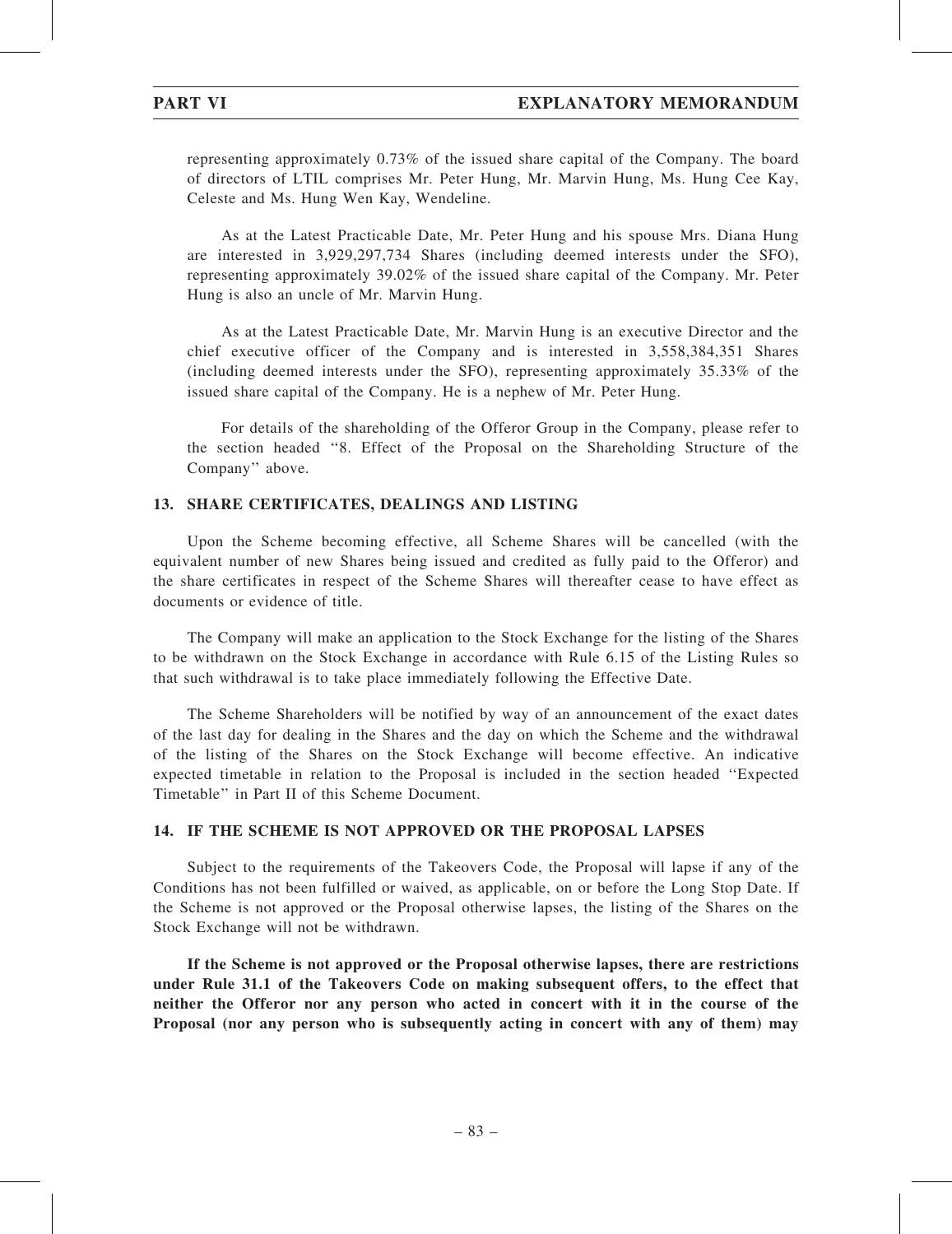within 12 months from the date on which the Scheme is not approved or the Proposal otherwise lapses announce an offer or possible offer for the Company, except with the consent of the Executive. The Offeror has no intention to seek such consent.

#### 15. COSTS OF THE SCHEME

Pursuant to Rule 2.3 of the Takeovers Code, if the Scheme is not approved and the Proposal is either not recommended by the Independent Board Committee, or is not recommended as fair and reasonable by the Independent Financial Adviser, all costs and expenses incurred by the Company and the Offeror in connection with the Scheme will be borne by the Offeror.

Given that the Proposal is recommended by the Independent Board Committee and is recommended as fair and reasonable by the Independent Financial Adviser, Rule 2.3 of the Takeovers Code is not applicable. All costs, charges and expenses incurred by the Company and/or its advisers and counsel, including the Independent Financial Adviser, will be borne by the Company, whereas all costs, charges and expenses incurred by the Offeror and/or their advisers and counsels will be borne by the Offeror, and other costs, charges and expenses of the Scheme and Proposal will be shared between the Company and the Offeror equally.

### 16. REGISTRATION AND PAYMENT

#### 16.1 Closure of the register of members of the Company

In order to determine the entitlement of the Scheme Shareholders to the Cancellation Price under the Scheme, the register of members of the Company will be closed from Monday, 17 January 2022 onwards (or such other date as may be notified to the Scheme Shareholders by announcement). In order to qualify for entitlements under the Scheme, the Scheme Shareholders should ensure that their Shares are registered or lodged for registration in their names before the latest time for lodging transfer of Shares to qualify for entitlement to the Cancellation Price under the Scheme, being 4:30 p.m. on Friday, 14 January 2022. The Hong Kong branch share registrar is Computershare Hong Kong Investor Services Limited, at Shops 1712–1716, 17th Floor, Hopewell Centre, 183 Queen's Road East, Wanchai, Hong Kong.

#### 16.2 Payment of the Cancellation Price to the Scheme Shareholders

Upon the Scheme becoming effective, payment of the Cancellation Price for the Scheme Shares will be made to the Scheme Shareholders whose names appear on the register of members of the Company as at the Scheme Record Date as soon as possible but in any event within seven (7) Business Days following the Scheme becoming effective. On the basis that the Scheme becomes effective on Tuesday, 25 January 2022 (Cayman Islands time), cheques for payment of the Cancellation Price payable under the Scheme are expected to be despatched on or before Tuesday, 8 February 2022.

All such cheques will be sent by posting the same by ordinary post in postage prepaid envelopes addressed to the persons entitled thereto at their respective registered addresses or, in the case of joint holders, to the registered address of that joint holder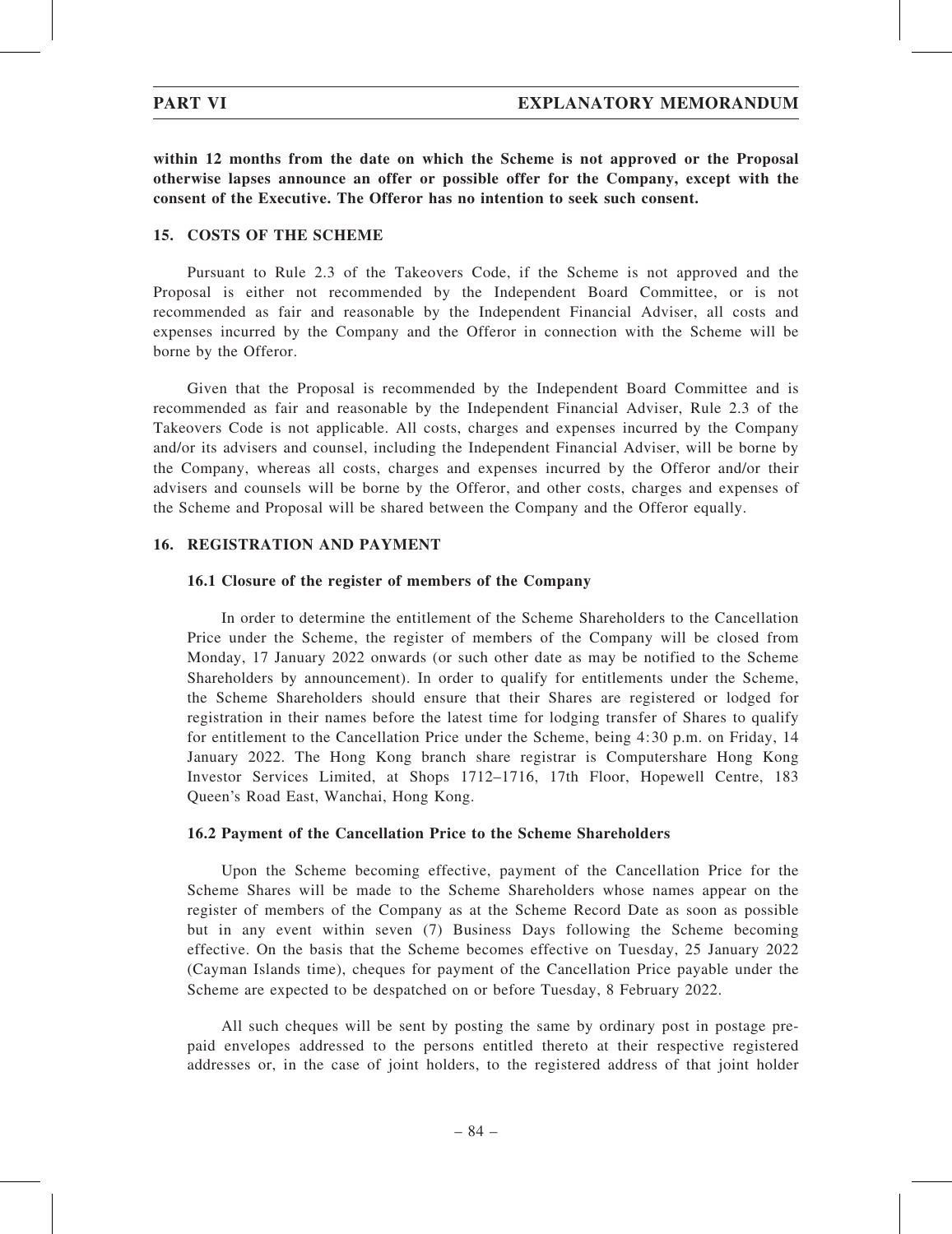whose name stands first in the register of members of the Company in respect of the joint holding. For Beneficial Owners that hold Scheme Shares through a Registered Owner (other than HKSCC Nominees Limited), cheques made out in the name of the Registered Owner will be sent by posting the same by ordinary post in postage pre-paid envelopes addressed to the Registered Owner. For Beneficial Owners whose Scheme Shares are deposited in CCASS and registered under the name of HKSCC Nominees Limited, Cancellation Price will be paid to HKSCC Nominees Limited by cheque and such payment will be caused to be credited to the designated bank accounts of the relevant CCASS Participants in accordance with the General Rules of CCASS and CCASS Operational Procedures in effect from time to time. All such cheques will be posted at the risk of the addressees and other person(s) entitled thereto and none of the Offeror, the Company, UBS, Somerley, the Share Registrar or any of their respective directors, officers, employees, agents, affiliates or advisers or any other persons involved in the Proposal will be responsible for any loss or delay in transmission.

On or after the day being six (6) calendar months after the posting of such cheques, the Offeror shall have the right to cancel or countermand payment of any such cheque which has not been cashed or has been returned uncashed, and shall place all monies represented thereby in a deposit account in the Offeror (or its nominee) with a licensed bank in Hong Kong selected by the Offeror (or its nominee).

The Offeror (or its nominee) shall hold such monies until the expiry of six (6) years from the Effective Date and shall, prior to such date, make payments from such monies of the sums payable to persons who satisfy the Offeror (or its nominee) that they are respectively entitled thereto, provided that the cheques of which they are payees have not been cashed. Any payments made by the Offeror (or its nominee) shall not include any interest accrued on the sums to which the respective persons are entitled pursuant to the Scheme. The Offeror (or its nominee) shall exercise its absolute discretion in determining whether or not it is satisfied that any person is so entitled, and a certificate of the Offeror (or its nominee) to the effect that any particular person is so entitled or not so entitled, as the case may be, shall be conclusive and binding upon all persons claiming an interest in the relevant monies.

On the expiry of six (6) years from the Effective Date, the Offeror (and, if applicable, its nominee) shall be released from any further obligation to make any payments under the Scheme and the Offeror (and, if applicable, its nominee) shall be absolutely entitled to the balance (if any) of the sums then standing to the credit of the deposit account in its name, including accrued interest subject to any deduction required by law and expenses incurred.

Assuming that the Scheme becomes effective, the register of members of the Company will be updated accordingly to reflect the cancellation of all the Scheme Shares and all existing certificates representing the Scheme Shares will cease to have effect as documents or evidence of title as from the Effective Date, which is expected to be on or about Tuesday, 25 January 2022 (Cayman Islands time).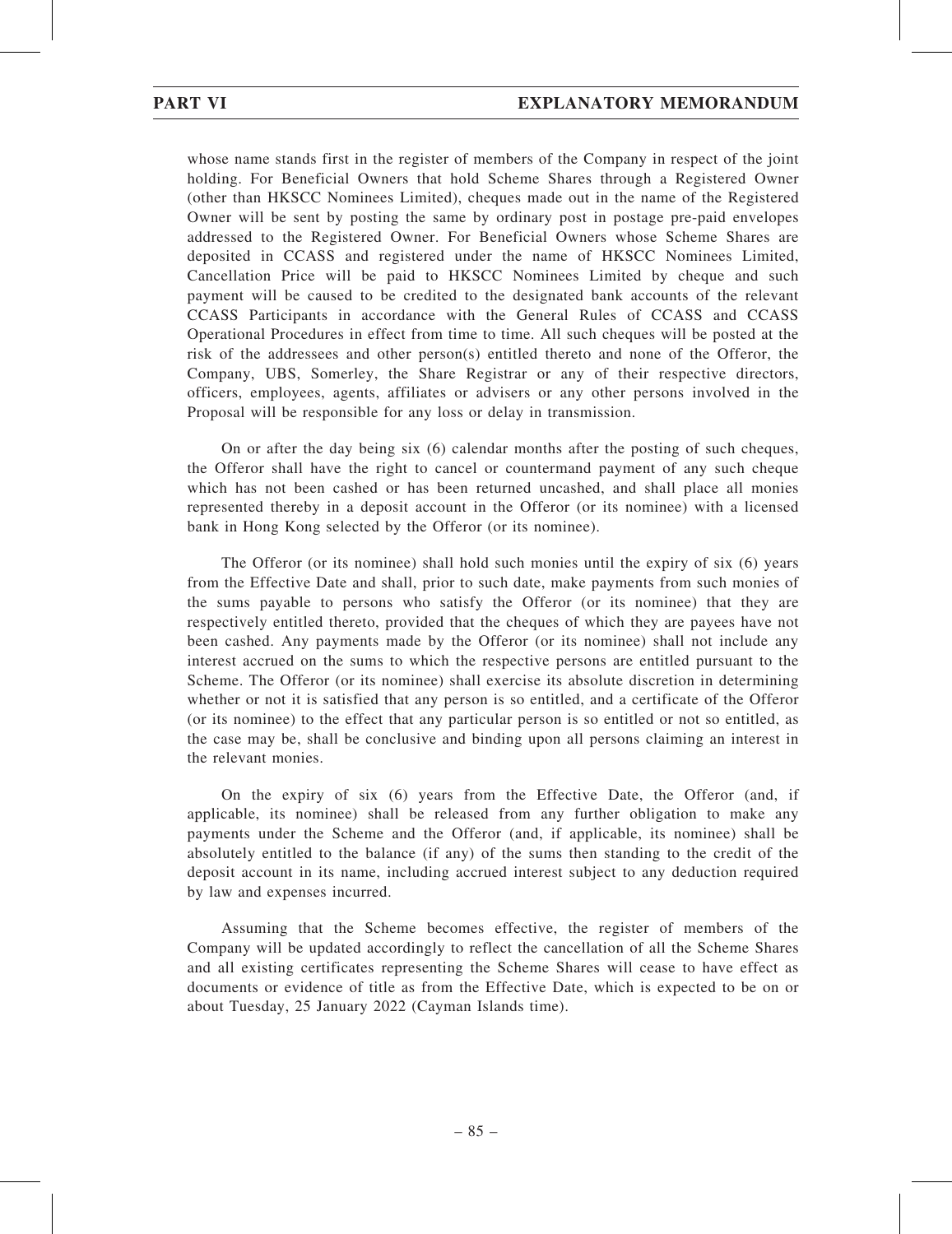Settlement of the Cancellation Price to which the Scheme Shareholders are entitled under the Scheme will be implemented in full in accordance with the terms of the Scheme, without regard to any lien, right of set-off, counterclaim or other analogous right to which the Offeror may otherwise be, or claim to be, entitled against any such Scheme Shareholders.

### 16.3 Payment of the Option Offer Price to the Option Holders

Upon the Scheme becoming effective, cheques for payment of the Option Offer Price payable under the Option Offer are expected to be despatched as soon as possible but in any event within seven (7) Business Days following the Scheme becoming effective. On the basis that the Scheme becomes effective on Tuesday, 25 January 2022 (Cayman Islands time), cheques for payment of the Option Offer Price payable under the Option Offer are expected to be despatched on or before Tuesday, 8 February 2022. Cheques will be sent by posting the same by ordinary post in postage pre-paid envelopes addressed to the Option Holders at their respective last known addresses as notified by the Option Holders to the Company. All such cheques will be sent at the risk of the Option Holders and none of the Offeror, the Company, UBS, Somerley and the Share Registrar and their respective directors, employees, officers, agents, advisers, associates and affiliates and any other persons involved in the Proposal or the Option Offer shall be responsible for any loss or delay in transmission.

On or after the day being six (6) calendar months after the posting of such cheques, the Offeror (or its nominee) shall have the right to cancel or countermand payment of any such cheque which has not been cashed or has been returned uncashed, and shall place all monies represented thereby in a deposit account in the name of the Offeror (or its nominee) with a licensed bank in Hong Kong selected by the Offeror (or its nominee).

The Offeror (or its nominee) shall hold such monies for those entitled under the terms of the Option Offer until the expiry of six (6) years from the Effective Date and shall, prior to such date, make payments therefrom of the sums to persons who satisfy the Offeror (or its nominee) that they are respectively entitled thereto, provided that such cheques referred to in the paragraph above of which they are payees have not been cashed. Any payments made by the Offeror (or its nominee) shall not include any interest accrued on the sums to which the respective persons are entitled under the terms of the Option Offer. On the expiry of six years from the Effective Date, the Offeror (and, if applicable, its nominee) shall be released from any further obligation to make any payments under the Option Offer.

Settlement of the Option Offer Price to which the Option Holders are entitled under the Option Offer will be implemented in full in accordance with the terms of the Option Offer, without regard to any lien, right of set-off, counterclaim or other analogous right to which the Offeror may otherwise be, or claim to be, entitled against any such Option Holders.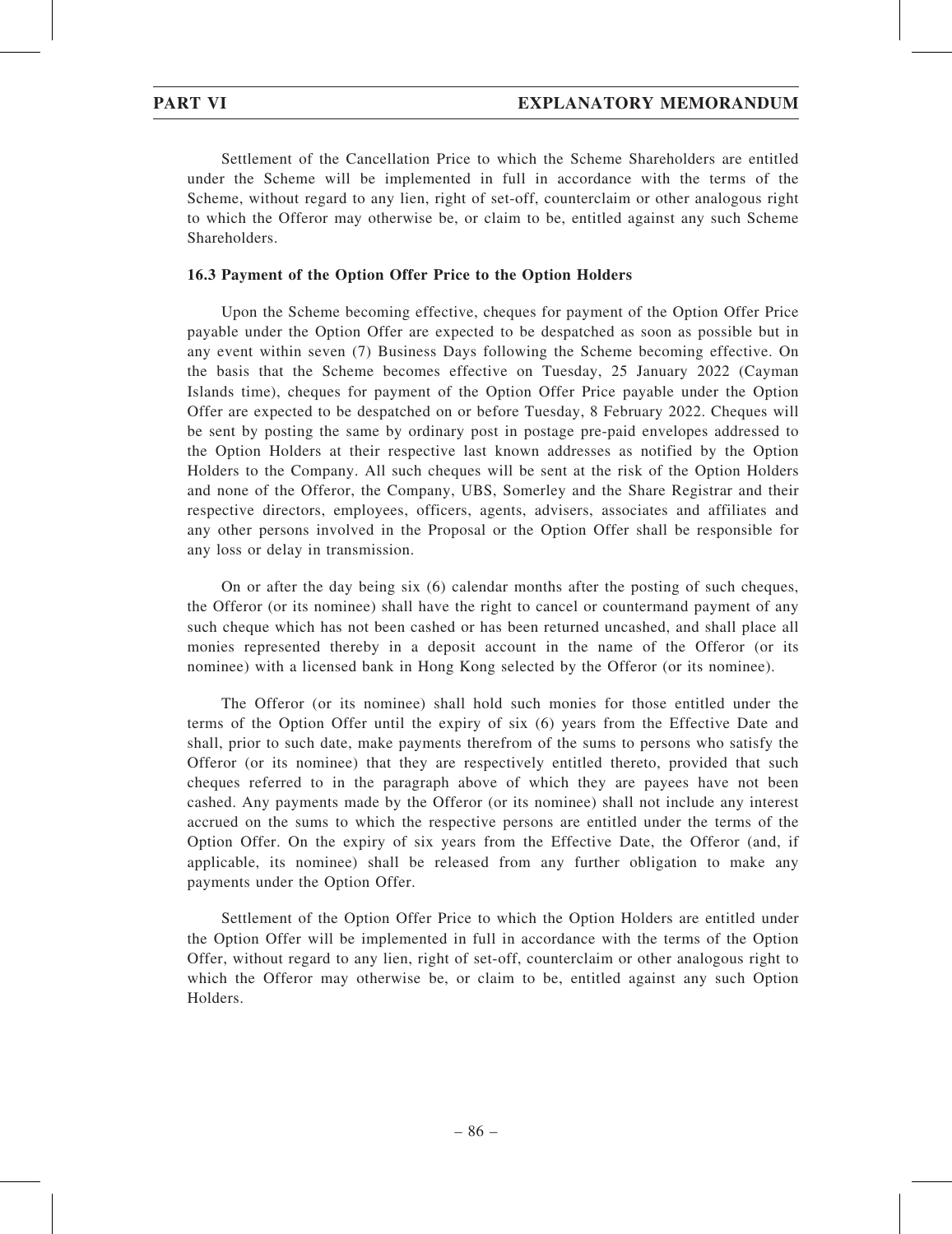### 17. OVERSEAS SHAREHOLDERS AND OPTION HOLDERS

This Scheme Document has been prepared for the purposes of complying with the laws of Hong Kong, the Takeovers Code and the Listing Rules and the information disclosed may not be the same as that which would have been disclosed if this Scheme Document had been prepared in accordance with the laws of jurisdictions outside Hong Kong. This Scheme Document is for the exclusive use by the Scheme Shareholders and the Option Holders solely for the purpose of assessing the Proposal or the Option Offer and should not be used other than in connection with such purpose.

This Scheme Document does not constitute an offer to buy or sell Shares or the solicitation of an offer to buy or subscribe for the Shares in any jurisdiction to any person to whom it is unlawful to make the offer or solicitation in such jurisdiction and shall not form the basis of any contract for the issue or sale of securities in any jurisdiction.

The making and implementation of (i) the Proposal to Scheme Shareholders; and (ii) the Option Offer to the Option Holders, who are not resident in Hong Kong may be affected by the applicable laws of the relevant jurisdictions. Any Scheme Shareholders or Option Holders who are not resident in Hong Kong should inform themselves about and observe any applicable legal and regulatory requirements in their own jurisdictions. The Offeror and the Company do not represent that this Scheme Document may be lawfully distributed in compliance with any applicable registration or other requirements in any such jurisdiction, or pursuant to an exemption available thereunder, or assume any responsibility for facilitating any such distribution or offering. In particular, no action has been taken by the Offeror and the Company which is intended to permit a public offering or the distribution of this Scheme Document in any jurisdiction (other than Hong Kong) where action for that purpose is required. Accordingly, it is prohibited to (i) copy, distribute or publish all or part of this Scheme Document or any advertisement or other offering material in any jurisdiction and to (ii) disclose its content or (iii) use information contained therein for any purpose other than assessment of the Proposal or the Option Offer, unless the information is already publicly available in another form.

It is the responsibility of any overseas Scheme Shareholders and Option Holders wishing to take any action in relation to the Proposal and the Option Offer, respectively, to satisfy themselves as to the full observance of the laws and regulations of the relevant jurisdiction in connection therewith, including the obtaining of any governmental, exchange control or other consents which may be required, the compliance with the necessary formalities and the payment of any issue, transfer or other taxes due from such shareholder in such jurisdiction. The Offeror and the Company expressly decline any liability for breach of any of these restrictions by any persons.

As at the Latest Practicable Date, there were (i) 18 Shareholders whose addresses as shown in the register of members of the Company (''registered addresses'') were outside Hong Kong; and (ii) 9 Option Holders with addresses in the PRC. Those Shareholders together held 7,108,570,824 Shares (representing approximately 70.6% of the total issued Shares) and those Option Holders together held 487,319,000 Share Options. Those 18 Shareholders and 9 Option Holders included: 9 Shareholders whose registered addresses were in the BVI, 2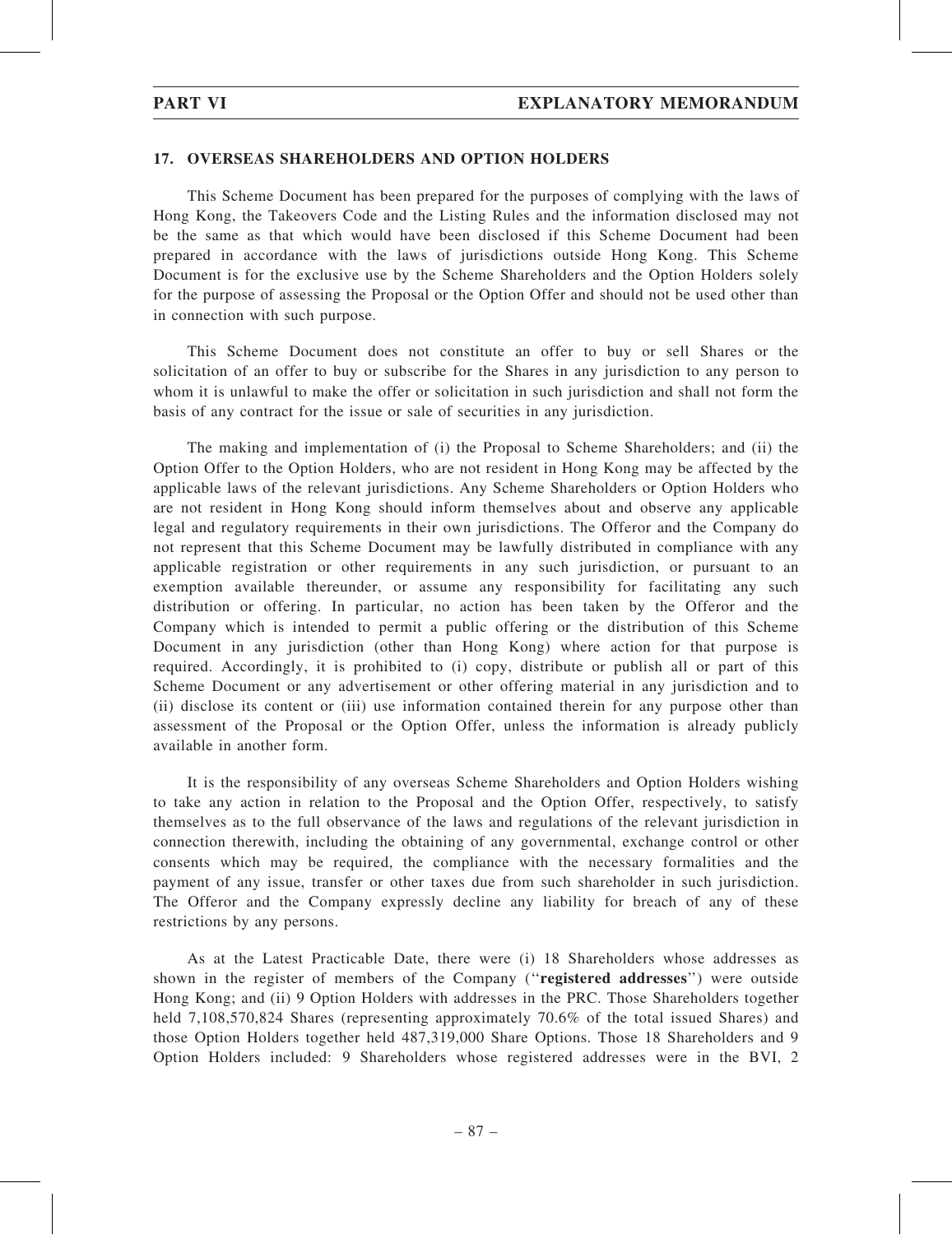Shareholders whose registered addresses were in Canada, 3 Shareholders and 9 Option Holders whose addresses were in the PRC, 1 Shareholder whose registered address was in Macau Special Administrative Region, 1 Shareholder whose registered address was in Malaysia, 1 Shareholder whose registered address was in Singapore, 1 Shareholder whose registered address was in the United States. The directors of the Offeror and the Directors had been advised by the local counsel in the aforementioned jurisdictions that there is no restriction under the respective laws or regulations of those jurisdictions against extending the Scheme automatically or despatching this Scheme Document to those overseas Shareholders and Option Holders. The Scheme will apply to and this Scheme Document will be despatched to those overseas Shareholders and Option Holders.

Any acceptance by the Scheme Shareholders or Option Holders will be deemed to constitute a representation and warranty from such persons to the Offeror and the Company and their respective advisers, including UBS, the exclusive financial adviser to the Offeror, that those laws and regulatory requirements have been complied with. If you are in doubt as to your position, you should consult your professional advisers.

## 18. TAXATION

As the Scheme does not involve the sale and purchase of Hong Kong stock, no stamp duty will be payable pursuant to the Stamp Duty Ordinance on the cancellation of the Scheme Shares and the Share Options upon the Scheme becoming effective.

Scheme Shareholders and Option Holders are recommended to consult their own professional advisers if they are in any doubt as to the taxation implications of accepting or rejecting the Proposal or the Option Offer.

It is emphasised that none of the Offeror, the Company, UBS or any of their respective directors, officers or associates or any other person involved in the Proposal and the Option Offer accepts responsibility (other than in respect of themselves, if applicable) for any taxation effects on, or liabilities of, any other persons as a result of their acceptance or rejection of the Proposal or the Option Offer.

### 19. COURT MEETING AND EGM

### Court Meeting

In accordance with the directions of the Grand Court, the Court Meeting will be convened for the purpose of considering and, if thought fit, passing a resolution to approve the Scheme (with or without modifications). Scheme Shareholders whose names appear on the register of members of the Company as at the Meeting Record Date will be entitled to attend and vote, in person or by proxy, at the Court Meeting, for the purposes of the Cayman Islands law.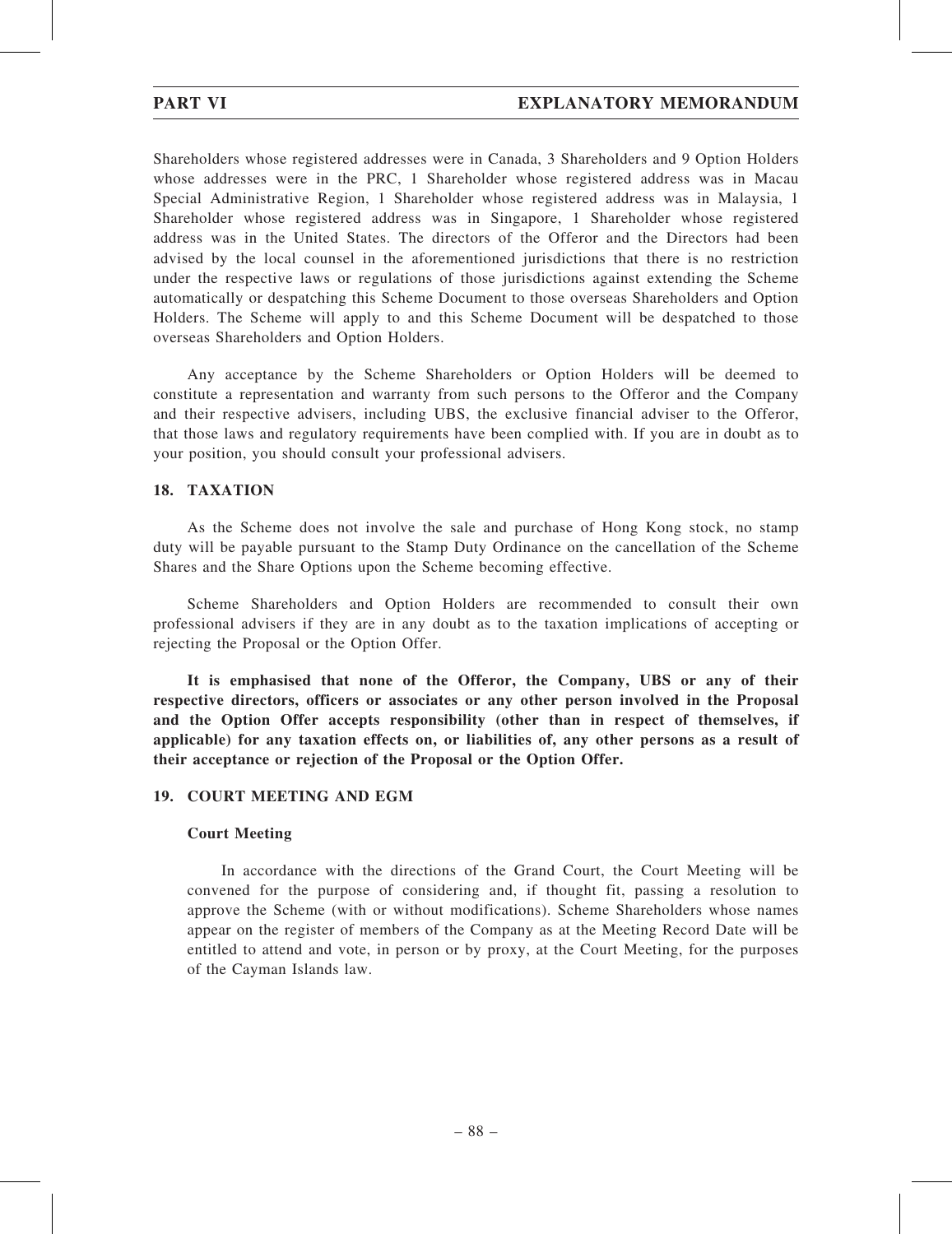As at the Latest Practicable Date, the Offeror did not hold any Shares and the Consortium Offeror Concert Parties held an aggregate of 7,214,706,432 Shares (representing approximately 71.64% of the issued share capital of the Company). Such Shares held by the Consortium Offeror Concert Parties will not form part of the Scheme Shares and will not be cancelled and extinguished upon the Scheme becoming effective.

As the Offeror and the Consortium Offeror Concert Parties are not Scheme Shareholders, they will not vote on the Scheme at the Court Meeting. All Scheme Shareholders will be entitled to attend and vote at the Court Meeting to approve the Scheme, but only the votes of the Disinterested Shareholders will be taken into account in determining if the Condition in paragraph (b) of the section headed ''3. Conditions of the Proposal and the Scheme'' above is satisfied. Each of the Non-Consortium Offeror Concert Parties who holds Shares (or Share Options) has undertaken that he or she or it will procure that the Shares held (or upon exercise of the Share Options, to be held) by him or her or it will not be voted at the Court Meeting, save that no such undertaking has been given in respect of (i) the Shares held by the estate of the late Mr. Hung Hak Shing as the relevant probate has not been granted by the Hong Kong Court as at the Latest Practicable Date; and (ii) the SAS Trustee Held Shares as pursuant to the trust deed and the rules of the Share Award Scheme, neither the Grantees nor the SAS Trustee shall exercise any voting rights in respect of the SAS Trustee Held Shares so long as no beneficial interest in the relevant SAS Trustee Held Shares has been vested.

In addition, notwithstanding that connected exempt principal traders within the UBS group are not presumed to be acting in concert with the Offeror under the Takeovers Code and accordingly, any Shares owned by such connected exempt principal traders will form part of the Shares held by Disinterested Shareholders for the purpose of the Takeovers Code, UBS has indicated that it will procure that any such Shares will not be voted at the Court Meeting pursuant to Rule 35.4 of the Takeovers Code.

In accordance with the trust deed and the rules of the Share Award Scheme, so long as no beneficial interest in the relevant SAS Trustee Held Shares has been vested, neither the Grantees nor the SAS Trustee shall exercise any voting rights in respect of the SAS Trustee Held Shares at the Court Meeting.

The Scheme is conditional upon, among other things, the following Conditions:

- (a) the approval of the Scheme (by way of poll) by a majority in number of the Scheme Shareholders representing not less than 75% in value of the Scheme Shares, present and voting either in person or by proxy at the Court Meeting; and
- (b) the approval of the Scheme (by way of poll) by the Disinterested Shareholders holding at least 75% of the votes attaching to the Scheme Shares held by the Disinterested Shareholders that are voted either in person or by proxy at the Court Meeting, provided that the number of votes cast (by way of poll) by the Disinterested Shareholders present and voting either in person or by proxy against the resolution to approve the Scheme is not more than 10% of the votes attaching to all the Scheme Shares held by all the Disinterested Shareholders.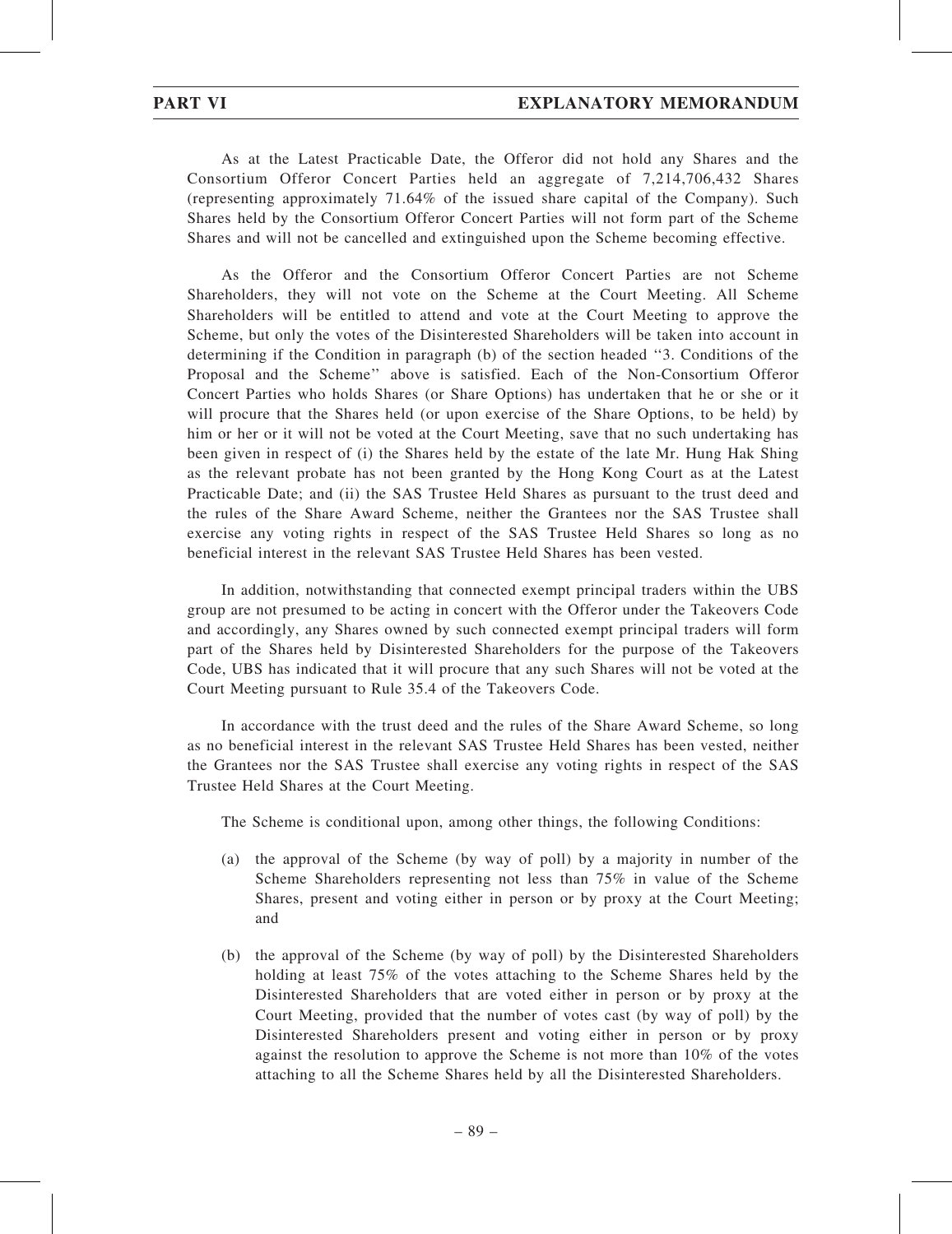The Grand Court has directed the Court Meeting to be convened for the purpose of considering and, if thought fit, passing a resolution to approve the Scheme (with or without modification).

In accordance with the direction from the Grand Court, for the purpose of calculating whether or not a majority in number of members of the Company have approved the Scheme at the Court Meeting under section 86 of the Companies Act, HKSCC Nominees shall be permitted to vote once for and once against the Scheme in accordance with the instructions received by it from the Investor Participants and Other CCASS Participants. Thus, (i) if HKSCC Nominees Limited receives instructions to vote for the Scheme and instructions to vote against the Scheme, it shall vote once for and once against the Scheme in accordance with such instructions, and be counted as one Shareholder under the votes ''for'' the Scheme and as one Shareholder under the votes ''against'' the Scheme; (ii) if HKSCC Nominees Limited only receives instructions to vote for the Scheme, it shall vote once for the Scheme in accordance with such instructions, and be counted as one Shareholder under the votes ''for'' the Scheme; and (iii) if HKSCC Nominees Limited only receives instructions to vote against the Scheme, it shall vote against the Scheme in accordance with such instructions, and be counted as one Shareholder under the votes ''against'' the Scheme. Beneficial Owners who wish to individually vote or be counted for the purpose of ascertaining whether a majority in number of Scheme Shareholders have approved the Scheme should make arrangements to withdraw their Scheme Shares (or a board lot) from CCASS and become registered as a member of the Company in their own name prior to the latest time for lodging transfers of Shares to qualify for the entitlement to attend and vote at the Court Meeting.

### **EGM**

The EGM will be held for the purpose of considering and, if thought fit, passing (i) a special resolution by a majority of not less than  $\frac{3}{4}$  of the votes cast by the Shareholders present and voting, in person or by proxy, at the EGM to approve and give effect to the reduction of the share capital of the Company by the cancellation and extinguishment of the Scheme Shares; and (ii) an ordinary resolution by a simple majority of the Shareholders present and voting, in person or by proxy, at the EGM to approve and give effect to the restoration of the share capital of the Company to its former amount by allotting and issuing to the Offeror the same number of new Shares as the number of Scheme Shares cancelled and extinguished, and the application of the credit arising in the Company's books of accounts as a result of such issued share capital reduction in paying up in full at par the new Shares issued to the Offeror, credited as fully paid.

All Shareholders will be entitled to vote on the resolutions to be proposed at the EGM to approve and give effect to the reduction of the issued share capital and the implementation of the Scheme. However, in accordance with the trust deed and the rules of the Share Award Scheme, so long as no beneficial interest in the relevant SAS Trustee Held Shares has been vested, neither the Grantees nor the SAS Trustee shall exercise any voting rights in respect of the SAS Trustee Held Shares at the EGM.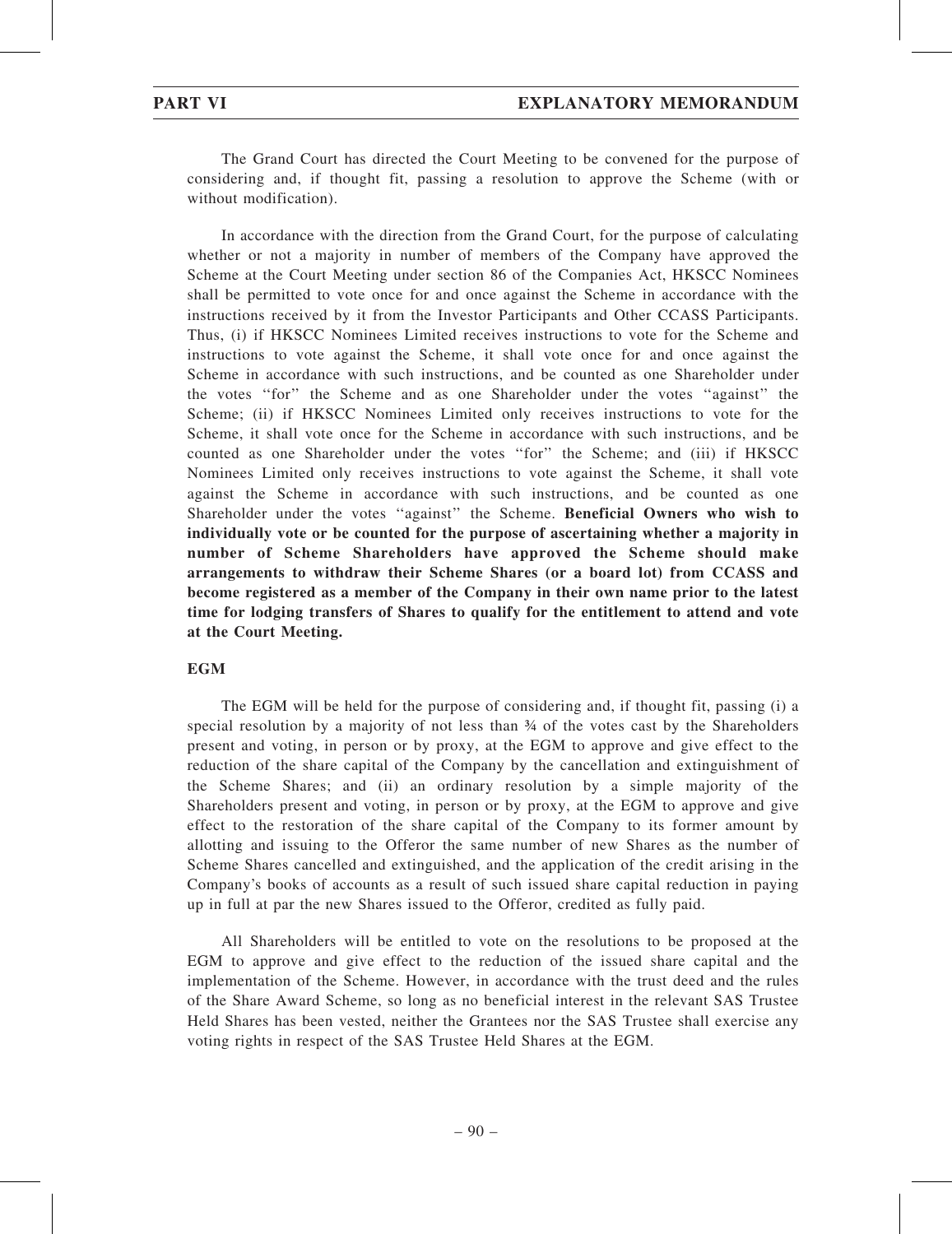The Consortium Offeror Concert Parties, Mr. Seto Gin Chung, John (an independent non-executive Director) and Mr. Sze Tsai To, Robert (an independent non-executive Director) have indicated that they will vote in favour of the resolutions to be proposed at the EGM to approve and give effect to the Scheme, including the approval of the reduction of the issued share capital of the Company by cancelling and extinguishing the Scheme Shares and of the issue to the Offeror of such number of new Shares as is equal to the number of the Scheme Shares cancelled. Save for the above, no indication has been received from the Non-Consortium Offeror Concert Parties as to whether or how they will vote at the EGM.

At the EGM, the special resolution will be put to the vote by way of poll as required under article 74 of the Company's articles of association and Rule 13.39(4) of the Listing Rules.

#### General

Notices of the Court Meeting and the EGM are set out in Appendix IV and Appendix V to this Scheme Document.

Announcement(s) will be made by the Company and the Offeror in relation to the results of the Court Meeting and the EGM in accordance with Rule 19.1 of the Takeovers Code to the extent applicable. Information on the number of votes cast for and the number of votes cast against the Scheme and the number of CCASS Participants on whose instructions they are cast will be included in such announcement(s).

#### 20. RECOMMENDATIONS

Your attention is drawn to the following:

- (a) the letter from the Independent Board Committee in Part IV of this Scheme Document; and
- (b) the letter from Somerley in Part V of this Scheme Document which sets out the factors and reasons taken into account by Somerley in arriving at its advice to the Independent Board Committee.

### 21. ACTIONS TO BE TAKEN

Actions to be taken by the Scheme Shareholders and/or the Option Holders are set out in the section headed ''IMPORTANT NOTICE AND ACTIONS TO BE TAKEN'' of this Scheme Document.

### ACTIONS TO BE TAKEN BY SHAREHOLDERS

A pink form of proxy for use in connection with the Court Meeting and a white form of proxy for use in connection with the EGM are enclosed with this Scheme Document.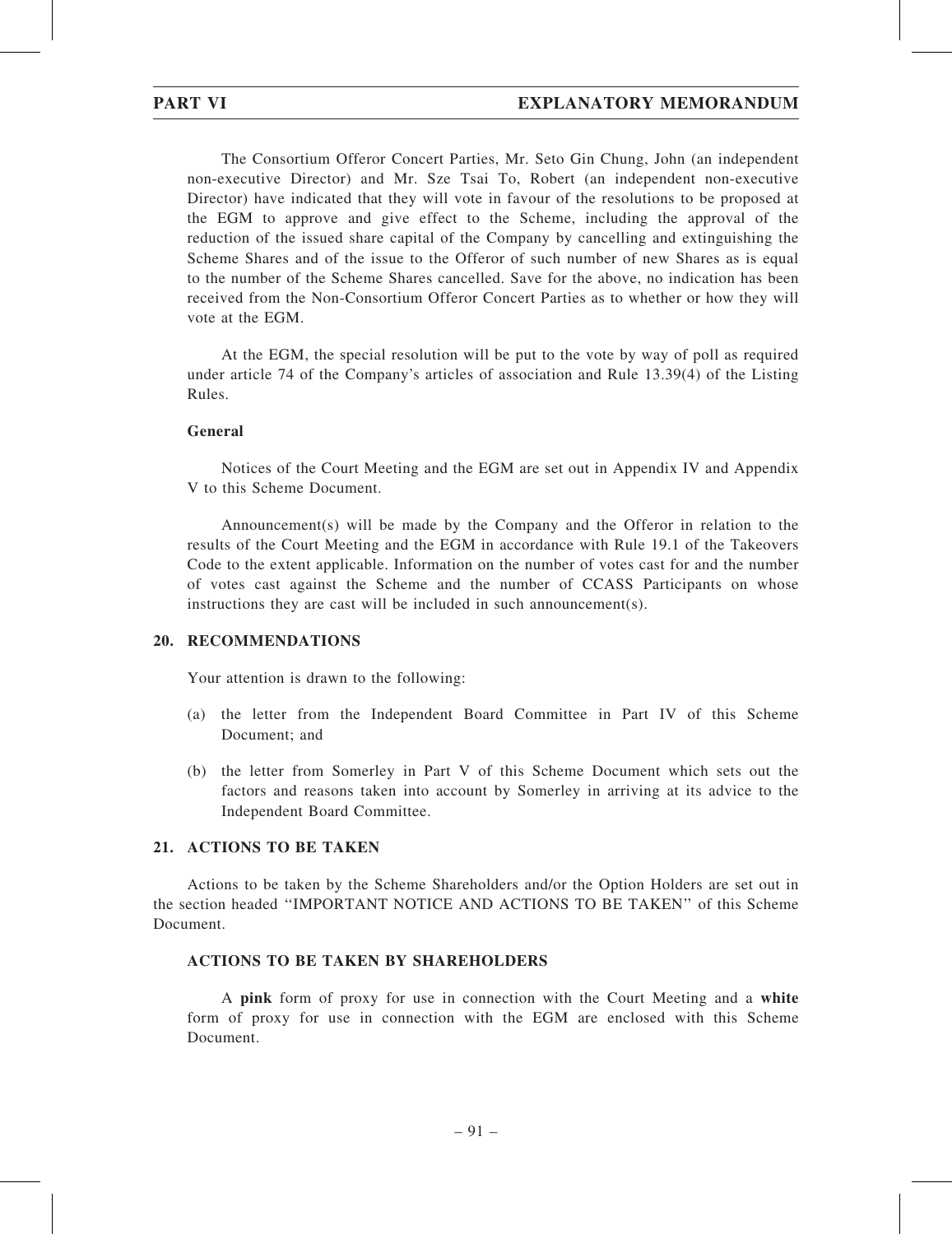Whether or not you are able to attend the Court Meeting and/or the EGM or any adjournment thereof in person, if you are a Scheme Shareholder, you are strongly urged to complete and sign the enclosed pink form of proxy in respect of the Court Meeting and if you are a Shareholder, you are strongly urged to complete and sign the enclosed white form of proxy in respect of the EGM in accordance with the instructions printed on them respectively, and to deposit them at the Hong Kong branch share registrar, Computershare Hong Kong Investor Services Limited, at 17M Floor, Hopewell Centre, 183 Queen's Road East, Wanchai, Hong Kong.

In order to be valid, the pink form of proxy for use in connection with the Court Meeting should be lodged not later than 10:30 a.m. on Sunday, 12 December 2021. The pink form of proxy may alternatively be handed to the chairman of the Court Meeting (who shall have absolute discretion as to whether or not to accept it) at the Court Meeting. The white form of proxy for use in connection with the EGM must be lodged not later than 11:00 a.m. on Sunday, 12 December 2021, failing which it will not be valid. The completion and return of the relevant form of proxy will not preclude you from attending and voting in person at the relevant meeting or any adjournment thereof should you so wish and in such event, the relevant form of proxy will be deemed to have been revoked.

If you do not appoint a proxy and you do not attend and vote at the Court Meeting and/or the EGM, you will still be bound by the outcome of the Court Meeting and/or the EGM. You are therefore strongly encouraged to attend and vote at the Court Meeting and/ or the EGM in person or by proxy.

In order to determine the entitlement of the Scheme Shareholders to attend and vote at the Court Meeting and the Shareholders to attend and vote at the EGM, the register of members of the Company in respect of the Shares will be closed from Thursday, 9 December 2021 to Tuesday, 14 December 2021 (both days inclusive) and during such period no transfer of Shares will be registered. In order to be entitled to attend and vote at the Court Meeting and the EGM, all transfers accompanied by the relevant share certificates must be lodged with the Hong Kong branch share registrar and transfer office of the Company, Computershare Hong Kong Investor Services Limited, at Shops 1712– 1716, 17th Floor, Hopewell Centre, 183 Queen's Road East, Wanchai, Hong Kong not later than 4:30 p.m. on Wednesday, 8 December 2021.

Voting at the Court Meeting and the EGM will be taken by poll as required under the Listing Rules and the Takeovers Code.

#### Announcement of results of Court Meeting and the EGM

An announcement will be made jointly by the Company and the Offeror in relation to the results of the Court Meeting and the EGM. If all of the requisite resolutions are passed at those meetings, further announcement(s) will be made in relation to, among other things, the results of the Court Hearing and, if the Scheme is sanctioned, the Scheme Record Date, the Effective Date and the date of withdrawal of the listing of the Shares on the Stock Exchange.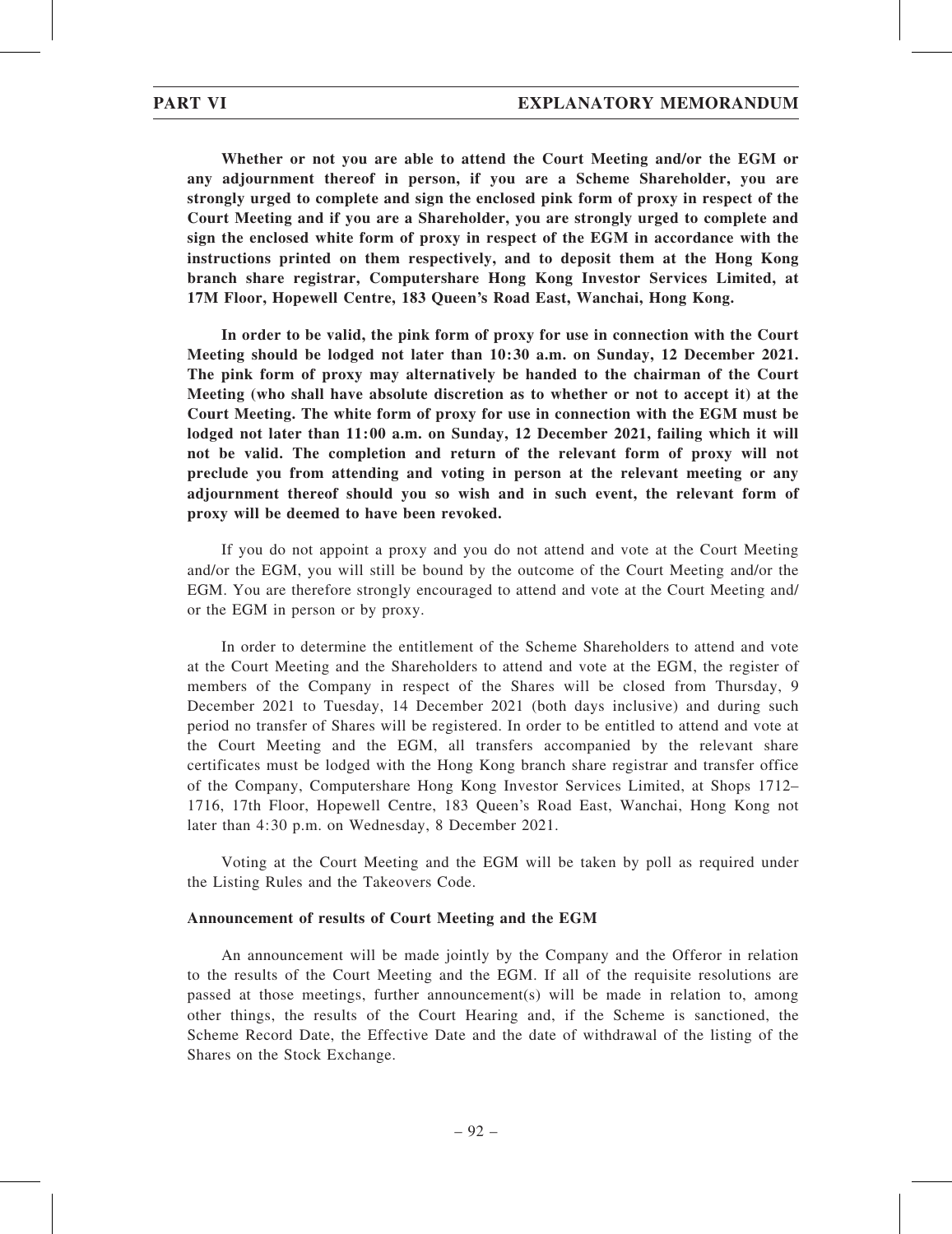## Shareholders who have sold/transferred Shares should hand this Scheme Document and forms of proxy to purchaser/transferee

If you have sold or transferred all of your Shares, you should at once hand this Scheme Document and the accompanying forms of proxy to the purchaser or the transferee or to the licensed securities dealer or registered institution in securities or other agent through whom the sale or transfer was effected for transmission to the purchaser or the transferee.

# ACTIONS TO BE TAKEN BY BENEFICIAL OWNERS WHOSE SHARES ARE DEPOSITED IN CCASS

If you are a Beneficial Owner whose Shares are deposited in CCASS and registered under the name of HKSCC Nominees Limited, you should, unless you are admitted to participate in CCASS as an Investor Participant:

- (i) contact your broker, custodian, nominee or other relevant person who is, or has in turn deposited such Shares with, a CCASS Participant regarding voting instructions to be given to such persons if you wish the Shares beneficially owned by you to be voted at the Court Meeting and/or the EGM; or
- (ii) arrange for some or all of such Shares to be withdrawn from CCASS and transferred into your own name by lodging all the transfer documents with relevant share certificates on or before 4:30 p.m. on Wednesday, 8 December 2021 with Computershare Hong Kong Investor Services Limited, if you wish to attend and vote (in person or by proxy) at the Court Meeting and/or the EGM.

Beneficial Owners whose Shares are deposited in CCASS and registered under the name of HKSCC Nominees Limited, must, unless being an Investor Participant, contact their broker, custodian, nominee or other relevant person in advance of the latest time to give instructions in respect of the Court Meeting and/or the EGM, in order to provide such person with sufficient time to provide HKSCC Nominees Limited with instructions or make arrangements with HKSCC Nominees Limited in relation to the manner in which the Shares of the Beneficial Owner should be voted at the Court Meeting and/or the EGM.

The procedures for voting by the Investor Participants and Other CCASS Participants with respect to Shares registered under the name of HKSCC Nominees Limited shall be in accordance with the ''Operating Guide for Investor Participants'', the ''General Rules of CCASS'' and the ''CCASS Operational Procedures'' in effect from time to time.

# ACTIONS TO BE TAKEN BY BENEFICIAL OWNERS WHOSE SHARES ARE HELD BY A REGISTERED OWNER OTHER THAN HKSCC NOMINEES LIMITED

No person shall be recognised by the Company as holding any Shares on trust.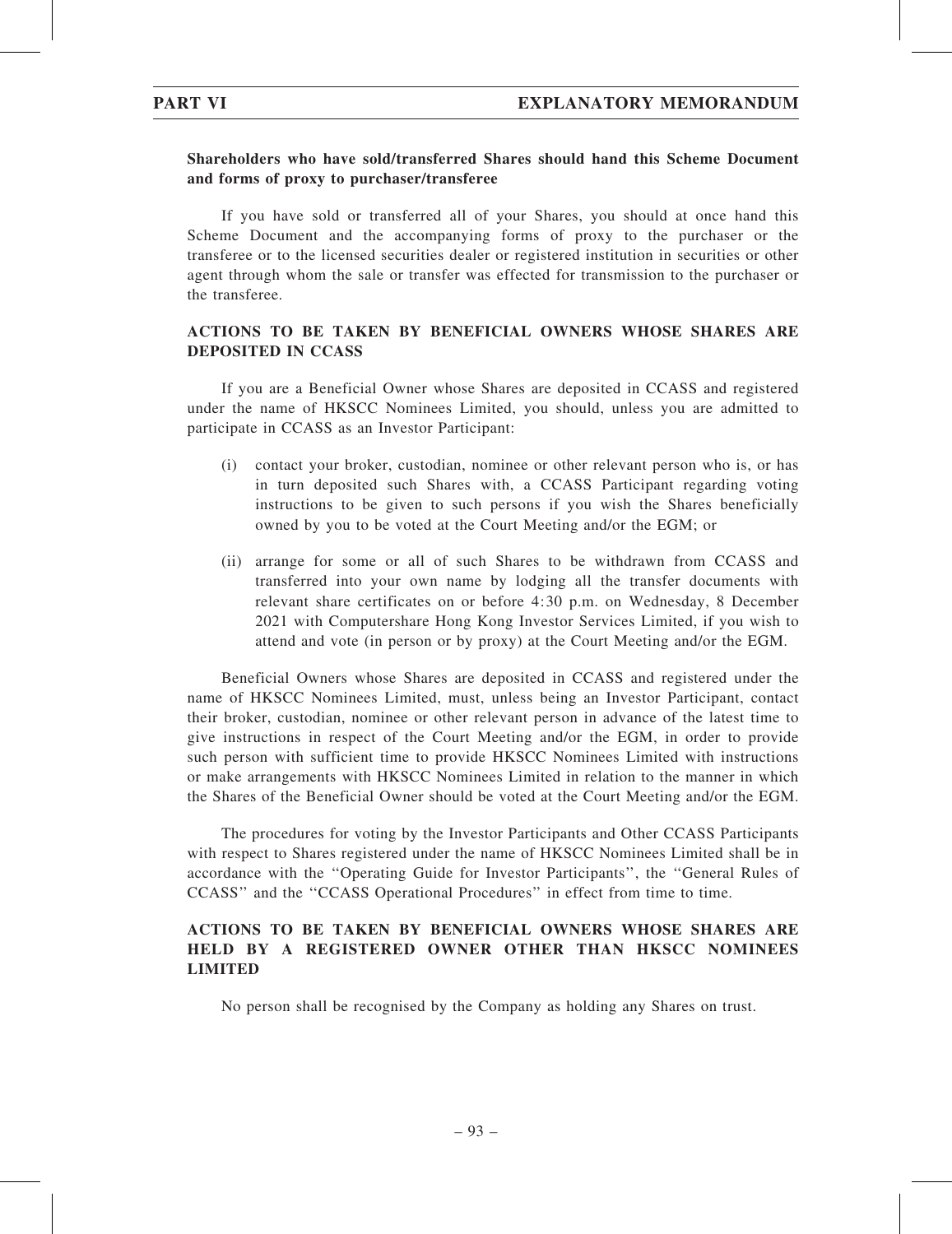If you are a Beneficial Owner whose Shares are registered in the name of a nominee, trustee, depositary or any other authorised custodian or third party (other than HKSCC Nominees Limited), you should contact such Registered Owner to give instructions to and/or to make arrangements with such Registered Owner as to the manner in which the Shares beneficially owned by you should be voted at the Court Meeting and/or the EGM.

If you are a Beneficial Owner who wishes to attend and vote at the Court Meeting and/or the EGM personally, you should:

- (i) contact the Registered Owner directly to make the appropriate arrangements with the Registered Owner to enable you to attend and vote at the Court Meeting and/or the EGM and, for such purpose, the Registered Owner may appoint you as its proxy; or
- (ii) arrange for some or all of the Shares registered in the name of the Registered Owner to be transferred into your own name by lodging all the transfer documents with relevant share certificates on or before 4:30 p.m. on Wednesday, 8 December 2021 with Computershare Hong Kong Investor Services Limited, if you wish to attend and vote (in person or by proxy) at the Court Meeting and/or the EGM.

Instructions to and/or arrangements with the Registered Owner should be given or made in advance of the relevant latest time to give instructions in respect of the Court Meeting and the EGM in order to provide the Registered Owner with sufficient time to complete his/her/its forms of proxy accurately and to submit them by the relevant deadline. To the extent that any Registered Owner requires instructions from or arrangements to be made with any Beneficial Owner at a particular date or time in advance of the relevant latest time for the lodgment of forms of proxy in respect of the Court Meeting and the EGM, any such Beneficial Owner should comply with the requirements of such Registered Owner.

#### ACTIONS TO BE TAKEN BY OPTION HOLDERS

The Option Offer Letter and the yellow Form of Acceptance are being sent to the Option Holders separately, together with this Scheme Document. If you are an Option Holder and you wish to accept the Option Offer, you must complete and return the duly completed and executed Form of Acceptance to the Offeror, care of the Company at Flats E & F, 2/F, Hop Hing Building, 9 Ping Tong Street East, Tong Yan San Tsuen, Yuen Long, New Territories, Hong Kong for the attention of the Company Secretary of the Company and marked ''Hop Hing Group Holdings Limited — Option Offer'' by no later than 4:00 p.m. on Tuesday, 25 January 2022 (or such other date and time as may be notified to the Option Holders by or on behalf of the Offeror and the Company or by way of joint announcement by the Offeror and the Company on the respective websites of the Stock Exchange and the Company). No acknowledgement of receipt of any Form of Acceptance or any other document will be given.

You are urged to read the instructions and other terms and conditions of the Option Offer in the Option Offer Letter and the Form of Acceptance.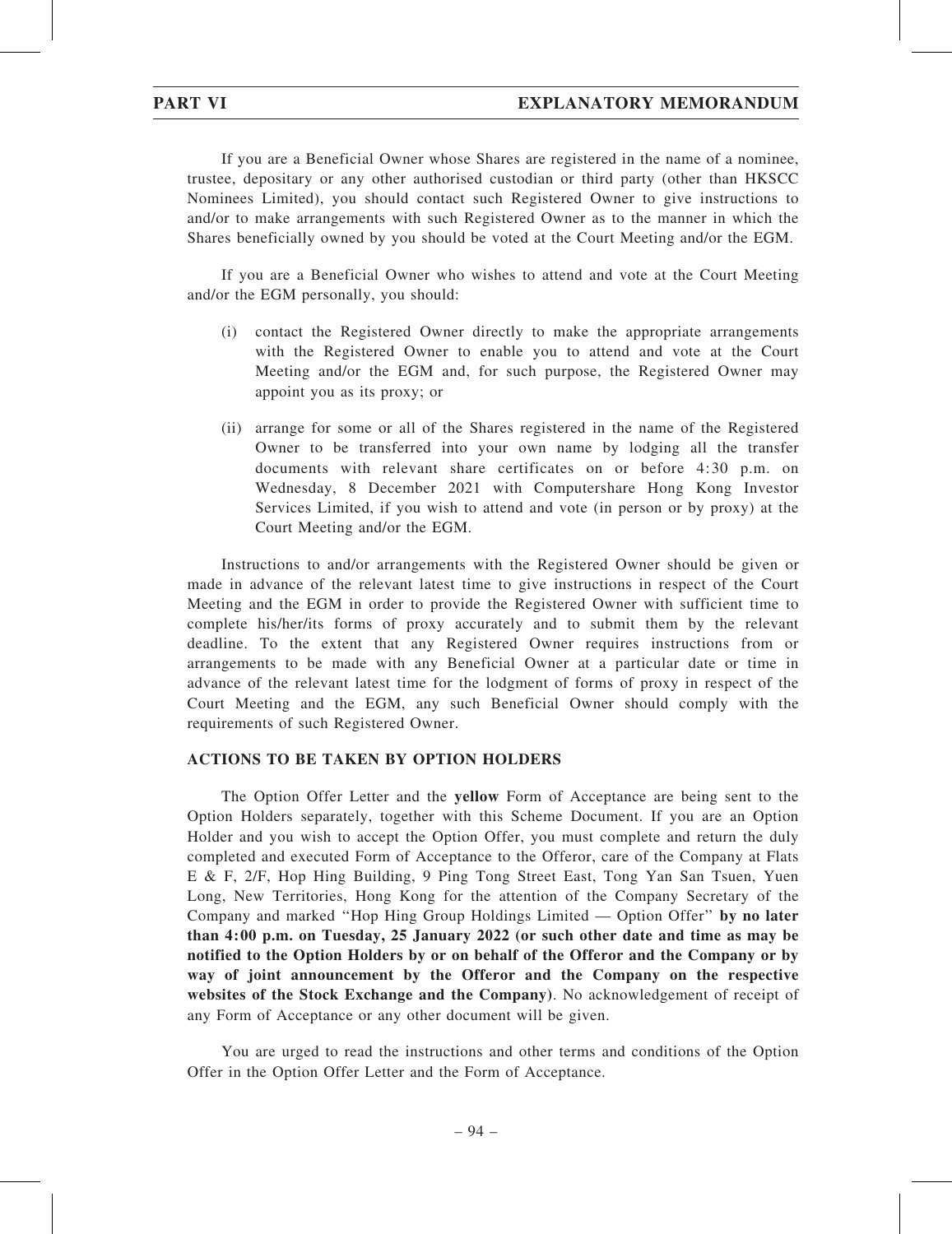#### EXERCISE YOUR RIGHT TO VOTE

If you are a Shareholder or a Beneficial Owner whose Shares are held by a Registered Owner (including HKSCC Nominees Limited), you are strongly encouraged to exercise your right to vote (in the case of a Shareholder) or to give instructions to the relevant Registered Owner (in the case of a Beneficial Owner) to vote in person or by proxy at the Court Meeting and/or the EGM. If you keep any Shares in a share lending programme, you are encouraged to recall any outstanding Shares on loan to avoid market participants using borrowed stock to vote.

If you are a Beneficial Owner whose Shares are deposited in CCASS, you are strongly encouraged to withdraw at least some of your Shares from CCASS and become a registered holder of such Shares and exercise your right to vote, in person or by proxy, at the Court Meeting and/or the EGM. You should contact your broker, custodian, nominee or other relevant person in advance of the detailed procedures and the latest time for lodging transfers of Shares into your name so as to qualify to attend and vote at the Court Meeting and the EGM, in order to provide such broker, custodian, nominee or other relevant person with sufficient time to withdraw the Shares from CCASS and register them in your name.

In respect of any Shares of which you are the Beneficial Owner and which remain in CCASS, you are encouraged to contact your broker, custodian, nominee or other relevant person regarding voting instructions in relation to the manner in which those Shares should be voted at the Court Meeting and/or the EGM without delay.

Only Scheme Shareholders whose Scheme Shares are registered in their own names in the register of members of the Company on the Meeting Record Date will be counted as members of the Company for the purpose of calculating whether or not a majority in number of members of the Company have approved the Scheme at the Court Meeting under Section 86 of the Companies Act. In accordance with the direction from the Grand Court, HKSCC Nominees Limited will be counted as one Scheme Shareholder and may vote for or against the Scheme according to the majority of voting instructions as represented by the Scheme Shares it receives. The number of votes cast in favour of the Scheme and the number of CCASS Participants on whose instructions they are cast and the number of votes cast against the Scheme and the number of CCASS Participants on whose instructions they are cast will be disclosed to the Grand Court and may be taken into account in deciding whether or not the Grand Court should exercise its discretion to sanction the Scheme. Beneficial Owners who wish to individually vote or be counted for purposes of calculating whether or not a majority in number of members of the Company have approved the Scheme at the Court Meeting under Section 86 of the Companies Act should make arrangements to be registered as members of the Company in their own names by lodging all the transfer documents with relevant share certificates on or before 4:30 p.m. on Wednesday, 8 December 2021 with Computershare Hong Kong Investor Services Limited.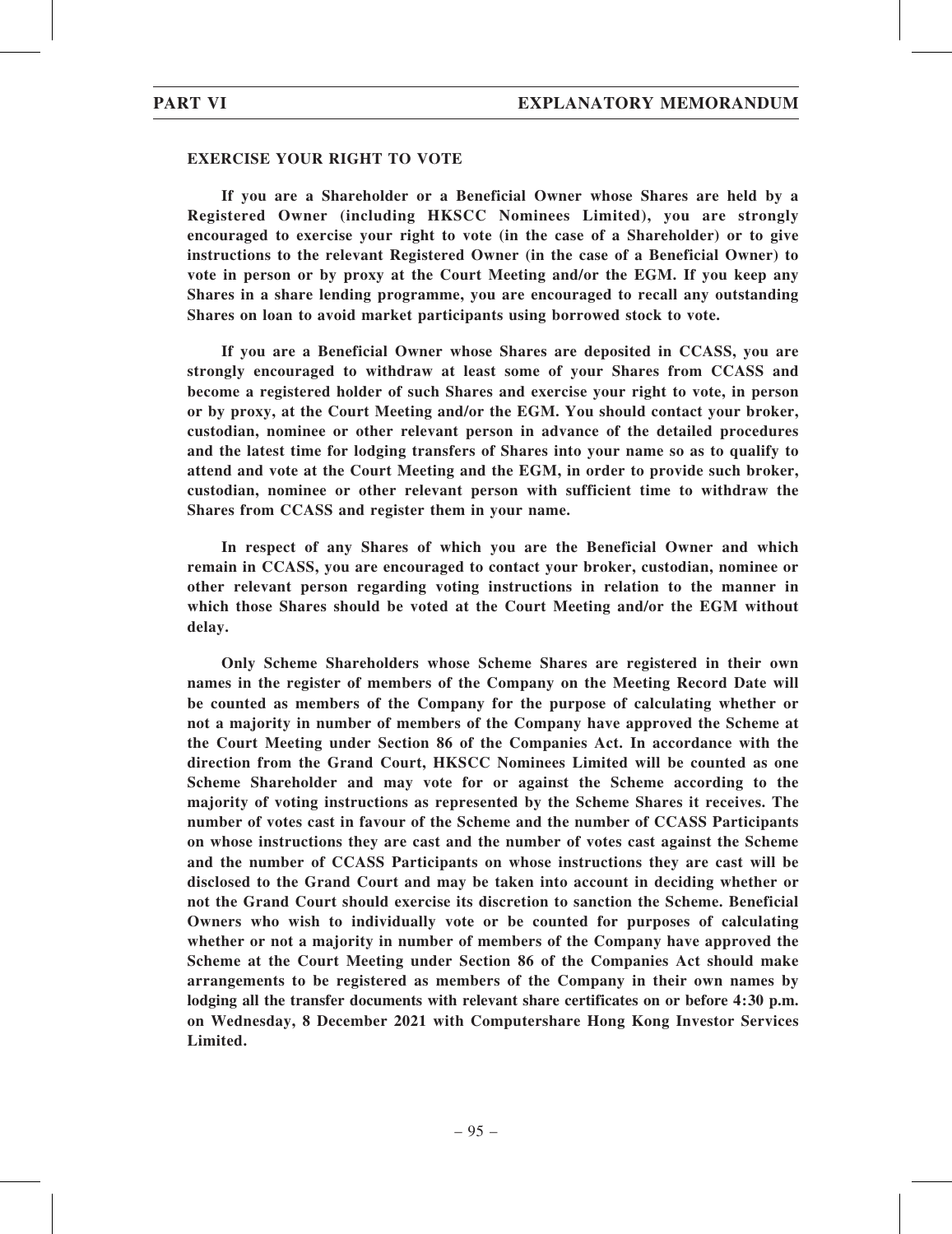If you are a Registered Owner holding Shares on behalf of Beneficial Owner(s), you should inform the relevant Beneficial Owner(s) about the importance of exercising their right to vote and that such Beneficial Owner(s) should consider transferring some or all their Shares into their names if they wish to be counted individually for the purposes of the headcount test.

If approved and sanctioned by the Grand Court, the Scheme will be binding on all of the Scheme Shareholders, irrespective of whether or not you attended or voted at the Court Meeting or the EGM.

If you are in any doubt as to the action to be taken, you should consult your licensed securities dealer or registered institution in securities, bank manager, solicitor, professional accountant or other professional adviser.

### 22. FURTHER INFORMATION

Further information is set out in the Appendices to, and elsewhere in, this Scheme Document, all of which form part of this Explanatory Memorandum.

You should rely only on the information contained in this Scheme Document in order to vote your Shares at the Court Meeting and the EGM. None of the Offeror, the Company, UBS, Somerley, any of their respective directors, officers, employees, agents, affiliates or advisers or any other person involved in the Proposal has authorised anyone to provide you with information that is different from what is contained in this Scheme Document.

### 23. GENERAL

In case of any inconsistency, the English language text of this Scheme Document and the accompanying forms of proxy shall prevail over the Chinese language text.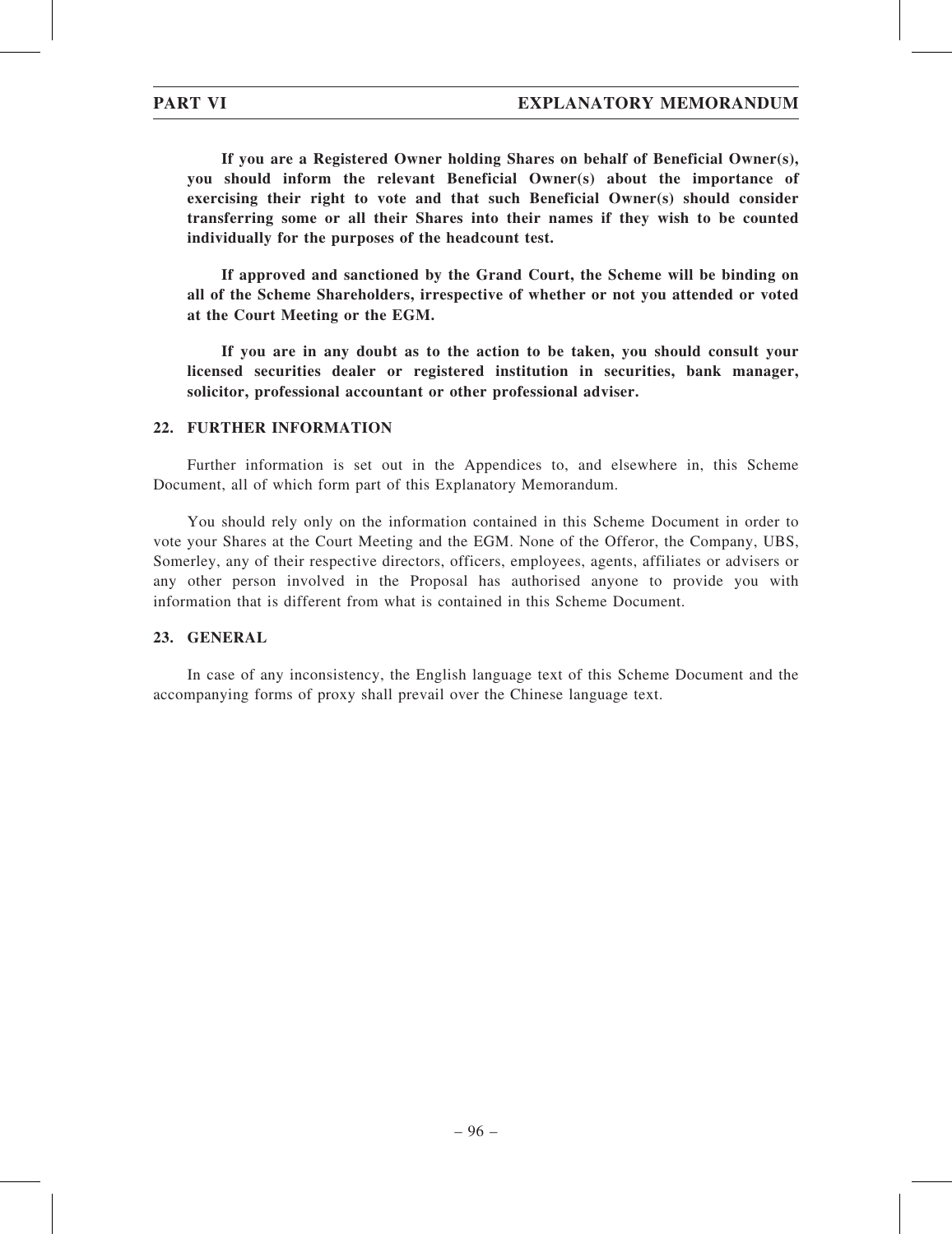#### 1. FINANCIAL SUMMARY

The following summary financial information for each of the three years ended 31 December 2018, 2019 and 2020 is extracted from the audited consolidated financial statements of the Group as set forth in the annual reports of the Company for the years ended 31 December 2019 (the "2019 Annual Report") and 2020 (the "2020 Annual Report"), respectively. The following summary financial information for each of the six months ended 30 June 2020 and 2021 is extracted from the unaudited consolidated financial statements of the Group as set forth in the interim reports of the Company for the six months ended 30 June 2020 (the ''2020 Interim Report'') and 2021 (the ''2021 Interim Report''), respectively.

The auditor's reports issued by Ernst  $\&$  Young in respect of the Group's audited consolidated financial statements for each of the three years ended 31 December 2018, 2019 and 2020 did not contain any modified opinion, emphasis of matter or material uncertainty related to going concern.

|                                                                                       | For the six months ended |             |                                |            |            |
|---------------------------------------------------------------------------------------|--------------------------|-------------|--------------------------------|------------|------------|
|                                                                                       | 30 June                  |             | For the year ended 31 December |            |            |
|                                                                                       | 2021                     | 2020        | 2020                           | 2019       | 2018       |
|                                                                                       | RMB'000                  | RMB'000     | RMB'000                        | RMB'000    | RMB'000    |
|                                                                                       | (unaudited)              | (unaudited) | (audited)                      | (audited)  | (audited)  |
| <b>TURNOVER</b>                                                                       | 884,478                  | 654,723     | 1,590,270                      | 2,102,814  | 2,003,617  |
| Cost of sales                                                                         | (349, 255)               | (265, 526)  | (645, 049)                     | (782, 446) | (737, 978) |
| Other income and gains, net                                                           | 11,260                   | 7,457       | 39,154                         | 17,698     | 13,895     |
| Selling and distribution expenses                                                     | (399,070)                | (339, 279)  | (774, 721)                     | (955, 892) | (948, 967) |
| General and administrative expenses                                                   | (85, 164)                | (73, 579)   | (169, 463)                     | (176, 438) | (177, 499) |
| Impairment of non-financial assets                                                    | (9,815)                  | (45,683)    | (83,290)                       | (11,202)   |            |
| Share of profits and losses of joint                                                  |                          |             |                                |            |            |
| venture                                                                               | (1,280)                  | (1,030)     | $(2,577)$ $(1,264)$            |            | (380)      |
| PROFIT/(LOSS) FROM                                                                    |                          |             |                                |            |            |
| <b>OPERATING ACTIVITIES</b>                                                           | 51,154                   | (62, 917)   | (45,676)                       | 193,270    | 152,688    |
| Finance costs                                                                         | (24,502)                 | (26, 025)   | (47, 971)                      | (41,523)   | (621)      |
| PROFIT/(LOSS) BEFORE TAX                                                              | 26,652                   | (88, 942)   | (93, 647)                      | 151,747    | 152,067    |
| Income tax credit/(expenses)                                                          | (17, 954)                |             | $22,616$ $11,746$ $(47,637)$   |            | (48, 587)  |
| PROFIT/(LOSS) FOR THE YEAR/<br>PERIOD ATTRIBUTABLE TO<br><b>EQUITY HOLDERS OF THE</b> |                          |             |                                |            |            |
| <b>COMPANY</b>                                                                        | 8,698                    | (66, 326)   | (81,901)                       | 104,110    | 103,480    |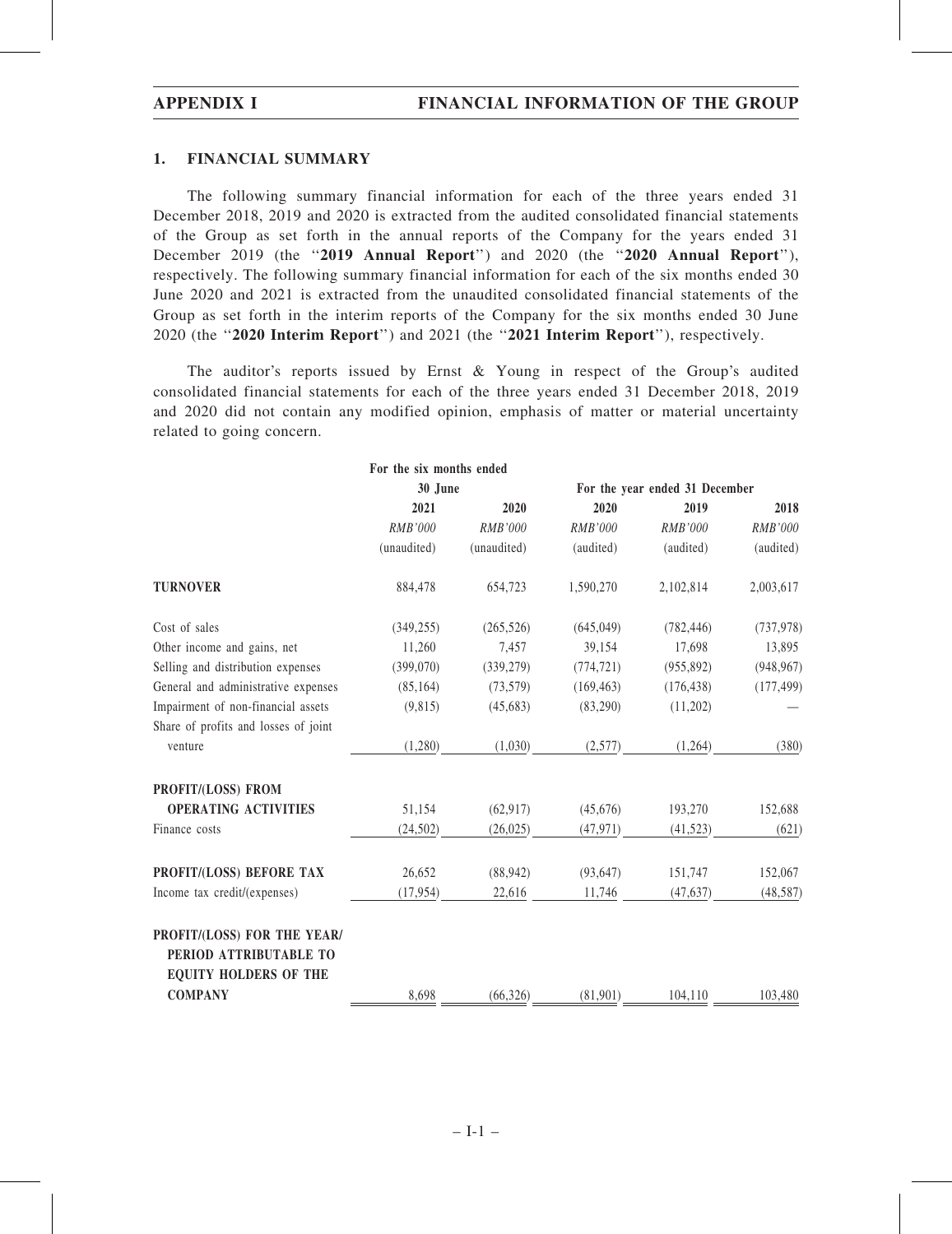# APPENDIX I FINANCIAL INFORMATION OF THE GROUP

|                                                                                      | For the six months ended |             |                                                                        |              |                |  |
|--------------------------------------------------------------------------------------|--------------------------|-------------|------------------------------------------------------------------------|--------------|----------------|--|
|                                                                                      | 30 June                  |             | For the year ended 31 December                                         |              |                |  |
|                                                                                      | 2021                     | 2020        | 2020                                                                   | 2019         | 2018           |  |
|                                                                                      | RMB'000                  | RMB'000     | <i>RMB'000</i>                                                         | RMB'000      | <b>RMB'000</b> |  |
|                                                                                      | (unaudited)              | (unaudited) | (audited)                                                              | (audited)    | (audited)      |  |
| <b>OTHER COMPREHENSIVE</b>                                                           |                          |             |                                                                        |              |                |  |
| <b>INCOME/(EXPENSE)</b>                                                              |                          |             |                                                                        |              |                |  |
| Other comprehensive income/                                                          |                          |             |                                                                        |              |                |  |
| (expense) that may be classified                                                     |                          |             |                                                                        |              |                |  |
| to income statement in                                                               |                          |             |                                                                        |              |                |  |
| subsequent periods:                                                                  |                          |             |                                                                        |              |                |  |
| Exchange differences on translation                                                  |                          |             |                                                                        |              |                |  |
| of foreign operations                                                                |                          |             | $(301)$ $3,962$ $(8,795)$ $2,330$                                      |              | 7,720          |  |
|                                                                                      |                          |             |                                                                        |              |                |  |
| <b>OTHER COMPREHENSIVE</b>                                                           |                          |             |                                                                        |              |                |  |
| <b>INCOME/(EXPENSE) FOR THE</b>                                                      |                          |             |                                                                        |              |                |  |
| <b>YEAR/PERIOD</b>                                                                   |                          |             | $(301)$ $3,962$ $(8,795)$ $2,330$                                      |              | 7,720          |  |
|                                                                                      |                          |             |                                                                        |              |                |  |
|                                                                                      |                          |             |                                                                        |              |                |  |
| <b>TOTAL COMPREHENSIVE</b>                                                           |                          |             |                                                                        |              |                |  |
| <b>INCOME/(EXPENSE) FOR THE</b>                                                      |                          |             |                                                                        |              |                |  |
| <b>YEAR/PERIOD</b>                                                                   |                          |             |                                                                        |              |                |  |
| <b>ATTRIBUTABLE TO EQUITY</b>                                                        |                          |             |                                                                        |              |                |  |
| <b>HOLDERS OF THE COMPANY</b> $\underbrace{8,397}$ (62,364) (90,696) 106,440 111,200 |                          |             |                                                                        |              |                |  |
|                                                                                      |                          |             |                                                                        |              |                |  |
| EARNINGS/(LOSS) PER SHARE                                                            |                          |             |                                                                        |              |                |  |
| <b>ATTRIBUTABLE TO EQUITY</b>                                                        |                          |             |                                                                        |              |                |  |
| <b>HOLDERS OF THE COMPANY</b>                                                        |                          |             |                                                                        |              |                |  |
| <b>Basic</b>                                                                         |                          |             | RMB0.09 cent RMB(0.68) cent RMB(0.84) cent RMB1.07 cents RMB1.05 cents |              |                |  |
| Diluted                                                                              |                          |             | RMB0.09 cent RMB(0.68) cent RMB(0.84) cent RMB1.06 cents RMB1.04 cents |              |                |  |
| PROPOSED DIVIDEND FOR THE                                                            |                          |             |                                                                        |              |                |  |
| <b>YEAR/PERIOD</b>                                                                   | N/A                      | N/A         | N/A                                                                    | 22,327       | 51,847         |  |
|                                                                                      |                          |             |                                                                        |              |                |  |
| <b>DIVIDEND PER SHARE</b>                                                            | N/A                      | N/A         | N/A                                                                    | HK0.248 cent | HK0.61 cent    |  |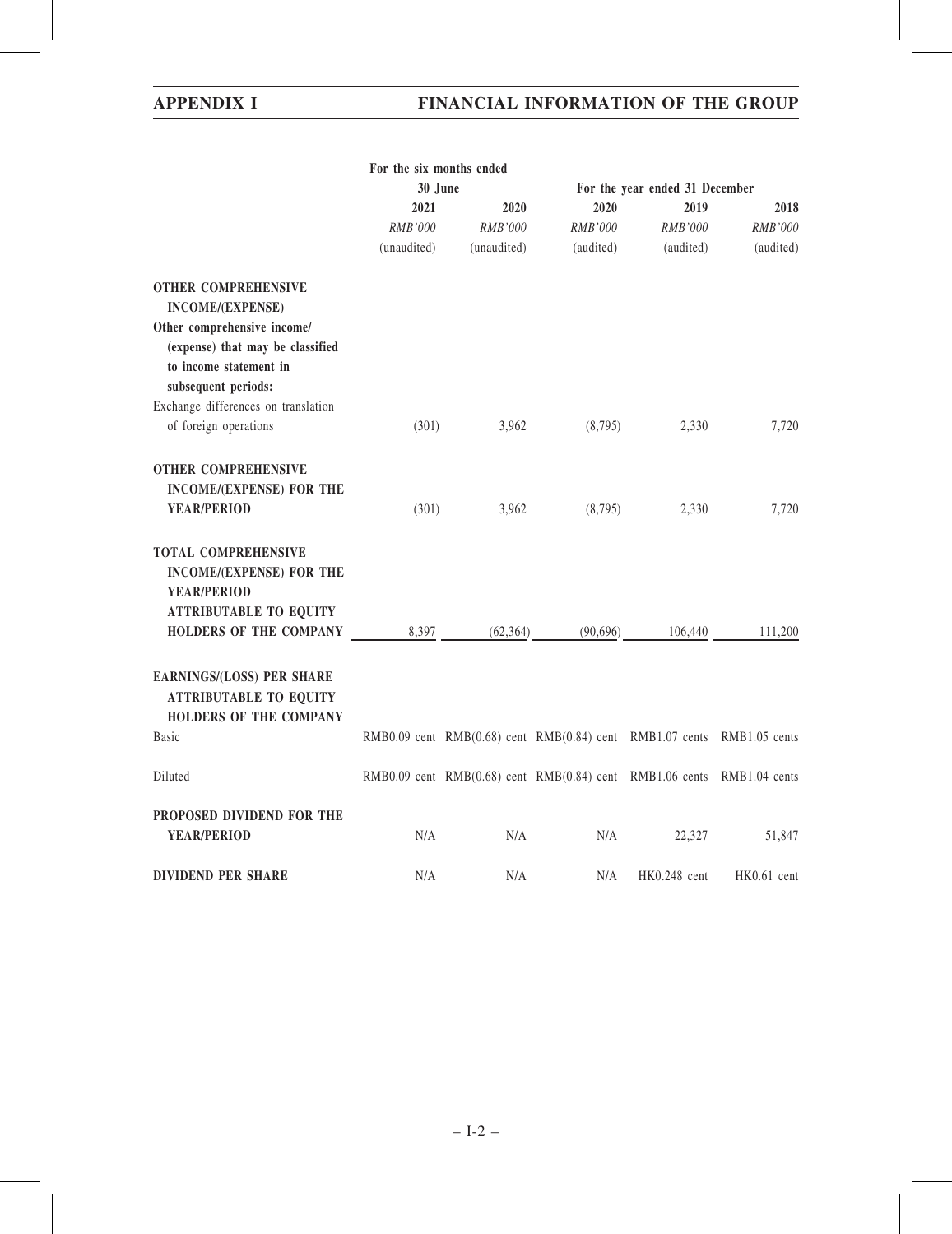#### 2. AUDITED CONSOLIDATED FINANCIAL STATEMENTS OF THE GROUP

The Company is required to set out or refer to in this Scheme Document the consolidated statement of financial position, consolidated statement of cash flows and any other primary statement as shown in (i) the audited consolidated financial statements of the Group for the year ended 31 December 2019 (the "2019 Financial Statements"); (ii) the audited consolidated financial statements of the Group for the year ended 31 December 2020 (the ''2020 Financial Statements''); (iii) the unaudited interim consolidated financial statements of the Group for the six months ended 30 June 2020 (the "2020 Interim Financial Statements"); and (iv) the unaudited interim consolidated financial statements of the Group for the six months ended 30 June 2021 (the "2021 Interim Financial Statements"), together with the notes to the relevant published financial statements which are of major relevance to the appreciation of the above financial information.

The 2018 and 2019 Financial Statements can be found on pages 80 to 87 of the 2019 Annual Report published on 27 April 2020.

The 2019 Annual Report is posted on the Company's website at http://www.hophing.com. Please also see below a direct link to the 2019 Annual Report:

https://www1.hkexnews.hk/listedco/listconews/sehk/2020/0427/2020042700715.pdf

The 2020 Financial Statements can be found on pages 84 to 92 of the 2020 Annual Report published on 26 April 2021.

The 2020 Annual Report is posted on the Company's website at http://www.hophing.com. Please also see below a direct link to the 2020 Annual Report:

https://www1.hkexnews.hk/listedco/listconews/sehk/2021/0426/2021042601090.pdf

The 2020 and 2021 Interim Financial Statements can be found on pages 2 to 12 of the 2021 Interim Report published on 23 September 2021.

The 2021 Interim Report is posted on the Company's website at http://www.hophing.com. Please also see below a direct link to the 2021 Interim Report:

https://www1.hkexnews.hk/listedco/listconews/sehk/2021/0923/2021092300451.pdf

The 2018 and 2019 Financial Statements (but not any other part of the 2019 Annual Report), the 2020 Financial Statements (but not any other part of the 2020 Annual Report), the 2020 and 2021 Interim Financial Statements (but not any other part of the 2021 Interim Report) are incorporated by reference into this Scheme Document and form part of this Scheme Document.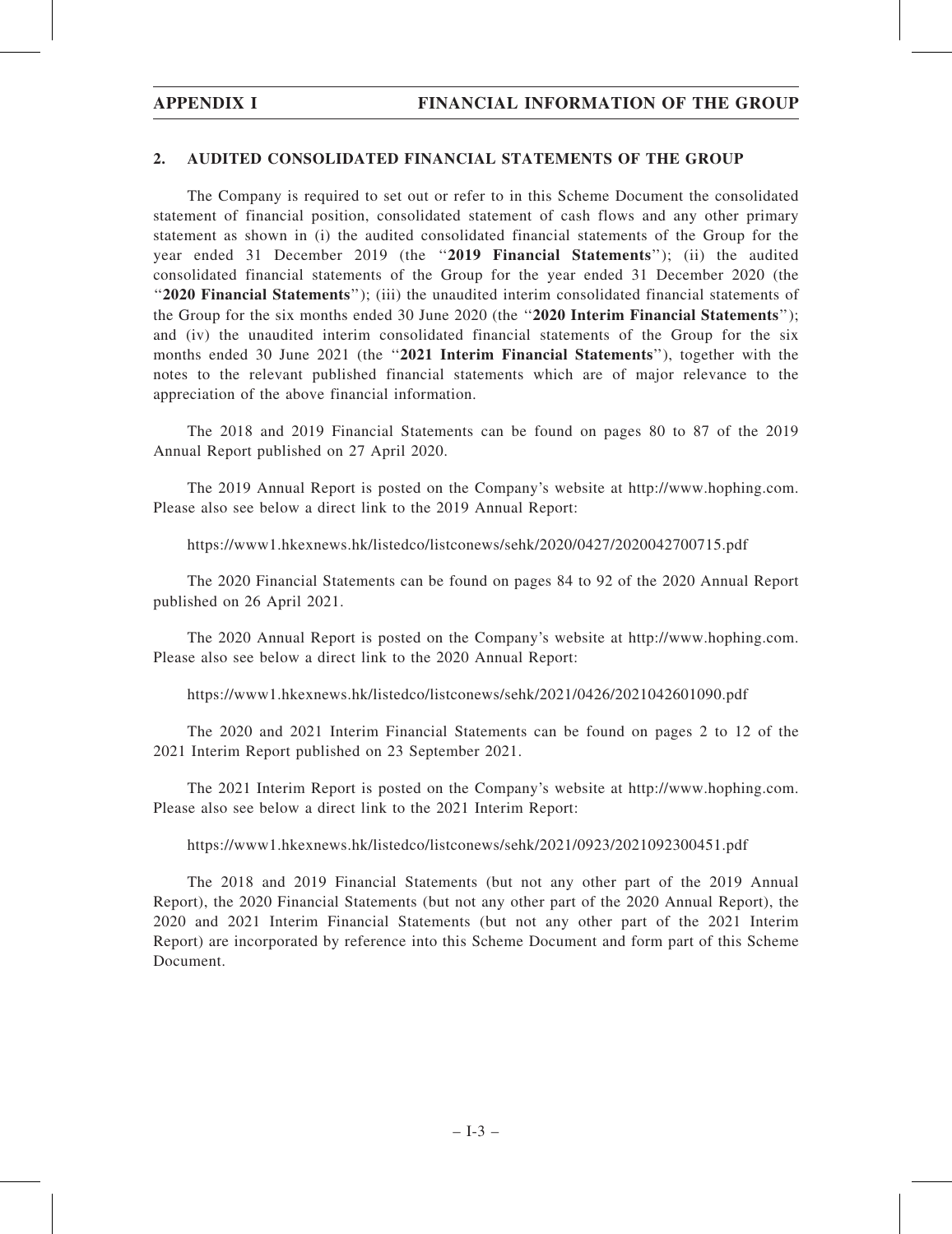## 3. INDEBTEDNESS STATEMENT

## Bank Borrowings

As at the close of business on 31 August 2021, the Group had no bank borrowings.

## Lease Liabilities

As at the close of business on 31 August 2021, the Group had lease liabilities of approximately RMB762.2 million.

## Contingent liabilities

As at the close of business on 31 August 2021, the Group had no contingent liabilities.

Save as aforesaid or as otherwise disclosed herein, and apart from intra-group liabilities and normal trade payables in the ordinary course of business of the Group, the Group did not have any loan capital issued and outstanding or agreed to be issued but unissued, loans, bank overdrafts, other borrowings or similar indebtedness, finance lease or hire purchase commitment, liabilities under acceptances (other than normal trade bills) or acceptance credits, mortgage, charges, guarantees or other material contingent liabilities as at the close of business on 31 August 2021.

## 4. MATERIAL CHANGE

Save as disclosed below, as well as the Proposal and the Scheme as set out in this Scheme Document, the Directors confirm that there has been no material change in the financial or trading position or outlook of the Group since 31 December 2020, being the date to which the latest published audited consolidated financial statements of the Group were made up, up to and including the Latest Practicable Date.

## Improvement in the Group's financial performance for the six months ended 30 June 2021; and the Group's operating environment

As disclosed in the 2021 Interim Report, for the six months ended 30 June 2021, the turnover of the Group's business amounted to approximately RMB884.5 million, representing an increase of approximately 35.1% over the turnover of approximately RMB654.7 million for the first half of 2020. Profit attributable to equity holders of the Company for the six months ended 30 June 2021 was approximately RMB8.7 million as compared with loss attributable to equity holders of the Company of approximately RMB66.3 million for the corresponding period last year. The improvement in the Group's performance was primarily due to business recovery after the ease of COVID-19 restrictions for the six months ended 30 June 2021.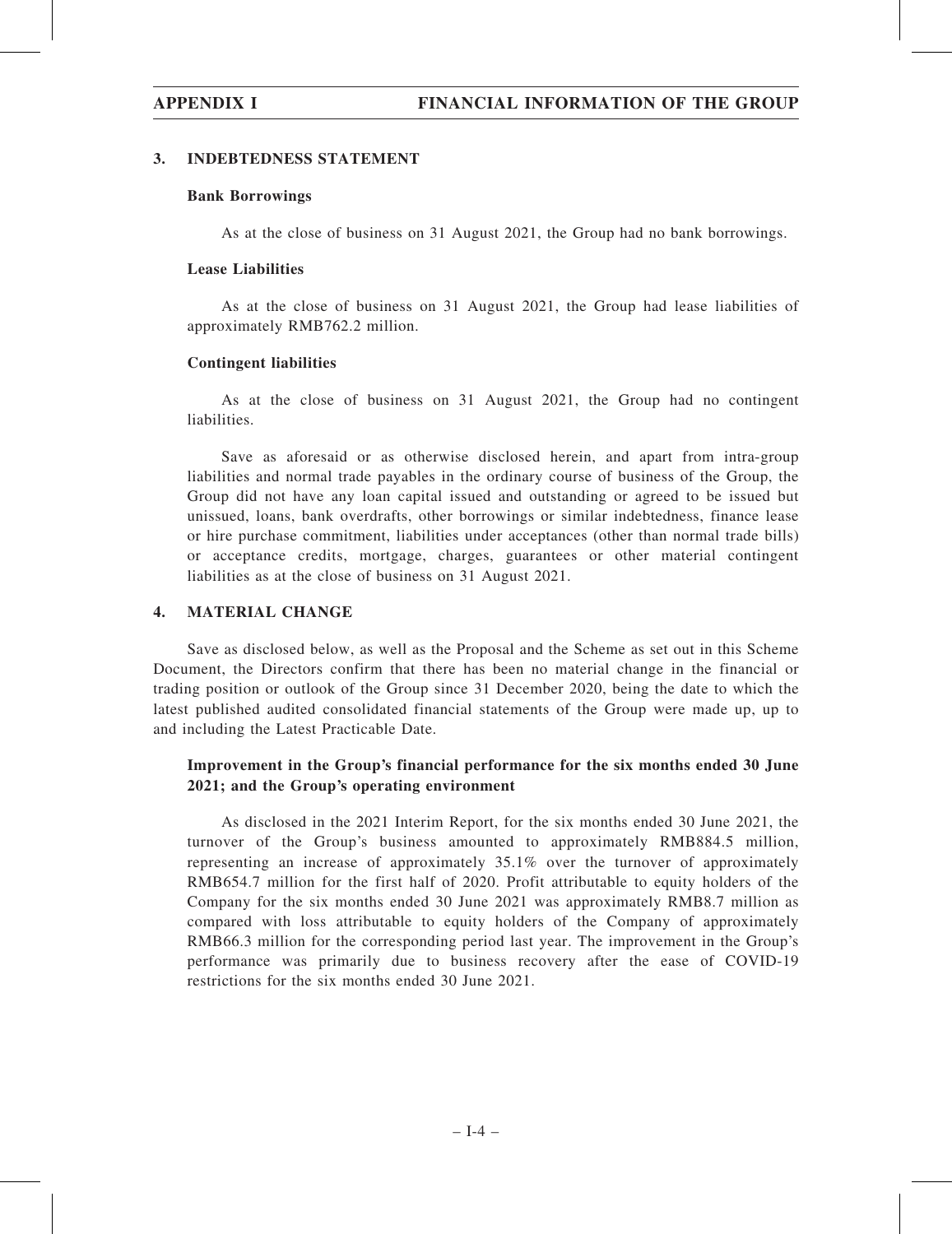As further disclosed in the 2021 Interim Report, with imported cases of COVID-19 from overseas rising and sporadic outbreaks still occurring in some regions in the PRC, the consumer market continues to face uncertainty. The pandemic also changed the consumption habits of consumers so the recovery of the Group's dine-in catering business has been lackluster during the first half of 2021. While the COVID-19 pandemic has largely been contained in the PRC, the catering industry, like the majority of other industries, still faces challenges caused by the fallout from the pandemic. Further details are set out in the 2021 Interim Report.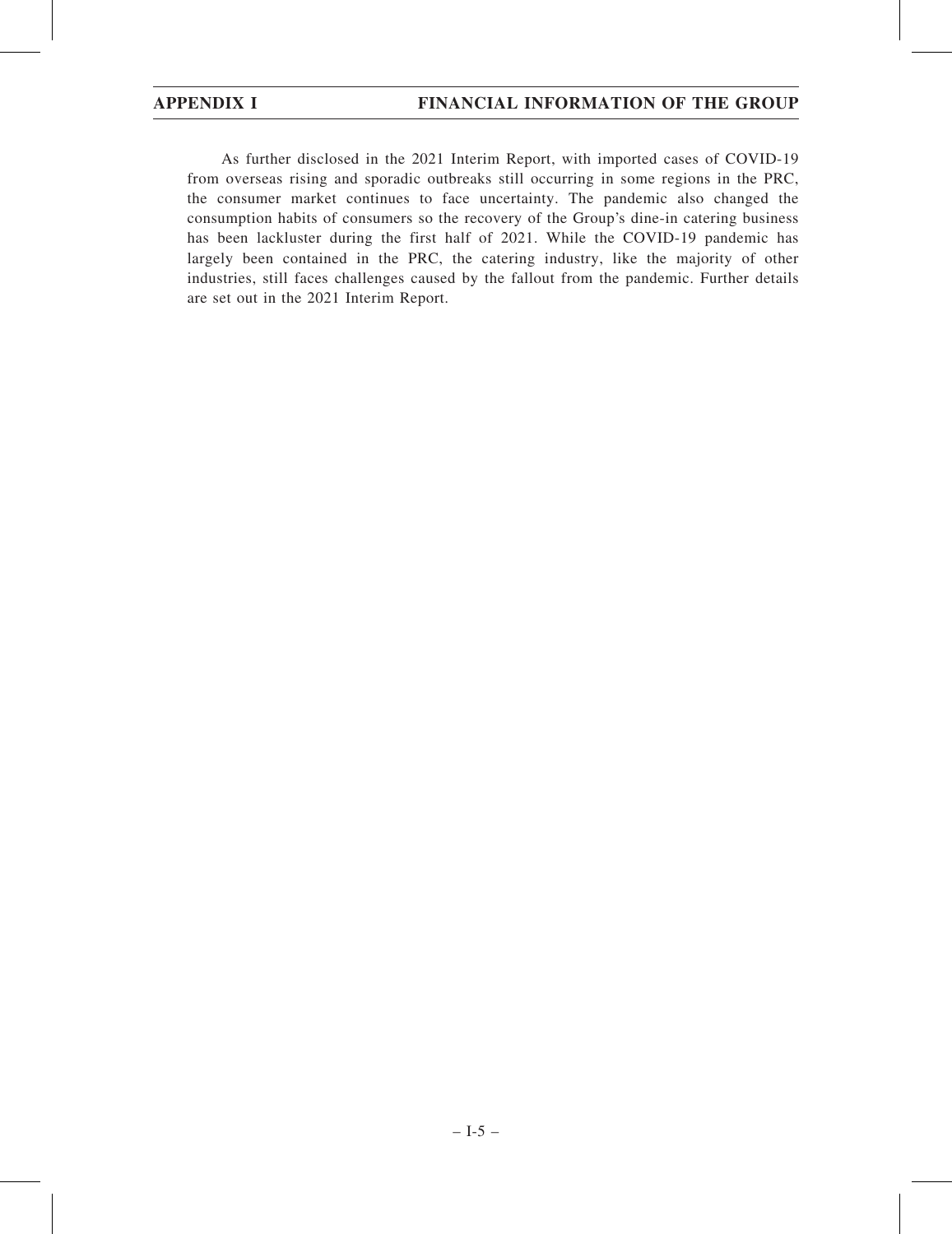## 1. RESPONSIBILITY STATEMENTS

The information contained in this Scheme Document relating to the Company has been supplied by the Company. The issue of this Scheme Document has been approved by the Directors, who jointly and severally accept full responsibility for the accuracy of the information contained in this Scheme Document (other than any information relating to the Offeror, the Offeror Group and the Offeror Concert Parties) and confirm, having made all reasonable inquiries, that to the best of their knowledge, opinions expressed in this Scheme Document (other than those expressed by the directors of the Offeror in their capacity as directors of the Offeror) have been arrived at after due and careful consideration and there are no other facts not contained in this Scheme Document, the omission of which would make any statement in this Scheme Document misleading.

The information contained in this Scheme Document relating to the Offeror, the Offeror Group and the Offeror Concert Parties has been supplied by the Offeror. The issue of this Scheme Document has been approved by the directors of the Offeror and the Holdco who jointly and severally accept full responsibility for the accuracy of the information contained in this Scheme Document (other than any information relating to the Group) and confirm, having made all reasonable inquiries, that to the best of their knowledge, opinions expressed in this Scheme Document (other than those expressed by the Directors in their capacity as Directors) have been arrived at after due and careful consideration and there are no other facts not contained in this Scheme Document, the omission of which would make any statement in this Scheme Document misleading.

### 2. SHARE CAPITAL OF THE COMPANY

As at the Latest Practicable Date:

- (a) the authorised share capital of the Company was HK\$1,480,000,000 divided into 14,800,000,000 Shares;
- (b) the issued share capital of the Company was HK\$1,007,043,179 divided into 10,070,431,786 Shares;
- (c) no new Shares had been issued since 31 December 2020, being the end of the last financial year of the Company, up to the Latest Practicable Date;
- (d) all of the Shares ranked pari passu in all respects as regards rights to capital, dividends and voting;
- (e) there are 600,099,000 outstanding Share Options granted under the Share Option Schemes (among which 67,580,000 Share Options have been vested and 532,519,000 Share Options have not been vested), the exercise of which in full would result in the issue of 600,099,000 new Shares, representing approximately 5.96% of the issued share capital of the Company as at the Latest Practicable Date and approximately 5.62% of the issued share capital of the Company as enlarged by the issue of such new Shares; and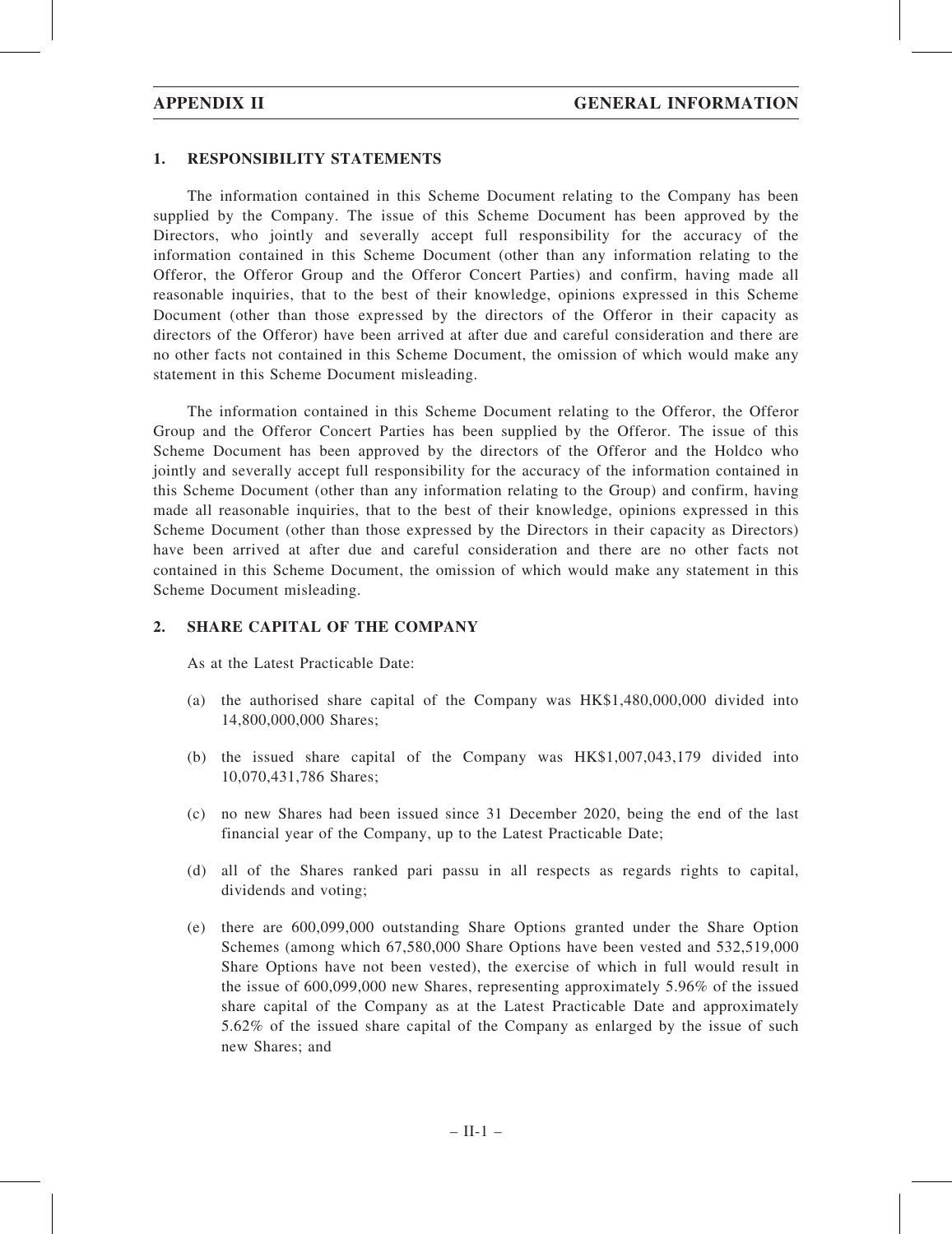(f) other than those disclosed in paragraph (e) above, there were no other options, derivatives, warrants or other securities convertible or exchangeable into Shares which were issued by the Company.

## 3. MARKET PRICES OF THE SHARES

The table below sets out the closing prices of the Shares as quoted on the Stock Exchange on (i) the last trading day of each of the calendar months during the Relevant Period; (ii) the Last Trading Day; and (iii) the Latest Practicable Date:

| Date                                       | Closing price for<br>each Share<br>$(HK\$ |
|--------------------------------------------|-------------------------------------------|
| 31 March 2021                              | 0.045                                     |
| 30 April 2021                              | 0.051                                     |
| 31 May 2021                                | 0.053                                     |
| 30 June 2021                               | 0.052                                     |
| 30 July 2021                               | 0.047                                     |
| 31 August 2021                             | 0.046                                     |
| 1 September 2021 (Last Trading Day)        | 0.046                                     |
| 30 September 2021                          | 0.073                                     |
| 29 October 2021                            | 0.075                                     |
| 12 November 2021 (Latest Practicable Date) | 0.075                                     |

During the Relevant Period, the highest and lowest closing prices of the Shares as quoted on the Stock Exchange were, respectively, HK\$0.076 per Share on 22 October, 9 November and 11 November 2021, and HK\$0.044 per Share on 20 and 23 August 2021.

## 4. DISCLOSURE OF INTERESTS IN THE SHARES

As at the Latest Practicable Date:

(a) save as disclosed below, none of the Directors were interested within the meaning of Part XV of the SFO in any Shares or any convertible securities, warrants, options or derivatives in respect of any Shares:

### Interests in Shares

| Name of Director        | Nature of interests                                                                                                                          | <b>Number of Shares</b><br>interested | Approximate $\%$<br>of total issued<br><b>Shares</b> |
|-------------------------|----------------------------------------------------------------------------------------------------------------------------------------------|---------------------------------------|------------------------------------------------------|
|                         | Mr. Seto Gin Chung, John Directly and beneficially owned                                                                                     | $500,847$ (L)                         | $0.005\%$                                            |
| Mr. Marvin Hung         | 1. Directly and beneficially owned<br>2. Through controlled corporation <sup>(Note 1)</sup><br>3. Beneficiary of a trust <sup>(Note 2)</sup> | $3,558,384,351$ (L)                   | 35.335%                                              |
| Mr. Sze Tsai To, Robert | Directly and beneficially owned                                                                                                              | $2,454,678$ (L)                       | 0.024%                                               |

L: Long positions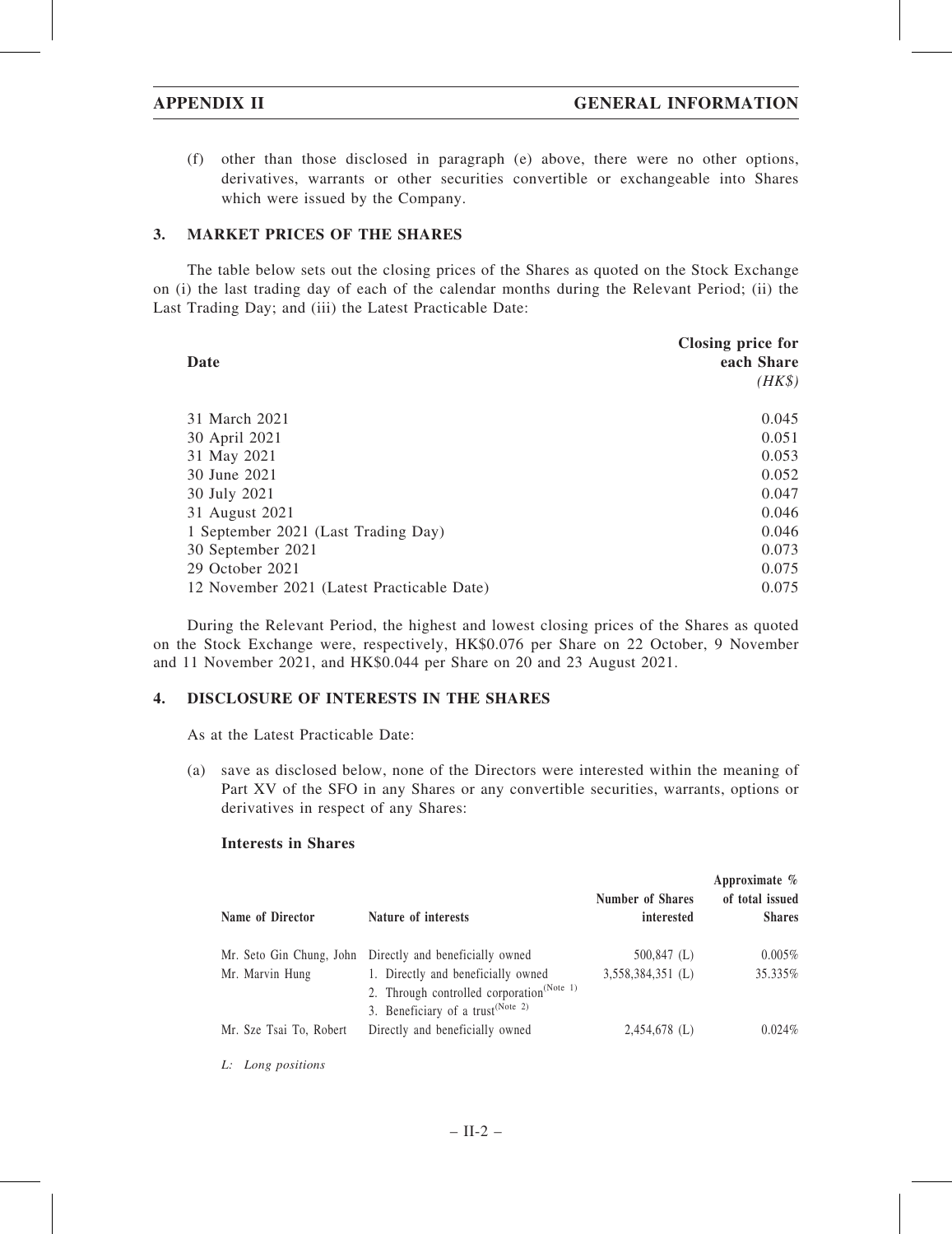Notes:

- 1. 3,412,399,373 Shares were beneficially owned by The NCFF Discretionary Trust, the trustee of which (i.e. NCFFL) is beneficially owned by Mr. Marvin Hung.
- 2. 73,332,815 Shares were beneficially owned by The LTI Discretionary Trust whose discretionary beneficiaries included a company owned by Mr. Marvin Hung.

Each of Mr. Seto Gin Chung, John, Mr. Marvin Hung and Mr. Sze Tsai To, Robert has indicated that if the Scheme is approved at the Court Meeting, those Shares held by each of them will be voted in favour of the resolutions to be proposed at the EGM.

### Interests in Share Options

|                                  |              | Number of<br>underlying<br><b>Shares</b> |                                                                                                | <b>Exercise</b>        |
|----------------------------------|--------------|------------------------------------------|------------------------------------------------------------------------------------------------|------------------------|
| Name of                          | Date of      | under the                                |                                                                                                | price per              |
| <b>Director</b>                  | grant        |                                          | <b>Options Exercise period</b>                                                                 | <b>Share</b><br>$(HK\$ |
| Mr. Wong<br>Kwok Ying            | 9 April 2015 |                                          | 72,500,000 From the date of notification<br>by the Board ( <i>Note</i> ) up to<br>8 April 2025 | 0.127                  |
| Mr. Seto Gin<br>Chung, John      | 8 June 2018  |                                          | 10,070,000 From 8 June 2019 up to<br>7 June 2028                                               | 0.189                  |
| Mr. Sze Tsai<br>To, Robert       | 8 June 2018  |                                          | 10,070,000 From 8 June 2019 up to<br>7 June 2028                                               | 0.189                  |
| Mr. Wan Sai<br>Cheong,<br>Joseph | 8 June 2018  |                                          | 10,070,000 From 8 June 2019 up to<br>7 June 2028                                               | 0.189                  |

Note: The Board will notify the relevant Option Holders the number of Share Options that have been vested upon their achievement of the performance target set by the Board.

Each of Mr. Wong Kwok Ying, Mr. Seto Gin Chung, John, Mr. Sze Tsai To, Robert and Mr. Wan Sai Cheong, Joseph has indicated that he intends, in respect of the Share Options held by him, to accept the Option Offer.

- (b) no subsidiary of the Company, pension fund of the Company or of any subsidiary of the Company, or any person who is presumed to be acting in concert with the Company by virtue of class (5) of the definition of ''acting in concert'' or who is an associate of the Company by virtue of class (2) of the definition of ''associate'' under the Takeovers Code (but excluding any exempt principal traders and exempt fund managers) owned or controlled any Shares or any convertible securities, warrants, options or derivatives in respect of any Shares;
- (c) there was no arrangement (whether by way of option, indemnity or otherwise) of the kind referred to in Note 8 to Rule 22 of the Takeovers Code which existed between the Company, or any person who is presumed to be acting in concert with the Company by virtue of classes  $(1)$ ,  $(2)$ ,  $(3)$  or  $(5)$  of the definition of "acting in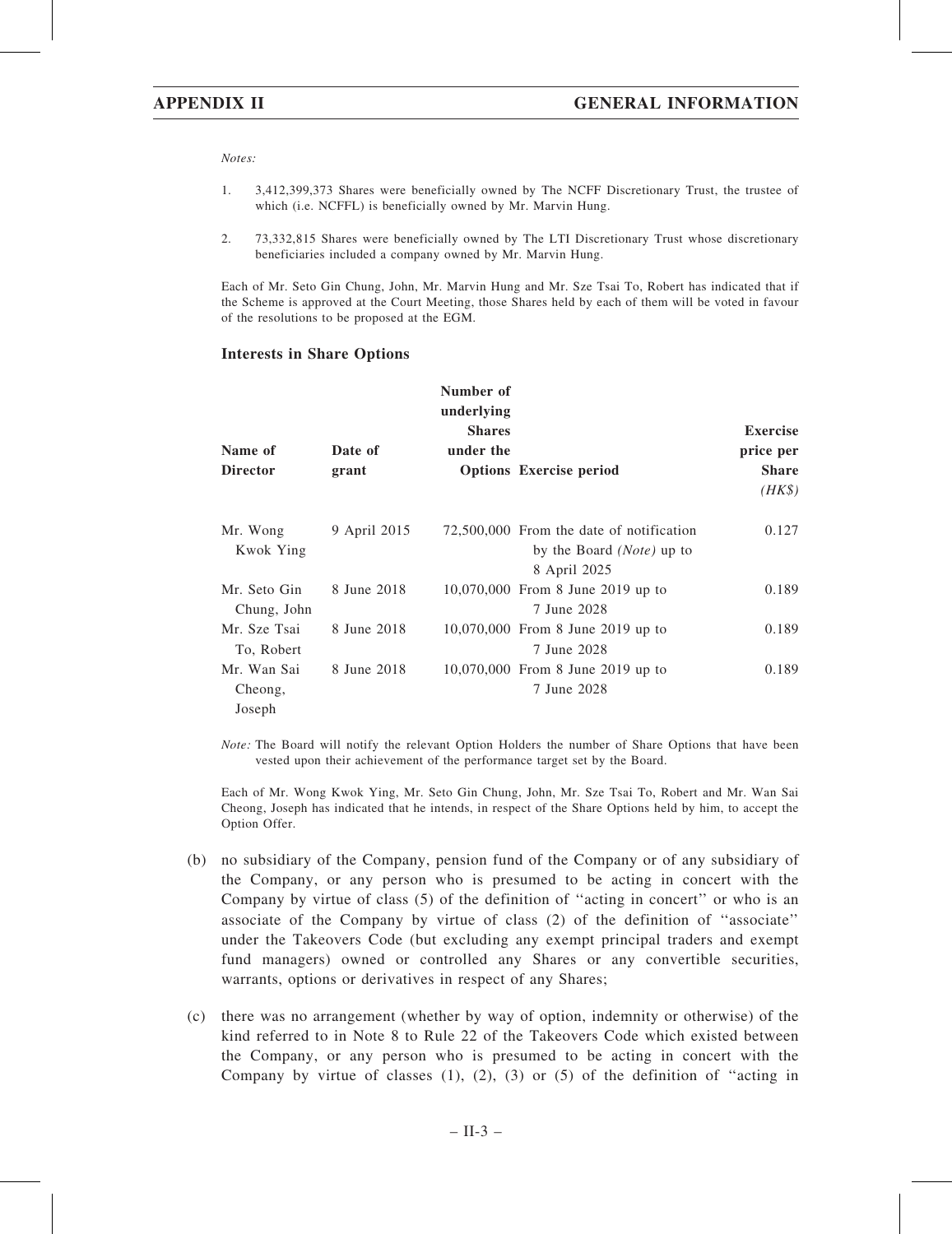concert'' under the Takeovers Code or who is an associate of the Company by virtue of classes (2), (3) and (4) of the definition of ''associate'' under the Takeovers Code, and any other person;

- (d) no fund manager (other than exempt fund managers) connected with the Company managed any Shares or any convertible securities, warrants, options or derivatives in respect of any Shares on a discretionary basis;
- (e) neither the Company nor any Directors had borrowed or lent any Shares or any convertible securities, warrants, options or derivatives in respect of any Shares;
- (f) the Offeror did not own or control any Shares or any convertible securities, warrants, options or derivatives in respect of any Shares;
- (g) save as disclosed below, none of the directors of the Offeror was interested within the meaning of Part XV of the SFO in any Shares or any convertible securities, warrants, options or derivatives in respect of any Shares and no Offeror Concert Parties owned or controlled any Shares or any convertible securities, warrants, options or derivatives in respect of Shares:

### Shares

| Shareholder                                           | Number of<br><b>Shares</b> | <b>Approximately</b><br>% of the total<br>issued Shares |
|-------------------------------------------------------|----------------------------|---------------------------------------------------------|
| <b>Consortium Offeror Concert Parties not subject</b> |                            |                                                         |
| to the Scheme                                         |                            |                                                         |
| Mr. Peter Hung (Note 1)                               | 274,766,648                | 2.73%                                                   |
| Mr. Marvin Hung (Note 2)                              | 72,652,163                 | 0.72%                                                   |
| Mrs. Diana Hung (Note 3)                              | 2,011,168                  | 0.02%                                                   |
| HHHFL (as trustee of The HHH Discretionary            |                            |                                                         |
| Trust) (Note 4)                                       | 3,379,544,265              | 33.56%                                                  |
| NCFFL (as trustee of The NCFF Discretionary           |                            |                                                         |
| Trust) ( <i>Note</i> 5)                               | 3,212,756,535              | 31.90%                                                  |
| Predominance Fortune Limited (Note 6)                 | 199,642,838                | 1.98%                                                   |
| LTIL (as trustee of The LTI Discretionary Trust)      |                            |                                                         |
| (Note 7)                                              | 73, 332, 815               | 0.73%                                                   |
| Sub-total                                             | 7,214,706,432              | 71.64%                                                  |
| <b>Non-Consortium Offeror Concert Parties</b>         |                            |                                                         |
| subject to the Scheme                                 |                            |                                                         |
| Mr. Hung Hak Kan (Note 8)                             | 25,274,531                 | 0.25%                                                   |
| Mr. Hung Hak Fu (Note 8)                              | 25,735,593                 | 0.26%                                                   |
| The late Mr. Hung Hak Shing's estate (Note $8$ )      | 25, 253, 355               | 0.25%                                                   |
| Ms. Hung Siu Yee, Linda (Note 8)                      | 27,748,091                 | 0.28%                                                   |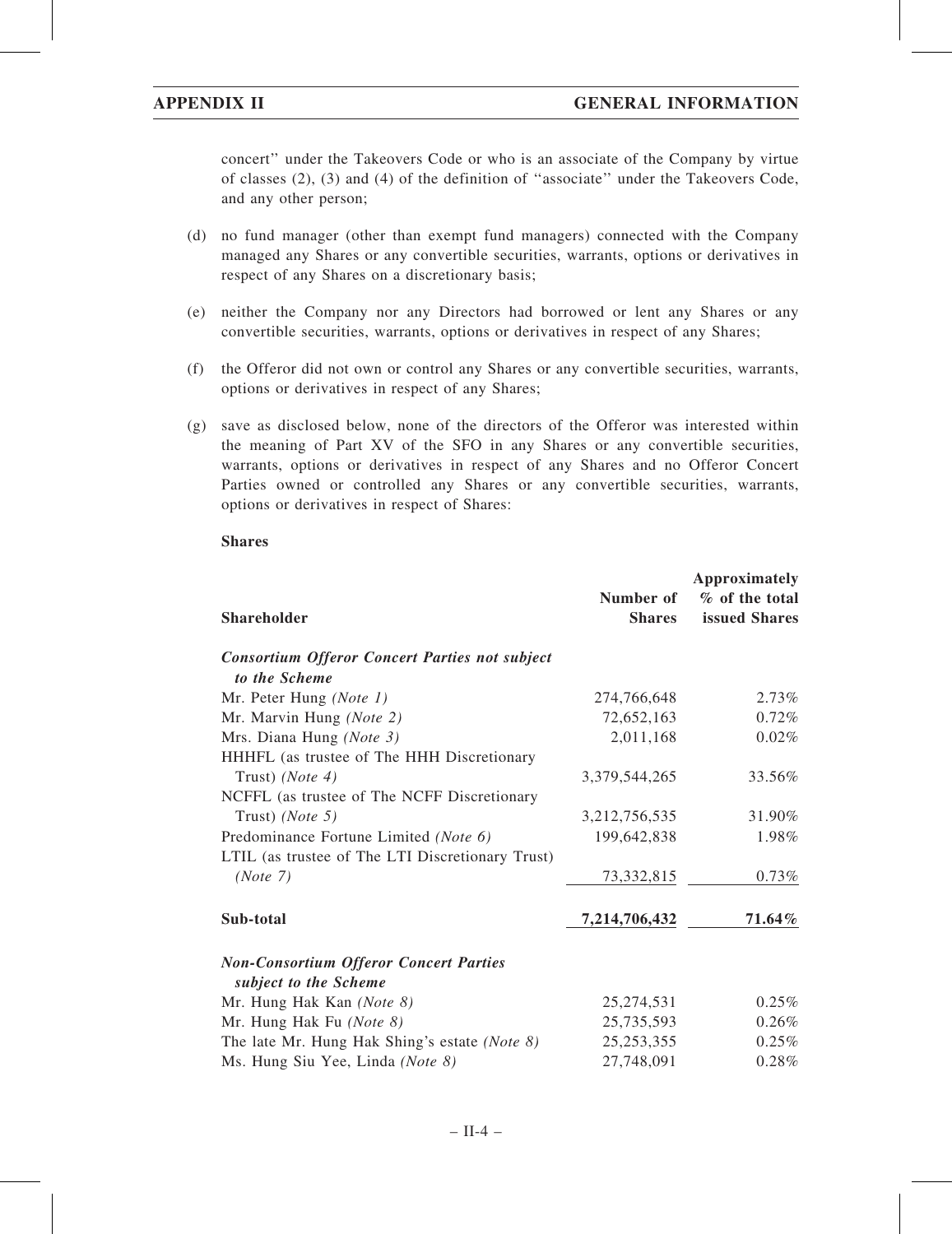| <b>Shareholder</b>                         | Number of<br><b>Shares</b> | Approximately<br>% of the total<br>issued Shares |
|--------------------------------------------|----------------------------|--------------------------------------------------|
| Mr. Hung Hak Yau (Note 9)                  | 38,780,031                 | $0.39\%$                                         |
| Mrs. Hung Lui Suet Ying, Margaret (Note 9) | 40,000                     | $0.00\%$                                         |
| Ms. Hung Cee Kay, Celeste (Note 10)        | 207,964                    | $0.00\%$                                         |
| Ms. Hung Wen Kay, Wendeline (Note 10)      | 214,584                    | $0.00\%$                                         |
| Ms. Hung Wain Kay, Natalie (Note 10)       | 214,584                    | $0.00\%$                                         |
| Ms. Hung Gi Kay, Zita (Note 10)            | 214,584                    | $0.00\%$                                         |
| Ms. Hung Sum Kay, Sandy (Note 11)          | 147,009                    | $0.00\%$                                         |
| Ms. Hung On Kay, Angela (Note 11)          | 142,508                    | $0.00\%$                                         |
| SAS Trustee (Note 12)                      | 258,174,619                | $2.56\%$                                         |
| LGEFL (as trustee of The Lion & Globe      |                            |                                                  |
| Educational Trust) (Note 13)               | 28,754,667                 | $0.29\%$                                         |
| Sub-total                                  | 430,902,120                | $4.28\%$                                         |
| <b>Total</b>                               | 7,645,608,552              | $75.92\%$                                        |

Notes:

- (1) As at the Latest Practicable Date, 274,766,648 Shares are indirectly held by Mr. Peter Hung through his wholly-owned companies, Exploit (PH) Limited and Kinnard Investments Limited.
- (2) As at the Latest Practicable Date, 72,652,163 Shares are directly held by Mr. Marvin Hung.
- (3) As at the Latest Practicable Date, 2,011,168 Shares are indirectly held by Mrs. Diana Hung (the spouse of Mr. Peter Hung) through her wholly-owned company, Banjo (DH) Limited.
- (4) HHHFL is the trustee of a discretionary trust, The HHH Discretionary Trust. Mr. Peter Hung is the settlor of The HHH Discretionary Trust, the discretionary beneficiaries of which are Mrs. Diana Hung and certain children of Mr. Peter Hung and Mrs. Diana Hung. Mr. Peter Hung and Mrs. Diana Hung each owns one-third, and Mr. Marvin Hung owns one-sixth, of the voting power at general meeting of HHHFL. Therefore, HHHFL, as trustee of The HHH Discretionary Trust, is regarded as acting in concert with the Offeror in relation to the Company.

As at the Latest Practicable Date, HHHFL, as trustee of The HHH Discretionary Trust, indirectly controls 3,379,544,265 Shares through its indirectly wholly-owned subsidiaries, namely Action Success (PHT) Limited (holding 166,787,730 Shares), True Force Ventures Limited (holding 1,408,783,784 Shares), Earn Field International (PHT) Limited (holding 1,408,783,784 Shares) and New Tree Limited (holding 395,188,967 Shares).

Also, HHHFL, as trustee of The HHH Discretionary Trust, owns one-half of the voting power at general meeting of Predominance Fortune Limited, which holds 199,642,838 Shares as at the Latest Practicable Date. Such 199,642,838 Shares are in addition to the 3,379,544,265 Shares referred to in the immediately preceding paragraph.

(5) NCFFL is the trustee of a discretionary trust, The NCFF Discretionary Trust. The discretionary beneficiaries of The NCFF Discretionary Trust include a company wholly-owned by Mr. Marvin Hung, and certain close relatives of Mr. Marvin Hung and Mr. Peter Hung. NCFFL is indirectly wholly-owned by Mr. Marvin Hung through AGVL. Therefore, NCFFL, as trustee of The NCFF Discretionary Trust, is regarded as acting in concert with the Offeror in relation to the Company.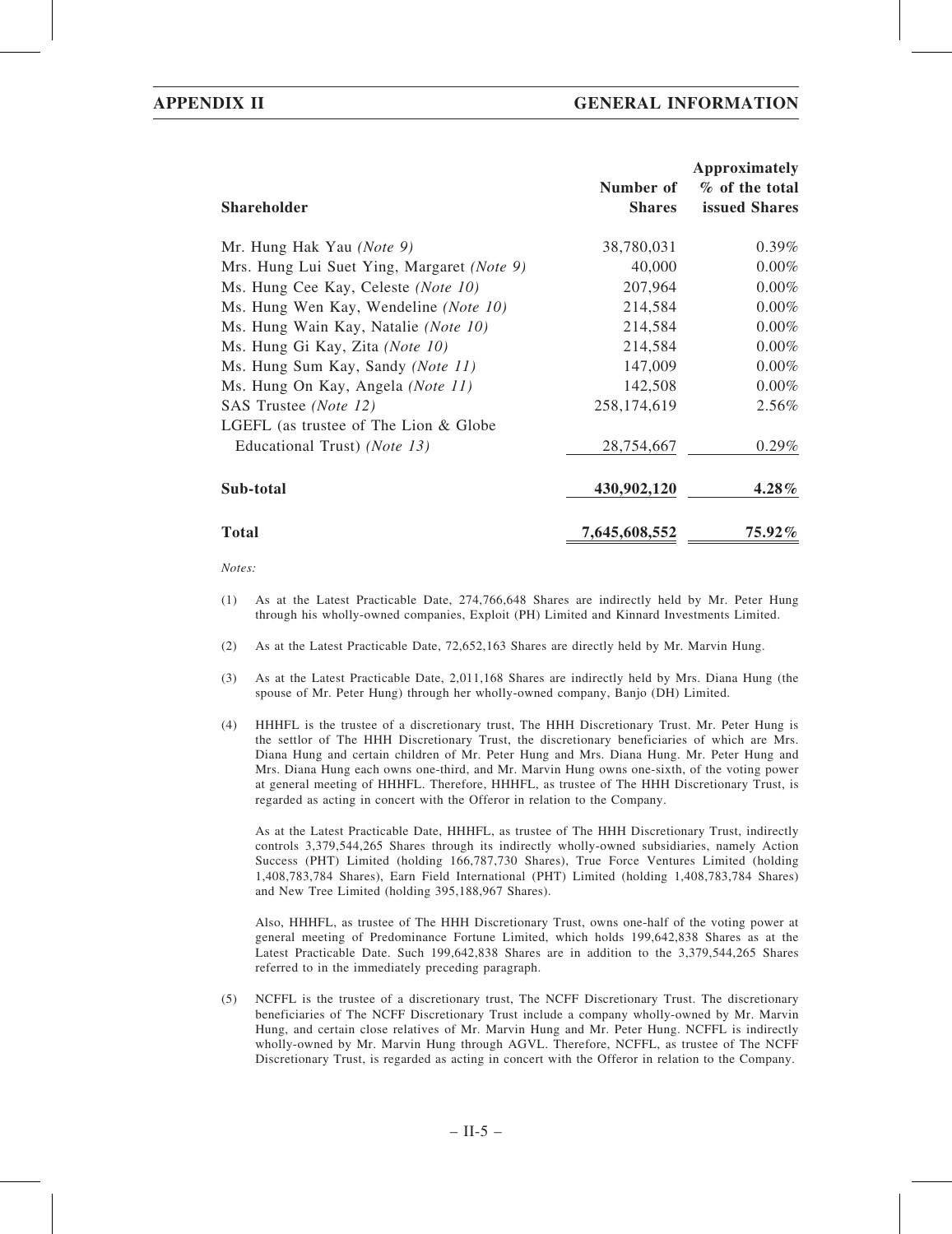As at the Latest Practicable Date, NCFFL, as trustee of The NCFF Discretionary Trust, indirectly controls 3,212,756,535 Shares through its indirectly wholly-owned subsidiaries, namely Winner Planet Limited (holding 1,625,526,805 Shares) and Creative Mount Limited (holding 1,587,229,730 Shares).

Also, NCFFL, as trustee of The NCFF Discretionary Trust, owns one-half of the voting power at general meeting of Predominance Fortune Limited, which holds 199,642,838 Shares as at the Latest Practicable Date. Such 199,642,838 Shares are in addition to the 3,212,756,535 Shares referred to in the immediately preceding paragraph.

- (6) Predominance Fortune Limited is a company of which HHHFL, as trustee of The HHH Discretionary Trust, and NCFFL, as trustee of The NCFF Discretionary Trust, each owns one-half of the voting power at general meeting. As at the Latest Practicable Date, Predominance Fortune Limited holds 199,642,838 Shares.
- (7) LTIL is the trustee of a discretionary trust, The LTI Discretionary Trust. Mr. Peter Hung is the settlor of The LTI Discretionary Trust, the discretionary beneficiaries of which include a company wholly-owned by HHHFL and a company wholly-owned by Mr. Marvin Hung. LTIL is wholly-owned by a company which is in turn wholly-owned by Mr. Peter Hung. Therefore, LTIL, as trustee of The LTI Discretionary Trust, is regarded as acting in concert with the Offeror in relation to the Company.

As at the Latest Practicable Date, LTIL, as trustee of The LTI Discretionary Trust, indirectly held 73,332,815 Shares through its wholly-owned subsidiary, Elite Aim (LTIT) Limited.

- (8) Mr. Hung Hak Kan, Mr. Hung Hak Fu, the late Mr. Hung Hak Shing and Ms. Hung Siu Yee, Linda are the siblings of Mr. Peter Hung, and therefore are regarded as acting in concert with the Offeror in relation to the Company.
- (9) Mr. Hung Hak Yau is the brother of Mr. Peter Hung and the father of Mr. Marvin Hung. Mrs. Hung Lui Suet Ying, Margaret is the mother of Mr. Marvin Hung. Therefore, they are regarded as acting in concert with the Offeror in relation to the Company.
- (10) Ms. Hung Cee Kay, Celeste, Ms. Hung Wen Kay, Wendeline, Ms. Hung Wain Kay, Natalie and Ms. Hung Gi Kay, Zita are the daughters of Mr. Peter Hung and Mrs. Diana Hung. Therefore, they are regarded as acting in concert with the Offeror in relation to the Company.
- (11) Ms. Hung Sum Kay, Sandy and Ms. Hung On Kay, Angela are the sisters of Mr. Marvin Hung. Therefore, they are regarded as acting in concert with the Offeror in relation to the Company.
- (12) As at the Latest Practicable Date, 258,174,619 Shares are held by the SAS Trustee, which (as trustee of the Share Award Scheme) is regarded as acting in concert with the Offeror in relation to the Company.

As at the Latest Practicable Date, 87,415,457 Share Awards have been granted to the Grantees in respect of 87,415,457 Shares which remain unvested. If any Share Awards are vested and the corresponding Shares are transferred by the SAS Trustee to the relevant Grantee who is a Disinterested Shareholder or sold on the Stock Exchange by the SAS Trustee on behalf of the relevant Grantee to any Disinterested Shareholder (the proceeds of which will be paid to the relevant Grantee) in accordance with the terms of the Share Award Scheme and the relevant transfer documents are lodged no later than 4:30 p.m. on Friday, 14 January 2022, such Disinterested Shareholders will be entitled to receive the Cancellation Price in respect of the relevant Shares (which will be Scheme Shares).

(13) LGEFL is the trustee of a charitable trust, The Lion & Globe Educational Trust. Mr. Peter Hung and Mrs. Diana Hung each owns one-fourth, and Mr. Marvin Hung owns one-eighth, of the voting power at general meeting of LGEFL. Therefore, LGEFL, as trustee of The Lion & Globe Educational Trust, is regarded as acting in concert with the Offeror in relation to the Company.

As at the Latest Practicable Date, 28,754,667 Shares are held by LGEFL as trustee of The Lion & Globe Educational Trust.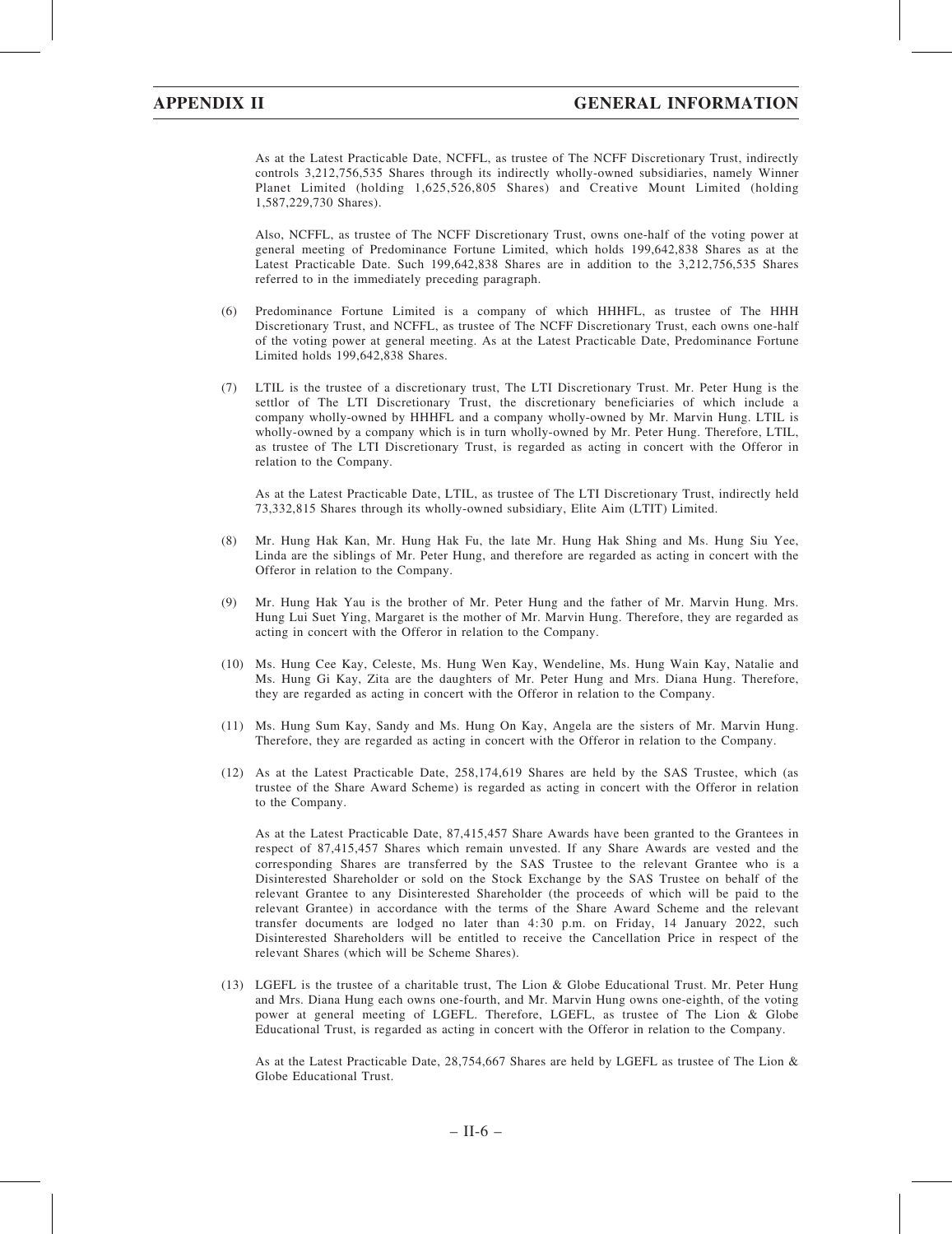## Share Options

|                           |                                   | Approximately                          |
|---------------------------|-----------------------------------|----------------------------------------|
| <b>Option Holder</b>      | Number of<br><b>Share Options</b> | % of the total<br><b>issued Shares</b> |
| Mr. Wong Kwok Ying (Note) | 72,500,000                        | $0.72\%$                               |

- Note: As at the Latest Practicable Date, 72,500,000 Share Options (of which 8,700,000 have been vested) are held by Mr. Wong Kwok Ying with an exercise price of HK\$0.127 each. The exercise of such Share Options in full will result in the issue of 72,500,000 new Shares to him. As Mr. Wong Kwok Ying is an executive Director and also a director of certain companies indirectly controlled by the Offeror Group, he is presumed to be acting in concert with the Offeror in relation to the Company.
- (h) no arrangement (whether by way of option, indemnity or otherwise) of the kind referred to in Note 8 to Rule 22 of the Takeovers Code existed between any person and the Offeror or any of the Offeror Concert Parties which might be material to the Proposal or the Option Offer;
- (i) none of the Offeror or the Offeror Concert Parties had borrowed or lent any Shares or any convertible securities, warrants, options or derivatives in respect of the Shares, save for any borrowed Shares which have been either on-lent or sold;
- (j) there was no agreement or arrangement to which the Offeror or any of the Offeror Concert Parties is a party which relates to circumstances in which it may or may not invoke or seek to invoke a Condition to the Proposal;
- (k) save for the Cancellation Price and the Option Offer Price, there was no other consideration, compensation or benefit in whatever form paid or to be paid by the Offeror or the Offeror Concert Parties to the Scheme Shareholders or any person acting in concert with the Scheme Shareholders in connection with the cancellation and extinguishment of the Scheme Shares or the Share Options (as applicable);
- (l) there was no understanding, arrangement, agreement or special deal between the Offeror or the Offeror Concert Parties on the one hand, and the Scheme Shareholders or any person acting in concert with the Scheme Shareholders on the other hand; and
- (m) there was no understanding, arrangement, agreement or special deal between any Shareholder and (A) the Offeror or the Offeror Concert Parties or (B) the Company, its subsidiaries or associated companies.

## 5. DEALINGS IN THE RELEVANT SECURITIES OF THE COMPANY

(a) During the Relevant Period, none of the Offeror and the Offeror Concert Parties had dealt for value in any Shares, convertible securities, warrants, options and derivatives in respect of the Shares.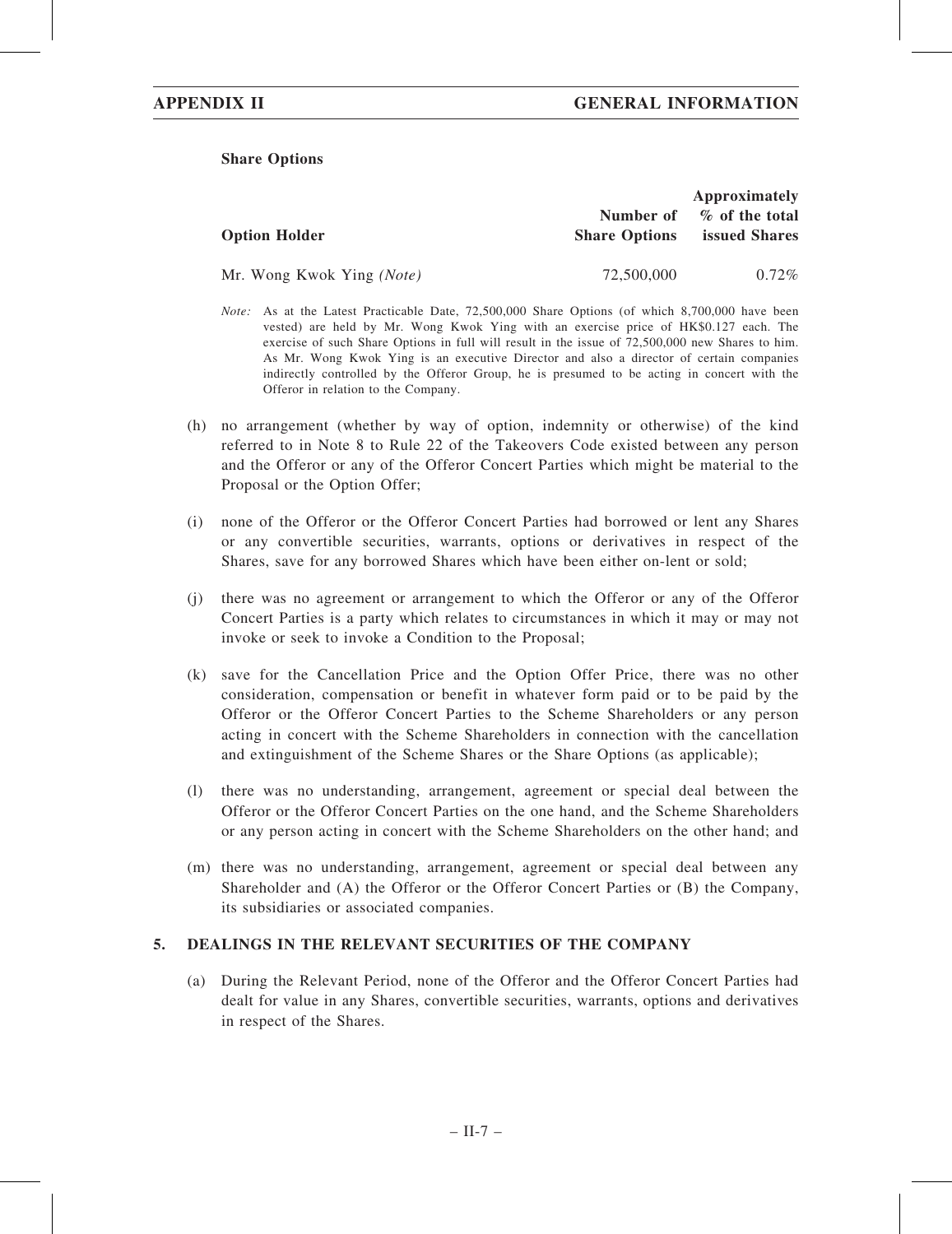- (b) During the Relevant Period, none of the Directors had dealt for value in any Shares, warrants, options, derivatives and securities carrying conversion or subscription rights into Shares.
- (c) During the period from the Announcement Date and up to the Latest Practicable Date:
	- (i) no subsidiaries of the Company, pension funds of any member of the Group or any advisers to the Company or any person who is presumed to be acting in concert with the Company by virtue of class (5) of the definition of acting in concert or who is an associate of the Company by virtue of class (2) of the definition of associate (but excluding exempt principal traders and exempt fund managers) had dealt for value in any Shares, or any convertible securities, warrants, options or derivatives in respect of any Shares;
	- (ii) no person who had an arrangement of the kind referred to in Note 8 to Rule 22 of the Takeovers Code with the Company or with any person who is an associate of the Company by virtue of classes  $(1)$ ,  $(2)$ ,  $(3)$  and  $(5)$  of the definition of acting in concert or who is an ''associate'' under the Takeovers Code by virtue of classes (2), (3) and (4) of the definition of associate had dealt for value in any Shares, or any convertible securities, warrants, options or derivatives in respect of any Shares; and
	- (iii) no fund managers (other than exempt fund managers) connected with the Company who managed any Shares or any convertible securities, warrants, options or derivatives in respect of any Shares on a discretionary basis had dealt for value in any Shares, or any convertible securities, warrants, options, derivatives in respect of any Shares.

## 6. INTERESTS AND DEALINGS IN THE SECURITIES OF THE OFFEROR

As at the Latest Practicable Date:

- (a) the Offeror is wholly-owned by the Holdco, which is 50% owned by each of Topco 1 and Topco 2;
- (b) Topco 1 is wholly-owned by HHHFL, as trustee of The HHH Discretionary Trust. Mr. Marvin Hung, who is a Director, owns one-sixth of the voting power at general meeting of HHHFL;
- (c) Topco 2 is wholly-owned by NCFFL, as trustee of The NCFF Discretionary Trust. NCFFL is wholly-owned by AGVL, which is in turn wholly-owned by Mr. Marvin Hung; and
- (d) save as disclosed above, none of the Company and the Directors were interested in any shares of the Offeror or any convertible securities, warrants, options or derivatives in respect of any shares of the Offeror.

During the Relevant Period, neither the Company nor any of the Directors had dealt for value in any shares of the Offeror or any convertible securities, warrants, options or derivatives in respect of any shares of the Offeror.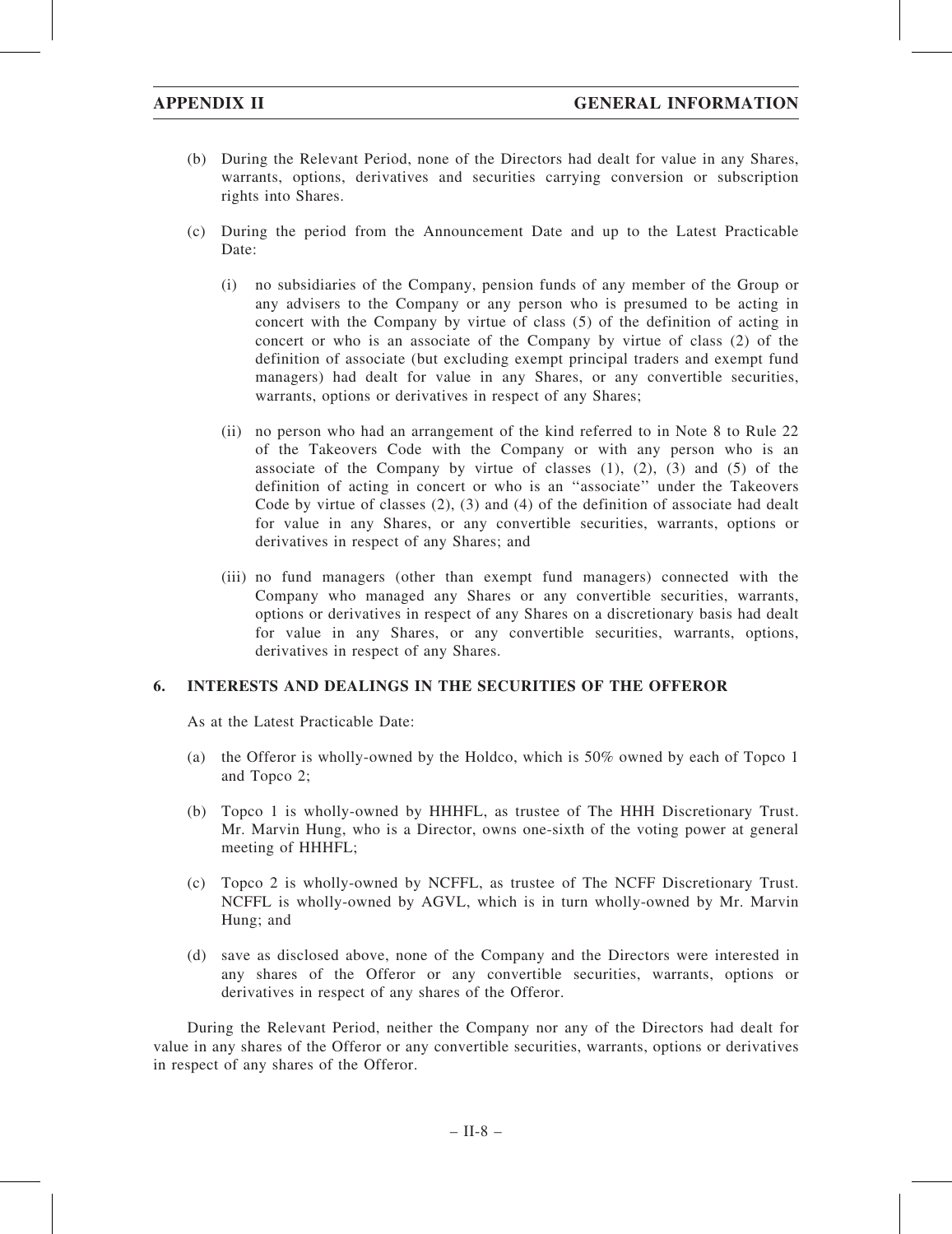## 7. OTHER ARRANGEMENTS IN RESPECT OF THE PROPOSAL

As at the Latest Practicable Date:

- (a) the Offeror and the Offeror Concert Parties had not received any irrevocable commitment from any Shareholders in respect of voting at the Court Meeting and/or the EGM;
- (b) no benefit (other than statutory compensation) was or would be given to any Director as compensation for his loss of office or otherwise in connection with the Proposal;
- (c) there was no agreement or arrangement between any Directors and any other person which is conditional on or dependent upon the outcome of the Proposal or otherwise connected with the Proposal;
- (d) there was no agreement, arrangement or understanding (including any compensation arrangement) between the Offeror or the Offeror Concert Parties on one hand and any Directors, recent Directors, Shareholders or recent Shareholders on the other hand, having any connection with or was dependent upon the Proposal;
- (e) there was no agreement, arrangement or understanding between the Offeror and any other person in relation to the transfer, charge or pledge of the Shares acquired pursuant to the Proposal; and
- (f) no material contracts have been entered into by the Offeror in which any Director has a material personal interest.

### 8. SERVICE CONTRACTS

Save as disclosed below, as at the Latest Practicable Date, none of the Directors had entered into any service contract with the Company or any of its subsidiaries or associated companies which (i) (including both continuous and fixed-term contracts) had been entered into or amended within the Relevant Period; (ii) was a continuous contract with a notice period of 12 months or more; or (iii) was a fixed term contract with more than 12 months to run irrespective of the notice period:

| Name of the Director<br>under contract | Date of the<br>contract                    | <b>Expiry date of</b><br>the contract       | <b>Amount of fixed</b><br>remuneration<br>payable, excluding<br>arrangements for<br>pension payments  | Amount of any<br>variable<br>remuneration<br>payable under<br>the contract |
|----------------------------------------|--------------------------------------------|---------------------------------------------|-------------------------------------------------------------------------------------------------------|----------------------------------------------------------------------------|
| Mr. Sze Tsai To, Robert                | 2 June 2020                                | 2 June 2023                                 | HK\$ 275,000<br>per annum                                                                             | N/A                                                                        |
| Ms. Lam Fung Ming,<br>Tammy            | 2 June 2020                                | 2 June 2023                                 | HK\$ 30,000<br>per annum                                                                              | N/A                                                                        |
| Mr. Wong Kwok Ying                     | 1 June 2021<br>(previously<br>8 June 2018) | 1 June 2024<br>(previously)<br>8 June 2021) | No director's fee<br>payable under this<br>service contract<br>$(Note)$ (same as<br>earlier contract) | $N/A$ (same as<br>earlier contract)                                        |
| Mr. Wan Sai Cheong, Joseph 1 June 2021 | (previously)<br>13 June 2019)              | 1 June 2024<br>(previously<br>13 June 2022) | HK\$275,000 per<br>annum (same as<br>earlier contract)                                                | $N/A$ (same as<br>earlier contract)                                        |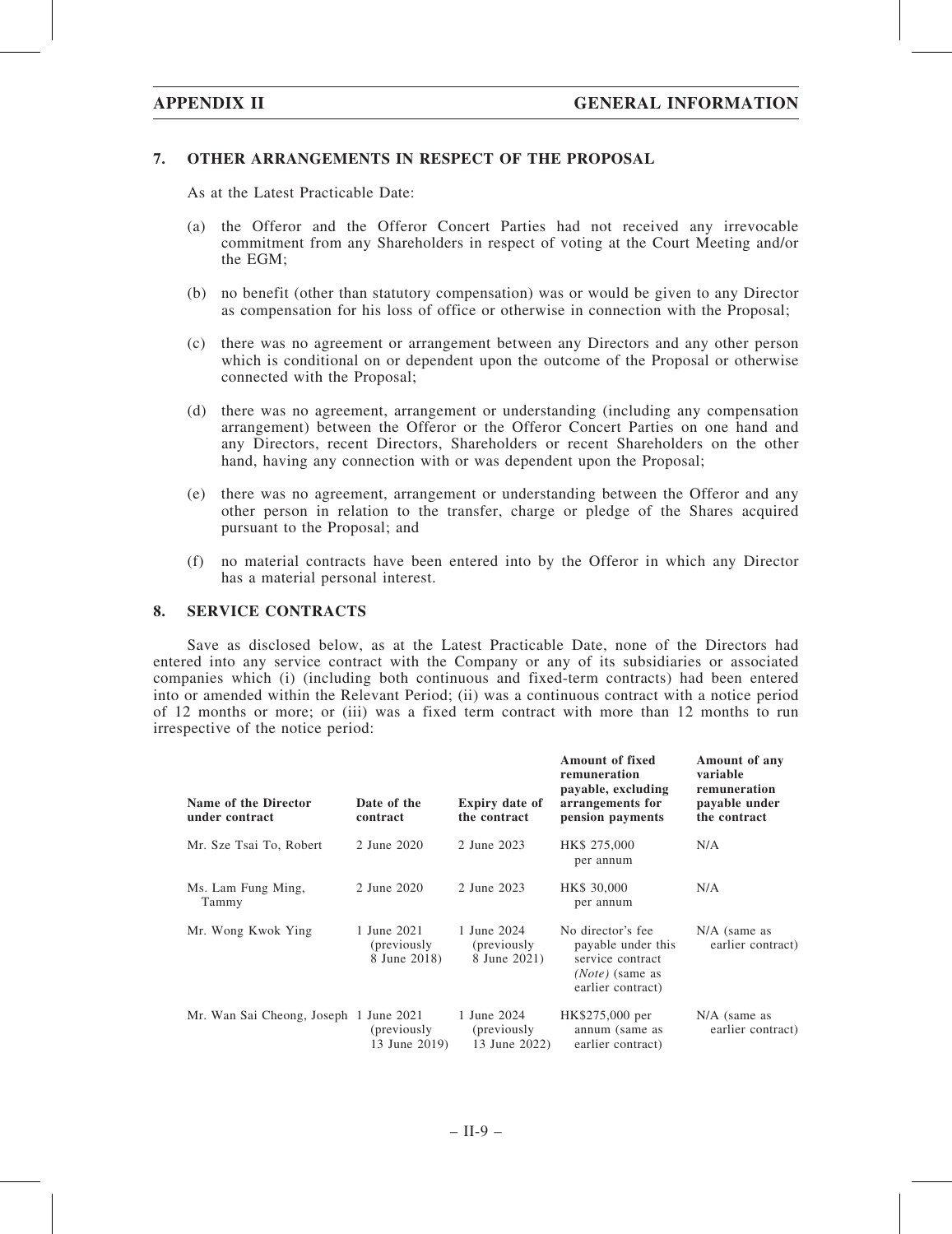Note: Mr. Wong Kwok Ying is entitled to an annual remuneration of HK\$1,138,860 and discretionary bonus pursuant to a service contract entered into between Mr. Wong Kwok Ying and the Group prior to the Relevant Period.

## 9. MATERIAL LITIGATION

As at the Latest Practicable Date, neither the Company nor any of its subsidiaries was engaged in any litigation or arbitration or claim of material importance and no litigation or claim of material importance was pending or threatened by or against the Company or any other member of the Group.

## 10. MATERIAL CONTRACTS

There has been no material contracts (not being contracts entered into in the ordinary course of business carried on or intended to be carried on by the Group) entered into by any member of the Group within two years preceding the Announcement Date and up to the Latest Practicable Date.

## 11. EXPERTS

The following are the qualifications of each of the experts who has given opinions or advice which are contained in this Scheme Document:

| <b>Name</b>              | <b>Qualifications</b>                                                                                                                                                                                                                                                                     |
|--------------------------|-------------------------------------------------------------------------------------------------------------------------------------------------------------------------------------------------------------------------------------------------------------------------------------------|
| <b>UBS</b>               | a registered institution under the SFO to carry on Type<br>1 (dealing in securities), Type 4 (advising on<br>securities), Type 6 (advising on corporate finance),<br>Type 7 (providing automated trading services) and<br>Type 9 (asset management) regulated activities under<br>the SFO |
| Somerley Capital Limited | a licensed corporation to carry on Type 1 (dealing in<br>securities) and Type 6 (advising on corporate finance)<br>regulated activities under the SFO                                                                                                                                     |

### 12. CONSENTS

Each of the experts mentioned above has given and has not withdrawn its written consent to the issue of this Scheme Document with the inclusion therein of the opinions and/or letters and/or the references to its name and/or opinions and/or letters in the form and context in which they respectively appear.

## 13. MISCELLANEOUS

- (a) The registered office of the Company is situated at Windward 3, Regatta Office Park, PO Box 1350, Grand Cayman KY1-1108, Cayman Islands.
- (b) The principal place of business of the Company in Hong Kong is situated at Flats E & F, 2/F, Hop Hing Building, 9 Ping Tong Street East, Tong Yan San Tsuen, Yuen Long, New Territories, Hong Kong.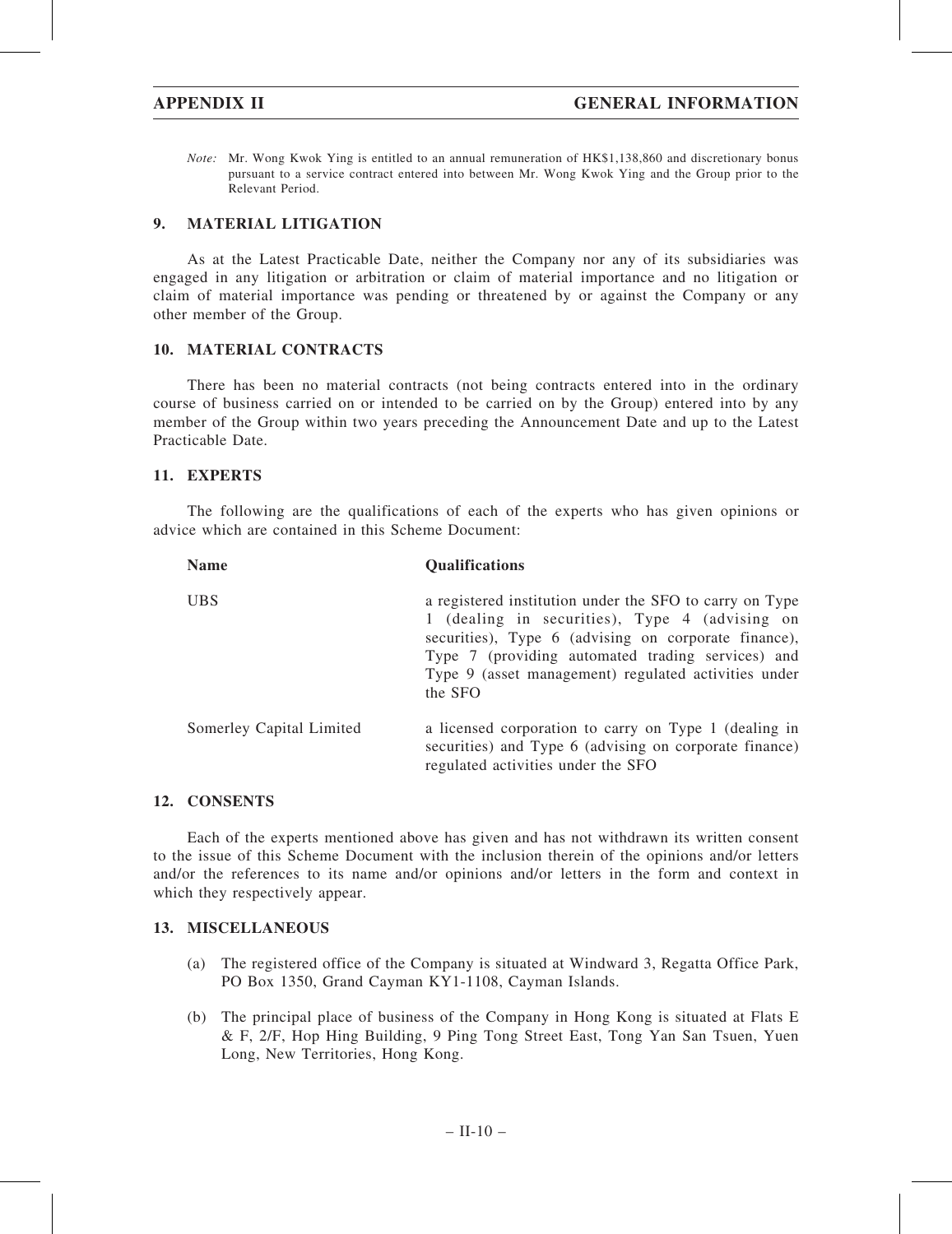- (c) The principal share registrar and transfer agent of the Company is Ocorian Trust (Cayman) Limited, whose registered office is at Windward 3, Regatta Office Park, PO Box 1350, Grand Cayman KY1-1108, Cayman Islands.
- (d) The Share Registrar is Computershare Hong Kong Investor Services Limited, whose registered office is at 46th Floor, Hopewell Centre, 183 Queen's Road East, Wanchai, Hong Kong.
- (e) The directors of each of the Offeror and the Holdco are Mr. Peter Hung, Mr. Marvin Hung and Mrs. Diana Hung.
- (f) The principal members of the Offeror Concert Parties include the Offeror and the Consortium Members, namely (i) Mr. Peter Hung; (ii) Mr. Marvin Hung; (iii) Mrs. Diana Hung; (iv) HHHFL (as trustee of The HHH Discretionary Trust); (v) NCFFL (as trustee of The NCFF Discretionary Trust); and (vi) LTIL (as trustee of The LTI Discretionary Trust).
- (g) The registered office of the Offeror is situated at Vistra Corporate Services Centre, Wickhams Cay II, Road Town, Tortola, VG1110, British Virgin Islands and the principal place of business in Hong Kong of the Offeror is situated at Flat A, 1/F Hop Hing Industrial Building, 704 Castle Peak Road, Kowloon, Hong Kong.
- (h) The addresses of the Consortium Members are all at Flat A, 1/F Hop Hing Industrial Building, 704 Castle Peak Road, Kowloon, Hong Kong.
- (i) The registered office of UBS AG in Hong Kong is situated at 52/F Two International Finance Centre, 8 Finance Street, Central, Hong Kong.
- (j) The registered office of Somerley is situated at 20/F, China Building, 29 Queen's Road Central, Hong Kong.

### 14. DOCUMENTS AVAILABLE FOR INSPECTION

Copies of the following documents will be available for inspection at the principal office of the Company at Flats E & F, 2/F, Hop Hing Building, 9 Ping Tong Street East, Tong Yan San Tsuen, Yuen Long, New Territories, Hong Kong, from 9:30 a.m. to 5:30 p.m. (except Saturdays, Sundays and public holidays) and on the website of the Company at http://www.hophing.com, and the website of the SFC at www.sfc.hk during the period from the date of the Scheme Document until the Effective Date or the date on which the Scheme lapses or is withdrawn, whichever is earlier:

- (a) the memorandum and articles of association of the Offeror;
- (b) the memorandum of association and articles of association of the Company;
- (c) the annual reports of the Company for each of the years ended 31 December 2019 and 2020 and the interim reports of the Company for the six months ended 30 June 2020 and 2021;
- (d) the letter from the Board, the text of which is set out in Part III of this Scheme Document;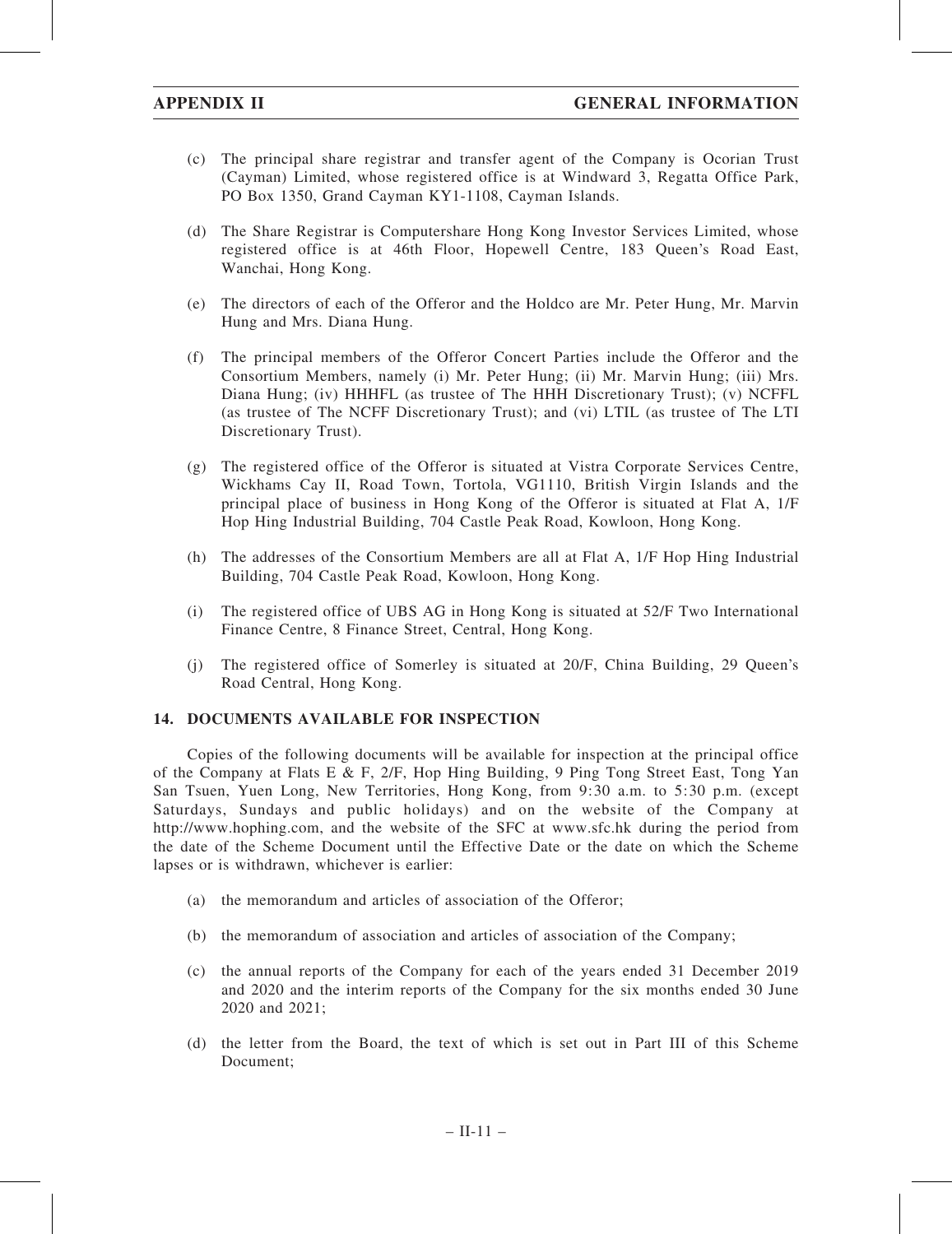- (e) the letter from the Independent Board Committee, the text of which is set out in Part IV of this Scheme Document;
- (f) the letter from Somerley, the text of which is set out in Part V of this Scheme Document;
- (g) the service contracts referred to in the section headed ''8. Service Contracts'' in this Appendix II to this Scheme Document;
- (h) the written consents referred to in the section headed ''12. Consents'' in this Appendix II to this Scheme Document; and
- (i) this Scheme Document.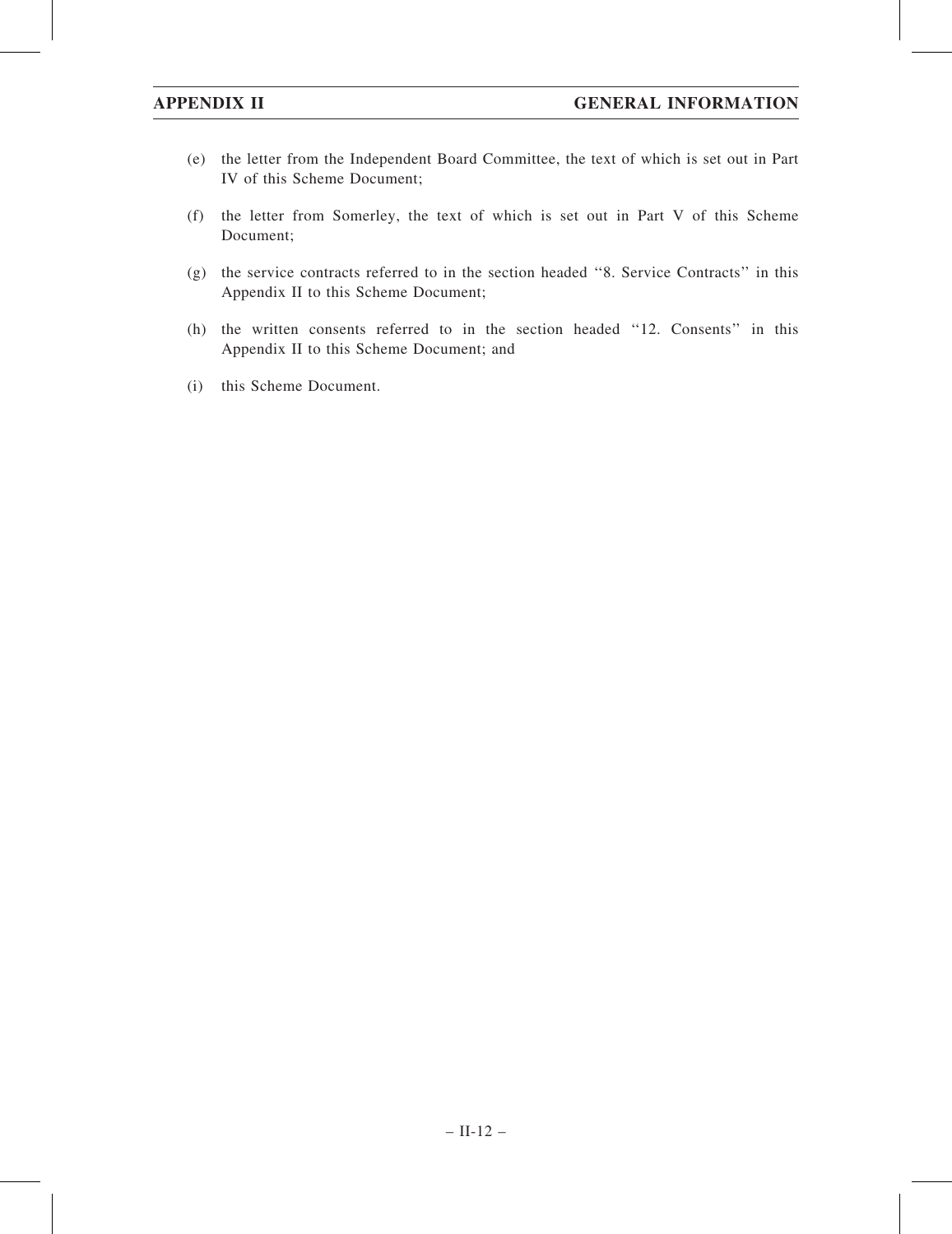## IN THE GRAND COURT OF THE CAYMAN ISLANDS FINANCIAL SERVICES DIVISION

## CAUSE NO. FSD 301 OF 2021 (DDJ)

IN THE MATTER OF SECTIONS 15 AND 86 OF THE COMPANIES ACT (2021 REVISION) AND IN THE MATTER OF ORDER 102 OF THE GRAND COURT RULES 1995 AND IN THE MATTER OF HOP HING GROUP HOLDINGS LIMITED 合興集團控股 有限公司

# SCHEME OF ARRANGEMENT between HOP HING GROUP HOLDINGS LIMITED and THE SCHEME SHAREHOLDERS (as hereinafter defined)

(A) In this Scheme of Arrangement, unless inconsistent with the subject or context, the following expressions shall have the meanings respectively set out opposite them:

| "acting in concert"                     | has the meaning ascribed to it in the Takeovers Code                                                                                                                                                                                              |
|-----------------------------------------|---------------------------------------------------------------------------------------------------------------------------------------------------------------------------------------------------------------------------------------------------|
| "Board"                                 | the board of Directors                                                                                                                                                                                                                            |
| "Business Day"                          | any day(s) on which the Stock Exchange is open for<br>the business of dealing in securities                                                                                                                                                       |
| "Cancellation Price"                    | the cancellation price of HK\$0.08 per Scheme Share                                                                                                                                                                                               |
| "Companies Act"                         | the Companies Act (2021 Revision) of the Cayman<br>Islands, as consolidated and revised                                                                                                                                                           |
| "Company"                               | Hop Hing Group Holdings Limited, an exempted<br>company incorporated in the Cayman Islands with<br>limited liability, the ordinary shares of which are<br>currently listed on the Main Board of the Hong Kong<br>Stock Exchange (stock code: 47)  |
| "Consortium Members"                    | (a) Mr. Peter Hung; (b) Mr. Marvin Hung; (c) Mrs.<br>Diana Hung; (d) HHHFL (as trustee of The HHH<br>Discretionary Trust); (e) NCFFL (as trustee of The<br>NCFF Discretionary Trust); and (f) LTIL (as trustee of<br>The LTI Discretionary Trust) |
| "Consortium Offeror Concert<br>Parties" | persons acting in concert with the Offeror under the<br>Takeovers Code who are Consortium Members or their<br>respective controlled companies                                                                                                     |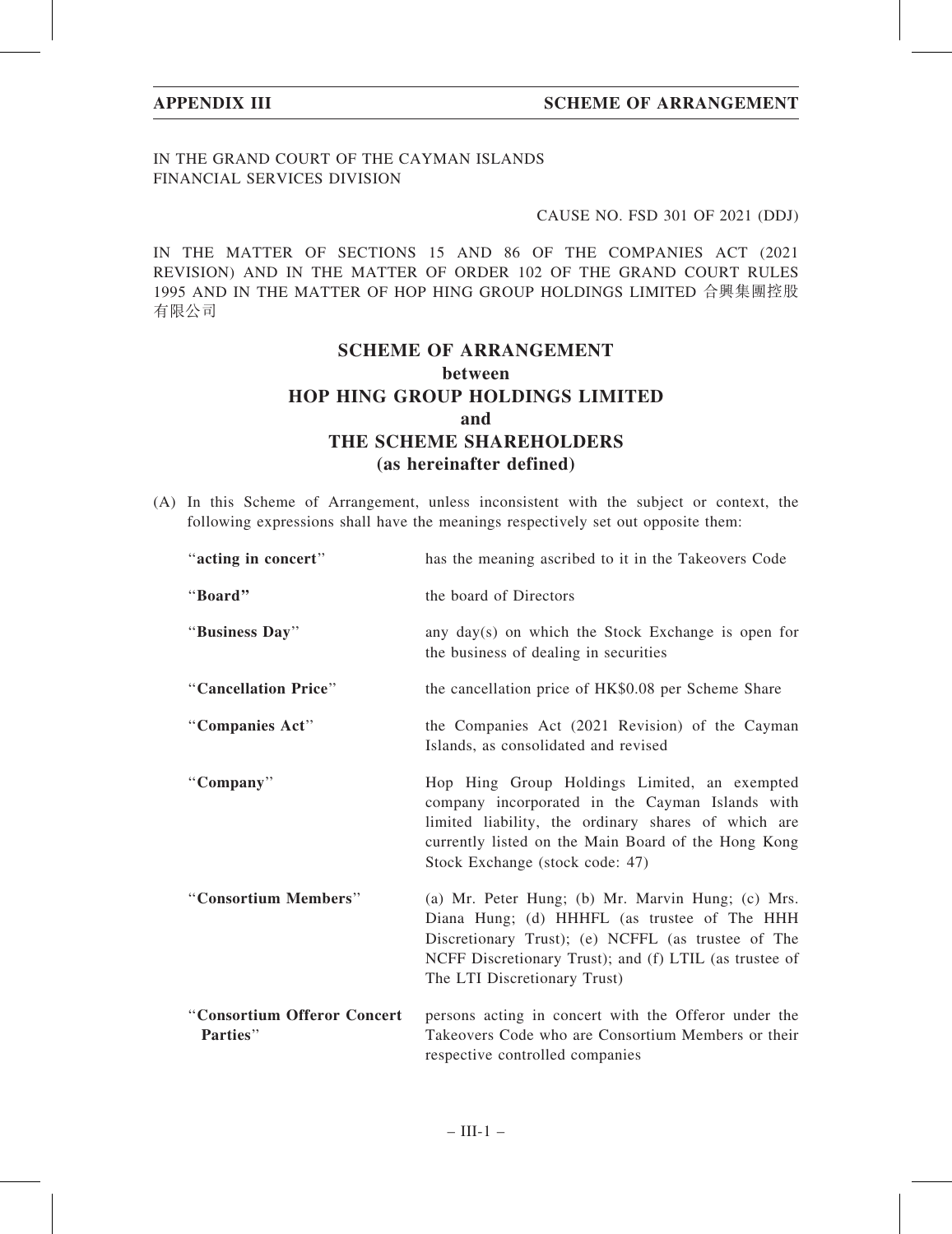"Director(s)" the director(s) of the Company ''Executive'' The Executive Director of the Corporate Finance Division of the Securities and Futures Commission in Hong Kong or any delegate thereof "HK\$" Hong Kong dollars, the lawful currency of Hong Kong

''Hong Kong'' the Hong Kong Special Administrative Region of the People's Republic of China

''Latest Practicable Date'' 12 November 2021, being the latest practicable date for ascertaining certain information contained herein

''Non-Consortium Offeror Concert Parties'' persons presumed to be acting in concert with the Offeror under the Takeovers Code, including, (a) Mr. Hung Hak Kan, Mr. Hung Hak Fu and Ms. Hung Siu Yee, Linda, being the siblings (and hence close relatives) of Mr. Peter Hung; (b) the late Mr. Hung Hak Shing, being the brother (and hence close relative) of Mr. Peter Hung; (c) Mr. Hung Hak Yau, being the brother (and hence close relative) of Mr. Peter Hung and the father (and hence close relative) of Mr. Marvin Hung; (d) Mrs. Hung Lui Suet Ying, Margaret, being the mother (and hence close relative) of Mr. Marvin Hung; (e) Ms. Hung Cee Kay, Celeste, Ms. Hung Wen Kay, Wendeline, Ms. Hung Wain Kay, Natalie and Ms. Hung Gi Kay, Zita, being the daughters (and hence close relatives) of Mr. Peter Hung and Mrs. Diana Hung; (f) Ms. Hung Sum Kay, Sandy and Ms. Hung On Kay, Angela, being the sisters (and hence close relatives) of Mr. Marvin Hung; (g) the SAS Trustee (as trustee of the Share Award Scheme); (h) LGEFL (as trustee of The Lion & Globe Educational Trust); and (i) members of the UBS group (except those which have been granted exempt principal trader or exempt fund manager status for the purpose of the Takeovers Code), and certain Directors presumed to be acting in concert with the Offeror under the Takeovers Code who are not Consortium Members, namely (j) Mr. Wong Kwok Ying, being an executive Director and also a director of certain companies indirectly controlled by the Offeror Group; and (k) Ms. Lam Fung Ming, Tammy, being a non-executive Director and also a director and an employee of certain companies which are indirectly controlled by the Offeror Group

''Offeror'' Ocean Ease Global Limited, a company incorporated in the British Virgin Islands with limited liability, which is wholly-owned by Holdco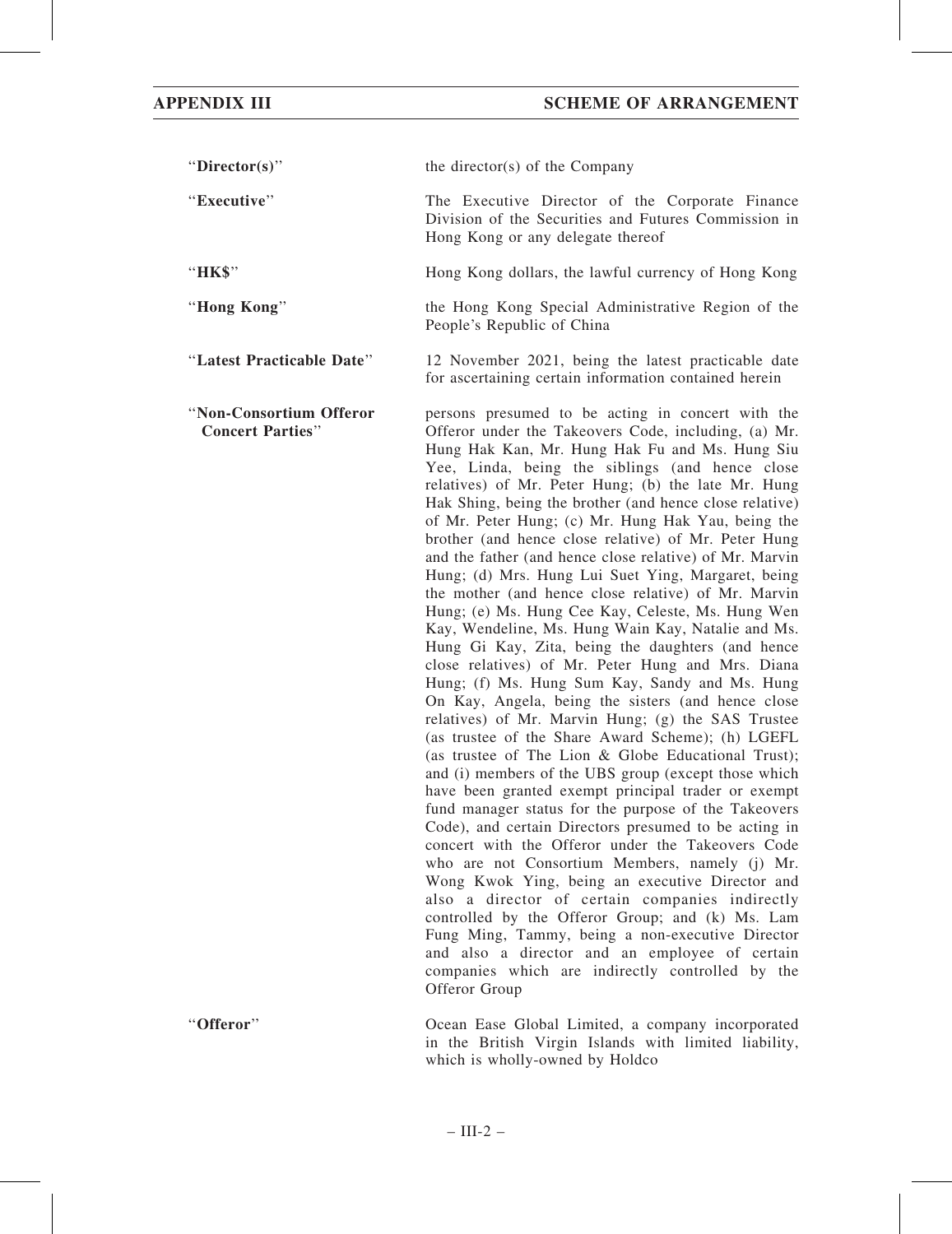| "Offeror Concert Parties" | all persons acting in concert or presumed to be acting<br>in concert with the Offeror under the Takeovers Code,<br>namely the Consortium Offeror Concert Parties and the<br>Non-Consortium Offeror Concert Parties                                                  |
|---------------------------|---------------------------------------------------------------------------------------------------------------------------------------------------------------------------------------------------------------------------------------------------------------------|
| "Option Holder(s)"        | $holder(s)$ of the Share Option(s)                                                                                                                                                                                                                                  |
| "Option Offer"            | the offer made by the Offeror to the Option Holders<br>for the cancellation of every vested and unvested Share<br>Option in accordance with the Takeovers Code                                                                                                      |
| "Proposal"                | the proposal for the privatisation of the Company by<br>the Offeror by way of the Scheme                                                                                                                                                                            |
| "Register"                | the principal or branch register of members of the<br>Company (as the case may be)                                                                                                                                                                                  |
| "Scheme"                  | a scheme of arrangement under section 86 of the<br>Companies Act involving the cancellation of all the<br>Scheme Shares and the restoration of the issued share<br>capital of the Company to the amount immediately<br>before the cancellation of the Scheme Shares |
| "Scheme Document"         | the composite scheme document issued by the Offeror<br>and the Company on 17 November 2021, including<br>each of the letters, statements, appendices and notices<br>in it, as may be amended or supplemented from time<br>to time                                   |
| "Scheme Record Date"      | 25 January 2022, or such other time and date as shall<br>have been announced to Shareholders, being the record<br>date for the purpose of determining the entitlements of<br>the Scheme Shareholders and the Option Holders<br>under the Scheme                     |
| "Scheme Shareholders"     | registered holder(s) of Scheme Shares as at the<br>Scheme Record Date                                                                                                                                                                                               |
| "Scheme Shares"           | Share(s) in issue on the Scheme Record Date other<br>than the Shares held by the Consortium Offeror<br><b>Concert Parties</b>                                                                                                                                       |
| "Share $(s)$ "            | ordinary share(s) with par value of $HK$0.10$ each in<br>the share capital of the Company                                                                                                                                                                           |
| "Share Option(s)"         | the outstanding, vested and unvested, share options(s),<br>each relating to one Share, granted under the share<br>option schemes of the Company from time to time                                                                                                   |
| "Shareholders"            | the registered holders of the Shares                                                                                                                                                                                                                                |
| "Takeovers Code"          | The Code on Takeovers and Mergers of Hong Kong                                                                                                                                                                                                                      |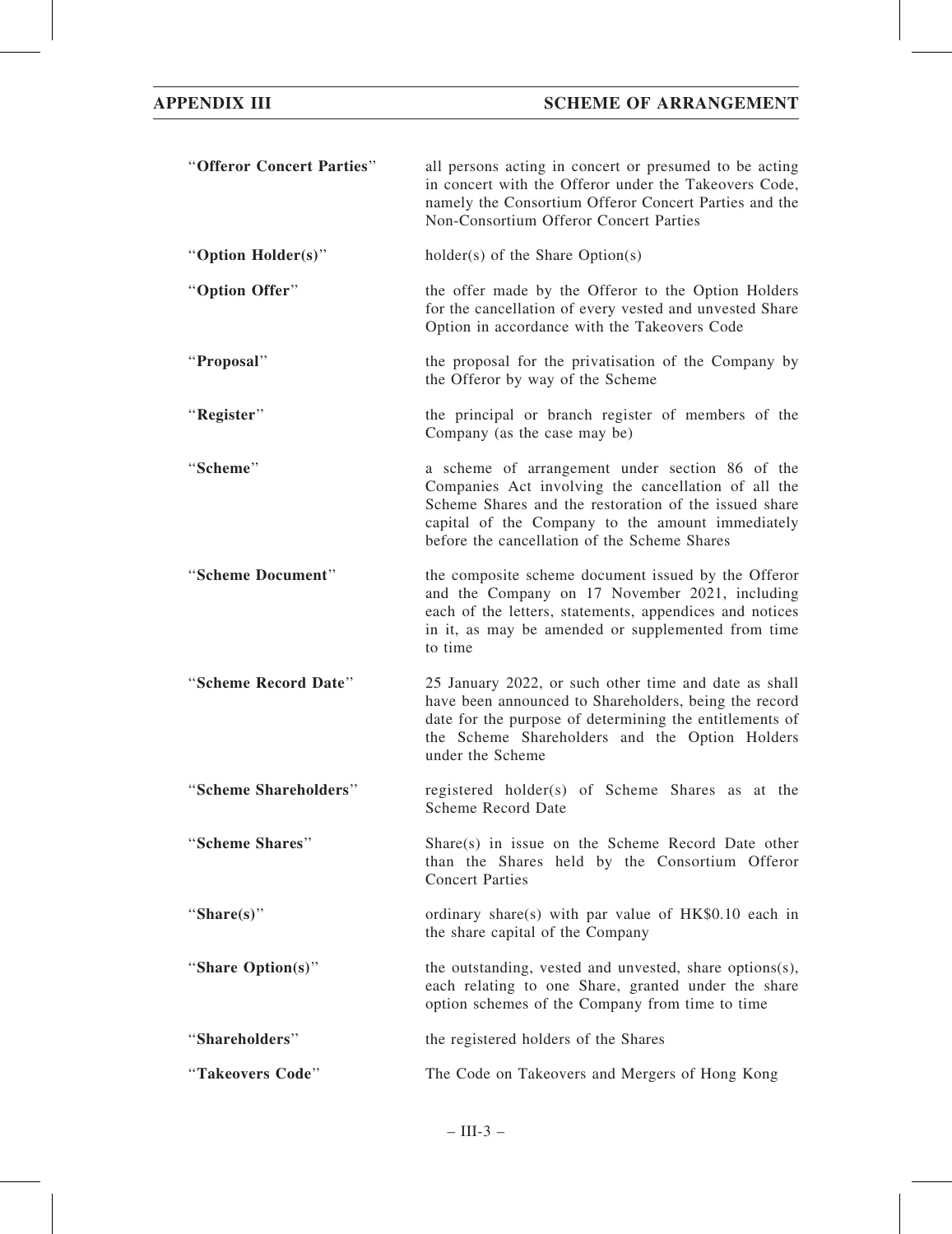- (B) The Company was incorporated as an exempted company on 1 August 2007 in the Cayman Islands under the Companies Act.
- (C) The authorised share capital of the Company as at the Latest Practicable Date was HK\$1,480,000,000 divided into 14,800,000,000 ordinary shares each with a nominal or par value of HK\$0.10, of which 10,070,431,786 Shares were issued and fully paid, with the remainder being unissued.
- (D) The Offeror has proposed the privatisation of the Company by way of the Scheme.
- (E) The primary purpose of the Scheme is to privatise the Company by cancelling and extinguishing all of the Scheme Shares in consideration of the Cancellation Price so that after completion of the Scheme, the Offeror and the Consortium Offeror Concert Parties will own 100% of the issued Shares of the Company. Simultaneously with the cancellation and extinguishment of the Scheme Shares, the issued share capital will be restored to its former amount by the issue to the Offeror, credited as fully paid, at par of such number of Shares as is equal to the Scheme Shares cancelled and extinguished.
- (F) The table below sets out the shareholding structure of the Company as at the Latest Practicable Date and immediately upon completion of the Scheme on the assumption that no Share Options are exercised before the Scheme Record Date and there is no other change in shareholding of the Company before completion of the Proposal:

| Shareholder                                                         | As at the                                       |               | Immediately upon completion<br>of the Proposal |               |  |
|---------------------------------------------------------------------|-------------------------------------------------|---------------|------------------------------------------------|---------------|--|
|                                                                     | <b>Latest Practicable Date</b><br>Approximate % |               |                                                | Approximate % |  |
|                                                                     | Number of                                       | of the issued | Number of                                      | of the issued |  |
|                                                                     | <i>Shares</i>                                   | <b>Shares</b> | <b>Shares</b>                                  | <b>Shares</b> |  |
| (A) Offeror                                                         |                                                 |               | 2,855,725,354                                  | 28.36%        |  |
| (B) Consortium Offeror Concert Parties<br>not subject to the Scheme | 7,214,706,432                                   | 71.64%        | 7,214,706,432                                  | 71.64%        |  |
| (C) Non-Consortium Offeror Concert<br>Parties subject to the Scheme | 430,902,120                                     | 4.28%         |                                                |               |  |
| (D) Disinterested Shareholders subject<br>to the Scheme             | 2,424,823,234                                   | 24.08%        |                                                |               |  |
| Scheme Shareholders $(C) + (D)$                                     | 2,855,725,354                                   | 28.36%        |                                                |               |  |
| <b>TOTAL</b>                                                        | 10,070,431,786                                  | 100.00%       | 10,070,431,786                                 | 100.00%       |  |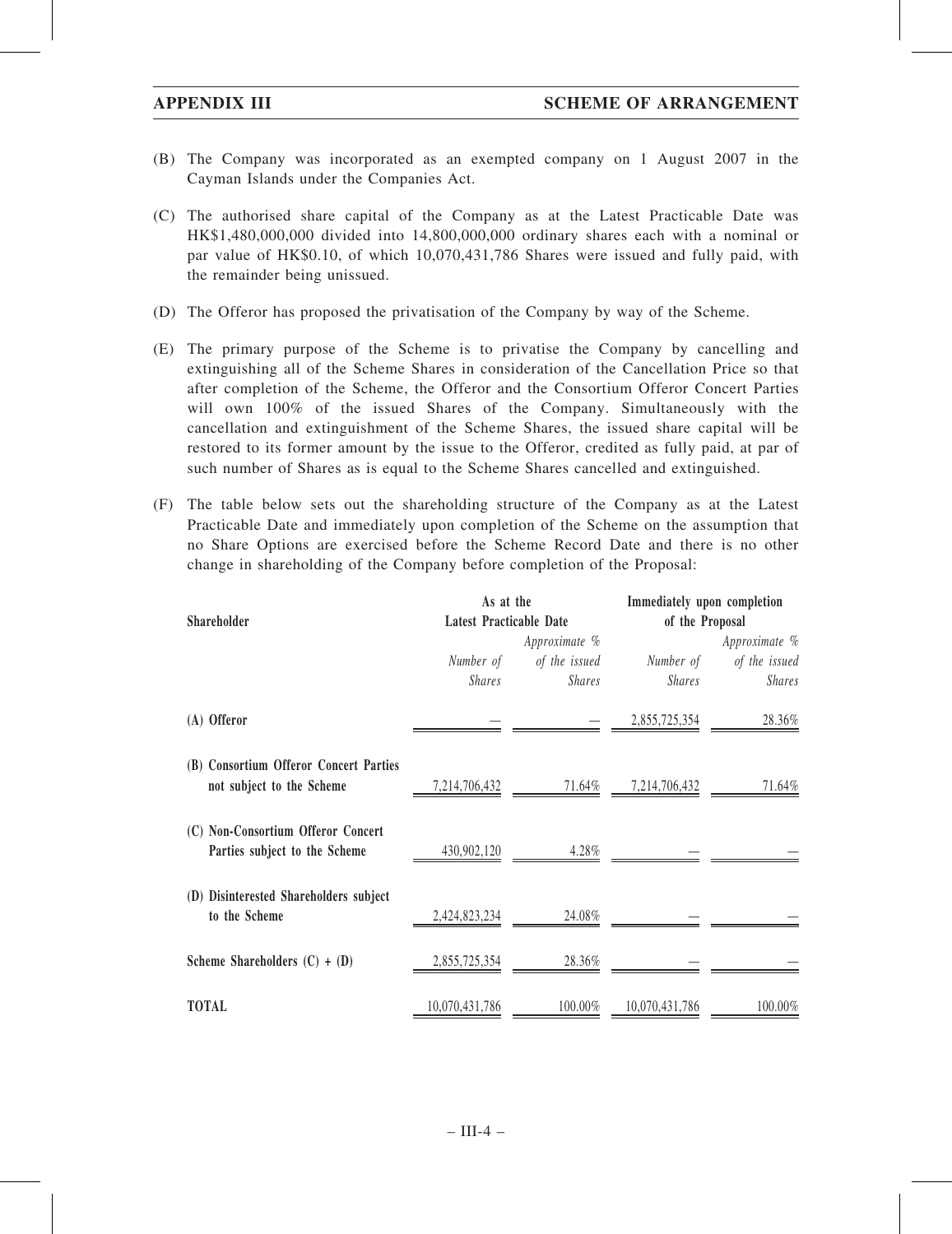- (G) Each of the parties acting in concert with the Offeror will procure that any Shares in respect of which they are beneficially interested will not be represented or voted at the meeting convened at the direction of the Grand Court for the purpose of considering and, if thought fit, approving the Scheme.
- (H) The Offeror and the Consortium Offeror Concert Parties have agreed to undertake to the Grand Court to be bound by the terms of the Scheme, and to execute and do and procure to be executed and done all such documents, acts and things as may be necessary or desirable to be executed or done by each of them for the purpose of giving effect to this Scheme.

## THE SCHEME

## PART I

## Cancellation of the Scheme Shares

- 1. On the Effective Date:
	- (a) the issued share capital of the Company shall be reduced by cancelling and extinguishing the Scheme Shares;
	- (b) subject to and forthwith upon such reduction of capital taking effect, the issued share capital of the Company will be increased to its former amount by issuing to the Offeror the same number of Shares as the number of Scheme Shares cancelled and extinguished; and
	- (c) the Company shall apply the credit arising in its books of account as a result of the capital reduction referred to in paragraph  $1(a)$  above in paying up in full at par the new Shares issued to the Offeror, credited as fully paid, which shall be allotted and issued and credited as fully paid at par to the Offeror as mentioned in paragraph (b) above.

## PART II

## Consideration for the cancellation and extinguishment of the Scheme Shares

2. In consideration of the cancellation and extinguishment of the Scheme Shares, the Offeror shall pay or cause to be paid to each Scheme Shareholder (as appears in the Register on the Scheme Record Date) the Cancellation Price of HK\$0.08 for each Scheme Share cancelled and extinguished.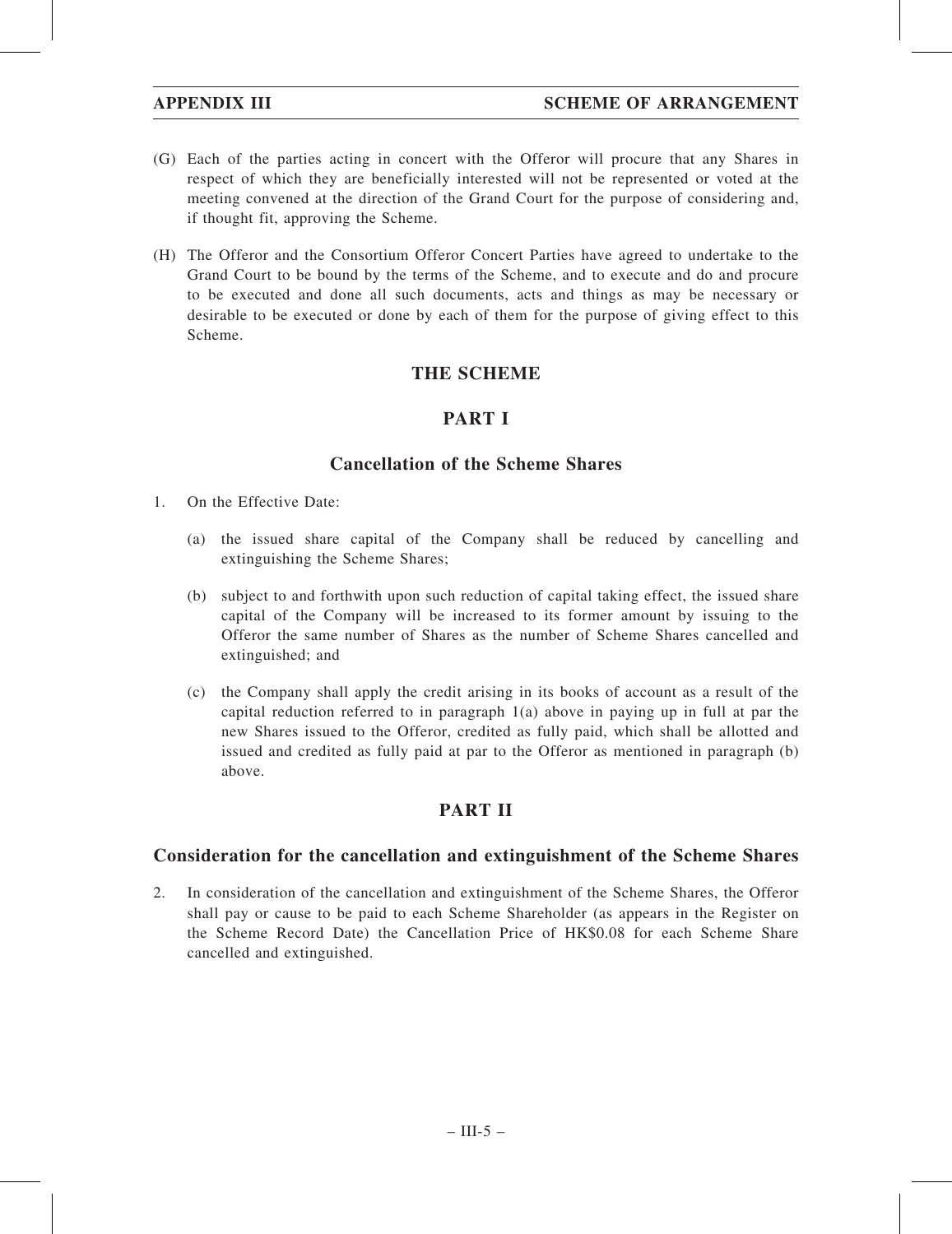# PART III

## General

- 3. (a) As soon as possible and in any event not later than seven (7) Business Days after the Effective Date, the Offeror shall send or cause to be sent to Scheme Shareholders cheques in respect of the sums payable to such Scheme Shareholders pursuant to Clause 2 of this Scheme.
	- (b) All such cheques shall be sent by ordinary post in postage pre-paid envelopes addressed to such Scheme Shareholders at their respective addresses as appearing on the Register on the Scheme Record Date or, in the case of joint holders, at the address as appearing on the Register on the Scheme Record Date of the joint holder whose name then stands first in the Register in respect of the relevant joint holding.
	- (c) Cheques shall be posted at the risk of the addressees and other person(s) entitled thereto and neither the Offeror nor the Company shall be responsible for any loss or delay in the transmission of the same.
	- (d) Each cheque shall be payable to the order of the person to whom, in accordance with the provisions of paragraph (b) of this Clause 3, the envelope containing the same is addressed and the encashment of any such cheque shall be a good discharge to the Offeror for the monies represented thereby.
	- (e) On or after the day being six (6) calendar months after the posting of the cheque pursuant to paragraph (b) of this Clause 3, the Offeror shall have the right to cancel or countermand payment of any such cheque which has not been cashed or that has been returned uncashed and shall place all monies represented thereby in a deposit account of the Offeror with a licensed bank of Hong Kong selected by the Offeror (or its nominee). The Offeror (or its nominee) shall hold such monies on trust for those entitled to it under the terms of this Scheme until the expiration of six (6) years from the Effective Date and shall, prior to such date, make payments thereout of the sums payable pursuant to Clause 2 of this Scheme to persons who satisfy the Offeror (or its nominee) that they are respectively entitled thereto and the cheques referred to in paragraphs (b) of this Clause 3 of which they are payees have not been cashed. The Offeror (or its nominee) shall exercise its absolute discretion in determining whether or not it is satisfied that any person is so entitled and a certificate of the Offeror (or its nominee) to the effect that any particular person is so entitled or not so entitled, as the case may be, shall be conclusive and binding upon all persons claiming an interest in the relevant monies.
	- (f) On the expiration of six (6) years from the Effective Date, the Offeror (and, if applicable, its nominee) shall be released from any further obligation to make any payments under this Scheme and the Offeror (and, if applicable, its nominee) shall be absolutely entitled to the balance (if any) of the sums then standing to the credit of the deposit account in its name, including accrued interest subject to any deduction required by law and expenses incurred.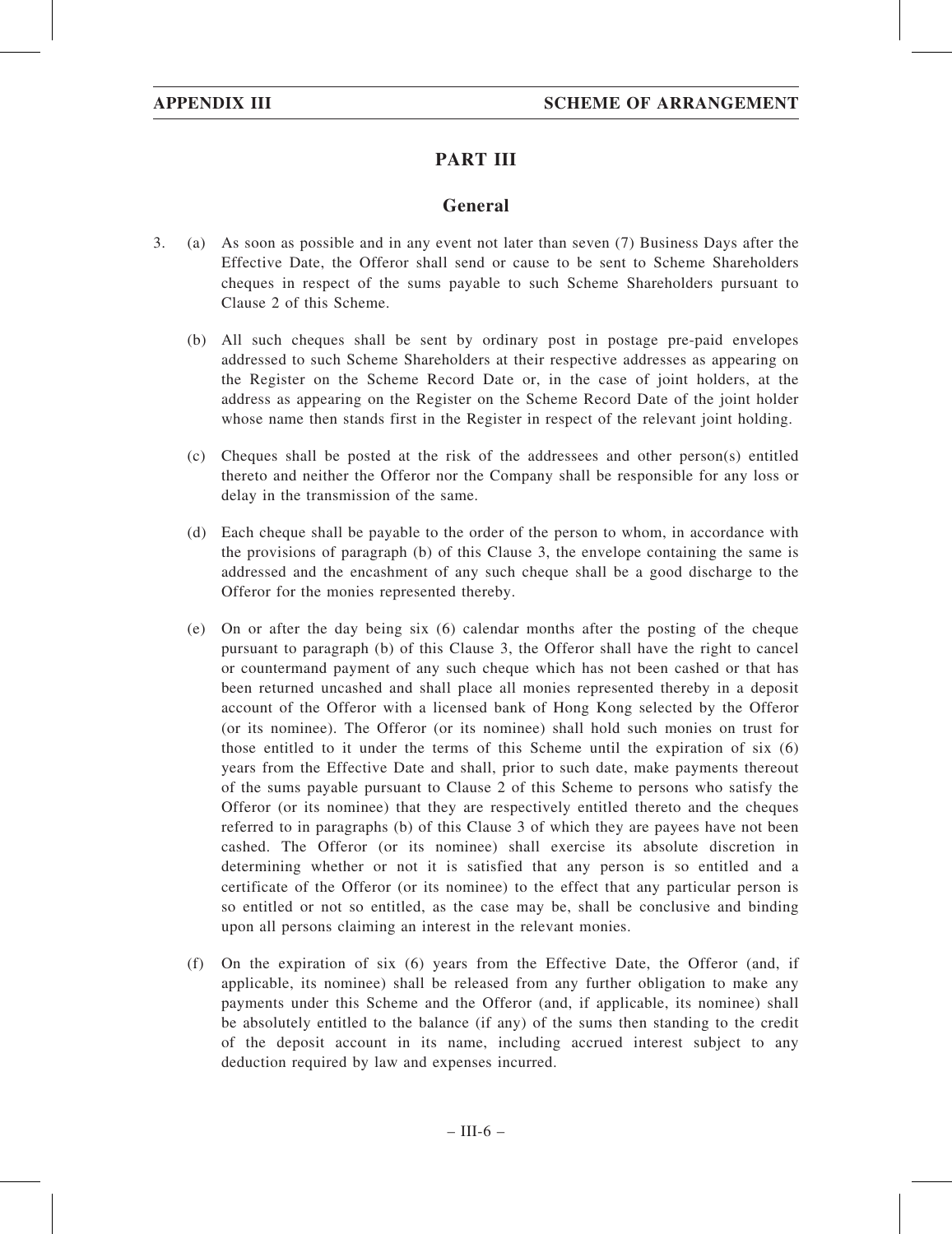- (g) Paragraph (f) of this Clause 3 shall take effect subject to any prohibition or condition imposed by law.
- (h) Upon cancellation of the Scheme Shares, the Register shall be updated to reflect such cancellation.
- 4. As from the Effective Date, each instrument of transfer and certificate existing on the Scheme Record Date in respect of a holding of any number of Scheme Shares shall cease to be valid for any purpose as an instrument of transfer or a certificate for such Scheme Shares and every holder of such certificate shall be bound at the request of the Offeror to deliver up the same to the Offeror for the cancellation thereof.
- 5. All mandates or relevant instructions to the Company in force on the Scheme Record Date relating to any of the Scheme Shares shall cease to be valid as effective mandates or instructions on the Effective Date.
- 6. This Scheme shall become effective as soon as a copy of the order of the Grand Court sanctioning this Scheme under Section 86 of the Companies Act has been delivered to the Registrar of Companies in the Cayman Islands for registration pursuant to section 86(3) of the Companies Act.
- 7. Unless this Scheme shall have become effective on or before 30 June 2022, or such later dates as may be agreed between the Company and the Offeror, or as the Grand Court, on application of the Company and/or the Offeror may allow, this Scheme shall lapse.
- 8. The Company and the Offeror may, subject to the approval of the Grand Court and as the Executive may consent, jointly consent to any modification of or addition to this Scheme or to any condition that the Grand Court may think fit to approve or impose.
- 9. The Offeror and the Company have agreed that (i) all costs, charges and expenses of the advisers and counsels appointed by the Company will be borne by the Company, (ii) all costs, charges and expenses of the advisers and counsels appointed by the Offeror will be borne by the Offeror, and (iii) all other costs, charges and expenses of this Scheme will be shared between the Offeror and the Company equally.

17 November 2021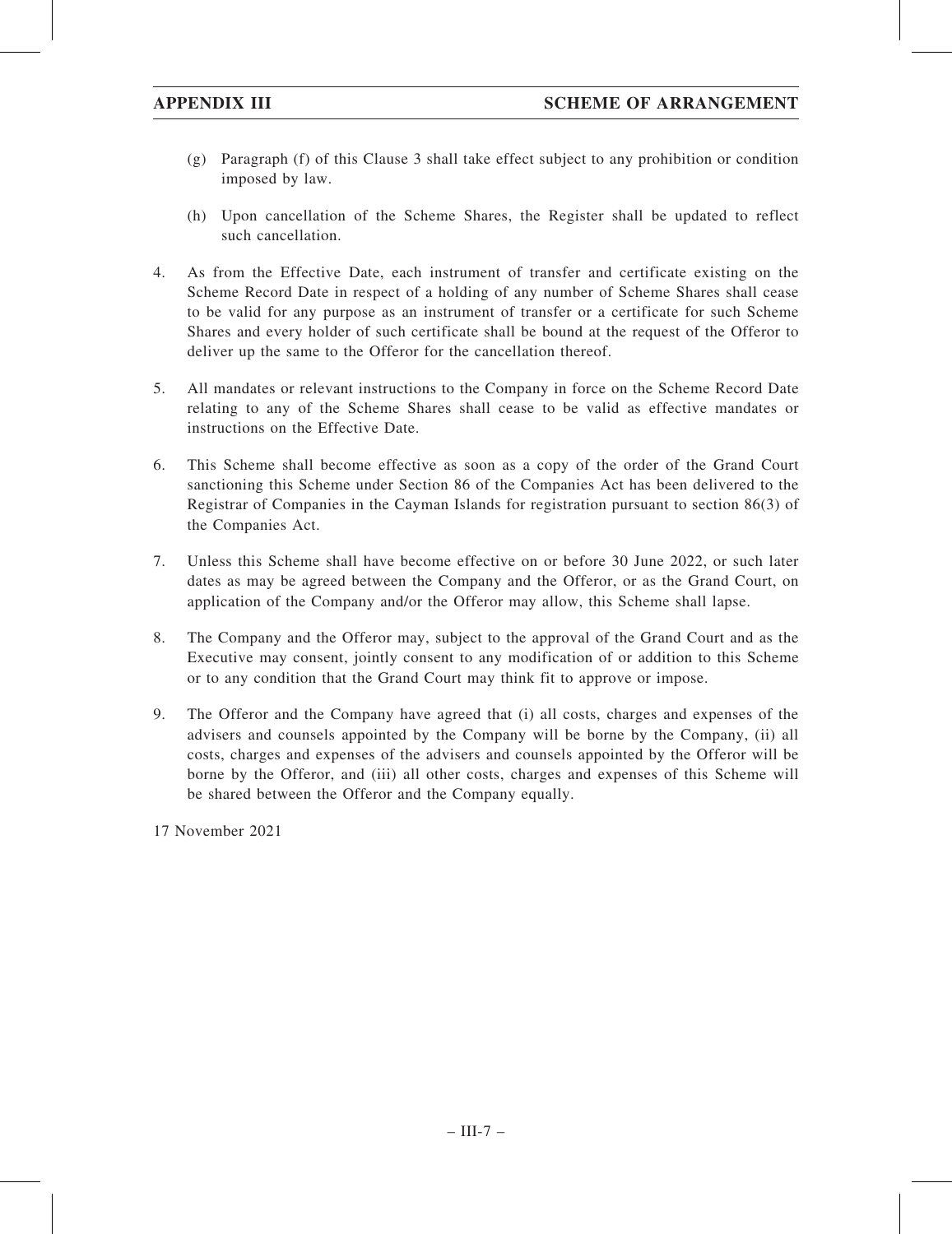## IN THE GRAND COURT OF THE CAYMAN ISLANDS FINANCIAL SERVICES DIVISION

## CAUSE NO. FSD 301 OF 2021 (DDJ)

IN THE MATTER OF SECTIONS 15 AND 86 OF THE COMPANIES ACT (2021 REVISION) AND IN THE MATTER OF ORDER 102 OF THE GRAND COURT RULES 1995 AND IN THE MATTER OF HOP HING GROUP HOLDINGS LIMITED 合興集團控股 有限公司

## NOTICE OF COURT MEETING

NOTICE IS HEREBY GIVEN that, by an order dated 26 October 2021 (the ''Order'') made in the above matter, the Grand Court of the Cayman Islands (the "Court") has directed a meeting (the ''Court Meeting'') to be convened of the Scheme Shareholders (as defined in the Scheme of Arrangement hereinafter mentioned) for the purpose of considering and, if thought fit, approving, with or without modifications, a scheme of arrangement (the "Scheme of Arrangement'') proposed to be made between Hop Hing Group Holdings Limited (the ''Company'') and the Scheme Shareholders and that the Court Meeting will be held at 24/F, Admiralty Centre I, 18 Harcourt Road, Hong Kong on Tuesday, 14 December 2021 at 10:30 a.m. at which place and time all Scheme Shareholders are requested to attend.

A copy of the Scheme of Arrangement and a copy of an explanatory memorandum explaining the effect of the Scheme of Arrangement are incorporated in the composite scheme document of which this Notice forms part, which has been despatched to the shareholders of the Company (the ''Shareholders''). A copy of the composite scheme document can also be obtained by the Scheme Shareholders from the Hong Kong branch share registrar of the Company, Computershare Hong Kong Investor Services Limited at 17M Floor, Hopewell Centre, 183 Queen's Road East, Wanchai, Hong Kong.

Scheme Shareholders may vote in person at the Court Meeting or they may appoint another person (who must be an individual), whether a member of the Company or not, to attend and vote in their stead. A pink form of proxy for use at the Court Meeting is enclosed with the composite scheme document dated 17 November 2021 despatched to the Shareholders on 17 November 2021.

In the case of joint holders of a share, any one of such persons may vote at the Court Meeting, either personally or by proxy, in respect of such share as if he/she/it were solely entitled thereto. However, if more than one of such joint holders be present at the Court Meeting personally or by proxy, that one of the said persons so present being the most or, as the case may be, the more senior shall alone be entitled to vote in respect of the relevant joint holding. For this purpose, seniority shall be determined by reference to the order in which the names of the joint holders stand on the register of members of the Company in respect of such joint holding, the first named shareholder being the senior.

It is requested that forms appointing proxies be deposited at the Hong Kong branch share registrar of the Company in Hong Kong at Computershare Hong Kong Investor Services Limited at 17M Floor, Hopewell Centre, 183 Queen's Road East, Wanchai, Hong Kong not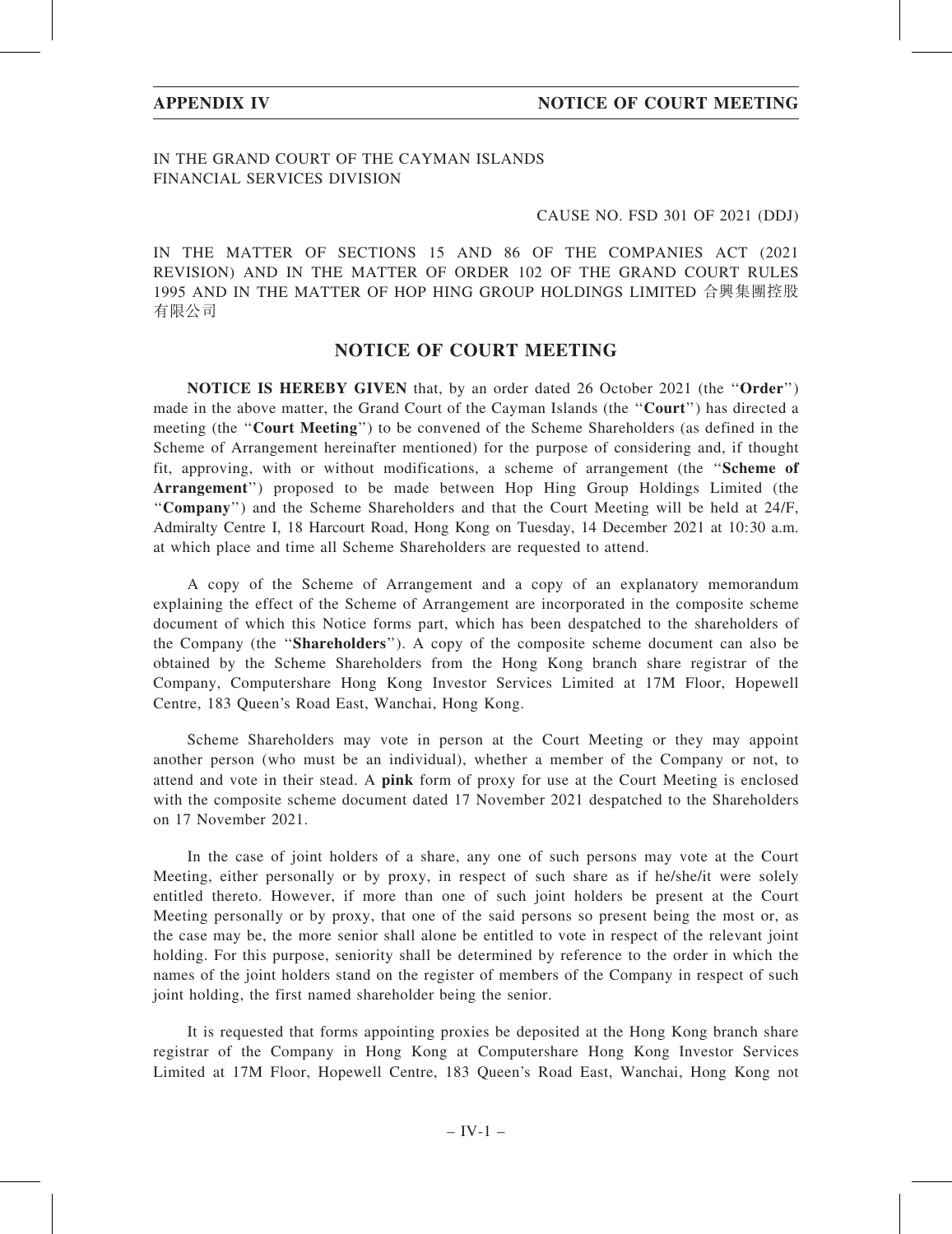## APPENDIX IV NOTICE OF COURT MEETING

later than 10:30 a.m. on Sunday, 12 December 2021, but if forms are not so lodged they may be handed to the chairman of the Court Meeting at the Court Meeting (who shall have absolute discretion as to whether or not to accept it). The completion and return of a form of proxy will not preclude a Scheme Shareholder from attending and voting in person at the Court Meeting or any adjournment thereof should the Scheme Shareholder so wish and in such event, the form of proxy will deem to have been revoked.

By the Order, the Court has appointed Seto Gin Chung, John, a director of the Company, or failing him, any other person who is a director of the Company as at the date of the Order, to act as the chairman of the Court Meeting and has directed the chairman of the Court Meeting to report the results of the Court Meeting to the Court.

The Scheme of Arrangement will be subject to a subsequent application seeking the sanction of the Court.

## By Order of the Court Hop Hing Group Holdings Limited

Dated 17 November 2021

Registered Office Windward 3 Regatta Office Park PO Box 1350 Grand Cayman KY1-1108 Cayman Islands

Principal Place of Business in Hong Kong Flats E & F, 2/F, Hop Hing Building 9 Ping Tong Street East Tong Yan San Tsuen Yuen Long, New Territories Hong Kong

Notes:

- 1. In order to determine the entitlement of the Scheme Shareholders to attend and vote at the Court Meeting, the register of members of the Company in respect of the Shares will be closed from Thursday, 9 December 2021 to Tuesday, 14 December 2021 (both days inclusive) and during such period no transfer of Shares will be registered. In order to be entitled to attend and vote at the Court Meeting, all transfers accompanied by the relevant share certificates must be lodged with the Hong Kong branch share registrar and transfer office of the Company, Computershare Hong Kong Investor Services Limited, at Shops 1712–1716, 17th Floor, Hopewell Centre, 183 Queen's Road East, Wanchai, Hong Kong not later than 4:30 p.m. on Wednesday, 8 December 2021.
- 2. Voting at the Court Meeting will be taken by poll.
- 3. If a tropical cyclone warning signal No. 8 or above is or is expected to be hoisted or ''extreme conditions'' caused by super typhoons or a black rainstorm warning signal is or is expected to be in force at any time after 8:00 a.m. on the date of the Court Meeting, the Court Meeting will be postponed and by virtue this notice, the Court Meeting will be held instead on Thursday, 16 December 2021 at 10:30 a.m., or at a time on an alternative day to be announced that falls within seven (7) business days of the original date scheduled for the Court Meeting in the event that a tropical cyclone warning signal no. 8 or above is hoisted or a black rainstorm warning signal is in force at 8:00 a.m. on Thursday, 16 December 2021. The Company may post an announcement on the respective websites of the Stock Exchange and the Company to notify the Shareholders of the details of alternative meeting arrangements. The Court Meeting will be held as scheduled even when a tropical cyclone warning signal no. 3 or below is hoisted or an amber or red rainstorm warning signal is in force.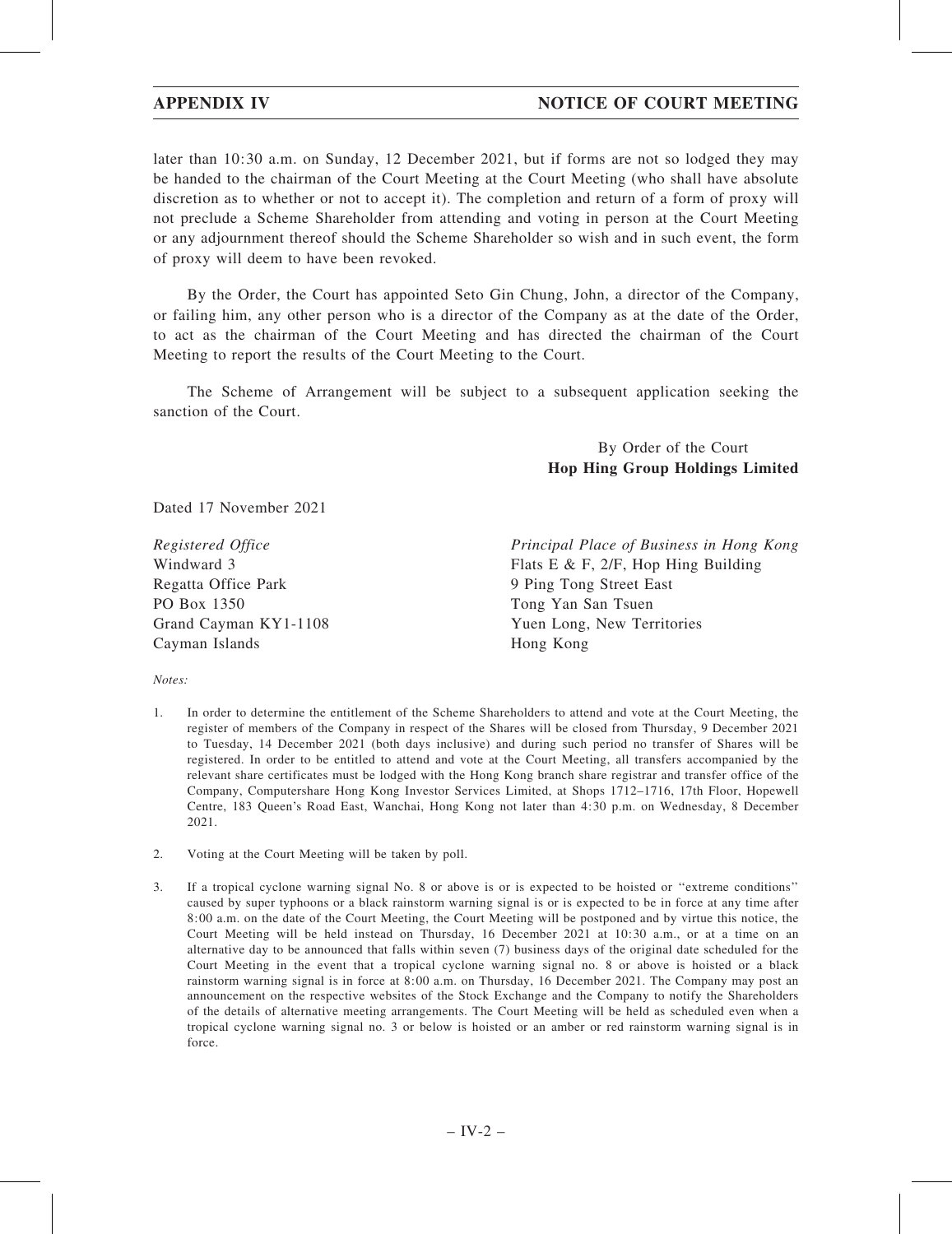Shareholders should make their own decision as to whether to attend the Court Meeting under bad weather conditions bearing in mind their own situation and, if they should choose to do so, they are advised to exercise care and caution.

- 4. In view of the recent development of the epidemic caused by the coronavirus disease (COVID-19), the Company will implement the following prevention and control measures at the Court Meeting to protect Shareholders from the risk of infection:
	- (i) compulsory body temperature checks will be conducted for every attending Shareholder, proxy or other attendee at each entrance of the meeting venue. Any person with a body temperature of over 37.3 degrees Celsius may be denied entry into the meeting venue or be required to leave the meeting venue, but will be able to vote by submitting a voting slip to the scrutineer at the entrance of the venue;
	- (ii) each attendee is required to wear a surgical face mask properly throughout the meeting and inside the meeting venue, and seating in the venue will also be arranged so as to allow for appropriate social distancing;
	- (iii) no refreshment will be served; and
	- (iv) each attendee may be asked whether (a) he/she has travelled outside of Hong Kong within the 14-day period immediately before the Court Meeting; and (b) he/she is subject to any Hong Kong Government prescribed quarantine. Anyone who responds positively to any of these questions may be denied entry into the meeting venue or be required to leave the meeting venue, but will be able to vote by submitting a voting slip to the scrutineer at the entrance of the venue, to the extent permitted by law.

Any person who does not comply with the precautionary measures or is subject to any Hong Kong Government prescribed quarantine may be denied entry into the meeting venue or be required to leave the meeting venue, but will be able to vote by submitting a voting slip to the scrutineer at the entrance of the venue, to the extent permitted by law. In view of the Regulation and the requirements for social distancing to ensure the health and safety of attendees, there will be limited capacity for Shareholders to attend the Court Meeting and only Shareholders and/or their proxies and relevant Court Meeting staff will be allowed entry into the Court Meeting venue and the attending Shareholders (or their proxies) will be admitted to the main conference room at the venue on a ''first-come-first-served'' basis, whereas other attending Shareholders (or their proxies) will be accommodated in other room(s) at the venue after the main conference room is fully occupied. The Company may limit the number of attendees at the Court Meeting as may be necessary to avoid overcrowding.

The Company reminds all Shareholders that physical attendance in person at the Court Meeting is not necessary for the purpose of exercising voting rights. Shareholders may appoint the chairman of the Court Meeting (as the case may be) as their proxy to vote on the relevant resolution(s) instead of attending the meetings in person by completing and returning the pink forms of proxy enclosed with the Scheme Document.

The Company will closely monitor and ascertain the regulations and measures introduced or to be introduced by the Hong Kong Government, and if necessary, will make further announcements in case of any update regarding the precautionary measures to be carried out at the Court Meeting.

5. In the case of any inconsistency between the Chinese translation and English text of this notice, the English text shall prevail.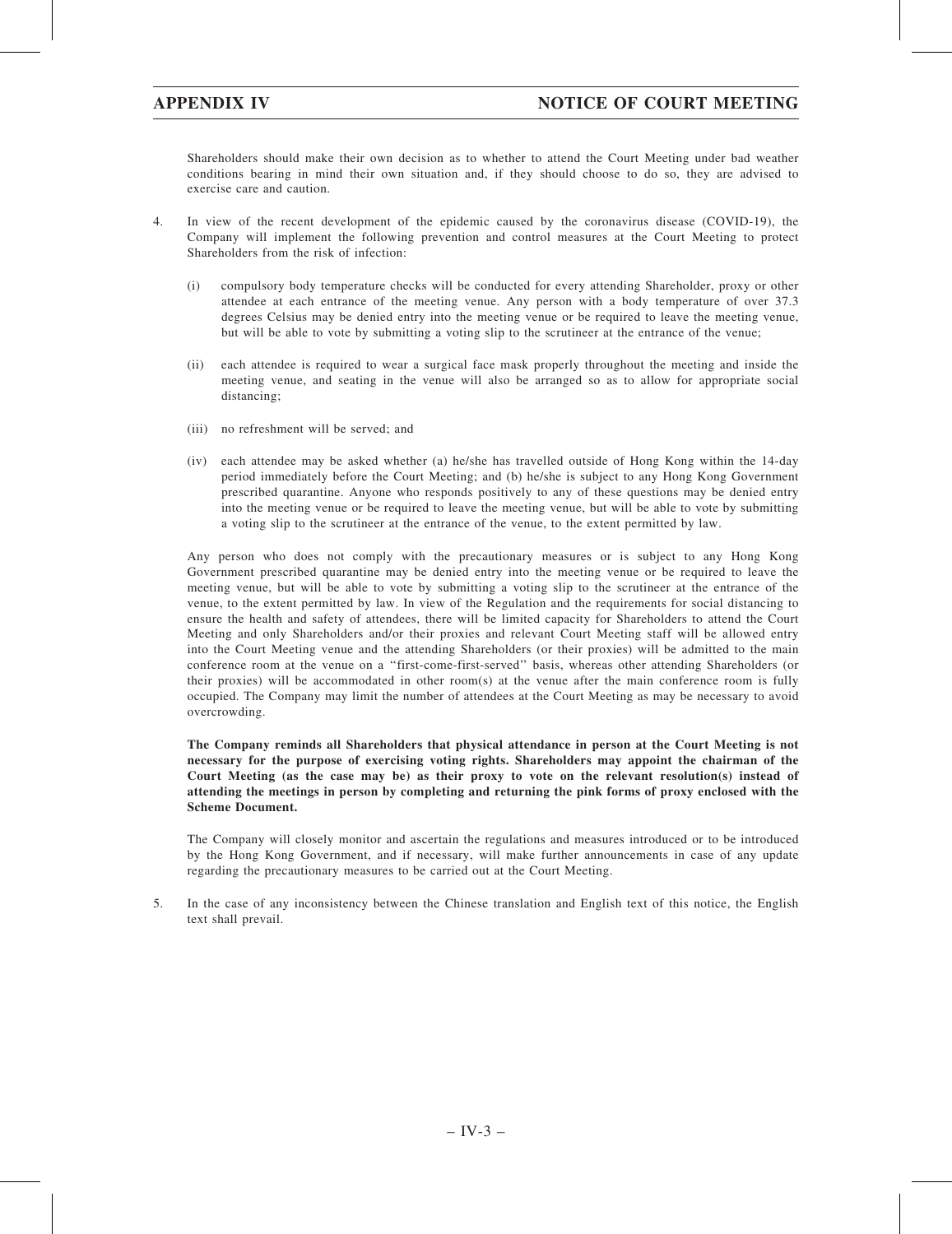

# **HOP HING GROUP HOLDINGS LIMITED**

*(Incorporated in the Cayman Islands with limited liability)*

**(Stock Code: 47)**

## NOTICE OF EXTRAORDINARY GENERAL MEETING

NOTICE IS HEREBY GIVEN that an extraordinary general meeting (the ''EGM'') of Hop Hing Group Holdings Limited (the ''Company'') will be held at 24/F, Admiralty Centre I, 18 Harcourt Road, Hong Kong on Tuesday, 14 December 2021 at 11:00 a.m. (Hong Kong time) (or, if later, immediately after the conclusion or the adjournment of the meeting of the Scheme Shareholders (as defined in the Scheme of Arrangement hereinafter mentioned) convened at the direction of the Grand Court of the Cayman Islands for the same day and place), for the purpose of considering and, if thought fit, passing the following resolutions:

## SPECIAL RESOLUTION

## 1. ''THAT

- (a) pursuant to a scheme of arrangement dated 17 November 2021 (the ''Scheme of Arrangement'') between the Company and the Scheme Shareholders (as defined in the Scheme of Arrangement) in the form of the print thereof, which has been produced to this meeting and for the purposes of identification signed by the chairman of this meeting, or in such other form and on such terms and conditions as may be approved or imposed by the Grand Court of the Cayman Islands, on the Effective Date (as defined in the Scheme of Arrangement), the issued shares in the share capital of the Company shall be reduced by the cancellation and extinguishment of the Scheme Shares (as defined in the Scheme of Arrangement);
- (b) any one of the directors of the Company be and is hereby authorised to do all acts and things considered by him to be necessary or desirable in connection with the implementation of the Scheme of Arrangement and the reduction of the number of issued shares in the share capital of the Company pursuant to the Scheme of Arrangement, including (without limitation) giving consent to any modification of, or addition to, the Scheme of Arrangement or the reduction of the number of issued shares in the share capital of the Company which the Grand Court of the Cayman Islands may see fit to impose; and subject to the Scheme of Arrangement having become effective, the withdrawal of the listing of the shares of the Company from The Stock Exchange of Hong Kong Limited be and is hereby approved; and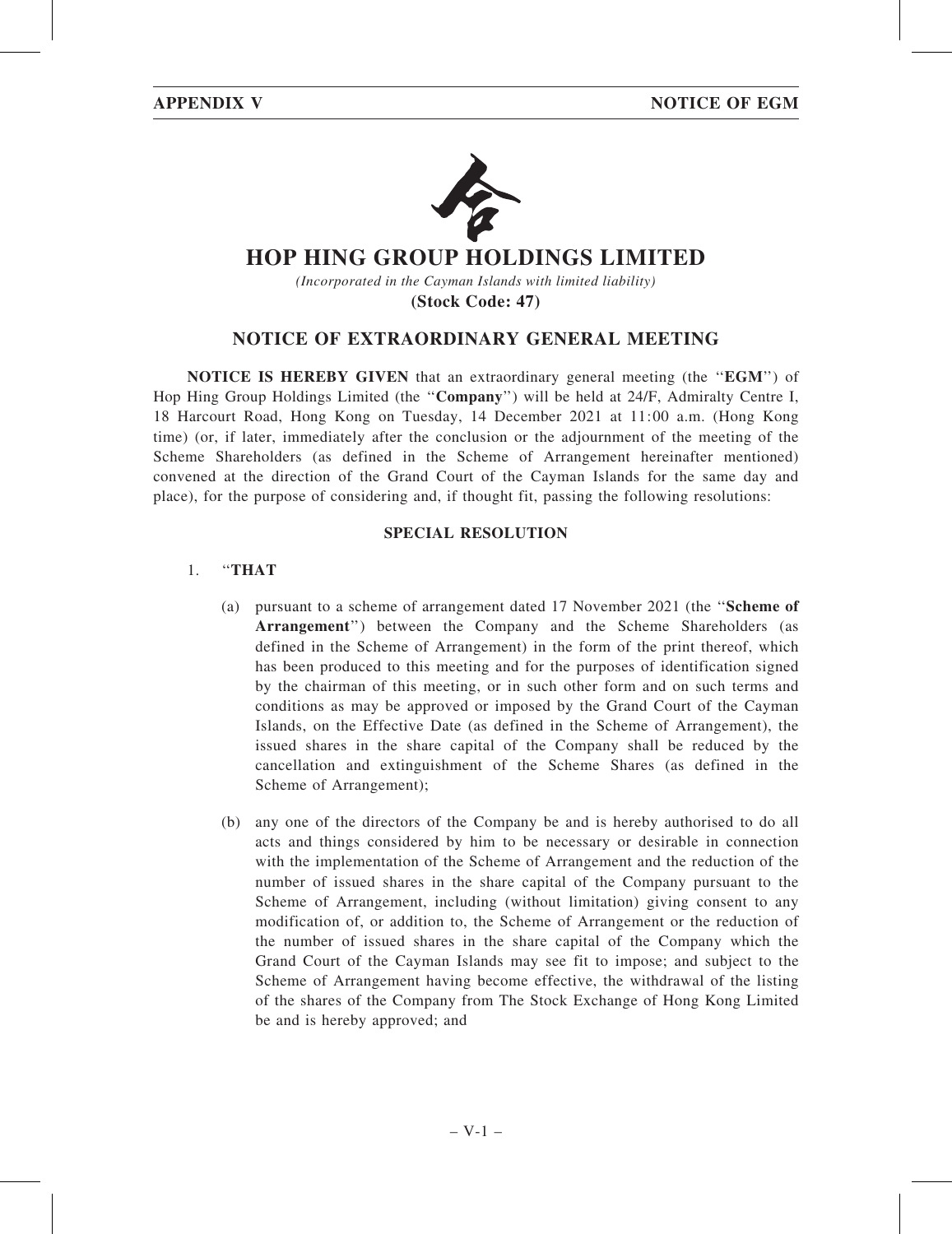(c) any one of the directors of the Company be and is hereby authorised to apply to The Stock Exchange of Hong Kong Limited for the withdrawal of the listing of the shares of the Company.''

## ORDINARY RESOLUTION

## 2. ''THAT

- (a) subject to and simultaneously with the cancellation and extinguishment of the Scheme Shares referred to in resolution 1(a) taking effect, the number of issued shares in the share capital of the Company be restored to its former amount by allotting and issuing to the Offeror (as defined in the Scheme of Arrangement), credited as fully paid, the same number of new ordinary shares of HK\$0.10 each in the share capital of the Company as is equal to the number of Scheme Shares cancelled and extinguished;
- (b) the credit arising in the books of account of the Company consequent upon the reduction of its issued share capital resulting from the cancellation and extinguishment of the Scheme Shares referred to in resolution 1(a) shall be applied by the Company in paying up in full at par the new ordinary shares allotted and issued to the Offeror pursuant to resolution  $2(a)$  above, and any one of the directors of the Company be and is hereby authorised to allot and issue the same accordingly; and
- (c) any one of the directors of the Company be and is hereby authorised to do all acts and things considered by him to be necessary or desirable in connection with the implementation of the Scheme of Arrangement and the restoration of capital pursuant to the Scheme of Arrangement, including (without limitation) the giving of consent to any modification of, or addition to, the Scheme of Arrangement or the restoration of capital, which the Grand Court of the Cayman Islands may see fit to impose.''

By order of the Board of Hop Hing Group Holdings Limited Wong Kwok Ying Executive Director and Company Secretary

Hong Kong, 17 November 2021

### Registered office:

Windward 3 Regatta Office Park PO Box 1350 Grand Cayman KY1-1108 Cayman Islands

Head Office and Principal Place of Business in Hong Kong: Flats E & F, 2/F Hop Hing Building 9 Ping Tong Street East Tong Yan San Tsuen Yuen Long New Territories

Hong Kong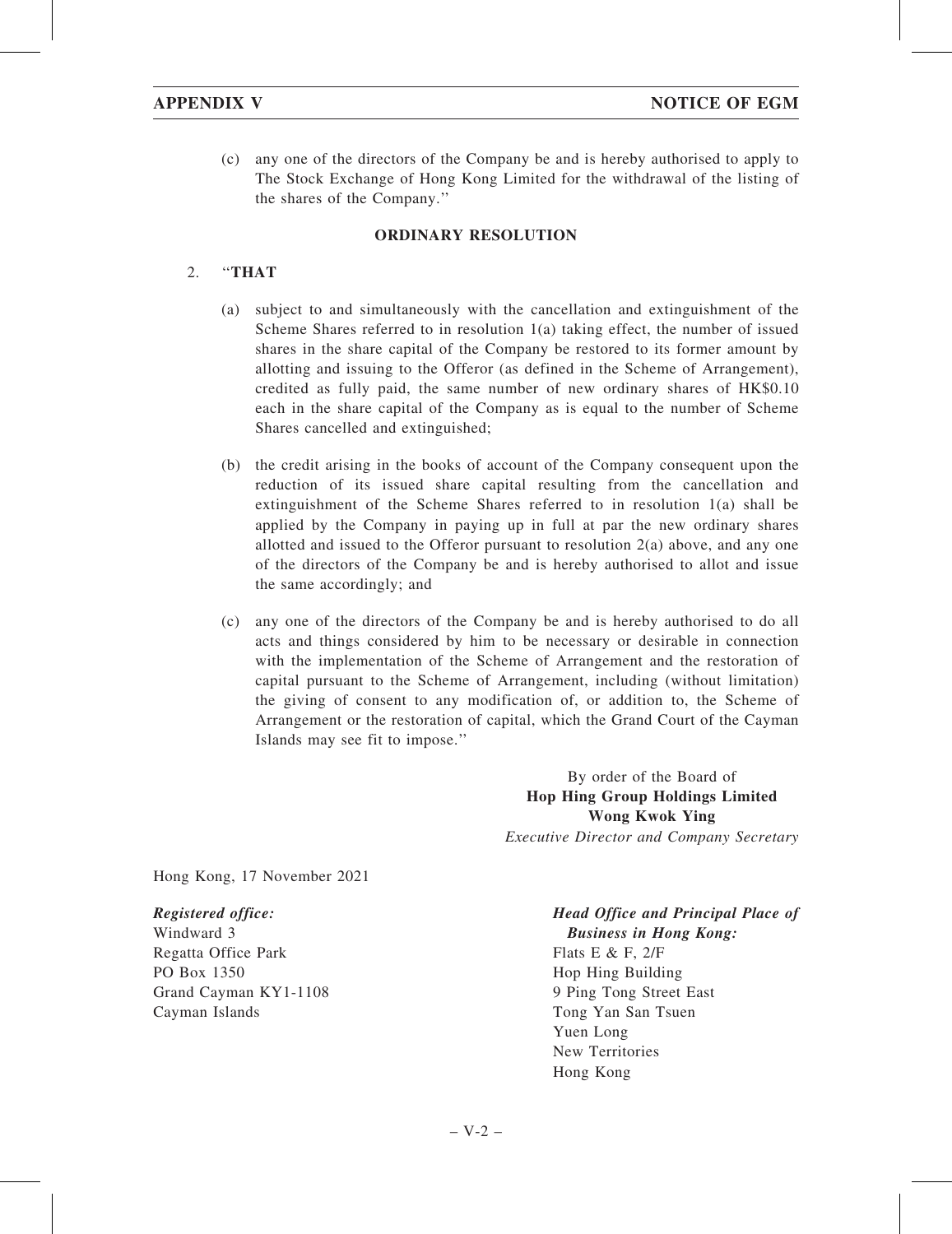Notes:

- (1) Unless otherwise defined in this notice or the context otherwise requires, terms defined in the Scheme of Arrangement shall have the same meanings when used in this notice.
- (2) A member entitled to attend and vote at the EGM is entitled to appoint one, and if such member is the holder of two or more Shares, more than one proxy (who must be an individual) to attend and vote instead of him. A proxy need not be a member of the Company.
- (3) A white form of proxy for use at the EGM (or any adjournment thereof) is enclosed with the scheme document containing the Scheme of Arrangement dated 17 November 2021 despatched to, among others, holders of Shares (the ''Shareholders'').
- (4) In order to be valid, the white form of proxy, together with the power of attorney or other authority (if any) under which it is signed or a notarially certified copy thereof, must be lodged with Computershare Hong Kong Investor Services Limited, the Company's Hong Kong branch share registrar and transfer office, at 17M Floor, Hopewell Centre, 183 Queen's Road East, Wanchai, Hong Kong, not less than 48 hours before the time for holding the EGM or any adjournment thereof failing which the white form of proxy will not be valid. The chairman of the EGM may not, and does not have the discretion to, accept any white form of proxy presented to him at the EGM. Completion and return of the white form of proxy will not preclude a Shareholder from attending the EGM and voting in person if he so wishes. In the event that a Shareholder attends and votes at the EGM after having lodged his/her white form of proxy, his/her white form of proxy will be deemed to have been revoked.
- (5) In the case of joint holders of Shares, any one of such persons may vote at any meeting, either personally or by proxy, in respect of such Share as if he/she/it were solely entitled thereto; but if more than one of such joint holders are present at any meeting personally or by proxy, that one of the said persons so present (whether in person or by proxy) whose name stands first in the register of members of the Company shall alone be entitled to vote in respect of such joint holding of Shares at the EGM.
- (6) Voting at the EGM will be taken by poll as required under the Listing Rules and the Takeovers Code.
- (7) For the purpose of determining the entitlement of the Shareholders to attend and vote at the EGM, the register of members of the Company in respect of the Shares will be closed from Thursday, 9 December 2021 to Tuesday, 14 December 2021 (both days inclusive) and during such period no transfer of Shares will be registered. In order to be entitled to attend and vote at the EGM, all transfers accompanied by the relevant share certificates must be lodged with the Hong Kong branch share registrar and transfer office of the Company, Computershare Hong Kong Investor Services Limited, at Shops 1712–1716, 17th Floor, Hopewell Centre, 183 Queen's Road East, Wanchai, Hong Kong not later than 4:30 p.m. on Wednesday, 8 December 2021.
- (8) If a tropical cyclone warning signal No. 8 or above is or is expected to be hoisted or ''extreme conditions'' caused by super typhoons or a black rainstorm warning signal is or is expected to be in force at any time after 8:00 a.m. on the date of the EGM, the EGM will be postponed and by virtue this notice, the EGM will be held instead on Thursday, 16 December 2021 at 11:00 a.m. (or as soon thereafter as the Court Meeting shall have been concluded or adjourned), respectively, or at a time on an alternative day to be announced that falls within seven (7) Business Days of the original date scheduled for the EGM in the event that a tropical cyclone warning signal no. 8 or above is hoisted or a black rainstorm warning signal is in force at 8:00 a.m. on Thursday, 16 December 2021. The Company may publish an announcement on the respective websites of the Stock Exchange and the Company to notify the Shareholders of the details of alternative meeting arrangements. The EGM will be held as scheduled even when a tropical cyclone warning signal no. 3 or below is hoisted or an amber or red rainstorm warning signal is in force.

Shareholders should make their own decision as to whether to attend the EGM under bad weather conditions bearing in mind their own situation and, if they should choose to do so, they are advised to exercise care and caution.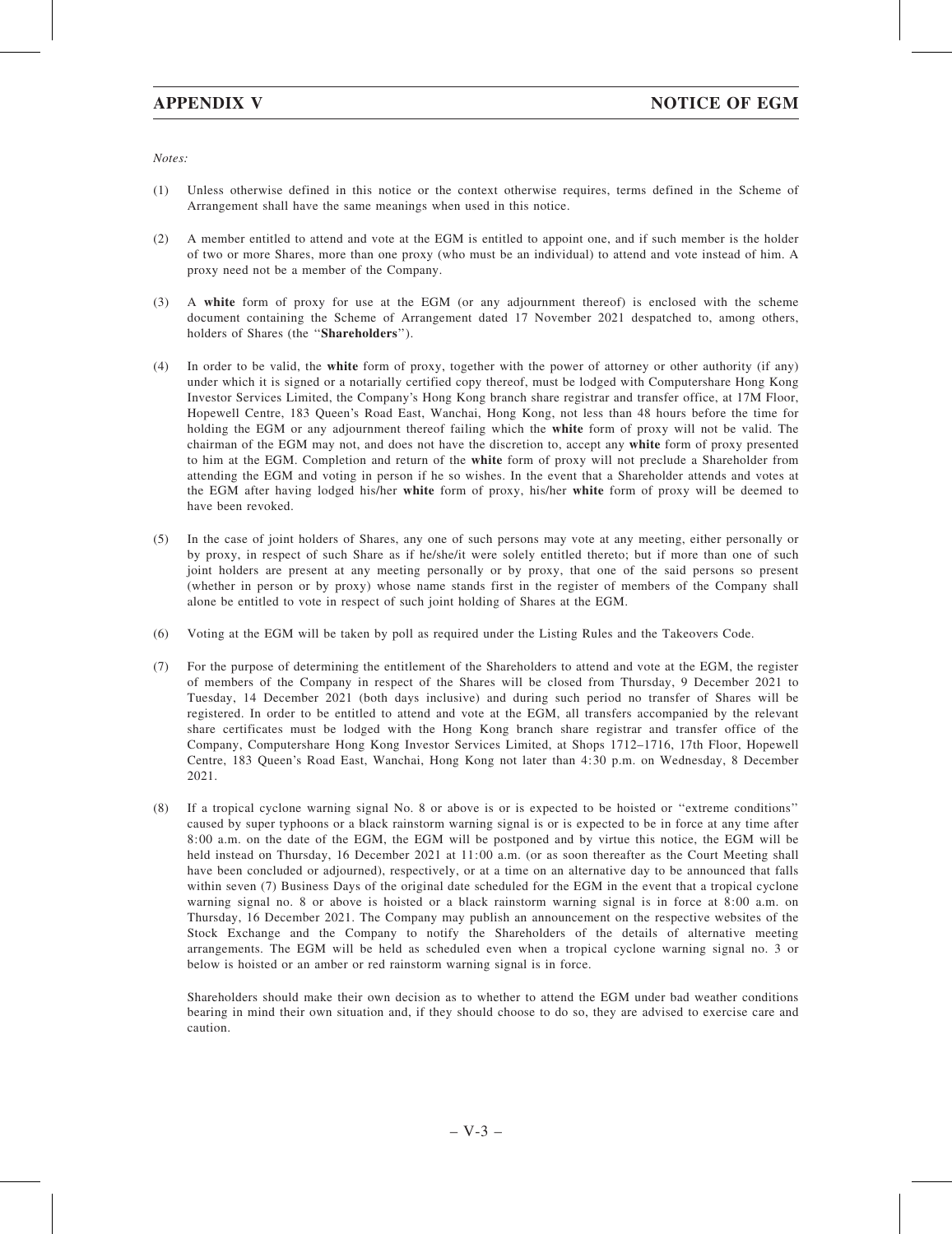- (9) In view of the recent development of the epidemic caused by the coronavirus disease (COVID-19), the Company will implement the following prevention and control measures at the EGM to protect Shareholders from the risk of infection:
	- (i) compulsory body temperature checks will be conducted for every attending Shareholder, proxy or other attendee at each entrance of the meeting venue. Any person with a body temperature of over 37.3 degrees Celsius may be denied entry into the meeting venue or be required to leave the meeting venue, but will be able to vote by submitting a voting slip to the scrutineer at the entrance of the venue;
	- (ii) each attendee is required to wear a surgical face mask properly throughout the meeting and inside the meeting venue, and seating in the venue will also be arranged so as to allow for appropriate social distancing;
	- (iii) no refreshment will be served; and
	- (iv) each attendee may be asked whether (a) he/she has travelled outside of Hong Kong within the 14-day period immediately before the EGM; and (b) he/she is subject to any Hong Kong Government prescribed quarantine. Anyone who responds positively to any of these questions may be denied entry into the meeting venue or be required to leave the meeting venue, but will be able to vote by submitting a voting slip to the scrutineer at the entrance of the venue, to the extent permitted by law.

Any person who does not comply with the precautionary measures or is subject to any Hong Kong Government prescribed quarantine may be denied entry into the meeting venue. In view of the Regulation and the requirements for social distancing to ensure the health and safety of attendees, there will be limited capacity for Shareholders to attend the EGM and only Shareholders and/or their proxies and relevant EGM staff will be allowed entry into the EGM venue and the attending Shareholders (or their proxies) will be admitted to the main conference room at the venue on a ''first-come-first-served'' basis, whereas other attending Shareholders (or their proxies) will be accommodated in other room(s) at the venue after the main conference room is fully occupied. The Company may limit the number of attendees at the EGM as may be necessary to avoid overcrowding.

The Company reminds all Shareholders that physical attendance in person at the EGM is not necessary for the purpose of exercising voting rights. Shareholders may appoint the chairman of the EGM (as the case may be) as their proxy to vote on the relevant resolution(s) instead of attending the meetings in person by completing and returning the forms of proxy enclosed with the Scheme Document.

The Company will closely monitor and ascertain the regulations and measures introduced or to be introduced by the Hong Kong Government, and if necessary, will make further announcements in case of any update regarding the precautionary measures to be carried out at the EGM.

(10) In the case of any inconsistency between the Chinese translation and English text of this notice, the English text shall prevail.

As of the date of this notice, the Board comprises two executive directors, namely Mr. Hung Ming Kei, Marvin and Mr. Wong Kwok Ying; three independent non-executive directors, namely Mr. Seto Gin Chung, John (Chairman), Mr. Sze Tsai To, Robert and Mr. Wan Sai Cheong, Joseph; and one non-executive director, namely Ms. Lam Fung Ming, Tammy.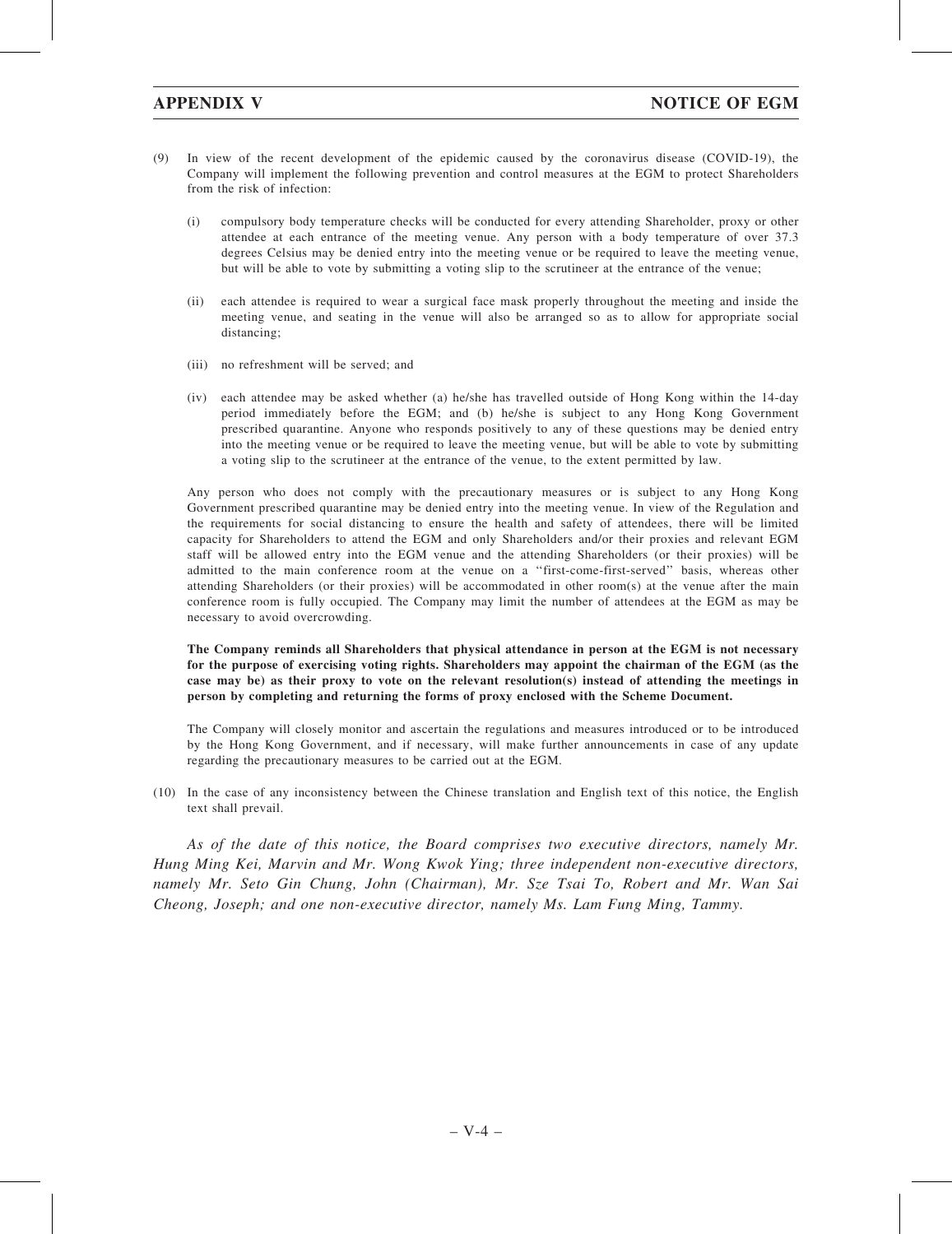The following is a form of the Option Offer Letter being sent to each Option Holder in connection with the Option Offer.

17 November 2021

To the Option Holders

Dear Sir or Madam,

# OPTION OFFER IN RELATION TO THE PROPOSED PRIVATISATION OF HOP HING GROUP HOLDINGS LIMITED BY OCEAN EASE GLOBAL LIMITED BY WAY OF A SCHEME OF ARRANGEMENT UNDER SECTION 86 OF THE COMPANIES ACT OF THE CAYMAN ISLANDS

A composite scheme document dated the same date as this letter issued jointly by Ocean Ease Global Limited (the ''Offeror'') and Hop Hing Group Holdings Limited (the "Company") (the "Scheme Document") is enclosed with this letter. Terms used but not defined in this letter shall have the same meanings and construction as in the Scheme Document. This letter should be read in conjunction with the Scheme Document.

The Offeror and the Company issued a joint announcement dated 6 September 2021 (the ''Announcement'') which stated that, among others, the Offeror requested the Board to put forward the Proposal to the Scheme Shareholders for the proposed privatisation of the Company by way of a scheme of arrangement under Section 86 of the Companies Act. As stated in the Announcement, the Offeror would also make an appropriate offer, namely the Option Offer, to the Option Holders for the cancellation of every vested and unvested Share Option in accordance with Rule 13 of the Takeovers Code. The Option Offer will be conditional upon the Scheme becoming effective.

This letter explains the actions you may take in relation to your outstanding Share Options. You are advised to refer to the Scheme Document when considering them.

Your attention is also drawn to the terms and conditions of the documentation under which each of your Share Options was granted, including the terms and conditions of the relevant Share Option Schemes.

## TERMS OF THE OPTION OFFER

We are making the Option Offer, which is conditional on the Scheme becoming effective, to you pursuant to the terms of the relevant Share Option Schemes.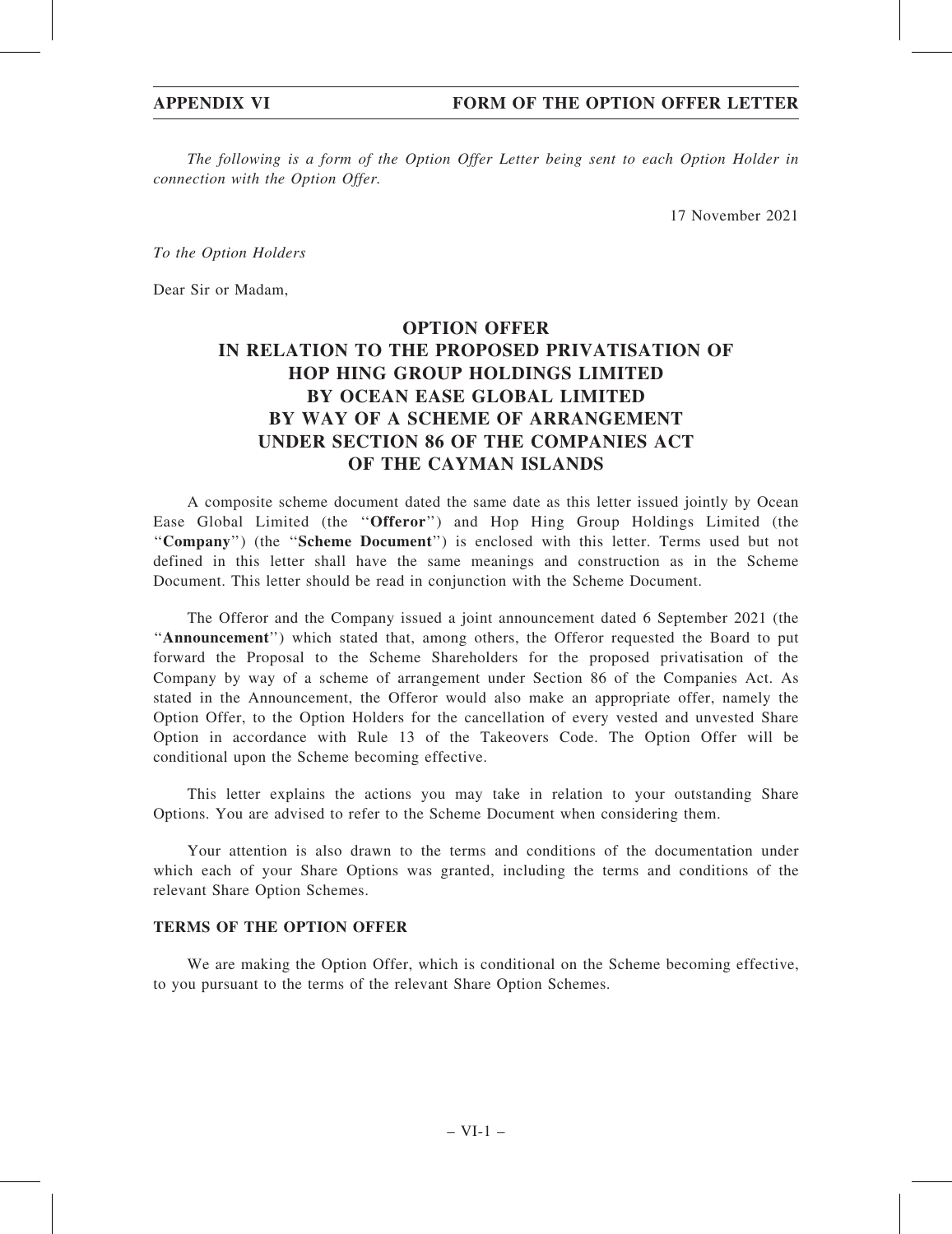## APPENDIX VI **FORM OF THE OPTION OFFER LETTER**

Pursuant to the terms of the Share Option Schemes, all Share Options will lapse automatically and not be exercisable (to the extent not already lapsed or exercised) on the earlier of (i) the date on which the Scheme is sanctioned by the Grand Court; or (ii) the date of expiry of the two (2) months' period from the date of this letter (the ''Automatic Lapse of Share Options'').

Notwithstanding the Automatic Lapse of Share Options, to the extent that the outstanding Share Options have not otherwise lapsed, been cancelled or been exercised, we are making the Option Offer to you in accordance with Rule 13 of the Takeovers Code to cancel every vested and unvested outstanding Share Option (regardless of whether they are exercisable on, before or after the Scheme Record Date), subject to the Scheme becoming effective.

You may accept the Option Offer by lodging a completed yellow form of acceptance in respect of the Option Offer (the "**Form(s)** of Acceptance") by the prescribed deadline and, if the Option Offer becomes unconditional, you will be entitled to the Option Offer Price.

The Option Offer Price is a nominal value of HK\$0.001 for every outstanding Share Option held, for the cancellation of each vested and unvested Share Option, as the exercise price of each of the Share Options exceeds the Cancellation Price (which is HK\$0.08) and the "see-through" price of the Share Options is negative.

The following table sets out the exercise price of the outstanding Share Options as at the Latest Practicable Date and the ''see-through'' price of such Share Options under the Option Offer:

| Date of Grant | $(HK\$ | Exercise price Exercise period                                                         | "See<br>through"<br>price<br>$(HK\$ | Number of<br><b>Shares</b> into<br>which Share<br><b>Options</b> are<br>not yet vested | Number of<br><b>Shares</b> into<br>which Share<br><b>Options</b> are<br>exercisable |
|---------------|--------|----------------------------------------------------------------------------------------|-------------------------------------|----------------------------------------------------------------------------------------|-------------------------------------------------------------------------------------|
| 9 April 2015  | 0.127  | 9 April 2018 to<br>8 April 2025                                                        | $-0.047$                            |                                                                                        | 27,300,000                                                                          |
| 9 April 2015  | 0.127  | From the date of<br>notification by the<br>Board ( <i>Note</i> ) up to<br>8 April 2025 | $-0.047$                            | 200,200,000                                                                            |                                                                                     |
| 8 June 2018   | 0.189  | From the date of<br>notification by the<br>Board ( <i>Note</i> ) up to<br>7 June 2028  | $-0.109$                            | 332,319,000                                                                            |                                                                                     |
| 8 June 2018   | 0.189  | 8 June 2019 to<br>7 June 2028                                                          | $-0.109$                            |                                                                                        | 40,280,000                                                                          |
|               |        |                                                                                        | <b>Total</b>                        | 532,519,000                                                                            | 67,580,000                                                                          |

Note: The Board will notify the relevant Option Holders the number of Share Options that have been vested upon their achievement of the performance target set by the Board.

The Option Offer is conditional upon the Scheme becoming effective. The Conditions of the Scheme are set out in the section headed ''3. Conditions of the Proposal and the Scheme'' in the Explanatory Memorandum in Part VI of the Scheme Document.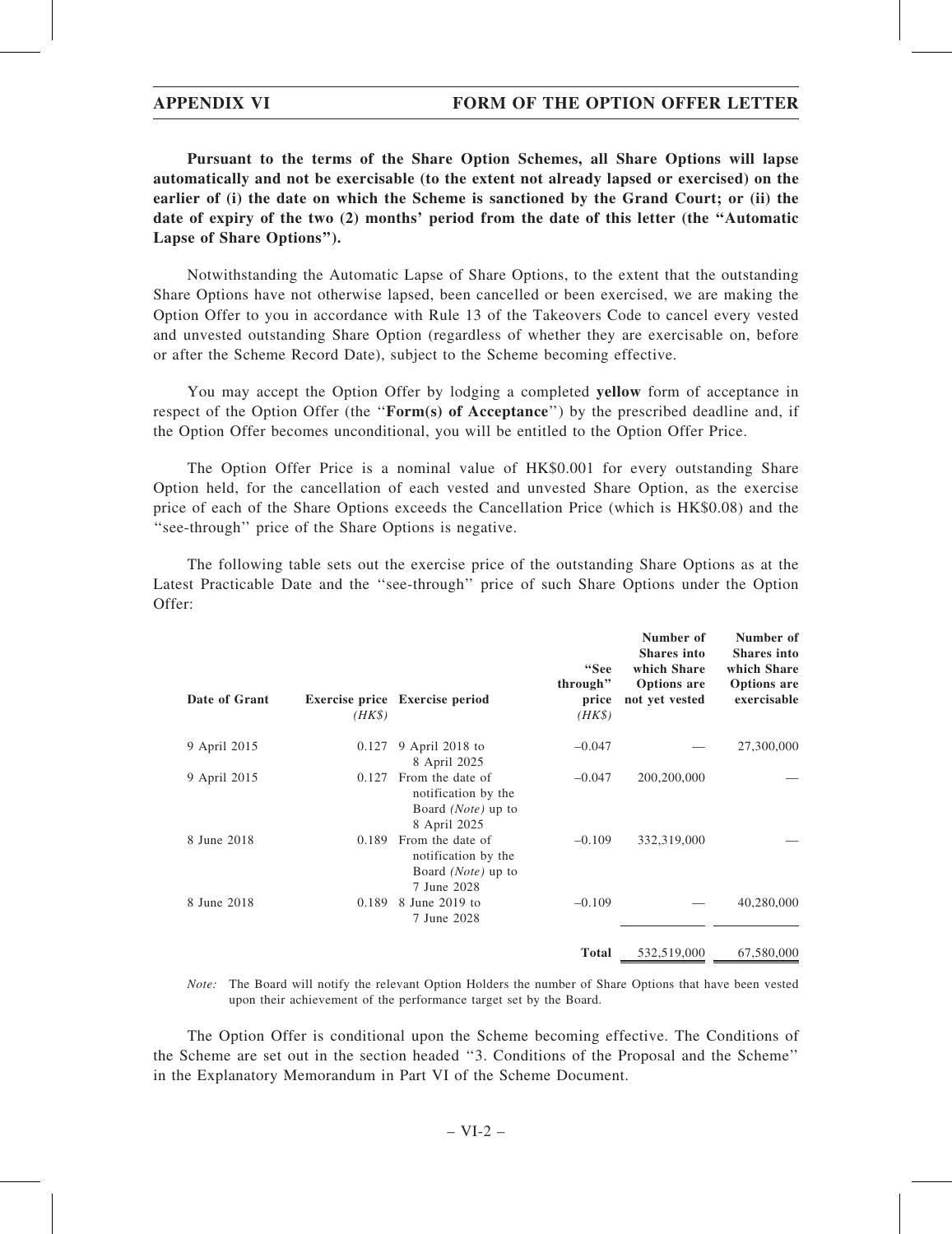All payments in respect of the Option Offer Price will be made by cheques in Hong Kong dollars. You are further advised to refer to the section headed ''16. Registration and Payment'', the section headed ''17. Overseas Shareholders and Options Holders'' and the section headed ''18. Taxation'' in the Explanatory Memorandum in Part VI of the Scheme Document.

Your attention is drawn to the letter from the Independent Board Committee to the Scheme Shareholders and the Options Holders set out in Part IV of the Scheme Document and the letter from Somerley, the Independent Financial Adviser, set out in Part V of the Scheme Document, which contain the recommendation of the Independent Board Committee and of the Independent Financial Adviser, respectively, in relation to the Proposal and the Option Offer.

## COURSES OF ACTION AVAILABLE TO OPTION HOLDERS

The choices available to you in respect of your Share Options are set out below.

## (A) Accept the Option Offer

To the extent any of your outstanding Share Options (whether vested or unvested) has not lapsed (other than the Automatic Lapse of Share Options) or been cancelled or exercised, the Option Offer shall be in respect of all such Share Options that you hold as at the Scheme Record Date (expected to be Tuesday, 25 January 2022) and you may choose to accept the Option Offer at the Option Offer Price for the cancellation of each such Share Option in accordance with the terms of the Option Offer as set out in this letter (including all declarations and undertakings) and in the enclosed Form of Acceptance, by allowing such unexercised outstanding Share Options to remain unexercised on the Effective Date, and signing and returning the completed Form of Acceptance enclosed (by ticking the ''Accept'' box on the Form of Acceptance) by not later than 4:00 p.m. (Hong Kong time) on Tuesday, 25 January 2022 (or such later time and/or date as may be notified to you by or on behalf of the Offeror and the Company or through announcement(s)).

## (B) Reject the Option Offer

If you choose to reject the Option Offer, please tick the ''Reject'' box on the Form of Acceptance and return it in accordance with the instructions set out below. Such rejection of the Option Offer will be in respect of all Share Options held by you as at the Scheme Record Date, and you will not be entitled to receive the Option Offer Price in respect of any of your Share Options.

You may in accordance with the terms of the relevant Share Option Schemes exercise all or any of your outstanding Share Options (to the extent not already lapsed, or been cancelled or exercised) to its full extent or to the extent specified in your notice of exercise of the Share Options to the Company at any time after the date of this letter (being 17 November 2021) and up to 4:30 p.m. on the Latest Option Exercise Date. Any Shares issued as a result of the exercise of such outstanding Share Options as mentioned above will form part of the Scheme Shares and if the Scheme becomes effective, such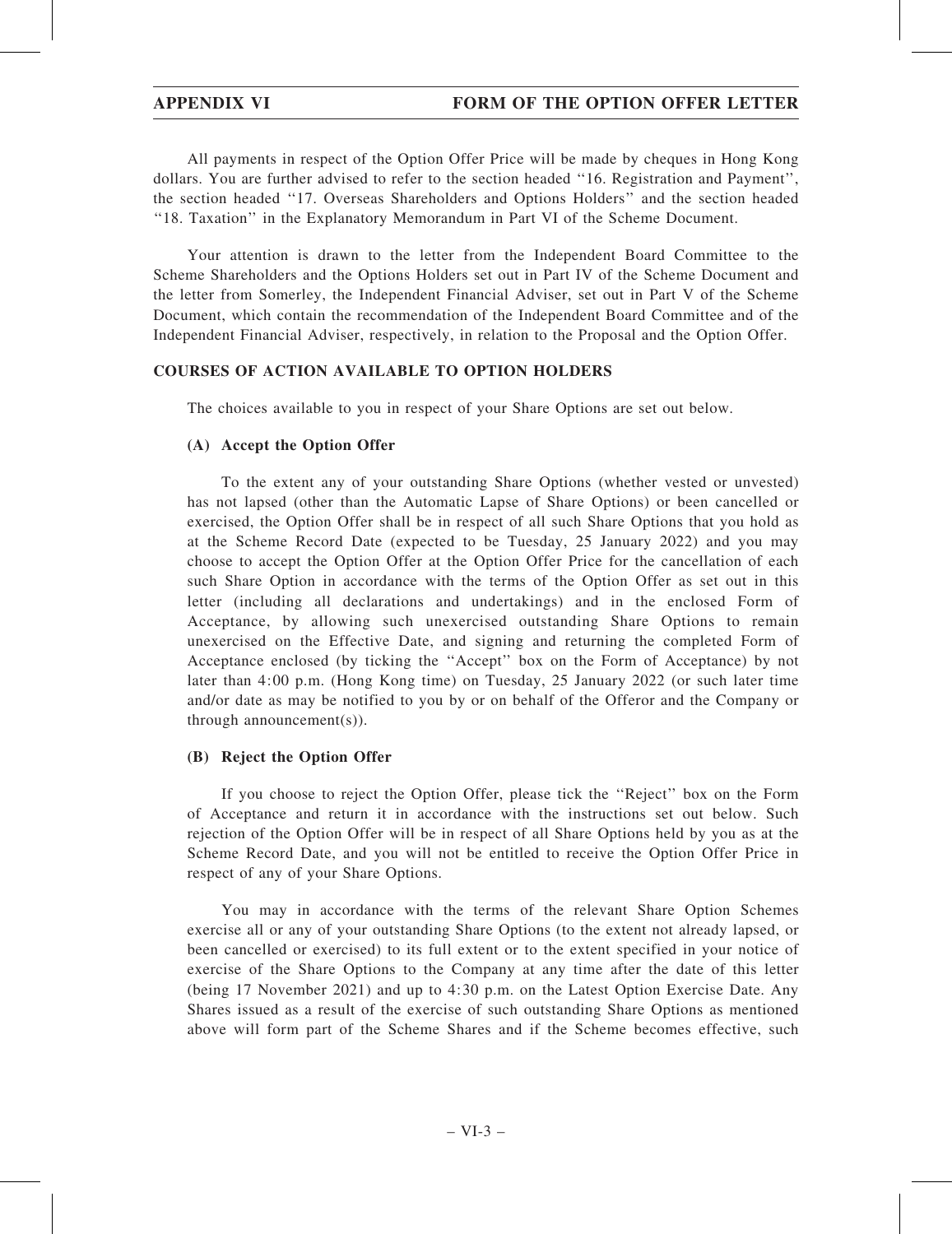Scheme Shares will be cancelled and you will be entitled to receive the Cancellation Price for each Scheme Share that you hold as at the Scheme Record Date. Please refer to the Scheme Document for details of the Scheme and the Proposal in this regard.

If the Scheme becomes effective, your unexercised outstanding Share Options will lapse automatically and not be exercisable (to the extent not already lapsed or exercised) on the earlier of (i) the date on which the Scheme is sanctioned by the Grand Court; or (ii) the date of expiry of the two (2) months' period from the date of this letter.

## (C) Inaction or failure to complete the Form of Acceptance

Following receipt of this letter, if you (i) choose to do nothing (including not returning a Form of Acceptance) or (ii) fail to tick either the ''Accept'' or ''Reject'' box on a returned Form of Acceptance or fail to sign the Form of Acceptance, and the Scheme becomes effective, you will be treated as if not having accepted the Option Offer in respect of all Share Options held by you as at the Scheme Record Date. Your Share Options will automatically lapse upon expiry of the period as set out in the last paragraph of section (B) above and you will receive neither the Option Offer Price nor the Cancellation Price.

For further details, please refer to the remaining sections of this letter, the Scheme Document, the Form of Acceptance and the terms of the relevant Share Option Schemes.

## OUTSTANDING SHARE OPTIONS HELD AS AT THE LATEST PRACTICABLE DATE

Information on the outstanding Share Options held by you as at the Latest Practicable Date is available from the company secretary of the Company. If there is any exercise of your outstanding Share Options after the Latest Practicable Date, you may accept the Option Offer only in respect of such outstanding Share Options which remain unexercised as at the Scheme Record Date.

## LAPSED SHARE OPTIONS

Please note that nothing in this letter or the Scheme Document serves to extend the life of a Share Option which lapses, will lapse, or has already lapsed, under the terms of the relevant Share Option Schemes. You cannot exercise a Share Option which has lapsed in accordance with its terms or accept the Option Offer in respect of a Share Option which has lapsed in accordance with its terms (other than the Automatic Lapse of Share Options).

## INDEPENDENT ADVICE

The information provided in this letter is intended to give you factual details on which to base your decision as to the action you wish to take.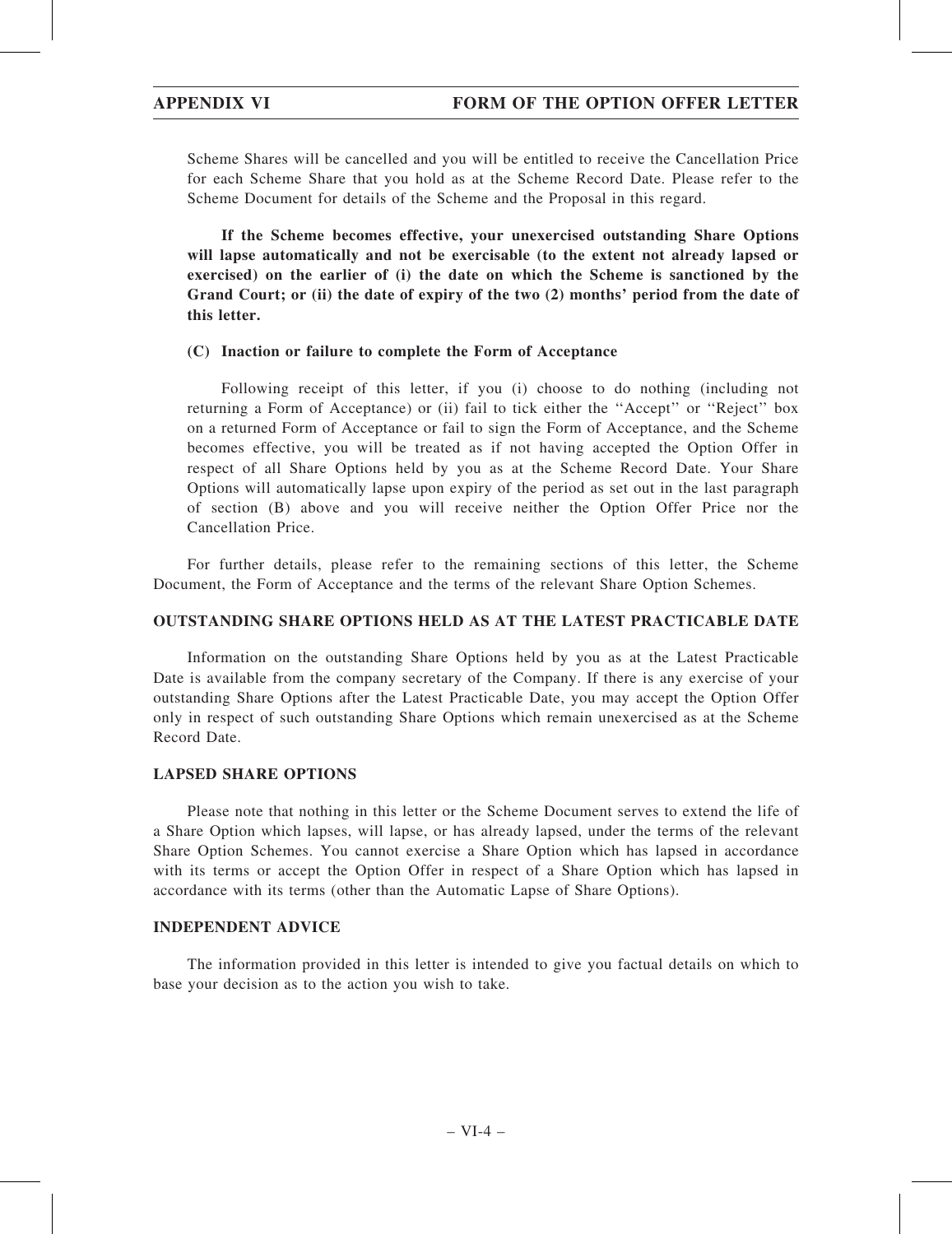If you are in any doubt as to any aspect of this letter, the Scheme Document or as to the action to be taken, you should consult your licensed securities dealer, registered institution in securities, bank manager, solicitor, professional accountant or other professional adviser.

## DECLARATION

By signing and returning the completed Form of Acceptance, you thereby:

- (a) confirm that you have read, understood and agreed to the terms and conditions of the Option Offer (including, without limitation, those set out in the Scheme Document, this letter and the Form of Acceptance), and that you have received and read the Scheme Document and this letter;
- (b) warrant and confirm that each Share Option in respect of which you accept the Option Offer is valid and subsisting, free from all liens, charges, mortgages and third party interests of any nature whatsoever and you acknowledge that any option certificate or documents in respect of such Share Option shall become void once that Share Option has been cancelled as a result of your acceptance of the Option Offer pursuant to the Form of Acceptance;
- (c) acknowledge and agree that you cease to have any rights and obligations, and waive all rights and claims against any party (including the Offeror and the Company), in respect of all the Share Options held by you for which you accept the Option Offer, that all rights and obligations under all such Share Options will be cancelled;
- (d) confirm that the decisions which you have made on the Form of Acceptance cannot be withdrawn or altered;
- (e) confirm that all laws and requirements applicable to your decision made on the Form of Acceptance have been complied with;
- (f) authorise the Offeror, the Company, UBS and/or such person or persons as any of them may direct to do all acts and things and to complete, amend and execute any document on your behalf as may be necessary or desirable to give effect to or in connection with the acceptance you have made on the Form of Acceptance, and you hereby undertake to execute any further assurance that may be required in respect of such acceptance; and
- (g) undertake to confirm and ratify any action properly or lawfully taken on your behalf by any attorney appointed by or pursuant to this letter and the Form of Acceptance.

## **GENERAL**

(a) All communications, notices, Forms of Acceptance, cheques, certificates and other documents of any nature to be delivered by or sent to or from the Option Holders will be delivered by or sent to or from them, or their designated agents, at their risk, and none of the Offeror, the Company or UBS accepts any liability for any loss or any other liabilities whatsoever which may arise as a result.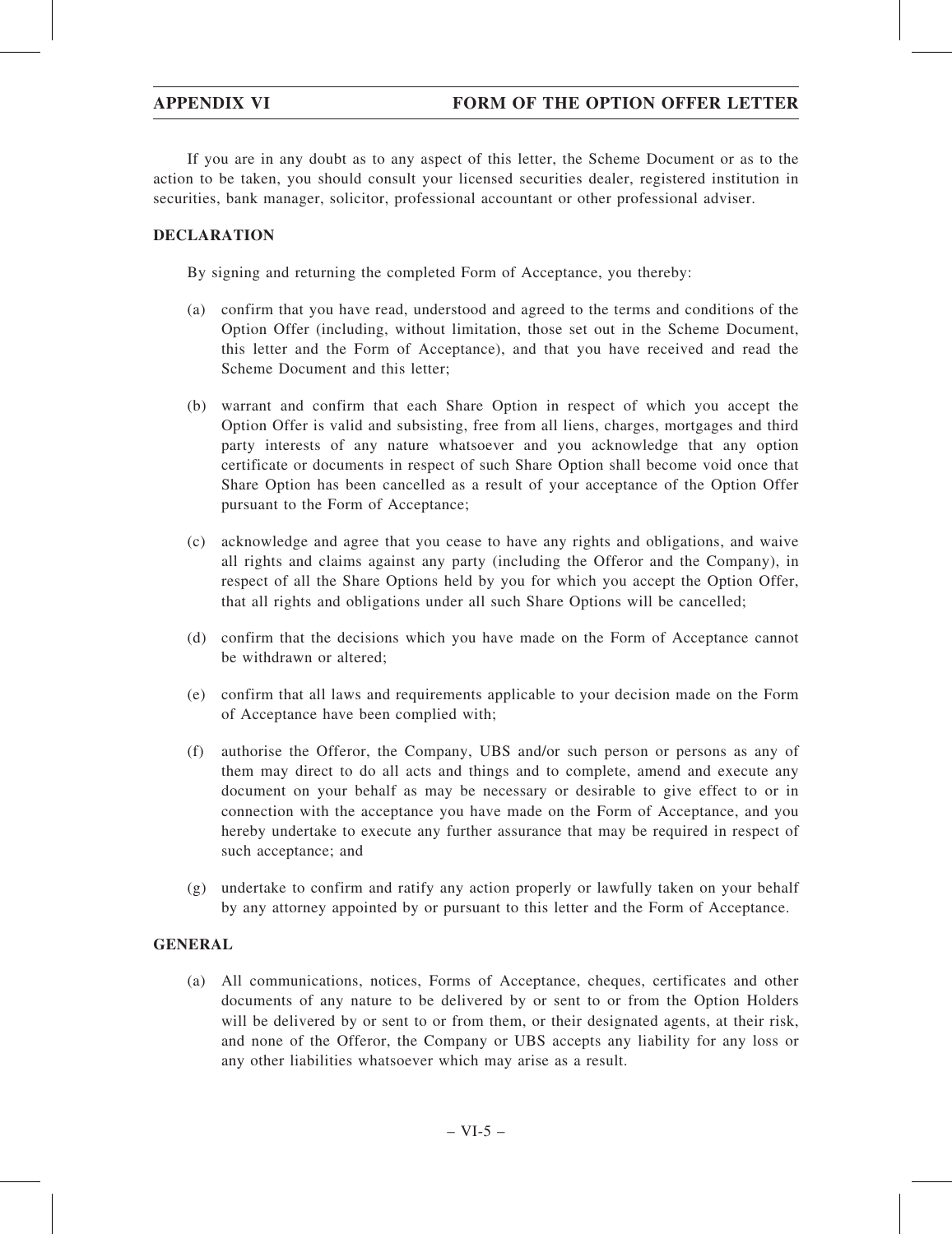- (b) The provisions set out in the Form of Acceptance form part of the terms of the Option Offer.
- (c) The Option Offer and all acceptances will be governed by and construed in accordance with the laws of Hong Kong.
- (d) Due execution of the Form of Acceptance in respect of the Option Offer will constitute an authority to the Offeror, the Company, UBS or such person(s) as any of them may direct to complete and execute on behalf of the accepting Option Holders, the Form of Acceptance and any document and to do any other act that may be necessary or expedient for the purpose of cancelling, or vesting in the Offeror or such person(s) as the Offeror shall direct, all rights of the Option Holders in respect of the outstanding Share Options which are the subject of such acceptance.
- (e) The delivery of the Form of Acceptance, duly signed, may, if the Offeror determines it appropriate, be as effective as if it were duly completed and received notwithstanding that it is not completed or received strictly in accordance with the Form of Acceptance and this letter, including the date specified for receipt.
- (f) By completing the Form of Acceptance in respect of a particular outstanding Share Option, you irrevocably and at your own risk elect to authorise the Offeror, the Company, UBS and/or their respective agent(s) to send to you, or procure the sending to you of, the payment to which you are entitled.

## ACTIONS TO BE TAKEN FOR ACCEPTING THE OPTION OFFER

In order to accept the Option Offer, you must complete and return the duly completed and executed Form of Acceptance to the Offeror, care of the Company at Flats E & F,  $2/F$ , Hop Hing Building, 9 Ping Tong Street East, Tong Yan San Tsuen, Yuen Long, New Territories, Hong Kong for the attention of the Company Secretary of the Company and marked ''Hop Hing Group Holdings Limited — Option Offer'' by no later than 4:00 p.m. on Tuesday, 25 January 2022 (or such other date and time as may be notified to the Option Holders by or on behalf of the Offeror and the Company or by way of joint announcement by the Offeror and the Company on the respective websites of the Stock Exchange and the Company).

Before forwarding the Form of Acceptance to the board of the Offeror, please ensure that you have signed the Form of Acceptance and that your signature has been witnessed.

No acknowledgment of receipt of any Form of Acceptance or any other document(s) evidencing the grant of the outstanding Share Options or other document(s) will be given.

Assuming the Option Offer will close on 25 January 2022, payment for the Option Offer Price is expected to be made within seven (7) Business Days following the later of the date that the Option Offer becomes unconditional and the date of receipt of the duly completed Form of Acceptance by the Offeror. All payments in respect of the Option Offer Price will be made by cheques in Hong Kong dollars.